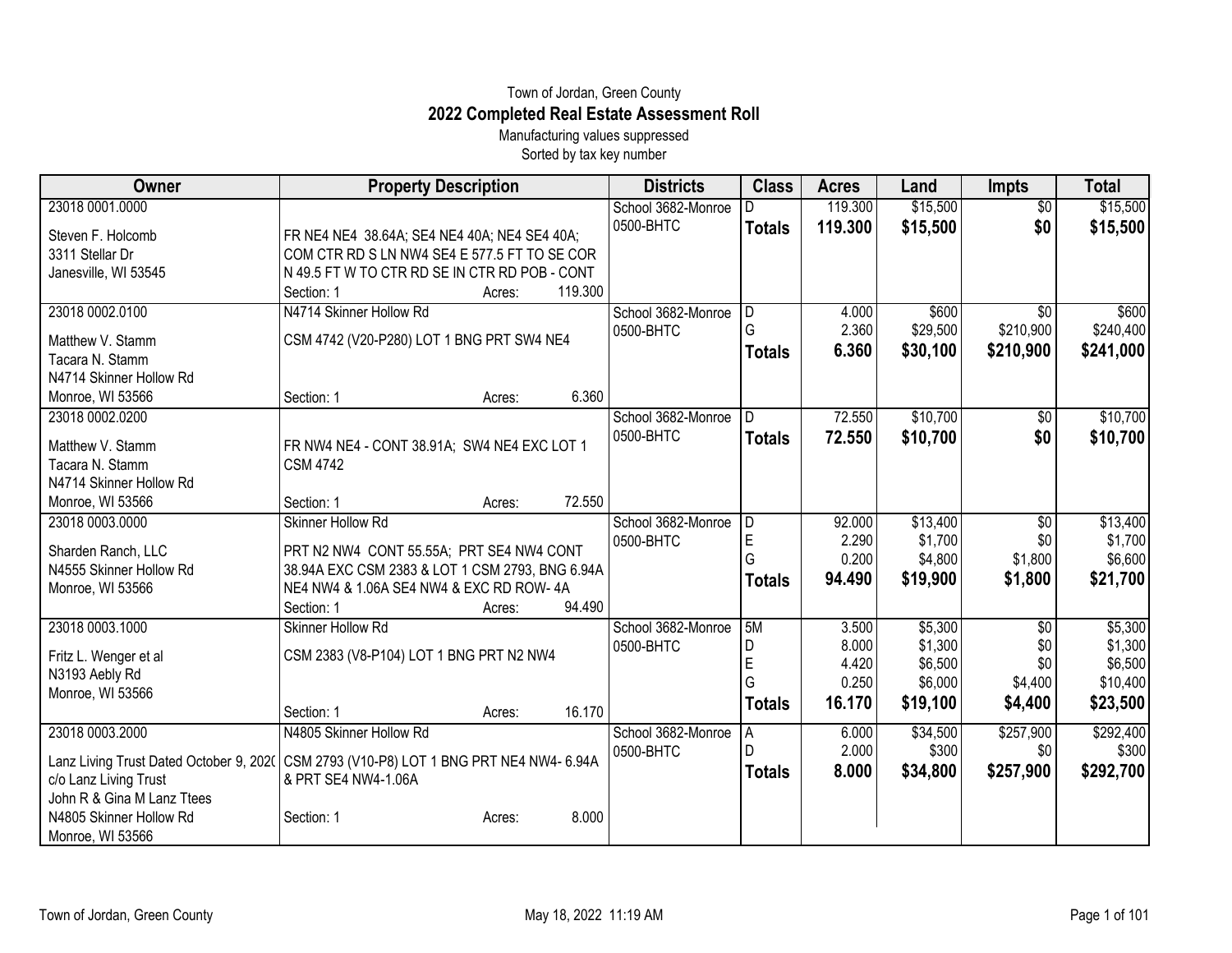| Owner                                            | <b>Property Description</b>                     |        |         | <b>Districts</b>   | <b>Class</b>  | <b>Acres</b>   | Land             | <b>Impts</b>    | <b>Total</b>      |
|--------------------------------------------------|-------------------------------------------------|--------|---------|--------------------|---------------|----------------|------------------|-----------------|-------------------|
| 23018 0004.0000                                  | N4679 Skinner Hollow Rd                         |        |         | School 3682-Monroe | D.            | 174.780        | \$23,200         | $\overline{50}$ | \$23,200          |
| Sharden Ranch, LLC                               | SW4 NW4 40A; NW4 SW4 40A; NE4 SW4 40A; N2 SE4   |        |         | 0500-BHTC          | E             | 2.250          | \$300            | \$0             | \$300             |
| N4555 Skinner Hollow Rd                          | SW4 20A; NW4 SE4; EXC .66A 39.34A, EXC RD ROW   |        |         |                    | G             | 2.310          | \$29,200         | \$79,300        | \$108,500         |
| Monroe, WI 53566                                 | 2.25A                                           |        |         |                    | <b>Totals</b> | 179.340        | \$52,700         | \$79,300        | \$132,000         |
|                                                  | Section: 1                                      | Acres: | 179.340 |                    |               |                |                  |                 |                   |
| 23018 0006.0000                                  | N4555 Skinner Hollow Rd                         |        |         | School 3682-Monroe | D             | 134.450        | \$13,400         | \$0             | \$13,400          |
| Sharden Ranch, LLC                               | S1/2 SE4 SW4 20A; S1/2 SE4 80A; SW4 SW4 40A EXC |        |         | 0500-BHTC          | E             | 1.250          | \$200            | \$0             | \$200             |
| N4555 Skinner Hollow Rd                          | <b>RD ROW 2.25A</b>                             |        |         |                    | G             | 4.300          | \$43,100         | \$169,300       | \$212,400         |
| Monroe, WI 53566                                 |                                                 |        |         |                    | <b>Totals</b> | 140.000        | \$56,700         | \$169,300       | \$226,000         |
|                                                  | Section: 1                                      | Acres: | 140.000 |                    |               |                |                  |                 |                   |
| 23018 0007.0000                                  | N4934 Rufer Rd                                  |        |         | School 3682-Monroe | D             | 18.760         | \$3,300          | \$0             | \$3,300           |
| Nelson D. Miller et al                           | CSM 5037 (V23-P140) PRT LOT 1 BNG PRT NE4       |        |         | 0500-BHTC          | G             | 1.400          | \$17,300         | \$9,900         | \$27,200          |
| c/o Nelson D. Miller                             | NE4(SEE REST LOT 1 - T ADAMS 0743.0100)         |        |         |                    | <b>Totals</b> | 20.160         | \$20,600         | \$9,900         | \$30,500          |
| N4934 Rufer Rd                                   |                                                 |        |         |                    |               |                |                  |                 |                   |
| Argyle, WI 53504-9626                            | Section: 2                                      | Acres: | 20.160  |                    |               |                |                  |                 |                   |
| 23018 0008.0000                                  | N4820 Klondike Rd                               |        |         | School 3682-Monroe | 5M            | 13.940         | \$20,900         | $\overline{30}$ | \$20,900          |
|                                                  |                                                 |        |         | 0500-BHTC          | Α             | 3.000          | \$20,000         | \$362,300       | \$382,300         |
| Kramer Kathlyn H General Trust Dtd               | CSM 1898 (V6-P180) LOT 1 BNG PRT NE4 NE4 & NW4  |        |         |                    | D             | 29.000         | \$5,400          | \$0             | \$5,400           |
| April 16, 2002<br>c/o Kramer Kathlyn H Gen Trust | NE4 EXC RD ROW .77A                             |        |         |                    | E             | 6.030          | \$5,400          | \$0             | \$5,400           |
| N4820 Klondike Rd                                | Section: 2                                      | Acres: | 51.970  |                    | <b>Totals</b> | 51.970         | \$51,700         | \$362,300       | \$414,000         |
| Monroe, WI 53566                                 |                                                 |        |         |                    |               |                |                  |                 |                   |
| 23018 0008.1000                                  |                                                 |        |         | School 3682-Monroe | 5M            | 1.000          | \$1,600          | $\sqrt[6]{}$    | \$1,600           |
|                                                  |                                                 |        |         | 0500-BHTC          | D.            | 39.000         | \$6,000          | \$0             | \$6,000           |
| Sdr Properties, LLC                              | SE4 NE4 (PRT POS V16-P89)                       |        |         |                    | <b>Totals</b> | 40.000         | \$7,600          | \$0             | \$7,600           |
| W7839 State Rd 81                                |                                                 |        |         |                    |               |                |                  |                 |                   |
| Monroe, WI 53566                                 |                                                 |        |         |                    |               |                |                  |                 |                   |
|                                                  | Section: 2                                      | Acres: | 40.000  |                    |               |                |                  |                 |                   |
| 23018 0008.2000                                  | N4910 Rufer Rd                                  |        |         | School 3682-Monroe | ΙA.<br>D      | 0.200<br>3.000 | \$2,000<br>\$700 | \$24,400<br>\$0 | \$26,400<br>\$700 |
| Fredericks Lazotte Living Trust Dtd              | CSM 1191 (V4-P44) PRT LOT 1 BNG PRT NW4 NE4     |        |         | 0500-BHTC          | E             | 2.000          | \$3,200          | \$0             | \$3,200           |
| March 15, 2018                                   | EXC RD ROW .23A                                 |        |         |                    |               | 4.200          | \$18,600         | \$0             | \$18,600          |
| c/o Fredericks Lazotte Living Trust              |                                                 |        |         |                    | Totals        | 9.400          | \$24,500         | \$24,400        | \$48,900          |
| C/O Denise Lazotte & Kirby Fre                   | Section: 2                                      | Acres: | 9.400   |                    |               |                |                  |                 |                   |
| 425 Oak St                                       |                                                 |        |         |                    |               |                |                  |                 |                   |
| Stoughton, WI 53589                              |                                                 |        |         |                    |               |                |                  |                 |                   |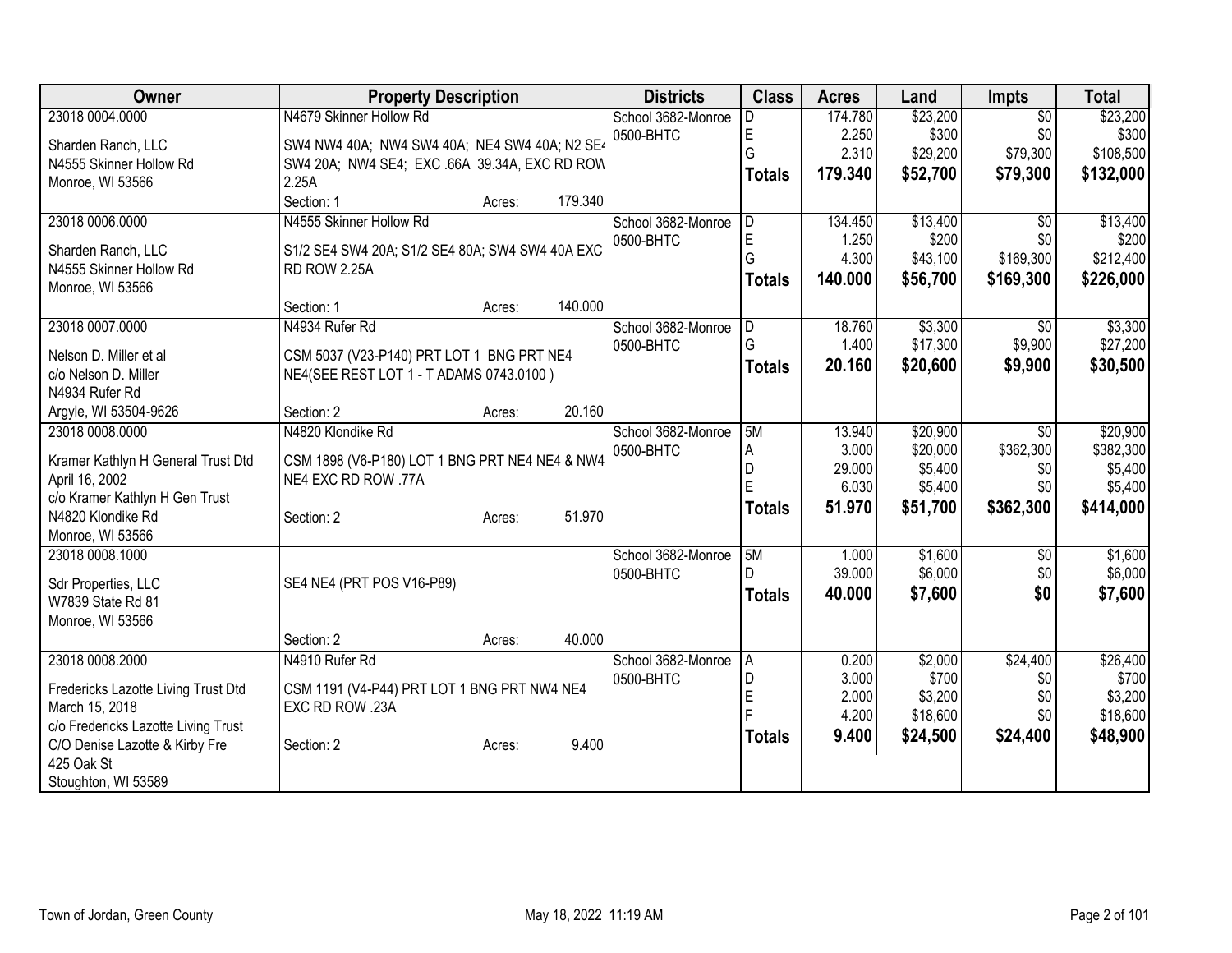| Owner                                                    | <b>Property Description</b>                                                                   |         | <b>Districts</b>   | <b>Class</b>  | <b>Acres</b>   | Land           | <b>Impts</b>    | <b>Total</b>   |
|----------------------------------------------------------|-----------------------------------------------------------------------------------------------|---------|--------------------|---------------|----------------|----------------|-----------------|----------------|
| 23018 0009.1000                                          | N4536 Klondike Rd                                                                             |         | School 3682-Monroe | 5M            | 1.000          | \$1,300        | $\overline{50}$ | \$1,300        |
| Jeffrey R. Falk                                          | CSM 5324 (V26-P13) LOT 1 BNG PRT SE4 & SW4 OF                                                 |         | 0500-BHTC          | D             | 20.770         | \$2,100        | \$0             | \$2,100        |
| Katherine B. Falk                                        | SE4                                                                                           |         |                    | E             | 1.750          | \$200          | \$0             | \$200          |
| W7698 Smock Valley Rd                                    |                                                                                               |         |                    | G             | 2.800          | \$32,600       | \$125,800       | \$158,400      |
| Monroe, WI 53566                                         | Section: 2<br>Acres:                                                                          | 26.320  |                    | <b>Totals</b> | 26.320         | \$36,200       | \$125,800       | \$162,000      |
| 23018 0009.2000                                          | Klondike Rd                                                                                   |         | School 3682-Monroe | 5M            | 11.000         | \$14,300       | $\overline{50}$ | \$14,300       |
|                                                          |                                                                                               |         | 0500-BHTC          | D             | 141.680        | \$25,900       | \$0             | \$25,900       |
| Sdr Properties, LLC<br>W7839 State Rd 81                 | SW4 NE4 40A; SE4 EXC E1/2 NE4 SE4 (PRT POS<br>V16-P89), EXC CSM 5324 LOT 1 & EXC RD ROW 3.25/ |         |                    | E             | 1.000          | \$100          | \$0             | \$100          |
| Monroe, WI 53566                                         |                                                                                               |         |                    | <b>Totals</b> | 153.680        | \$40,300       | \$0             | \$40,300       |
|                                                          | Section: 2<br>Acres:                                                                          | 153.680 |                    |               |                |                |                 |                |
| 23018 0010.0000                                          |                                                                                               |         | School 3682-Monroe | D             | 72.630         | \$10,300       | \$0             | \$10,300       |
|                                                          |                                                                                               |         | 0500-BHTC          | E             | 2.380          | \$1,600        | \$0             | \$1,600        |
| Daniel M. Holland et al                                  | FR NE4 NW4 - CONT 40.68A; FR NW4 NW4 EXC PRT                                                  |         |                    | <b>Totals</b> | 75.010         | \$11,900       | \$0             | \$11,900       |
| c/o Daniel M & Jody J Holland                            | LYG W OF HWY 34.33A EXC RD ROW 2.38A                                                          |         |                    |               |                |                |                 |                |
| W7741 Sunset Rd                                          |                                                                                               |         |                    |               |                |                |                 |                |
| Argyle, WI 53504                                         | Section: 2<br>Acres:                                                                          | 75.010  |                    |               |                |                |                 |                |
| 23018 0011.0000                                          |                                                                                               |         | School 3682-Monroe | D<br>E        | 5.620<br>0.380 | \$400<br>\$100 | \$0             | \$400<br>\$100 |
| Devries Michael T and Carol A                            | PRT NW4 NW4 LYG N & W OF HWY EXC RD ROW .38.                                                  |         | 0500-BHTC          |               |                |                | \$0<br>\$0      |                |
| Revocable Living Trust                                   |                                                                                               |         |                    | <b>Totals</b> | 6.000          | \$500          |                 | \$500          |
| c/o Devries Michael T & Carol A Rev                      |                                                                                               |         |                    |               |                |                |                 |                |
| Lvg Trt                                                  | Section: 2<br>Acres:                                                                          | 6.000   |                    |               |                |                |                 |                |
| PO Box 584                                               |                                                                                               |         |                    |               |                |                |                 |                |
| Roscoe, IL 61073                                         |                                                                                               |         |                    |               |                |                |                 |                |
| 23018 0012.0000                                          | N4503 Klondike Rd                                                                             |         | School 3682-Monroe | 5M            | 50.000         | \$70,000       | $\overline{30}$ | \$70,000       |
| Ronald M. Zweifel                                        | S2 NW4 80A; E2 SW4 80A; SW4 SW4 40A, EXC RD                                                   |         | 0500-BHTC          | Α             | 5.200          | \$24,100       | \$126,100       | \$150,200      |
| Mary L. Zweifel                                          | <b>ROW 2.75A</b>                                                                              |         |                    | D             | 142.050        | \$27,000       | \$0             | \$27,000       |
| N4503 Klondike Rd Po Box 609                             |                                                                                               |         |                    | E             | 2.750          | \$300          | \$0             | \$300          |
| Monroe, WI 53566                                         | Section: 2<br>Acres:                                                                          | 200.000 |                    | <b>Totals</b> | 200.000        | \$121,400      | \$126,100       | \$247,500      |
| 23018 0013.0000                                          |                                                                                               |         | School 0161-Argyle | 5M            | 24.000         | \$31,200       | $\sqrt{6}$      | \$31,200       |
|                                                          |                                                                                               |         | 0500-BHTC          | D.            | 16.000         | \$2,300        | \$0             | \$2,300        |
| Miller Judith Ann Trust No 1 Dtd Sept 22 NW4 SW4<br>1993 |                                                                                               |         |                    | <b>Totals</b> | 40.000         | \$33,500       | \$0             | \$33,500       |
| c/o Miller Judith Ann Trust No 1                         |                                                                                               |         |                    |               |                |                |                 |                |
| 8354 E Crockett Rd                                       | Section: 2<br>Acres:                                                                          | 40.000  |                    |               |                |                |                 |                |
| Roscoe, IL 61073                                         |                                                                                               |         |                    |               |                |                |                 |                |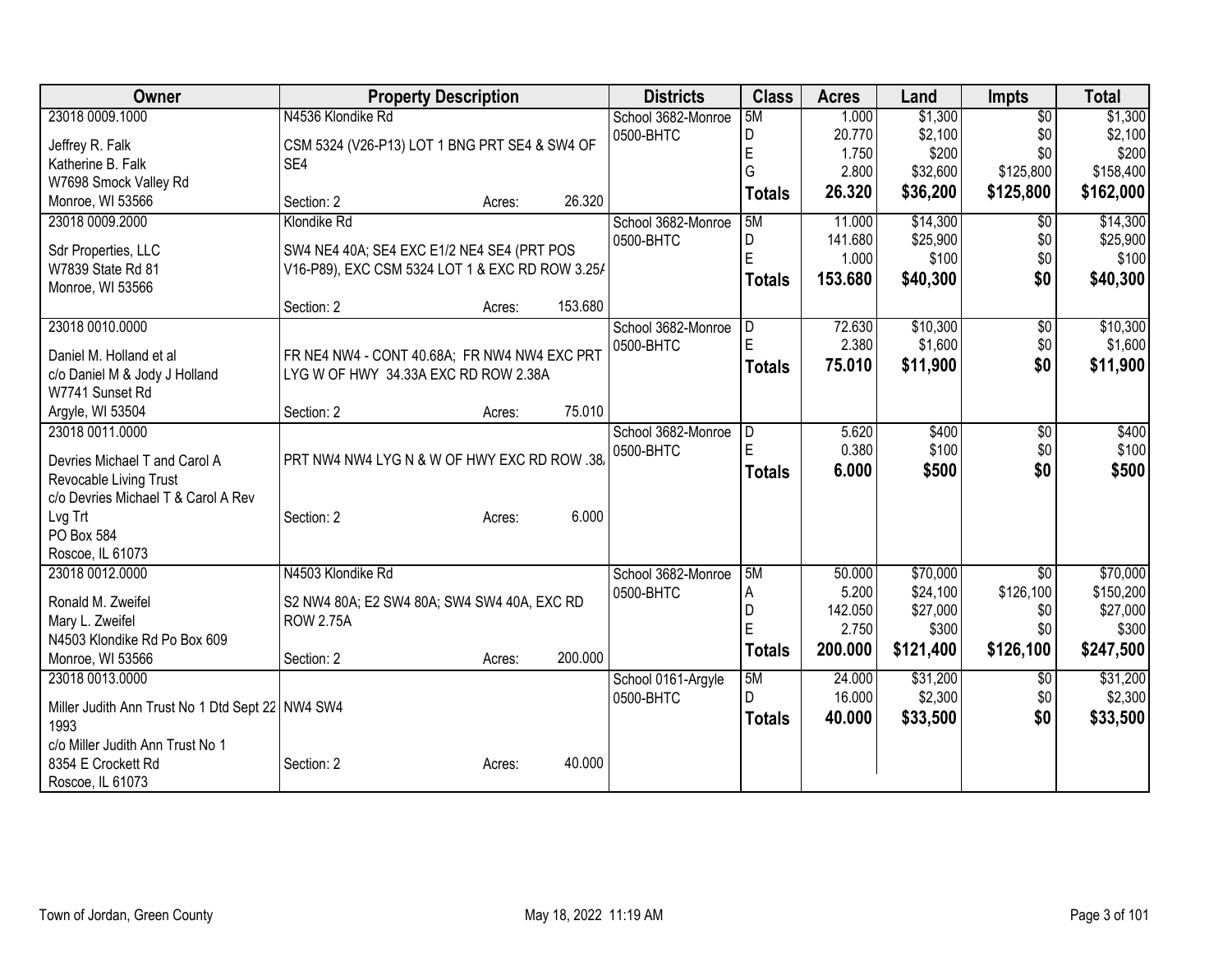| Owner                               | <b>Property Description</b>                   | <b>Districts</b> | <b>Class</b>       | <b>Acres</b>  | Land   | <b>Impts</b> | <b>Total</b>    |           |
|-------------------------------------|-----------------------------------------------|------------------|--------------------|---------------|--------|--------------|-----------------|-----------|
| 23018 0014,0000                     |                                               |                  | School 3682-Monroe |               | 20.000 | \$2,500      | $\overline{50}$ | \$2,500   |
| Sharden Ranch, LLC                  | E2 NE4 SE4                                    |                  | 0500-BHTC          | <b>Totals</b> | 20.000 | \$2,500      | \$0             | \$2,500   |
| N4555 Skinner Hollow Rd             |                                               |                  |                    |               |        |              |                 |           |
| Monroe, WI 53566                    |                                               |                  |                    |               |        |              |                 |           |
|                                     | Section: 2                                    | 20.000<br>Acres: |                    |               |        |              |                 |           |
| 23018 0015.0000                     |                                               |                  | School 3682-Monroe | D.            | 58.720 | \$8,400      | \$0             | \$8,400   |
| Devries Michael T and Carol A       | N 60A OF N2 NE4 EXC BGN PT 440 FT N SW4 OF N  |                  | 0500-BHTC          | <b>Totals</b> | 58.720 | \$8,400      | \$0             | \$8,400   |
| Revocable Living Trust              | 60A TH S 440 FT TH E 297 FT TH NWLY TO POB &  |                  |                    |               |        |              |                 |           |
| c/o Devries Michael T & Carol A Rev | EXC BGN NW COR OF NE4 TH E 322.5 FT M/L TH    |                  |                    |               |        |              |                 |           |
| Lvg Trt                             | Section: 3                                    | 58.720<br>Acres: |                    |               |        |              |                 |           |
| PO Box 584                          |                                               |                  |                    |               |        |              |                 |           |
| Roscoe, IL 61073                    |                                               |                  |                    |               |        |              |                 |           |
| 23018 0015.1000                     |                                               |                  | School 3682-Monroe | D.            | 1.500  | \$100        | \$0             | \$100     |
| Ronald Gordee                       | COM 440 FT N OF SW COR OF N 60A FR N2 NE4 TH  |                  | 0500-BHTC          | <b>Totals</b> | 1.500  | \$100        | \$0             | \$100     |
| Kelly S. Gordee                     | S 440 FT TH E 297 FT TH NWLY TO POB           |                  |                    |               |        |              |                 |           |
| N4711 Jordan Center Rd              |                                               |                  |                    |               |        |              |                 |           |
| Argyle, WI 53504                    | Section: 3                                    | 1.500<br>Acres:  |                    |               |        |              |                 |           |
| 23018 0015.2000                     |                                               |                  | School 3682-Monroe |               | 1.820  | \$100        | $\overline{50}$ | \$100     |
| Devries Michael T and Carol A       | COM NW COR NE4 TH E 322.5 FT TH SWLY 589.3 FT |                  | 0500-BHTC          | <b>Totals</b> | 1.820  | \$100        | \$0             | \$100     |
| Revocable Living Trust              | M/L TO FENCE COR TH N 493 FT M/L TO POB BNG   |                  |                    |               |        |              |                 |           |
| c/o Devries Michael T & Carol A Rev | PRT NW4 NE4                                   |                  |                    |               |        |              |                 |           |
| Lvg Trt                             | Section: 3                                    | 1.820<br>Acres:  |                    |               |        |              |                 |           |
| PO Box 584                          |                                               |                  |                    |               |        |              |                 |           |
| Roscoe, IL 61073                    |                                               |                  |                    |               |        |              |                 |           |
| 23018 0016.0000                     |                                               |                  | School 3682-Monroe | D             | 33.270 | \$4,000      | \$0             | \$4,000   |
| Devries Michael T and Carol A       | NE4 NW4, EXC 1 ROD WIDE OFF W SIDE THEREOF -  |                  | 0500-BHTC          | E             | 6.500  | \$5,200      | \$0             | \$5,200   |
| Revocable Living Trust              | CONT 39.52A N 16.5 FT NW4 NW4 - CONT .25A EXC |                  |                    | Totals        | 39.770 | \$9,200      | \$0             | \$9,200   |
| c/o Devries Michael T & Carol A Rev | RD ROW 2.5A                                   |                  |                    |               |        |              |                 |           |
| Lvg Trt                             | Section: 3                                    | 39.770<br>Acres: |                    |               |        |              |                 |           |
| PO Box 584                          |                                               |                  |                    |               |        |              |                 |           |
| Roscoe, IL 61073                    |                                               |                  |                    |               |        |              |                 |           |
| 23018 0016.0100                     | N4711 Jordan Center Rd                        |                  | School 3682-Monroe | D.            | 84.000 | \$11,600     | \$0             | \$11,600  |
| Ronald Gordee                       | PRT S 100A NE4, EXC 12.78A, 1.23A & .78A      |                  | 0500-BHTC          | G             | 1.210  | \$22,900     | \$70,000        | \$92,900  |
| Kelly S. Gordee                     |                                               |                  |                    | <b>Totals</b> | 85.210 | \$34,500     | \$70,000        | \$104,500 |
| N4711 Jordan Center Rd              |                                               |                  |                    |               |        |              |                 |           |
| Argyle, WI 53504                    | Section: 3                                    | 85.210<br>Acres: |                    |               |        |              |                 |           |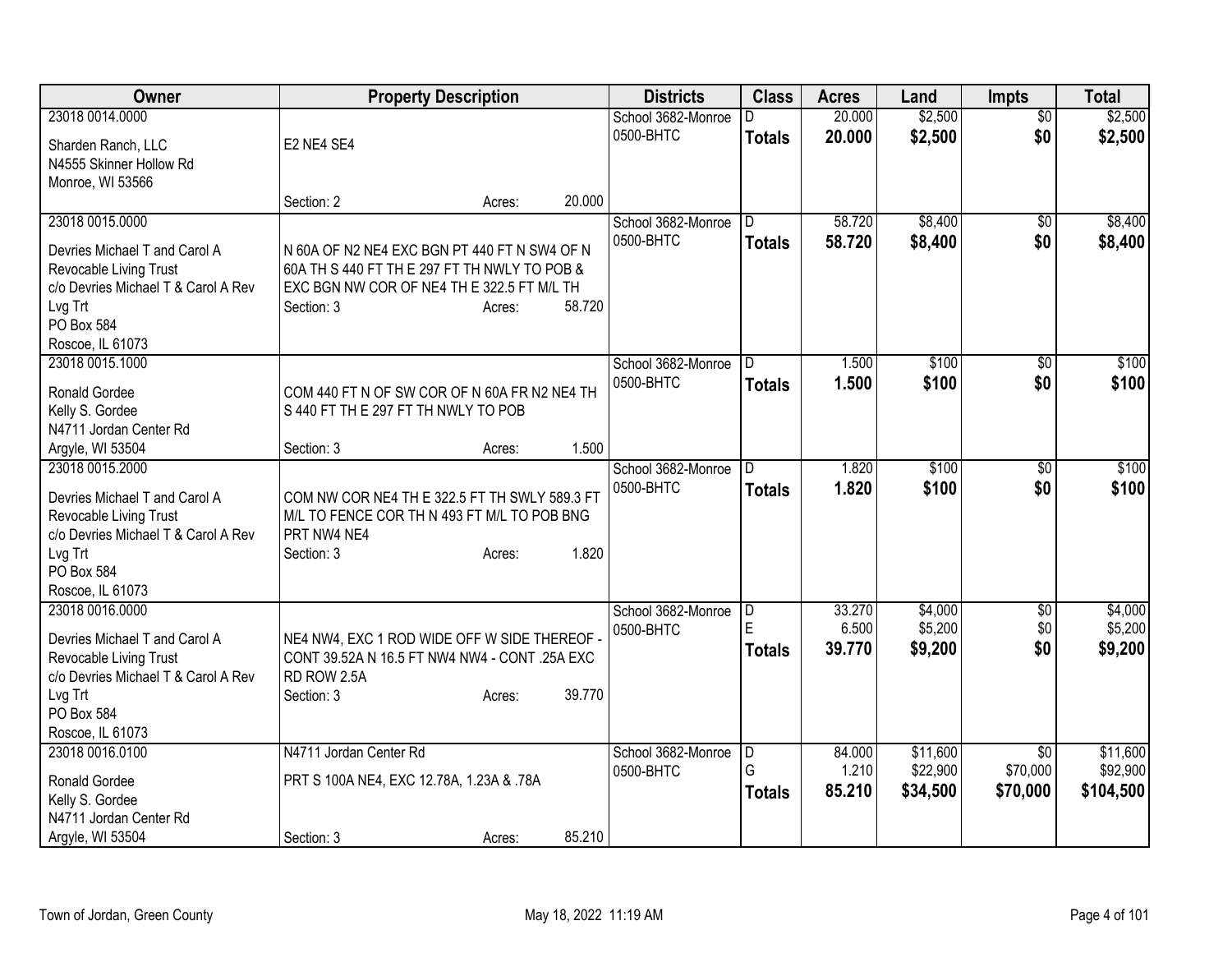| Owner                                                                              | <b>Property Description</b>                     |        |         | <b>Districts</b>   | <b>Class</b>  | <b>Acres</b> | Land     | <b>Impts</b>    | <b>Total</b> |
|------------------------------------------------------------------------------------|-------------------------------------------------|--------|---------|--------------------|---------------|--------------|----------|-----------------|--------------|
| 23018 0016.1000                                                                    | N4810 Jordan Center Rd                          |        |         | School 3682-Monroe | А             | 1.030        | \$8,800  | \$16,300        | \$25,100     |
| Gary M. Van Brocklin                                                               | PARC COM E 1/4 COR SEC N 420.14 FT POB TH N     |        |         | 0500-BHTC          | E             | 5.000        | \$5,000  | \$0             | \$5,000      |
| 2122 Independence Rd                                                               | 1235 FT TH N89*W ALG N LN S4 OF N2 NE4 139.04   |        |         |                    | F             | 6.750        | \$22,300 | \$0             | \$22,300     |
| Janesville, WI 53545                                                               | FT TO CTR TN RD TH S42*W 357.75 FT SWLY ALG     |        |         |                    | <b>Totals</b> | 12.780       | \$36,100 | \$16,300        | \$52,400     |
|                                                                                    | Section: 3                                      | Acres: | 12.780  |                    |               |              |          |                 |              |
| 23018 0016.2000                                                                    | N4715 Jordan Center Rd                          |        |         | School 3682-Monroe | l A           | 1.230        | \$11,800 | \$10,100        | \$21,900     |
|                                                                                    | CSM 616 (V2-P162) LOT 1 BNG PRT SW4 NE4         |        |         | 0500-BHTC          | <b>Totals</b> | 1.230        | \$11,800 | \$10,100        | \$21,900     |
| Ronald Gordee                                                                      |                                                 |        |         |                    |               |              |          |                 |              |
| Kelly S. Gordee                                                                    |                                                 |        |         |                    |               |              |          |                 |              |
| N4711 Jordan Center Rd                                                             |                                                 |        |         |                    |               |              |          |                 |              |
| Argyle, WI 53504                                                                   | Section: 3                                      | Acres: | 1.230   |                    |               |              |          |                 |              |
| 23018 0017.0000                                                                    |                                                 |        |         | School 0161-Argyle | D             | 118.270      | \$19,700 | \$0             | \$19,700     |
| <b>Richard Lelle</b>                                                               | NW4 NW4 EXC DRIVEWAY ONE ROD BY 40 RODS ON      |        |         | 0500-BHTC          | <b>Totals</b> | 118.270      | \$19,700 | \$0             | \$19,700     |
| 208 S Broad St                                                                     | N SIDE; S 1/2 NW4 SEC 3                         |        |         |                    |               |              |          |                 |              |
| Argyle, WI 53504                                                                   |                                                 |        |         |                    |               |              |          |                 |              |
|                                                                                    | Section: 3                                      | Acres: | 118.270 |                    |               |              |          |                 |              |
| 23018 0018.0000                                                                    | N4625 Jordan Center Rd                          |        |         | School 0161-Argyle | 5M            | 5.000        | \$6,500  | $\overline{30}$ | \$6,500      |
|                                                                                    |                                                 |        |         | 0500-BHTC          | $\sf B$       | 0.250        | \$4,300  | \$17,200        | \$21,500     |
| <b>Richard Lelle</b>                                                               | PRT SE4 SEC 3 LYG W CTRLN JORDAN CENTER RD      |        |         |                    | D             | 57.780       | \$7,700  | \$0             | \$7,700      |
| 208 S Broad St                                                                     | EXC 3A IN SW COR; NE4 SW4 40A; PRT SE4 NE4      |        |         |                    | $\mathsf E$   | 4.500        | \$3,400  | \$0             | \$3,400      |
| Argyle, WI 53504                                                                   | COM 29 RDS E OF SW COR TH W 29 RDS FT TO CTR    |        |         |                    | G             | 2.250        | \$31,600 | \$113,200       | \$144,800    |
|                                                                                    | Section: 3                                      | Acres: | 69.780  |                    | Totals        | 69.780       | \$53,500 | \$130,400       | \$183,900    |
|                                                                                    |                                                 |        |         |                    |               |              |          |                 |              |
| 23018 0018.0100                                                                    |                                                 |        |         | School 0161-Argyle | 5M            | 10.000       | \$14,000 | $\overline{50}$ | \$14,000     |
| Miller Judith Ann Trust No 1 Dtd Sept 22 SE4 SE4; ALL THT PRT SW4 SE4 LYG E OF CLN |                                                 |        |         | 0500-BHTC          | D             | 106.500      | \$20,300 | \$0             | \$20,300     |
| 1993                                                                               | JORDAN CENTER RD; ALL THT PRT N2 SE4 LYG E      |        |         |                    | E             | 1.500        | \$400    | \$0             | \$400        |
| c/o Miller Judith Ann Trust No 1                                                   | OF CLN JORDAN CENTER RD                         |        |         |                    | Totals        | 118.000      | \$34,700 | \$0             | \$34,700     |
| 8354 E Crockett Rd                                                                 | Section: 3                                      | Acres: | 118.000 |                    |               |              |          |                 |              |
| Roscoe, IL 61073                                                                   |                                                 |        |         |                    |               |              |          |                 |              |
| 23018 0018.1000                                                                    | N4699 Jordan Center Rd                          |        |         | School 0161-Argyle | A             | 1.500        | \$15,600 | \$104,900       | \$120,500    |
|                                                                                    |                                                 |        |         | 0500-BHTC          | $\mathsf{D}%$ | 8.000        | \$1,000  | \$0             | \$1,000      |
| Rene Graenicher                                                                    | PARC COM E 1/4 COR SEC TH S90*W 1298.83 FT TO   |        |         |                    | E             | 0.500        | \$100    | \$0             | \$100        |
| Vicki Graenicher                                                                   | CTR JORDAN CTR RD POB TH S28*W 11.1 FT TH       |        |         |                    | Totals        | 10.000       | \$16,700 | \$104,900       | \$121,600    |
| N4699 Jordan Center Rd                                                             | S25*W 273.88 FT TO CTR JORDAN CTR RD TH SW      |        |         |                    |               |              |          |                 |              |
| Argyle, WI 53504                                                                   | Section: 3                                      | Acres: | 10.000  |                    |               |              |          |                 |              |
| 23018 0019.0000                                                                    | N4503 Jordan Center Rd                          |        |         | School 0161-Argyle | 5M            | 7.000        | \$9,200  | \$0             | \$9,200      |
| Russell L. Meinert                                                                 | W1/2 SW4 80A; SE4 SW4 40A; ALSO 3A IN SW4 SE4 V |        |         | 0500-BHTC          | D             | 114.500      | \$15,600 | \$0             | \$15,600     |
| Nicole C. Meinert                                                                  | HWY EXC RD ROW .5A                              |        |         |                    | E             | 0.500        | \$100    | \$0             | \$100        |
| W8722 State Rd 81                                                                  |                                                 |        |         |                    | G             | 1.000        | \$16,000 | \$1,600         | \$17,600     |
|                                                                                    |                                                 |        | 123.000 |                    | <b>Totals</b> | 123.000      | \$40,900 | \$1,600         | \$42,500     |
| Argyle, WI 53504                                                                   | Section: 3                                      | Acres: |         |                    |               |              |          |                 |              |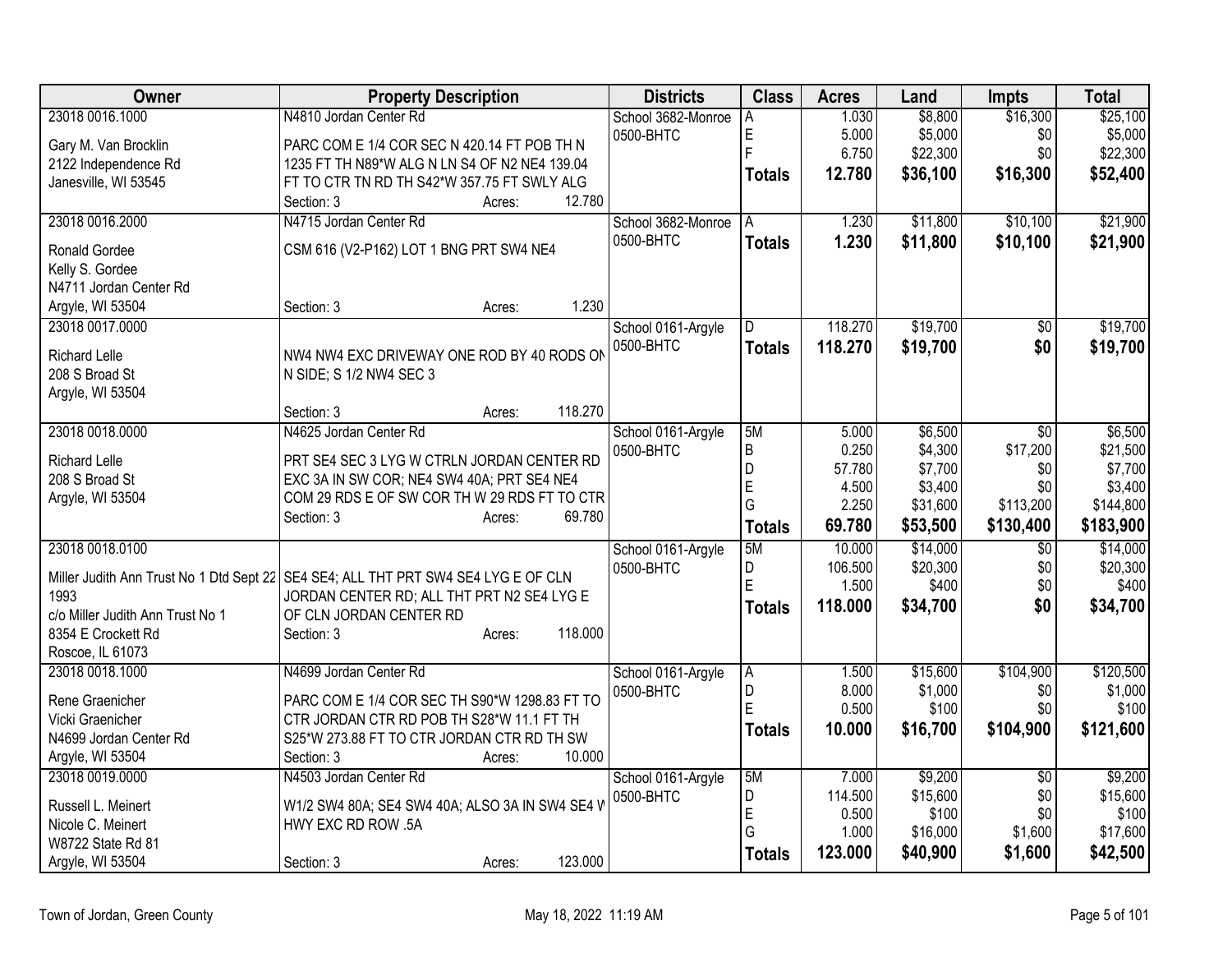| Owner                       | <b>Property Description</b>                       |        |         | <b>Districts</b>   | <b>Class</b>           | <b>Acres</b> | Land        | Impts           | <b>Total</b>     |
|-----------------------------|---------------------------------------------------|--------|---------|--------------------|------------------------|--------------|-------------|-----------------|------------------|
| 23018 0021.0000             | N4858 County Hwy M                                |        |         | School 0161-Argyle | 5M                     | 6.000        | \$7,800     | $\overline{50}$ | \$7,800          |
| <b>Stein Living Trust</b>   | FR NE4 NE4 -36.74A; FR NW4 NE4 - 37.16A; S2 NE4 - |        |         | 0500-BHTC          | D                      | 145.460      | \$25,800    | \$0             | \$25,800         |
| Karl & Luise Stein Trustees | 80A; PRT NW4 LYG E HWY- 2A, EXC RD ROW 1.94A      |        |         |                    | E                      | 1.940        | \$200       | \$0             | \$200            |
| 13710 Oak St                |                                                   |        |         |                    | G                      | 2.500        | \$30,500    | \$34,200        | \$64,700         |
| Argyle, WI 53504            | Section: 4                                        | Acres: | 155.900 |                    | <b>Totals</b>          | 155.900      | \$64,300    | \$34,200        | \$98,500         |
| 23018 0022.0000             |                                                   |        |         | School 0161-Argyle | 5M                     | 2.500        | \$4,000     | $\overline{50}$ | \$4,000          |
|                             |                                                   |        |         | 0500-BHTC          | D                      | 195.660      | \$40,700    | \$0             | \$40,700         |
| Tony M. Wiegel              | PRT FR NW4, NE4, & SE4 OF NE4, SEC 5 & PT FR      |        |         |                    | E                      | 3.940        | \$500       | \$0             | \$500            |
| Amy L. Weigel               | NW4 & NW4 SW4 SEC 4 COM NW COR SD SEC 4 TH        |        |         |                    | <b>Totals</b>          | 202.100      | \$45,200    | \$0             | \$45,200         |
| 11200 Burke Rd              | 89*E 1070.16 FT POB TH N89*E 1460.11 FT TH S      |        |         |                    |                        |              |             |                 |                  |
| Darlington, WI 53530        | Section: 5                                        | Acres: | 202.100 |                    |                        |              |             |                 |                  |
| 23018 0022.1000             | W8820 State Hwy 81                                |        |         | School 0161-Argyle |                        | 0.740        | \$6,400     | \$103,700       | \$110,100        |
| Brad L. Connors             | PRT NW4 SW4 COM 263.4 FT N SE COR NW4 SW4 TH      |        |         | 0500-BHTC          | <b>Totals</b>          | 0.740        | \$6,400     | \$103,700       | \$110,100        |
| W8972 State Rd 81           | N 275.6 FT TH W 136.6 FT TH S 194.5 FT TO CTR     |        |         |                    |                        |              |             |                 |                  |
| Argyle, WI 53504            | HWY 81 TH S59*E 158.1 FT POB EXC CONV             |        |         |                    |                        |              |             |                 |                  |
|                             | Section: 4                                        | Acres: | 0.740   |                    |                        |              |             |                 |                  |
| 23018 0022.1100             | W8833 McGrath Ln                                  |        |         | School 0161-Argyle | A                      | 3.500        | \$23,600    | \$261,100       | \$284,700        |
|                             |                                                   |        |         | 0500-BHTC          | <b>Totals</b>          | 3.500        | \$23,600    | \$261,100       | \$284,700        |
| <b>Thomas Rossing</b>       | PARC OF LAND IN SE COR OF NW4 SW4 LYG W OF        |        |         |                    |                        |              |             |                 |                  |
| <b>Brenda Rossing</b>       | HWY COM SW COR SEC 4 TH N0*E 1322.87 FT TH        |        |         |                    |                        |              |             |                 |                  |
| PO Box 1                    | N89*E 1301.44 FT TO POB TH S89*W 511.19 FT TH     |        |         |                    |                        |              |             |                 |                  |
| Argyle, WI 53504            | Section: 4                                        | Acres: | 3.500   |                    |                        |              |             |                 |                  |
| 23018 0022.2000             |                                                   |        |         | School 0161-Argyle | $\overline{\text{X2}}$ | 2.160        | $\sqrt{50}$ | $\overline{50}$ | $\overline{\$0}$ |
| State of Wisconsin          | PARC IN NW4 SW4                                   |        |         | 0500-BHTC          | <b>Totals</b>          | 2.160        | \$0         | \$0             | \$0              |
|                             |                                                   |        |         |                    |                        |              |             |                 |                  |
|                             |                                                   |        |         |                    |                        |              |             |                 |                  |
|                             | Section: 4                                        | Acres: | 2.160   |                    |                        |              |             |                 |                  |
| 23018 0022.3000             |                                                   |        |         | School 0161-Argyle | $\overline{\text{X2}}$ | 5.290        | $\sqrt{50}$ | $\overline{50}$ | $\overline{50}$  |
|                             |                                                   |        |         | 0500-BHTC          | <b>Totals</b>          | 5.290        | \$0         | \$0             | \$0              |
| State of Wisconsin          | PRT SW4 NW4 & NW4 SW4                             |        |         |                    |                        |              |             |                 |                  |
|                             |                                                   |        |         |                    |                        |              |             |                 |                  |
|                             | Section: 4                                        | Acres: | 5.290   |                    |                        |              |             |                 |                  |
| 23018 0022.4000             |                                                   |        |         | School 0161-Argyle | E.                     | 2.310        | \$2,900     | $\overline{50}$ | \$2,900          |
|                             |                                                   |        |         | 0500-BHTC          |                        | 2.310        | \$2,900     | \$0             | \$2,900          |
| William R. Poole            | CSM 3824 (V14-P349) PRT LOT 1 BNG PRT NW4 NW4     |        |         |                    | <b>Totals</b>          |              |             |                 |                  |
| Diane M. Poole              | - 1.31A & PRT SEC 5 NE4 NE4 - 1A (SEE PCL 684.0 - |        |         |                    |                        |              |             |                 |                  |
| N9235 Wild Oak Rd           | TOWN ADAMS FOR REST OF LOT 1)                     |        |         |                    |                        |              |             |                 |                  |
| Belleville, WI 53508        | Section: 5                                        | Acres: | 2.310   |                    |                        |              |             |                 |                  |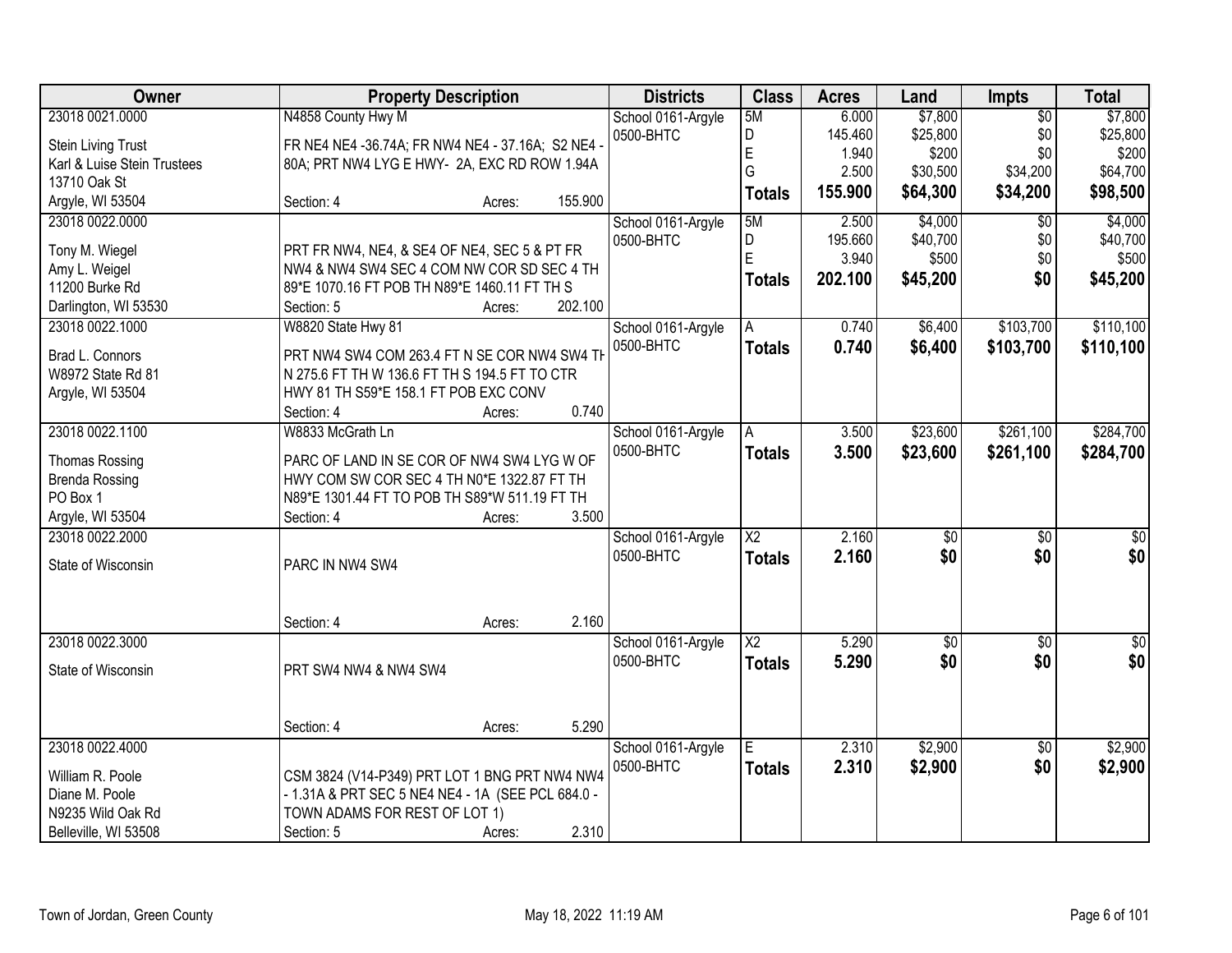| Owner                 | <b>Property Description</b>                     |         | <b>Districts</b>   | <b>Class</b>           | <b>Acres</b> | Land            | <b>Impts</b>    | <b>Total</b>     |
|-----------------------|-------------------------------------------------|---------|--------------------|------------------------|--------------|-----------------|-----------------|------------------|
| 23018 0023.0000       |                                                 |         | School 0161-Argyle | D                      | 75.100       | \$11,500        | $\overline{50}$ | \$11,500         |
| Richard J. Nipple     | E2 SW4 & PRT SW4 SE4 LYG S & W HWY EXC .59A     |         | 0500-BHTC          | E                      | 2.000        | \$1,800         | \$0             | \$1,800          |
| Christine K. Nipple   | NE4 SW4 & 2.75A SE4 SW4 & 1.25A SW4 SE4 FOR     |         |                    | <b>Totals</b>          | 77.100       | \$13,300        | \$0             | \$13,300         |
| W8611 State Rd 81     | HWY & EXC CSM 4310 EXC RD ROW-1.38A             |         |                    |                        |              |                 |                 |                  |
| Argyle, WI 53504-9631 | Section: 4<br>Acres:                            | 77.100  |                    |                        |              |                 |                 |                  |
| 23018 0023.0100       | W8722 State Hwy 81                              |         | School 0161-Argyle | $\overline{A}$         | 2.000        | \$23,800        | \$267,700       | \$291,500        |
|                       |                                                 |         | 0500-BHTC          | D.                     | 2.310        | \$400           | \$0             | \$400            |
| Russell L. Meinert    | CSM 4310 (V17-P216) LOT 1 BNG PRT NE4 & SE4 OF  |         |                    |                        | 4.310        | \$24,200        |                 | \$291,900        |
| Nicole C. Meinert     | SW4                                             |         |                    | <b>Totals</b>          |              |                 | \$267,700       |                  |
| W8722 State Rd 81     |                                                 |         |                    |                        |              |                 |                 |                  |
| Argyle, WI 53504      | Section: 4<br>Acres:                            | 4.310   |                    |                        |              |                 |                 |                  |
| 23018 0023.1000       |                                                 |         | School 0161-Argyle | $\overline{X2}$        | 4.590        | \$0             | $\sqrt[6]{}$    | $\overline{\$0}$ |
| State of Wisconsin    | PARC IN E2 SW4 & SW4 SE4                        |         | 0500-BHTC          | <b>Totals</b>          | 4.590        | \$0             | \$0             | \$0              |
|                       |                                                 |         |                    |                        |              |                 |                 |                  |
|                       |                                                 |         |                    |                        |              |                 |                 |                  |
|                       |                                                 | 4.590   |                    |                        |              |                 |                 |                  |
|                       | Section: 4<br>Acres:                            |         |                    |                        |              |                 |                 |                  |
| 23018 0024.0000       |                                                 |         | School 0161-Argyle | D                      | 13.220       | \$2,800         | $\sqrt[6]{3}$   | \$2,800          |
| Richard R. Brandt     | PRT NW4 SW4 LYG W OF HWY 81 EXC COM SW COF      |         | 0500-BHTC          | E                      | 0.500        | \$100           | \$0             | \$100            |
| W8951 Mcgrath Ln      | SEC 4 TH N0*E 1322.87 FT TH N89*E 1301.44 FT TO |         |                    | <b>Totals</b>          | 13.720       | \$2,900         | \$0             | \$2,900          |
| Argyle, WI 53504      | POB TH S89*W 511.19 FT TH N10*W 440.79 FT SLY   |         |                    |                        |              |                 |                 |                  |
|                       | Section: 4<br>Acres:                            | 13.720  |                    |                        |              |                 |                 |                  |
| 23018 0025.0000       |                                                 |         | School 0161-Argyle | <sub>D</sub>           | 40.000       | \$8,300         | $\overline{50}$ | \$8,300          |
|                       |                                                 |         | 0500-BHTC          | <b>Totals</b>          | 40.000       | \$8,300         | \$0             | \$8,300          |
| Richard J. Nipple     | SW4 SW4                                         |         |                    |                        |              |                 |                 |                  |
| Christine K. Nipple   |                                                 |         |                    |                        |              |                 |                 |                  |
| W8611 State Rd 81     |                                                 |         |                    |                        |              |                 |                 |                  |
| Argyle, WI 53504-9631 | Section: 4<br>Acres:                            | 40.000  |                    |                        |              |                 |                 |                  |
| 23018 0026.0000       | State Highway 81                                |         | School 0161-Argyle | $\overline{D}$         | 147.930      | \$23,700        | $\overline{50}$ | \$23,700         |
| Roger Block           | SE4 EXC PRT SW4 SE4 LYG SW OF HWY & EXC 3.69/   |         | 0500-BHTC          | $\mathsf E$            | 1.380        | \$200           | \$0             | \$200            |
| W8624 State Rd 81     | FOR HWY & EXC RD ROW 1.38A                      |         |                    | G                      | 1.000        | \$8,000         | \$36,400        | \$44,400         |
| Argyle, WI 53504      |                                                 |         |                    | Totals                 | 150.310      | \$31,900        | \$36,400        | \$68,300         |
|                       | Section: 4<br>Acres:                            | 150.310 |                    |                        |              |                 |                 |                  |
| 23018 0026.1000       |                                                 |         | School 0161-Argyle | $\overline{\text{X2}}$ | 3.690        | $\overline{50}$ | $\overline{30}$ | \$0              |
|                       |                                                 |         | 0500-BHTC          | <b>Totals</b>          | 3.690        | \$0             | \$0             | \$0              |
| State of Wisconsin    | PRT SW4 SE4                                     |         |                    |                        |              |                 |                 |                  |
|                       |                                                 |         |                    |                        |              |                 |                 |                  |
|                       |                                                 |         |                    |                        |              |                 |                 |                  |
|                       | Section: 4<br>Acres:                            | 3.690   |                    |                        |              |                 |                 |                  |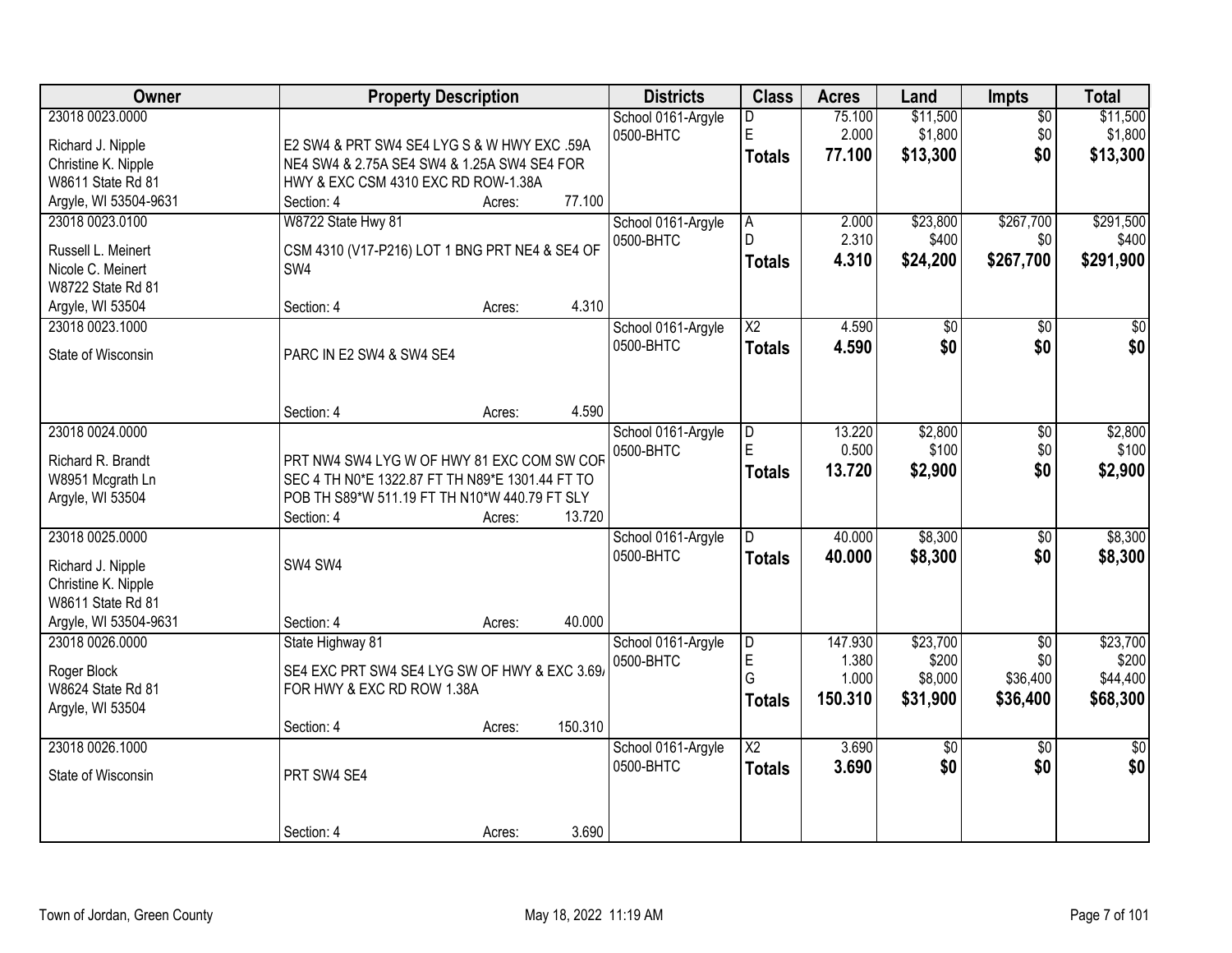| Owner                   | <b>Property Description</b>                                 | <b>Districts</b>   | <b>Class</b>                  | <b>Acres</b> | Land            | <b>Impts</b>        | <b>Total</b>    |
|-------------------------|-------------------------------------------------------------|--------------------|-------------------------------|--------------|-----------------|---------------------|-----------------|
| 23018 0027,0000         |                                                             | School 0161-Argyle | D                             | 47.380       | \$12,700        | $\overline{50}$     | \$12,700        |
| Tony M. Wiegel          | PRT FR NW4 NE4, NE4 NE4, SE4 NE4, SW4 NE4 &                 | 0500-BHTC          | E                             | 3.000        | \$1,800         | \$0                 | \$1,800         |
| Amy L. Weigel           | NE4 SE4 COM E4 COR SD SEC TH S0*E 29.61 FT                  |                    | <b>Totals</b>                 | 50.380       | \$14,500        | \$0                 | \$14,500        |
| 11200 Burke Rd          | POB TH S0*E 788.66 FT TH N89*W 1330.99 FT TH                |                    |                               |              |                 |                     |                 |
| Darlington, WI 53530    | 50.380<br>Section: 5<br>Acres:                              |                    |                               |              |                 |                     |                 |
| 23018 0027.1000         |                                                             | School 0161-Argyle | $\overline{X2}$               | 6.000        | \$0             | \$0                 | \$0             |
|                         |                                                             | 0500-BHTC          | <b>Totals</b>                 | 6.000        | \$0             | \$0                 | \$0             |
| State of Wisconsin      | <b>PRT E 1/2 NE4</b>                                        |                    |                               |              |                 |                     |                 |
|                         |                                                             |                    |                               |              |                 |                     |                 |
|                         |                                                             |                    |                               |              |                 |                     |                 |
|                         | 6.000<br>Section: 5<br>Acres:                               |                    |                               |              |                 |                     |                 |
| 23018 0027.2000         |                                                             | School 0161-Argyle | A                             | 0.390        | \$2,500         | \$0                 | \$2,500         |
| Garret D. Crandall      | CSM 608 (V2-P151) LOT 1 BNG PRT NW4 NE4                     | 0500-BHTC          | <b>Totals</b>                 | 0.390        | \$2,500         | \$0                 | \$2,500         |
| Jana D. Crandall        |                                                             |                    |                               |              |                 |                     |                 |
| W8982 State Rd 81       |                                                             |                    |                               |              |                 |                     |                 |
| Argyle, WI 53504        | 0.390<br>Section: 5<br>Acres:                               |                    |                               |              |                 |                     |                 |
| 23018 0027.3000         | W8972 State Hwy 81                                          | School 0161-Argyle | D                             | 9.410        | \$1,600         | \$0                 | \$1,600         |
|                         |                                                             | 0500-BHTC          | G                             | 5.700        | \$32,700        | \$118,300           | \$151,000       |
| Brad L. Connors         | PRT FR NE4 NE4 & SE4 NE4 COM S56*W 1350.09 FT               |                    | <b>Totals</b>                 | 15.110       | \$34,300        | \$118,300           | \$152,600       |
| W8972 State Rd 81       | OF NE COR SD SEC, TH S70*E 817.69 FT TH S15*E               |                    |                               |              |                 |                     |                 |
| Argyle, WI 53504        | 317.7 FT TH S23 *E 246.09 FT TH S15*W 98.58 FT TH<br>15.110 |                    |                               |              |                 |                     |                 |
| 23018 0028.0000         | Section: 5<br>Acres:                                        |                    |                               | 145.000      | \$28,400        |                     | \$28,400        |
|                         |                                                             | School 0161-Argyle | $\overline{\mathsf{D}}$<br>F. | 17.420       | \$26,300        | $\sqrt[6]{}$<br>\$0 | \$26,300        |
| Demeter Farms LLC       | SE4 NW4; NE4 SW4; PRT NW4 NE4; PRT SW4 NE4;                 | 0500-BHTC          |                               | 162.420      |                 | \$0                 |                 |
| c/o Demeter Farms, LLC  | PRT NW4 SE4, ALL BNG PRT POS V13-P134                       |                    | <b>Totals</b>                 |              | \$54,700        |                     | \$54,700        |
| C/O Jay Girotto         |                                                             |                    |                               |              |                 |                     |                 |
| 18 Crescent Key         | 162.420<br>Section: 5<br>Acres:                             |                    |                               |              |                 |                     |                 |
| Bellevue, WA 98006-1010 |                                                             |                    |                               |              |                 |                     |                 |
| 23018 0028.1000         | W9020 State Hwy 81                                          | School 0161-Argyle | A                             | 5.310        | \$21,300        | \$155,200           | \$176,500       |
| Brian A. Mundt          | PRT NW4 NE4 COM NW COR NW4 NE4 SEC 5 TH E                   | 0500-BHTC          | <b>Totals</b>                 | 5.310        | \$21,300        | \$155,200           | \$176,500       |
| Diana L. Flannery       | 808.5 FT POB TH S15*W 23 RODS M/L TO CTR RD TH              |                    |                               |              |                 |                     |                 |
| W9020 State Rd 81       | SELY ALG RD TO ELY LN NW NE4 TH N TO NE COR                 |                    |                               |              |                 |                     |                 |
| Argyle, WI 53504        | 5.310<br>Section: 5<br>Acres:                               |                    |                               |              |                 |                     |                 |
| 23018 0028.2000         |                                                             | School 0161-Argyle | $\overline{\text{X2}}$        | 4.430        | $\overline{50}$ | $\overline{30}$     | $\overline{50}$ |
|                         |                                                             | 0500-BHTC          | <b>Totals</b>                 | 4.430        | \$0             | \$0                 | \$0             |
| State of Wisconsin      | SECTION 5 PARC IN NW4 NE4 CONT 3.56A & .87A                 |                    |                               |              |                 |                     |                 |
|                         |                                                             |                    |                               |              |                 |                     |                 |
|                         | 4.430                                                       |                    |                               |              |                 |                     |                 |
|                         | Section: 5<br>Acres:                                        |                    |                               |              |                 |                     |                 |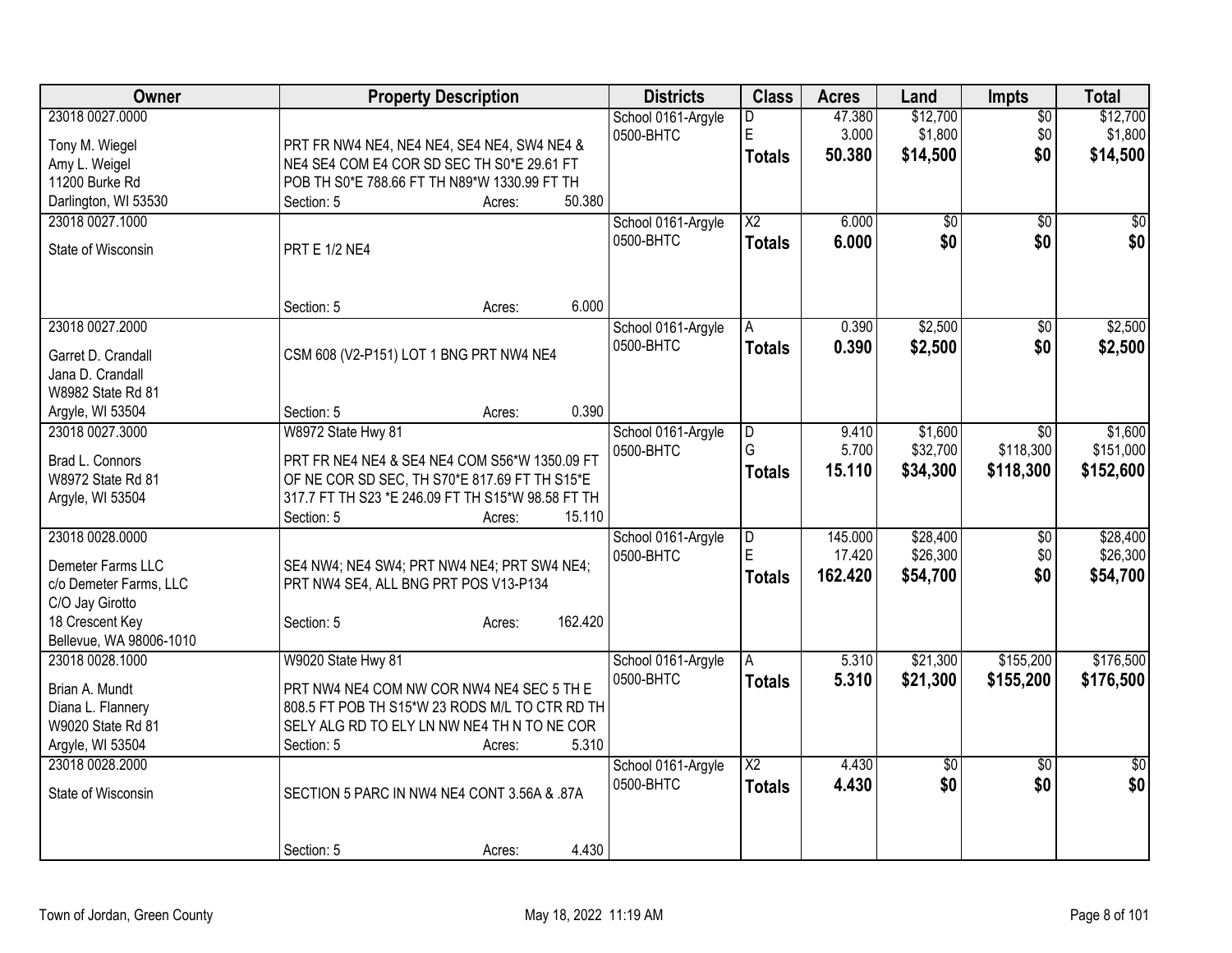| Owner                       | <b>Property Description</b>                      | <b>Districts</b>   | <b>Class</b>           | <b>Acres</b> | Land            | <b>Impts</b>    | <b>Total</b>     |
|-----------------------------|--------------------------------------------------|--------------------|------------------------|--------------|-----------------|-----------------|------------------|
| 23018 0028.3000             | W9024 McGrath Ln                                 | School 0161-Argyle | А                      | 4.600        | \$23,700        | \$111,300       | \$135,000        |
| Michael J. Brannan          | PRT NW4 SE4, COM SE COR SD SEC TH N89*W          | 0500-BHTC          | <b>Totals</b>          | 4.600        | \$23,700        | \$111,300       | \$135,000        |
| April L. Brannan            | 1331.31 FT TH N0*W 1771.98 FT TH N83*W 485.79 FT |                    |                        |              |                 |                 |                  |
| W9024 Mcgrath Ln            | POB TH S71*W 154.57 FT TH S78*W 231.65 FT TH     |                    |                        |              |                 |                 |                  |
| Argyle, WI 53504            | 4.600<br>Section: 5<br>Acres:                    |                    |                        |              |                 |                 |                  |
| 23018 0028.4000             | W9023 State Hwy 81                               | School 0161-Argyle | A                      | 2.000        | \$19,000        | \$203,300       | \$222,300        |
|                             |                                                  | 0500-BHTC          | E                      | 5.370        | \$10,800        | \$0             | \$10,800         |
| Kevin J. Slater et al       | PRT FRAC NW4 NE4 SEC 5 COM N4 COR SD SEC TH      |                    | E                      | 6.000        | \$26,300        | \$0             | \$26,300         |
| d.b.a. Slater Electric      | S0*E 47.30 FT TO SLY ROW HWY 81 POB TH CRV S     |                    | <b>Totals</b>          | 13.370       | \$56,100        | \$203,300       | \$259,400        |
| W9023 State Rd 81           | RAD 1372.39 FT CHD S78*E 66.13 FT TH ELY 66.14   |                    |                        |              |                 |                 |                  |
| Argyle, WI 53504            | 13.370<br>Section: 5<br>Acres:                   |                    |                        |              |                 |                 |                  |
| 23018 0029.0000             |                                                  | School 0161-Argyle | D                      | 55.850       | \$10,900        | \$0             | \$10,900         |
| Jana J. Stephens Zeibart    | N1/2 NW4 SEC 5 & ALSO COM 8 RDS E OF NW COR      | 0500-BHTC          | E                      | 2.000        | \$1,700         | \$0             | \$1,700          |
| 219 Cherokee Rd             | NW4 NE4 TH E 10.65 CHNS TH S15*W 23 RDS TH       |                    | <b>Totals</b>          | 57,850       | \$12,600        | \$0             | \$12,600         |
| Beaver Dam, WI 53916        | N59*W TO POB- CONT 3A EXC COM NW COR SEC 5       |                    |                        |              |                 |                 |                  |
|                             | 57.850<br>Section: 5<br>Acres:                   |                    |                        |              |                 |                 |                  |
| 23018 0029.1000             | W9275 State Hwy 81                               | School 0161-Argyle | A                      | 1.370        | \$14,600        | \$136,900       | \$151,500        |
|                             |                                                  | 0500-BHTC          | <b>Totals</b>          | 1.370        | \$14,600        | \$136,900       | \$151,500        |
| Eleanor M. Guthrie          | PRT NW4 NW4 SEC 5 COM NW COR THE ALG N LN        |                    |                        |              |                 |                 |                  |
| W9275 State Rd 81           | 400 FT TH S 200 FT TH W 400 FT TH N 200 FT TO    |                    |                        |              |                 |                 |                  |
| Argyle, WI 53504            | POB                                              |                    |                        |              |                 |                 |                  |
|                             | 1.370<br>Section: 5<br>Acres:                    |                    |                        |              |                 |                 |                  |
| 23018 0029.2000             |                                                  | School 0161-Argyle | $\overline{\text{X2}}$ | 3.420        | $\overline{30}$ | $\overline{30}$ | $\overline{\$0}$ |
| State of Wisconsin          | SECTION 5 FR NE4 NW4 & NW4 NW4 CONT 3.42A        | 0500-BHTC          | <b>Totals</b>          | 3.420        | \$0             | \$0             | \$0              |
|                             |                                                  |                    |                        |              |                 |                 |                  |
|                             |                                                  |                    |                        |              |                 |                 |                  |
|                             | 3.420<br>Section: 5<br>Acres:                    |                    |                        |              |                 |                 |                  |
| 23018 0029.3000             |                                                  | School 0161-Argyle | $\overline{X2}$        | 0.470        | $\sqrt{$0}$     | $\sqrt{6}$      | $\frac{1}{6}$    |
| State of Wisconsin          | SECTION 5 PRT NW4 NW4 .47A                       | 0500-BHTC          | <b>Totals</b>          | 0.470        | \$0             | \$0             | \$0              |
|                             |                                                  |                    |                        |              |                 |                 |                  |
|                             |                                                  |                    |                        |              |                 |                 |                  |
|                             | 0.470<br>Section: 5<br>Acres:                    |                    |                        |              |                 |                 |                  |
| 23018 0029.4000             | W9141 State Hwy 81                               | School 0161-Argyle | A                      | 3.900        | \$34,700        | \$118,900       | \$153,600        |
|                             |                                                  | 0500-BHTC          | D                      | 11.490       | \$2,300         | \$0             | \$2,300          |
| Lauren F. Guthrie III et al | PRT NE4 NW4 SEC 5 COM N4 COR SD SEC TH S02*E     |                    | <b>Totals</b>          | 15.390       | \$37,000        | \$118,900       | \$155,900        |
| W9141 State Rd 81           | 46.50 FT POB TH S02*E 1167.96 FT TH N88*W 719.34 |                    |                        |              |                 |                 |                  |
| Argyle, WI 53504            | FT TH N25*E 298.38 FT TH N34*E 118.64 FT TH      |                    |                        |              |                 |                 |                  |
|                             | 15.390<br>Section: 5<br>Acres:                   |                    |                        |              |                 |                 |                  |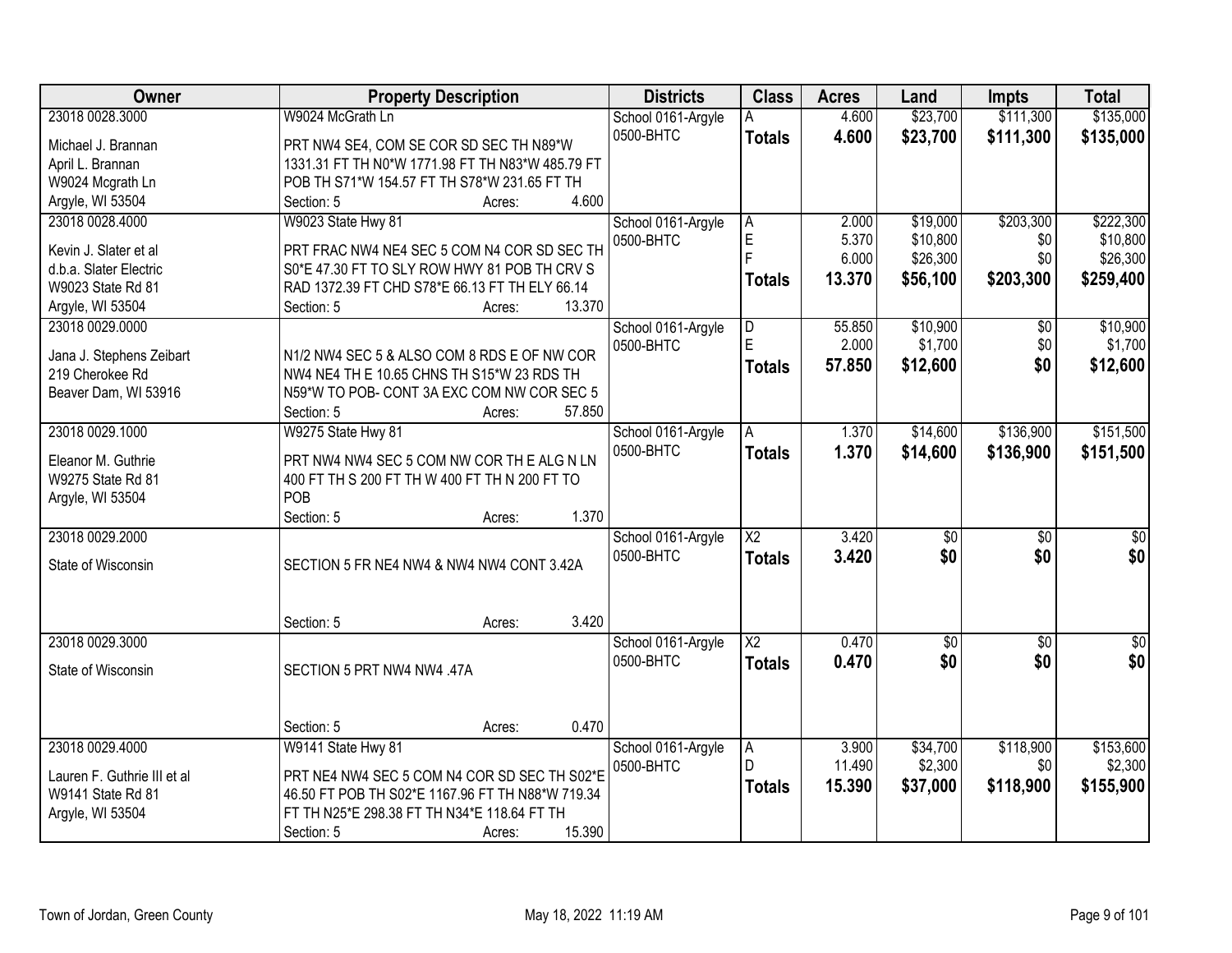| <b>Owner</b>                          |                                                                                             | <b>Property Description</b> |         |                    | <b>Class</b>             | <b>Acres</b> | Land      | Impts           | <b>Total</b>    |
|---------------------------------------|---------------------------------------------------------------------------------------------|-----------------------------|---------|--------------------|--------------------------|--------------|-----------|-----------------|-----------------|
| 23018 0030.0000                       | Duncan Hill Rd                                                                              |                             |         | School 0161-Argyle | D.                       | 73.500       | \$15,000  | $\overline{50}$ | \$15,000        |
| Demeter Farms LLC                     | SW4 NW4 40A; NW4 SW4 EXC PRT CSM 4460 EXC RD                                                |                             |         | 0500-BHTC          | E                        | 3.160        | \$2,500   | \$0             | \$2,500         |
| c/o Demeter Farms, LLC                | ROW .34A & BNG PRT POS V13-P134                                                             |                             |         |                    | <b>Totals</b>            | 76.660       | \$17,500  | \$0             | \$17,500        |
| C/O Jay Girotto                       |                                                                                             |                             |         |                    |                          |              |           |                 |                 |
| 18 Crescent Key                       | Section: 5                                                                                  | Acres:                      | 76.660  |                    |                          |              |           |                 |                 |
| Bellevue, WA 98006-1010               |                                                                                             |                             |         |                    |                          |              |           |                 |                 |
| 23018 0030.1000                       | N4614 Duncan Hill Rd                                                                        |                             |         | School 0161-Argyle | A                        | 3.340        | \$19,300  | \$83,500        | \$102,800       |
| Robert T. Baldwin                     | CSM 4460 (V18-P231) LOT 1 BNG PRT NW4 SW4 -                                                 |                             |         | 0500-BHTC          | <b>Totals</b>            | 3.340        | \$19,300  | \$83,500        | \$102,800       |
| N4614 Duncan Hill Rd                  | 3.24A & PRT NE4 SE4 SEC 6-.10A                                                              |                             |         |                    |                          |              |           |                 |                 |
| Argyle, WI 53504                      |                                                                                             |                             |         |                    |                          |              |           |                 |                 |
|                                       | Section: 5                                                                                  | Acres:                      | 3.340   |                    |                          |              |           |                 |                 |
| 23018 0031.0000                       |                                                                                             |                             |         | School 0161-Argyle | D                        | 37.000       | \$5,400   | $\overline{50}$ | \$5,400         |
| Jon D. Stephens                       | SW4 SW4, EXC RD ROW 1A                                                                      |                             |         | 0500-BHTC          | E                        | 3.000        | \$2,800   | \$0             | \$2,800         |
| W9489 Trotter Rd                      |                                                                                             |                             |         |                    | <b>Totals</b>            | 40.000       | \$8,200   | \$0             | \$8,200         |
| Argyle, WI 53504                      |                                                                                             |                             |         |                    |                          |              |           |                 |                 |
|                                       | Section: 5                                                                                  | Acres:                      | 40.000  |                    |                          |              |           |                 |                 |
| 23018 0032.0000                       |                                                                                             |                             |         | School 0161-Argyle | D                        | 38.500       | \$7,500   | $\overline{50}$ | \$7,500         |
| Michael D. Flannery                   | SE4 SW4                                                                                     |                             |         | 0500-BHTC          | E                        | 1.500        | \$2,100   | \$0             | \$2,100         |
| 320 W Valley St                       |                                                                                             |                             |         |                    | <b>Totals</b>            | 40.000       | \$9,600   | \$0             | \$9,600         |
| Dodgeville, WI 53533                  |                                                                                             |                             |         |                    |                          |              |           |                 |                 |
|                                       | Section: 5                                                                                  | Acres:                      | 40.000  |                    |                          |              |           |                 |                 |
| 23018 0033.0000                       | W8951 McGrath Ln                                                                            |                             |         | School 0161-Argyle | $\overline{\mathsf{D}}$  | 91.500       | \$17,100  | \$0             | \$17,100        |
| Richard R. Brandt                     | S 15A NE4 SE4; 15A S1/2 SE4 80A EXC RD ROW 1A                                               |                             |         | 0500-BHTC          | E                        | 1.000        | \$100     | \$0             | \$100           |
| W8951 Mcgrath Ln                      |                                                                                             |                             |         |                    | G                        | 2.500        | \$30,500  | \$87,300        | \$117,800       |
| Argyle, WI 53504                      |                                                                                             |                             |         |                    | <b>Totals</b>            | 95.000       | \$47,700  | \$87,300        | \$135,000       |
|                                       | Section: 5                                                                                  | Acres:                      | 95.000  |                    |                          |              |           |                 |                 |
| 23018 0034.0000                       | N4681 Duncan Hill Rd                                                                        |                             |         | School 0161-Argyle | D                        | 260.500      | \$45,500  | $\overline{50}$ | \$45,500        |
|                                       |                                                                                             |                             |         | 0500-BHTC          | E                        | 8.130        | \$1,500   | \$0             | \$1,500         |
| David M. Stephens<br>W9489 Trotter Rd | FR NE4 NE4 EXC HWY - 36.53A; FR NW4 NE4 EXC<br>HWY-35.60A; SW4 NE4 40A; FR NE4 NW4 EXC 1A & |                             |         |                    | G                        | 5.500        | \$64,400  | \$199,700       | \$264,100       |
| Argyle, WI 53504                      | EXC NORTH 15 ACRES - 22A; NE4 SW4 40A; W 60A                                                |                             |         |                    | <b>Totals</b>            | 274.130      | \$111,400 | \$199,700       | \$311,100       |
|                                       | Section: 6                                                                                  | Acres:                      | 274.130 |                    |                          |              |           |                 |                 |
| 23018 0034.1000                       |                                                                                             |                             |         | School 0161-Argyle | $\overline{\mathsf{X2}}$ | 2.670        | \$0       | $\overline{50}$ | $\overline{50}$ |
|                                       |                                                                                             |                             |         | 0500-BHTC          | <b>Totals</b>            | 2.670        | \$0       | \$0             | \$0             |
| State of Wisconsin                    | SECTION 6 PRT NW4 NE4 & NE4 NE4 CONT 2.67A                                                  |                             |         |                    |                          |              |           |                 |                 |
|                                       |                                                                                             |                             |         |                    |                          |              |           |                 |                 |
|                                       | Section: 6                                                                                  | Acres:                      | 2.670   |                    |                          |              |           |                 |                 |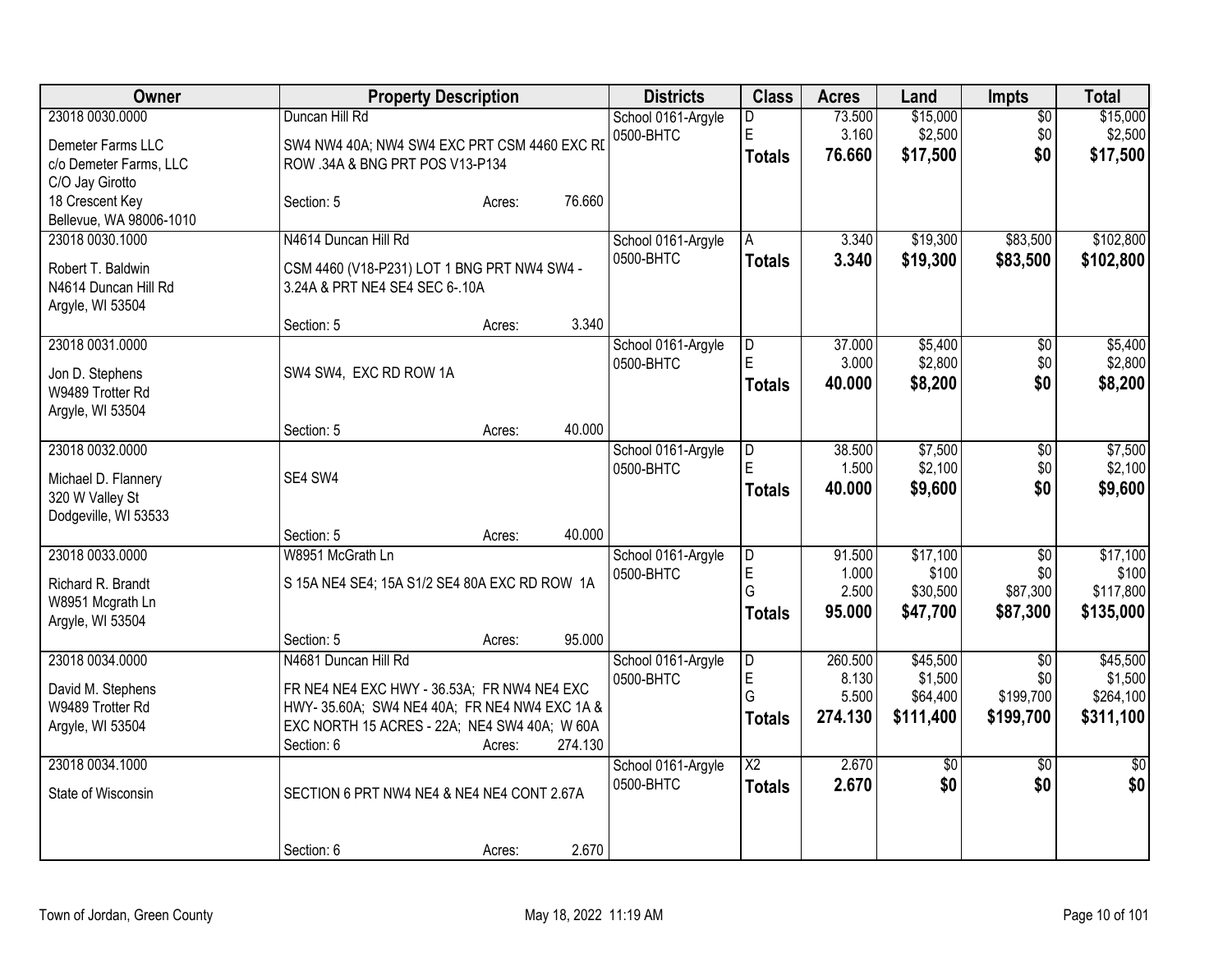| Owner                     |                                                | <b>Property Description</b> |         | <b>Districts</b>   | <b>Class</b>  | <b>Acres</b> | Land     | <b>Impts</b>    | <b>Total</b> |
|---------------------------|------------------------------------------------|-----------------------------|---------|--------------------|---------------|--------------|----------|-----------------|--------------|
| 23018 0034.2000           | W9489 Trotter Rd                               |                             |         | School 0161-Argyle | 5M            | 12.000       | \$19,500 | $\overline{50}$ | \$19,500     |
| David M. Stephens         | N 15AC NE4 NW4                                 |                             |         | 0500-BHTC          | D             | 2.000        | \$500    | \$0             | \$500        |
| W9489 Trotter Rd          |                                                |                             |         |                    | G             | 1.000        | \$21,600 | \$284,100       | \$305,700    |
| Argyle, WI 53504          |                                                |                             |         |                    | <b>Totals</b> | 15.000       | \$41,600 | \$284,100       | \$325,700    |
|                           | Section: 6                                     | Acres:                      | 15.000  |                    |               |              |          |                 |              |
| 23018 0035.0000           | W9496 Trotter Rd                               |                             |         | School 0161-Argyle | A             | 1.440        | \$12,400 | \$83,000        | \$95,400     |
|                           |                                                |                             |         | 0500-BHTC          | <b>Totals</b> | 1.440        | \$12,400 | \$83,000        | \$95,400     |
| Robert L. Fisher          | PRT NE4 NW4 & PRT NW4 NE4 COM NE COR NW4 SI    |                             |         |                    |               |              |          |                 |              |
| Shirley A. Fisher         | SEC TH E ALG SEC LN 126.6 FT TH S20*W 238.4 FT |                             |         |                    |               |              |          |                 |              |
| W9496 Trotter Rd          | TO CLN HWY 81 TH CRV RT CHD N72*W 178.4 FT TH  |                             |         |                    |               |              |          |                 |              |
| Argyle, WI 53504          | Section: 6                                     | Acres:                      | 1.440   |                    |               |              |          |                 |              |
| 23018 0036.0000           |                                                |                             |         | School 0161-Argyle | D             | 51.000       | \$9,600  | \$0             | \$9,600      |
| Demeter Farms LLC         | SE4 NE4 40A; E1/2 NE4 SE4 LYG N DUNCAN HILL    |                             |         | 0500-BHTC          | E             | 2.350        | \$1,600  | \$0             | \$1,600      |
| c/o Demeter Farms, LLC    | RD, EXC PRT LOT 1 CSM 4460 - BNG PRT POS       |                             |         |                    | <b>Totals</b> | 53.350       | \$11,200 | \$0             | \$11,200     |
| C/O Jay Girotto           | V13-P134                                       |                             |         |                    |               |              |          |                 |              |
| 18 Crescent Key           | Section: 6                                     | Acres:                      | 53.350  |                    |               |              |          |                 |              |
| Bellevue, WA 98006-1010   |                                                |                             |         |                    |               |              |          |                 |              |
| 23018 0037.0000           | W9621 Trotter Rd                               |                             |         | School 0161-Argyle | D             | 34.560       | \$6,800  | \$0             | \$6,800      |
|                           |                                                |                             |         | 0500-BHTC          | E             | 1.460        | \$200    | \$0             | \$200        |
| Dustin Voegeli            | CSM 2615 (V9-P90) LOT 1 BNG NW4 NW4            |                             |         |                    | G             | 2.600        | \$26,000 | \$73,700        | \$99,700     |
| Bonnie L. Liebner-Voegeli |                                                |                             |         |                    | <b>Totals</b> | 38.620       | \$33,000 | \$73,700        | \$106,700    |
| 12183 Trotter Rd          |                                                |                             |         |                    |               |              |          |                 |              |
| Argyle, WI 53504          | Section: 6                                     | Acres:                      | 38.620  |                    |               |              |          |                 |              |
| 23018 0037.1000           | N4774 Trotter Rd                               |                             |         | School 0161-Argyle | Α             | 2.000        | \$18,000 | \$462,700       | \$480,700    |
| John J. Bittenbinder      | CSM 3481 (V13-P66) LOT 1 BNG PRT FR SW4 NW4    |                             |         | 0500-BHTC          | D             | 15.670       | \$3,100  | \$0             | \$3,100      |
| N4774 Trotter Rd          |                                                |                             |         |                    | E             | 0.500        | \$100    | \$0             | \$100        |
| Argyle, WI 53504          |                                                |                             |         |                    | <b>Totals</b> | 18.170       | \$21,200 | \$462,700       | \$483,900    |
|                           | Section: 6                                     | Acres:                      | 18.170  |                    |               |              |          |                 |              |
| 23018 0037.1200           | N4730 Trotter Rd                               |                             |         | School 0161-Argyle | А             | 2.000        | \$18,000 | \$298,200       | \$316,200    |
|                           |                                                |                             |         | 0500-BHTC          | D             | 15.670       | \$3,400  | \$0             | \$3,400      |
| Rickey L. Galbreth        | CSM 3481 (V13-P66) LOT 2 BNG PRT SW4 NW4       |                             |         |                    | E             | 0.500        | \$100    | \$0             | \$100        |
| Denyse M. Galbreth        |                                                |                             |         |                    | <b>Totals</b> | 18.170       | \$21,500 | \$298,200       | \$319,700    |
| N4730 Trotter Rd          |                                                |                             |         |                    |               |              |          |                 |              |
| Argyle, WI 53504          | Section: 6                                     | Acres:                      | 18.170  |                    |               |              |          |                 |              |
| 23018 0038,0000           | N4510 Trotter Rd                               |                             |         | School 0161-Argyle | D             | 152.250      | \$23,700 | $\overline{50}$ | \$23,700     |
| Joseph E. Nickels         | S1/2 SW4; SW4 SE4; NW4 SW4 SEC 6               |                             |         | 0500-BHTC          | E             | 2.000        | \$200    | \$0             | \$200        |
| Melissa K. Nickels        |                                                |                             |         |                    | G             | 2.100        | \$26,300 | \$62,800        | \$89,100     |
| N4460 Trotter Rd          |                                                |                             |         |                    | <b>Totals</b> | 156.350      | \$50,200 | \$62,800        | \$113,000    |
| Argyle, WI 53504          | Section: 6                                     | Acres:                      | 156.350 |                    |               |              |          |                 |              |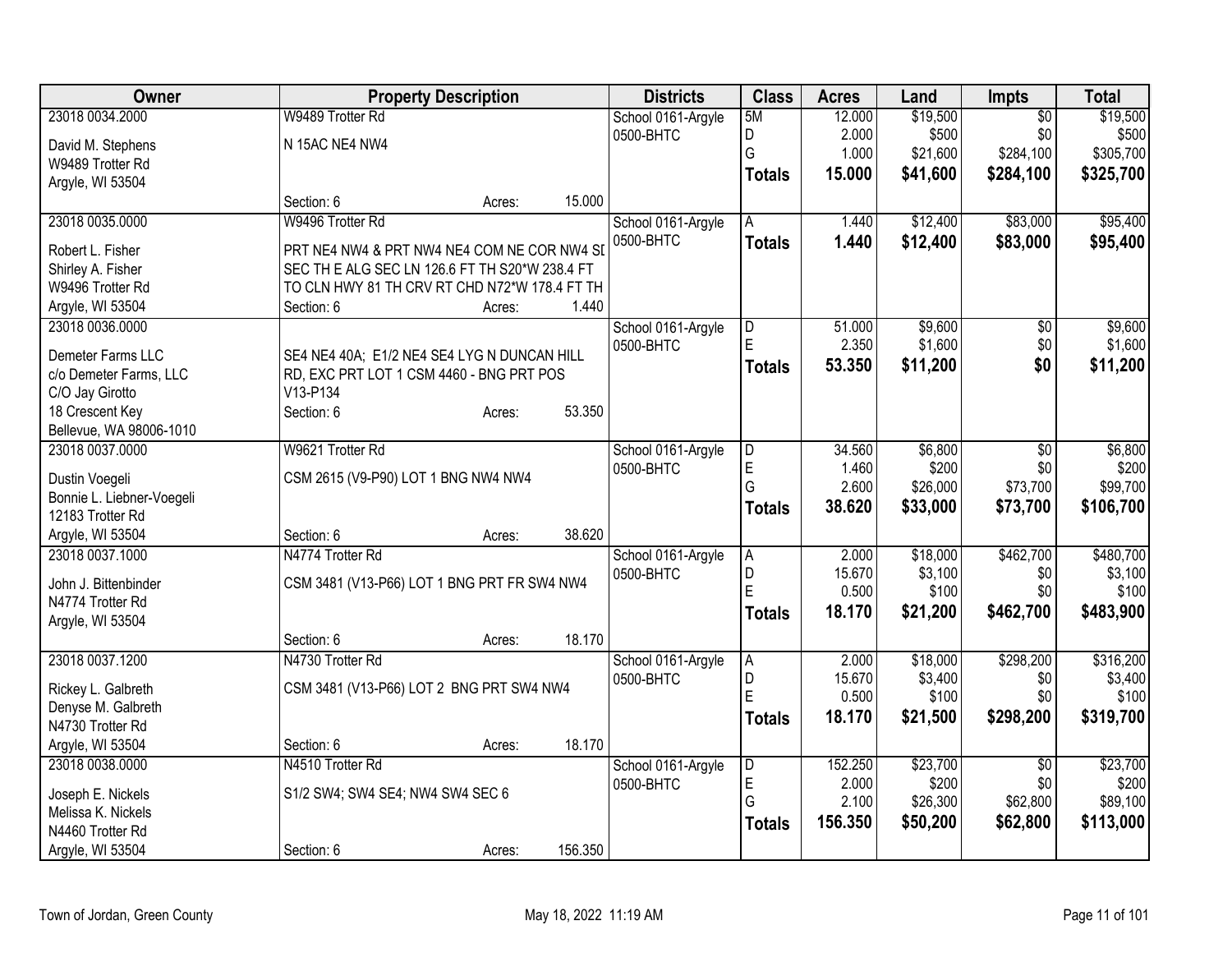| Owner                                    | <b>Property Description</b>                       |        |        | <b>Districts</b>   | <b>Class</b>            | <b>Acres</b> | Land     | <b>Impts</b>           | <b>Total</b> |
|------------------------------------------|---------------------------------------------------|--------|--------|--------------------|-------------------------|--------------|----------|------------------------|--------------|
| 23018 0039.0000                          | N4607 Duncan Hill Rd                              |        |        | School 0161-Argyle | A                       | 1.690        | \$14,100 | \$109,500              | \$123,600    |
| Alicia M. Johnson                        | CSM 4684 (V20 P136) LOT 1 BNG PRT NE4 SE4         |        |        | 0500-BHTC          | D                       | 4.000        | \$700    | \$0                    | \$700        |
| Jonathon D. Johnson                      |                                                   |        |        |                    | E                       | 1.120        | \$100    | \$0                    | \$100        |
| N4607 Duncan Hill Rd                     |                                                   |        |        |                    | <b>Totals</b>           | 6.810        | \$14,900 | \$109,500              | \$124,400    |
| Argyle, WI 53504                         | Section: 6                                        | Acres: | 6.810  |                    |                         |              |          |                        |              |
| 23018 0040.0000                          |                                                   |        |        | School 0161-Argyle | 5M                      | 3.000        | \$4,500  | $\overline{50}$        | \$4,500      |
|                                          |                                                   |        |        | 0500-BHTC          | D                       | 36.000       | \$5,700  | \$0                    | \$5,700      |
| Marsha Soper et al                       | SE4 SE4, EXC RD ROW 1A                            |        |        |                    | E                       | 1.000        | \$100    | \$0                    | \$100        |
| 507 North St                             |                                                   |        |        |                    | <b>Totals</b>           | 40.000       | \$10,300 | \$0                    | \$10,300     |
| Argyle, WI 53504                         |                                                   |        |        |                    |                         |              |          |                        |              |
|                                          | Section: 6                                        | Acres: | 40.000 |                    |                         |              |          |                        |              |
| 23018 0041.0000                          |                                                   |        |        | School 0161-Argyle | $\overline{\mathsf{D}}$ | 71.960       | \$13,100 | $\overline{50}$        | \$13,100     |
| Seffrood Emil R & Shirley J Living Trust | N1/2 NE4 EXC COM NE COR TH W ALG N LN 1308.44     |        |        | 0500-BHTC          | Ē.                      | 0.880        | \$200    | \$0                    | \$200        |
| N3441 Klondike Rd                        | FT TH S4*W 282.23 FT TH N89*E 554.75 FT TH N63*E  |        |        |                    | <b>Totals</b>           | 72.840       | \$13,300 | \$0                    | \$13,300     |
| Monroe, WI 53566                         | 173.46 FTTH S89*E 619.47 FT TO E LN & CNTRLN OF   |        |        |                    |                         |              |          |                        |              |
|                                          | Section: 7                                        | Acres: | 72.840 |                    |                         |              |          |                        |              |
| 23018 0041.1000                          |                                                   |        |        | School 0161-Argyle | D.                      | 2.160        | \$400    | \$0                    | \$400        |
|                                          |                                                   |        |        | 0500-BHTC          | <b>Totals</b>           | 2.160        | \$400    | \$0                    | \$400        |
| Marsha Soper et al                       | PARC IN NE4 NE4 DESC AS: COM NE COR SD SEC 7      |        |        |                    |                         |              |          |                        |              |
| 507 North St                             | TH W ALG N LN 623.84 FT TH S1*E 146.69 FT TH      |        |        |                    |                         |              |          |                        |              |
| Argyle, WI 53504                         | S89*E 620.60 FT TO CTRLN RD & E LN SEC 7 TH       |        |        |                    |                         |              |          |                        |              |
|                                          | Section: 7                                        | Acres: | 2.160  |                    |                         |              |          |                        |              |
| 23018 0041.2000                          | N4491 Duncan Hill Rd                              |        |        | School 0161-Argyle | A                       | 2.000        | \$16,200 | \$97,000               | \$113,200    |
| William J. Voegeli                       | PARC NE4 COM NE COR SEC W 623.84 FT POB W         |        |        | 0500-BHTC          | E                       | 2.960        | \$7,500  | \$0                    | \$7,500      |
| N4491 Duncan Hill Rd                     | 684.6 FT TO PT 1354.69 FT E OF 1/4 COR S4*06'35"W |        |        |                    | <b>Totals</b>           | 4.960        | \$23,700 | \$97,000               | \$120,700    |
| Argyle, WI 53504                         | 282.23 FT N89*05'48"E 554.75 FT 63*47'48"E 173.46 |        |        |                    |                         |              |          |                        |              |
|                                          | Section: 7                                        | Acres: | 4.960  |                    |                         |              |          |                        |              |
| 23018 0042.0000                          | W9404 Lewis Rd                                    |        |        | School 0161-Argyle | A                       | 3.200        | \$24,900 | \$62,200               | \$87,100     |
|                                          |                                                   |        |        | 0500-BHTC          | D                       | 11.900       | \$2,000  | \$0                    | \$2,000      |
| Laurie L. Pledl et al                    | CSM 5161 (V24-P178) LOT 1 BNG PRT NE4 & NW4 OF    |        |        |                    | Ë                       | 0.500        | \$100    | \$0                    | \$100        |
| c/o Gregory L. Pledl<br>W9404 Lewis Rd   | SE4, SE4 NE4                                      |        |        |                    | <b>Totals</b>           | 15,600       | \$27,000 | \$62,200               | \$89,200     |
|                                          |                                                   |        | 15.600 |                    |                         |              |          |                        |              |
| Argyle, WI 53504<br>23018 0042.0100      | Section: 7                                        | Acres: |        |                    |                         | 6.000        | \$1,000  |                        | \$1,000      |
|                                          |                                                   |        |        | School 0161-Argyle | $\overline{D}$<br>E     | 1.730        | \$200    | $\overline{50}$<br>\$0 | \$200        |
| Ernest Allen                             | CSM 3835 (V15-P16) LOT 1 BNG PRT NE4 SE4          |        |        | 0500-BHTC          |                         |              |          |                        |              |
| Elizabeth Allen                          |                                                   |        |        |                    | <b>Totals</b>           | 7.730        | \$1,200  | \$0                    | \$1,200      |
| W7764 Williams Rd                        |                                                   |        |        |                    |                         |              |          |                        |              |
| Browntown, WI 53522                      | Section: 7                                        | Acres: | 7.730  |                    |                         |              |          |                        |              |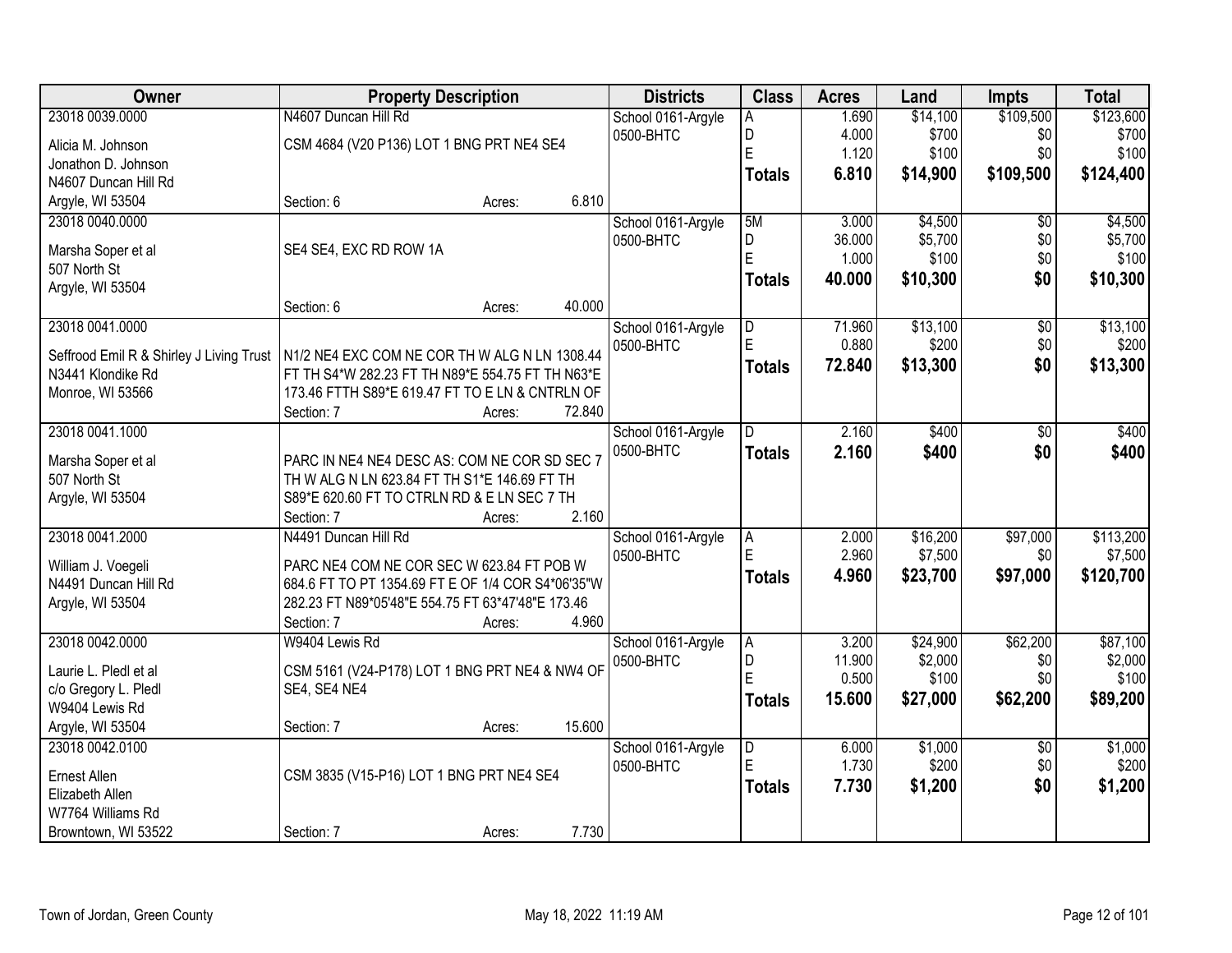| <b>Owner</b>                                                                                         | <b>Property Description</b>                                                                                                                                                                            | <b>Districts</b>                | <b>Class</b>                 | <b>Acres</b>                       | Land                                      | Impts                                            | <b>Total</b>                                |
|------------------------------------------------------------------------------------------------------|--------------------------------------------------------------------------------------------------------------------------------------------------------------------------------------------------------|---------------------------------|------------------------------|------------------------------------|-------------------------------------------|--------------------------------------------------|---------------------------------------------|
| 23018 0042.0200<br>Ernest Allen<br>Elizabeth Allen<br>W7764 Williams Rd                              | CSM 3835 (V15-P16) LOT 2 BNG PRT NW4 & NE4 OF<br>SE4                                                                                                                                                   | School 0161-Argyle<br>0500-BHTC | D.<br><b>Totals</b>          | 23.960<br>23.960                   | \$5,400<br>\$5,400                        | $\overline{50}$<br>\$0                           | \$5,400<br>\$5,400                          |
| Browntown, WI 53522                                                                                  | 23.960<br>Section: 7<br>Acres:                                                                                                                                                                         |                                 |                              |                                    |                                           |                                                  |                                             |
| 23018 0042.0300<br>Ernest Allen<br>Elizabeth Allen<br>W7764 Williams Rd                              | CSM 3835 (V15-P16) OUTLOT 1 BNG PRT SE4 SE4                                                                                                                                                            | School 0161-Argyle<br>0500-BHTC | Ē<br><b>Totals</b>           | 0.390<br>0.390                     | \$100<br>\$100                            | $\overline{50}$<br>\$0                           | \$100<br>\$100                              |
| Browntown, WI 53522                                                                                  | 0.390<br>Section: 7<br>Acres:                                                                                                                                                                          |                                 |                              |                                    |                                           |                                                  |                                             |
| 23018 0042.0400<br>Joseph E. Nickels<br>Melissa K. Nickels<br>N4460 Trotter Rd<br>Argyle, WI 53504   | W9401 Lewis Rd<br>SW4 SE4 40A; ALSO PT NW4 SE4 LYG S LEWIS RD<br>EXC TRIANGULAR TRACT IN SW COR NW4 SE4<br>$-6.96A$ M/L<br>46.960<br>Section: 7<br>Acres:                                              | School 0161-Argyle<br>0500-BHTC | D<br>E<br>G<br><b>Totals</b> | 43.660<br>2.940<br>0.360<br>46.960 | \$3,700<br>\$2,400<br>\$5,800<br>\$11,900 | $\overline{50}$<br>\$0<br>\$3,000<br>\$3,000     | \$3,700<br>\$2,400<br>\$8,800<br>\$14,900   |
| 23018 0042.1000<br>Kenneth A. Johnson<br>Bertha Johnson<br>N4393 Duncan Hill Rd<br>Argyle, WI 53504  | N4393 Duncan Hill Rd<br>PRT SE4 NE4 COM NE COR SD SEC, TH S0*E<br>1368.39 FT POB TH S0*E 590.32 FT TH S89*W 295.16<br>FT TH N0*W 623.27 FT TH N89*E 295.16 FT TH S0*E<br>4.200<br>Section: 7<br>Acres: | School 0161-Argyle<br>0500-BHTC | A<br>D.<br><b>Totals</b>     | 1.200<br>3.000<br>4.200            | \$15,400<br>\$700<br>\$16,100             | \$147,900<br>\$0<br>\$147,900                    | \$163,300<br>\$700<br>\$164,000             |
| 23018 0042.1100<br>Michael W. Powers<br>Maureen Powers<br>PO Box 8<br>Levering, MI 49755             | SW4 NE4 40A; SE4 NE4 EXC LOT 2 CSM 2618 & EXC<br>4.2A NE COR (SD PCL INCL LOT 1 CSM 2640 & PRT<br>LOT 1 CSM 2618) CONT 30.55A; PRT NW4 SE4 LYG<br>94.750<br>Section: 7<br>Acres:                       | School 0161-Argyle<br>0500-BHTC | D<br>E<br><b>Totals</b>      | 90.500<br>4.250<br>94.750          | \$20,600<br>\$5,600<br>\$26,200           | \$0<br>\$0<br>\$0                                | \$20,600<br>\$5,600<br>\$26,200             |
| 23018 0042.2000<br><b>Gary Miller</b><br>Susan R. Miller<br>N4307 Duncan Hill Rd<br>Argyle, WI 53504 | N4307 Duncan Hill Rd<br>CSM 2618 (V9-P93) LOT 2 BNG PRT SE4 NE4<br>5.250<br>Section: 7<br>Acres:                                                                                                       | School 0161-Argyle<br>0500-BHTC | Α<br><b>Totals</b>           | 5.250<br>5.250                     | \$21,300<br>\$21,300                      | \$114,500<br>\$114,500                           | \$135,800<br>\$135,800                      |
| 23018 0044.0000<br>Joseph E. Nickels<br>Melissa K. Nickels<br>N4460 Trotter Rd<br>Argyle, WI 53504   | N4460 Trotter Rd<br>FR NW4 NW4 -38.43A; NE4 NW4 40A EXC RD ROW 1A<br>78.430<br>Section: 7<br>Acres:                                                                                                    | School 0161-Argyle<br>0500-BHTC | D<br>E<br>G<br><b>Totals</b> | 72.930<br>1.000<br>4.500<br>78.430 | \$10,900<br>\$100<br>\$44,500<br>\$55,500 | $\overline{50}$<br>\$0<br>\$508,500<br>\$508,500 | \$10,900<br>\$100<br>\$553,000<br>\$564,000 |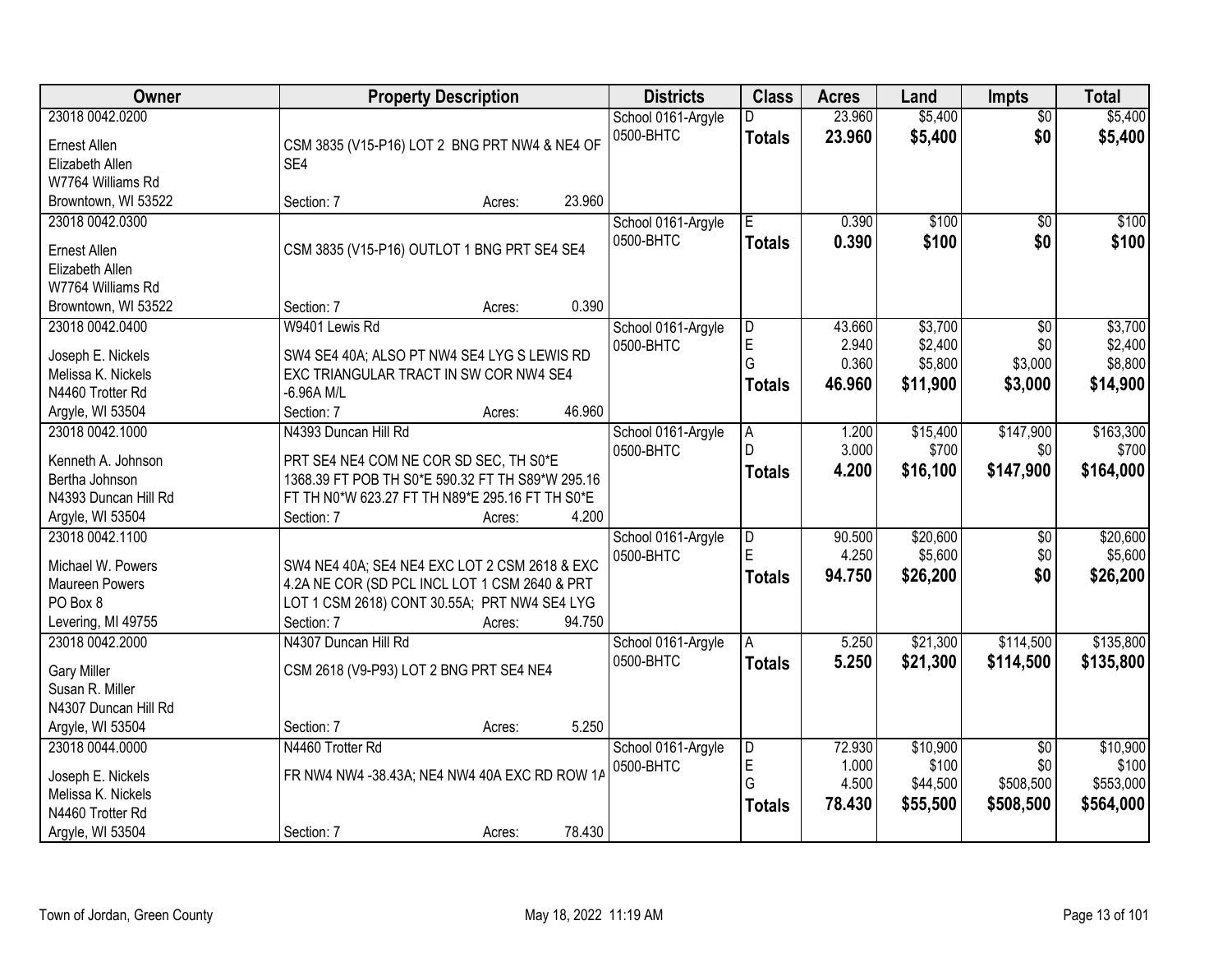| Owner                | <b>Property Description</b>                     | <b>Districts</b>   | <b>Class</b>            | <b>Acres</b>   | Land     | Impts                  | <b>Total</b> |
|----------------------|-------------------------------------------------|--------------------|-------------------------|----------------|----------|------------------------|--------------|
| 23018 0045.0000      | W9662 Lewis Rd                                  | School 0161-Argyle | D                       | 71.630         | \$10,800 | $\overline{50}$        | \$10,800     |
| Dennis M. Cash       | FR SW4 NW4-38.82A; FR NW4 SW4 -37.94A, EXC RD   | 0500-BHTC          | E                       | 2.830          | \$1,500  | \$0                    | \$1,500      |
| Helen D. Stanek-Cash | <b>ROW 2.83A</b>                                |                    | Ġ                       | 2.300          | \$29,100 | \$104,400              | \$133,500    |
| W9662 Lewis Rd       |                                                 |                    | <b>Totals</b>           | 76.760         | \$41,400 | \$104,400              | \$145,800    |
| Argyle, WI 53504     | Section: 7<br>Acres:                            | 76.760             |                         |                |          |                        |              |
| 23018 0045.1000      | 11750 Trotter Rd                                | School 0161-Argyle | A                       | 1.270          | \$10,700 | \$3,600                | \$14,300     |
|                      |                                                 | 0500-BHTC          | <b>Totals</b>           | 1.270          | \$10,700 | \$3,600                | \$14,300     |
| Walter R. Fischer    | COM W4 COR SEC 7 TH SWLY 184.78 FT TO PT ON     |                    |                         |                |          |                        |              |
| Kathleen I. Fischer  | CLN LEWIS RD POB TH S82*E 401.78 FT TH S4*W     |                    |                         |                |          |                        |              |
| 11750 Trotter Rd     | 140.19 FT TH N82*W 391.64 FT TH N0* E 141.11 FT |                    |                         |                |          |                        |              |
| Argyle, WI 53504     | Section: 7<br>Acres:                            | 1.270              |                         |                |          |                        |              |
| 23018 0046.0000      | W9495 Lewis Rd                                  | School 0161-Argyle | D                       | 117.400        | \$14,100 | \$0                    | \$14,100     |
| James A. Lewis       | SE4 NW4 40A; E2 SW4 80A; ALSO TRI PARCEL IN     | 0500-BHTC          | E<br>G                  | 2.000<br>2.100 | \$200    | \$0                    | \$200        |
| Michelle A. Lewis    | SW4 NW4 DESC AS: COM SW COR NW4 SE4 TH N 60     |                    |                         |                | \$31,900 | \$28,400               | \$60,300     |
| 3770 Ranch Crest Dr  | FT TO CTR MONROE-WIOTA RD TH N S75*E 216 FT     |                    | <b>Totals</b>           | 121.500        | \$46,200 | \$28,400               | \$74,600     |
| Reno, NV 89509       | Section: 7<br>Acres:                            | 121.500            |                         |                |          |                        |              |
| 23018 0047.0000      |                                                 | School 0161-Argyle | D.                      | 39.600         | \$6,200  | $\frac{1}{20}$         | \$6,200      |
|                      |                                                 | 0500-BHTC          | <b>Totals</b>           | 39.600         | \$6,200  | \$0                    | \$6,200      |
| L Stietz Farms, LLC  | FR SW4 SW4                                      |                    |                         |                |          |                        |              |
| W8404 State Rd 81    |                                                 |                    |                         |                |          |                        |              |
| Monroe, WI 53566     |                                                 | 39.600             |                         |                |          |                        |              |
| 23018 0048.0000      | Section: 7<br>Acres:                            |                    | $\overline{\mathsf{D}}$ | 36.050         | \$4,900  |                        | \$4,900      |
|                      |                                                 | School 0161-Argyle | Ė                       | 2.000          | \$200    | $\overline{50}$<br>\$0 | \$200        |
| David M. Stephens    | SE4 SE4 40A EXC RD ROW 2.5A, ALSO EXC CSM       | 0500-BHTC          |                         |                |          | \$0                    |              |
| W9489 Trotter Rd     | 1537                                            |                    | <b>Totals</b>           | 38.050         | \$5,100  |                        | \$5,100      |
| Argyle, WI 53504     |                                                 |                    |                         |                |          |                        |              |
|                      | Section: 7<br>Acres:                            | 38.050             |                         |                |          |                        |              |
| 23018 0048.1000      | W9305 Lewis Rd                                  | School 0161-Argyle |                         | 1.950          | \$17,500 | \$55,800               | \$73,300     |
| Vicki J. Novak       | CSM 1537 (V5-P33) LOT 1 BNG PRT SE4 SE4         | 0500-BHTC          | <b>Totals</b>           | 1.950          | \$17,500 | \$55,800               | \$73,300     |
| John G. Schaid       |                                                 |                    |                         |                |          |                        |              |
| W9305 Lewis Rd       |                                                 |                    |                         |                |          |                        |              |
| Argyle, WI 53504     | Section: 7<br>Acres:                            | 1.950              |                         |                |          |                        |              |
| 23018 0049.0000      |                                                 | School 0161-Argyle | D                       | 20.000         | \$4,000  | $\overline{50}$        | \$4,000      |
|                      |                                                 | 0500-BHTC          | <b>Totals</b>           | 20.000         | \$4,000  | \$0                    | \$4,000      |
| Richard R. Brandt    | PRT NE4 NE4, COM NE COR SEC 8 TH W 50 RODS      |                    |                         |                |          |                        |              |
| W8951 Mcgrath Ln     | TH S 40 RODS TH E 20 RODS TH S 40 RODS TH E 30  |                    |                         |                |          |                        |              |
| Argyle, WI 53504     | RODS TH N 80 RODS TO POB EXC LAND IN            |                    |                         |                |          |                        |              |
|                      | Section: 8<br>Acres:                            | 20.000             |                         |                |          |                        |              |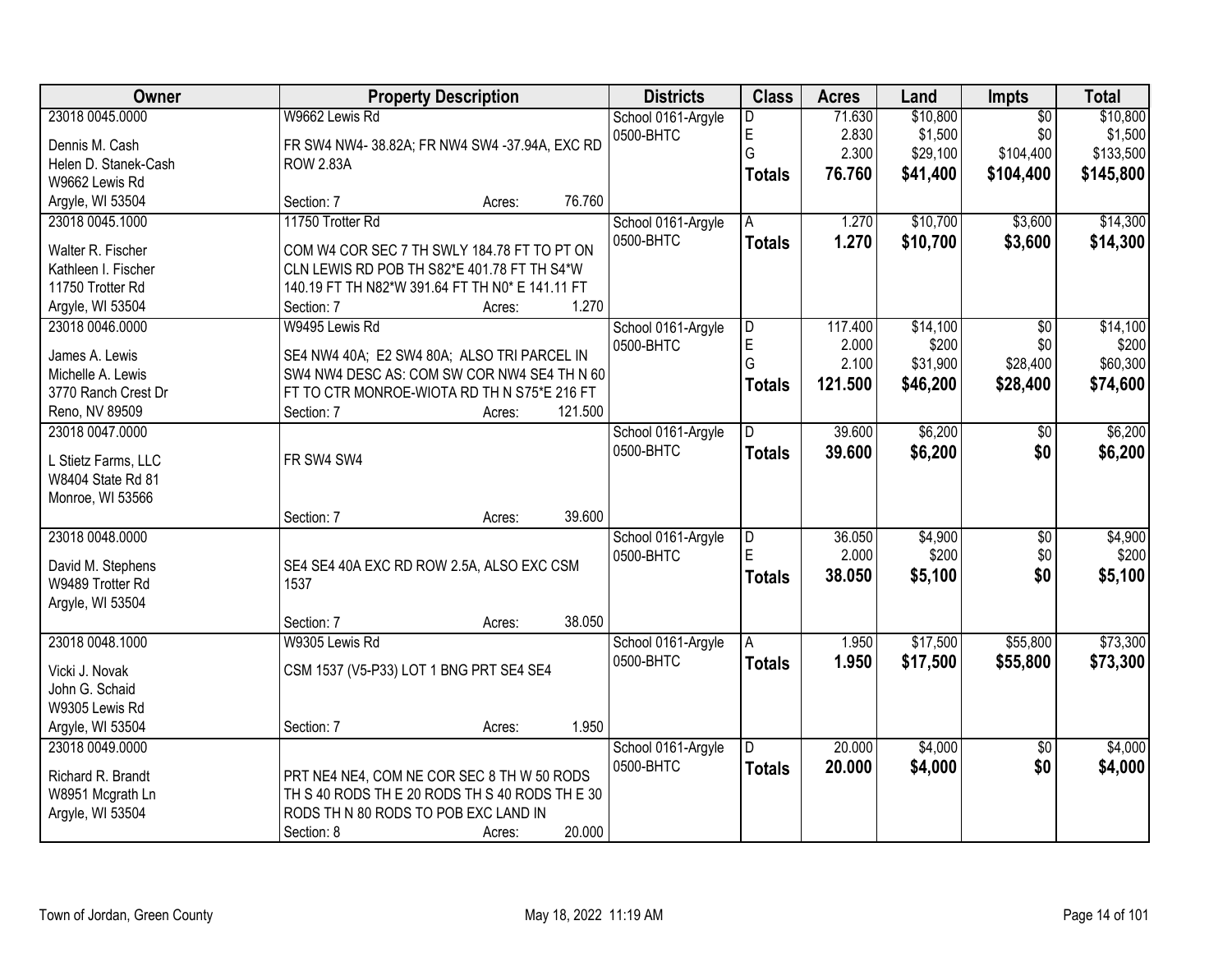| <b>Owner</b>                              | <b>Property Description</b>                                                        | <b>Districts</b>                | <b>Class</b>      | <b>Acres</b> | Land     | <b>Impts</b>    | <b>Total</b> |
|-------------------------------------------|------------------------------------------------------------------------------------|---------------------------------|-------------------|--------------|----------|-----------------|--------------|
| 23018 0050.0000                           |                                                                                    | School 0161-Argyle              | D                 | 89.940       | \$16,700 | $\overline{50}$ | \$16,700     |
| Donald A. Hoffman                         | E2 NW4 NE4 - CONT 20A; PRT SW4 NE4, COM NE                                         | 0500-BHTC                       | <b>Totals</b>     | 89.940       | \$16,700 | \$0             | \$16,700     |
| Mary Hoffman                              | COR SD SW4 NE4 TH W 742.5' TH S 577.5 FT TH E                                      |                                 |                   |              |          |                 |              |
| 6718 State Rd 19                          | 742.5' TH N 577.5' POB - CONT 9.94A; ALSO PRT E2                                   |                                 |                   |              |          |                 |              |
| Waunakee, WI 53597                        | 89.940<br>Section: 8<br>Acres:                                                     |                                 |                   |              |          |                 |              |
| 23018 0051.0200                           |                                                                                    | School 0161-Argyle              | D                 | 138.600      | \$29,000 | $\overline{50}$ | \$29,000     |
| Michael D. Flannery                       | E1/2 NW4 80A; ALSO COM NW COR SW4 NE4 TH E 35                                      | 0500-BHTC                       | E                 | 0.830        | \$100    | \$0             | \$100        |
| 320 W Valley St                           | RODS TH S 35 RODS TH W 35 RODS TH N 35 RODS                                        |                                 | Totals            | 139.430      | \$29,100 | \$0             | \$29,100     |
| Dodgeville, WI 53533                      | POB- 7.5A; ALSO NW4 NW4, EXC PRT LOT 1 CSM                                         |                                 |                   |              |          |                 |              |
|                                           | 139.430<br>Section: 8<br>Acres:                                                    |                                 |                   |              |          |                 |              |
| 23018 0052.0000                           |                                                                                    | School 0161-Argyle              | 5M                | 22.710       | \$29,500 | $\overline{50}$ | \$29,500     |
|                                           |                                                                                    | 0500-BHTC                       | D                 | 6.000        | \$1,200  | \$0             | \$1,200      |
| Milford F. Miller                         | SW4 SE4 LYG S LEWIS RD EXC PRT POS V9 P14 (PC                                      |                                 | E                 | 0.400        | \$100    | \$0             | \$100        |
| Edna K. Miller                            | 54.2) & EXC RD ROW                                                                 |                                 | <b>Totals</b>     | 29.110       | \$30,800 | \$0             | \$30,800     |
| W8903 Lewis Rd                            | 29.110                                                                             |                                 |                   |              |          |                 |              |
| Monroe, WI 53566<br>23018 0052.1000       | Section: 8<br>Acres:<br>W8902 Lewis Rd                                             |                                 |                   | 2.700        | \$23,400 | \$39,700        | \$63,100     |
|                                           |                                                                                    | School 0161-Argyle<br>0500-BHTC | A<br>$\mathsf{D}$ | 2.450        | \$600    | \$0             | \$600        |
| Timothy S. Smith Jr                       | CSM 4218 (V17-P18) LOT 4 BNG PRT NE4 SE4 & SE4                                     |                                 |                   | 5.150        |          |                 |              |
| Kristin J. Schmitt                        | SF <sub>4</sub>                                                                    |                                 | <b>Totals</b>     |              | \$24,000 | \$39,700        | \$63,700     |
| 8511 E Lamont Rd                          |                                                                                    |                                 |                   |              |          |                 |              |
| Darlington, WI 53530                      | 5.150<br>Section: 8<br>Acres:                                                      |                                 |                   |              |          |                 |              |
| 23018 0052.1100                           |                                                                                    | School 0161-Argyle              | E                 | 0.500        | \$700    | \$0             | \$700        |
|                                           | Johnson Thomas A and Lonilee M Living PRT SW4 NE4 SEC 8 COM E4 COR SD SEC TH N88*W | 0500-BHTC                       |                   | 22.000       | \$61,600 | \$0             | \$61,600     |
| Trust Dtd 3/30/18                         | 1322.45 FT POB TH N88*W 1322.45 FT TH N1*E                                         |                                 | Totals            | 22.500       | \$62,300 | \$0             | \$62,300     |
| c/o Johnson Thomas A & Lonilee M          | 740.42 FT TH S88*E 1324.95 FT TH S1*W 740.43 FT                                    |                                 |                   |              |          |                 |              |
| <b>Living Trust</b>                       | 22.500<br>Section: 8<br>Acres:                                                     |                                 |                   |              |          |                 |              |
| 1011 Buchanan Ave                         |                                                                                    |                                 |                   |              |          |                 |              |
| Oshkosh, WI 54902-3405                    |                                                                                    |                                 |                   |              |          |                 |              |
| 23018 0052.1200                           |                                                                                    | School 0161-Argyle              | 5M                | 2.600        | \$3,000  | $\sqrt{6}$      | \$3,000      |
| Milford F. Miller                         | CSM 4218 (V17-P18) LOT 1 BNG PRT NE4 SE4 & SE4                                     | 0500-BHTC                       | D.                | 24.600       | \$4,700  | \$0             | \$4,700      |
| Edna K. Miller                            | SE4 SUBJ TO EASEMENT                                                               |                                 | <b>Totals</b>     | 27.200       | \$7,700  | \$0             | \$7,700      |
| W8903 Lewis Rd                            |                                                                                    |                                 |                   |              |          |                 |              |
| Monroe, WI 53566                          | 27.200<br>Section: 8<br>Acres:                                                     |                                 |                   |              |          |                 |              |
| 23018 0052.1300                           |                                                                                    | School 0161-Argyle              | 5M                | 1.300        | \$1,700  | $\overline{50}$ | \$1,700      |
|                                           |                                                                                    | 0500-BHTC                       | D.                | 3.830        | \$900    | \$0             | \$900        |
| Timothy S. Smith Jr<br>Kristin J. Schmitt | CSM 4218 (V17-P18) LOT 2 BNG PRT NE4 SE4 & SE4<br>SE4                              |                                 | <b>Totals</b>     | 5.130        | \$2,600  | \$0             | \$2,600      |
| 8511 E Lamont Rd                          |                                                                                    |                                 |                   |              |          |                 |              |
|                                           |                                                                                    |                                 |                   |              |          |                 |              |
| Darlington, WI 53530                      | 5.130<br>Section: 8<br>Acres:                                                      |                                 |                   |              |          |                 |              |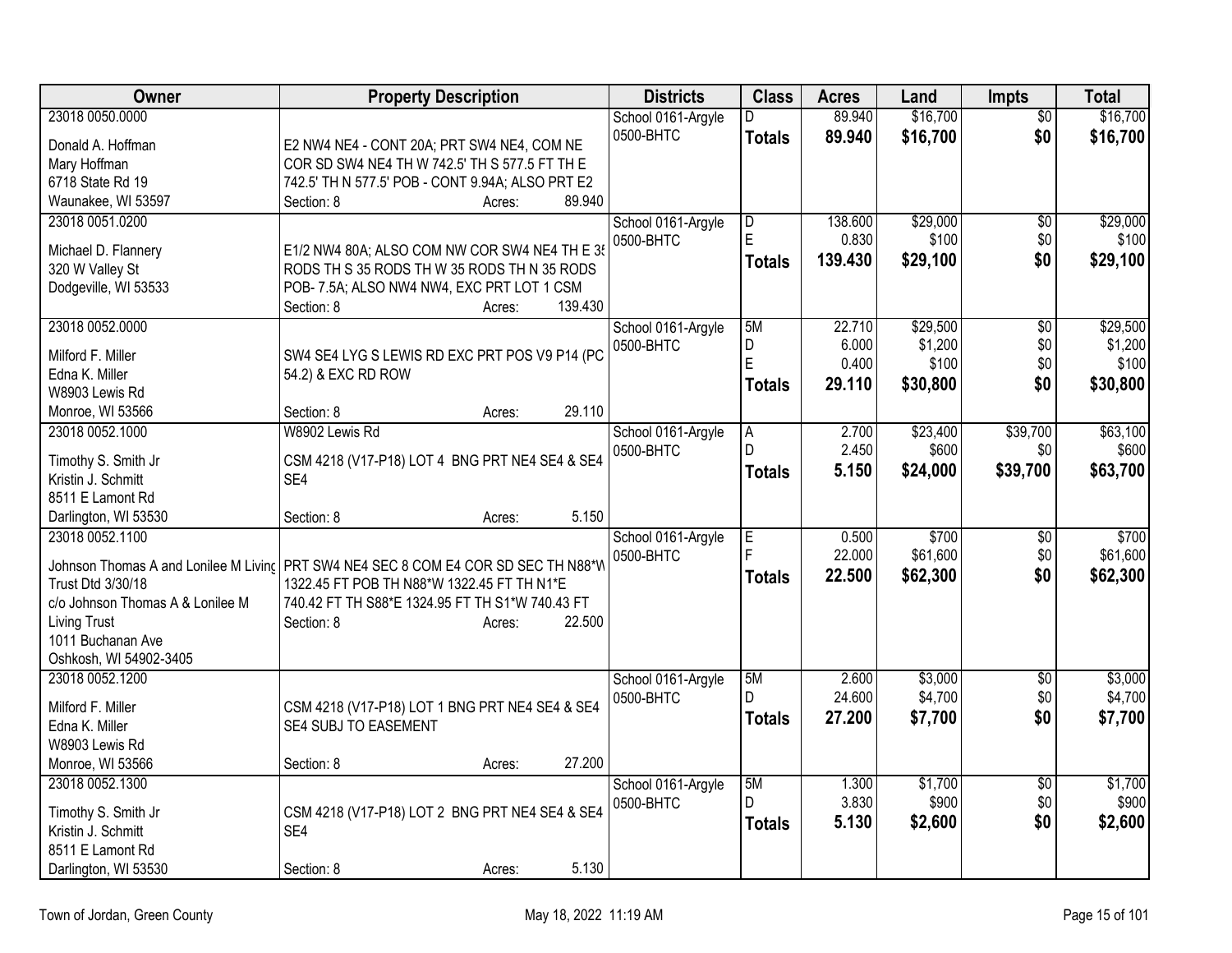| Owner                                  | <b>Property Description</b>                     | <b>Districts</b>                | <b>Class</b>   | <b>Acres</b> | Land       | <b>Impts</b>    | <b>Total</b> |
|----------------------------------------|-------------------------------------------------|---------------------------------|----------------|--------------|------------|-----------------|--------------|
| 23018 0052.1400                        | W8908 Lewis Rd                                  | School 0161-Argyle              | 5M             | 1.620        | \$2,100    | $\overline{50}$ | \$2,100      |
| Timothy S. Smith Jr                    | CSM 4218 (V17-P18) LOT 3 BNG PRT NE4 SE4 & SE4  | 0500-BHTC                       | D              | 3.380        | \$800      | \$0             | \$800        |
| Kristin J. Schmitt                     | SE4                                             |                                 | G              | 0.120        | \$1,700    | \$800           | \$2,500      |
| 8511 E Lamont Rd                       |                                                 |                                 | <b>Totals</b>  | 5.120        | \$4,600    | \$800           | \$5,400      |
| Darlington, WI 53530                   | 5.120<br>Section: 8<br>Acres:                   |                                 |                |              |            |                 |              |
| 23018 0052.2000                        |                                                 | School 0161-Argyle              | 5M             | 15.000       | \$19,500   | \$0             | \$19,500     |
|                                        |                                                 | 0500-BHTC                       | D              | 79.000       | \$13,900   | \$0             | \$13,900     |
| Stephen M. Rathford                    | E1/2 SW4 LYG N LEWIS RD - CONT 47.81A; W1/2 SE4 |                                 | E              | 2.000        | \$300      | \$0             | \$300        |
| Susan L. Rathford                      | LYG N LEWIS RD - CONT 48.19A                    |                                 | <b>Totals</b>  | 96.000       | \$33,700   | \$0             | \$33,700     |
| 3408 S Cherry Vly Rd                   | 96.000<br>Section: 8                            |                                 |                |              |            |                 |              |
| Woodstock, IL 60098<br>23018 0053.0100 | Acres:<br>N4412 Duncan Hill Rd                  |                                 |                | 43.370       | \$6,900    |                 | \$6,900      |
|                                        |                                                 | School 0161-Argyle<br>0500-BHTC | D<br>E         | 1.000        | \$100      | \$0<br>\$0      | \$100        |
| Powers Daniel S and Deborah Family     | CSM 4665 (V20-P93) LOT 1 BNG PRT NW4 & SW4      |                                 | G              | 3.700        | \$38,900   | \$98,500        | \$137,400    |
| Ltd Ptnrshp I                          | NW4                                             |                                 |                | 48.070       | \$45,900   | \$98,500        | \$144,400    |
| c/o Powers Daniel & Deborah Family, LF |                                                 |                                 | <b>Totals</b>  |              |            |                 |              |
| 201 W Center St                        | 48.070<br>Section: 8<br>Acres:                  |                                 |                |              |            |                 |              |
| PO Box 126                             |                                                 |                                 |                |              |            |                 |              |
| South Wayne, WI 53587                  |                                                 |                                 |                |              |            |                 |              |
| 23018 0053.1000                        |                                                 | School 0161-Argyle              | 5M             | 3.500        | \$4,600    | \$0             | \$4,600      |
| Stephen M. Rathford                    | NW4 SW4                                         | 0500-BHTC                       | D              | 36.000       | \$5,700    | \$0             | \$5,700      |
| Susan L. Rathford                      |                                                 |                                 | E              | 0.500        | \$100      | \$0             | \$100        |
| 3408 S Cherry Vly Rd                   |                                                 |                                 | <b>Totals</b>  | 40.000       | \$10,400   | \$0             | \$10,400     |
| Woodstock, IL 60098                    | 40.000<br>Section: 8<br>Acres:                  |                                 |                |              |            |                 |              |
| 23018 0054.0000                        |                                                 | School 0161-Argyle              | 5M             | 2.000        | \$2,600    | $\overline{50}$ | \$2,600      |
|                                        |                                                 | 0500-BHTC                       | D.             | 3.000        | \$700      | \$0             | \$700        |
| Stephen M. Rathford                    | SW4 SW4 EXC 10A (CSM 376) SW COR S OF LEWIS     |                                 | <b>Totals</b>  | 5.000        | \$3,300    | \$0             | \$3,300      |
| Susan L. Rathford                      | RD EXC RD ROW 1.61A & EXC 20.4 AC IN PCL 54.2 & |                                 |                |              |            |                 |              |
| 3408 S Cherry Vly Rd                   | EXC 4.6A IN PCL 115.1                           |                                 |                |              |            |                 |              |
| Woodstock, IL 60098                    | 5.000<br>Section: 8<br>Acres:                   |                                 |                |              |            |                 |              |
| 23018 0054.1000                        | W9285 Lewis Rd                                  | School 0161-Argyle              | A              | 0.500        | \$11,300   | \$7,300         | \$18,600     |
| David M. Stephens                      | CSM 376 (V1-P391) LOT 1 BNG PRT SW4 SW4, EXC    | 0500-BHTC                       | E              | 5.500        | \$6,300    | \$0             | \$6,300      |
| W9489 Trotter Rd                       | RD ROW .39A                                     |                                 |                | 4.000        | \$12,300   | \$0             | \$12,300     |
| Argyle, WI 53504                       |                                                 |                                 | <b>Totals</b>  | 10.000       | \$29,900   | \$7,300         | \$37,200     |
|                                        | 10.000<br>Section: 8<br>Acres:                  |                                 |                |              |            |                 |              |
| 23018 0054.2000                        |                                                 | School 0161-Argyle              | $\overline{D}$ | 22.300       | \$4,200    | $\overline{50}$ | \$4,200      |
|                                        |                                                 | 0500-BHTC                       | $\mathsf E$    | 0.590        | \$100      | \$0             | \$100        |
| Todd P. Peterson                       | PARCEL A - POS (V9-P14) BNG PRT SW4 SW4 -       |                                 | M8             | 33.700       | (\$47,200) | \$0             | \$0          |
| 28528 69th PI                          | 20.40A & PRT SE4 SW4 CONT 32.19A & PRT SW4      |                                 | <b>Totals</b>  | 56.590       | \$4,300    | \$0             | \$4,300      |
| Salem, WI 53168                        | SE4 - CONT 2.70A & PRT NE4 NW4 SEC 17CONT 1A 8  |                                 |                |              |            |                 |              |
|                                        | 56.590<br>Section: 17<br>Acres:                 |                                 |                |              |            |                 |              |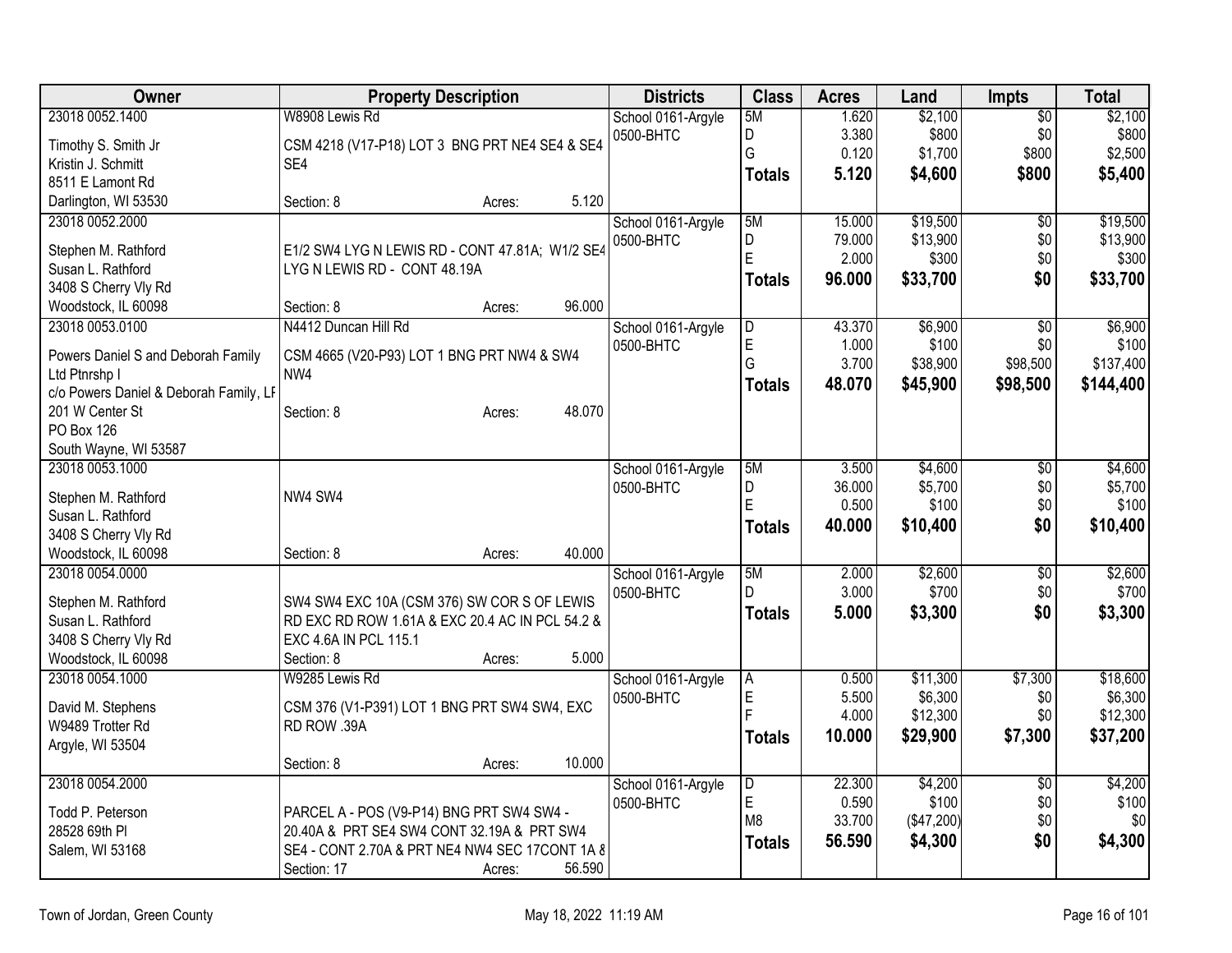| Owner                 | <b>Property Description</b>                    |        |        | <b>Districts</b>   | <b>Class</b>            | <b>Acres</b> | Land     | <b>Impts</b>    | <b>Total</b> |
|-----------------------|------------------------------------------------|--------|--------|--------------------|-------------------------|--------------|----------|-----------------|--------------|
| 23018 0055.0000       | W8903 Lewis Rd                                 |        |        | School 0161-Argyle | 5M                      | 5.000        | \$6,500  | $\overline{50}$ | \$6,500      |
| Milford F. Miller     | PRT SE4 SE4 S OF RD EXC RD ROW 1A              |        |        | 0500-BHTC          | D                       | 25.690       | \$3,200  | \$0             | \$3,200      |
| Edna K. Miller        |                                                |        |        |                    | E                       | 1.000        | \$100    | \$0             | \$100        |
| W8903 Lewis Rd        |                                                |        |        |                    | G                       | 5.700        | \$74,100 | \$489,200       | \$563,300    |
| Monroe, WI 53566      | Section: 8                                     | Acres: | 37.390 |                    | <b>Totals</b>           | 37.390       | \$83,900 | \$489,200       | \$573,100    |
| 23018 0057.0000       | W8624 State Hwy 81                             |        |        | School 0161-Argyle | D                       | 44.000       | \$5,700  | $\overline{50}$ | \$5,700      |
|                       |                                                |        |        | 0500-BHTC          | G                       | 2.320        | \$23,400 | \$70,900        | \$94,300     |
| Roger Block           | PRT N2 NE4 LYG E TWP RD & HWY                  |        |        |                    | <b>Totals</b>           | 46.320       | \$29,100 | \$70,900        | \$100,000    |
| W8624 State Rd 81     |                                                |        |        |                    |                         |              |          |                 |              |
| Argyle, WI 53504      |                                                |        |        |                    |                         |              |          |                 |              |
|                       | Section: 9                                     | Acres: | 46.320 |                    |                         |              |          |                 |              |
| 23018 0057.1000       | State Highway 81                               |        |        | School 0161-Argyle | X2                      | 6.680        | \$0      | \$0             | \$0          |
| State of Wisconsin    | SECTION 9 PRT NW4 NE4 & NE4 NE4 CONT 6.68A     |        |        | 0500-BHTC          | <b>Totals</b>           | 6.680        | \$0      | \$0             | \$0          |
|                       |                                                |        |        |                    |                         |              |          |                 |              |
|                       |                                                |        |        |                    |                         |              |          |                 |              |
|                       | Section: 9                                     | Acres: | 6.680  |                    |                         |              |          |                 |              |
| 23018 0058.0000       | W8611 State Hwy 81                             |        |        | School 0161-Argyle | D                       | 39.850       | \$4,300  | \$0             | \$4,300      |
| Richard J. Nipple     | N1/2 NE4 LYG N OF MCGRATH LN & W HWY 81 EXC    |        |        | 0500-BHTC          | E                       | 1.750        | \$200    | \$0             | \$200        |
| Christine K. Nipple   | 3A FOR HWY - 23A; E2 NE4 NW4 - 20A; EXC RD ROW |        |        |                    | G                       | 1.400        | \$13,300 | \$128,600       | \$141,900    |
| W8611 State Rd 81     | 1.75A                                          |        |        |                    | <b>Totals</b>           | 43.000       | \$17,800 | \$128,600       | \$146,400    |
| Argyle, WI 53504-9631 | Section: 9                                     | Acres: | 43.000 |                    |                         |              |          |                 |              |
| 23018 0059.0000       | W8775 Keegan Ln                                |        |        | School 0161-Argyle | $\overline{\mathsf{D}}$ | 23.000       | \$2,600  | $\overline{50}$ | \$2,600      |
|                       |                                                |        |        | 0500-BHTC          | E                       | 0.380        | \$100    | \$0             | \$100        |
| Warren I. Anderson    | W25A SE4 NW4                                   |        |        |                    | G                       | 1.620        | \$22,800 | \$14,100        | \$36,900     |
| Giselle J. Anderson   |                                                |        |        |                    | <b>Totals</b>           | 25.000       | \$25,500 | \$14,100        | \$39,600     |
| 1617 W Lincoln Rd     |                                                |        |        |                    |                         |              |          |                 |              |
| Mchenry, IL 60050     | Section: 9                                     | Acres: | 25.000 |                    |                         |              |          |                 |              |
| 23018 0059.1000       |                                                |        |        | School 0161-Argyle | $\overline{D}$<br>E     | 57.500       | \$6,700  | $\overline{50}$ | \$6,700      |
| Bruce F. Marne        | PRT NW4 NE4 LYG S INTS OF TWN RDS - CONT 4A;   |        |        | 0500-BHTC          |                         | 1.500        | \$200    | \$0             | \$200        |
| Mary C. Marne         | SW4 NE4-40A; SE4 NW4, EXC W25A - CONT 15A, EXO |        |        |                    | <b>Totals</b>           | 59.000       | \$6,900  | \$0             | \$6,900      |
| 1305 S 124th St       | RD ROW 1.88A                                   |        |        |                    |                         |              |          |                 |              |
| Brookfield, WI 53005  | Section: 9                                     | Acres: | 59.000 |                    |                         |              |          |                 |              |
| 23018 0060.0200       | W8505 State Hwy 81                             |        |        | School 0161-Argyle | 5M                      | 2.000        | \$2,600  | $\overline{50}$ | \$2,600      |
| Leonard R. Kallembach | SE4 NE4 40A, NE4 SE4 EXC CSM 4875 LOT 1 & EXC  |        |        | 0500-BHTC          | D                       | 69.120       | \$9,300  | \$0             | \$9,300      |
| W8505 State Rd 81     | <b>HWY 6.43A</b>                               |        |        |                    | G                       | 2.370        | \$29,600 | \$87,300        | \$116,900    |
| Argyle, WI 53504      |                                                |        |        |                    | <b>Totals</b>           | 73.490       | \$41,500 | \$87,300        | \$128,800    |
|                       | Section: 9                                     | Acres: | 73.490 |                    |                         |              |          |                 |              |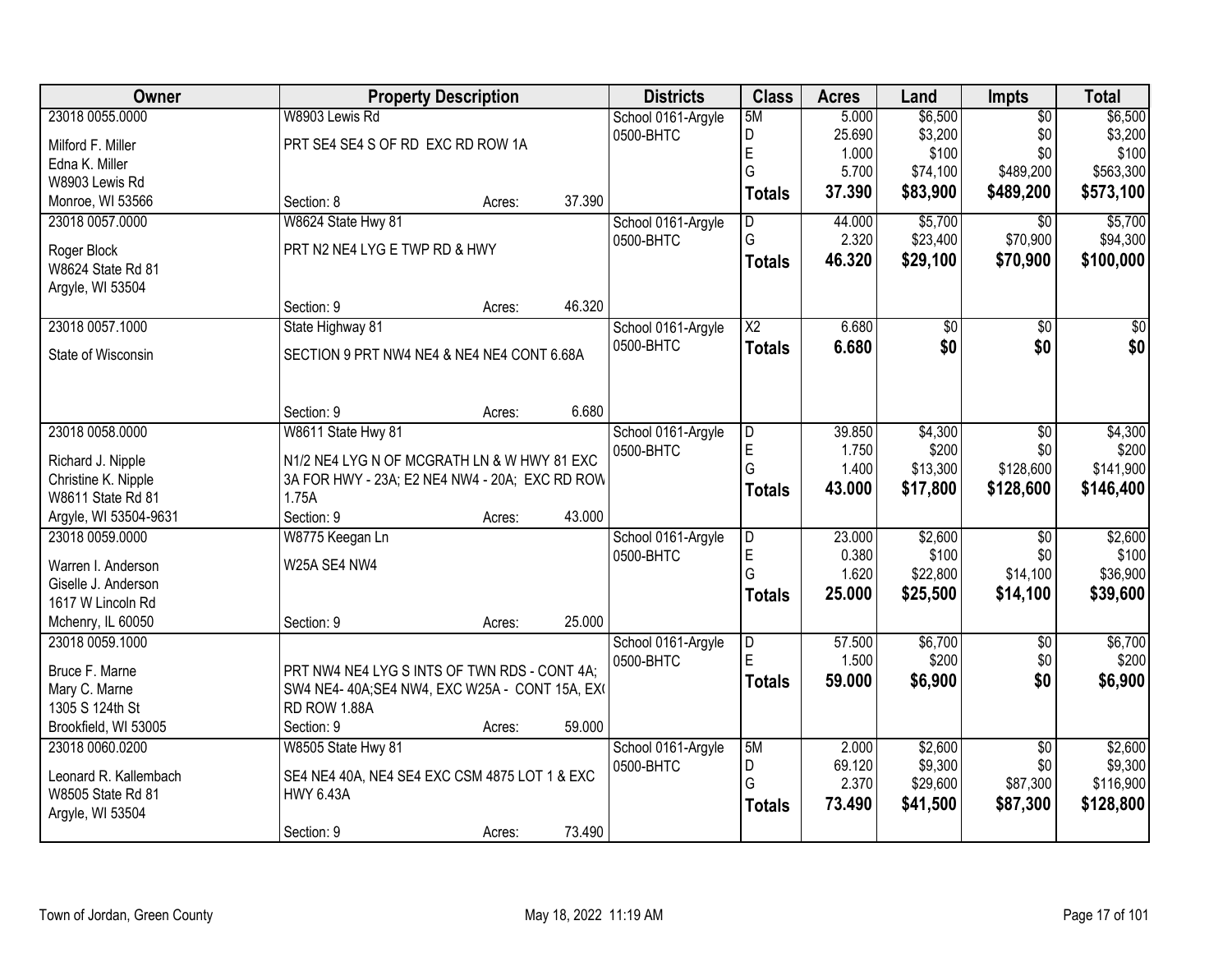| Owner                 |                                                | <b>Property Description</b> |        | <b>Districts</b>   | <b>Class</b>             | <b>Acres</b> | Land            | <b>Impts</b>    | <b>Total</b> |
|-----------------------|------------------------------------------------|-----------------------------|--------|--------------------|--------------------------|--------------|-----------------|-----------------|--------------|
| 23018 0060.1000       |                                                |                             |        | School 0161-Argyle | $\overline{\mathsf{x2}}$ | 6.430        | $\overline{50}$ | $\overline{50}$ | $\sqrt{50}$  |
| State of Wisconsin    | PRT SE4 NE4 & NE4 SE4                          |                             |        | 0500-BHTC          | <b>Totals</b>            | 6.430        | \$0             | \$0             | \$0          |
|                       |                                                |                             |        |                    |                          |              |                 |                 |              |
|                       |                                                |                             |        |                    |                          |              |                 |                 |              |
|                       | Section: 9                                     | Acres:                      | 6.430  |                    |                          |              |                 |                 |              |
| 23018 0061.0000       |                                                |                             |        | School 0161-Argyle | D.                       | 33.000       | \$5,600         | $\overline{50}$ | \$5,600      |
| Bruce F. Marne        | PRT NW4 SE4 EXC 7 A IN S2                      |                             |        | 0500-BHTC          | <b>Totals</b>            | 33.000       | \$5,600         | \$0             | \$5,600      |
| Mary C. Marne         |                                                |                             |        |                    |                          |              |                 |                 |              |
| 1305 S 124th St       |                                                |                             |        |                    |                          |              |                 |                 |              |
| Brookfield, WI 53005  | Section: 9                                     | Acres:                      | 33.000 |                    |                          |              |                 |                 |              |
| 23018 0061.1000       | County Rd M                                    |                             |        | School 0161-Argyle | D                        | 12.000       | \$2,000         | $\overline{50}$ | \$2,000      |
| Bruce F. Marne        | S1/2 SE4 EXC PRT S OF LEWIS RD & E OF CTY M &  |                             |        | 0500-BHTC          | E                        | 30.810       | \$30,500        | \$0             | \$30,500     |
| Mary C. Marne         | EXC .54A PCL EXC RD ROW 1.81A                  |                             |        |                    | <b>Totals</b>            | 42.810       | \$32,500        | \$0             | \$32,500     |
| 1305 S 124th St       |                                                |                             |        |                    |                          |              |                 |                 |              |
| Brookfield, WI 53005  | Section: 9                                     | Acres:                      | 42.810 |                    |                          |              |                 |                 |              |
| 23018 0061.1100       |                                                |                             |        | School 0161-Argyle | D.                       | 0.440        | \$100           | \$0             | \$100        |
|                       |                                                |                             |        | 0500-BHTC          | <b>Totals</b>            | 0.440        | \$100           | \$0             | \$100        |
| Kenneth A. Frei Jr    | PRT SE4 SE4 LYG E OF CTY M                     |                             |        |                    |                          |              |                 |                 |              |
| W8404 State Rd 81     |                                                |                             |        |                    |                          |              |                 |                 |              |
| Monroe, WI 53566      |                                                |                             |        |                    |                          |              |                 |                 |              |
|                       | Section: 9                                     | Acres:                      | 0.440  |                    |                          |              |                 |                 |              |
| 23018 0061.2000       |                                                |                             |        | School 0161-Argyle | E                        | 3.000        | \$3,600         | $\overline{50}$ | \$3,600      |
| Bruce F. Marne        | PARC IN S2 NW4 SE4                             |                             |        | 0500-BHTC          | F                        | 4.000        | \$8,800         | \$0             | \$8,800      |
| Mary C. Marne         |                                                |                             |        |                    | Totals                   | 7.000        | \$12,400        | \$0             | \$12,400     |
| 1305 S 124th St       |                                                |                             |        |                    |                          |              |                 |                 |              |
| Brookfield, WI 53005  | Section: 9                                     | Acres:                      | 7.000  |                    |                          |              |                 |                 |              |
| 23018 0061.3100       | W8770 Keegan Ln                                |                             |        | School 0161-Argyle | $\overline{D}$           | 4.250        | \$300           | $\sqrt{6}$      | \$300        |
|                       |                                                |                             |        | 0500-BHTC          | E                        | 0.250        | \$100           | \$0             | \$100        |
| Richard J. Nipple     | CSM 5384 (V26-P170) LOT 1 BNG PRT NE4 & NW4 OF |                             |        |                    | G                        | 2.200        | \$28,400        | \$85,400        | \$113,800    |
| Christine K. Nipple   | NW4                                            |                             |        |                    | Totals                   | 6.700        | \$28,800        | \$85,400        | \$114,200    |
| W8611 State Rd 81     |                                                |                             | 6.700  |                    |                          |              |                 |                 |              |
| Argyle, WI 53504-9631 | Section: 9                                     | Acres:                      |        |                    |                          |              |                 |                 |              |
| 23018 0061.3200       |                                                |                             |        | School 0161-Argyle | D.                       | 53.300       | \$9,800         | $\overline{30}$ | \$9,800      |
| Richard J. Nipple     | W 60A N1/2 NW4 EXC CSM 5384 LOT 1 & EXC RD     |                             |        | 0500-BHTC          | <b>Totals</b>            | 53.300       | \$9,800         | \$0             | \$9,800      |
| Christine K. Nipple   | <b>ROW .25A</b>                                |                             |        |                    |                          |              |                 |                 |              |
| W8611 State Rd 81     |                                                |                             |        |                    |                          |              |                 |                 |              |
| Argyle, WI 53504-9631 | Section: 9                                     | Acres:                      | 53.300 |                    |                          |              |                 |                 |              |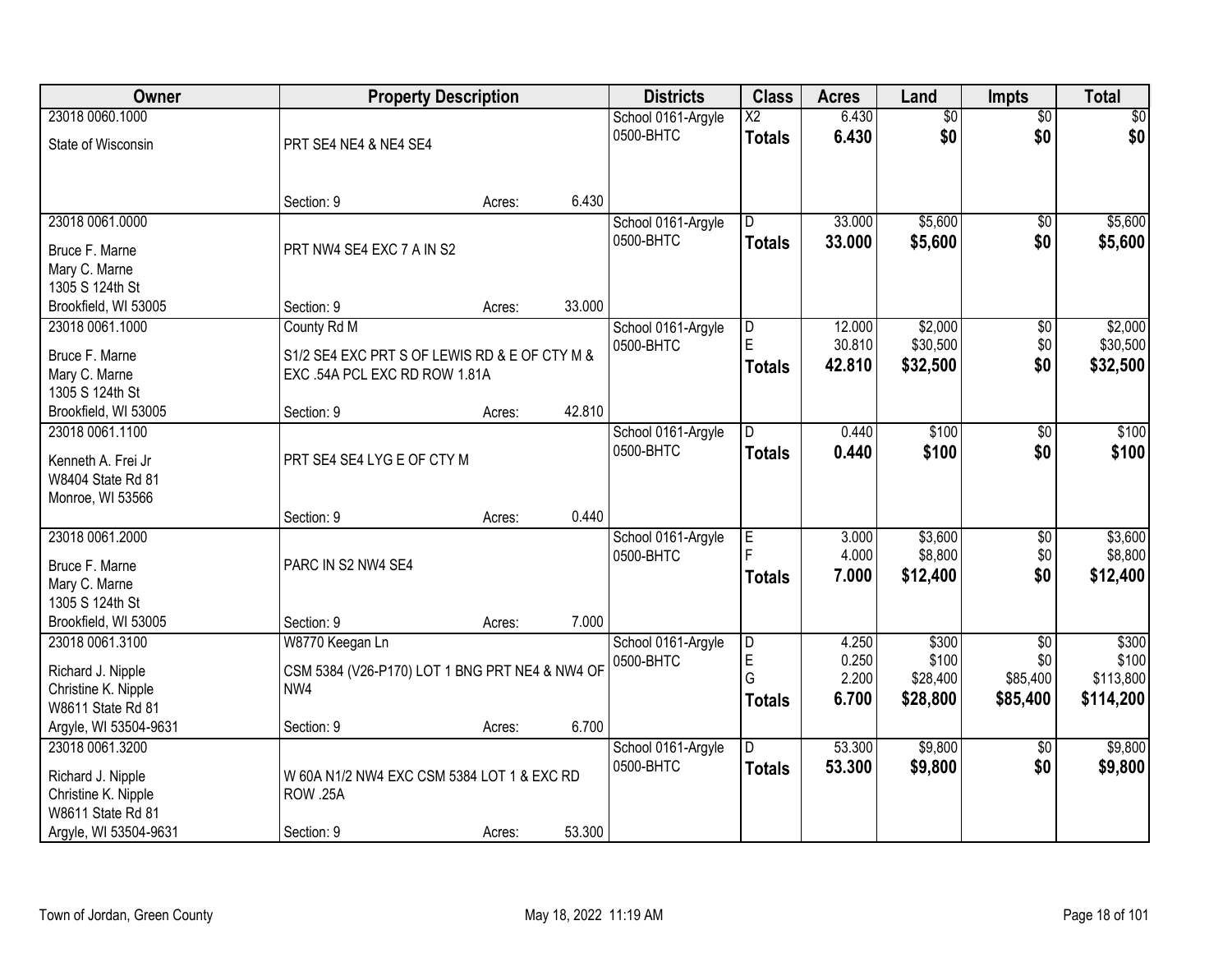| Owner                 |                                                    | <b>Property Description</b> |         | <b>Districts</b>   | <b>Class</b>        | <b>Acres</b>     | Land                | Impts           | <b>Total</b>        |
|-----------------------|----------------------------------------------------|-----------------------------|---------|--------------------|---------------------|------------------|---------------------|-----------------|---------------------|
| 23018 0061.4000       | N4125 County Hwy M                                 |                             |         | School 0161-Argyle | X4                  | 0.540            | $\overline{60}$     | $\overline{50}$ | \$0                 |
| Jordan Township       | PRT SE4 SE4 COM PT 254.4 FT W OF SE COR            |                             |         | 0500-BHTC          | <b>Totals</b>       | 0.540            | \$0                 | \$0             | \$0                 |
|                       | N31*13'E 287 FT POB N82*04'W 300 FT N26*44'E 185.4 |                             |         |                    |                     |                  |                     |                 |                     |
|                       | FT S85*12'E 300 FT S24*48'W 200 FT POB EXC .33A    |                             |         |                    |                     |                  |                     |                 |                     |
|                       | Section: 9                                         | Acres:                      | 0.540   |                    |                     |                  |                     |                 |                     |
| 23018 0061.5000       |                                                    |                             |         | School 0161-Argyle | $\overline{\chi_3}$ | 0.580            | \$0                 | $\overline{50}$ | $\overline{50}$     |
| <b>Green County</b>   | SECTION 9 S2 SE4 SE4 .33A & .25A FOR HWY CONT      |                             |         | 0500-BHTC          | <b>Totals</b>       | 0.580            | \$0                 | \$0             | \$0                 |
|                       | .58A                                               |                             |         |                    |                     |                  |                     |                 |                     |
|                       |                                                    |                             |         |                    |                     |                  |                     |                 |                     |
|                       | Section: 9                                         | Acres:                      | 0.580   |                    |                     |                  |                     |                 |                     |
| 23018 0062.0100       | W8801 Lewis Rd                                     |                             |         | School 0161-Argyle | D                   | 11.200           | \$2,500             | $\overline{30}$ | \$2,500             |
| Damon L. Widmer       | CSM 5055 (V23-P202) LOT 1 BNG PRT SE4 & SW4 OF     |                             |         | 0500-BHTC          | G                   | 1.800            | \$22,400            | \$155,000       | \$177,400           |
| W8801 Lewis Rd        | SW4                                                |                             |         |                    | <b>Totals</b>       | 13.000           | \$24,900            | \$155,000       | \$179,900           |
| Monroe, WI 53566      |                                                    |                             |         |                    |                     |                  |                     |                 |                     |
|                       | Section: 9                                         | Acres:                      | 13.000  |                    |                     |                  |                     |                 |                     |
| 23018 0062.0200       | Lewis Rd                                           |                             |         | School 0161-Argyle | 5M                  | 35.000           | \$45,500            | \$0             | \$45,500            |
| Damon L. Widmer et al | SW4 NW4; SW4 EXC CSM 5055 LOT 1, EXC               |                             |         | 0500-BHTC          | D<br>E              | 146.000<br>5.130 | \$24,900<br>\$2,700 | \$0<br>\$0      | \$24,900<br>\$2,700 |
| Cheryl D Widmer Le    | CEMETERY LYG S HWY, EXC SCHOOL HOUSE               |                             |         |                    | G                   | 0.300            | \$4,800             | \$2,800         | \$7,600             |
| W9474 County Rd Y     |                                                    |                             |         |                    | <b>Totals</b>       | 186.430          | \$77,900            | \$2,800         | \$80,700            |
| Argyle, WI 53504      | Section: 9                                         | Acres:                      | 186.430 |                    |                     |                  |                     |                 |                     |
| 23018 0062.1200       | Lewis Rd                                           |                             |         | School 0161-Argyle | D                   | 29.000           | \$5,500             | \$0             | \$5,500             |
| Steven J. Buholzer    | PARC LYG S OF RD & W HWY M IN SW4 & SE4 OF         |                             |         | 0500-BHTC          | E                   | 2.620            | \$1,400             | \$0             | \$1,400             |
| Thea R. Buholzer      | SE4 SEC 9 EXC CSM 5242 LOT 1 & EXC CSM 3778        |                             |         |                    | <b>Totals</b>       | 31.620           | \$6,900             | \$0             | \$6,900             |
| N4103 County Rd M     | LOT <sub>1</sub>                                   |                             |         |                    |                     |                  |                     |                 |                     |
| Monroe, WI 53566      | Section: 9                                         | Acres:                      | 31.620  |                    |                     |                  |                     |                 |                     |
| 23018 0062.2200       | W8681 Lewis Rd                                     |                             |         | School 0161-Argyle |                     | 2.630            | \$21,500            | \$146,500       | \$168,000           |
| Russell R. Riley      | CSM 5242 (V25-P94) LOT 1 BNG PRT SW4 SE4           |                             |         | 0500-BHTC          | <b>Totals</b>       | 2.630            | \$21,500            | \$146,500       | \$168,000           |
| W8681 Lewis Rd        |                                                    |                             |         |                    |                     |                  |                     |                 |                     |
| Monroe, WI 53566      |                                                    |                             |         |                    |                     |                  |                     |                 |                     |
|                       | Section: 9                                         | Acres:                      | 2.630   |                    |                     |                  |                     |                 |                     |
| 23018 0063.0000       | Lewis Rd                                           |                             |         | School 0161-Argyle | $\overline{X5}$     | 0.570            | \$0                 | $\overline{30}$ | $\overline{50}$     |
| Lewis Cemetery        | SECTION 9 COM 673 FT N SE COR SW4 N 116 FT TO      |                             |         | 0500-BHTC          | <b>Totals</b>       | 0.570            | \$0                 | \$0             | \$0                 |
| c/o Cemetery          | CEN HWY WLY 215 FT S 116 FT E 215 FT POB .57A      |                             |         |                    |                     |                  |                     |                 |                     |
|                       |                                                    |                             |         |                    |                     |                  |                     |                 |                     |
|                       | Section: 9                                         | Acres:                      | 0.570   |                    |                     |                  |                     |                 |                     |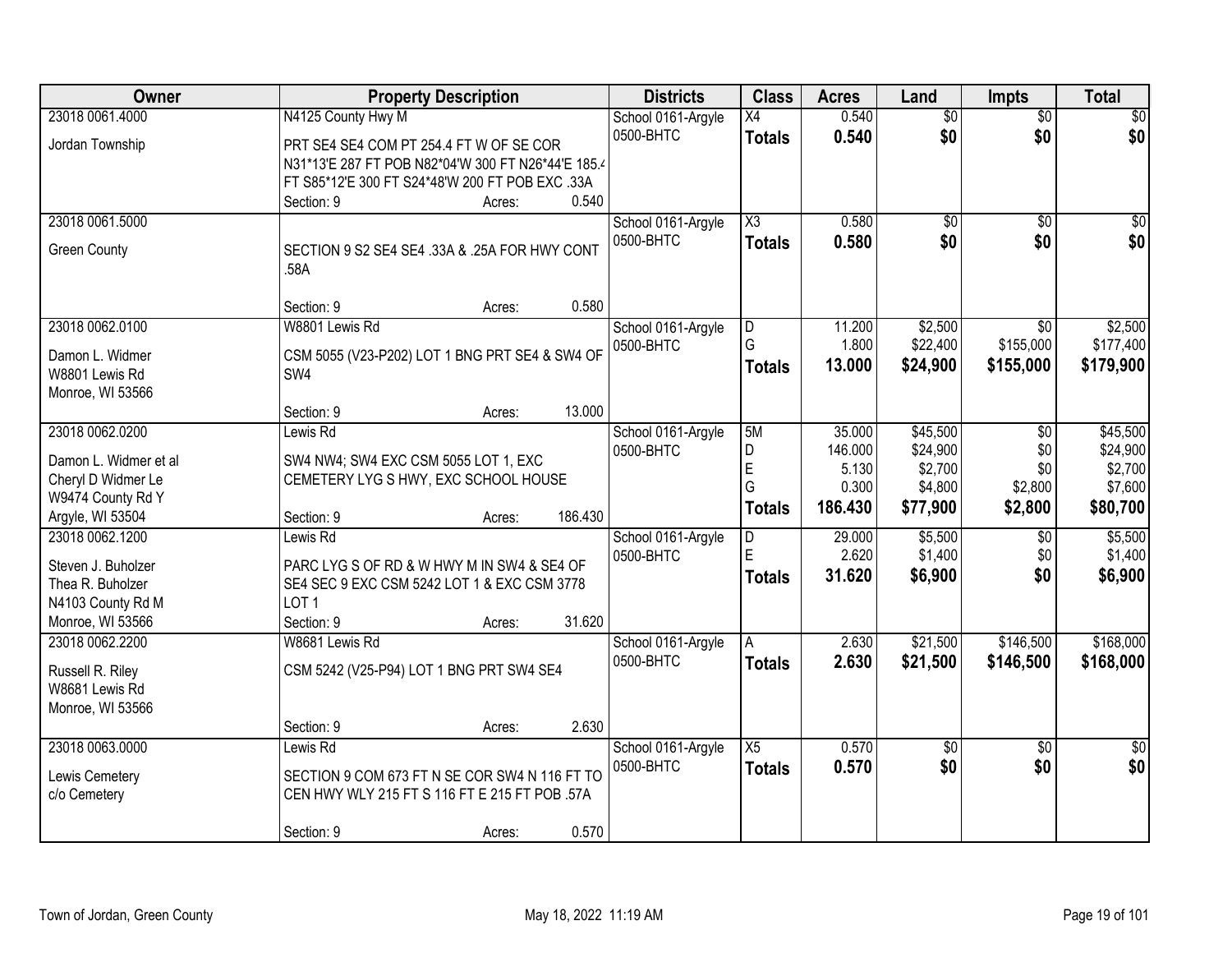| Owner                                    | <b>Property Description</b>                                                                       | <b>Districts</b> | <b>Class</b>       | <b>Acres</b>  | Land    | <b>Impts</b> | <b>Total</b>    |           |
|------------------------------------------|---------------------------------------------------------------------------------------------------|------------------|--------------------|---------------|---------|--------------|-----------------|-----------|
| 23018 0064.0000                          | N4103 County Hwy M                                                                                |                  | School 0161-Argyle | А             | 1.380   | \$18,900     | \$172,700       | \$191,600 |
| Steven J. Buholzer                       | CSM 3778 (V14-P248) LOT 1 FKA LOT 1 CSM 252,                                                      |                  | 0500-BHTC          | <b>Totals</b> | 1.380   | \$18,900     | \$172,700       | \$191,600 |
| N4103 County Rd M                        | PRT SE4 SE4 EXC RD ROW .22A                                                                       |                  |                    |               |         |              |                 |           |
| Monroe, WI 53566                         |                                                                                                   |                  |                    |               |         |              |                 |           |
|                                          | Section: 9<br>Acres:                                                                              | 1.380            |                    |               |         |              |                 |           |
| 23018 0065.0000                          | N4498 Jordan Center Rd                                                                            |                  | School 0161-Argyle | А             | 2.145   | \$16,100     | \$96,300        | \$112,400 |
| Gary C. Pulver                           | BEG INTERS N LN NE4 SEC 10, WITH EXISTING CLN                                                     |                  | 0500-BHTC          | E.            | 13.600  | \$22,400     | \$0             | \$22,400  |
| Terri L. Pulver                          | JORDAN CENTER RD, SD PT BNG 139.45 FT N 90*E                                                      |                  |                    | <b>Totals</b> | 15.745  | \$38,500     | \$96,300        | \$134,800 |
| N4498 Jordan Center Rd                   | OF N QUARTER COR OF SD SEC TH CONT N 90*E                                                         |                  |                    |               |         |              |                 |           |
| Argyle, WI 53504                         | Section: 10<br>Acres:                                                                             | 15.745           |                    |               |         |              |                 |           |
| 23018 0065.1000                          | Jordan Center Rd                                                                                  |                  | School 0161-Argyle | 5M            | 16.400  | \$28,700     | \$0             | \$28,700  |
| Christine E. Langemo                     | NE4 NE4 39.58A; NW4 NE4 LYG E HWY 14.845A; S2                                                     |                  | 0500-BHTC          | A             | 0.500   | \$7,500      | \$36,100        | \$43,600  |
| Peggy L. Helland                         | NE4 77.1A; PRT E2 NE4 NW4 LYG E HWY 2.31A; PRT                                                    |                  |                    | D             | 139.500 | \$22,900     | \$0             | \$22,900  |
| N4448 Jordan Center Rd                   | E2 SE4 NW4 LYG E HWY 23A; EXC RD ROW 1.63A &                                                      |                  |                    | E             | 0.595   | \$900        | \$0             | \$900     |
| Argyle, WI 53504                         | Section: 10<br>Acres:                                                                             | 156.995          |                    | <b>Totals</b> | 156.995 | \$60,000     | \$36,100        | \$96,100  |
| 23018 0065.1100                          | N4448 Jordan Center Rd                                                                            |                  | School 0161-Argyle | A             | 4.640   | \$27,800     | \$276,900       | \$304,700 |
|                                          |                                                                                                   |                  | 0500-BHTC          | D             | 10.000  | \$700        | \$0             | \$700     |
| Christine E. Langemo<br>Peggy L. Helland | CSM 3291 (V12-P86) LOT 1 BNG PRT NE4 NE4 - .42A<br>& PRT NW4 NE4 - 12.41A & PRT SW4 NE4 - 2.90A & |                  |                    | F             | 3.780   | \$17,400     | \$0             | \$17,400  |
| N4448 Jordan Center Rd                   | PRT NE4 NW4 - 2.69A                                                                               |                  |                    | <b>Totals</b> | 18.420  | \$45,900     | \$276,900       | \$322,800 |
| Argyle, WI 53504                         | Section: 10<br>Acres:                                                                             | 18.420           |                    |               |         |              |                 |           |
| 23018 0066.0000                          | N4503 Jordan Center Rd                                                                            |                  | School 0161-Argyle | 5M            | 10.000  | \$13,000     | $\overline{50}$ | \$13,000  |
|                                          |                                                                                                   |                  | 0500-BHTC          | D             | 70.750  | \$11,100     | \$0             | \$11,100  |
| Russell L. Meinert                       | NW4 NW4 40A; PRT NE4 NW4 LYG W HWY 32A; PRT                                                       |                  |                    | E             | 7.250   | \$4,400      | \$0             | \$4,400   |
| Nicole C. Meinert<br>W8722 State Rd 81   | SE4 NW4 LYG W HWY 17A EXC RD ROW 2.25A                                                            |                  |                    | G             | 1.000   | \$8,000      | \$1,000         | \$9,000   |
| Argyle, WI 53504                         | Section: 10<br>Acres:                                                                             | 89.000           |                    | <b>Totals</b> | 89.000  | \$36,500     | \$1,000         | \$37,500  |
| 23018 0067,0000                          |                                                                                                   |                  | School 0161-Argyle | D.            | 19.460  | \$4,000      | \$0             | \$4,000   |
|                                          |                                                                                                   |                  | 0500-BHTC          | <b>Totals</b> | 19.460  | \$4,000      | \$0             | \$4,000   |
| Leonard R. Kallembach                    | SW4 NW4, EXC 20.54A                                                                               |                  |                    |               |         |              |                 |           |
| W8505 Hwy 81                             |                                                                                                   |                  |                    |               |         |              |                 |           |
| Argyle, WI 53504                         | Section: 10                                                                                       | 19.460           |                    |               |         |              |                 |           |
| 23018 0067.1000                          | Acres:                                                                                            |                  | School 0161-Argyle | D.            | 8.510   | \$600        | $\overline{30}$ | \$600     |
|                                          |                                                                                                   |                  | 0500-BHTC          | <b>Totals</b> | 8.510   | \$600        | \$0             | \$600     |
| Thomas M. Wanda                          | CSM 2680 (V9-178) LOT 1 BNG PRT SW4 NW4                                                           |                  |                    |               |         |              |                 |           |
| Mary V. Wanda                            |                                                                                                   |                  |                    |               |         |              |                 |           |
| 9712 Wright Rd                           |                                                                                                   |                  |                    |               |         |              |                 |           |
| Harvard, IL 60033                        | Section: 10<br>Acres:                                                                             | 8.510            |                    |               |         |              |                 |           |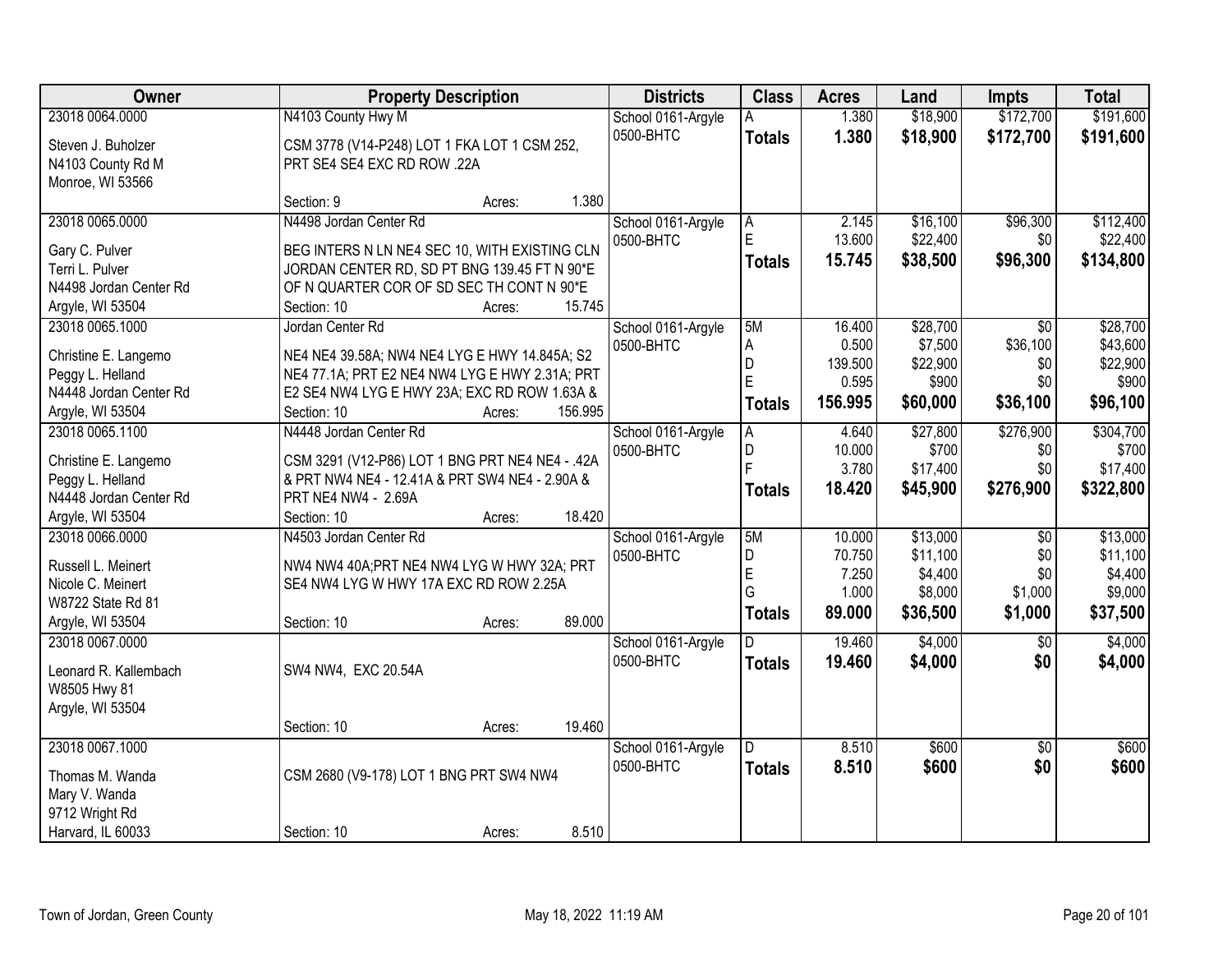| Owner                                                                                                     | <b>Property Description</b>                                                                                                                                 | <b>Districts</b>                | <b>Class</b>                              | <b>Acres</b>                                  | Land                       | <b>Impts</b>                    | <b>Total</b>                  |                                 |
|-----------------------------------------------------------------------------------------------------------|-------------------------------------------------------------------------------------------------------------------------------------------------------------|---------------------------------|-------------------------------------------|-----------------------------------------------|----------------------------|---------------------------------|-------------------------------|---------------------------------|
| 23018 0067.1200<br>Thomas M. Wanda                                                                        | CSM 2680 (V9-P178) LOT 2 BNG PRT SW4 NW4                                                                                                                    | School 0161-Argyle<br>0500-BHTC | <b>Totals</b>                             | 8.500<br>8.500                                | \$1,100<br>\$1,100         | $\overline{50}$<br>\$0          | \$1,100<br>\$1,100            |                                 |
| Mary V. Wanda<br>9712 Wright Rd<br>Harvard, IL 60033                                                      | Section: 10                                                                                                                                                 | Acres:                          | 8.500                                     |                                               |                            |                                 |                               |                                 |
| 23018 0067.1300<br>Thomas M. Wanda<br>Mary V. Wanda<br>9712 Wright Rd                                     | CSM 2680 (V9-P178) LOT 3 BNG PRT SW4 NW4 &<br>N1/2 SW4                                                                                                      |                                 | School 0161-Argyle<br>0500-BHTC           | $\overline{D}$<br><b>Totals</b>               | 8.150<br>8.150             | \$1,300<br>\$1,300              | $\overline{50}$<br>\$0        | \$1,300<br>\$1,300              |
| Harvard, IL 60033<br>23018 0068.0000                                                                      | Section: 10                                                                                                                                                 | Acres:                          | 8.150<br>School 0161-Argyle               | D                                             | 8.140                      | \$500                           | $\overline{50}$               | \$500                           |
| Leonard R. Kallembach<br>W8505 Hwy 81<br>Argyle, WI 53504                                                 | PRT SW4 & PT W1/2 SE4 LYG N OF HWY, EXC RD<br>ROW 1.82A & EXC 25.0A PCL & EXC 48.64A PCL                                                                    |                                 | 0500-BHTC                                 | <b>Totals</b>                                 | 8.140                      | \$500                           | \$0                           | \$500                           |
|                                                                                                           | Section: 10                                                                                                                                                 | Acres:                          | 8.140                                     |                                               |                            |                                 |                               |                                 |
| 23018 0068.0100<br>Christine E. Langemo<br>Peggy L. Helland<br>N4448 Jordan Center Rd<br>Argyle, WI 53504 | COM E4 COR SD SEC & POB TH S89*W ALG E/W SEC<br>LN 3554.57 FT TO CLN JORDAN CENTER RD TH<br>S22*W ALG SD CLN 26.72 FT TH S76*E 2314.79 FT TC<br>Section: 10 | Acres:                          | School 0161-Argyle<br>0500-BHTC<br>46.300 | D<br>F.<br><b>Totals</b>                      | 36.300<br>10.000<br>46,300 | \$3,200<br>\$13,000<br>\$16,200 | \$0<br>\$0<br>\$0             | \$3,200<br>\$13,000<br>\$16,200 |
| 23018 0068.0200<br>Thomas M. Wanda<br>Mary V. Wanda<br>9712 Wright Rd<br>Harvard, IL 60033                | CSM 2682 (V9-P182) LOT 4 BNG PRT N1/2 SW4<br>Section: 10                                                                                                    | Acres:                          | School 0161-Argyle<br>0500-BHTC<br>7.000  | $\overline{\mathsf{D}}$<br>E<br><b>Totals</b> | 6.000<br>1.000<br>7.000    | \$1,000<br>\$800<br>\$1,800     | $\overline{50}$<br>\$0<br>\$0 | \$1,000<br>\$800<br>\$1,800     |
| 23018 0068.0210<br>Thomas M. Wanda<br>Mary V. Wanda<br>9712 Wright Rd                                     | CSM 2682 (V9-P182) LOT 5 BNG PRT N1/2 SW4                                                                                                                   |                                 | School 0161-Argyle<br>0500-BHTC           | $\overline{\mathsf{D}}$<br>E<br><b>Totals</b> | 5.940<br>1.000<br>6.940    | \$800<br>\$800<br>\$1,600       | $\overline{50}$<br>\$0<br>\$0 | \$800<br>\$800<br>\$1,600       |
| Harvard, IL 60033                                                                                         | Section: 10                                                                                                                                                 | Acres:                          | 6.940                                     |                                               |                            |                                 |                               |                                 |
| 23018 0068.0220<br>Thomas M. Wanda<br>Mary V. Wanda<br>9712 Wright Rd                                     | CSM 2682 (V9-P182) LOT 6 BNG PRT NW4 SW4                                                                                                                    |                                 | School 0161-Argyle<br>0500-BHTC           | $\overline{\mathsf{D}}$<br>F<br><b>Totals</b> | 6.500<br>0.370<br>6.870    | \$1,000<br>\$300<br>\$1,300     | $\overline{50}$<br>\$0<br>\$0 | \$1,000<br>\$300<br>\$1,300     |
| Harvard, IL 60033                                                                                         | Section: 10                                                                                                                                                 | Acres:                          | 6.870                                     |                                               |                            |                                 |                               |                                 |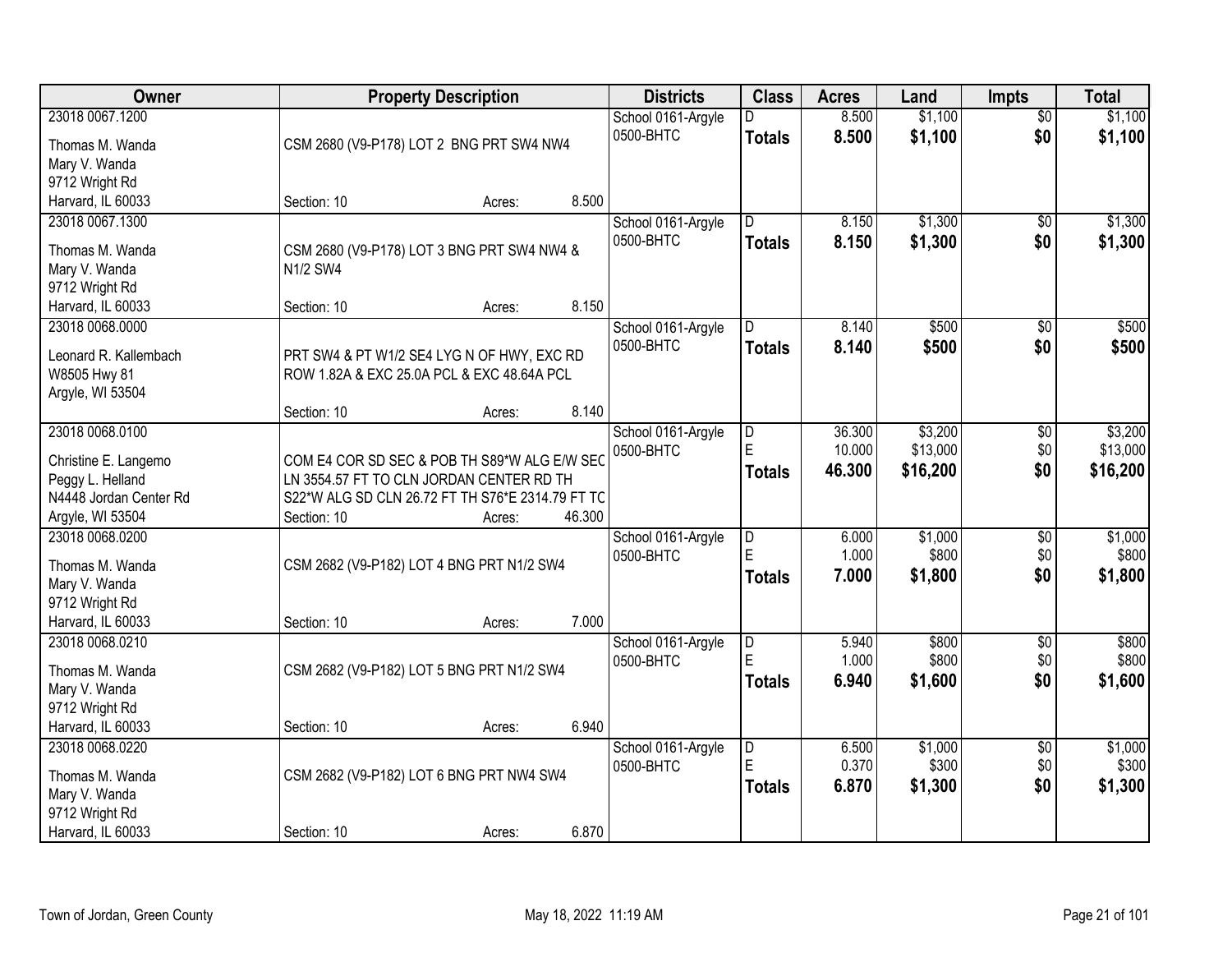| Owner                    | <b>Property Description</b>                       | <b>Districts</b>   | <b>Class</b>           | <b>Acres</b> | Land            | <b>Impts</b>    | <b>Total</b>    |
|--------------------------|---------------------------------------------------|--------------------|------------------------|--------------|-----------------|-----------------|-----------------|
| 23018 0068.0300          |                                                   | School 0161-Argyle | D.                     | 25.000       | \$4,100         | $\overline{50}$ | \$4,100         |
| Peggy L. Helland et al   | PRT SW4 SE4, PRT NW4 SE4 & PRT NE4 SW4 COM        | 0500-BHTC          | <b>Totals</b>          | 25.000       | \$4,100         | \$0             | \$4,100         |
| c/o Christine E. Langemo | E4 COR SD SEC TH S89*W 3554.57 FT TH S22*W        |                    |                        |              |                 |                 |                 |
| N4448 Jordan Center Rd   | 26.72 FT POB TH S22*W 206.9 FT TH N85*E 136.61 FT |                    |                        |              |                 |                 |                 |
| Argyle, WI 53504         | 25.000<br>Section: 10<br>Acres:                   |                    |                        |              |                 |                 |                 |
| 23018 0068,0400          |                                                   | School 0161-Argyle | D.                     | 48.640       | \$9,800         | $\overline{50}$ | \$9,800         |
|                          |                                                   | 0500-BHTC          | <b>Totals</b>          | 48.640       | \$9,800         | \$0             | \$9,800         |
| Sdr Properties, LLC      | PRT SW4 & NW4 OF SE4 & PRT NE4 & SE4 OF SW4       |                    |                        |              |                 |                 |                 |
| W7839 State Rd 81        | (POS V11-P75)                                     |                    |                        |              |                 |                 |                 |
| Monroe, WI 53566         |                                                   |                    |                        |              |                 |                 |                 |
|                          | 48.640<br>Section: 10<br>Acres:                   |                    |                        |              |                 |                 |                 |
| 23018 0068.1000          | W8428 State Hwy 81                                | School 0161-Argyle | A                      | 0.460        | \$5,100         | \$45,300        | \$50,400        |
| Doris A. Bechtolt        | PRT SW4 LYG N HWY                                 | 0500-BHTC          | <b>Totals</b>          | 0.460        | \$5,100         | \$45,300        | \$50,400        |
| W8428 State Rd 81        |                                                   |                    |                        |              |                 |                 |                 |
| Monroe, WI 53566         |                                                   |                    |                        |              |                 |                 |                 |
|                          | 0.460<br>Section: 10<br>Acres:                    |                    |                        |              |                 |                 |                 |
| 23018 0068.2000          | W8404 State Hwy 81                                | School 0161-Argyle | 5M                     | 3.000        | \$4,500         | $\overline{50}$ | \$4,500         |
|                          |                                                   | 0500-BHTC          | D                      | 5.770        | \$400           | \$0             | \$400           |
| Kenneth A. Frei Jr       | PARC IN SW4, EXC RD ROW .69A                      |                    | E                      | 0.690        | \$1,000         | \$0             | \$1,000         |
| W8404 State Rd 81        |                                                   |                    | G                      | 2.000        | \$25,200        | \$115,900       | \$141,100       |
| Monroe, WI 53566         |                                                   |                    | <b>Totals</b>          | 11.460       | \$31,100        | \$115,900       | \$147,000       |
|                          | 11.460<br>Section: 10<br>Acres:                   |                    |                        |              |                 |                 |                 |
| 23018 0068.3000          |                                                   | School 0161-Argyle | $\overline{\text{X2}}$ | 1.850        | \$0             | $\overline{30}$ | $\overline{30}$ |
| State of Wisconsin       | SECTION 10 PRT NW4 SW4 & SW4 SW4 .35A PRT         | 0500-BHTC          | <b>Totals</b>          | 1.850        | \$0             | \$0             | \$0             |
|                          | NW4 SW4 & SW4 SW4 & SE4 SW4 1.5A                  |                    |                        |              |                 |                 |                 |
|                          |                                                   |                    |                        |              |                 |                 |                 |
|                          | 1.850<br>Section: 10<br>Acres:                    |                    |                        |              |                 |                 |                 |
| 23018 0068,4000          | N4222 Jordan Center Rd                            | School 0161-Argyle | Α                      | 2.780        | \$18,800        | \$282,100       | \$300,900       |
| Ronald J. Stearns        | COM SE COR SD SEC TH S89*W 1327.72 FT TO SE       | 0500-BHTC          | $\mathsf E$            | 5.000        | \$8,000         | \$0             | \$8,000         |
| Patricia A. Stearns      | COR SW4 SE4 TH N1*W 1136.82 FT POB TH N1*W        |                    | E                      | 7.000        | \$21,000        | \$0             | \$21,000        |
| N4222 Jordan Center Rd   | 154.09 FT TH N61*W 1116.18 FT TH N66*W 416.06 FT  |                    | Totals                 | 14.780       | \$47,800        | \$282,100       | \$329,900       |
| Argyle, WI 53504         | Section: 10<br>14.780<br>Acres:                   |                    |                        |              |                 |                 |                 |
| 23018 0069.0100          | W8495 State Hwy 81                                | School 0161-Argyle | $\overline{X4}$        | 0.640        | $\overline{50}$ | $\overline{30}$ | $\overline{50}$ |
|                          |                                                   | 0500-BHTC          | <b>Totals</b>          | 0.640        | \$0             | \$0             | \$0             |
| Town of Jordan           | CSM 4875 (V22-P11) LOT 1 BNG PRT SEC 9 NE4 SE4    |                    |                        |              |                 |                 |                 |
| C/O Billie Reynolds      | & SEC 10 NW4 SW4(EXEMPT) (JORDAN TOWN HALL)       |                    |                        |              |                 |                 |                 |
| N3288 Loop Rd            |                                                   |                    |                        |              |                 |                 |                 |
| Monroe, WI 53566         | 0.640<br>Section: 10<br>Acres:                    |                    |                        |              |                 |                 |                 |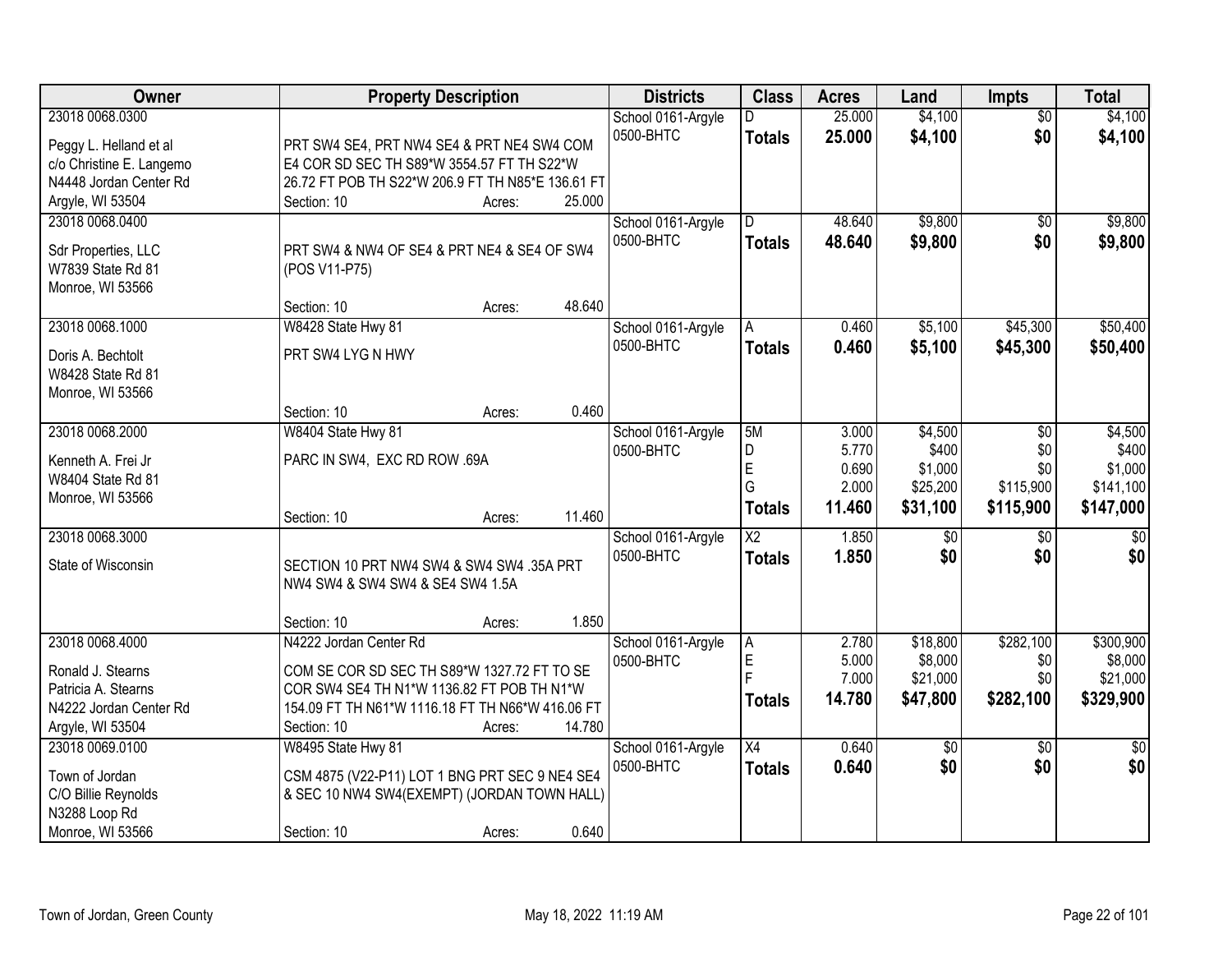| <b>Owner</b>          |                                                 | <b>Property Description</b> |        |                    | <b>Class</b>    | <b>Acres</b> | Land            | <b>Impts</b>    | <b>Total</b>     |
|-----------------------|-------------------------------------------------|-----------------------------|--------|--------------------|-----------------|--------------|-----------------|-----------------|------------------|
| 23018 0069.1000       | W8483 State Hwy 81                              |                             |        | School 0161-Argyle |                 | 1.000        | \$8,000         | \$2,000         | \$10,000         |
| Faith S. Bradbury     | PRT LYG W OF CTR HWY NW4 SW4 SEC 10 EXC &       |                             |        | 0500-BHTC          | E               | 2.600        | \$4,000         | \$0             | \$4,000          |
| 7609 Baker Ct         | RESERVING THEREFROM THE SCHOOL HOUSE            |                             |        |                    | <b>Totals</b>   | 3.600        | \$12,000        | \$2,000         | \$14,000         |
| Darien, IL 60561-4548 | SITE AS NOW OCCUPIED FOR SCHOOL PURPOSES        |                             |        |                    |                 |              |                 |                 |                  |
|                       | Section: 10                                     | Acres:                      | 3.600  |                    |                 |              |                 |                 |                  |
| 23018 0069.2000       |                                                 |                             |        | School 0161-Argyle | $\overline{X2}$ | 6.300        | $\overline{60}$ | \$0             | \$0              |
|                       |                                                 |                             |        | 0500-BHTC          | <b>Totals</b>   | 6.300        | \$0             | \$0             | \$0              |
| State of Wisconsin    | SECTION 10PRT NW4 SW4-1A; PRT NW4 SW4 & SW4     |                             |        |                    |                 |              |                 |                 |                  |
|                       | SW4 & SE4 SW4 & SW4 SE4-CONT 5.3A; CONT IN AL   |                             |        |                    |                 |              |                 |                 |                  |
|                       | 6.3A M/L                                        |                             | 6.300  |                    |                 |              |                 |                 |                  |
|                       | Section: 10                                     | Acres:                      |        |                    |                 |              |                 |                 |                  |
| 23018 0070.0000       |                                                 |                             |        | School 0161-Argyle | D               | 15.930       | \$2,400         | $\overline{50}$ | \$2,400          |
| Kenneth A. Frei Jr    | W1/2 SW4 SW4, EXC .89A & .18 & 3A HWY           |                             |        | 0500-BHTC          | <b>Totals</b>   | 15.930       | \$2,400         | \$0             | \$2,400          |
| W8404 State Rd 81     |                                                 |                             |        |                    |                 |              |                 |                 |                  |
| Monroe, WI 53566      |                                                 |                             |        |                    |                 |              |                 |                 |                  |
|                       | Section: 10                                     | Acres:                      | 15.930 |                    |                 |              |                 |                 |                  |
| 23018 0070.1000       | N4220 County Hwy M                              |                             |        | School 3682-Monroe | D               | 0.480        | \$100           | \$0             | \$100            |
| Kenneth A. Frei Jr    | PRT W2 SW4 SW4 COM PT SW COR SE4 NW4 SW4 S      |                             |        | 0500-BHTC          | <b>Totals</b>   | 0.480        | \$100           | \$0             | \$100            |
| W8404 State Rd 81     | 468.24 FT N37*W 77.46 FT N11*W 404.88 FT TO CTR |                             |        |                    |                 |              |                 |                 |                  |
| Monroe, WI 53566      | CTY M N65*E 67.53 FT S88*E 66.68 FT TO CTR HWY  |                             |        |                    |                 |              |                 |                 |                  |
|                       | Section: 10                                     | Acres:                      | 0.480  |                    |                 |              |                 |                 |                  |
| 23018 0070.3000       |                                                 |                             |        | School 3682-Monroe | $\overline{X2}$ | 0.350        | $\overline{50}$ | $\overline{50}$ | $\overline{\$0}$ |
|                       |                                                 |                             |        | 0500-BHTC          |                 | 0.350        | \$0             | \$0             | \$0              |
| State of Wisconsin    | SECTION 10PRT SW4 SW4 - CONT .35A M/L           |                             |        |                    | <b>Totals</b>   |              |                 |                 |                  |
|                       |                                                 |                             |        |                    |                 |              |                 |                 |                  |
|                       |                                                 |                             |        |                    |                 |              |                 |                 |                  |
|                       | Section: 10                                     | Acres:                      | 0.350  |                    |                 |              |                 |                 |                  |
| 23018 0070.4000       |                                                 |                             |        | School 0161-Argyle | X3              | 3.240        | $\sqrt{$0}$     | $\sqrt{6}$      | $\frac{6}{3}$    |
| <b>Green County</b>   | SECTION 10 PARC W2 SW4 SW4 FOR HWY 3.24A        |                             |        | 0500-BHTC          | <b>Totals</b>   | 3.240        | \$0             | \$0             | \$0              |
|                       |                                                 |                             |        |                    |                 |              |                 |                 |                  |
|                       |                                                 |                             |        |                    |                 |              |                 |                 |                  |
|                       | Section: 10                                     | Acres:                      | 3.240  |                    |                 |              |                 |                 |                  |
| 23018 0071.0000       | W8403 State Hwy 81                              |                             |        | School 0161-Argyle | A               | 2.500        | \$16,300        | \$120,600       | \$136,900        |
| David Kuberski        | CSM 2607 (V9-P78) LOT 1 BNG PRT SE4 SW4 & SW4   |                             |        | 0500-BHTC          | E               | 4.000        | \$7,200         | \$0             | \$7,200          |
| Adria Kuberski        | SW <sub>4</sub>                                 |                             |        |                    |                 | 3.520        | \$14,300        | \$0             | \$14,300         |
| W8403 State Rd 81     |                                                 |                             |        |                    | <b>Totals</b>   | 10.020       | \$37,800        | \$120,600       | \$158,400        |
| Monroe, WI 53566      | Section: 10                                     | Acres:                      | 10.020 |                    |                 |              |                 |                 |                  |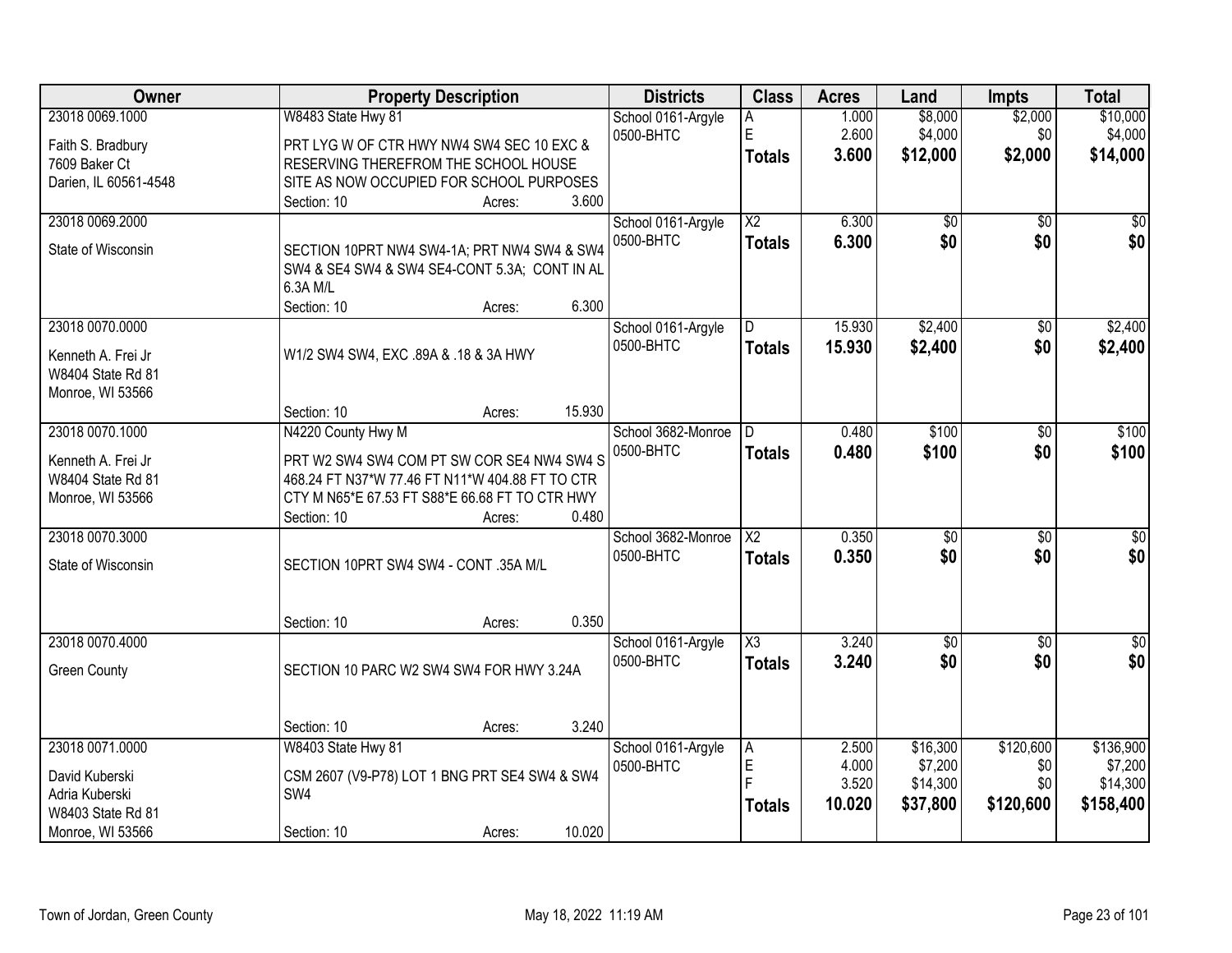| Owner                                                                              | <b>Property Description</b>                    |        |        | <b>Districts</b>   | <b>Class</b>           | <b>Acres</b> | Land       | <b>Impts</b>    | <b>Total</b> |
|------------------------------------------------------------------------------------|------------------------------------------------|--------|--------|--------------------|------------------------|--------------|------------|-----------------|--------------|
| 23018 0071.1000                                                                    |                                                |        |        | School 0161-Argyle | E.                     | 3.280        | \$5,400    | $\overline{50}$ | \$5,400      |
| Gift William L and Mary Colleen L Family   POS (V7-P125) BNG PRT SW4 SW4 & SE4 SW4 |                                                |        |        | 0500-BHTC          | M <sub>8</sub>         | 7.000        | (\$23,800) | \$0             | \$0          |
| Trust                                                                              |                                                |        |        |                    | <b>Totals</b>          | 10.280       | \$5,400    | \$0             | \$5,400      |
| 1848 Valley View Dr                                                                |                                                |        |        |                    |                        |              |            |                 |              |
| Freeport, IL 61032                                                                 | Section: 10                                    | Acres: | 10.280 |                    |                        |              |            |                 |              |
| 23018 0072.0000                                                                    |                                                |        |        | School 0161-Argyle | D.                     | 26.760       | \$4,700    | \$0             | \$4,700      |
| Nathaniel J. Arneson                                                               | PRT E 1/2 SW4 SW4 LYG S ST HWY 81 & PT SE4 SW4 |        |        | 0500-BHTC          | <b>Totals</b>          | 26.760       | \$4,700    | \$0             | \$4,700      |
| Julie B. Arneson                                                                   | & SW4 SE4 LYG S ST HWY 81, EXC LD FOR HWY      |        |        |                    |                        |              |            |                 |              |
| N4058 Skinner Hollow Rd                                                            | PURPOSES (V335-P199)                           |        |        |                    |                        |              |            |                 |              |
| Monroe, WI 53566                                                                   | Section: 10                                    | Acres: | 26.760 |                    |                        |              |            |                 |              |
| 23018 0072.1000                                                                    |                                                |        |        | School 0161-Argyle | $\overline{\text{X2}}$ | 7.590        | \$0        | $\overline{50}$ | $\sqrt{50}$  |
| State of Wisconsin                                                                 | SECTION 10PRT SW4 SW4 & SE4 SW4 & SW4 SE4 -    |        |        | 0500-BHTC          | <b>Totals</b>          | 7.590        | \$0        | \$0             | \$0          |
|                                                                                    | CONT 7.59A M/L                                 |        |        |                    |                        |              |            |                 |              |
|                                                                                    |                                                |        |        |                    |                        |              |            |                 |              |
|                                                                                    | Section: 10                                    | Acres: | 7.590  |                    |                        |              |            |                 |              |
| 23018 0072.2000                                                                    |                                                |        |        | School 0161-Argyle | F.                     | 3.290        | \$2,500    | \$0             | \$2,500      |
| Bruce F. Marne                                                                     | PRT SW4 SW4 LYG W OF CTY M, EXC 7.59A FOR      |        |        | 0500-BHTC          | <b>Totals</b>          | 3.290        | \$2,500    | \$0             | \$2,500      |
| Mary C. Marne                                                                      | <b>HWY</b>                                     |        |        |                    |                        |              |            |                 |              |
| 1305 S 124th St                                                                    |                                                |        |        |                    |                        |              |            |                 |              |
| Brookfield, WI 53005                                                               | Section: 10                                    | Acres: | 3.290  |                    |                        |              |            |                 |              |
| 23018 0073.0000                                                                    | W8110 State Hwy 81                             |        |        | School 3682-Monroe | A                      | 1.500        | \$15,600   | \$207,300       | \$222,900    |
| Robert R. Wesenberg                                                                | S 50A E2 SE4 LYG N OF HWY 81, EXC 2.98A FOR    |        |        | 0500-BHTC          | D.                     | 45.520       | \$6,200    | \$0             | \$6,200      |
| Cheryl A. Wesenberg                                                                | <b>HWY</b>                                     |        |        |                    | <b>Totals</b>          | 47.020       | \$21,800   | \$207,300       | \$229,100    |
| W8110 State Rd 81                                                                  |                                                |        |        |                    |                        |              |            |                 |              |
| Monroe, WI 53566                                                                   | Section: 10                                    | Acres: | 47.020 |                    |                        |              |            |                 |              |
| 23018 0073.1000                                                                    |                                                |        |        | School 0161-Argyle | $\overline{\text{X2}}$ | 2.980        | \$0        | $\overline{50}$ | \$0          |
| State of Wisconsin                                                                 | SECTION 10 PRT SE4 SE4 2.98A                   |        |        | 0500-BHTC          | <b>Totals</b>          | 2.980        | \$0        | \$0             | \$0          |
|                                                                                    |                                                |        |        |                    |                        |              |            |                 |              |
|                                                                                    |                                                |        |        |                    |                        |              |            |                 |              |
|                                                                                    | Section: 10                                    | Acres: | 2.980  |                    |                        |              |            |                 |              |
| 23018 0074.1000                                                                    | N4484 Klondike Rd                              |        |        | School 3682-Monroe | D                      | 4.280        | \$500      | $\overline{50}$ | \$500        |
| Jeffrey R. Falk                                                                    | CSM 5324 (V26-P13) LOT 2 BNG PRT NE4 & NW4 OF  |        |        | 0500-BHTC          | E                      | 0.250        | \$100      | \$0             | \$100        |
| Katherine B. Falk                                                                  | NE4                                            |        |        |                    | G                      | 2.500        | \$30,500   | \$63,000        | \$93,500     |
| W7698 Smock Valley Rd                                                              |                                                |        |        |                    | <b>Totals</b>          | 7.030        | \$31,100   | \$63,000        | \$94,100     |
| Monroe, WI 53566                                                                   | Section: 11                                    | Acres: | 7.030  |                    |                        |              |            |                 |              |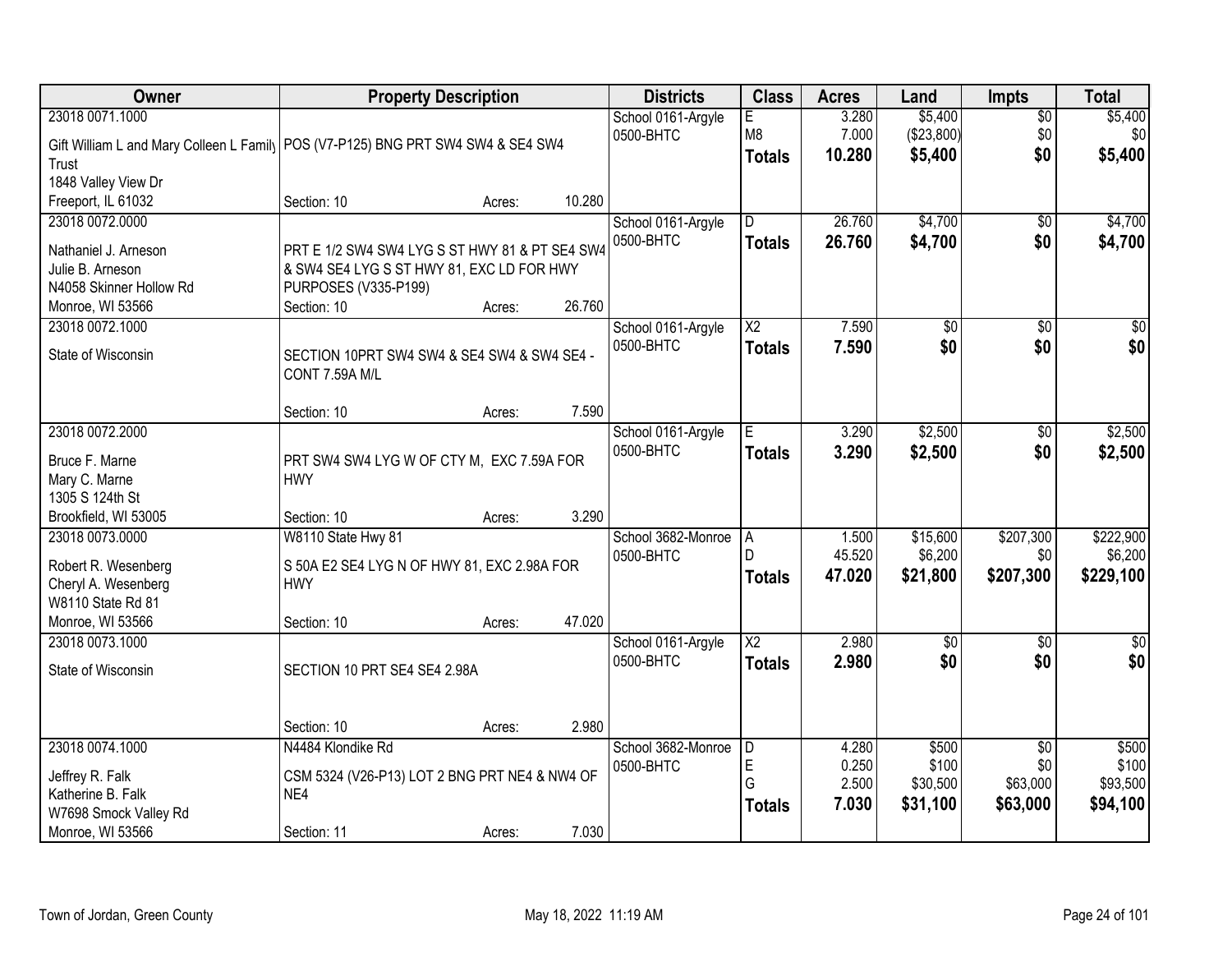| Owner                                                                            | <b>Property Description</b>                                                                                                                         | <b>Districts</b>                | <b>Class</b>                        | <b>Acres</b>                        | Land                                        | <b>Impts</b>                              | <b>Total</b>                                |
|----------------------------------------------------------------------------------|-----------------------------------------------------------------------------------------------------------------------------------------------------|---------------------------------|-------------------------------------|-------------------------------------|---------------------------------------------|-------------------------------------------|---------------------------------------------|
| 23018 0074.2000<br>Sdr Properties, LLC<br>W7839 State Rd 81<br>Monroe, WI 53566  | N1/2 NE4 (PRT POS V16-P89) EXC CSM 5324 LOT 2 &<br>EXC RD ROW 1A                                                                                    | School 3682-Monroe<br>0500-BHTC | E<br><b>Totals</b>                  | 72.220<br>0.750<br>72.970           | \$13,800<br>\$100<br>\$13,900               | $\overline{50}$<br>\$0<br>\$0             | \$13,800<br>\$100<br>\$13,900               |
|                                                                                  | 72.970<br>Section: 11<br>Acres:                                                                                                                     |                                 |                                     |                                     |                                             |                                           |                                             |
| 23018 0075.0000<br>Sdr Properties, LLC<br>W7839 State Rd 81<br>Monroe, WI 53566  | W8018 State Hwy 81<br>SW4 EXC CSM 217 LOT 1 & EXC STATE CONV<br>(V329-P291)<br>86.700<br>Section: 11<br>Acres:                                      | School 3682-Monroe<br>0500-BHTC | 5M<br>$\sf B$<br>D<br><b>Totals</b> | 12.700<br>0.500<br>73.500<br>86.700 | \$16,500<br>\$4,500<br>\$14,500<br>\$35,500 | $\overline{50}$<br>\$0<br>\$0<br>\$0      | \$16,500<br>\$4,500<br>\$14,500<br>\$35,500 |
| 23018 0075.1400<br>Sdr Properties, LLC<br>W7839 State Rd 81<br>Monroe, WI 53566  | Klondike Rd<br>CSM 217 (V1-P224) LOT 1 IN SW4 EXC CSM 5323 LOT<br>1 & EXC RD ROW 1.47A<br>45.950<br>Section: 11<br>Acres:                           | School 3682-Monroe<br>0500-BHTC | D<br><b>Totals</b>                  | 44.500<br>1.450<br>45.950           | \$6,800<br>\$200<br>\$7,000                 | \$0<br>\$0<br>\$0                         | \$6,800<br>\$200<br>\$7,000                 |
| 23018 0075.1500<br>Cole S. Hardyman<br>N4291 Klondike Rd<br>Monroe, WI 53566     | N4291 Klondike Rd<br>CSM 5323 (V26-P10) LOT 1 BNG PRT NE4 & SE4 OF<br>SW4                                                                           | School 3682-Monroe<br>0500-BHTC | D<br>G<br>Totals                    | 13.700<br>4.300<br>18.000           | \$1,100<br>\$26,800<br>\$27,900             | $\overline{30}$<br>\$162,900<br>\$162,900 | \$1,100<br>\$189,700<br>\$190,800           |
| 23018 0075.2110<br>Sandra L. Kegebein<br>N4228 Klondike Rd<br>Monroe, WI 53566   | 18.000<br>Section: 11<br>Acres:<br>N4228 Klondike Rd<br>CSM 5271 (V25-P174) LOT 1 BNG PRT NW4 SE4<br>8.230<br>Section: 11<br>Acres:                 | School 3682-Monroe<br>0500-BHTC | A<br>D.<br>Totals                   | 1.000<br>7.230<br>8.230             | \$13,700<br>\$1,200<br>\$14,900             | \$14,500<br>\$0<br>\$14,500               | \$28,200<br>\$1,200<br>\$29,400             |
| 23018 0075.2320<br>Sdr Properties, LLC<br>W7839 State Rd 81<br>Monroe, WI 53566  | Klondike Rd<br>SW4 NE4 40A; NW4 SE4 (PRT POS V16-P89) EXC<br>CSM 5271 LOT 1 & CSM 5191; ALSO EXC RD ROW<br>1.94A<br>65.570<br>Section: 11<br>Acres: | School 3682-Monroe<br>0500-BHTC | 5M<br>D<br>E<br><b>Totals</b>       | 5.000<br>58.630<br>1.940<br>65.570  | \$8,200<br>\$10,600<br>\$200<br>\$19,000    | \$0<br>\$0<br>\$0<br>\$0                  | \$8,200<br>\$10,600<br>\$200<br>\$19,000    |
| 23018 0075.2400<br>Patricia A. Kegebein<br>N4204 Klondike Rd<br>Monroe, WI 53566 | N4204 Klondike Rd<br>CSM 5191 (V24-P250) LOT 2 BNG PRT NW4 SE4<br>6.200<br>Section: 11<br>Acres:                                                    | School 3682-Monroe<br>0500-BHTC | A<br>D<br><b>Totals</b>             | 1.090<br>5.110<br>6.200             | \$16,300<br>\$800<br>\$17,100               | \$92,400<br>\$0<br>\$92,400               | \$108,700<br>\$800<br>\$109,500             |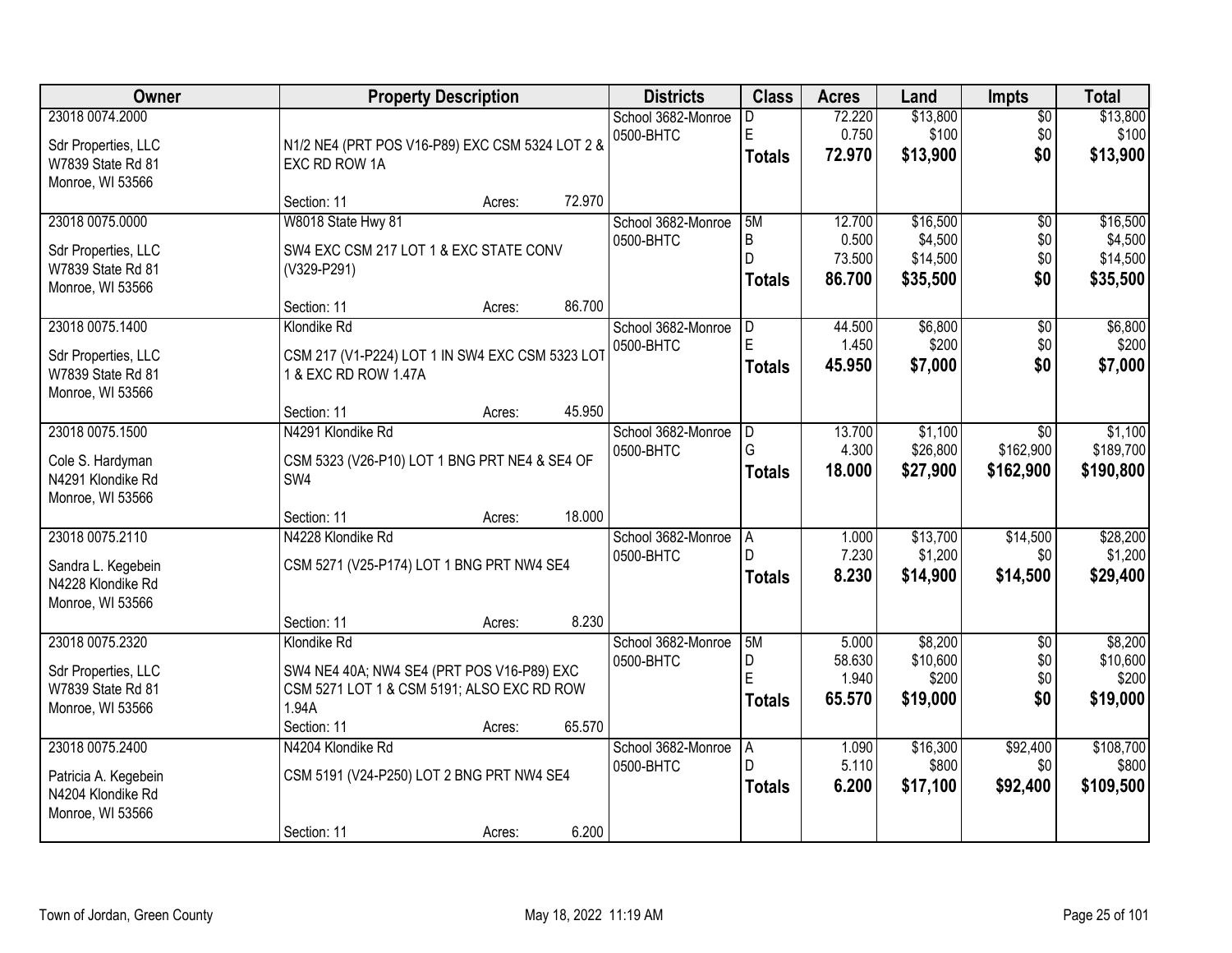| Owner                                                                                                                    | <b>Property Description</b>                                                                                                                                                                              | <b>Districts</b>                | <b>Class</b>                             | <b>Acres</b>                                 | Land                                                 | Impts                                                 | <b>Total</b>                                         |
|--------------------------------------------------------------------------------------------------------------------------|----------------------------------------------------------------------------------------------------------------------------------------------------------------------------------------------------------|---------------------------------|------------------------------------------|----------------------------------------------|------------------------------------------------------|-------------------------------------------------------|------------------------------------------------------|
| 23018 0075.4000<br>State of Wisconsin                                                                                    | SECTION 11 PRT SW4 SW4 & SE4 SW4 8.64A M/L PR<br>SW4 SE4 - 11.22A M/L                                                                                                                                    | School 3682-Monroe<br>0500-BHTC | $\overline{\text{X2}}$<br><b>Totals</b>  | 19.860<br>19.860                             | $\overline{50}$<br>\$0                               | $\overline{50}$<br>\$0                                | \$0<br>\$0                                           |
|                                                                                                                          | 19.860<br>Section: 11<br>Acres:                                                                                                                                                                          |                                 |                                          |                                              |                                                      |                                                       |                                                      |
| 23018 0076.0110<br>Wisconsin Power and Light Company<br>C/O Jerry Lund Msn Go 2nd Sout<br>4902 N Biltmore Lane Po Box 77 | N4455 Klondike Rd<br>CSM 5287 (V25-P210) LOT 1 BNG PRT CSM 4924 LOT<br>1, IN NE4 NW4                                                                                                                     | School 3682-Monroe<br>0500-BHTC | X4<br><b>Totals</b>                      | 7.900<br>7.900                               | \$0<br>\$0                                           | \$0<br>\$0                                            | \$0<br>\$0                                           |
| Madison, WI 53707-1007                                                                                                   | 7.900<br>Section: 11<br>Acres:                                                                                                                                                                           |                                 |                                          |                                              |                                                      |                                                       |                                                      |
| 23018 0076.0120<br>Sdr Properties, LLC<br>W7839 State Rd 81<br>Monroe, WI 53566                                          | Klondike Rd<br>CSM 4924 (V22-P125) LOT 1 BNG PRT NW4, NE4, &<br>SE4 OF NW4 EXC CSM 5287 LOT 1                                                                                                            | School 3682-Monroe<br>0500-BHTC | D<br>E<br><b>Totals</b>                  | 36.630<br>1.100<br>37.730                    | \$7,900<br>\$100<br>\$8,000                          | \$0<br>\$0<br>\$0                                     | \$7,900<br>\$100<br>\$8,000                          |
|                                                                                                                          | 37.730<br>Section: 11<br>Acres:                                                                                                                                                                          |                                 |                                          |                                              |                                                      |                                                       |                                                      |
| 23018 0076.0200<br>Vivian M. Vander Velden<br>N4389 Klondike Rd<br>Monroe, WI 53566                                      | N4389 Klondike Rd<br>CSM 3061 (V11-P71) LOT 1 BNG PRT NE4, NW4, &<br>SW4 OF NW4, EXC BNG NW COR SD SEC TH S0 *E<br>761.29 FT TH S68*E 14.5 FT TH N0*W 252.54 FT TH<br>Section: 11<br>26.190<br>Acres:    | School 3682-Monroe<br>0500-BHTC | 5M<br>A<br><b>Totals</b>                 | 8.000<br>3.500<br>14.690<br>26.190           | \$15,000<br>\$16,800<br>\$1,600<br>\$33,400          | $\overline{50}$<br>\$68,300<br>\$0<br>\$68,300        | \$15,000<br>\$85,100<br>\$1,600<br>\$101,700         |
| 23018 0076.1000<br>Dennis F. Vander Velden<br>Carol J. Vander Velden<br>N4383 Klondike Rd<br>Monroe, WI 53566            | N4383 Klondike Rd<br>CSM 3061 (V11-P71) LOT 2 BNG PRT NW4<br>89.170<br>Section: 11<br>Acres:                                                                                                             | School 3682-Monroe<br>0500-BHTC | 5M<br>A<br>D<br>E<br><b>Totals</b>       | 18.770<br>1.500<br>68.000<br>0.900<br>89.170 | \$28,200<br>\$17,600<br>\$8,200<br>\$100<br>\$54,100 | $\overline{30}$<br>\$23,100<br>\$0<br>\$0<br>\$23,100 | \$28,200<br>\$40,700<br>\$8,200<br>\$100<br>\$77,200 |
| 23018 0077.0000<br>Andrew L. Suthers<br>Ruth A. Suthers<br>W7704 State Rd 81<br>Monroe, WI 53566                         | W7704 State Hwy 81<br>SE4 NE4, NE4 SE4 & SE4 SE4 LYG N OF HWY, EXC<br>50AC PCL LYG IN W 1/2<br>55.440<br>Section: 11<br>Acres:                                                                           | School 3682-Monroe<br>0500-BHTC | 5M<br>A<br>$\mathsf{D}$<br><b>Totals</b> | 20.000<br>1.900<br>33.540<br>55.440          | \$26,000<br>\$25,400<br>\$5,000<br>\$56,400          | $\overline{50}$<br>\$190,700<br>\$0<br>\$190,700      | \$26,000<br>\$216,100<br>\$5,000<br>\$247,100        |
| 23018 0077.0100<br>Sdr Properties, LLC<br>W7839 State Rd 81<br>Monroe, WI 53566                                          | W7740 State Hwy 81<br>COM E4 COR TH S89*W ALG E-W SEC LN 697.94 FT<br>TO POB TH N0*E 1323.96 FT TH S89*W 625.09 FT TH<br>S0*W 1322.34 FT TH S0*W 2193.8 FT TO NLY ROW<br>50.000<br>Section: 11<br>Acres: | School 3682-Monroe<br>0500-BHTC | 5M<br>D<br>G<br><b>Totals</b>            | 5.000<br>44.000<br>1.000<br>50.000           | \$8,200<br>\$7,900<br>\$17,600<br>\$33,700           | $\overline{50}$<br>\$0<br>\$5,800<br>\$5,800          | \$8,200<br>\$7,900<br>\$23,400<br>\$39,500           |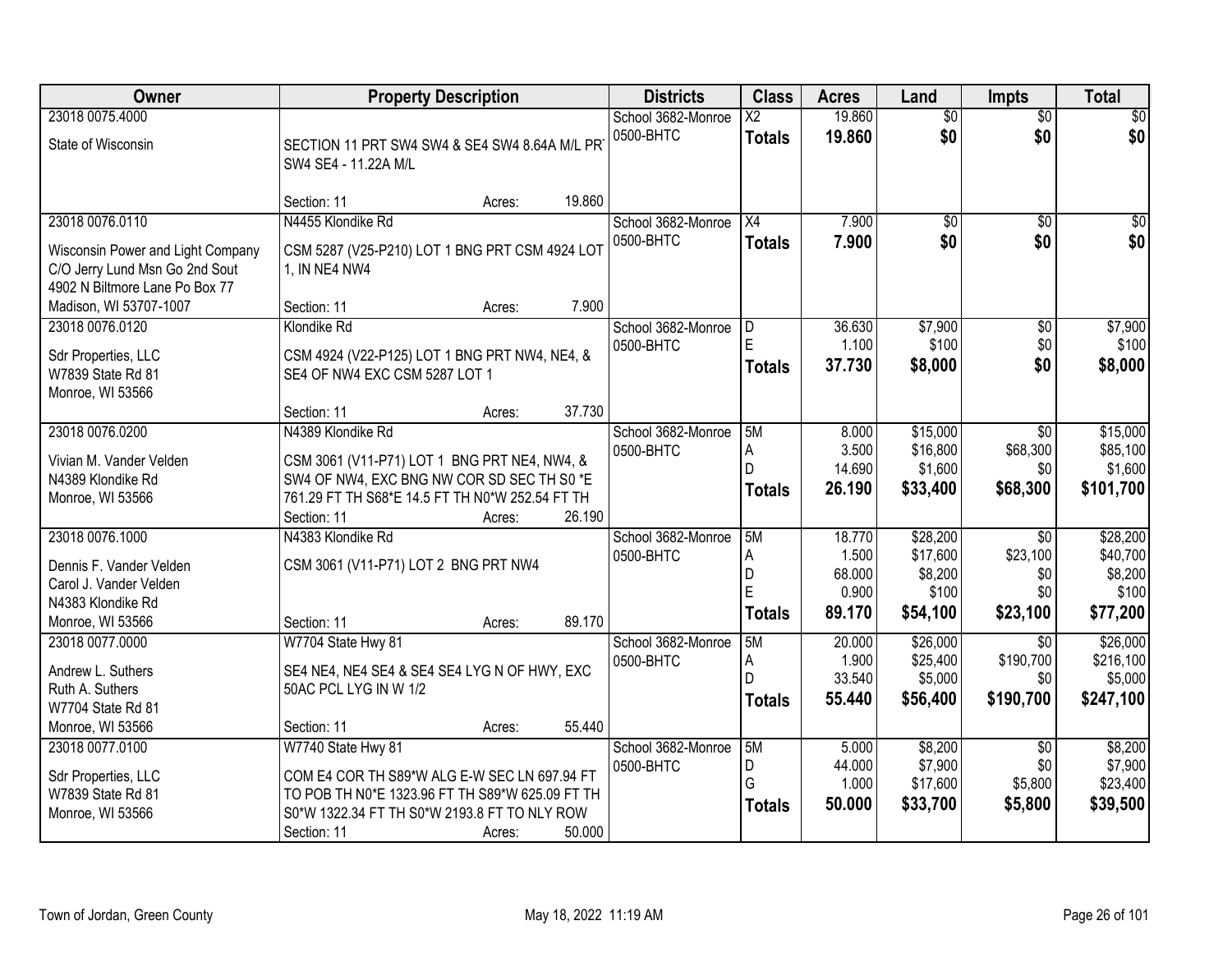| Owner                   |                                                | <b>Property Description</b> |         |                                 | <b>Class</b>    | <b>Acres</b>   | Land                | <b>Impts</b>    | <b>Total</b>       |
|-------------------------|------------------------------------------------|-----------------------------|---------|---------------------------------|-----------------|----------------|---------------------|-----------------|--------------------|
| 23018 0077.0210         | N4154 Klondike Rd                              |                             |         | School 3682-Monroe              |                 | 4.530          | \$21,500            | \$158,000       | \$179,500          |
| Larry R. Schwartz       | CSM 4705 (V20-P182) LOT 1 BNG PRT SW4 SE4      |                             |         | 0500-BHTC                       | <b>Totals</b>   | 4.530          | \$21,500            | \$158,000       | \$179,500          |
| Patricia E. Schwartz    |                                                |                             |         |                                 |                 |                |                     |                 |                    |
| 293 Varnville Way       |                                                |                             |         |                                 |                 |                |                     |                 |                    |
| The Villages, FL 32162  | Section: 11                                    | Acres:                      | 4.530   |                                 |                 |                |                     |                 |                    |
| 23018 0077.0220         |                                                |                             |         | School 3682-Monroe              | D.              | 10.470         | \$2,400             | $\overline{50}$ | \$2,400            |
|                         |                                                |                             |         | 0500-BHTC                       | <b>Totals</b>   | 10.470         | \$2,400             | \$0             | \$2,400            |
| Sdr Properties, LLC     | CSM 1705 (V5-P272) LOT 2 EXC LOT 1 CSM 4705    |                             |         |                                 |                 |                |                     |                 |                    |
| W7839 State Rd 81       | <b>BNG PRT SW4 SE4</b>                         |                             |         |                                 |                 |                |                     |                 |                    |
| Monroe, WI 53566        |                                                |                             |         |                                 |                 |                |                     |                 |                    |
|                         | Section: 11                                    | Acres:                      | 10.470  |                                 |                 |                |                     |                 |                    |
| 23018 0077.0300         | N4186 Klondike Rd                              |                             |         | School 3682-Monroe              | IA.             | 1.820          | \$14,900<br>\$1,000 | \$112,000       | \$126,900          |
| Sdr Properties, LLC     | CSM 1705 (V5-P272) LOT 1 BNG PRT SW4 SE4       |                             |         | 0500-BHTC                       | D<br>E          | 6.320<br>5.680 | \$8,500             | \$0<br>\$0      | \$1,000<br>\$8,500 |
| W7839 State Rd 81       |                                                |                             |         |                                 |                 | 13.820         |                     |                 |                    |
| Monroe, WI 53566        |                                                |                             |         |                                 | Totals          |                | \$24,400            | \$112,000       | \$136,400          |
|                         | Section: 11                                    | Acres:                      | 13.820  |                                 |                 |                |                     |                 |                    |
| 23018 0077.1200         | State Highway 81                               |                             |         | School 3682-Monroe              | C.              | 4.570          | \$0                 | $\sqrt{6}$      | \$0                |
| Klondike Cheese Company | CSM 5006 (V23-P56) PRT LOT 1 BNG PRT SEC 14    |                             |         | 0500-BHTC                       | <b>Totals</b>   | 4.570          | \$0                 | \$0             | \$0                |
| W7839 State Rd 81       | NE4 NE4 & SEC 11 PRT SW4 & SE4 SE4(STATE       |                             |         |                                 |                 |                |                     |                 |                    |
| Monroe, WI 53566        | ASSESSED)                                      |                             |         |                                 |                 |                |                     |                 |                    |
|                         | Section: 14                                    | Acres:                      | 4.570   |                                 |                 |                |                     |                 |                    |
| 23018 0077.1300         |                                                |                             |         | School 3682-Monroe              |                 | 8.320          | \$21,600            | \$0             | \$21,600           |
|                         |                                                |                             |         | 0500-BHTC                       | <b>Totals</b>   | 8.320          | \$21,600            | \$0             | \$21,600           |
| Klondike Cheese Company | CSM 2135 (V7-P83) PRT LOT 1 EXC CSM 5006 LOT 1 |                             |         |                                 |                 |                |                     |                 |                    |
| W7839 State Rd 81       | PRT S2 SE4                                     |                             |         |                                 |                 |                |                     |                 |                    |
| Monroe, WI 53566        |                                                |                             | 8.320   |                                 |                 |                |                     |                 |                    |
| 23018 0077.2000         | Section: 11                                    | Acres:                      |         |                                 | $\overline{X2}$ | 2.820          |                     |                 |                    |
|                         |                                                |                             |         | School 3682-Monroe<br>0500-BHTC |                 |                | $\overline{60}$     | $\overline{60}$ | $\sqrt{50}$        |
| State of Wisconsin      | SECTION 11 PRT SE4 SE4 2.82A                   |                             |         |                                 | <b>Totals</b>   | 2.820          | \$0                 | \$0             | \$0                |
|                         |                                                |                             |         |                                 |                 |                |                     |                 |                    |
|                         |                                                |                             |         |                                 |                 |                |                     |                 |                    |
|                         | Section: 11                                    | Acres:                      | 2.820   |                                 |                 |                |                     |                 |                    |
| 23018 0078.0000         | <b>Skinner Hollow Rd</b>                       |                             |         | School 3682-Monroe              | 5M              | 30.000         | \$39,000            | $\overline{50}$ | \$39,000           |
| Sunny Woods Acres Corp  | E2 NE4 EXC 1.79A-78.21A; S 30A SW4 NE4; N2 SE4 |                             |         | 0500-BHTC                       | D               | 150.520        | \$23,400            | \$0             | \$23,400           |
| C/O Dennis Oostdik      | 80A EXC RD ROW 5.69A                           |                             |         |                                 | E               | 6.690          | \$6,500             | \$0             | \$6,500            |
| N4350 Skinner Hollow Rd |                                                |                             |         |                                 | G               | 1.000          | \$16,000            | \$2,200         | \$18,200           |
| Monroe, WI 53566        | Section: 12                                    | Acres:                      | 188.210 |                                 | <b>Totals</b>   | 188.210        | \$84,900            | \$2,200         | \$87,100           |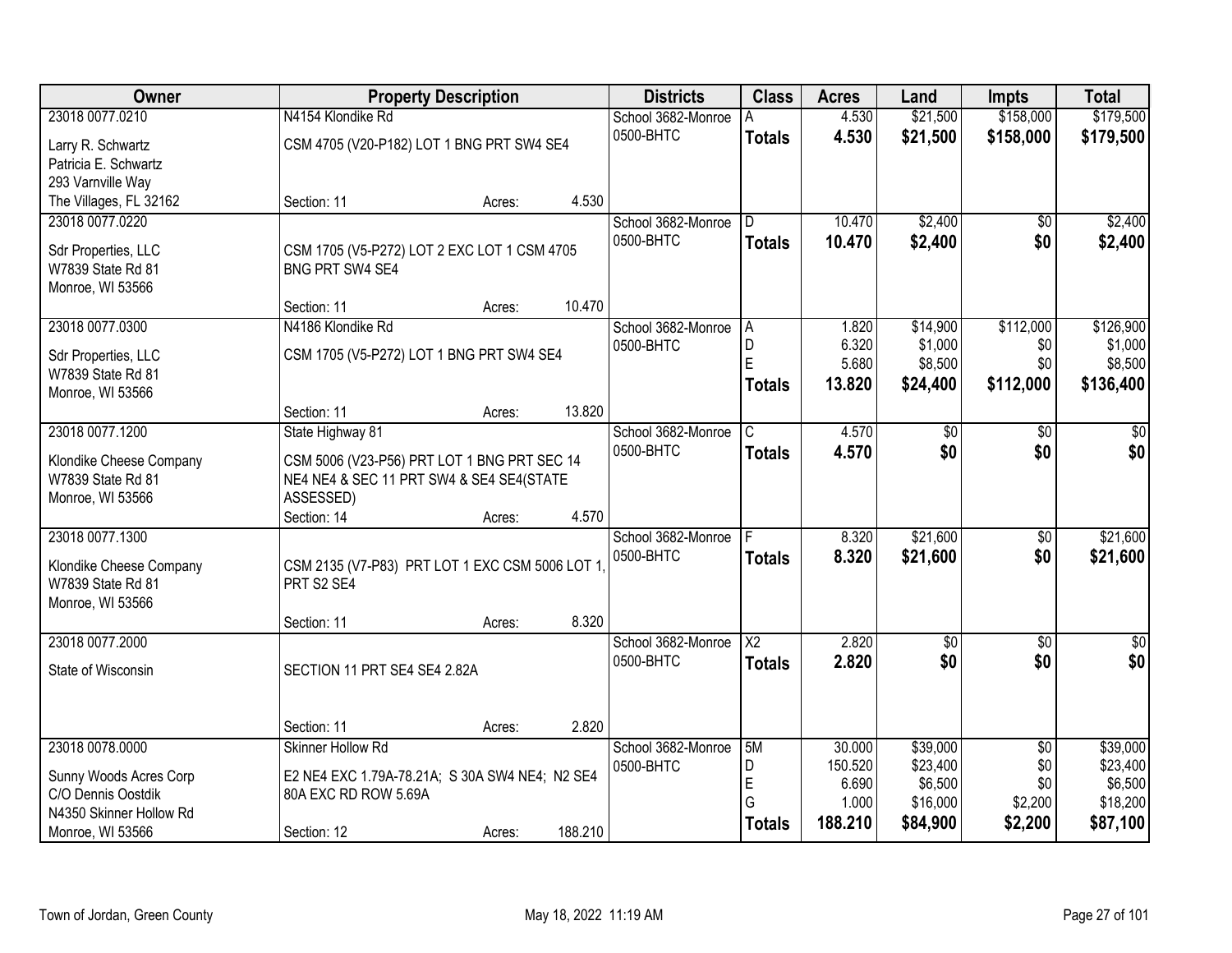| Owner                   |                                                | <b>Property Description</b>                                |         | <b>Districts</b>   | <b>Class</b>           | <b>Acres</b> | Land            | <b>Impts</b>    | <b>Total</b>    |
|-------------------------|------------------------------------------------|------------------------------------------------------------|---------|--------------------|------------------------|--------------|-----------------|-----------------|-----------------|
| 23018 0078.1000         | N4350 Skinner Hollow Rd                        |                                                            |         | School 3682-Monroe |                        | 1.790        | \$18,300        | \$112,700       | \$131,000       |
| Dennis Oostdik          | PARC IN SE4 NE4, EXC RD ROW .25A               |                                                            |         | 0500-BHTC          | <b>Totals</b>          | 1.790        | \$18,300        | \$112,700       | \$131,000       |
| Diana Oostdik           |                                                |                                                            |         |                    |                        |              |                 |                 |                 |
| N4350 Skinner Hollow Rd |                                                |                                                            |         |                    |                        |              |                 |                 |                 |
| Monroe, WI 53566        | Section: 12                                    | Acres:                                                     | 1.790   |                    |                        |              |                 |                 |                 |
| 23018 0079.0000         |                                                |                                                            |         | School 3682-Monroe | D                      | 129.500      | \$16,500        | $\overline{50}$ | \$16,500        |
| Sharden Ranch, LLC      | N 50A W2 NE4 E2 NW4 80A EXC RD ROW .5A         |                                                            |         | 0500-BHTC          | E.                     | 0.500        | \$100           | \$0             | \$100           |
| N4555 Skinner Hollow Rd |                                                |                                                            |         |                    | <b>Totals</b>          | 130,000      | \$16,600        | \$0             | \$16,600        |
| Monroe, WI 53566        |                                                |                                                            |         |                    |                        |              |                 |                 |                 |
|                         | Section: 12                                    | Acres:                                                     | 130.000 |                    |                        |              |                 |                 |                 |
| 23018 0080.0000         |                                                |                                                            |         | School 3682-Monroe | D                      | 40.000       | \$4,500         | \$0             | \$4,500         |
| Sdr Properties, LLC     | NW4 NW4 (PRT POS V16-P89)                      |                                                            |         | 0500-BHTC          | <b>Totals</b>          | 40.000       | \$4,500         | \$0             | \$4,500         |
| W7839 State Rd 81       |                                                |                                                            |         |                    |                        |              |                 |                 |                 |
| Monroe, WI 53566        |                                                |                                                            |         |                    |                        |              |                 |                 |                 |
|                         | Section: 12                                    | Acres:                                                     | 40.000  |                    |                        |              |                 |                 |                 |
| 23018 0081.0000         |                                                |                                                            |         | School 3682-Monroe | 5M                     | 4.000        | \$5,200         | \$0             | \$5,200         |
| Robert Huber            | SW4 NW4                                        |                                                            |         | 0500-BHTC          | D.                     | 36.000       | \$6,900         | \$0             | \$6,900         |
| Nancy Huber             |                                                |                                                            |         |                    | <b>Totals</b>          | 40.000       | \$12,100        | \$0             | \$12,100        |
| W7684 State Rd 81       |                                                |                                                            |         |                    |                        |              |                 |                 |                 |
| Monroe, WI 53566        | Section: 12                                    | Acres:                                                     | 40.000  |                    |                        |              |                 |                 |                 |
| 23018 0082.0000         | W7684 State Hwy 81                             |                                                            |         | School 3682-Monroe | D                      | 73.000       | \$11,700        | $\overline{30}$ | \$11,700        |
| Robert Huber            | W1/2 SW4, EXC HWY                              |                                                            |         | 0500-BHTC          | G                      | 3.480        | \$37,400        | \$55,900        | \$93,300        |
| Nancy Huber             |                                                |                                                            |         |                    | <b>Totals</b>          | 76.480       | \$49,100        | \$55,900        | \$105,000       |
| W7684 State Rd 81       |                                                |                                                            |         |                    |                        |              |                 |                 |                 |
| Monroe, WI 53566        | Section: 12                                    | Acres:                                                     | 76.480  |                    |                        |              |                 |                 |                 |
| 23018 0082.1000         |                                                |                                                            |         | School 3682-Monroe | $\overline{\text{X2}}$ | 3.520        | $\overline{50}$ | $\overline{50}$ | $\overline{50}$ |
| State of Wisconsin      | SECTION 12 PRT SW4 SW4 3.52A                   |                                                            |         | 0500-BHTC          | <b>Totals</b>          | 3.520        | \$0             | \$0             | \$0             |
|                         |                                                |                                                            |         |                    |                        |              |                 |                 |                 |
|                         |                                                |                                                            |         |                    |                        |              |                 |                 |                 |
|                         | Section: 12                                    | Acres:                                                     | 3.520   |                    |                        |              |                 |                 |                 |
| 23018 0083,0000         | W7562 State Hwy 81                             |                                                            |         | School 3682-Monroe | 5M                     | 4.000        | \$6,000         | $\overline{30}$ | \$6,000         |
| Marko Bajic             |                                                | 0500-BHTC<br>S1/2 SW4 SE4 & PRT SE4 SW4 (POS V10-P125- PRT |         |                    | А                      | 1.780        | \$18,400        | \$235,000       | \$253,400       |
| W7562 State Rd 81       | PARC C ) (SEE PCL 0087.3000 REMAIN POS/PARC C) |                                                            |         |                    | D                      | 21.000       | \$4,600         | \$0             | \$4,600         |
| Monroe, WI 53566        |                                                |                                                            |         |                    | <b>Totals</b>          | 26.780       | \$29,000        | \$235,000       | \$264,000       |
|                         | Section: 12                                    | Acres:                                                     | 26.780  |                    |                        |              |                 |                 |                 |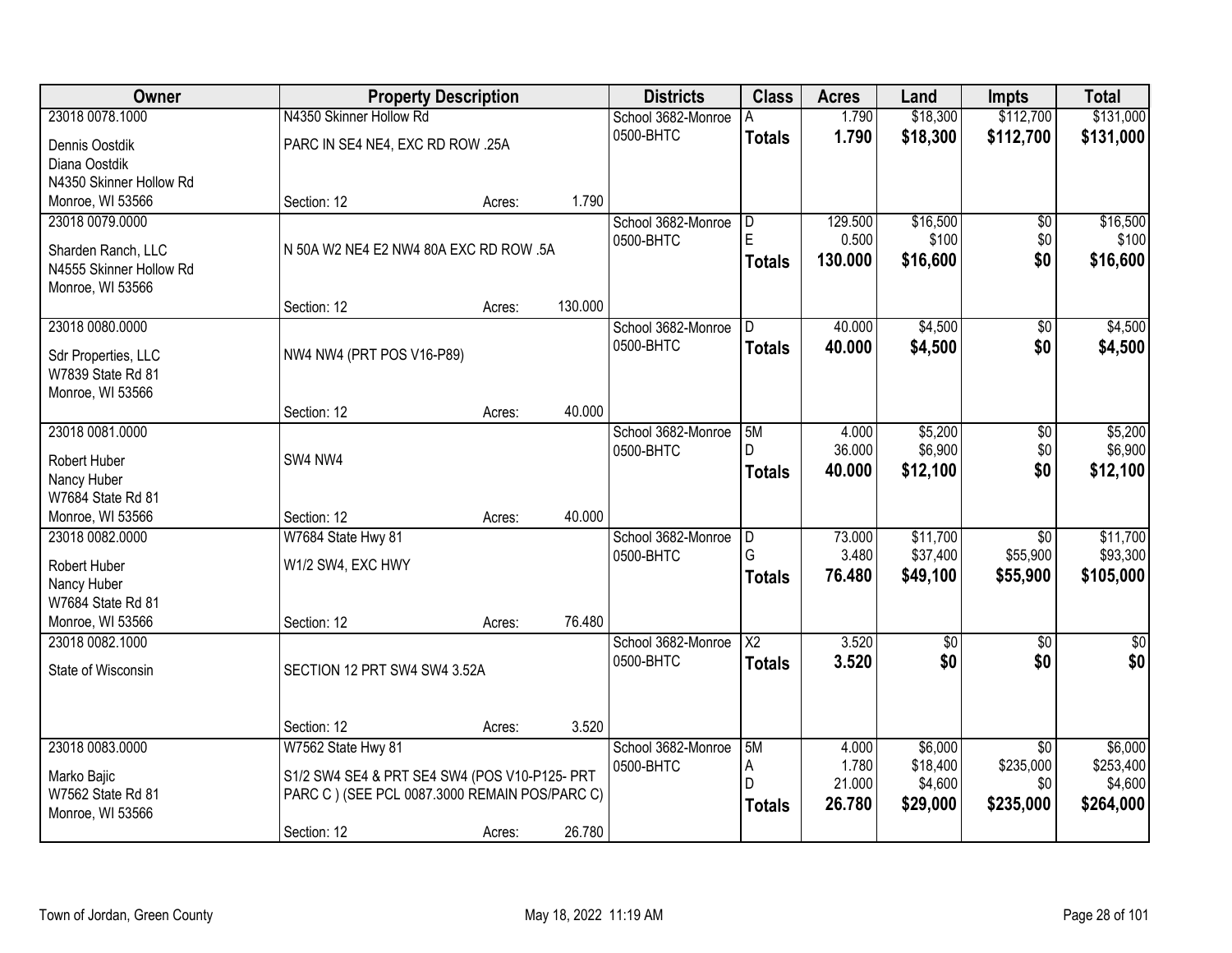| Owner                           | <b>Property Description</b>                      | <b>Districts</b>   | <b>Class</b>  | <b>Acres</b> | Land     | <b>Impts</b>    | <b>Total</b> |
|---------------------------------|--------------------------------------------------|--------------------|---------------|--------------|----------|-----------------|--------------|
| 23018 0083.1000                 |                                                  | School 3682-Monroe | 5M            | 8.000        | \$15,200 | $\overline{50}$ | \$15,200     |
| Nancy A. Larson                 | E1/2 SW4, COM S4 COR SD SEC TH N0*E 661.65 FT    | 0500-BHTC          | D             | 63.720       | \$12,100 | \$0             | \$12,100     |
| 511 E Elm Rd                    | POB TH S50*W 985.6 FT TH N74*W 567.96 FT TH      |                    | <b>Totals</b> | 71.720       | \$27,300 | \$0             | \$27,300     |
| Freeport, IL 61032-9180         | N0*E 2446.86 FT TH N89*E 1307.01 FT TH S0*W      |                    |               |              |          |                 |              |
|                                 | 71.720<br>Section: 12<br>Acres:                  |                    |               |              |          |                 |              |
| 23018 0083.2000                 |                                                  | School 3682-Monroe | E.            | 1.500        | \$1,800  | $\overline{50}$ | \$1,800      |
|                                 | PRT SE4 SW4 LYG IN SW COR POS V10-P125 -         | 0500-BHTC          | <b>Totals</b> | 1.500        | \$1,800  | \$0             | \$1,800      |
| Nancy A. Larson<br>511 E Elm Rd | PARCEL B (SEE PCL 87.31 FOR REST OF POS          |                    |               |              |          |                 |              |
| Freeport, IL 61032-9180         | ACRES)                                           |                    |               |              |          |                 |              |
|                                 | Section: 12<br>1.500<br>Acres:                   |                    |               |              |          |                 |              |
| 23018 0085.0000                 | N4150 Skinner Hollow Rd                          | School 3682-Monroe | ΙA            | 1.500        | \$13,000 | \$146,700       | \$159,700    |
|                                 |                                                  | 0500-BHTC          | D             | 4.000        | \$900    | \$0             | \$900        |
| Jesse Schneiter                 | PRT SE4 SE4 SEC 12 BEG PT WHERE S LN SD SEC      |                    |               | 3.000        | \$12,200 | \$0             | \$12,200     |
| Calli J. Schneiter              | INTERS CLN SKINNER HOLLOW RD TH NELY ALG         |                    | <b>Totals</b> | 8.500        | \$26,100 | \$146,700       | \$172,800    |
| N4150 Skinner Hollow Rd         | CLN 500 FT TH E 750 FT TH S TO S LN SD SEC TH W  |                    |               |              |          |                 |              |
| Monroe, WI 53566                | 8.500<br>Section: 12<br>Acres:                   |                    |               |              |          |                 |              |
| 23018 0085.1000                 |                                                  | School 3682-Monroe | 5M            | 10.000       | \$23,800 | $\sqrt{6}$      | \$23,800     |
| Leeza Foley et al               | N2 SW4 SE4 CONT 20A; PRT SE4 SE4 EXC LOT 1       | 0500-BHTC          | D.            | 14.000       | \$900    | \$0             | \$900        |
| N4197 Skinner Hollow Rd         | CSM 1341 (V4-P253) & EXC .1A IN NW COR & EXC     |                    | <b>Totals</b> | 24.000       | \$24,700 | \$0             | \$24,700     |
| Monroe, WI 53566                | 8.5A IN SE COR & EXC RD ROW & EXC 13.3A LYG E    |                    |               |              |          |                 |              |
|                                 | 24.000<br>Section: 12<br>Acres:                  |                    |               |              |          |                 |              |
| 23018 0085.1100                 | N4194 Skinner Hollow Rd                          | School 3682-Monroe | D             | 21.500       | \$3,900  | $\overline{50}$ | \$3,900      |
|                                 |                                                  | 0500-BHTC          | E             | 1.000        | \$100    | \$0             | \$100        |
| Julie B. Arneson et al          | PRT SE4 SE4, LYG E SKINNER HOLLOW RD - 13.3A     |                    | G             | 2.890        | \$33,200 | \$63,800        | \$97,000     |
| c/o Nathaniel J. Arneson        | M/L; ALSO PRT SE4 SE4: COM S4 COR TH N89*E       |                    | <b>Totals</b> | 25.390       | \$37,200 | \$63,800        | \$101,000    |
| N4058 Skinner Hollow Rd         | 1305.1 FT POB N0*E 662.1 FT TH N1*E 265.03 FT TH |                    |               |              |          |                 |              |
| Monroe, WI 53566                | 25.390<br>Section: 12<br>Acres:                  |                    |               |              |          |                 |              |
| 23018 0086.0000                 | N4197 Skinner Hollow Rd                          | School 3682-Monroe | A             | 0.610        | \$7,400  | \$41,000        | \$48,400     |
| Thomas M. Foley                 | CSM 1341 (V4-P253) LOT 1 BNG PRT NE & SE4 OF     | 0500-BHTC          | <b>Totals</b> | 0.610        | \$7,400  | \$41,000        | \$48,400     |
| <b>Brenda Foley</b>             | SE4 EXC RD ROW .29A                              |                    |               |              |          |                 |              |
| N4197 Skinner Hollow Rd         |                                                  |                    |               |              |          |                 |              |
| Monroe, WI 53566                | 0.610<br>Section: 12<br>Acres:                   |                    |               |              |          |                 |              |
| 23018 0087,0000                 | N3979 Hiawatha Rd                                | School 3682-Monroe | 5M            | 6.000        | \$9,000  | $\overline{30}$ | \$9,000      |
|                                 |                                                  | 0500-BHTC          | A             | 2.000        | \$22,400 | \$163,900       | \$186,300    |
| Sdr Properties, LLC             | PRT E2 NW4 & W2 NE4 COM N4 COR SD SEC TH         |                    | D             | 11.000       | \$2,100  | \$0             | \$2,100      |
| W7839 State Rd 81               | S47*W 840.31 FT POB TH S63*E 141.08 FT TH SELY   |                    | E             | 4.410        | \$8,000  | \$0             | \$8,000      |
| Monroe, WI 53566                | CRV R W/RAD 2206.83 FT CHD S63*E 187.85 FT TH    |                    | Totals        | 23.410       | \$41,500 | \$163,900       | \$205,400    |
|                                 | Section: 13<br>23.410<br>Acres:                  |                    |               |              |          |                 |              |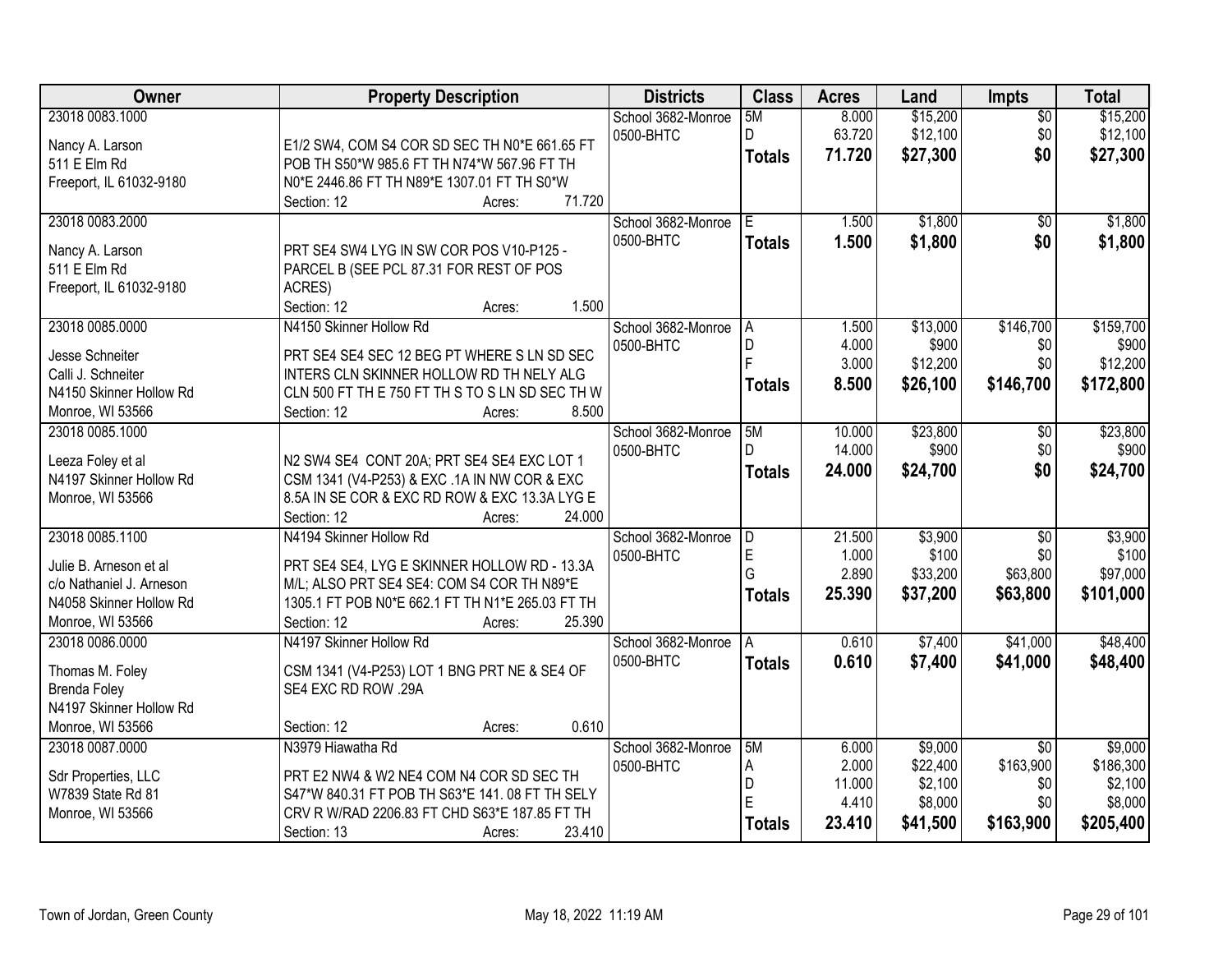| Owner                    | <b>Property Description</b>                                          |                  | <b>Districts</b>   | <b>Class</b>    | <b>Acres</b>    | Land                | Impts           | <b>Total</b>        |
|--------------------------|----------------------------------------------------------------------|------------------|--------------------|-----------------|-----------------|---------------------|-----------------|---------------------|
| 23018 0087.0100          |                                                                      |                  | School 3682-Monroe |                 | 4.500           | \$4,100             | $\overline{50}$ | \$4,100             |
| Lance E. Sathoff         | PRT SW4 NE4 IN SW COR LYG S HWY & W SKINNER                          |                  | 0500-BHTC          | <b>Totals</b>   | 4.500           | \$4,100             | \$0             | \$4,100             |
| Daphne A. Sathoff        | <b>CREEK</b>                                                         |                  |                    |                 |                 |                     |                 |                     |
| N3787 Hiawatha Rd        |                                                                      |                  |                    |                 |                 |                     |                 |                     |
| Monroe, WI 53566         | Section: 13                                                          | 4.500<br>Acres:  |                    |                 |                 |                     |                 |                     |
| 23018 0087.1000          |                                                                      |                  | School 3682-Monroe | $\overline{X2}$ | 9.920           | $\overline{50}$     | $\overline{50}$ | $\sqrt{50}$         |
|                          |                                                                      |                  | 0500-BHTC          | <b>Totals</b>   | 9.920           | \$0                 | \$0             | \$0                 |
| State of Wisconsin       | SECTION 13 PARC IN NE4 NW4, NW4 NE4, SW4 NE4<br>& SE4 NE4 CONT 9.92A |                  |                    |                 |                 |                     |                 |                     |
|                          |                                                                      |                  |                    |                 |                 |                     |                 |                     |
|                          | Section: 13                                                          | 9.920<br>Acres:  |                    |                 |                 |                     |                 |                     |
| 23018 0087.2000          | N4058 Skinner Hollow Rd                                              |                  | School 3682-Monroe | 5M              | 4.500           | \$7,900             | \$0             | \$7,900             |
|                          |                                                                      |                  | 0500-BHTC          | A               | 2.320           | \$35,100            | \$166,100       | \$201,200           |
| Julie B. Arneson et al   | CSM 3858 (V15-P52) LOT 1 BNG PRT NE4 NE4                             |                  |                    | D               | 2.500           | \$400               | \$0             | \$400               |
| c/o Nathaniel J. Arneson |                                                                      |                  |                    | <b>Totals</b>   | 9.320           | \$43,400            | \$166,100       | \$209,500           |
| N4058 Skinner Hollow Rd  |                                                                      | 9.320            |                    |                 |                 |                     |                 |                     |
| Monroe, WI 53566         | Section: 13                                                          | Acres:           |                    |                 |                 |                     |                 |                     |
| 23018 0087.2100          | W7360 State Hwy 81                                                   |                  | School 3682-Monroe | 5M              | 9.000<br>41.200 | \$11,700            | \$0<br>\$0      | \$11,700<br>\$7,400 |
| Julie B. Arneson et al   | PRT N2 NE4 LYG E SKINNER RD & N HWY 81 EXC                           |                  | 0500-BHTC          | D<br>G          | 7.800           | \$7,400<br>\$67,600 | \$878,400       | \$946,000           |
| c/o Nathaniel J. Arneson | 18.7A E SKNR HOLLOW RD- 38.0A M/L; PRT SE4 NE4                       |                  |                    |                 |                 |                     |                 |                     |
| N4058 Skinner Hollow Rd  | LYG N OF HWY 81 - 15A M/L; PRT SW4 NE4 LYG E OI                      |                  |                    | <b>Totals</b>   | 58.000          | \$86,700            | \$878,400       | \$965,100           |
| Monroe, WI 53566         | Section: 13                                                          | 58.000<br>Acres: |                    |                 |                 |                     |                 |                     |
| 23018 0087.2200          |                                                                      |                  | School 3682-Monroe | 5M              | 4.410           | \$6,600             | $\overline{50}$ | \$6,600             |
| Julie B. Arneson et al   | CSM 3858 (V15-P52) LOT 2 BNG PRT NE4 & NW4 OF                        |                  | 0500-BHTC          | D.              | 5.000           | \$800               | \$0             | \$800               |
| c/o Nathaniel J. Arneson | NE4                                                                  |                  |                    | <b>Totals</b>   | 9.410           | \$7,400             | \$0             | \$7,400             |
| N4058 Skinner Hollow Rd  |                                                                      |                  |                    |                 |                 |                     |                 |                     |
| Monroe, WI 53566         | Section: 13                                                          | 9.410<br>Acres:  |                    |                 |                 |                     |                 |                     |
| 23018 0087.3000          | State Highway 81                                                     |                  | School 3682-Monroe | D               | 40.000          | \$9,100             | $\overline{50}$ | \$9,100             |
|                          |                                                                      |                  | 0500-BHTC          | F.              | 2.800           | \$2,700             | \$0             | \$2,700             |
| Marko Bajic              | PRT NE4 NW4, PRT NW, SW & NE OF NE4 (POS                             |                  |                    | <b>Totals</b>   | 42.800          | \$11,800            | \$0             | \$11,800            |
| W7562 State Rd 81        | V10-P125/ PRT PARCEL C) (SEE PCL 0083.00 FOR                         |                  |                    |                 |                 |                     |                 |                     |
| Monroe, WI 53566         | REST POS/PARC C)                                                     |                  |                    |                 |                 |                     |                 |                     |
|                          | Section: 13                                                          | 42.800<br>Acres: |                    |                 |                 |                     |                 |                     |
| 23018 0087.3100          |                                                                      |                  | School 3682-Monroe | E.              | 2.200           | \$2,900             | $\overline{50}$ | \$2,900             |
| Nancy A. Larson          | PRT NE4 NW4 LYG IN NW COR POS V10-P125, PCL                          |                  | 0500-BHTC          | <b>Totals</b>   | 2.200           | \$2,900             | \$0             | \$2,900             |
| 511 E Elm Rd             | B(SEE PCL 83.2 FOR REST OF POS)                                      |                  |                    |                 |                 |                     |                 |                     |
| Freeport, IL 61032-9180  |                                                                      |                  |                    |                 |                 |                     |                 |                     |
|                          | Section: 13                                                          | 2.200<br>Acres:  |                    |                 |                 |                     |                 |                     |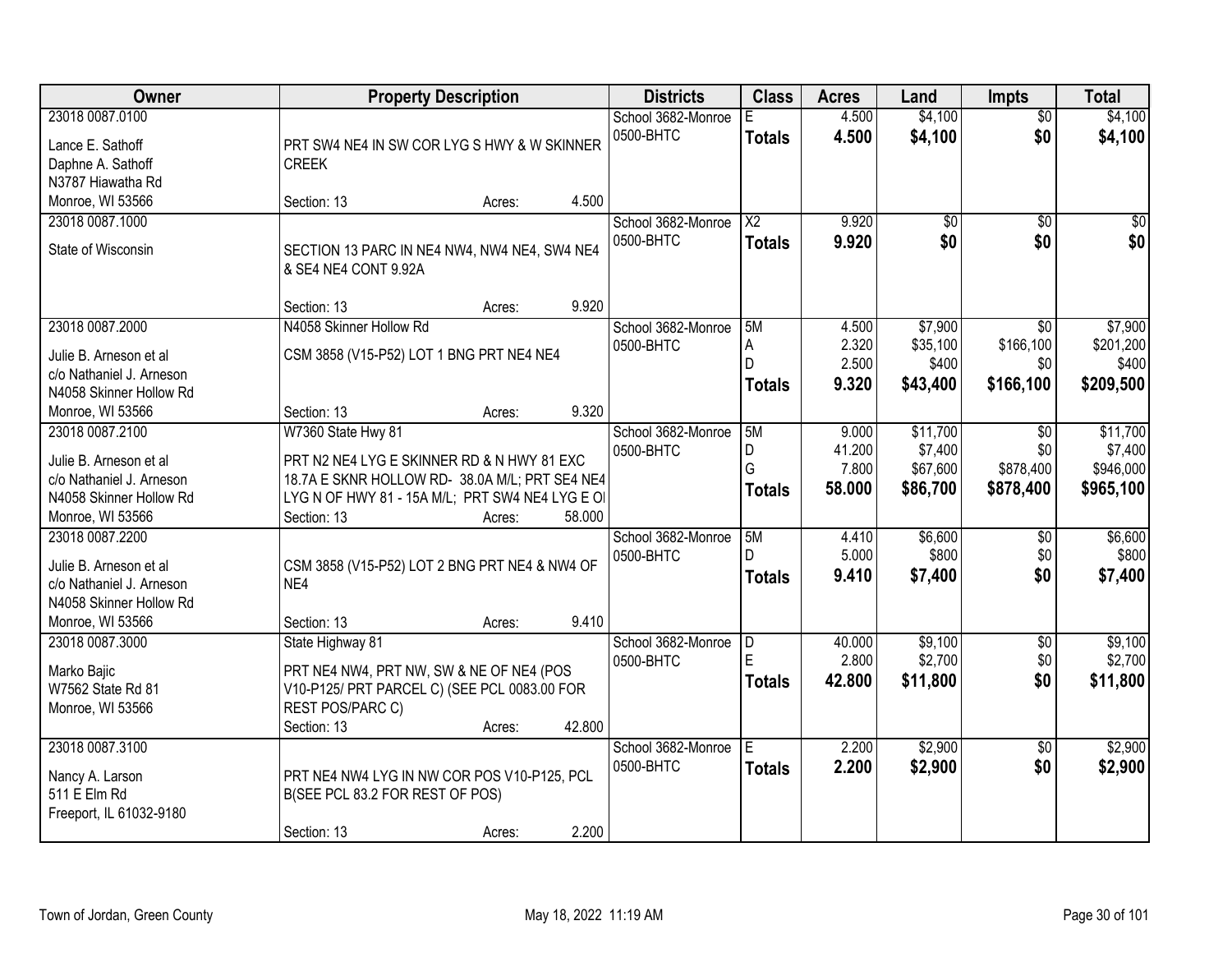| Owner                                                                                                            | <b>Property Description</b>                                                                                                                                                                            | <b>Districts</b>                | <b>Class</b>                         | <b>Acres</b>                       | Land                                       | Impts                                          | <b>Total</b>                                 |
|------------------------------------------------------------------------------------------------------------------|--------------------------------------------------------------------------------------------------------------------------------------------------------------------------------------------------------|---------------------------------|--------------------------------------|------------------------------------|--------------------------------------------|------------------------------------------------|----------------------------------------------|
| 23018 0087.4000<br>Knox Shirley Revocable Trust 1/16/09<br>c/o Knox Shirley Revocable Trust<br>N3608 Hiawatha Rd | PRT NW4 SE4, LYG S & W OF CRK & E HIAWATHA RD<br><b>SEC 13</b>                                                                                                                                         | School 3682-Monroe<br>0500-BHTC | D<br>E<br><b>Totals</b>              | 8.000<br>3.700<br>11.700           | \$1,600<br>\$3,900<br>\$5,500              | $\overline{50}$<br>\$0<br>\$0                  | \$1,600<br>\$3,900<br>\$5,500                |
| Monroe, WI 53566                                                                                                 | 11.700<br>Section: 13<br>Acres:                                                                                                                                                                        |                                 |                                      |                                    |                                            |                                                |                                              |
| 23018 0087.4100<br>Lance E. Sathoff<br>Daphne A. Krahenbuhl<br>N3787 Hiawatha Rd                                 | PRT NW4 SE4, LYG W HIAWATHA RD                                                                                                                                                                         | School 3682-Monroe<br>0500-BHTC | E<br>M <sub>8</sub><br><b>Totals</b> | 0.200<br>5.000<br>5.200            | \$300<br>(\$14,000)<br>\$300               | $\overline{50}$<br>\$0<br>\$0                  | \$300<br>\$0<br>\$300                        |
| Monroe, WI 53566                                                                                                 | 5.200<br>Section: 13<br>Acres:                                                                                                                                                                         |                                 | 5M                                   | 8.000                              | \$10,500                                   |                                                |                                              |
| 23018 0088.0000<br>Himes-Bader Farm, LLC<br>W7210 County Rd B<br>Monroe, WI 53566                                | PRT SW4 NE4 LYG S HWY & E SKINNER CRK-CONT<br>27AM/L; COM 276 FT N SE COR SE4 NE4 TH W TO<br>CEN HWY TH S 176 FT TH W 274 FT TH N 238 FT TO<br>Section: 13<br>139.000<br>Acres:                        | School 3682-Monroe<br>0500-BHTC | D.<br><b>Totals</b>                  | 131.000<br>139.000                 | \$24,300<br>\$34,800                       | $\overline{50}$<br>\$0<br>\$0                  | \$10,500<br>\$24,300<br>\$34,800             |
| 23018 0089.0020                                                                                                  |                                                                                                                                                                                                        | School 3682-Monroe              | D                                    | 37.268                             | \$6,900                                    | \$0                                            | \$6,900                                      |
| Sdr Properties, LLC<br>W7839 State Rd 81<br>Monroe, WI 53566                                                     | PRT NW4 COM W4 COR SD SEC TH N1*E 665.16 FT<br>POB TH N1*E 1155.02 FT TH N89*E 626.19 FT TH<br>S12*E 316.53 FT TH S71*E 391.88 FT TH N80*E<br>37.268<br>Section: 13<br>Acres:                          | 0500-BHTC                       | <b>Totals</b>                        | 37.268                             | \$6,900                                    | \$0                                            | \$6,900                                      |
| 23018 0089.0200<br>Gary T. Stietz<br>Laura J. Stietz<br>W7559 State Rd 81<br>Monroe, WI 53566                    | W7559 State Hwy 81<br>PRT NW4 & NE4 OF NW4, COM NW COR SD SEC TH<br>N89*E 1307.62 FT TH S0*W 256.66 FT ROW HWY 81<br>POB TH S69*E 90.15 FT TH S66*E 600 FT TH S63*E<br>16.470<br>Section: 13<br>Acres: | School 3682-Monroe<br>0500-BHTC | 5M<br>D<br>G<br><b>Totals</b>        | 3.000<br>11.070<br>2.400<br>16.470 | \$4,500<br>\$1,300<br>\$24,500<br>\$30,300 | $\overline{50}$<br>\$0<br>\$98,100<br>\$98,100 | \$4,500<br>\$1,300<br>\$122,600<br>\$128,400 |
| 23018 0089.0300<br>Lance E. Sathoff<br>Daphne A. Sathoff<br>N3787 Hiawatha Rd<br>Monroe, WI 53566                | S 1/2 SE4 NW4 & S 1/2 SW4 NW4 - EXC COM W4 COR<br>SD SEC TH N0*E 426.13 FT POB TH N0*E 239.0 FT<br>TH N89*E 1802.29 FT TH S0*E 238.94 FT TH S89*W<br>30.102<br>Section: 13<br>Acres:                   | School 3682-Monroe<br>0500-BHTC | D<br>M <sub>8</sub><br><b>Totals</b> | 21.102<br>9.000<br>30.102          | \$4,800<br>(\$12,600)<br>\$4,800           | $\overline{50}$<br>\$0<br>\$0                  | \$4,800<br>\$0<br>\$4,800                    |
| 23018 0089.0400<br>Sdr Properties, LLC<br>W7839 State Rd 81<br>Monroe, WI 53566                                  | PCL LAND IN SW4 NW4 & SE4 NW4 SEC 13 COM W4<br>COR SD SEC TH ALG W LN N0*E 426.13 FT POB TH<br>ALG W LN N0*E 239.FT TH N89*E 1802.29 FT TH S0*E<br>9.898<br>Section: 13<br>Acres:                      | School 3682-Monroe<br>0500-BHTC | D<br><b>Totals</b>                   | 9.898<br>9.898                     | \$2,200<br>\$2,200                         | $\overline{50}$<br>\$0                         | \$2,200<br>\$2,200                           |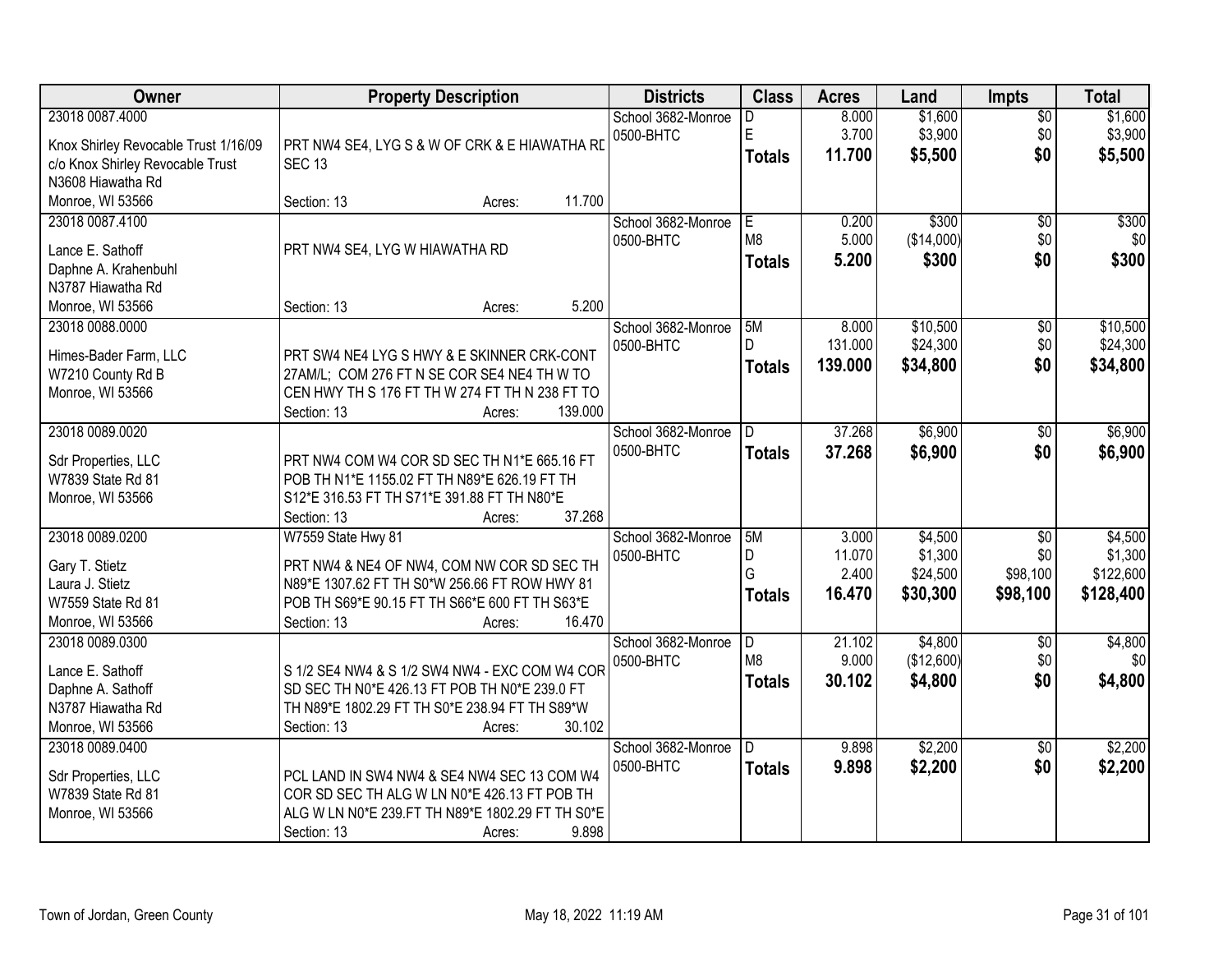| <b>Owner</b>                                          | <b>Property Description</b>                                   |        |         | <b>Districts</b>   | <b>Class</b>             | <b>Acres</b>     | Land                   | <b>Impts</b>    | <b>Total</b>    |
|-------------------------------------------------------|---------------------------------------------------------------|--------|---------|--------------------|--------------------------|------------------|------------------------|-----------------|-----------------|
| 23018 0089.1000                                       |                                                               |        |         | School 3682-Monroe | $\overline{\mathsf{x2}}$ | 4.460            | $\overline{50}$        | $\overline{50}$ | \$0             |
| State of Wisconsin                                    | SECTION 13PRT NW4 NW4 - CONT 4.46A M/L                        |        |         | 0500-BHTC          | <b>Totals</b>            | 4.460            | \$0                    | \$0             | \$0             |
|                                                       |                                                               |        |         |                    |                          |                  |                        |                 |                 |
|                                                       |                                                               |        |         |                    |                          |                  |                        |                 |                 |
|                                                       | Section: 13                                                   | Acres: | 4.460   |                    |                          |                  |                        |                 |                 |
| 23018 0090.0000                                       |                                                               |        |         | School 3682-Monroe | D.                       | 23.250           | \$3,600                | $\overline{50}$ | \$3,600         |
| Robert Huber                                          | N 25A NW4 NW4, EXC 1.75A                                      |        |         | 0500-BHTC          | <b>Totals</b>            | 23.250           | \$3,600                | \$0             | \$3,600         |
| Nancy Huber                                           |                                                               |        |         |                    |                          |                  |                        |                 |                 |
| W7684 State Rd 81                                     |                                                               |        |         |                    |                          |                  |                        |                 |                 |
| Monroe, WI 53566                                      | Section: 13                                                   | Acres: | 23.250  |                    |                          |                  |                        |                 |                 |
| 23018 0090.1000                                       |                                                               |        |         | School 3682-Monroe | $\overline{X2}$          | 1.750            | $\overline{50}$        | \$0             | $\overline{50}$ |
| State of Wisconsin                                    | SECTION 13PRT SW4 SW4 - CONT 1.75A M/L                        |        |         | 0500-BHTC          | <b>Totals</b>            | 1.750            | \$0                    | \$0             | \$0             |
|                                                       |                                                               |        |         |                    |                          |                  |                        |                 |                 |
|                                                       |                                                               |        |         |                    |                          |                  |                        |                 |                 |
|                                                       | Section: 13                                                   | Acres: | 1.750   |                    |                          |                  |                        |                 |                 |
| 23018 0091.0000                                       |                                                               |        |         | School 3682-Monroe | D                        | 22.000           | \$5,000                | \$0             | \$5,000         |
|                                                       |                                                               |        |         | 0500-BHTC          | E                        | 4.250            | \$4,800                | \$0             | \$4,800         |
| Knox Shirley Revocable Trust 1/16/09                  | PRT SW4 SE4 LYG E HIAWATHA RD SEC 13 EXC LYC<br>E SKINNER CRK |        |         |                    | <b>Totals</b>            | 26.250           | \$9,800                | \$0             | \$9,800         |
| c/o Knox Shirley Revocable Trust<br>N3608 Hiawatha Rd |                                                               |        |         |                    |                          |                  |                        |                 |                 |
| Monroe, WI 53566                                      | Section: 13                                                   | Acres: | 26.250  |                    |                          |                  |                        |                 |                 |
| 23018 0091.1000                                       | Hiawatha Rd                                                   |        |         | School 3682-Monroe | E                        | 0.729            | \$4,500                | \$0             | \$4,500         |
|                                                       |                                                               |        |         | 0500-BHTC          | <b>Totals</b>            | 0.729            | \$4,500                | \$0             | \$4,500         |
| Lance E. Sathoff                                      | CSM 1333 (V4-P243) LOT 1 BNG PRT NE COR SE4                   |        |         |                    |                          |                  |                        |                 |                 |
| Daphne A. Krahenbuhl                                  | SW4 EXC RD ROW .051A                                          |        |         |                    |                          |                  |                        |                 |                 |
| N3787 Hiawatha Rd                                     |                                                               |        |         |                    |                          |                  |                        |                 |                 |
| Monroe, WI 53566                                      | Section: 13                                                   | Acres: | 0.729   |                    |                          |                  |                        |                 |                 |
| 23018 0091.2000                                       | N3787 Hiawatha Rd                                             |        |         | School 3682-Monroe | l A                      | 4.400            | \$28,200               | \$590,400       | \$618,600       |
| Lance E. Sathoff                                      | CSM 972 (V3-P151) LOT 1 - CONT .38A, PRT NW4                  |        |         | 0500-BHTC          | D                        | 66.000           | \$13,400               | \$0             | \$13,400        |
| Daphne A. Krahenbuhl                                  | SE4; N 1/2 SW4 -80.00A; SE4 SW4, EXC LOT 1 CSM                |        |         |                    | $\mathsf E$<br>M8        | 13.250<br>36.000 | \$11,900<br>(\$50,400) | \$0<br>\$0      | \$11,900<br>\$0 |
| N3787 Hiawatha Rd                                     | 1333 (V4-P243) CONT 39.27A                                    |        |         |                    |                          |                  |                        |                 |                 |
| Monroe, WI 53566                                      | Section: 13                                                   | Acres: | 119.650 |                    | <b>Totals</b>            | 119.650          | \$53,500               | \$590,400       | \$643,900       |
| 23018 0092.0000                                       |                                                               |        |         | School 3682-Monroe | 5M                       | 11.000           | \$14,300               | $\overline{50}$ | \$14,300        |
| Katherine B. Falk                                     | SW4 SW4 (PRT POS V17-P74)                                     |        |         | 0500-BHTC          | D.                       | 29.000           | \$4,800                | \$0             | \$4,800         |
| Jeffrey R. Falk                                       |                                                               |        |         |                    | <b>Totals</b>            | 40.000           | \$19,100               | \$0             | \$19,100        |
| W7698 Smock Valley Rd                                 |                                                               |        |         |                    |                          |                  |                        |                 |                 |
| Monroe, WI 53566                                      | Section: 13                                                   | Acres: | 40.000  |                    |                          |                  |                        |                 |                 |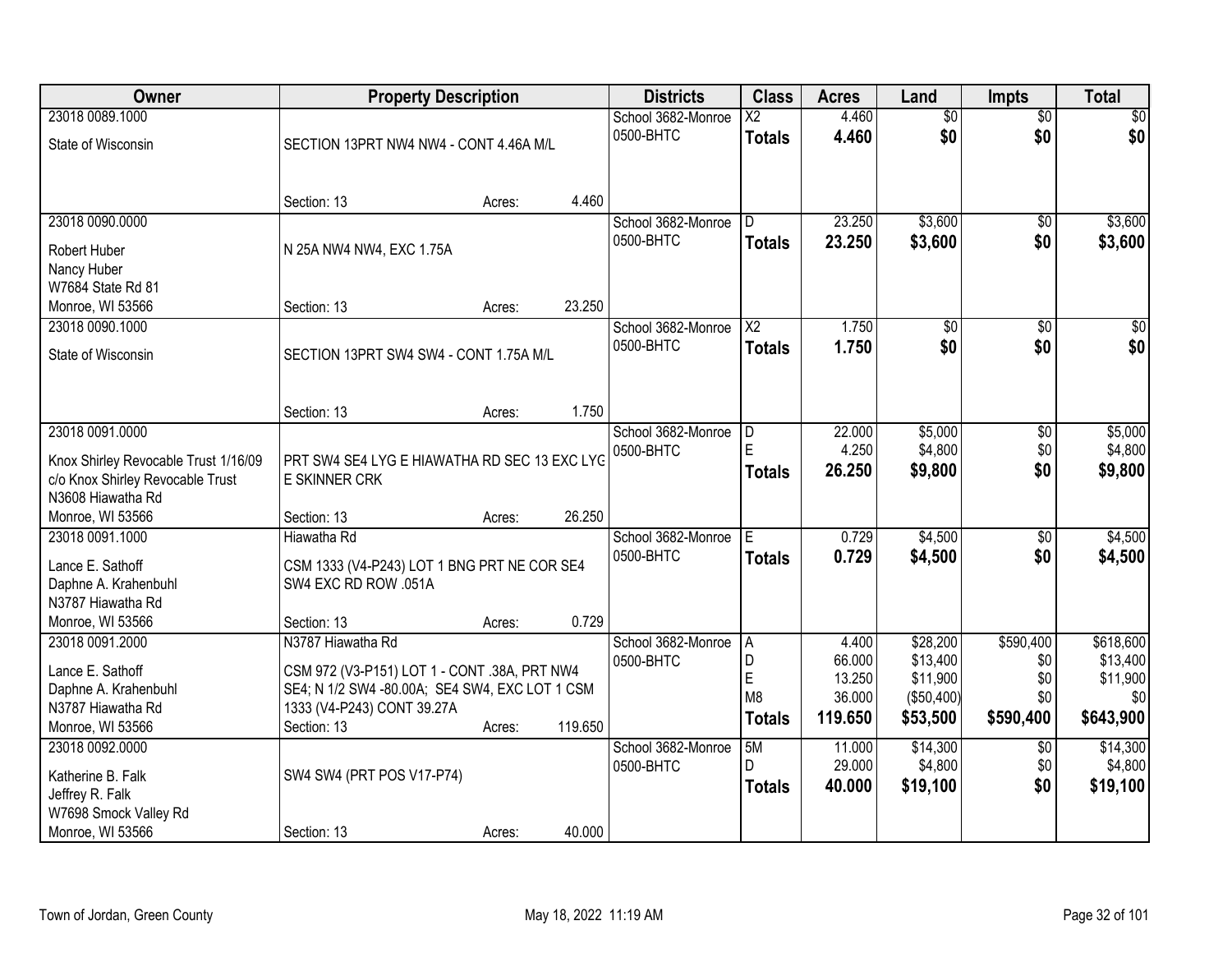| Owner                                | <b>Property Description</b>                      | <b>Districts</b>   | <b>Class</b>           | <b>Acres</b> | Land            | <b>Impts</b>    | <b>Total</b>    |
|--------------------------------------|--------------------------------------------------|--------------------|------------------------|--------------|-----------------|-----------------|-----------------|
| 23018 0093.0000                      |                                                  | School 3682-Monroe | D                      | 10.220       | \$1,300         | $\overline{50}$ | \$1,300         |
| Knox Shirley Revocable Trust 1/16/09 | PRT SW4 SE4 LYG E SKINNER CRK EXC COM S4         | 0500-BHTC          | E                      | 1.000        | \$1,300         | \$0             | \$1,300         |
| c/o Knox Shirley Revocable Trust     | COR SD SEC 13 TH S89*E 1323.54 FT TH N0*E 909.57 |                    | <b>Totals</b>          | 11.220       | \$2,600         | \$0             | \$2,600         |
| N3608 Hiawatha Rd                    | FT POB TH N71*W 321.32 FT TH N71*W 77.35 FT TH   |                    |                        |              |                 |                 |                 |
| Monroe, WI 53566                     | 11.220<br>Section: 13<br>Acres:                  |                    |                        |              |                 |                 |                 |
| 23018 0093.1000                      |                                                  | School 3682-Monroe | D.                     | 2.000        | \$300           | \$0             | \$300           |
|                                      |                                                  | 0500-BHTC          | E                      | 0.530        | \$500           | \$0             | \$500           |
| Himes-Bader Farm, LLC                | PRT SW4 SE4 COM S4 COR SD SEC 13 TH S89*E        |                    |                        | 2.530        | \$800           | \$0             | \$800           |
| W7210 County Rd B                    | 1323.54 FT TH N0*E 909.57 FT POB TH N71*W 321.32 |                    | <b>Totals</b>          |              |                 |                 |                 |
| Monroe, WI 53566                     | FT TH N71*W 77.35 FT TH NLY 563 FT TO N LN TH    |                    |                        |              |                 |                 |                 |
|                                      | 2.530<br>Section: 13<br>Acres:                   |                    |                        |              |                 |                 |                 |
| 23018 0095.0100                      |                                                  | School 3682-Monroe | D                      | 4.820        | \$1,100         | \$0             | \$1,100         |
| Webster Ty Steven Irrevocable Trust  | COM SW COR SE4 NW4 TH N ALG W LINE 400 FT TH     | 0500-BHTC          | E                      | 0.300        | \$100           | \$0             | \$100           |
| N3932 Klondike Rd                    | E 544.5 FT TH S 400 FT TH W 544.5 FT POB - CONT  |                    | <b>Totals</b>          | 5.120        | \$1,200         | \$0             | \$1,200         |
| Monroe, WI 53566                     | 5A; ALSO LOT 2 CSM 4663 - CONT .12A              |                    |                        |              |                 |                 |                 |
|                                      | 5.120<br>Section: 14<br>Acres:                   |                    |                        |              |                 |                 |                 |
| 23018 0095.1100                      |                                                  | School 3682-Monroe | 5M                     | 3.900        | \$5,100         | \$0             | \$5,100         |
|                                      |                                                  | 0500-BHTC          | D                      | 1.750        | \$400           | \$0             | \$400           |
| Klondike Cheese Company              | CSM 2135 (V7-P83) PRT LOT 1 EXC CSM 5006 LOT 1,  |                    |                        | 5.650        | \$5,500         | \$0             | \$5,500         |
| W7839 State Rd 81                    | PRT NE4 NE4                                      |                    | <b>Totals</b>          |              |                 |                 |                 |
| Monroe, WI 53566                     |                                                  |                    |                        |              |                 |                 |                 |
|                                      | 5.650<br>Section: 14<br>Acres:                   |                    |                        |              |                 |                 |                 |
| 23018 0095.2000                      |                                                  | School 3682-Monroe | $\overline{\text{X2}}$ | 0.600        | $\overline{30}$ | $\overline{30}$ | $\overline{30}$ |
| State of Wisconsin                   | SECTION 14 PRT NE4 NW4 .60A                      | 0500-BHTC          | <b>Totals</b>          | 0.600        | \$0             | \$0             | \$0             |
|                                      |                                                  |                    |                        |              |                 |                 |                 |
|                                      |                                                  |                    |                        |              |                 |                 |                 |
|                                      | 0.600<br>Section: 14<br>Acres:                   |                    |                        |              |                 |                 |                 |
| 23018 0095.3210                      | W7839 State Highway 81                           | School 3682-Monroe | C                      | 67.150       | $\overline{50}$ | $\sqrt{6}$      | $\frac{1}{30}$  |
| Klondike Properties, LLC             | CSM 5006 (V23-P56) PRT LOT 1 BNG PRT NE4 NW4 &   | 0500-BHTC          | <b>Totals</b>          | 67.150       | \$0             | \$0             | \$0             |
| W7839 State Rd 81                    | NE & NW NE4(STATE ASSESSED) (ASSESSED WITH       |                    |                        |              |                 |                 |                 |
| Monroe, WI 53566                     | 0097.0100)                                       |                    |                        |              |                 |                 |                 |
|                                      | Section: 14<br>67.150<br>Acres:                  |                    |                        |              |                 |                 |                 |
| 23018 0095.3220                      | W7919 State Hwy 81                               | School 3682-Monroe | D                      | 101.000      | \$18,000        | $\overline{30}$ | \$18,000        |
|                                      |                                                  | 0500-BHTC          | E                      | 6.080        | \$6,600         | \$0             | \$6,600         |
| Sdr Properties, LLC                  | E1/2 NW4; NW4 NE4; ALSO COM SW COR TH N 80       |                    | G                      | 5.000        | \$48,000        | \$76,700        | \$124,700       |
| W7839 State Rd 81                    | RODS TO NW COR THE 80 RODS TO NE COR TH          |                    |                        | 112.080      | \$72,600        | \$76,700        | \$149,300       |
| Monroe, WI 53566                     | S4*W 2043 FT TH N66*W 1301 FT TH N 109.5 FT TO   |                    | <b>Totals</b>          |              |                 |                 |                 |
|                                      | 112.080<br>Section: 14<br>Acres:                 |                    |                        |              |                 |                 |                 |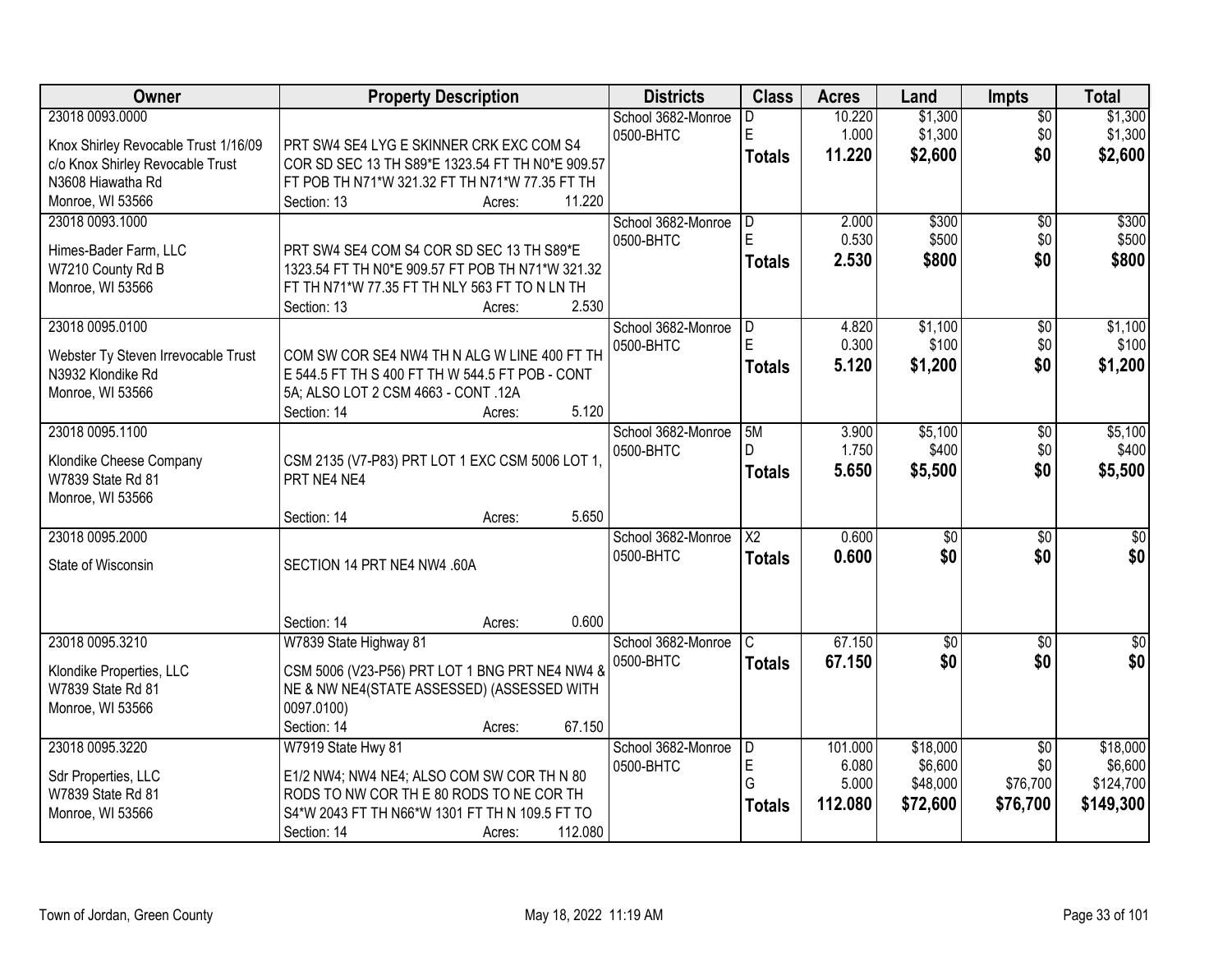| Owner                   |                                                | <b>Property Description</b> |         |                    | <b>Class</b>  | <b>Acres</b> | Land       | <b>Impts</b>    | <b>Total</b> |
|-------------------------|------------------------------------------------|-----------------------------|---------|--------------------|---------------|--------------|------------|-----------------|--------------|
| 23018 0095.4000         | N3932 Klondike Rd                              |                             |         | School 3682-Monroe |               | 5.000        | \$22,000   | \$229,200       | \$251,200    |
| Steven J. Webster       | N 400 FT OF S 800 FT OF W 544.5 FT OF SE4 NW4  |                             |         | 0500-BHTC          | <b>Totals</b> | 5.000        | \$22,000   | \$229,200       | \$251,200    |
| Tina M. Webster         |                                                |                             |         |                    |               |              |            |                 |              |
| N3932 Klondike Rd       |                                                |                             |         |                    |               |              |            |                 |              |
| Monroe, WI 53566        | Section: 14                                    | Acres:                      | 5.000   |                    |               |              |            |                 |              |
| 23018 0096.0100         |                                                |                             |         | School 3682-Monroe | D             | 78.000       | \$14,000   | $\overline{50}$ | \$14,000     |
|                         |                                                |                             |         | 0500-BHTC          | $\mathsf E$   | 16.820       | \$5,400    | \$0             | \$5,400      |
| Lance E. Sathoff        | POS (V13-P78) BNG PRT SEC 13 SE4 NW4, SEC 14   |                             |         |                    | M8            | 29.000       | (\$40,600) | \$0             | \$0          |
| Daphne A. Sathoff       | NE4, SE4 & SW4 OF NE4; SE4 NW4; NE4 SW4; NE4 & |                             |         |                    | <b>Totals</b> | 123.820      | \$19,400   | \$0             | \$19,400     |
| N3787 Hiawatha Rd       | NW4 OF SE4(CSM 4663, LOT 1 BNG PART OF)        |                             |         |                    |               |              |            |                 |              |
| Monroe, WI 53566        | Section: 14                                    | Acres:                      | 123.820 |                    |               |              |            |                 |              |
| 23018 0097.0100         | W7839 State Hwy 81                             |                             |         | School 3682-Monroe | C.            | 2.440        | \$0        | \$0             | \$0          |
| Klondike Cheese Company | CSM 5006 (V23-P56) PRT LOT 1 BNG PRT SEC 11    |                             |         | 0500-BHTC          | <b>Totals</b> | 2.440        | \$0        | \$0             | \$0          |
| W7839 State Rd 81       | SW4 SE4 & SE4 SW4 & SEC 14 NW4 NE4 & NE4 NW4   |                             |         |                    |               |              |            |                 |              |
| Monroe, WI 53566        | (STATE ASSESSED) (ASSESSMENT INCLUDES          |                             |         |                    |               |              |            |                 |              |
|                         | Section: 14                                    | Acres:                      | 2.440   |                    |               |              |            |                 |              |
| 23018 0098.0000         | W8035 State Hwy 81                             |                             |         | School 3682-Monroe | l B           | 1.000        | \$10,000   | \$0             | \$10,000     |
|                         |                                                |                             |         | 0500-BHTC          | D             | 13.700       | \$1,700    | \$0             | \$1,700      |
| Kenneth Schrock         | W2 NW4 EXC .71A FOR HWY EXC CSM 2382 EXC RD    |                             |         |                    | E             | 0.340        | \$100      | \$0             | \$100        |
| Lorene Schrock          | ROW 2A EXC LOT 1 CSM 2458 EXC LOT 3 CSM 2551   |                             |         |                    | G             | 2.800        | \$27,500   | \$10,300        | \$37,800     |
| N4067 Klondike Rd       | EXC LOTS 2 & 3 CSM 2812, EXC LOTS 1 & 2 CSM    |                             |         |                    | <b>Totals</b> | 17.840       | \$39,300   | \$10,300        | \$49,600     |
| Monroe, WI 53566        | Section: 14                                    | Acres:                      | 17.840  |                    |               |              |            |                 |              |
| 23018 0098.0100         | N3907 Klondike Rd                              |                             |         | School 3682-Monroe |               | 2.000        | \$19,000   | \$111,400       | \$130,400    |
| Sdr Properties, LLC     | CSM 2382 (V8-P103) LOT 1 BNG PRT SW4 NW4       |                             |         | 0500-BHTC          | <b>Totals</b> | 2.000        | \$19,000   | \$111,400       | \$130,400    |
| W7839 State Rd 81       |                                                |                             |         |                    |               |              |            |                 |              |
| Monroe, WI 53566        |                                                |                             |         |                    |               |              |            |                 |              |
|                         | Section: 14                                    | Acres:                      | 2.000   |                    |               |              |            |                 |              |
| 23018 0098.0200         | N3921 Klondike Rd                              |                             |         | School 3682-Monroe | A             | 2.000        | \$22,800   | \$105,100       | \$127,900    |
|                         |                                                |                             |         | 0500-BHTC          | <b>Totals</b> | 2.000        | \$22,800   | \$105,100       | \$127,900    |
| Brenda K. Knouse        | CSM 2458 (V8 P207) LOT 1 BNG PRT OF SW4 NW4    |                             |         |                    |               |              |            |                 |              |
| N3921 Klondike Rd       |                                                |                             |         |                    |               |              |            |                 |              |
| Monroe, WI 53566        |                                                |                             |         |                    |               |              |            |                 |              |
|                         | Section: 14                                    | Acres:                      | 2.000   |                    |               |              |            |                 |              |
| 23018 0098.0300         | N3929 Klondike Rd                              |                             |         | School 3682-Monroe | A             | 2.290        | \$24,100   | \$147,500       | \$171,600    |
| Nathaniel J. Arneson    | CSM 2551 (V9-P2) LOT 3 BNG PRT SW4 NW4         |                             |         | 0500-BHTC          | <b>Totals</b> | 2.290        | \$24,100   | \$147,500       | \$171,600    |
| Julie B. Arneson        |                                                |                             |         |                    |               |              |            |                 |              |
| N4058 Skinner Hollow Rd |                                                |                             |         |                    |               |              |            |                 |              |
| Monroe, WI 53566        | Section: 14                                    | Acres:                      | 2.290   |                    |               |              |            |                 |              |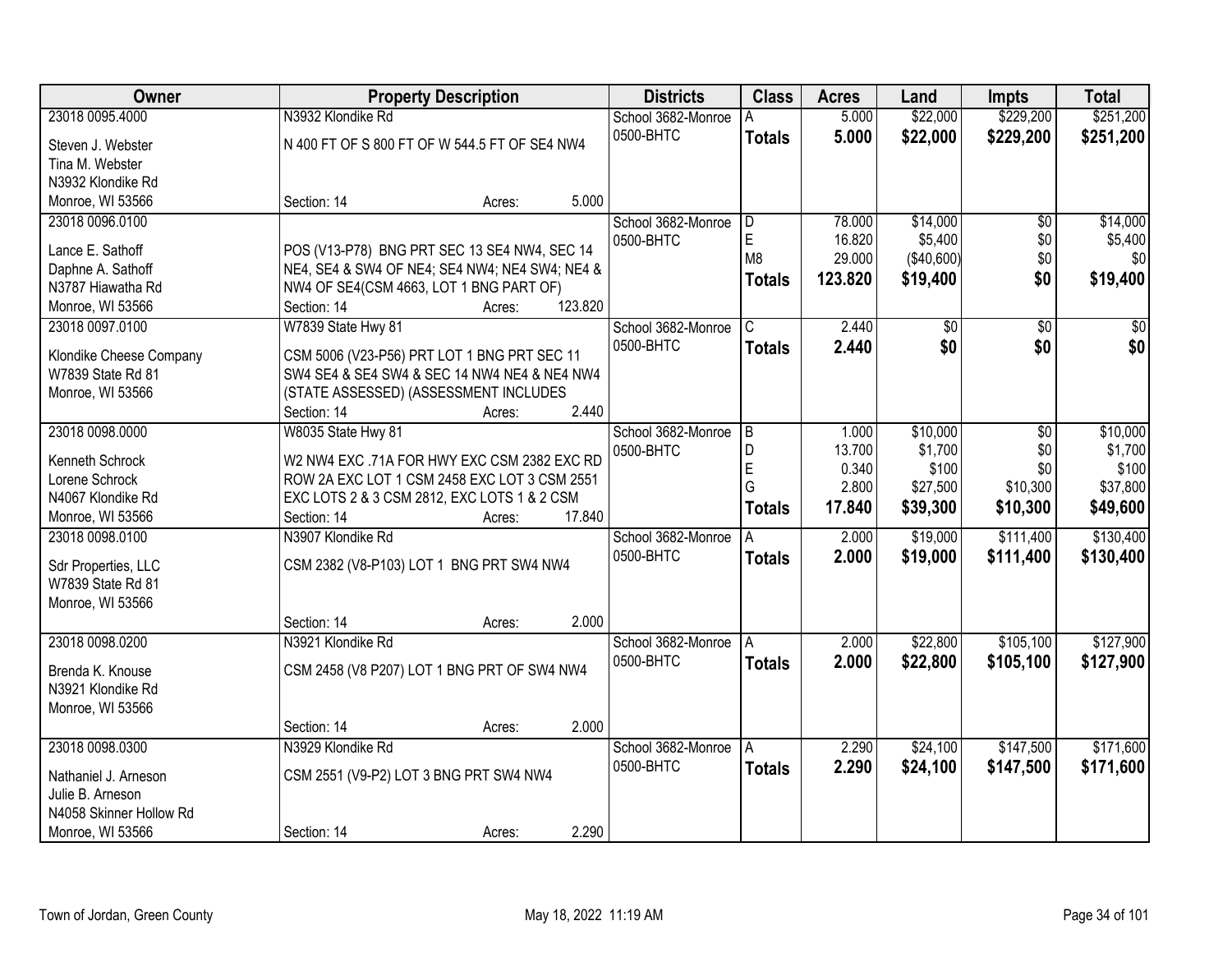| Owner                                    | <b>Property Description</b>                                                      |        |       | <b>Districts</b>   | <b>Class</b>  | <b>Acres</b> | Land            | Impts           | <b>Total</b> |
|------------------------------------------|----------------------------------------------------------------------------------|--------|-------|--------------------|---------------|--------------|-----------------|-----------------|--------------|
| 23018 0098.1000                          |                                                                                  |        |       | School 3682-Monroe | X2            | 0.710        | $\overline{60}$ | $\overline{50}$ | \$0          |
| State of Wisconsin                       | SECTION 14 PRT NW4 NW4 .71A                                                      |        |       | 0500-BHTC          | <b>Totals</b> | 0.710        | \$0             | \$0             | \$0          |
|                                          |                                                                                  |        |       |                    |               |              |                 |                 |              |
|                                          |                                                                                  |        |       |                    |               |              |                 |                 |              |
|                                          | Section: 14                                                                      | Acres: | 0.710 |                    |               |              |                 |                 |              |
| 23018 0098.1100                          | N4067 Klondike Rd                                                                |        |       | School 3682-Monroe | A             | 5.310        | \$26,800        | \$288,000       | \$314,800    |
| Sdr Properties, LLC                      | CSM 3027 (V11-P21) LOT 1 BNG PRT NW4 NW4                                         |        |       | 0500-BHTC          | <b>Totals</b> | 5.310        | \$26,800        | \$288,000       | \$314,800    |
| W7839 State Rd 81                        |                                                                                  |        |       |                    |               |              |                 |                 |              |
| Monroe, WI 53566                         |                                                                                  |        |       |                    |               |              |                 |                 |              |
|                                          | Section: 14                                                                      | Acres: | 5.310 |                    |               |              |                 |                 |              |
| 23018 0098.1200                          | N4057 Klondike Rd                                                                |        |       | School 3682-Monroe | A             | 6.340        | \$39,700        | \$153,500       | \$193,200    |
| Barry M. Mcguire                         | CSM 3027 (V11-P21) LOT 2 BNG PRT NW4 NW4                                         |        |       | 0500-BHTC          | <b>Totals</b> | 6.340        | \$39,700        | \$153,500       | \$193,200    |
| Karen G. Mcguire                         |                                                                                  |        |       |                    |               |              |                 |                 |              |
| N4057 Klondike Rd                        |                                                                                  |        |       |                    |               |              |                 |                 |              |
| Monroe, WI 53566                         | Section: 14                                                                      | Acres: | 6.340 |                    |               |              |                 |                 |              |
| 23018 0098.1300                          | N3939 Klondike Rd                                                                |        |       | School 3682-Monroe | A             | 5.000        | \$31,500        | \$27,900        | \$59,400     |
| James A. Schlough                        | CSM 3028 (V11-P22) LOT 1 BNG PRT SW4 NW4 INCL                                    |        |       | 0500-BHTC          | <b>Totals</b> | 5.000        | \$31,500        | \$27,900        | \$59,400     |
| Allison L. Schlough                      | <b>EASEMENT</b>                                                                  |        |       |                    |               |              |                 |                 |              |
| N3949 Klondike Rd                        |                                                                                  |        |       |                    |               |              |                 |                 |              |
| Monroe, WI 53566                         | Section: 14                                                                      | Acres: | 5.000 |                    |               |              |                 |                 |              |
| 23018 0098.2000                          | N4037 Klondike Rd                                                                |        |       | School 3682-Monroe |               | 5.370        | \$29,100        | \$144,900       | \$174,000    |
| William M. Hermanson                     | CSM 2812 (V10-P35) LOT 2 BNG PRT NW4 NW4 -                                       |        |       | 0500-BHTC          | <b>Totals</b> | 5.370        | \$29,100        | \$144,900       | \$174,000    |
| N4037 Klondike Rd                        | 2.07A & PRT SW4 NW4 - 3.30A                                                      |        |       |                    |               |              |                 |                 |              |
| Monroe, WI 53566                         |                                                                                  |        |       |                    |               |              |                 |                 |              |
|                                          | Section: 14                                                                      | Acres: | 5.370 |                    |               |              |                 |                 |              |
| 23018 0098.3000                          | N4005 Klondike Rd                                                                |        |       | School 3682-Monroe | l A           | 5.370        | \$30,200        | \$64,800        | \$95,000     |
| Nathaniel J. Arneson                     | CSM 2812 (V10-P35) LOT 3 BNG PRT SW4 NW4                                         |        |       | 0500-BHTC          | <b>Totals</b> | 5.370        | \$30,200        | \$64,800        | \$95,000     |
| Julie B. Arneson                         |                                                                                  |        |       |                    |               |              |                 |                 |              |
| N4058 Skinner Hollow Rd                  |                                                                                  |        |       |                    |               |              |                 |                 |              |
| Monroe, WI 53566                         | Section: 14                                                                      | Acres: | 5.370 |                    |               |              |                 |                 |              |
| 23018 0098.4100                          | N3949 Klondike Rd                                                                |        |       | School 3682-Monroe | A             | 1.700        | \$16,000        | \$177,500       | \$193,500    |
|                                          |                                                                                  |        |       | 0500-BHTC          | <b>Totals</b> | 1.700        | \$16,000        | \$177,500       | \$193,500    |
| James A. Schlough<br>Allison L. Schlough | CSM 3212 (V11-P288) LOT 21 BNG PRT SW4<br>NW4-1.3A & PRT SE4 NE4 SEC 15-.4A INCL |        |       |                    |               |              |                 |                 |              |
| N3949 Klondike Rd                        | <b>EASEMENT</b>                                                                  |        |       |                    |               |              |                 |                 |              |
| Monroe, WI 53566                         | Section: 15                                                                      | Acres: | 1.700 |                    |               |              |                 |                 |              |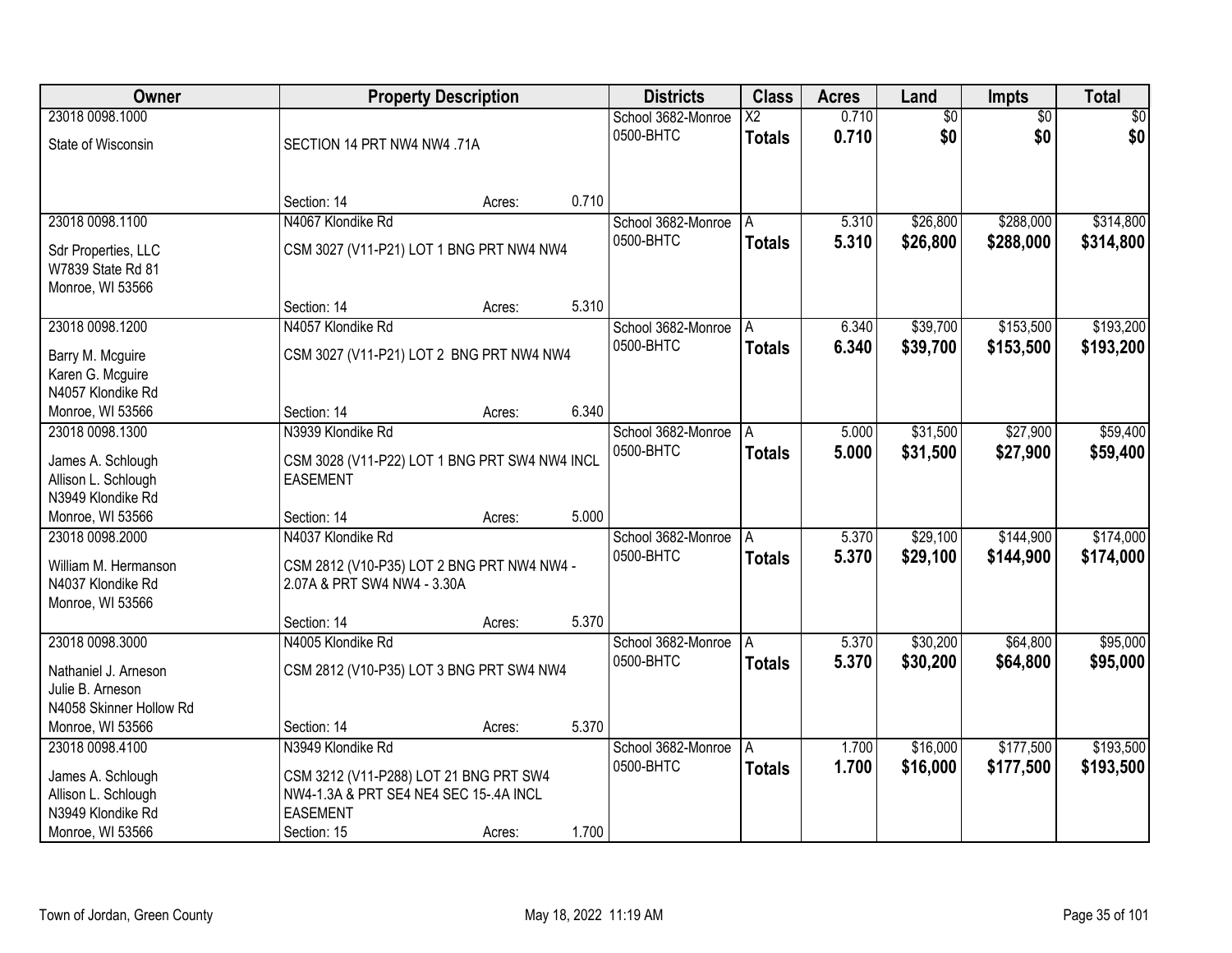| Owner                                | <b>Property Description</b>                                                                |        |        | <b>Districts</b>   | <b>Class</b>   | <b>Acres</b> | Land       | <b>Impts</b>    | <b>Total</b> |
|--------------------------------------|--------------------------------------------------------------------------------------------|--------|--------|--------------------|----------------|--------------|------------|-----------------|--------------|
| 23018 0098.4400                      | N3943 Klondike Rd                                                                          |        |        | School 3682-Monroe |                | 1.600        | \$14,300   | \$117,000       | \$131,300    |
| Sdr Properties, LLC                  | CSM 3218 (V11-P297) LOT 24 BNG PRT SW4 NW4                                                 |        |        | 0500-BHTC          | <b>Totals</b>  | 1.600        | \$14,300   | \$117,000       | \$131,300    |
| W7839 State Rd 81                    | <b>WITH EASEMENT</b>                                                                       |        |        |                    |                |              |            |                 |              |
| Monroe, WI 53566                     |                                                                                            |        |        |                    |                |              |            |                 |              |
|                                      | Section: 14                                                                                | Acres: | 1.600  |                    |                |              |            |                 |              |
| 23018 0099.0300                      | N3780 Klondike Rd                                                                          |        |        | School 3682-Monroe | A              | 0.490        | \$7,600    | \$6,000         | \$13,600     |
|                                      |                                                                                            |        |        | 0500-BHTC          | D              | 93.030       | \$16,900   | \$0             | \$16,900     |
| Tschanz Farm, LLC                    | N2 SW4, EXC LOT 1 CSM 3392-CONT 70.59A; PRT<br>SE4 SW4 COM NW COR E ON N LN 50 RDS SELY TO |        |        |                    | E              | 1.700        | \$200      | \$0             | \$200        |
| Evelyn M Tschanz - Le<br>828 10th St | PT ON S LN 10 RDS W OF SE COR W 70 RODS TO SV                                              |        |        |                    | <b>Totals</b>  | 95.220       | \$24,700   | \$6,000         | \$30,700     |
| Monroe, WI 53566                     | Section: 14                                                                                | Acres: | 95.220 |                    |                |              |            |                 |              |
| 23018 0099.1000                      | N3869 Klondike Rd                                                                          |        |        | School 3682-Monroe | D              | 9.510        | \$1,600    | \$0             | \$1,600      |
|                                      |                                                                                            |        |        | 0500-BHTC          | E              | 0.600        | \$100      | \$0             | \$100        |
| Steven D. Arnold                     | CSM 3392 (V12-P246) LOT 1 BNG PRT N2 SW4                                                   |        |        |                    | G              | 2.600        | \$28,400   | \$78,800        | \$107,200    |
| Jodi A. Cleveland                    | -12.41A & PRT SW4 SW4 - .30A                                                               |        |        |                    |                | 12.710       |            |                 |              |
| N3869 S Klondike Rd                  |                                                                                            |        |        |                    | Totals         |              | \$30,100   | \$78,800        | \$108,900    |
| Monroe, WI 53566                     | Section: 14                                                                                | Acres: | 12.710 |                    |                |              |            |                 |              |
| 23018 0100.0000                      |                                                                                            |        |        | School 3682-Monroe | D              | 27.910       | \$5,200    | \$0             | \$5,200      |
| Tschanz Farm, LLC                    | SW4 SW4, EXC PRT LOT 1 CSM 3392 & ALL LOT 2                                                |        |        | 0500-BHTC          | F              | 0.500        | \$100      | \$0             | \$100        |
| Evelyn M Tschanz - Le                | <b>CSM 3392</b>                                                                            |        |        |                    | <b>Totals</b>  | 28.410       | \$5,300    | \$0             | \$5,300      |
| 828 10th St                          |                                                                                            |        |        |                    |                |              |            |                 |              |
| Monroe, WI 53566                     | Section: 14                                                                                | Acres: | 28.410 |                    |                |              |            |                 |              |
| 23018 0100.1000                      | N3775 Klondike Rd                                                                          |        |        | School 3682-Monroe | D              | 5.290        | \$900      | \$0             | \$900        |
|                                      |                                                                                            |        |        | 0500-BHTC          | E              | 5.500        | \$11,400   | \$0             | \$11,400     |
| Tschanz Farm, LLC                    | CSM 3392 (V12-P246) LOT 2 BNG PRT SW4 SW4                                                  |        |        |                    | G              | 0.500        | \$8,000    | \$1,700         | \$9,700      |
| Evelyn M Tschanz - Le                |                                                                                            |        |        |                    | <b>Totals</b>  | 11.290       | \$20,300   | \$1,700         | \$22,000     |
| 828 10th St                          |                                                                                            |        |        |                    |                |              |            |                 |              |
| Monroe, WI 53566                     | Section: 14                                                                                | Acres: | 11.290 |                    |                |              |            |                 |              |
| 23018 0101.0000                      |                                                                                            |        |        | School 3682-Monroe | D              | 33.000       | \$6,800    | $\overline{50}$ | \$6,800      |
| Lauren L. Meinert                    | PRT SE4 SW4 COM PT 165 FT W OF SE COR SE4                                                  |        |        | 0500-BHTC          | M <sub>6</sub> | 17.000       | (\$23,800) | \$0             | \$0          |
| Lois C. Meinert                      | SW4 NWLY TO PT 495 FT W OF NE COR E 495 FT TO                                              |        |        |                    | <b>Totals</b>  | 50.000       | \$6,800    | \$0             | \$6,800      |
| N3548 Klondike Rd                    | NE COR S 1320 FT TO SE COR W 165 FT POB - CONT                                             |        |        |                    |                |              |            |                 |              |
| Monroe, WI 53566                     | Section: 14                                                                                | Acres: | 50.000 |                    |                |              |            |                 |              |
| 23018 0102.0000                      |                                                                                            |        |        | School 3682-Monroe | 5M             | 12.000       | \$15,600   | $\overline{50}$ | \$15,600     |
|                                      |                                                                                            |        |        | 0500-BHTC          | D.             | 28.000       | \$4,800    | \$0             | \$4,800      |
| Katherine B. Falk                    | SE4 SE4 (PRT POS V17-P74)                                                                  |        |        |                    |                | 40.000       | \$20,400   | \$0             | \$20,400     |
| Jeffrey R. Falk                      |                                                                                            |        |        |                    | <b>Totals</b>  |              |            |                 |              |
| W7698 Smock Valley Rd                |                                                                                            |        |        |                    |                |              |            |                 |              |
| Monroe, WI 53566                     | Section: 14                                                                                | Acres: | 40.000 |                    |                |              |            |                 |              |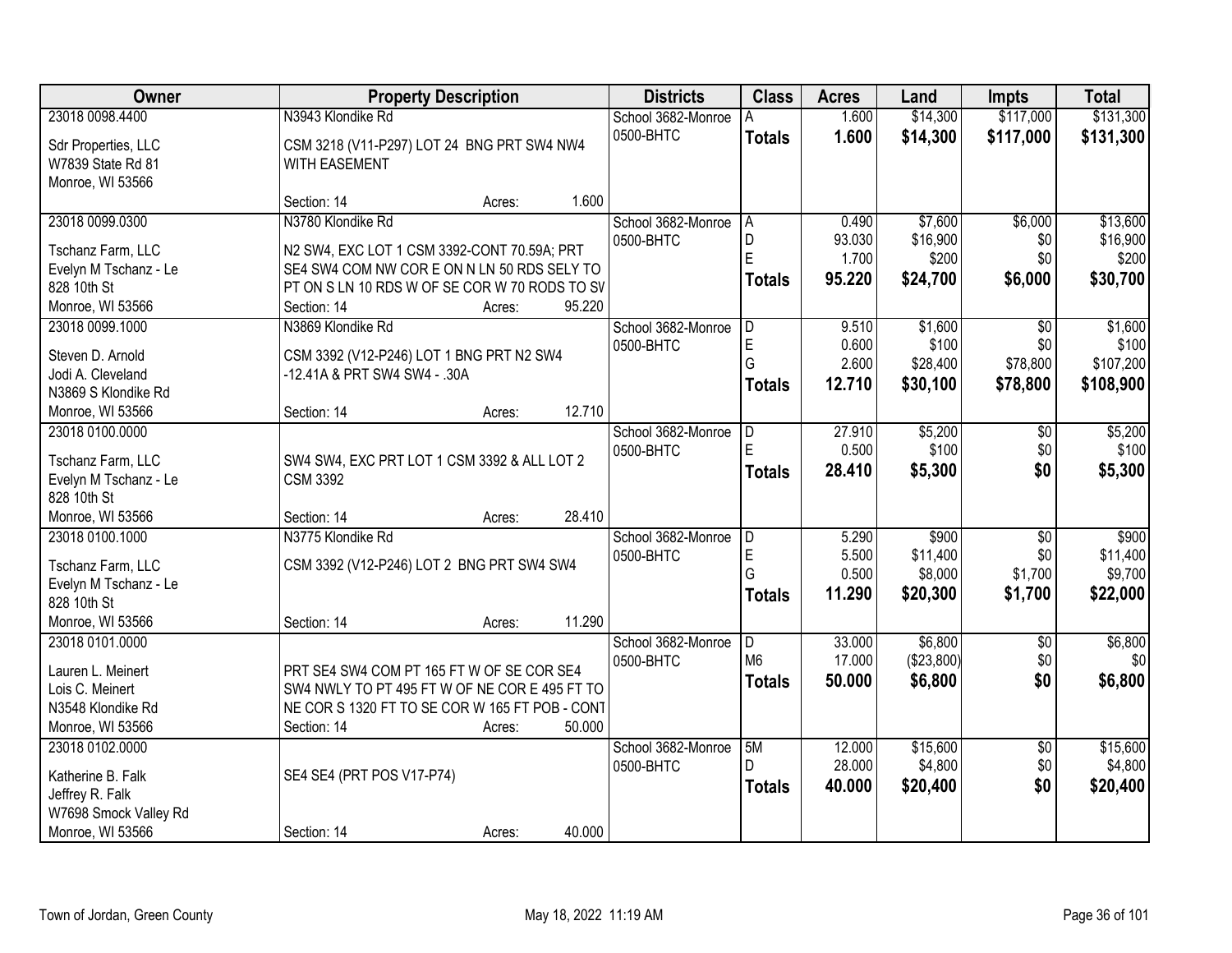| Owner                               |                                                          | <b>Property Description</b> |         | <b>Districts</b>   | <b>Class</b>           | <b>Acres</b> | Land     | <b>Impts</b>    | <b>Total</b>    |
|-------------------------------------|----------------------------------------------------------|-----------------------------|---------|--------------------|------------------------|--------------|----------|-----------------|-----------------|
| 23018 0103,0000                     |                                                          |                             |         | School 3682-Monroe |                        | 2.500        | \$600    | $\overline{50}$ | \$600           |
| Kenneth Schrock                     | E1/2 NE4 NE4 EXC LD FOR HWY, EXC LOTS 1-4 & OL           |                             |         | 0500-BHTC          | <b>Totals</b>          | 2.500        | \$600    | \$0             | \$600           |
| Lorene Schrock                      | 1 CSM 3138, EXC LOTS 5,6 & PT 7 CSM 4129, EXC            |                             |         |                    |                        |              |          |                 |                 |
| N4067 Klondike Rd                   | LOTS 15-17 CSM 4127, LOT 14 & PT LOT 13 CSM              |                             |         |                    |                        |              |          |                 |                 |
| Monroe, WI 53566                    | Section: 15                                              | Acres:                      | 2.500   |                    |                        |              |          |                 |                 |
| 23018 0103.0100                     |                                                          |                             |         | School 3682-Monroe | 5M                     | 7.000        | \$9,100  | $\overline{50}$ | \$9,100         |
| Sdr Properties, LLC                 | CSM 4855 (V21-P254) LOT 1 BNG PRT W1/2 NW4 SEC           |                             |         | 0500-BHTC          | A                      | 0.400        | \$6,000  | \$0             | \$6,000         |
| W7839 State Rd 81                   | 14 & PRT E1/2 NE4 SEC 15 SUBJ TO EASEMENT                |                             |         |                    | D                      | 49.000       | \$10,200 | \$0             | \$10,200        |
| Monroe, WI 53566                    |                                                          |                             |         |                    | E                      | 2.230        | \$1,800  | \$0             | \$1,800         |
|                                     | Section: 15                                              | Acres:                      | 58.630  |                    | <b>Totals</b>          | 58.630       | \$27,100 | \$0             | \$27,100        |
| 23018 0103.1000                     |                                                          |                             |         | School 3682-Monroe | $\overline{\text{X2}}$ | 1.530        | \$0      | $\overline{50}$ | $\overline{30}$ |
| State of Wisconsin                  | PRT NE4 NE4                                              |                             |         | 0500-BHTC          | <b>Totals</b>          | 1.530        | \$0      | \$0             | \$0             |
|                                     |                                                          |                             |         |                    |                        |              |          |                 |                 |
|                                     |                                                          |                             |         |                    |                        |              |          |                 |                 |
|                                     | Section: 15                                              | Acres:                      | 1.530   |                    |                        |              |          |                 |                 |
| 23018 0104.1000                     |                                                          |                             |         | School 3682-Monroe | 5M                     | 5.000        | \$6,500  | \$0             | \$6,500         |
| Devries Michael T and Carol A       | NE4 SE4 EXC TRIANGLE PARC BGN SE COR NE4                 |                             |         | 0500-BHTC          | D.                     | 34.960       | \$4,400  | \$0             | \$4,400         |
| Revocable Living Trust              | SE4 TH N 60 FT ON E LN TH SWLY TO S LN TO PT 60          |                             |         |                    | <b>Totals</b>          | 39.960       | \$10,900 | \$0             | \$10,900        |
| c/o Devries Michael T & Carol A Rev | FT W FROM POB TH E ON S LN TO NE4 SE4 POB                |                             |         |                    |                        |              |          |                 |                 |
| Lvg Trt                             | Section: 15                                              | Acres:                      | 39.960  |                    |                        |              |          |                 |                 |
| PO Box 584                          |                                                          |                             |         |                    |                        |              |          |                 |                 |
| Roscoe, IL 61073                    |                                                          |                             |         |                    |                        |              |          |                 |                 |
| 23018 0104.2000                     | N3992 County Hwy M                                       |                             |         | School 0161-Argyle | 5M                     | 4.000        | \$5,300  | \$0             | \$5,300         |
| Nathaniel J. Arneson                | PRT NW4 & SW4 OF NE4, S4 NE4 & NW4 OF NW4, SE            |                             |         | 0500-BHTC          | l D                    | 38.500       | \$2,600  | \$0             | \$2,600         |
| Julie B. Arneson                    | & SW4 OF NW4 BNG PRT POS V16-P133, PCL A                 |                             |         |                    | G                      | 1.500        | \$21,500 | \$1,500         | \$23,000        |
| N4058 Skinner Hollow Rd             |                                                          |                             |         |                    | <b>Totals</b>          | 44.000       | \$29,400 | \$1,500         | \$30,900        |
| Monroe, WI 53566                    | Section: 15                                              | Acres:                      | 44.000  |                    |                        |              |          |                 |                 |
| 23018 0104.3000                     |                                                          |                             |         | School 0161-Argyle | 5M                     | 20.000       | \$26,300 | $\sqrt[6]{}$    | \$26,300        |
| Devries Michael T and Carol A       |                                                          |                             |         | 0500-BHTC          | D.                     | 155.550      | \$25,000 | \$0             | \$25,000        |
| Revocable Living Trust              | W 120A NE4; S 100A NW4 EXC HWY CONV & EXC PO<br>V16-P133 |                             |         |                    | <b>Totals</b>          | 175.550      | \$51,300 | \$0             | \$51,300        |
| c/o Devries Michael T & Carol A Rev |                                                          |                             |         |                    |                        |              |          |                 |                 |
| Lvg Trt                             | Section: 15                                              | Acres:                      | 175.550 |                    |                        |              |          |                 |                 |
| PO Box 584                          |                                                          |                             |         |                    |                        |              |          |                 |                 |
| Roscoe, IL 61073                    |                                                          |                             |         |                    |                        |              |          |                 |                 |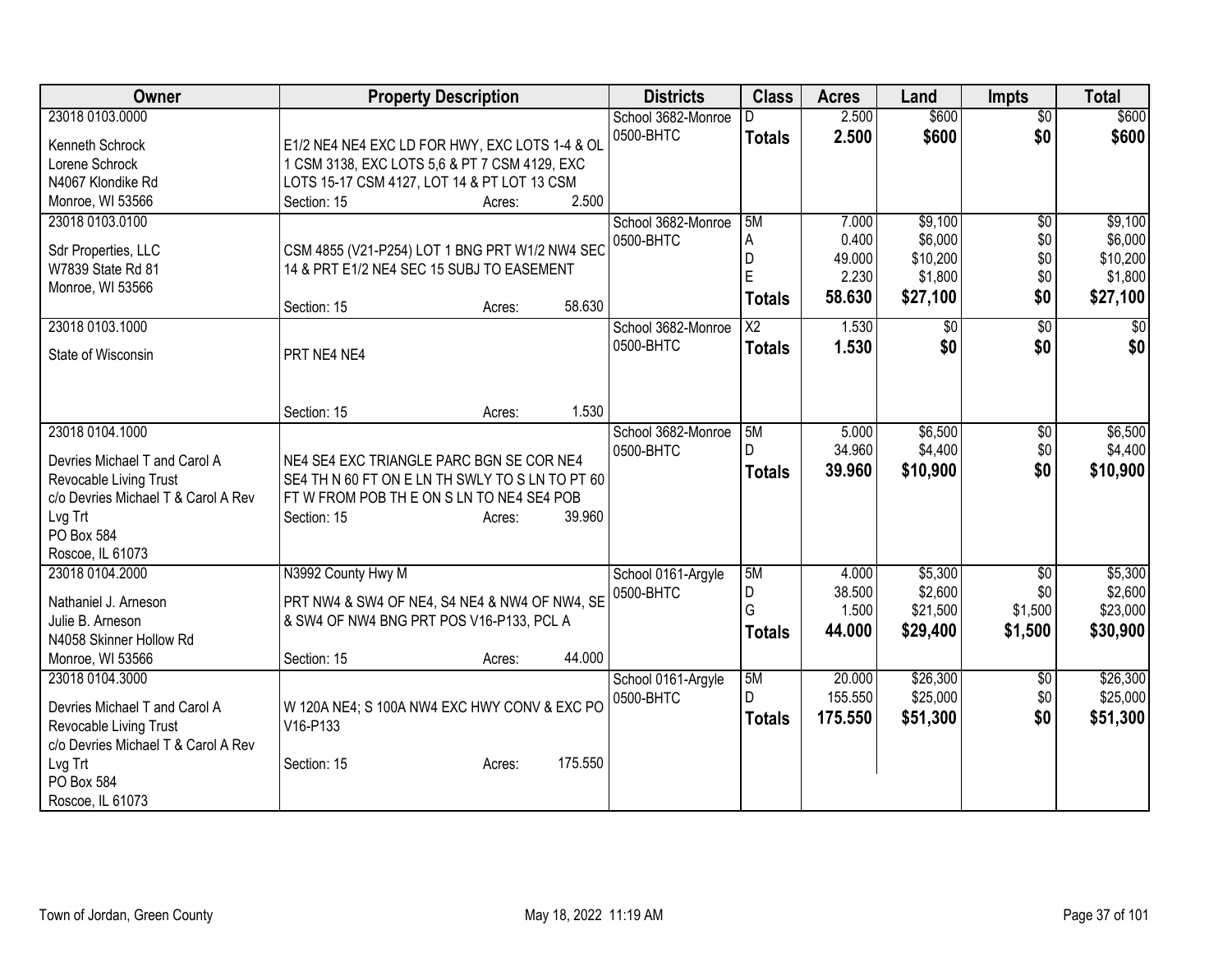| Owner                                                                                                                                        | <b>Property Description</b>                                                                                                                                                                                         |         | <b>Districts</b>                | <b>Class</b>                  | <b>Acres</b>                          | Land                                         | <b>Impts</b>                            | <b>Total</b>                                   |
|----------------------------------------------------------------------------------------------------------------------------------------------|---------------------------------------------------------------------------------------------------------------------------------------------------------------------------------------------------------------------|---------|---------------------------------|-------------------------------|---------------------------------------|----------------------------------------------|-----------------------------------------|------------------------------------------------|
| 23018 0105.0000<br><b>Highland Distributing LLC</b><br>c/o Highland Distributing, LLC                                                        | CSM 4012 (V15-P328) LOT 2 BNG PRT NW4 NW4 SEC<br>15 - 6A & PRT SEC 16 NE4 NE4-12.09A                                                                                                                                |         | School 3682-Monroe<br>0500-BHTC | D.<br><b>Totals</b>           | 18.090<br>18.090                      | \$2,900<br>\$2,900                           | $\overline{50}$<br>\$0                  | \$2,900<br>\$2,900                             |
| C/O Dixie S Zietlow<br>1102 N Elmwood Ave<br>Peoria, IL 61606-1123                                                                           | Section: 16<br>Acres:                                                                                                                                                                                               | 18.090  |                                 |                               |                                       |                                              |                                         |                                                |
| 23018 0105.1000<br>Nathaniel J. Arneson<br>Julie B. Arneson<br>N4058 Skinner Hollow Rd<br>Monroe, WI 53566                                   | PRT N 60A OF N1/2 NW4 LYG E JORDAN CREEK, EXO<br>3.44A PCL<br>Section: 15<br>Acres:                                                                                                                                 | 36.560  | School 3682-Monroe<br>0500-BHTC | D<br><b>Totals</b>            | 36.560<br>36.560                      | \$6,700<br>\$6,700                           | \$0<br>\$0                              | \$6,700<br>\$6,700                             |
| 23018 0105.1100<br>Trust<br>1848 Valley View Dr<br>Freeport, IL 61032                                                                        | Gift William L and Mary Colleen L Family PRT N2 NW4, COM N4 COR SD SEC, TH W 1209.8 FT<br>POB TH W 342.44 FT TH S49*W 289.21 FT TH S12*W<br>471.79 FT TH N45*E 590.8 FT TH N46*E 336.48 FT<br>Section: 15<br>Acres: | 3.440   | School 3682-Monroe<br>0500-BHTC | E<br><b>Totals</b>            | 3.440<br>3.440                        | \$3,500<br>\$3,500                           | $\sqrt{6}$<br>\$0                       | \$3,500<br>\$3,500                             |
| 23018 0105.2000<br>Gift William L and Mary Colleen L Family PRT NW4 NW4 LYG E OF CREEK<br>Trust<br>1848 Valley View Dr<br>Freeport, IL 61032 | Section: 15<br>Acres:                                                                                                                                                                                               | 13.820  | School 3682-Monroe<br>0500-BHTC | M8<br><b>Totals</b>           | 13.820<br>13.820                      | ( \$38,700)<br>\$0                           | \$0<br>\$0                              | $\sqrt{50}$<br>\$0                             |
| 23018 0106.0000<br>Randall J. Kauffman<br>Iva S. Kauffman<br>N3858 County Rd M<br>Monroe, WI 53566                                           | N3858 County Hwy M<br>NE4 SW4 40A; NW4 SW4 40A; SW4 SW4 40A; SE4 SW<br>40A<br>Section: 15<br>Acres:                                                                                                                 | 160.000 | School 3682-Monroe<br>0500-BHTC | 5M<br>D<br>G<br><b>Totals</b> | 19.000<br>137.700<br>3.300<br>160.000 | \$26,600<br>\$20,900<br>\$36,100<br>\$83,600 | \$0<br>\$0<br>\$593,000<br>\$593,000    | \$26,600<br>\$20,900<br>\$629,100<br>\$676,600 |
| 23018 0106.1001<br>Randon J. Kauffman<br>Rhoda Kauffman<br>N3701 Loop Rd<br>Monroe, WI 53566                                                 | N3701 Loop Rd<br>CSM 4502 (V19-P8) LOT 1 BNG PRT NW4 SE4 & SW4<br>SE4<br>Section: 15<br>Acres:                                                                                                                      | 5.000   | School 3682-Monroe<br>0500-BHTC | D<br>G<br><b>Totals</b>       | 4.000<br>1.000<br>5.000               | \$300<br>\$16,000<br>\$16,300                | $\overline{50}$<br>\$29,800<br>\$29,800 | \$300<br>\$45,800<br>\$46,100                  |
| 23018 0106.1002<br>Randall J. Kauffman<br>Iva S. Kauffman<br>N3858 County Rd M<br>Monroe, WI 53566                                           | W1/2 SE4 EXC LOT 1 CSM 4502<br>Section: 15<br>Acres:                                                                                                                                                                | 75.000  | School 3682-Monroe<br>0500-BHTC | 5M<br>D.<br><b>Totals</b>     | 8.000<br>67.000<br>75.000             | \$10,600<br>\$12,700<br>\$23,300             | $\overline{50}$<br>\$0<br>\$0           | \$10,600<br>\$12,700<br>\$23,300               |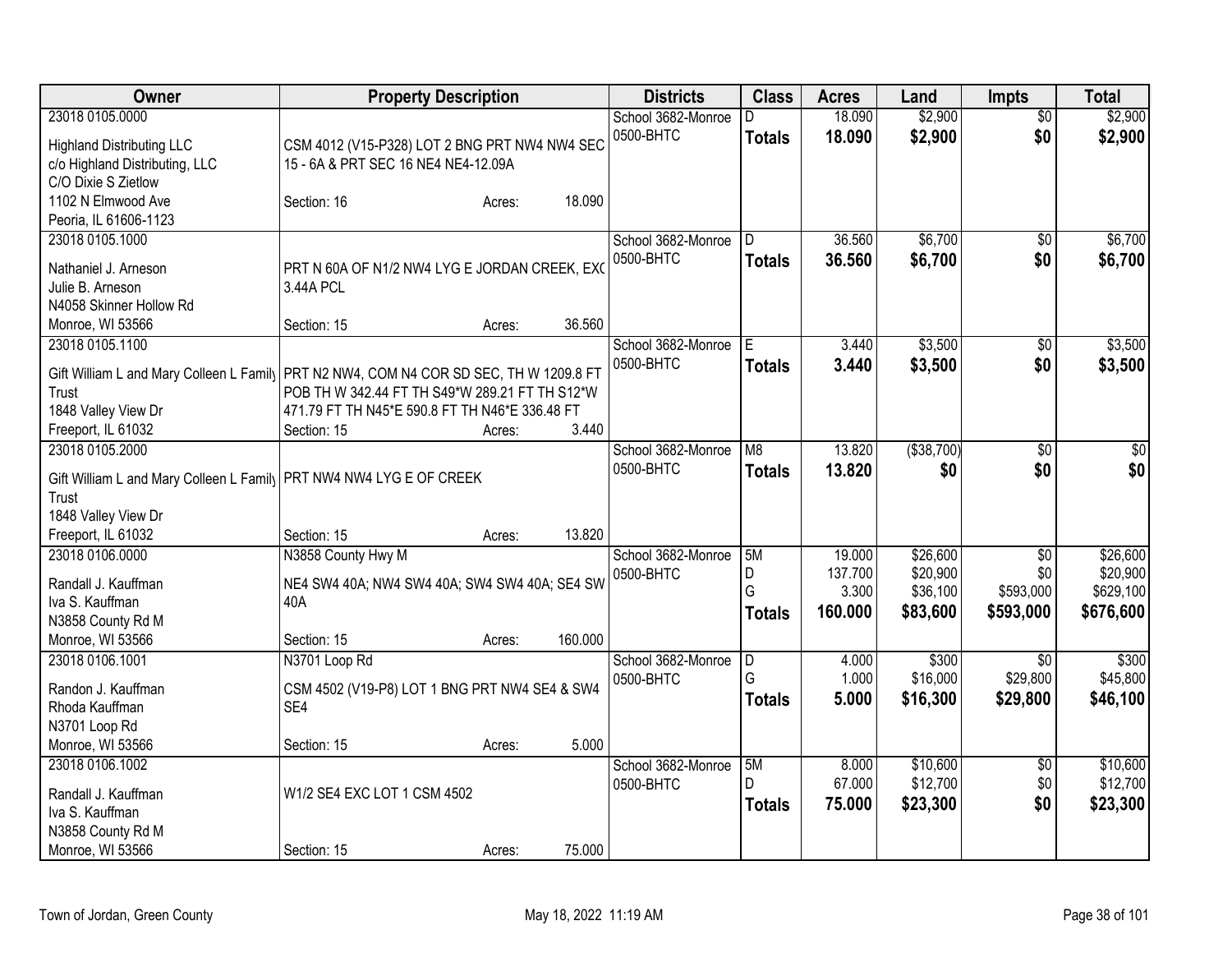| Owner                   | <b>Property Description</b>                     | <b>Districts</b>   | <b>Class</b>            | <b>Acres</b> | Land     | Impts           | <b>Total</b> |
|-------------------------|-------------------------------------------------|--------------------|-------------------------|--------------|----------|-----------------|--------------|
| 23018 0106.2000         |                                                 | School 3682-Monroe | 5M                      | 6.000        | \$7,800  | $\overline{50}$ | \$7,800      |
| Tschanz Farm, LLC       | SE4 SE4 40A; ALSO TRIANGLE IN SE COR NE4 SE4    | 0500-BHTC          | D                       | 33.040       | \$6,100  | \$0             | \$6,100      |
| Evelyn M Tschanz - Le   | CONT .04A EXC RD ROW 1A (LOT 1 CSM 2375         |                    | E                       | 1.000        | \$200    | \$0             | \$200        |
| 828 10th St             | (V8-P95)BNG PRT OF)                             |                    | <b>Totals</b>           | 40.040       | \$14,100 | \$0             | \$14,100     |
| Monroe, WI 53566        | 40.040<br>Section: 15<br>Acres:                 |                    |                         |              |          |                 |              |
| 23018 0107.0000         |                                                 | School 0161-Argyle | 5M                      | 32.570       | \$42,400 | $\overline{30}$ | \$42,400     |
|                         |                                                 | 0500-BHTC          | D.                      | 128.000      | \$16,500 | \$0             | \$16,500     |
| Mark A. Bartosik        | NE4 NW4 40A; SW4 NW4 40A; SE4 NW4 40A; SW4      |                    | <b>Totals</b>           | 160.570      | \$58,900 | \$0             | \$58,900     |
| Jacalyn L. Bartosik     | NE4 40A; ALSO N 33 FT SE4 NE4 - .57A            |                    |                         |              |          |                 |              |
| N3943 County Rd M       |                                                 |                    |                         |              |          |                 |              |
| Monroe, WI 53566        | 160.570<br>Section: 16<br>Acres:                |                    |                         |              |          |                 |              |
| 23018 0107.0100         |                                                 | School 3682-Monroe | D                       | 9.850        | \$1,800  | $\overline{50}$ | \$1,800      |
| Randall J. Kauffman     | PARC COM NE COR SE4 W ALG N LN 645.7 FT TO      | 0500-BHTC          | <b>Totals</b>           | 9.850        | \$1,800  | \$0             | \$1,800      |
| Iva S. Kauffman         | CTR RD S8*W 699.7 FT N89*E 757.3 FT TO E LN NE4 |                    |                         |              |          |                 |              |
| N3858 County Rd M       | N ALG E LN 672.8 FT POBEXC .7A FOR HWY          |                    |                         |              |          |                 |              |
| Monroe, WI 53566        | 9.850<br>Section: 16<br>Acres:                  |                    |                         |              |          |                 |              |
| 23018 0107.1000         | N4097 County Hwy M                              | School 3682-Monroe | D                       | 38.000       | \$6,700  | \$0             | \$6,700      |
|                         |                                                 | 0500-BHTC          | E                       | 12.790       | \$16,800 | \$0             | \$16,800     |
| Wendall R. Miller       | CSM 4012 (V15-P328) LOT 1 BNG PRT NW4 & NE4 OF  |                    | <b>Totals</b>           | 50.790       | \$23,500 | \$0             | \$23,500     |
| W8903 Lewis Rd          | NE4                                             |                    |                         |              |          |                 |              |
| Monroe, WI 53566        |                                                 |                    |                         |              |          |                 |              |
|                         | 50.790<br>Section: 16<br>Acres:                 |                    |                         |              |          |                 |              |
| 23018 0107.1100         | N4001 County Hwy M                              | School 3682-Monroe | A                       | 3.000        | \$18,200 | \$175,600       | \$193,800    |
| Arla A. Thompson et al  | S 200 FT W OF RD NE4 NE4 - 3.43A; PRT NW4 NE4   | 0500-BHTC          | E                       | 12.000       | \$21,600 | \$0             | \$21,600     |
| c/o A D. Thompson       | COM SW COR TH N 500 FT TH E 800 FT TH S 300 FT  |                    | <b>Totals</b>           | 15.000       | \$39,800 | \$175,600       | \$215,400    |
| N4001 County Rd M       | TH E 520 FT TH S 200 FT TH W POB 11.57A         |                    |                         |              |          |                 |              |
| Monroe, WI 53566        | 15.000<br>Section: 16<br>Acres:                 |                    |                         |              |          |                 |              |
| 23018 0107.2000         | N3943 County Hwy M                              | School 0161-Argyle | A                       | 2.270        | \$16,800 | \$49,300        | \$66,100     |
|                         |                                                 | 0500-BHTC          | D                       | 26.600       | \$2,400  | \$0             | \$2,400      |
| Mark A. Bartosik        | SE4 NE4 LYG W & N OF CTY M EXC NLY 33 FT.-      |                    | Ë                       | 0.800        | \$100    | \$0             | \$100        |
| Jacalyn L. Bartosik     | 20.67A; N2 NE4 SE4 LYG W & N OF CTY M- 9A       |                    | <b>Totals</b>           | 29.670       | \$19,300 | \$49,300        | \$68,600     |
| N3943 County Rd M       |                                                 |                    |                         |              |          |                 |              |
| Monroe, WI 53566        | 29.670<br>Section: 16<br>Acres:                 |                    |                         |              |          |                 |              |
| 23018 0108.1000         |                                                 | School 0161-Argyle | $\overline{\mathsf{D}}$ | 1.500        | \$100    | $\overline{50}$ | \$100        |
| Nathaniel J. Arneson    | PRT SE4 NE4 BNG PRT POS V16-P133, PCL A         | 0500-BHTC          | <b>Totals</b>           | 1.500        | \$100    | \$0             | \$100        |
| Julie B. Arneson        |                                                 |                    |                         |              |          |                 |              |
| N4058 Skinner Hollow Rd |                                                 |                    |                         |              |          |                 |              |
| Monroe, WI 53566        | 1.500<br>Section: 16<br>Acres:                  |                    |                         |              |          |                 |              |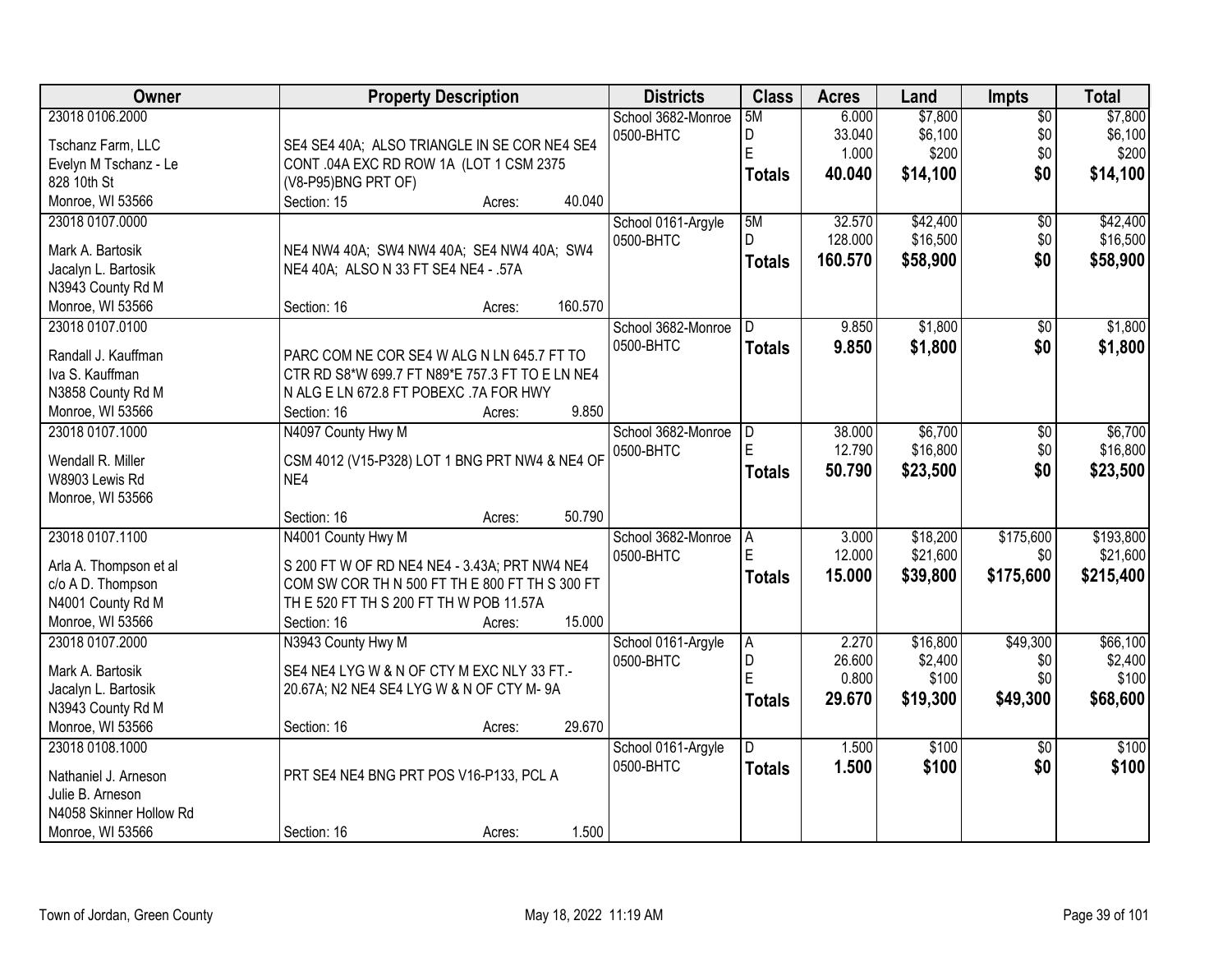| Owner                               | <b>Property Description</b>                    | <b>Districts</b>   | <b>Class</b>           | <b>Acres</b> | Land            | <b>Impts</b>    | <b>Total</b>    |
|-------------------------------------|------------------------------------------------|--------------------|------------------------|--------------|-----------------|-----------------|-----------------|
| 23018 0108.2000                     |                                                | School 0161-Argyle | 5M                     | 2.000        | \$2,800         | $\overline{50}$ | \$2,800         |
| Devries Michael T and Carol A       | PRT SE4 NE4 LYG E HWY EXC 1.53A HWY CONV &     | 0500-BHTC          | D.                     | 12.970       | \$2,000         | \$0             | \$2,000         |
| Revocable Living Trust              | EXC POS V16-P133                               |                    | <b>Totals</b>          | 14.970       | \$4,800         | \$0             | \$4,800         |
| c/o Devries Michael T & Carol A Rev |                                                |                    |                        |              |                 |                 |                 |
| Lvg Trt                             | 14.970<br>Section: 16<br>Acres:                |                    |                        |              |                 |                 |                 |
| PO Box 584                          |                                                |                    |                        |              |                 |                 |                 |
| Roscoe, IL 61073                    |                                                |                    |                        |              |                 |                 |                 |
| 23018 0109.0000                     |                                                | School 0161-Argyle |                        | 40.000       | \$80,600        | $\overline{50}$ | \$80,600        |
| Damon L. Widmer et al               | NW4 NW4                                        | 0500-BHTC          | <b>Totals</b>          | 40.000       | \$80,600        | \$0             | \$80,600        |
| Cheryl D Widmer Le                  |                                                |                    |                        |              |                 |                 |                 |
| W9474 County Rd Y                   |                                                |                    |                        |              |                 |                 |                 |
| Argyle, WI 53504                    | 40.000<br>Section: 16<br>Acres:                |                    |                        |              |                 |                 |                 |
| 23018 0110.0000                     | N3793 County Hwy M                             | School 3682-Monroe | 5M                     | 8.000        | \$10,400        | \$0             | \$10,400        |
|                                     |                                                | 0500-BHTC          | D                      | 228.100      | \$34,600        | \$0             | \$34,600        |
| Lauren L. Meinert                   | SW4 160A; W2 SE4 80A; S2 NE4 SE4 EXC N 7A LYG  |                    | G                      | 2.800        | \$32,600        | \$111,800       | \$144,400       |
| Lois C. Meinert                     | HWY & EXC .432A HWY - 12.568A; SE4 SE4 EXC     |                    | M <sub>8</sub>         | 50.000       | (\$70,000)      | \$0             | \$0             |
| N3548 Klondike Rd                   | 3.668A HWY - 36.332A                           |                    | <b>Totals</b>          | 288.900      | \$77,600        | \$111,800       | \$189,400       |
| Monroe, WI 53566                    | 288.900<br>Section: 16<br>Acres:               |                    |                        |              |                 |                 |                 |
| 23018 0111.0000                     |                                                | School 3682-Monroe | D                      | 6.550        | \$1,500         | \$0             | \$1,500         |
| Randall J. Kauffman                 | PRT N 10A S2 NE4 SE4 LYG E OF HWY, EXC .45A    | 0500-BHTC          | <b>Totals</b>          | 6.550        | \$1,500         | \$0             | \$1,500         |
| Iva S. Kauffman                     | FOR HWY                                        |                    |                        |              |                 |                 |                 |
| N3858 County Rd M                   |                                                |                    |                        |              |                 |                 |                 |
| Monroe, WI 53566                    | 6.550<br>Section: 16<br>Acres:                 |                    |                        |              |                 |                 |                 |
| 23018 0111.1000                     |                                                | School 3682-Monroe | $\overline{\text{X3}}$ | 11.780       | $\overline{50}$ | $\overline{50}$ | $\overline{30}$ |
| <b>Green County</b>                 | SECTION 16 SE4 NE4 1.33A & 1.53A HWY N2 NE4    | 0500-BHTC          | <b>Totals</b>          | 11.780       | \$0             | \$0             | \$0             |
|                                     | SE4 .45A & .70A HWY NE4 NE4 3.22A HWY S2 NE4   |                    |                        |              |                 |                 |                 |
|                                     | SE4 .432A & .45A HWY SE4 SE4 3.668A HWY        |                    |                        |              |                 |                 |                 |
|                                     | 11.780<br>Section: 16<br>Acres:                |                    |                        |              |                 |                 |                 |
| 23018 0113.0000                     | W9098 County Hwy Y                             | School 3682-Monroe | l A                    | 3.370        | \$20,900        | \$114,800       | \$135,700       |
|                                     |                                                | 0500-BHTC          | D.                     | 3.000        | \$500           | \$0             | \$500           |
| Steven L. Lancaster                 | CSM 4201 (V16-P308) LOT 1 BNG PRT S1/4 SE4 SEC |                    | <b>Totals</b>          | 6.370        | \$21,400        | \$114,800       | \$136,200       |
| Gail L. Lancaster Hoiby             | 17 - 3.92A & PRT SEC 20 NE4 - 2.45A            |                    |                        |              |                 |                 |                 |
| W9098 County Rd Y                   |                                                |                    |                        |              |                 |                 |                 |
| Argyle, WI 53504                    | 6.370<br>Section: 20<br>Acres:                 |                    |                        |              |                 |                 |                 |
| 23018 0113.0100                     |                                                | School 2240-Black  | 5M<br>D.               | 3.000        | \$4,100         | $\sqrt{6}$      | \$4,100         |
| Mark Olm Farm, LLC                  | SE4 NW4 SE4 CONT 10A; N2 SW4 SE4 CONT 20A; N   | Hawk               |                        | 87.000       | \$12,900        | \$0             | \$12,900        |
| 15621 Cannell Rd                    | 60A E2 SE4 CONT 60A (SEE FULL LEGAL IN DOC     | 0300-SWTC          | <b>Totals</b>          | 90.000       | \$17,000        | \$0             | \$17,000        |
| Rockton, IL 61072                   | #549084)                                       |                    |                        |              |                 |                 |                 |
|                                     | 90.000<br>Section: 17<br>Acres:                |                    |                        |              |                 |                 |                 |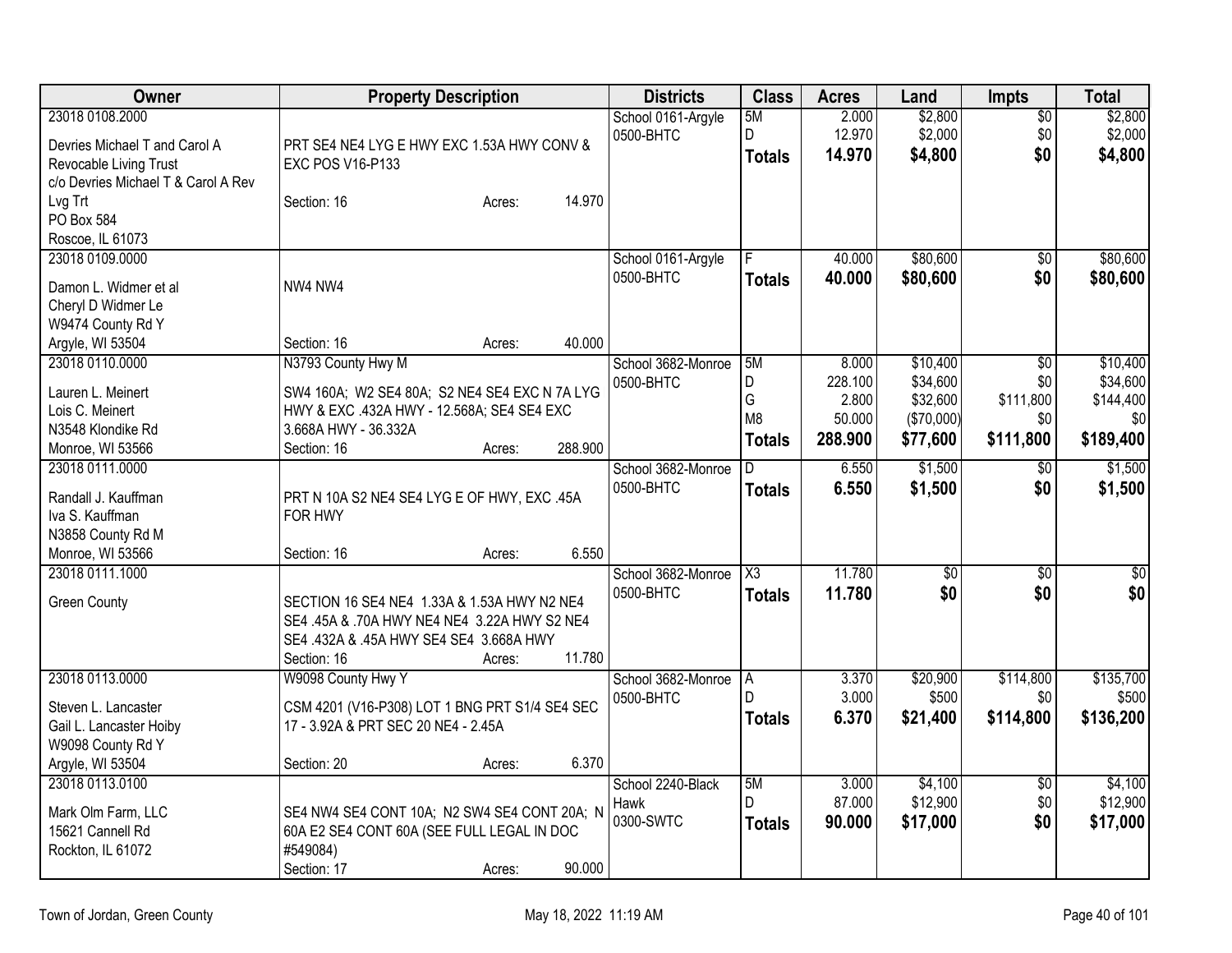| Owner                                                                                              | <b>Property Description</b>                                                                                                                                                                             | <b>Districts</b>                | <b>Class</b>                                    | <b>Acres</b>                                 | Land                                                 | <b>Impts</b>                                          | <b>Total</b>                                    |
|----------------------------------------------------------------------------------------------------|---------------------------------------------------------------------------------------------------------------------------------------------------------------------------------------------------------|---------------------------------|-------------------------------------------------|----------------------------------------------|------------------------------------------------------|-------------------------------------------------------|-------------------------------------------------|
| 23018 0113.0200<br>Mark Olm Farm, LLC<br>15621 Cannell Rd                                          | SE4 NE4 (SEE FULL DESC IN DOC #549084)                                                                                                                                                                  | School 0161-Argyle<br>0500-BHTC | D.<br><b>Totals</b>                             | 40.000<br>40.000                             | \$7,600<br>\$7,600                                   | $\overline{50}$<br>\$0                                | \$7,600<br>\$7,600                              |
| Rockton, IL 61072                                                                                  | 40.000<br>Section: 17<br>Acres:                                                                                                                                                                         |                                 |                                                 |                                              |                                                      |                                                       |                                                 |
| 23018 0113.0300<br>Milford F. Miller<br>Edna K. Miller<br>W8903 Lewis Rd<br>Monroe, WI 53566       | BEG 26 2/3 RODS E SW COR NE4 NE4 TH E TO SE<br>COR SD 40 TH N TO NE COR SD 40 TH W TO NW<br>COR SD 40 TH S 20 RODS TH E 26 2/3 RODS TH S 60<br>28.050<br>Section: 17<br>Acres:                          | School 0161-Argyle<br>0500-BHTC | $\overline{D}$<br><b>Totals</b>                 | 28.050<br>28.050                             | \$4,600<br>\$4,600                                   | $\overline{50}$<br>\$0                                | \$4,600<br>\$4,600                              |
| 23018 0113.0400<br>Mark Olm Farm, LLC<br>15621 Cannell Rd<br>Rockton, IL 61072                     | S1/4 SE4, EXC PRT LOT 1 CSM 4201(SEE LEGAL DOC<br>#549084)<br>36.080<br>Section: 17                                                                                                                     | School 3682-Monroe<br>0500-BHTC | <b>Totals</b>                                   | 36.080<br>36.080                             | \$6,500<br>\$6,500                                   | \$0<br>\$0                                            | \$6,500<br>\$6,500                              |
| 23018 0113.1000<br>Milford F. Miller<br>Edna K. Miller<br>W8903 Lewis Rd<br>Monroe, WI 53566       | Acres:<br>PARC COM NW COR NE4 NE4 TH S 214.5 FT TH E<br>396 FT TH N 214.5 FT TH W 396 FT<br>1.950<br>Section: 17<br>Acres:                                                                              | School 0161-Argyle<br>0500-BHTC | D<br><b>Totals</b>                              | 1.950<br>1.950                               | \$100<br>\$100                                       | \$0<br>\$0                                            | \$100<br>\$100                                  |
| 23018 0114.0000<br>Milford F. Miller<br>Edna K. Miller<br>W8903 Lewis Rd<br>Monroe, WI 53566       | NW4 NE4 - 40A; ALSO PRT NE4 NE4, COM SW COR<br>SD NE4 NE4 TH E 440 FT TH N 990 FT TH W 440 FT<br>TH S 990 FT POB - CONT 10A EXC .3A (PCL 54.2)<br>49.700<br>Section: 17<br>Acres:                       | School 0161-Argyle<br>0500-BHTC | $\overline{D}$<br><b>Totals</b>                 | 49.700<br>49.700                             | \$9,900<br>\$9,900                                   | \$0<br>\$0                                            | \$9,900<br>\$9,900                              |
| 23018 0115.0000<br>Milford F. Miller<br>Edna K. Miller<br>W8903 Lewis Rd<br>Monroe, WI 53566       | NW4, EXC W 25A SW4 NW4 EXC RD ROW 1A & EXC<br>1.0A IN PCL 54.2 & EXC 64.95A IN PCL 115.1<br>69.050<br>Section: 17<br>Acres:                                                                             | School 0161-Argyle<br>0500-BHTC | 5M<br>D.<br><b>Totals</b>                       | 8.600<br>60.450<br>69.050                    | \$9,700<br>\$10,100<br>\$19,800                      | $\sqrt{6}$<br>\$0<br>\$0                              | \$9,700<br>\$10,100<br>\$19,800                 |
| 23018 0115.1000<br>Larry D. Peterson<br>Marilyn K. Peterson<br>133 Nina Dr<br>Darlington, WI 53530 | N4004 Duncan Hill Rd<br>PARCEL B (POS V9-P14), SEC 17 PRT NW4 NW4 -<br>39.50A; PRT NE4 NW4 - 1A; PRT SW4 NW4 -15A;<br>PRT SE4 NW4 - 9.45A; PRT NE4 SW4 - 17.23A; PRT<br>86.780<br>Section: 17<br>Acres: | School 0161-Argyle<br>0500-BHTC | $\overline{D}$<br>E<br>G<br>M8<br><b>Totals</b> | 23.850<br>1.000<br>0.250<br>61.680<br>86.780 | \$5,100<br>\$100<br>\$4,000<br>(\$86,400)<br>\$9,200 | $\overline{50}$<br>\$0<br>\$12,300<br>\$0<br>\$12,300 | \$5,100<br>\$100<br>\$16,300<br>\$0<br>\$21,500 |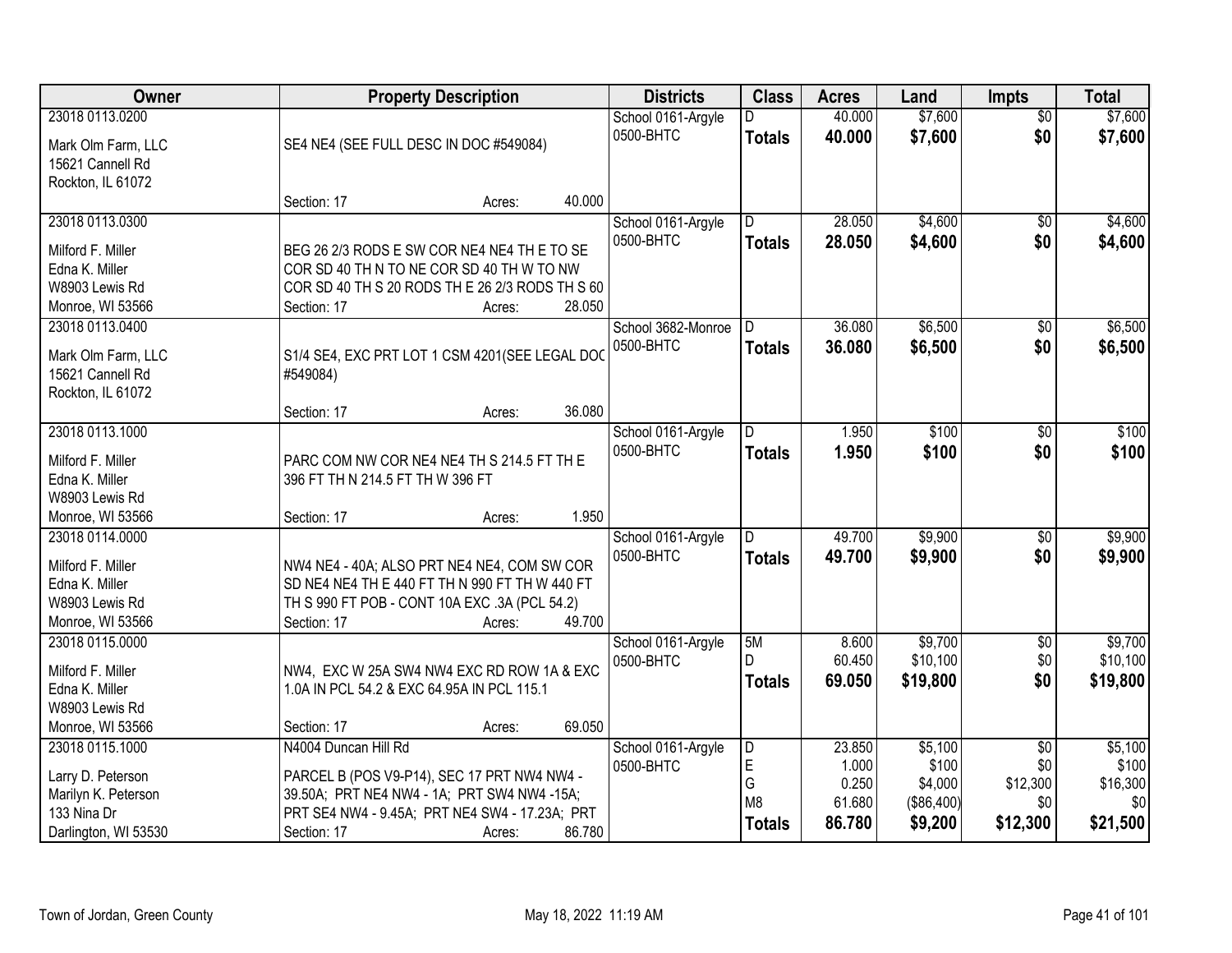| <b>Owner</b>                        | <b>Property Description</b>                                                                |        |         | <b>Districts</b>          | <b>Class</b>        | <b>Acres</b> | Land                | <b>Impts</b>    | <b>Total</b> |
|-------------------------------------|--------------------------------------------------------------------------------------------|--------|---------|---------------------------|---------------------|--------------|---------------------|-----------------|--------------|
| 23018 0116.0000                     |                                                                                            |        |         | School 2240-Black         | D                   | 24.000       | \$4,000             | \$0             | \$4,000      |
| Donald L. Frei                      | W 25A SW4 NW4 EXC RD ROW 1A                                                                |        |         | Hawk                      | $\mathsf E$         | 1.000        | \$100               | \$0             | \$100        |
| Samantha S. Frei                    |                                                                                            |        |         | 0300-SWTC                 | <b>Totals</b>       | 25.000       | \$4,100             | \$0             | \$4,100      |
| N3808 Duncan Hill Rd                |                                                                                            |        |         |                           |                     |              |                     |                 |              |
| Argyle, WI 53504                    | Section: 17                                                                                | Acres: | 25.000  |                           |                     |              |                     |                 |              |
| 23018 0117.0000                     | N3808 Duncan Hill Rd                                                                       |        |         | School 2240-Black         | 5M                  | 2.000        | \$2,600             | $\overline{50}$ | \$2,600      |
| Donald L. Frei                      | W2 SW4 EXC RD ROW 4.69A                                                                    |        |         | Hawk                      | D                   | 71.210       | \$15,100            | \$0             | \$15,100     |
| Samantha S. Frei                    |                                                                                            |        |         | 0300-SWTC                 | $\mathsf E$         | 3.690        | \$400               | \$0             | \$400        |
| N3808 Duncan Hill Rd                |                                                                                            |        |         |                           | G                   | 3.100        | \$34,700            | \$248,500       | \$283,200    |
| Argyle, WI 53504                    | Section: 17                                                                                | Acres: | 80.000  |                           | Totals              | 80.000       | \$52,800            | \$248,500       | \$301,300    |
| 23018 0118.0000                     |                                                                                            |        |         | School 2240-Black         | 5M                  | 10.270       | \$13,500            | \$0             | \$13,500     |
| Milford F. Miller                   |                                                                                            |        |         | Hawk                      | D.                  | 42.500       | \$8,500             | \$0             | \$8,500      |
| Edna K. Miller                      | NE4 SW4, EXC 17.23 AC (PCL 115.1) CONT 22.77A;<br>W2 NW4 SE4 - 20.00A; NE4 NW4 SE4 -10.00A |        |         | 0300-SWTC                 | Totals              | 52.770       | \$22,000            | \$0             | \$22,000     |
| W8903 Lewis Rd                      |                                                                                            |        |         |                           |                     |              |                     |                 |              |
| Monroe, WI 53566                    | Section: 17                                                                                | Acres: | 52.770  |                           |                     |              |                     |                 |              |
| 23018 0118.0100                     |                                                                                            |        |         | School 0161-Argyle        | 5M                  | 3.000        | \$3,900             | \$0             | \$3,900      |
|                                     |                                                                                            |        |         | 0500-BHTC                 | D.                  | 37.000       | \$6,200             | \$0             | \$6,200      |
| Milford F. Miller                   | SW4 NE4                                                                                    |        |         |                           | <b>Totals</b>       | 40.000       | \$10,100            | \$0             | \$10,100     |
| Edna K. Miller                      |                                                                                            |        |         |                           |                     |              |                     |                 |              |
| W8903 Lewis Rd                      |                                                                                            |        | 40.000  |                           |                     |              |                     |                 |              |
| Monroe, WI 53566<br>23018 0118.1000 | Section: 17                                                                                | Acres: |         |                           |                     | 2.300        |                     | \$104,500       | \$123,900    |
|                                     | W9220 County Hwy Y                                                                         |        |         | School 2240-Black<br>Hawk | $\overline{A}$<br>D | 36.510       | \$19,400<br>\$5,300 | \$0             | \$5,300      |
| Donald L. Frei                      | SE4 SW4 EXC RD ROW 1.19A                                                                   |        |         | 0300-SWTC                 | E                   | 1.190        | \$100               | \$0             | \$100        |
| Samantha S. Frei                    |                                                                                            |        |         |                           | <b>Totals</b>       | 40.000       | \$24,800            | \$104,500       | \$129,300    |
| N3808 Duncan Hill Rd                |                                                                                            |        |         |                           |                     |              |                     |                 |              |
| Argyle, WI 53504                    | Section: 17                                                                                | Acres: | 40.000  |                           |                     |              |                     |                 |              |
| 23018 0119.0000                     |                                                                                            |        |         | School 0161-Argyle        | $\overline{D}$      | 16.000       | \$3,600             | $\overline{50}$ | \$3,600      |
| Stanley L. Oxenreider               | NE & SE OF NE4 EXC RD ROW 2A                                                               |        |         | 0500-BHTC                 | M <sub>6</sub>      | 64.000       | (\$89,600)          | \$0             | \$0          |
| Donna H. Oxenreider                 |                                                                                            |        |         |                           | <b>Totals</b>       | 80,000       | \$3,600             | \$0             | \$3,600      |
| W9105 Smock Valley Rd               |                                                                                            |        |         |                           |                     |              |                     |                 |              |
| Browntown, WI 53522                 | Section: 18                                                                                | Acres: | 80.000  |                           |                     |              |                     |                 |              |
| 23018 0120.0000                     | County Rd Y                                                                                |        |         | School 2240-Black         | $\overline{D}$      | 0.500        | \$100               | $\overline{60}$ | \$100        |
| Alan V. Kiel                        | W2 NE4 80A; E2 NW4 SE4 20A; EXC RD ROW .5A                                                 |        |         | Hawk                      | $\mathsf E$         | 0.500        | \$100               | \$0             | \$100        |
| 9203 Jordan-Wiota Rd                |                                                                                            |        |         | 0300-SWTC                 | M <sub>6</sub>      | 99.000       | (\$116,300)         | \$0             | \$0          |
| Argyle, WI 53504                    |                                                                                            |        |         |                           | Totals              | 100.000      | \$200               | \$0             | \$200        |
|                                     | Section: 18                                                                                | Acres: | 100.000 |                           |                     |              |                     |                 |              |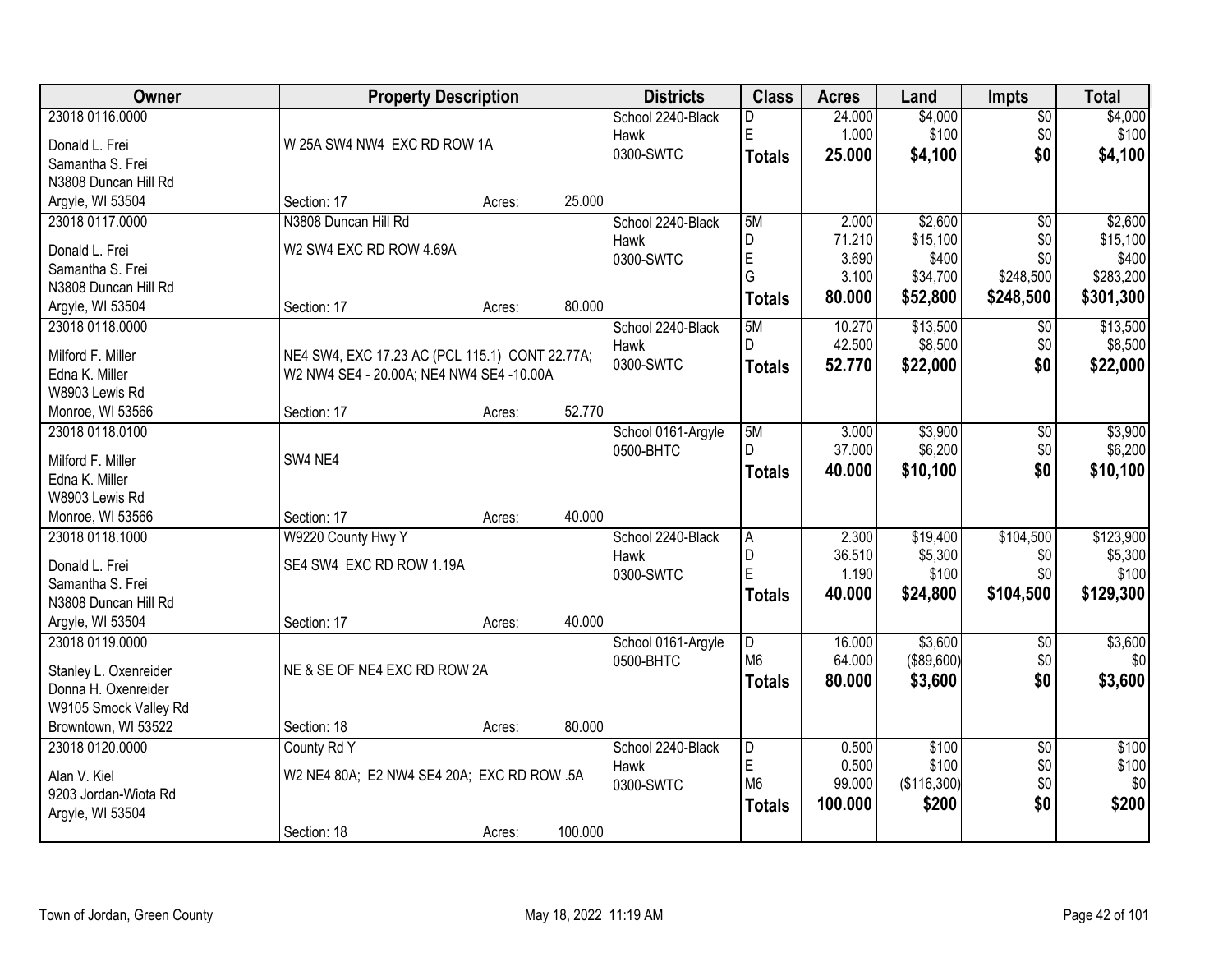| Owner                 | <b>Property Description</b>                  |        | <b>Districts</b>   | <b>Class</b>   | <b>Acres</b> | Land     | <b>Impts</b>    | <b>Total</b> |
|-----------------------|----------------------------------------------|--------|--------------------|----------------|--------------|----------|-----------------|--------------|
| 23018 0121.0100       | Jordan-Wiota Rd                              |        | School 0161-Argyle | 5M             | 1.000        | \$1,400  | $\overline{50}$ | \$1,400      |
| Eric M. Falsey        | CSM 5121 (V24-P86) PRT LOT 1 BNG PRT NE & SE |        | 0500-BHTC          | D.             | 39.400       | \$8,400  | \$0             | \$8,400      |
| Sarah A. Falsey       | OF NW4                                       |        |                    | <b>Totals</b>  | 40.400       | \$9,800  | \$0             | \$9,800      |
| N4040 Jordan Wiota Rd |                                              |        |                    |                |              |          |                 |              |
| Argyle, WI 53504      | Section: 18<br>Acres:                        | 40.400 |                    |                |              |          |                 |              |
| 23018 0121.0200       | N4040 Jordan Wiota Rd                        |        | School 0161-Argyle | $\overline{D}$ | 37.940       | \$5,100  | $\overline{30}$ | \$5,100      |
|                       |                                              |        | 0500-BHTC          | G              | 2.000        | \$27,000 | \$254,800       | \$281,800    |
| Eric M. Falsey        | CSM 5121 (V24-P86) PRT LOT 2 BNG PRT NE & SE |        |                    | <b>Totals</b>  | 39.940       | \$32,100 | \$254,800       | \$286,900    |
| Sarah A. Falsey       | OF NW4                                       |        |                    |                |              |          |                 |              |
| N4040 Jordan Wiota Rd |                                              |        |                    |                |              |          |                 |              |
| Argyle, WI 53504      | Section: 18<br>Acres:                        | 39.940 |                    |                |              |          |                 |              |
| 23018 0121.0300       | Jordan-Wiota Rd                              |        | School 0161-Argyle | 5M             | 0.200        | \$300    | \$0             | \$300        |
| Edward C. Falsey      | CSM 5121 (V24-P86) PRT LOT 3 BNG PRT SE4 NW4 |        | 0500-BHTC          | D.             | 0.400        | \$100    | \$0             | \$100        |
| Jutta L Falsey Le     |                                              |        |                    | <b>Totals</b>  | 0.600        | \$400    | \$0             | \$400        |
| N3980 Jordan Wiota Rd |                                              |        |                    |                |              |          |                 |              |
| Argyle, WI 53504      | Section: 18<br>Acres:                        | 0.600  |                    |                |              |          |                 |              |
| 23018 0121.1100       | Jordan-Wiota Rd                              |        | School 2240-Black  | D              | 19.470       | \$4,400  | \$0             | \$4,400      |
|                       |                                              |        | Hawk               | E              | 0.500        | \$100    | \$0             | \$100        |
| Eric M. Falsey        | CSM 5121 (V24-P86) PRT LOT 1 BNG PRT NW4 NW4 |        | 0300-SWTC          | <b>Totals</b>  | 19.970       | \$4,500  | \$0             | \$4,500      |
| Sarah A. Falsey       |                                              |        |                    |                |              |          |                 |              |
| N4040 Jordan Wiota Rd |                                              |        |                    |                |              |          |                 |              |
| Argyle, WI 53504      | Section: 18<br>Acres:                        | 19.970 |                    |                |              |          |                 |              |
| 23018 0121.1200       | Jordan-Wiota Rd                              |        | School 2240-Black  | $\overline{D}$ | 20.430       | \$4,200  | $\overline{50}$ | \$4,200      |
| Eric M. Falsey        | CSM 5121 (V24-P86) PRT LOT 2 BNG PRT NW & SW |        | Hawk               | Totals         | 20.430       | \$4,200  | \$0             | \$4,200      |
| Sarah A. Falsey       | OF NW4                                       |        | 0300-SWTC          |                |              |          |                 |              |
| N4040 Jordan Wiota Rd |                                              |        |                    |                |              |          |                 |              |
| Argyle, WI 53504      | Section: 18<br>Acres:                        | 20.430 |                    |                |              |          |                 |              |
| 23018 0121.1300       | N3980 Jordan Wiota Rd                        |        | School 2240-Black  | $\overline{D}$ | 22.600       | \$3,700  | $\overline{50}$ | \$3,700      |
|                       |                                              |        | Hawk               | $\mathsf E$    | 14.250       | \$16,800 | \$0             | \$16,800     |
| Edward C. Falsey      | CSM 5121 (V24-P86) LOT 3 BNG PRT SW4 NW4     |        | 0300-SWTC          | G              | 2.800        | \$32,600 | \$94,900        | \$127,500    |
| Jutta L Falsey Le     |                                              |        |                    | <b>Totals</b>  | 39.650       | \$53,100 | \$94,900        | \$148,000    |
| N3980 Jordan Wiota Rd |                                              |        |                    |                |              |          |                 |              |
| Argyle, WI 53504      | Section: 18<br>Acres:                        | 39.650 |                    |                |              |          |                 |              |
| 23018 0122.0000       |                                              |        | School 2240-Black  | D              | 36.400       | \$7,300  | $\overline{30}$ | \$7,300      |
| Donald L. Frei        | NE4 SW4, EXC S 544.32 FT OF W 222 FT         |        | Hawk               | E              | 0.830        | \$100    | \$0             | \$100        |
| Samantha S. Frei      |                                              |        | 0300-SWTC          | <b>Totals</b>  | 37.230       | \$7,400  | \$0             | \$7,400      |
| N3808 Duncan Hill Rd  |                                              |        |                    |                |              |          |                 |              |
| Argyle, WI 53504      | Section: 18<br>Acres:                        | 37.230 |                    |                |              |          |                 |              |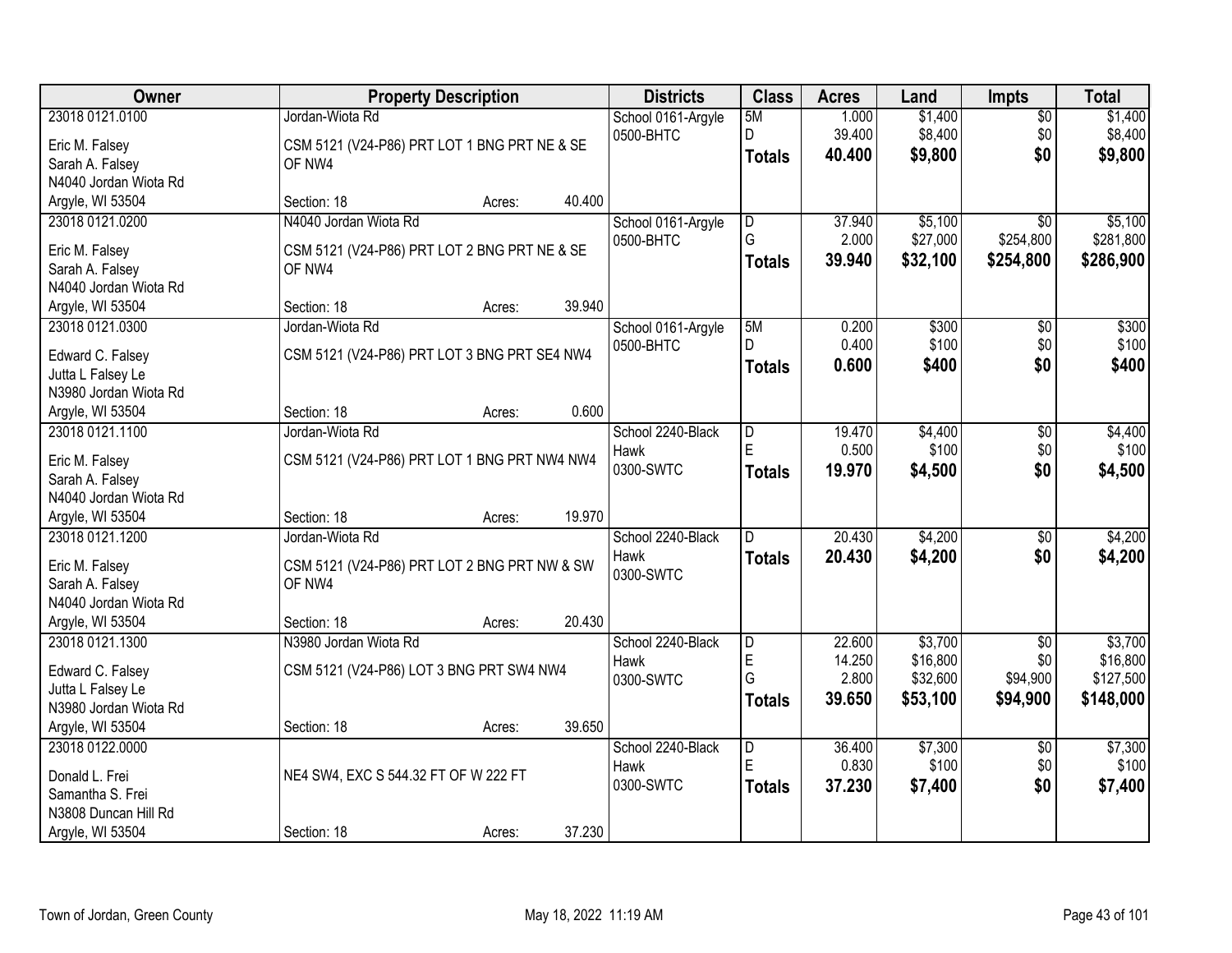| Owner                                                        | <b>Property Description</b>                                                         | <b>Districts</b>           | <b>Class</b>            | <b>Acres</b> | Land                          | <b>Impts</b>    | <b>Total</b> |
|--------------------------------------------------------------|-------------------------------------------------------------------------------------|----------------------------|-------------------------|--------------|-------------------------------|-----------------|--------------|
| 23018 0122.0100                                              |                                                                                     | School 2240-Black          | D                       | 35.310       | \$6,800                       | $\overline{50}$ | \$6,800      |
| Brett V. Priebe                                              | SE4 SW4 EXC N 417.42 FT OF W 417.42 FT, EXC RD                                      | Hawk                       | $\mathsf E$             | 0.690        | \$100                         | \$0             | \$100        |
| N3580 Jordan-Wiota Rd                                        | ROW .69A                                                                            | 0300-SWTC                  | Totals                  | 36.000       | \$6,900                       | \$0             | \$6,900      |
| Argyle, WI 53504                                             |                                                                                     |                            |                         |              |                               |                 |              |
|                                                              | 36.000<br>Section: 18<br>Acres:                                                     |                            |                         |              |                               |                 |              |
| 23018 0122.0200                                              | W9575 County Hwy Y                                                                  | School 2240-Black          | Α                       | 4.000        | \$22,000                      | \$84,900        | \$106,900    |
| Richard C. Lewis                                             | N 417.42 FT OF W 417.42 FT SE4 SW4, EXC RD ROW                                      | Hawk<br>0300-SWTC          | <b>Totals</b>           | 4.000        | \$22,000                      | \$84,900        | \$106,900    |
| W9575 County Rd Y                                            | .31A                                                                                |                            |                         |              |                               |                 |              |
| Argyle, WI 53504                                             |                                                                                     |                            |                         |              |                               |                 |              |
|                                                              | Section: 18<br>Acres:                                                               | 4.000                      |                         |              |                               |                 |              |
| 23018 0122.1000                                              | W9598 County Hwy Y                                                                  | School 2240-Black<br>Hawk  | A                       | 2.770        | \$18,400                      | \$82,700        | \$101,100    |
| Joseph M. Medina                                             | PARC NE4 SW4 -S 294.32 FT OF W 222 FT, EXC RD                                       | 0300-SWTC                  | <b>Totals</b>           | 2.770        | \$18,400                      | \$82,700        | \$101,100    |
| 655 N Willow Rd                                              | <b>ROW .17A</b>                                                                     |                            |                         |              |                               |                 |              |
| Elmhurst, IL 60126                                           |                                                                                     |                            |                         |              |                               |                 |              |
| 23018 0122.2000                                              | Section: 18<br>Acres:                                                               | 1.500<br>School 2240-Black |                         |              |                               |                 |              |
|                                                              |                                                                                     | Hawk                       |                         |              | Assessed with 23018 0122.1000 |                 |              |
| Joseph M. Medina                                             | PRT NE4 SW4, COM PT 294.32 FT NO SW COR SD                                          | 0300-SWTC                  |                         |              |                               |                 |              |
| Patricia A. Medina                                           | NE4 SW4 TH N 250 FT TH E 222 FT TH S 250 F T TH                                     |                            |                         |              |                               |                 |              |
| 655 N Willow Rd                                              | <b>W 222 FT POB</b><br>Section: 18                                                  | 1.270                      |                         |              |                               |                 |              |
| Elmhurst, IL 60126<br>23018 0123.0100                        | Acres:<br>W9634 County Hwy Y                                                        | School 2240-Black          | $\overline{A}$          | 2.030        | \$18,000                      | \$136,100       | \$154,100    |
|                                                              |                                                                                     | Hawk                       | D                       | 2.700        | \$400                         | \$0             | \$400        |
|                                                              | Priebe Carol Revocable Living Trust Dtd   CSM 4854 (V21-P252) LOT 1 BNG PRT NW4 SW4 | 0300-SWTC                  | <b>Totals</b>           | 4.730        | \$18,400                      | \$136,100       | \$154,500    |
| Dec 8, 2015                                                  |                                                                                     |                            |                         |              |                               |                 |              |
| c/o Priebe Carol Revocable Living Trust<br>W9634 County Rd Y | Section: 18<br>Acres:                                                               | 4.730                      |                         |              |                               |                 |              |
| Argyle, WI 53504                                             |                                                                                     |                            |                         |              |                               |                 |              |
| 23018 0123.0200                                              | W9650 County Hwy Y                                                                  | School 2240-Black          | $\overline{\mathsf{D}}$ | 31.900       | \$6,600                       | $\overline{50}$ | \$6,600      |
| William M. Priebe                                            | PRT NW4 SW4 LYG N CTY HWY Y, EXC RD & CSM                                           | Hawk                       | E                       | 2.000        | \$200                         | \$0             | \$200        |
| W9650 County Rd Y                                            | 4854 (V21-P252) LOT 1                                                               | 0300-SWTC                  | G                       | 1.740        | \$24,100                      | \$97,300        | \$121,400    |
| Argyle, WI 53504                                             |                                                                                     |                            | <b>Totals</b>           | 35.640       | \$30,900                      | \$97,300        | \$128,200    |
|                                                              | 35.640<br>Section: 18<br>Acres:                                                     |                            |                         |              |                               |                 |              |
| 23018 0123.1000                                              |                                                                                     | School 2240-Black          | $\overline{D}$          | 38.600       | \$8,800                       | \$0             | \$8,800      |
|                                                              | Priebe Carol Revocable Living Trust Dtd   FR SW4 SW4 LYG S CTY HWY Y EXC RD ROW 2A  | Hawk                       | E                       | 2.000        | \$200                         | \$0             | \$200        |
| Dec 8, 2015                                                  |                                                                                     | 0300-SWTC                  | Totals                  | 40.600       | \$9,000                       | \$0             | \$9,000      |
| c/o Priebe Carol Revocable Living Trust                      |                                                                                     |                            |                         |              |                               |                 |              |
| W9634 County Rd Y                                            | 40.600<br>Section: 18<br>Acres:                                                     |                            |                         |              |                               |                 |              |
| Argyle, WI 53504                                             |                                                                                     |                            |                         |              |                               |                 |              |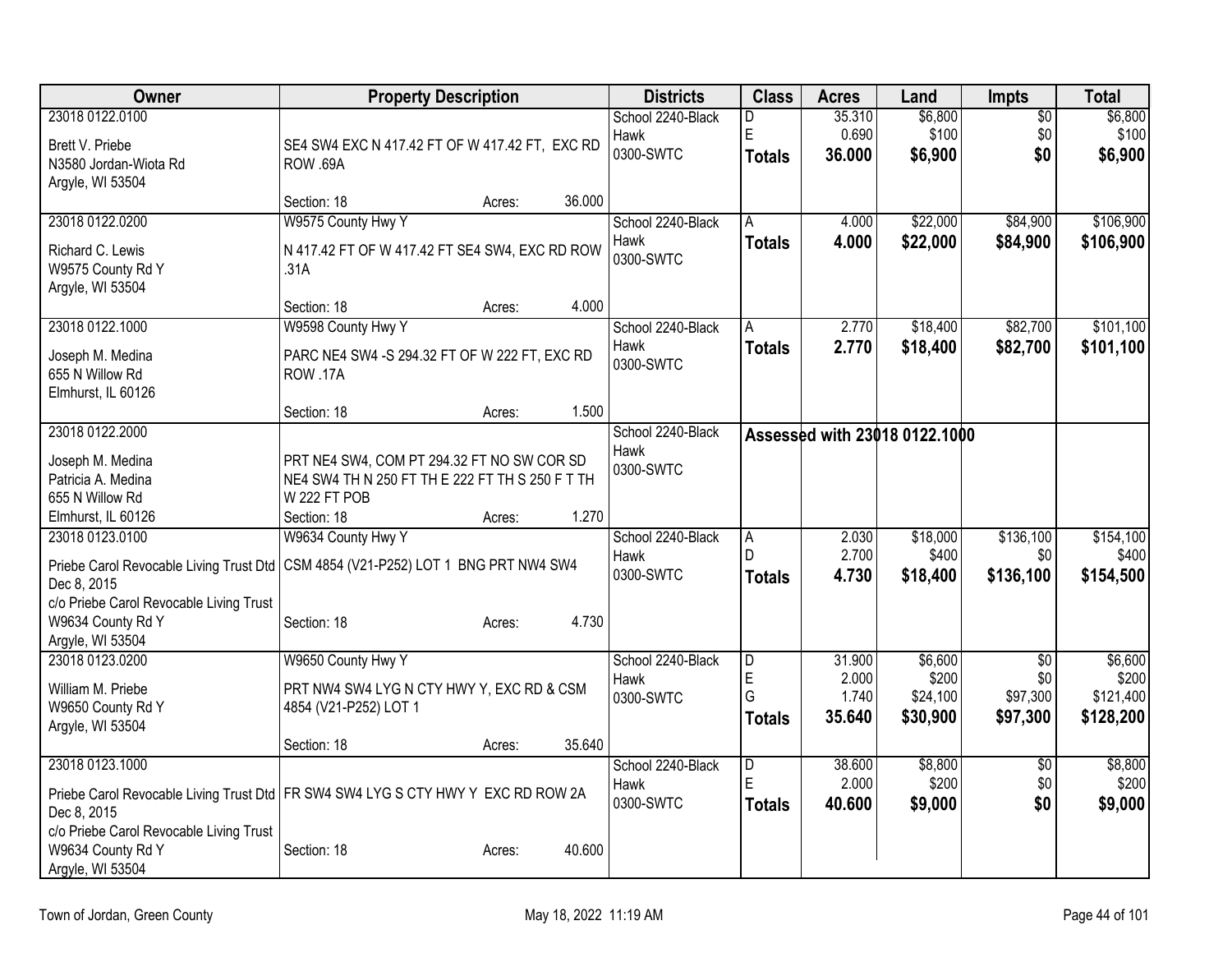| 23018 0124.0000<br>\$7,600<br>$\overline{50}$<br>\$7,600<br>School 2240-Black<br>37.600<br>D<br>E<br>\$100<br>\$0<br>\$100<br>1.000<br>Hawk<br>NE4 SE4 EXC RD ROW<br>Donald L. Frei<br>G<br>1.400<br>\$4,800<br>\$15,300<br>\$20,100<br>0300-SWTC<br>Samantha S. Frei<br>\$23,000<br>\$4,800<br>\$27,800<br>40.000<br><b>Totals</b><br>N3808 Duncan Hill Rd<br>40.000<br>Argyle, WI 53504<br>Section: 18<br>Acres:<br>\$10,900<br>23018 0125.0000<br>\$10,500<br>\$400<br>School 2240-Black<br>1.250<br>A<br>D.<br>8.000<br>\$1,500<br>\$0<br><b>Hawk</b><br>Timothy J. Beaton<br>CSM 733 (V2-P294) LOT 1 BNG PRT NW4 SE4, EXC<br>0300-SWTC<br>9.250<br>\$12,000<br>\$400<br><b>Totals</b><br>Diana L. Beaton<br>RD ROW .16A<br>1444 29th Ave<br>9.250<br>Section: 18<br>Monroe, WI 53566<br>Acres:<br>\$9,200<br>\$34,400<br>23018 0125.1000<br>W9478 County Hwy Y<br>School 2240-Black<br>0.890<br>A<br>Hawk<br>0.890<br>\$9,200<br>\$34,400<br><b>Totals</b><br>Ronald J. Frei<br>CSM 733 (V2-P294) LOT 3 CONT .84A ALSO STRIP 5<br>0300-SWTC<br>FT E & W X 442.18 FT N & S FROM CTY Y EXC RD<br>W9478 County Rd Y<br><b>ROW .10A</b><br>Argyle, WI 53504<br>0.890<br>Section: 18<br>Acres:<br>23018 0125.2000<br>W9474 County Hwy Y<br>School 2240-Black<br>\$18,300<br>\$106,300<br>\$124,600<br>$\overline{A}$<br>1.860<br>D<br>6.000<br>\$1,400<br>\$0<br>Hawk<br>Damon L. Widmer et al<br>CSM 733 (V2-P294) LOT 2 BNG PRT NW4 SE4 EXC 5<br>E<br>2.000<br>\$3,600<br>\$0<br>0300-SWTC<br>Cheryl D Widmer Le<br>FT STRIP N FROM CNTRLN CTY Y 442.18 FT ADJ<br>\$106,300<br>9.860<br>\$23,300<br><b>Totals</b><br>W9474 County Rd Y<br>LOT 1 & 3 OF CSM; ALSO PARC COM NW COR LOT 2<br>9.860<br>Argyle, WI 53504<br>Section: 18<br>Acres:<br>N3767 Duncan Hill Rd<br>5M<br>\$1,300<br>$\overline{50}$<br>\$1,300<br>23018 0126.0000<br>School 2240-Black<br>1.000<br>D<br>\$13,100<br>74.100<br>\$0<br><b>Hawk</b><br>S1/2 SE4, EXC RD ROW 3A<br>Vernon F. Mast<br>E<br>2.000<br>\$0<br>\$200<br>\$200<br>0300-SWTC<br>Anna M. Mast<br>G<br>2.900<br>\$283,600<br>\$33,300<br>N3767 Duncan Hill Rd<br>80.000<br>\$47,900<br>\$283,600<br><b>Totals</b><br>80.000<br>Argyle, WI 53504<br>Section: 18<br>Acres:<br>\$10,400<br>23018 0127.0000<br>School 2240-Black<br>5M<br>8.000<br>$\overline{50}$<br>\$10,600<br>\$0<br>D<br>71.000<br>Hawk<br>Vernon F. Mast<br>N1/2 NE4, EXC RD ROW 1A<br>E<br>\$100<br>\$0<br>1.000<br>0300-SWTC | <b>Owner</b> | <b>Property Description</b> | <b>Districts</b> | <b>Class</b> | <b>Acres</b> | Land | <b>Impts</b> | <b>Total</b> |
|--------------------------------------------------------------------------------------------------------------------------------------------------------------------------------------------------------------------------------------------------------------------------------------------------------------------------------------------------------------------------------------------------------------------------------------------------------------------------------------------------------------------------------------------------------------------------------------------------------------------------------------------------------------------------------------------------------------------------------------------------------------------------------------------------------------------------------------------------------------------------------------------------------------------------------------------------------------------------------------------------------------------------------------------------------------------------------------------------------------------------------------------------------------------------------------------------------------------------------------------------------------------------------------------------------------------------------------------------------------------------------------------------------------------------------------------------------------------------------------------------------------------------------------------------------------------------------------------------------------------------------------------------------------------------------------------------------------------------------------------------------------------------------------------------------------------------------------------------------------------------------------------------------------------------------------------------------------------------------------------------------------------------------------------------------------------------------------------------------------------------------------------------------------------------------------------------------------------------------------------------------------------------------------------------------------------------------------------------------------------------------------------------------------------------------------------|--------------|-----------------------------|------------------|--------------|--------------|------|--------------|--------------|
|                                                                                                                                                                                                                                                                                                                                                                                                                                                                                                                                                                                                                                                                                                                                                                                                                                                                                                                                                                                                                                                                                                                                                                                                                                                                                                                                                                                                                                                                                                                                                                                                                                                                                                                                                                                                                                                                                                                                                                                                                                                                                                                                                                                                                                                                                                                                                                                                                                            |              |                             |                  |              |              |      |              |              |
|                                                                                                                                                                                                                                                                                                                                                                                                                                                                                                                                                                                                                                                                                                                                                                                                                                                                                                                                                                                                                                                                                                                                                                                                                                                                                                                                                                                                                                                                                                                                                                                                                                                                                                                                                                                                                                                                                                                                                                                                                                                                                                                                                                                                                                                                                                                                                                                                                                            |              |                             |                  |              |              |      |              |              |
|                                                                                                                                                                                                                                                                                                                                                                                                                                                                                                                                                                                                                                                                                                                                                                                                                                                                                                                                                                                                                                                                                                                                                                                                                                                                                                                                                                                                                                                                                                                                                                                                                                                                                                                                                                                                                                                                                                                                                                                                                                                                                                                                                                                                                                                                                                                                                                                                                                            |              |                             |                  |              |              |      |              |              |
|                                                                                                                                                                                                                                                                                                                                                                                                                                                                                                                                                                                                                                                                                                                                                                                                                                                                                                                                                                                                                                                                                                                                                                                                                                                                                                                                                                                                                                                                                                                                                                                                                                                                                                                                                                                                                                                                                                                                                                                                                                                                                                                                                                                                                                                                                                                                                                                                                                            |              |                             |                  |              |              |      |              |              |
|                                                                                                                                                                                                                                                                                                                                                                                                                                                                                                                                                                                                                                                                                                                                                                                                                                                                                                                                                                                                                                                                                                                                                                                                                                                                                                                                                                                                                                                                                                                                                                                                                                                                                                                                                                                                                                                                                                                                                                                                                                                                                                                                                                                                                                                                                                                                                                                                                                            |              |                             |                  |              |              |      |              |              |
| \$1,500<br>\$12,400<br>\$43,600<br>\$43,600                                                                                                                                                                                                                                                                                                                                                                                                                                                                                                                                                                                                                                                                                                                                                                                                                                                                                                                                                                                                                                                                                                                                                                                                                                                                                                                                                                                                                                                                                                                                                                                                                                                                                                                                                                                                                                                                                                                                                                                                                                                                                                                                                                                                                                                                                                                                                                                                |              |                             |                  |              |              |      |              |              |
|                                                                                                                                                                                                                                                                                                                                                                                                                                                                                                                                                                                                                                                                                                                                                                                                                                                                                                                                                                                                                                                                                                                                                                                                                                                                                                                                                                                                                                                                                                                                                                                                                                                                                                                                                                                                                                                                                                                                                                                                                                                                                                                                                                                                                                                                                                                                                                                                                                            |              |                             |                  |              |              |      |              |              |
|                                                                                                                                                                                                                                                                                                                                                                                                                                                                                                                                                                                                                                                                                                                                                                                                                                                                                                                                                                                                                                                                                                                                                                                                                                                                                                                                                                                                                                                                                                                                                                                                                                                                                                                                                                                                                                                                                                                                                                                                                                                                                                                                                                                                                                                                                                                                                                                                                                            |              |                             |                  |              |              |      |              |              |
|                                                                                                                                                                                                                                                                                                                                                                                                                                                                                                                                                                                                                                                                                                                                                                                                                                                                                                                                                                                                                                                                                                                                                                                                                                                                                                                                                                                                                                                                                                                                                                                                                                                                                                                                                                                                                                                                                                                                                                                                                                                                                                                                                                                                                                                                                                                                                                                                                                            |              |                             |                  |              |              |      |              |              |
|                                                                                                                                                                                                                                                                                                                                                                                                                                                                                                                                                                                                                                                                                                                                                                                                                                                                                                                                                                                                                                                                                                                                                                                                                                                                                                                                                                                                                                                                                                                                                                                                                                                                                                                                                                                                                                                                                                                                                                                                                                                                                                                                                                                                                                                                                                                                                                                                                                            |              |                             |                  |              |              |      |              |              |
|                                                                                                                                                                                                                                                                                                                                                                                                                                                                                                                                                                                                                                                                                                                                                                                                                                                                                                                                                                                                                                                                                                                                                                                                                                                                                                                                                                                                                                                                                                                                                                                                                                                                                                                                                                                                                                                                                                                                                                                                                                                                                                                                                                                                                                                                                                                                                                                                                                            |              |                             |                  |              |              |      |              |              |
|                                                                                                                                                                                                                                                                                                                                                                                                                                                                                                                                                                                                                                                                                                                                                                                                                                                                                                                                                                                                                                                                                                                                                                                                                                                                                                                                                                                                                                                                                                                                                                                                                                                                                                                                                                                                                                                                                                                                                                                                                                                                                                                                                                                                                                                                                                                                                                                                                                            |              |                             |                  |              |              |      |              |              |
|                                                                                                                                                                                                                                                                                                                                                                                                                                                                                                                                                                                                                                                                                                                                                                                                                                                                                                                                                                                                                                                                                                                                                                                                                                                                                                                                                                                                                                                                                                                                                                                                                                                                                                                                                                                                                                                                                                                                                                                                                                                                                                                                                                                                                                                                                                                                                                                                                                            |              |                             |                  |              |              |      |              |              |
|                                                                                                                                                                                                                                                                                                                                                                                                                                                                                                                                                                                                                                                                                                                                                                                                                                                                                                                                                                                                                                                                                                                                                                                                                                                                                                                                                                                                                                                                                                                                                                                                                                                                                                                                                                                                                                                                                                                                                                                                                                                                                                                                                                                                                                                                                                                                                                                                                                            |              |                             |                  |              |              |      |              |              |
|                                                                                                                                                                                                                                                                                                                                                                                                                                                                                                                                                                                                                                                                                                                                                                                                                                                                                                                                                                                                                                                                                                                                                                                                                                                                                                                                                                                                                                                                                                                                                                                                                                                                                                                                                                                                                                                                                                                                                                                                                                                                                                                                                                                                                                                                                                                                                                                                                                            |              |                             |                  |              |              |      |              |              |
| \$1,400<br>\$3,600<br>\$129,600<br>\$13,100<br>\$316,900<br>\$331,500<br>\$10,400<br>\$10,600<br>\$100                                                                                                                                                                                                                                                                                                                                                                                                                                                                                                                                                                                                                                                                                                                                                                                                                                                                                                                                                                                                                                                                                                                                                                                                                                                                                                                                                                                                                                                                                                                                                                                                                                                                                                                                                                                                                                                                                                                                                                                                                                                                                                                                                                                                                                                                                                                                     |              |                             |                  |              |              |      |              |              |
|                                                                                                                                                                                                                                                                                                                                                                                                                                                                                                                                                                                                                                                                                                                                                                                                                                                                                                                                                                                                                                                                                                                                                                                                                                                                                                                                                                                                                                                                                                                                                                                                                                                                                                                                                                                                                                                                                                                                                                                                                                                                                                                                                                                                                                                                                                                                                                                                                                            |              |                             |                  |              |              |      |              |              |
|                                                                                                                                                                                                                                                                                                                                                                                                                                                                                                                                                                                                                                                                                                                                                                                                                                                                                                                                                                                                                                                                                                                                                                                                                                                                                                                                                                                                                                                                                                                                                                                                                                                                                                                                                                                                                                                                                                                                                                                                                                                                                                                                                                                                                                                                                                                                                                                                                                            |              |                             |                  |              |              |      |              |              |
|                                                                                                                                                                                                                                                                                                                                                                                                                                                                                                                                                                                                                                                                                                                                                                                                                                                                                                                                                                                                                                                                                                                                                                                                                                                                                                                                                                                                                                                                                                                                                                                                                                                                                                                                                                                                                                                                                                                                                                                                                                                                                                                                                                                                                                                                                                                                                                                                                                            |              |                             |                  |              |              |      |              |              |
|                                                                                                                                                                                                                                                                                                                                                                                                                                                                                                                                                                                                                                                                                                                                                                                                                                                                                                                                                                                                                                                                                                                                                                                                                                                                                                                                                                                                                                                                                                                                                                                                                                                                                                                                                                                                                                                                                                                                                                                                                                                                                                                                                                                                                                                                                                                                                                                                                                            |              |                             |                  |              |              |      |              |              |
|                                                                                                                                                                                                                                                                                                                                                                                                                                                                                                                                                                                                                                                                                                                                                                                                                                                                                                                                                                                                                                                                                                                                                                                                                                                                                                                                                                                                                                                                                                                                                                                                                                                                                                                                                                                                                                                                                                                                                                                                                                                                                                                                                                                                                                                                                                                                                                                                                                            |              |                             |                  |              |              |      |              |              |
|                                                                                                                                                                                                                                                                                                                                                                                                                                                                                                                                                                                                                                                                                                                                                                                                                                                                                                                                                                                                                                                                                                                                                                                                                                                                                                                                                                                                                                                                                                                                                                                                                                                                                                                                                                                                                                                                                                                                                                                                                                                                                                                                                                                                                                                                                                                                                                                                                                            |              |                             |                  |              |              |      |              |              |
|                                                                                                                                                                                                                                                                                                                                                                                                                                                                                                                                                                                                                                                                                                                                                                                                                                                                                                                                                                                                                                                                                                                                                                                                                                                                                                                                                                                                                                                                                                                                                                                                                                                                                                                                                                                                                                                                                                                                                                                                                                                                                                                                                                                                                                                                                                                                                                                                                                            |              |                             |                  |              |              |      |              |              |
|                                                                                                                                                                                                                                                                                                                                                                                                                                                                                                                                                                                                                                                                                                                                                                                                                                                                                                                                                                                                                                                                                                                                                                                                                                                                                                                                                                                                                                                                                                                                                                                                                                                                                                                                                                                                                                                                                                                                                                                                                                                                                                                                                                                                                                                                                                                                                                                                                                            |              |                             |                  |              |              |      |              |              |
|                                                                                                                                                                                                                                                                                                                                                                                                                                                                                                                                                                                                                                                                                                                                                                                                                                                                                                                                                                                                                                                                                                                                                                                                                                                                                                                                                                                                                                                                                                                                                                                                                                                                                                                                                                                                                                                                                                                                                                                                                                                                                                                                                                                                                                                                                                                                                                                                                                            |              |                             |                  |              |              |      |              |              |
|                                                                                                                                                                                                                                                                                                                                                                                                                                                                                                                                                                                                                                                                                                                                                                                                                                                                                                                                                                                                                                                                                                                                                                                                                                                                                                                                                                                                                                                                                                                                                                                                                                                                                                                                                                                                                                                                                                                                                                                                                                                                                                                                                                                                                                                                                                                                                                                                                                            |              |                             |                  |              |              |      |              |              |
|                                                                                                                                                                                                                                                                                                                                                                                                                                                                                                                                                                                                                                                                                                                                                                                                                                                                                                                                                                                                                                                                                                                                                                                                                                                                                                                                                                                                                                                                                                                                                                                                                                                                                                                                                                                                                                                                                                                                                                                                                                                                                                                                                                                                                                                                                                                                                                                                                                            |              |                             |                  |              |              |      |              |              |
|                                                                                                                                                                                                                                                                                                                                                                                                                                                                                                                                                                                                                                                                                                                                                                                                                                                                                                                                                                                                                                                                                                                                                                                                                                                                                                                                                                                                                                                                                                                                                                                                                                                                                                                                                                                                                                                                                                                                                                                                                                                                                                                                                                                                                                                                                                                                                                                                                                            |              |                             |                  |              |              |      |              |              |
|                                                                                                                                                                                                                                                                                                                                                                                                                                                                                                                                                                                                                                                                                                                                                                                                                                                                                                                                                                                                                                                                                                                                                                                                                                                                                                                                                                                                                                                                                                                                                                                                                                                                                                                                                                                                                                                                                                                                                                                                                                                                                                                                                                                                                                                                                                                                                                                                                                            |              |                             |                  |              |              |      |              |              |
|                                                                                                                                                                                                                                                                                                                                                                                                                                                                                                                                                                                                                                                                                                                                                                                                                                                                                                                                                                                                                                                                                                                                                                                                                                                                                                                                                                                                                                                                                                                                                                                                                                                                                                                                                                                                                                                                                                                                                                                                                                                                                                                                                                                                                                                                                                                                                                                                                                            | Anna M. Mast |                             |                  |              |              |      |              |              |
| \$21,100<br>\$0<br>\$21,100<br>80.000<br><b>Totals</b><br>N3767 Duncan Hill Rd                                                                                                                                                                                                                                                                                                                                                                                                                                                                                                                                                                                                                                                                                                                                                                                                                                                                                                                                                                                                                                                                                                                                                                                                                                                                                                                                                                                                                                                                                                                                                                                                                                                                                                                                                                                                                                                                                                                                                                                                                                                                                                                                                                                                                                                                                                                                                             |              |                             |                  |              |              |      |              |              |
| 80.000<br>Argyle, WI 53504<br>Section: 19<br>Acres:                                                                                                                                                                                                                                                                                                                                                                                                                                                                                                                                                                                                                                                                                                                                                                                                                                                                                                                                                                                                                                                                                                                                                                                                                                                                                                                                                                                                                                                                                                                                                                                                                                                                                                                                                                                                                                                                                                                                                                                                                                                                                                                                                                                                                                                                                                                                                                                        |              |                             |                  |              |              |      |              |              |
| 23018 0128.0000<br>School 2240-Black<br>\$11,800<br>\$11,800<br>$\overline{D}$<br>60.890<br>$\overline{50}$                                                                                                                                                                                                                                                                                                                                                                                                                                                                                                                                                                                                                                                                                                                                                                                                                                                                                                                                                                                                                                                                                                                                                                                                                                                                                                                                                                                                                                                                                                                                                                                                                                                                                                                                                                                                                                                                                                                                                                                                                                                                                                                                                                                                                                                                                                                                |              |                             |                  |              |              |      |              |              |
| E<br>\$10,700<br>\$0<br>\$10,700<br>6.450<br>Hawk<br>Duncan Dog, LLC<br>W1/2 OF SE4, EXC BEG S4 COR SD SEC 19 TH S89*E                                                                                                                                                                                                                                                                                                                                                                                                                                                                                                                                                                                                                                                                                                                                                                                                                                                                                                                                                                                                                                                                                                                                                                                                                                                                                                                                                                                                                                                                                                                                                                                                                                                                                                                                                                                                                                                                                                                                                                                                                                                                                                                                                                                                                                                                                                                     |              |                             |                  |              |              |      |              |              |
| 0300-SWTC<br>\$0<br>67.340<br>\$22,500<br>\$22,500<br><b>Totals</b><br>2208 10th St<br>381.29 FT TH N0*E 627.42 FT TH S88*W 386.41 FT                                                                                                                                                                                                                                                                                                                                                                                                                                                                                                                                                                                                                                                                                                                                                                                                                                                                                                                                                                                                                                                                                                                                                                                                                                                                                                                                                                                                                                                                                                                                                                                                                                                                                                                                                                                                                                                                                                                                                                                                                                                                                                                                                                                                                                                                                                      |              |                             |                  |              |              |      |              |              |
| THS0*W 612.5 FT POB & EXC LOT 10 & PT LOT 8 CSN<br>Monroe, WI 53566                                                                                                                                                                                                                                                                                                                                                                                                                                                                                                                                                                                                                                                                                                                                                                                                                                                                                                                                                                                                                                                                                                                                                                                                                                                                                                                                                                                                                                                                                                                                                                                                                                                                                                                                                                                                                                                                                                                                                                                                                                                                                                                                                                                                                                                                                                                                                                        |              |                             |                  |              |              |      |              |              |
| 67.340<br>Section: 19<br>Acres:                                                                                                                                                                                                                                                                                                                                                                                                                                                                                                                                                                                                                                                                                                                                                                                                                                                                                                                                                                                                                                                                                                                                                                                                                                                                                                                                                                                                                                                                                                                                                                                                                                                                                                                                                                                                                                                                                                                                                                                                                                                                                                                                                                                                                                                                                                                                                                                                            |              |                             |                  |              |              |      |              |              |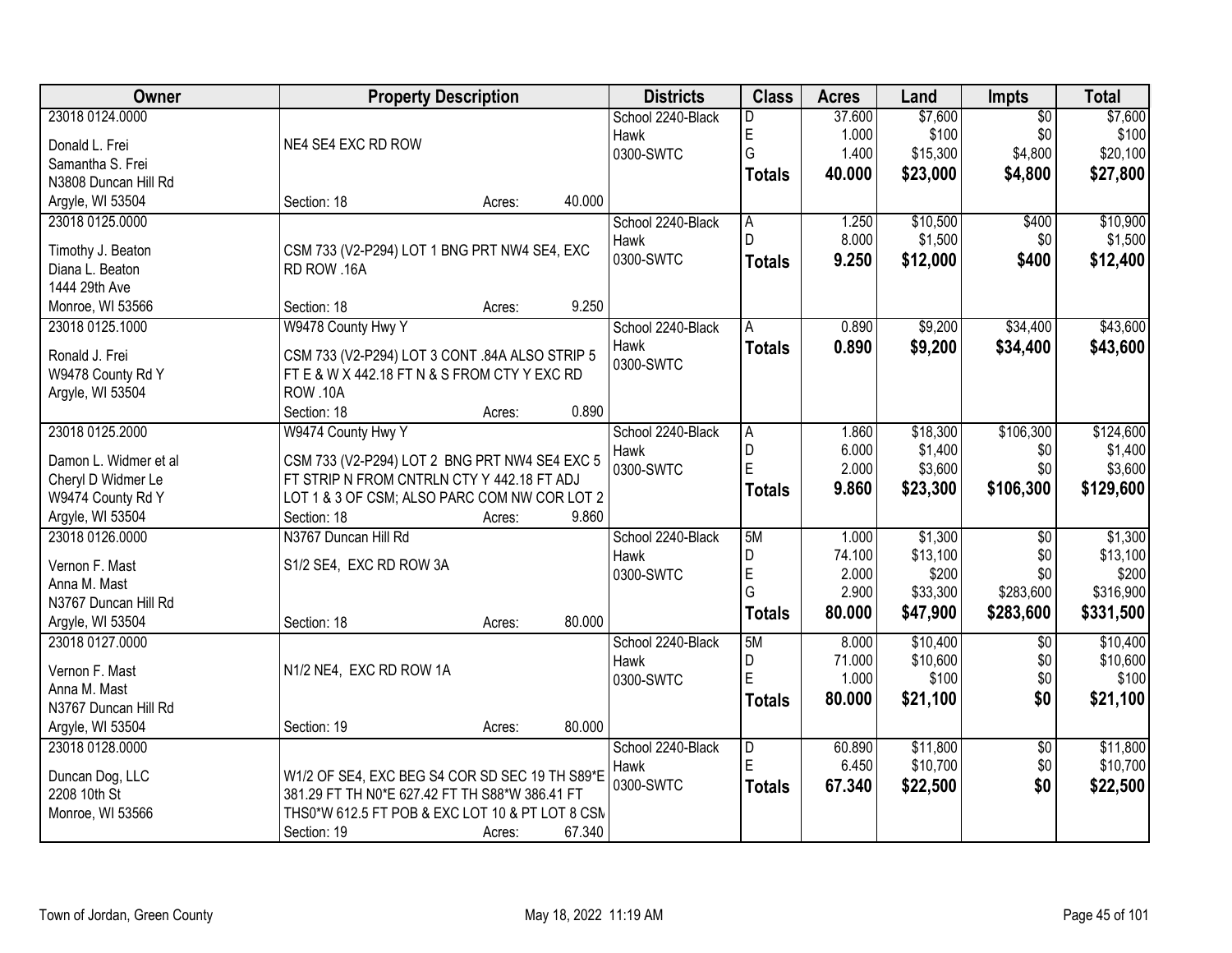| Owner                                       | <b>Property Description</b>                     |                   | <b>Districts</b>  | <b>Class</b>  | <b>Acres</b> | Land     | <b>Impts</b>    | <b>Total</b> |
|---------------------------------------------|-------------------------------------------------|-------------------|-------------------|---------------|--------------|----------|-----------------|--------------|
| 23018 0128.1000                             | N3481 Duncan Hill Rd                            |                   | School 2240-Black | 5M            | 8.000        | \$10,400 | $\overline{50}$ | \$10,400     |
| Jacobson Irrevocable Trust Dated April      | CSM 122 (V1-P122) LOT 1 BNG S 1/2 NE4 & PRT NE4 |                   | Hawk              | D             | 79.860       | \$10,000 | \$0             | \$10,000     |
| 4,2019                                      | SE4 EXC RD ROW 1.5A                             |                   | 0300-SWTC         | $\mathsf E$   | 1.500        | \$200    | \$0             | \$200        |
| c/o Jacobson Irrevocable Trust              |                                                 |                   |                   | G             | 3.300        | \$30,700 | \$10,700        | \$41,400     |
| C/O Earl Jacobson                           | Section: 19                                     | 92.660<br>Acres:  |                   | <b>Totals</b> | 92.660       | \$51,300 | \$10,700        | \$62,000     |
| 205 N Broad St                              |                                                 |                   |                   |               |              |          |                 |              |
| Argyle, WI 53504                            |                                                 |                   |                   |               |              |          |                 |              |
| 23018 0129.0000                             | N3580 Jordan Wiota Rd                           |                   | School 2240-Black | 5M            | 11.000       | \$14,300 | $\overline{30}$ | \$14,300     |
| Brian Priebe et al                          | NW4 (KNOWN AS: E2 NW4 80A; FR NW4 NW4 40.6A;    |                   | Hawk              | D             | 144.570      | \$23,300 | \$0             | \$23,300     |
| c/o Priebe Carol Revocable Living Trust     | FR SW4 NW4 40.37A; EXC RD ROW 2A)               |                   | 0300-SWTC         | E             | 2.000        | \$200    | \$0             | \$200        |
| W9634 County Rd Y                           |                                                 |                   |                   | G             | 3.400        | \$36,800 | \$88,200        | \$125,000    |
| Argyle, WI 53504                            | Section: 19                                     | 160.970<br>Acres: |                   | <b>Totals</b> | 160.970      | \$74,600 | \$88,200        | \$162,800    |
| 23018 0130.1000                             | N3350 Jordan Wiota Rd                           |                   | School 2240-Black | 5M            | 1.000        | \$1,500  | $\overline{50}$ | \$1,500      |
|                                             |                                                 |                   | Hawk              | D             | 13.500       | \$2,200  | \$0             | \$2,200      |
| Tyler B. Whalen                             | CSM 5264 (V25-P159) LOT 1 BNG PRT SW4 & NW4 OF  |                   | 0300-SWTC         | $\mathsf E$   | 3.000        | \$300    | \$0             | \$300        |
| Kendra S. Whalen                            | SW4                                             |                   |                   | G             | 2.500        | \$24,500 | \$101,300       | \$125,800    |
| N3350 Jordan Wiota Rd                       |                                                 |                   |                   | <b>Totals</b> | 20.000       | \$28,500 | \$101,300       | \$129,800    |
| Argyle, WI 53504                            | Section: 19                                     | 20.000<br>Acres:  |                   |               |              |          |                 |              |
| 23018 0130.2000                             | Jordan Wiota Rd                                 |                   | School 2240-Black | 5M            | 4.000        | \$6,000  | \$0             | \$6,000      |
| Debra L. Rupnow et al                       | E1/2 SW4 80A; FR NW4 SW4 & SW4 SW4 EXC RD RO    |                   | Hawk<br>0300-SWTC | D.            | 136.050      | \$22,000 | \$0             | \$22,000     |
| c/o Jeffery D. Rupnow                       | 4A & EXC CSM 5264 LOT 1                         |                   |                   | <b>Totals</b> | 140.050      | \$28,000 | \$0             | \$28,000     |
| N2438 Clearview Dr                          |                                                 |                   |                   |               |              |          |                 |              |
| Monroe, WI 53566                            | Section: 19                                     | 140.050<br>Acres: |                   |               |              |          |                 |              |
| 23018 0131.0000                             | N3353 Duncan Hill Rd                            |                   | School 2240-Black | l A           | 0.300        | \$3,000  | \$26,300        | \$29,300     |
| Duncan Dog, LLC                             | CSM 1876 (V6-P150) LOTS 1,2 & 3 BNG PRT E2 OF S |                   | Hawk              | D             | 15.000       | \$3,400  | \$0             | \$3,400      |
| 2208 10th St                                | 3/4 OF E2 OF SE4                                |                   | 0300-SWTC         | <b>Totals</b> | 15.300       | \$6,400  | \$26,300        | \$32,700     |
| Monroe, WI 53566                            |                                                 |                   |                   |               |              |          |                 |              |
|                                             | Section: 19                                     | 15.300<br>Acres:  |                   |               |              |          |                 |              |
| 23018 0131.1000                             | N3323 Duncan Hill Rd                            |                   | School 2240-Black | A             | 4.800        | \$20,800 | \$165,400       | \$186,200    |
|                                             |                                                 |                   | Hawk              | <b>Totals</b> | 4.800        | \$20,800 | \$165,400       | \$186,200    |
| <b>Terry Scholl</b>                         | CSM 1878 (V6-P152) LOT 5 BNG PRT SE4 SE4        |                   | 0300-SWTC         |               |              |          |                 |              |
| <b>Wendy Scholl</b><br>N3323 Duncan Hill Rd |                                                 |                   |                   |               |              |          |                 |              |
| Argyle, WI 53504                            | Section: 19                                     | 4.800             |                   |               |              |          |                 |              |
| 23018 0131.2000                             | W9340 Dog Hollow Rd                             | Acres:            | School 2240-Black |               | 2.970        | \$19,000 | \$62,100        | \$81,100     |
|                                             |                                                 |                   | Hawk              | A             | 2.970        | \$19,000 |                 |              |
| Roger Notter                                | CSM 3329 (V12-P144) LOT 1 BNG PRT SE4 SE4       |                   | 0300-SWTC         | <b>Totals</b> |              |          | \$62,100        | \$81,100     |
| W9340 Dog Hollow Rd                         |                                                 |                   |                   |               |              |          |                 |              |
| Argyle, WI 53504                            |                                                 |                   |                   |               |              |          |                 |              |
|                                             | Section: 19                                     | 2.970<br>Acres:   |                   |               |              |          |                 |              |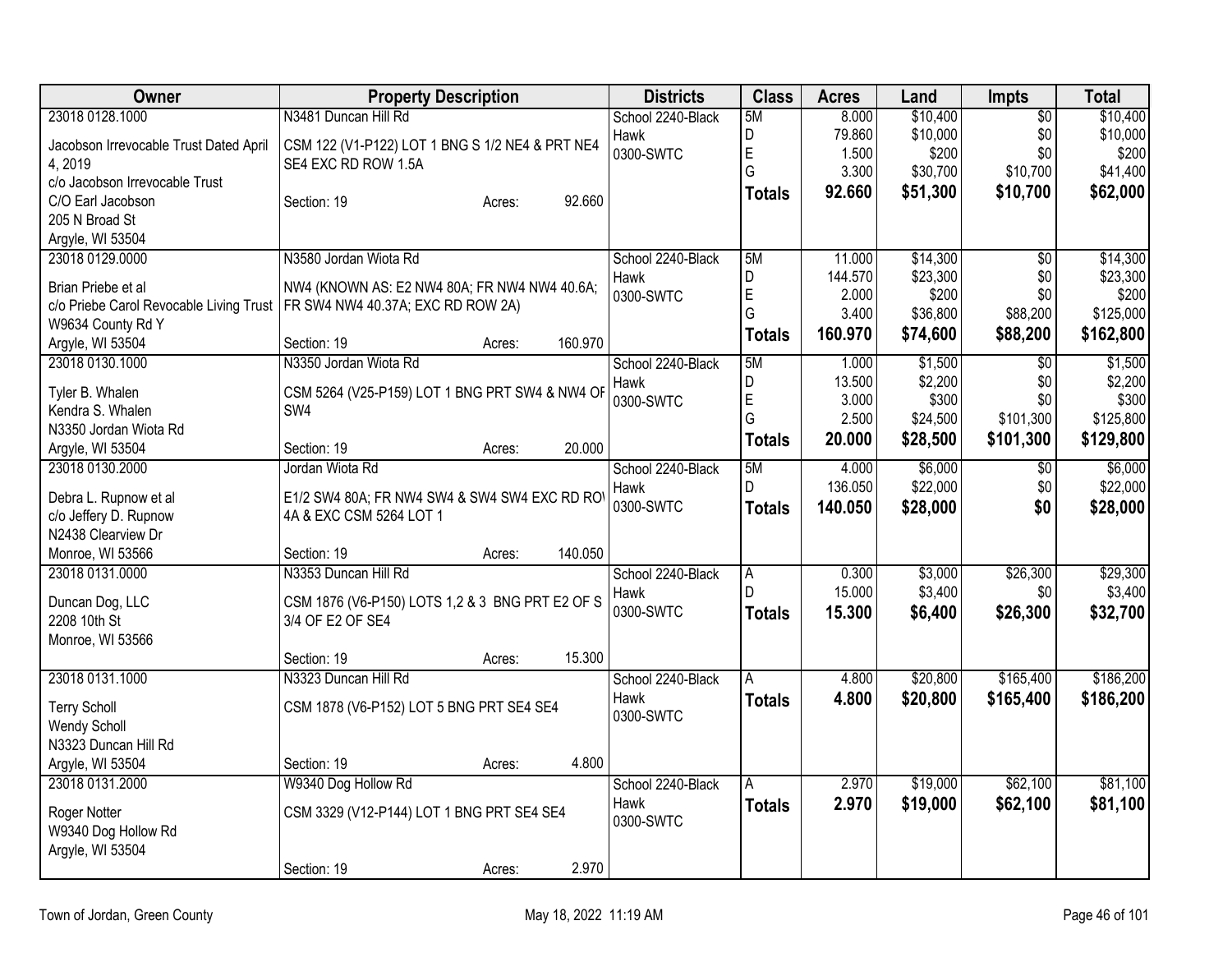| Owner                                                                                                | <b>Property Description</b>                                                                                                                                                             |        | <b>Districts</b>                              | <b>Class</b>                       | <b>Acres</b>                                | Land                                                 | Impts                                               | <b>Total</b>                                         |
|------------------------------------------------------------------------------------------------------|-----------------------------------------------------------------------------------------------------------------------------------------------------------------------------------------|--------|-----------------------------------------------|------------------------------------|---------------------------------------------|------------------------------------------------------|-----------------------------------------------------|------------------------------------------------------|
| 23018 0131.2100<br>Roger Notter<br>W9340 Dog Hollow Rd<br>Argyle, WI 53504                           | CSM 3329 (12-P144) LOT 2 BNG PRT SE4 SE4                                                                                                                                                |        | School 2240-Black<br>Hawk<br>0300-SWTC        | <b>Totals</b>                      | 2.320<br>2.320                              | \$18,300<br>\$18,300                                 | $\overline{50}$<br>\$0                              | \$18,300<br>\$18,300                                 |
|                                                                                                      | Section: 19<br>Acres:                                                                                                                                                                   | 2.320  |                                               |                                    |                                             |                                                      |                                                     |                                                      |
| 23018 0131.4000<br>Frank A. Moore<br>Patricia Moore                                                  | N3351 Duncan Hill Rd<br>CSM 1876 (V6-P150) LOT 4 BNG PRT SE4 SE4                                                                                                                        |        | School 2240-Black<br>Hawk<br>0300-SWTC        | A<br><b>Totals</b>                 | 5.100<br>5.100                              | \$24,300<br>\$24,300                                 | \$189,800<br>\$189,800                              | \$214,100<br>\$214,100                               |
| N3351 Duncan Hill Rd<br>Argyle, WI 53504                                                             | Section: 19<br>Acres:                                                                                                                                                                   | 5.100  |                                               |                                    |                                             |                                                      |                                                     |                                                      |
| 23018 0132.0000<br>Douglas A. Nelson<br>25250 W Lincoln Dr<br>Lake Villa, IL 60046                   | CSM 1880 (V6-P154) LOT 8 CONT 5.0A; CSM 1878<br>(V6-P152) LOT 7 BNG PRT S1/2 SE4                                                                                                        |        | School 2240-Black<br>Hawk<br>0300-SWTC        | A<br>E<br><b>Totals</b>            | 0.200<br>9.800<br>10.000                    | \$1,500<br>\$16,000<br>\$17,500                      | \$500<br>\$0<br>\$500                               | \$2,000<br>\$16,000<br>\$18,000                      |
|                                                                                                      | Section: 19<br>Acres:                                                                                                                                                                   | 10.000 |                                               |                                    |                                             |                                                      |                                                     |                                                      |
| 23018 0132.1000<br>Patrick L. Stietz<br>Rebecca J. Stietz<br>W9496 Dog Hollow Rd<br>Argyle, WI 53504 | W9496 Dog Hollow Rd<br>PRT SW4 SE4 COM CAST ALUM MONUMENT AT S4<br>COR SD SEC TH S89*'E ALG S LN SD SW4 SE4<br>381.29 FT TH N0*E 627.42 FT TH S 88*W 386.41 FT<br>Section: 19<br>Acres: | 5.460  | School 2240-Black<br>Hawk<br>0300-SWTC        | Α<br><b>Totals</b>                 | 5.460<br>5.460                              | \$23,000<br>\$23,000                                 | \$77,100<br>\$77,100                                | \$100,100<br>\$100,100                               |
| 23018 0132.2000<br>Douglas A. Nelson<br>25250 Lincoln Dr<br>Lake Villa, IL 60046                     | CSM 1880 (V6 P154) LOT 10 BNG PRT SW4 SE4<br>Section: 19                                                                                                                                | 5.000  | School 2240-Black<br><b>Hawk</b><br>0300-SWTC | Ē<br><b>Totals</b>                 | 5.000<br>5.000                              | \$9,000<br>\$9,000                                   | $\overline{50}$<br>\$0                              | \$9,000<br>\$9,000                                   |
| 23018 0132.3000<br>Duncan Dog, LLC<br>2208 10th St<br>Monroe, WI 53566                               | Acres:<br>Dog Hollow Rd<br>W1/2 E1/2 SE4, EXC PT LOT 1 CSM 122 & EXC PT<br>LOTS 1 & 2 CSM 3329 & PT LOT 8 CSM 1880 & LOT 7<br><b>CSM 1878</b><br>Section: 19<br>Acres:                  | 29.540 | School 2240-Black<br>Hawk<br>0300-SWTC        | 5M<br>D<br>E<br>G<br><b>Totals</b> | 3.000<br>21.000<br>5.040<br>0.500<br>29.540 | \$3,900<br>\$4,300<br>\$6,100<br>\$6,000<br>\$20,300 | $\overline{50}$<br>\$0<br>\$0<br>\$1,000<br>\$1,000 | \$3,900<br>\$4,300<br>\$6,100<br>\$7,000<br>\$21,300 |
| 23018 0133.1000<br>Thomas E. Kipp<br>PO Box 403<br>North Prairie, WI 53153                           | CSM 4681 (V20-P127) LOT 1 BNG PRT NE4 NE4<br>Section: 20<br>Acres:                                                                                                                      | 3.820  | School 3682-Monroe<br>0500-BHTC               | D<br><b>Totals</b>                 | 3.820<br>3.820                              | \$600<br>\$600                                       | $\overline{50}$<br>\$0                              | \$600<br>\$600                                       |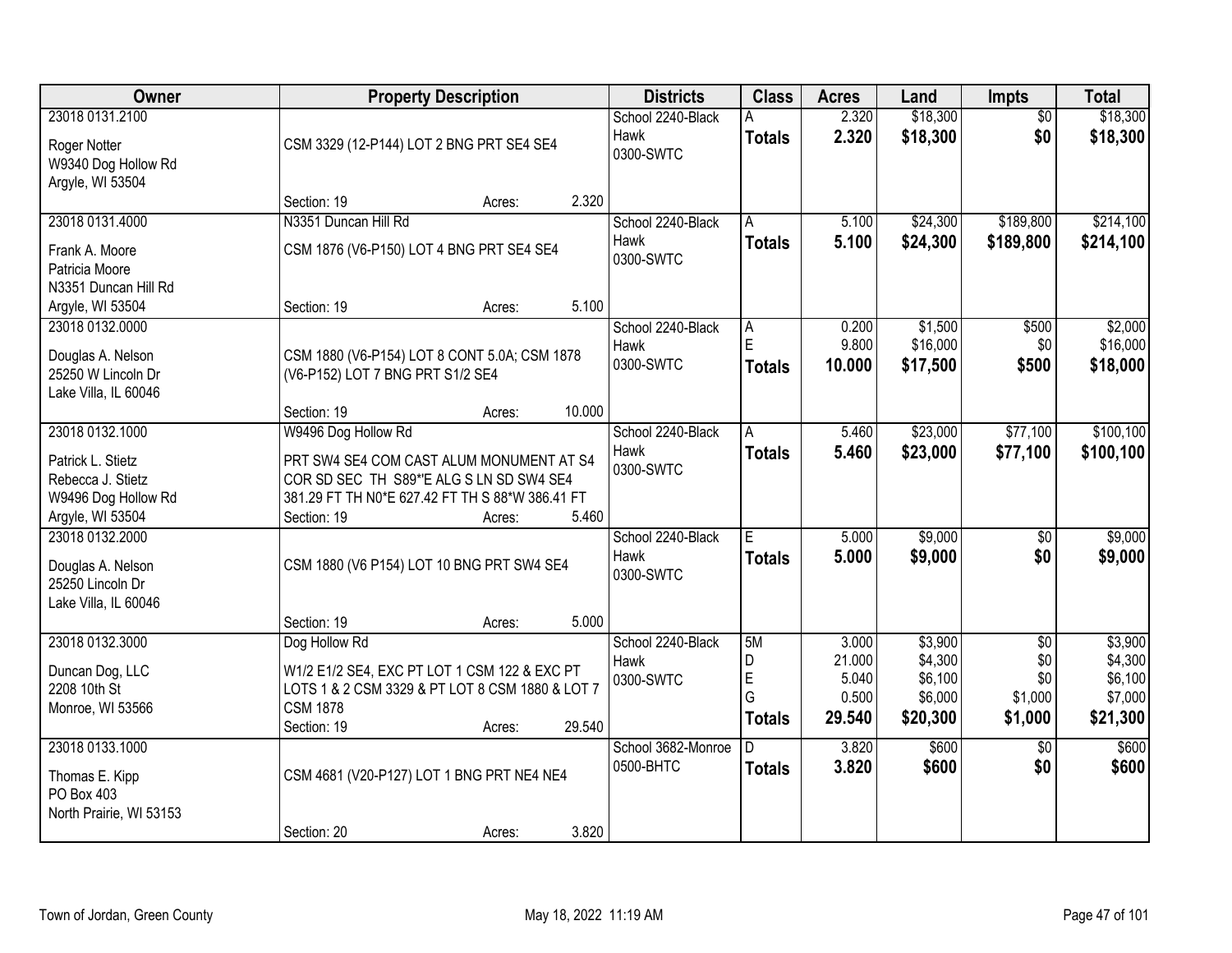| <b>Owner</b>                       | <b>Property Description</b>                     | <b>Districts</b>   | <b>Class</b>  | <b>Acres</b> | Land     | <b>Impts</b>    | <b>Total</b> |
|------------------------------------|-------------------------------------------------|--------------------|---------------|--------------|----------|-----------------|--------------|
| 23018 0133.1001                    |                                                 | School 3682-Monroe | D.            | 25.690       | \$4,700  | $\overline{30}$ | \$4,700      |
| Mark Olm Farm, LLC                 | PRT NE4 LYG N HWY, EXC PT CSM 4201 & EXC LOTS   | 0500-BHTC          | <b>Totals</b> | 25.690       | \$4,700  | \$0             | \$4,700      |
| 15621 Cannell Rd                   | 1 & 2 CSM 4456 & EXC CSM 4681 (SEE FULL LEGAL   |                    |               |              |          |                 |              |
| Rockton, IL 61072                  | IN DOC #549084)                                 |                    |               |              |          |                 |              |
|                                    | Section: 20<br>25.690<br>Acres:                 |                    |               |              |          |                 |              |
| 23018 0133.1100                    | W9024 County Hwy Y                              | School 3682-Monroe | A             | 3.040        | \$20,900 | \$156,500       | \$177,400    |
|                                    |                                                 | 0500-BHTC          | D.            | 1.000        | \$200    | \$0             | \$200        |
| Richard P. Kipp                    | CSM 4456 (V18-P225) LOT 1 BNG PRT NW4 NE4 &     |                    | <b>Totals</b> | 4.040        | \$21,100 | \$156,500       | \$177,600    |
| Thomas E. Kipp<br>PO Box 403       | NE4 NE4                                         |                    |               |              |          |                 |              |
| North Prairie, WI 53153            | 4.040<br>Section: 20                            |                    |               |              |          |                 |              |
| 23018 0133.1101                    | Acres:                                          | School 3682-Monroe |               | 0.430        | \$8,600  | \$5,900         | \$14,500     |
|                                    |                                                 | 0500-BHTC          | l A           | 7.700        | \$500    | \$0             | \$500        |
| Richard P. Kipp                    | CSM 4456 (V18-P225) LOT 2 BNG PRT NE4 NE4       |                    |               |              |          |                 |              |
| Thomas E. Kipp                     |                                                 |                    | <b>Totals</b> | 8.130        | \$9,100  | \$5,900         | \$15,000     |
| PO Box 403                         |                                                 |                    |               |              |          |                 |              |
| North Prairie, WI 53153            | 8.130<br>Section: 20<br>Acres:                  |                    |               |              |          |                 |              |
| 23018 0134.0300                    | N3510 Ridge Rd                                  | School 3682-Monroe | 5M            | 4.000        | \$5,200  | $\overline{50}$ | \$5,200      |
|                                    |                                                 | 0500-BHTC          | D             | 32.000       | \$3,100  | \$0             | \$3,100      |
| Daniel L. O'Brien                  | CSM 5069 (V23-P232) LOT 1 BNG PRT SE4 NW4, SW4  |                    | G             | 4.000        | \$41,000 | \$121,800       | \$162,800    |
| Ashley R. Denure<br>N3510 Ridge Rd | & SE4 NE4, NE4 SW4 & NW4 & NE4 SE4              |                    | <b>Totals</b> | 40.000       | \$49,300 | \$121,800       | \$171,100    |
| Argyle, WI 53504                   | 40.000<br>Section: 20                           |                    |               |              |          |                 |              |
| 23018 0134.0400                    | Acres:                                          |                    | 5M            | 6.000        | \$7,800  |                 | \$7,800      |
|                                    | Ridge Rd                                        | School 3682-Monroe | D             | 145.000      | \$25,100 | \$0<br>\$0      | \$25,100     |
| John D. Salesman                   | N1/2 SE4 & ALL NE4 LYG S OF HWY; ALSO PRT NW4   | 0500-BHTC          | Ė             | 3.800        | \$400    | \$0             | \$400        |
| Joan M. Salesman                   | & SW4 NW4 SEC 21 COM W4 COR SEC 21 TH N0*W      |                    |               |              |          |                 |              |
| N3564 Ridge Rd                     | 667.20 FT ALG W LN TO SW COR OF N 3/4 OF NW4    |                    | <b>Totals</b> | 154.800      | \$33,300 | \$0             | \$33,300     |
| Argyle, WI 53504                   | 154.800<br>Section: 21<br>Acres:                |                    |               |              |          |                 |              |
| 23018 0135.0100                    | N3511 Ridge Rd                                  | School 2240-Black  | A             | 1.400        | \$12,000 | \$74,600        | \$86,600     |
| Zachery V. Vaux                    | CSM 5051 (V23-P188) LOT 1 BNG PRT SE4 NW4       | Hawk               | E             | 7.250        | \$9,900  | \$0             | \$9,900      |
| Cassie P. Vaux                     |                                                 | 0300-SWTC          | <b>Totals</b> | 8.650        | \$21,900 | \$74,600        | \$96,500     |
| N3511 Ridge Rd                     |                                                 |                    |               |              |          |                 |              |
| Argyle, WI 53504                   | 8.650<br>Section: 20<br>Acres:                  |                    |               |              |          |                 |              |
| 23018 0135.0200                    | Ridge Rd                                        | School 2240-Black  | D             | 0.660        | \$200    | $\overline{30}$ | \$200        |
|                                    |                                                 | <b>Hawk</b>        |               | 0.660        | \$200    | \$0             | \$200        |
| John D. Salesman                   | PRT E2 NE4 SW4 COM NE COR SW4 TH S ALG 4LN      | 0300-SWTC          | <b>Totals</b> |              |          |                 |              |
| Joan M. Salesman                   | 132 FT TH W 209 FT TH N8*W 132.5 FT TH E 239.75 |                    |               |              |          |                 |              |
| N3564 Ridge Rd                     | FT TO POB                                       |                    |               |              |          |                 |              |
| Argyle, WI 53504                   | 0.660<br>Section: 20<br>Acres:                  |                    |               |              |          |                 |              |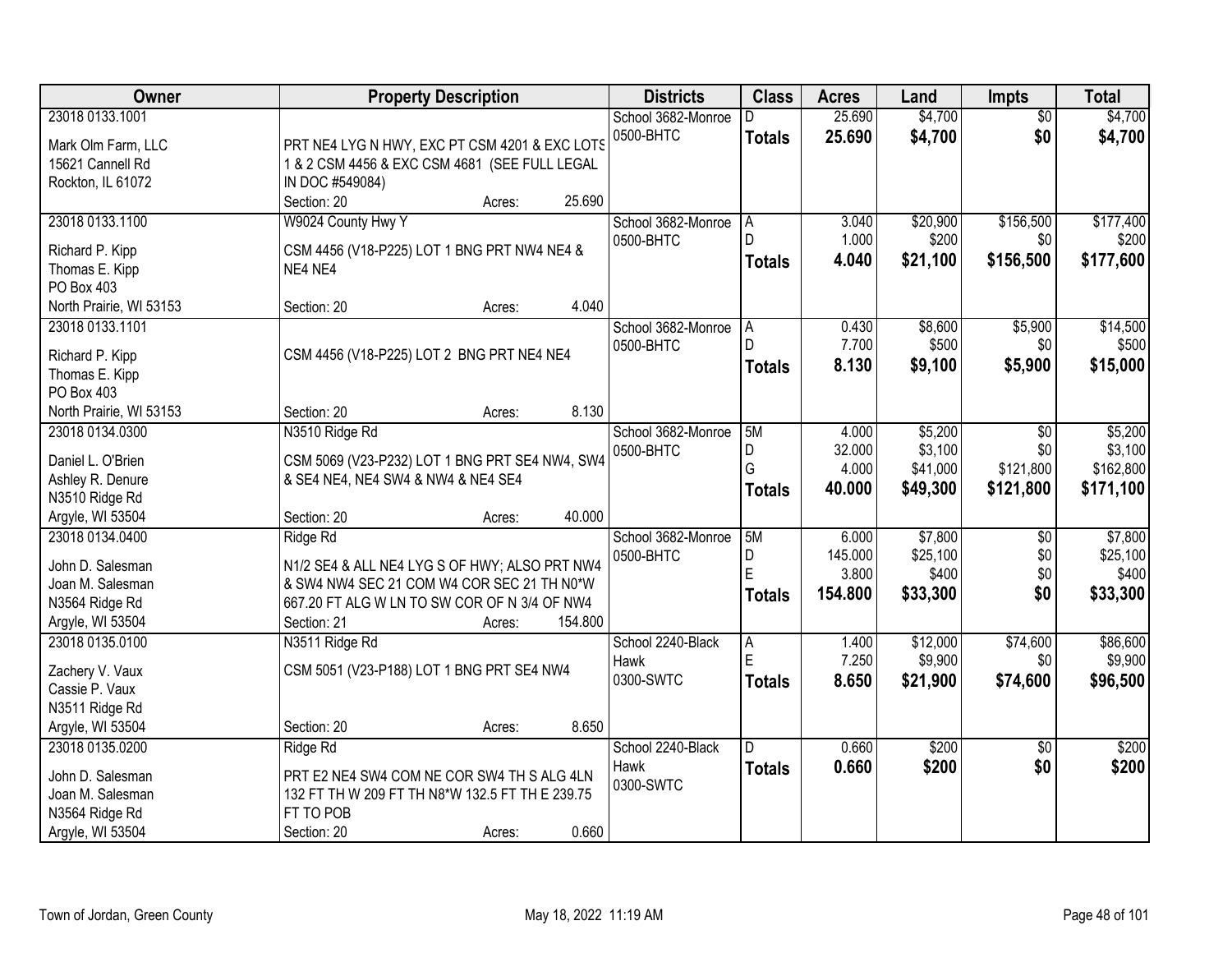| <b>Owner</b>             | <b>Property Description</b>                    | <b>Districts</b>   | <b>Class</b>  | <b>Acres</b> | Land     | <b>Impts</b>    | <b>Total</b> |
|--------------------------|------------------------------------------------|--------------------|---------------|--------------|----------|-----------------|--------------|
| 23018 0135.0300          | Ridge Rd                                       | School 2240-Black  | D             | 37.340       | \$7,600  | $\sqrt{$0}$     | \$7,600      |
| Cory T. Bidlingmaier     | PARC E2 NW4 COM SE COR TH N11*W 273.95 FT TH   | Hawk               | E             | 1.240        | \$100    | \$0             | \$100        |
| W7163 Franklin Rd        | N16*W 777.38 FT TH N47*W 416.35 FT TH N44*W    | 0300-SWTC          | <b>Totals</b> | 38.580       | \$7,700  | \$0             | \$7,700      |
| Monroe, WI 53566         | 137.9 FT TH N23*W 1154.75 FT TH N23*W 189.4 FT |                    |               |              |          |                 |              |
|                          | 38.580<br>Section: 20<br>Acres:                |                    |               |              |          |                 |              |
| 23018 0135.1200          | N3564 Ridge Rd                                 | School 3682-Monroe | 5M            | 6.440        | \$8,400  | $\overline{50}$ | \$8,400      |
| John D. Salesman         | E2 NW4 E OF HWY; ALSO PRT SW4 NE4 POS V4- P15  | 0500-BHTC          | A             | 1.640        | \$15,700 | \$126,100       | \$141,800    |
| Joan M. Salesman         | -.64A, EXC RD ROW 3.19A & EXC CSM 5069         |                    | D             | 22.020       | \$4,400  | \$0             | \$4,400      |
| N3564 Ridge Rd           | (V23-P232) LOT 1                               |                    | G             | 2.700        | \$31,900 | \$31,500        | \$63,400     |
| Argyle, WI 53504         | 32.800<br>Section: 20<br>Acres:                |                    | <b>Totals</b> | 32.800       | \$60,400 | \$157,600       | \$218,000    |
| 23018 0137.0000          | W9199 County Hwy Y                             | School 2240-Black  | 5M            | 2.000        | \$2,600  | $\sqrt{6}$      | \$2,600      |
|                          |                                                | Hawk               | D             | 73.900       | \$11,500 | \$0             | \$11,500     |
| Kenneth W. Gutzmer       | W1/2 NW4, EXC RD ROW 2A                        | 0300-SWTC          | $\mathsf E$   | 2.000        | \$200    | \$0             | \$200        |
| W9199 County Rd Y        |                                                |                    | G             | 2.100        | \$27,700 | \$121,600       | \$149,300    |
| Argyle, WI 53504         | 80.000<br>Section: 20<br>Acres:                |                    | Totals        | 80.000       | \$42,000 | \$121,600       | \$163,600    |
| 23018 0138.0000          |                                                | School 2240-Black  | D             | 39.000       | \$7,500  | $\sqrt[6]{3}$   | \$7,500      |
|                          |                                                | Hawk               | E             | 1.000        | \$100    | \$0             | \$100        |
| Kenneth W. Gutzmer       | NW4 SW4, EXC RD ROW 1A                         | 0300-SWTC          | <b>Totals</b> | 40.000       | \$7,600  | \$0             | \$7,600      |
| W9199 County Rd Y        |                                                |                    |               |              |          |                 |              |
| Argyle, WI 53504         | 40.000<br>Section: 20<br>Acres:                |                    |               |              |          |                 |              |
| 23018 0138.1000          |                                                | School 2240-Black  | 5M            | 1.000        | \$1,400  | $\overline{50}$ | \$1,400      |
|                          |                                                | Hawk               | D             | 36.770       | \$5,700  | \$0             | \$5,700      |
| John D. Salesman         | NE4 SW4 EXC .69A & EXC .76A, EXC RD ROW .78A   | 0300-SWTC          | E             | 0.780        | \$100    | \$0             | \$100        |
| Joan M. Salesman         |                                                |                    | <b>Totals</b> | 38.550       | \$7,200  | \$0             | \$7,200      |
| N3564 Ridge Rd           |                                                |                    |               |              |          |                 |              |
| Argyle, WI 53504         | 38.550<br>Section: 20<br>Acres:                |                    |               |              |          |                 |              |
| 23018 0139.0000          | N3487 Ridge Rd                                 | School 2240-Black  | A             | 0.760        | \$9,200  | \$38,800        | \$48,000     |
| Brenda A. Olson          | COM 132 FT S NE COR NE4 SW4 S 156 FT W 224 FT  | Hawk               | <b>Totals</b> | 0.760        | \$9,200  | \$38,800        | \$48,000     |
| N3487 Ridge Rd           | N 128 FT ELY TO PT 74 FT W OF POB E 74 FT POB  | 0300-SWTC          |               |              |          |                 |              |
| Argyle, WI 53504         | CONT .76A M/L EXC RD ROW .12A BNG PRT N2 SW4   |                    |               |              |          |                 |              |
|                          | Section: 20<br>0.760<br>Acres:                 |                    |               |              |          |                 |              |
| 23018 0140.0100          | W9264 Dog Hollow Rd                            | School 2240-Black  | A             | 1.900        | \$17,000 | \$65,900        | \$82,900     |
| Timothy R. Proctor et al | CSM 4677 (V20-P119) LOT 1 BNG PRT SW4 SW4      | Hawk               | D             | 5.380        | \$900    | \$0             | \$900        |
| 115 S Lafayette St       |                                                | 0300-SWTC          | <b>Totals</b> | 7.280        | \$17,900 | \$65,900        | \$83,800     |
| Argyle, WI 53504         |                                                |                    |               |              |          |                 |              |
|                          | 7.280<br>Section: 20<br>Acres:                 |                    |               |              |          |                 |              |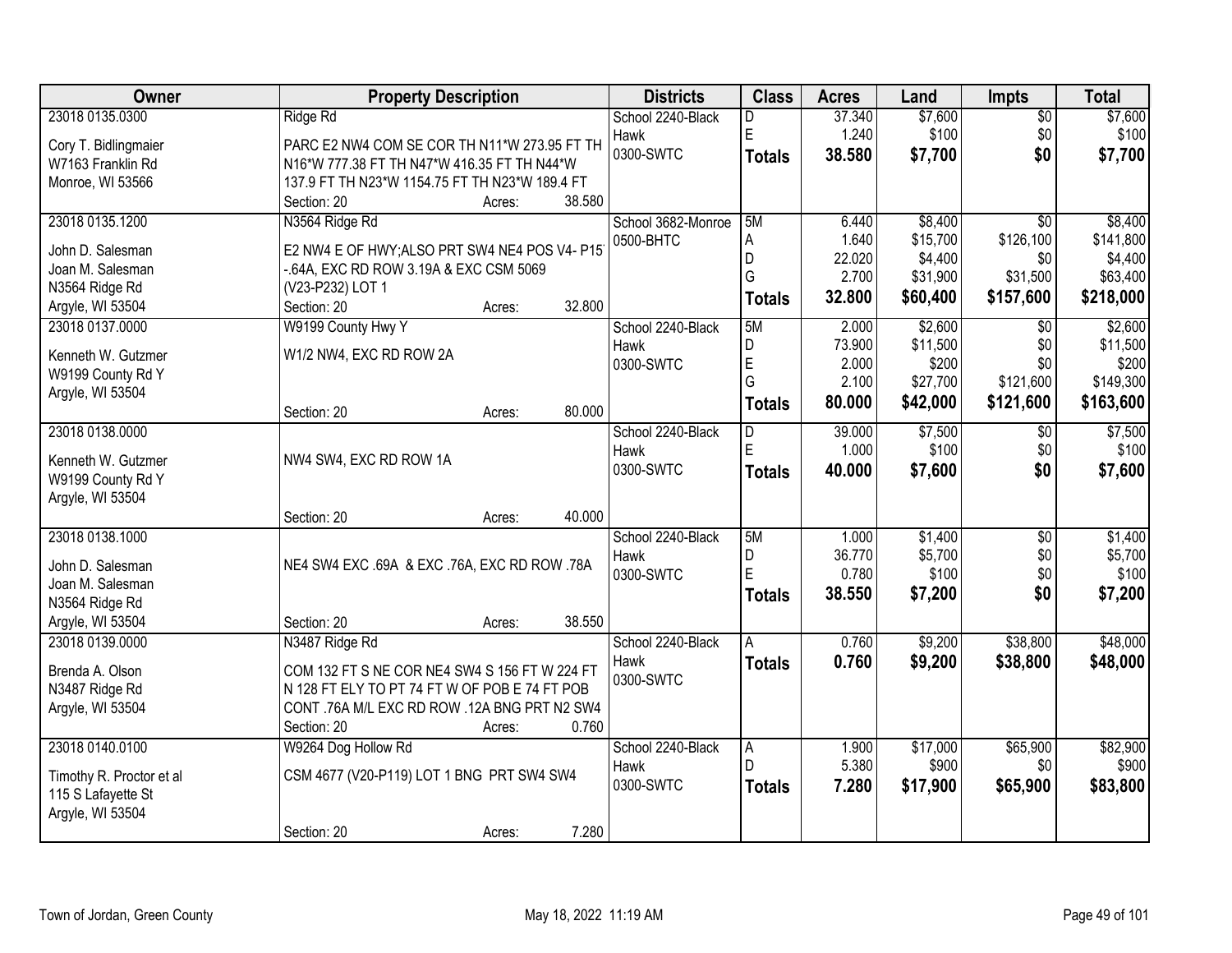| 23018 0140.0200<br>\$2,200<br>\$2,200<br>School 2240-Black<br>2.000<br>$\overline{50}$<br>5M<br>66.000<br>\$9,200<br>\$0<br>\$9,200<br>D<br>Hawk<br>Digman Aaron K & Audrey M Revocable   S1/2 SW4 SEC 20 EXC CSM 4677 LOT 1<br>E<br>4.720<br>\$2,400<br>\$0<br>\$2,400<br>0300-SWTC<br>Trust Dated Feb 1.<br>72.720<br>\$13,800<br>\$0<br>\$13,800<br><b>Totals</b><br>c/o Digman Aaron K & Audrey M Rev<br>72.720<br>Trust<br>Section: 20<br>Acres:<br>W7504 Smock Valley Rd<br>Monroe, WI 53566<br>23018 0141.0000<br>N3326 Ridge Rd<br>17.000<br>\$2,800<br>School 3682-Monroe<br>D.<br>$\overline{50}$<br>3.000<br>\$34,000<br>\$82,200<br>G<br>0500-BHTC<br>S1/2 W1/2 S1/2 OF SE4<br>Priebe Farms, LLC<br>\$36,800<br>\$82,200<br>20.000<br><b>Totals</b><br>2022 27th St<br>Monroe, WI 53566<br>20.000<br>Section: 20<br>Acres:<br>23018 0141.1000<br>\$12,300<br>School 3682-Monroe<br>59.500<br>\$0<br>D<br>E<br>0.500<br>\$100<br>\$0<br>0500-BHTC<br>Priebe Farms, LLC<br>S1/2 SE4, EXC S1/2 W1/2 S1/2 OF SE4 EXC RD ROW<br>\$0<br>60.000<br>\$12,400<br><b>Totals</b><br>2022 27th St<br>1A<br>Monroe, WI 53566<br>60.000<br>Section: 20<br>Acres:<br>23018 0142.0000<br>N3598 County Hwy M<br>73.370<br>\$13,800<br>School 3682-Monroe<br>D<br>\$0<br>3.700<br>\$131,000<br>\$38,900<br>0500-BHTC<br>G<br>Devries Michael T and Carol A<br>E 1/2 OF NE4 EXC COM NE COR SD SEC 21 TH W |
|----------------------------------------------------------------------------------------------------------------------------------------------------------------------------------------------------------------------------------------------------------------------------------------------------------------------------------------------------------------------------------------------------------------------------------------------------------------------------------------------------------------------------------------------------------------------------------------------------------------------------------------------------------------------------------------------------------------------------------------------------------------------------------------------------------------------------------------------------------------------------------------------------------------------------------------------------------------------------------------------------------------------------------------------------------------------------------------------------------------------------------------------------------------------------------------------------------------------------------------------------------------------------------------------------------------------------------------------------------------------------------------------------|
|                                                                                                                                                                                                                                                                                                                                                                                                                                                                                                                                                                                                                                                                                                                                                                                                                                                                                                                                                                                                                                                                                                                                                                                                                                                                                                                                                                                                    |
|                                                                                                                                                                                                                                                                                                                                                                                                                                                                                                                                                                                                                                                                                                                                                                                                                                                                                                                                                                                                                                                                                                                                                                                                                                                                                                                                                                                                    |
|                                                                                                                                                                                                                                                                                                                                                                                                                                                                                                                                                                                                                                                                                                                                                                                                                                                                                                                                                                                                                                                                                                                                                                                                                                                                                                                                                                                                    |
|                                                                                                                                                                                                                                                                                                                                                                                                                                                                                                                                                                                                                                                                                                                                                                                                                                                                                                                                                                                                                                                                                                                                                                                                                                                                                                                                                                                                    |
|                                                                                                                                                                                                                                                                                                                                                                                                                                                                                                                                                                                                                                                                                                                                                                                                                                                                                                                                                                                                                                                                                                                                                                                                                                                                                                                                                                                                    |
| \$2,800<br>\$116,200<br>\$119,000<br>\$12,300<br>\$100<br>\$12,400<br>\$13,800<br>\$169,900                                                                                                                                                                                                                                                                                                                                                                                                                                                                                                                                                                                                                                                                                                                                                                                                                                                                                                                                                                                                                                                                                                                                                                                                                                                                                                        |
|                                                                                                                                                                                                                                                                                                                                                                                                                                                                                                                                                                                                                                                                                                                                                                                                                                                                                                                                                                                                                                                                                                                                                                                                                                                                                                                                                                                                    |
|                                                                                                                                                                                                                                                                                                                                                                                                                                                                                                                                                                                                                                                                                                                                                                                                                                                                                                                                                                                                                                                                                                                                                                                                                                                                                                                                                                                                    |
|                                                                                                                                                                                                                                                                                                                                                                                                                                                                                                                                                                                                                                                                                                                                                                                                                                                                                                                                                                                                                                                                                                                                                                                                                                                                                                                                                                                                    |
|                                                                                                                                                                                                                                                                                                                                                                                                                                                                                                                                                                                                                                                                                                                                                                                                                                                                                                                                                                                                                                                                                                                                                                                                                                                                                                                                                                                                    |
|                                                                                                                                                                                                                                                                                                                                                                                                                                                                                                                                                                                                                                                                                                                                                                                                                                                                                                                                                                                                                                                                                                                                                                                                                                                                                                                                                                                                    |
|                                                                                                                                                                                                                                                                                                                                                                                                                                                                                                                                                                                                                                                                                                                                                                                                                                                                                                                                                                                                                                                                                                                                                                                                                                                                                                                                                                                                    |
|                                                                                                                                                                                                                                                                                                                                                                                                                                                                                                                                                                                                                                                                                                                                                                                                                                                                                                                                                                                                                                                                                                                                                                                                                                                                                                                                                                                                    |
|                                                                                                                                                                                                                                                                                                                                                                                                                                                                                                                                                                                                                                                                                                                                                                                                                                                                                                                                                                                                                                                                                                                                                                                                                                                                                                                                                                                                    |
|                                                                                                                                                                                                                                                                                                                                                                                                                                                                                                                                                                                                                                                                                                                                                                                                                                                                                                                                                                                                                                                                                                                                                                                                                                                                                                                                                                                                    |
|                                                                                                                                                                                                                                                                                                                                                                                                                                                                                                                                                                                                                                                                                                                                                                                                                                                                                                                                                                                                                                                                                                                                                                                                                                                                                                                                                                                                    |
|                                                                                                                                                                                                                                                                                                                                                                                                                                                                                                                                                                                                                                                                                                                                                                                                                                                                                                                                                                                                                                                                                                                                                                                                                                                                                                                                                                                                    |
|                                                                                                                                                                                                                                                                                                                                                                                                                                                                                                                                                                                                                                                                                                                                                                                                                                                                                                                                                                                                                                                                                                                                                                                                                                                                                                                                                                                                    |
|                                                                                                                                                                                                                                                                                                                                                                                                                                                                                                                                                                                                                                                                                                                                                                                                                                                                                                                                                                                                                                                                                                                                                                                                                                                                                                                                                                                                    |
|                                                                                                                                                                                                                                                                                                                                                                                                                                                                                                                                                                                                                                                                                                                                                                                                                                                                                                                                                                                                                                                                                                                                                                                                                                                                                                                                                                                                    |
| 77.070<br>\$52,700<br>\$131,000<br>\$183,700<br><b>Totals</b><br>ALG N LINE 1131.34 FT POB TH S4*W ALG CTRLN<br>Revocable Living Trust                                                                                                                                                                                                                                                                                                                                                                                                                                                                                                                                                                                                                                                                                                                                                                                                                                                                                                                                                                                                                                                                                                                                                                                                                                                             |
| PO Box 584<br>152.79 FT TH S82*W 135.41 FT TH N3*W 185.29 FT                                                                                                                                                                                                                                                                                                                                                                                                                                                                                                                                                                                                                                                                                                                                                                                                                                                                                                                                                                                                                                                                                                                                                                                                                                                                                                                                       |
| Roscoe, IL 61073<br>77.070<br>Section: 21<br>Acres:                                                                                                                                                                                                                                                                                                                                                                                                                                                                                                                                                                                                                                                                                                                                                                                                                                                                                                                                                                                                                                                                                                                                                                                                                                                                                                                                                |
| \$100<br>\$100<br>23018 0142.1000<br>School 3682-Monroe<br>0.400<br>$\overline{50}$<br>D                                                                                                                                                                                                                                                                                                                                                                                                                                                                                                                                                                                                                                                                                                                                                                                                                                                                                                                                                                                                                                                                                                                                                                                                                                                                                                           |
| 0500-BHTC<br>\$100<br>\$0<br>\$100<br>0.400<br><b>Totals</b>                                                                                                                                                                                                                                                                                                                                                                                                                                                                                                                                                                                                                                                                                                                                                                                                                                                                                                                                                                                                                                                                                                                                                                                                                                                                                                                                       |
| PARC NW COR NE4 NE4 W OF RD EXC .07A FOR<br>Lauren L. Meinert                                                                                                                                                                                                                                                                                                                                                                                                                                                                                                                                                                                                                                                                                                                                                                                                                                                                                                                                                                                                                                                                                                                                                                                                                                                                                                                                      |
| Lois C. Meinert<br><b>HWY</b>                                                                                                                                                                                                                                                                                                                                                                                                                                                                                                                                                                                                                                                                                                                                                                                                                                                                                                                                                                                                                                                                                                                                                                                                                                                                                                                                                                      |
| N3548 Klondike Rd                                                                                                                                                                                                                                                                                                                                                                                                                                                                                                                                                                                                                                                                                                                                                                                                                                                                                                                                                                                                                                                                                                                                                                                                                                                                                                                                                                                  |
| 0.400<br>Monroe, WI 53566<br>Section: 21<br>Acres:                                                                                                                                                                                                                                                                                                                                                                                                                                                                                                                                                                                                                                                                                                                                                                                                                                                                                                                                                                                                                                                                                                                                                                                                                                                                                                                                                 |
| 2.530<br>$\overline{50}$<br>$\overline{50}$<br>23018 0142.2000<br>School 3682-Monroe<br>$\overline{\text{X3}}$<br>$\overline{50}$                                                                                                                                                                                                                                                                                                                                                                                                                                                                                                                                                                                                                                                                                                                                                                                                                                                                                                                                                                                                                                                                                                                                                                                                                                                                  |
| \$0<br>\$0<br>2.530<br>\$0<br>0500-BHTC<br><b>Totals</b><br><b>Green County</b><br>SECTION 21 NE4 NE4 1.75A & .07A HWY SE4 NE4                                                                                                                                                                                                                                                                                                                                                                                                                                                                                                                                                                                                                                                                                                                                                                                                                                                                                                                                                                                                                                                                                                                                                                                                                                                                     |
| .71A HWY                                                                                                                                                                                                                                                                                                                                                                                                                                                                                                                                                                                                                                                                                                                                                                                                                                                                                                                                                                                                                                                                                                                                                                                                                                                                                                                                                                                           |
|                                                                                                                                                                                                                                                                                                                                                                                                                                                                                                                                                                                                                                                                                                                                                                                                                                                                                                                                                                                                                                                                                                                                                                                                                                                                                                                                                                                                    |
| 2.530<br>Section: 21<br>Acres:                                                                                                                                                                                                                                                                                                                                                                                                                                                                                                                                                                                                                                                                                                                                                                                                                                                                                                                                                                                                                                                                                                                                                                                                                                                                                                                                                                     |
| 23018 0144.0120<br>School 3682-Monroe<br>\$15,600<br>\$15,600<br>N3521 County Hwy M<br>5M<br>12.000<br>$\overline{50}$                                                                                                                                                                                                                                                                                                                                                                                                                                                                                                                                                                                                                                                                                                                                                                                                                                                                                                                                                                                                                                                                                                                                                                                                                                                                             |
| D<br>50.000<br>\$9,400<br>\$0<br>\$9,400<br>0500-BHTC<br>Alex D. Kauffman<br>PRT NW4 NW4, SW4 NW4, NE4 NW4, SE4 NW4, SW4                                                                                                                                                                                                                                                                                                                                                                                                                                                                                                                                                                                                                                                                                                                                                                                                                                                                                                                                                                                                                                                                                                                                                                                                                                                                           |
| Ē<br>\$100<br>\$0<br>0.570<br>\$100<br>NE4 (POS V15-P57) EXC PRT NW4 & SW4 NW4 COM<br>N3858 County Rd M                                                                                                                                                                                                                                                                                                                                                                                                                                                                                                                                                                                                                                                                                                                                                                                                                                                                                                                                                                                                                                                                                                                                                                                                                                                                                            |
| \$0<br>\$25,100<br>62.570<br>\$25,100<br><b>Totals</b><br>W4 COR SEC 21 TH N00*W 667.20 FT ALG W LN TO<br>Monroe, WI 53566                                                                                                                                                                                                                                                                                                                                                                                                                                                                                                                                                                                                                                                                                                                                                                                                                                                                                                                                                                                                                                                                                                                                                                                                                                                                         |
| 62.570<br>Section: 21<br>Acres:                                                                                                                                                                                                                                                                                                                                                                                                                                                                                                                                                                                                                                                                                                                                                                                                                                                                                                                                                                                                                                                                                                                                                                                                                                                                                                                                                                    |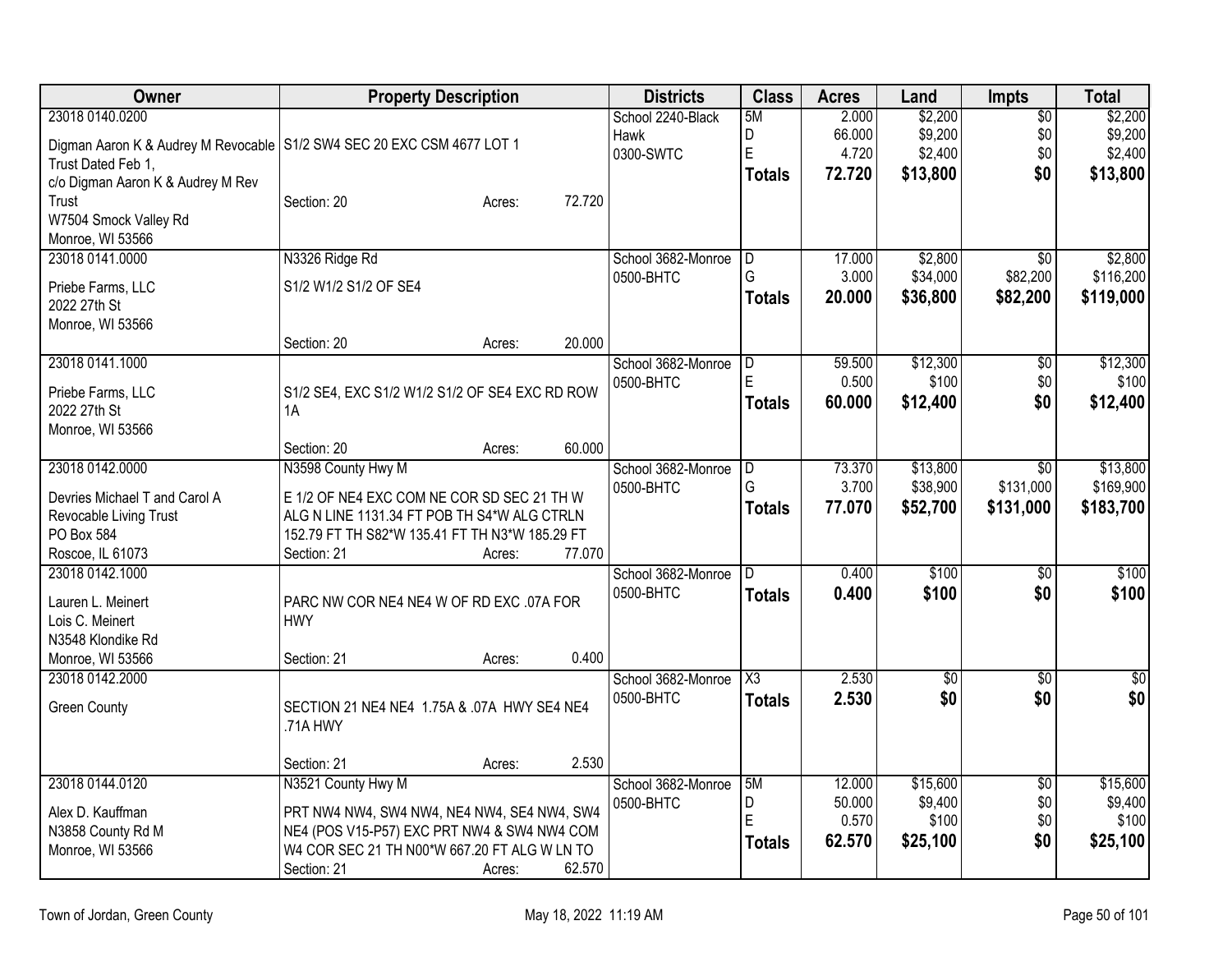| Owner                               |                                                | <b>Property Description</b> |         | <b>Districts</b>   | <b>Class</b>           | <b>Acres</b> | Land                 | <b>Impts</b>    | <b>Total</b>      |
|-------------------------------------|------------------------------------------------|-----------------------------|---------|--------------------|------------------------|--------------|----------------------|-----------------|-------------------|
| 23018 0144.0200                     | N3597 County Hwy M                             |                             |         | School 3682-Monroe |                        | 133,000      | \$14,900             | $\overline{30}$ | \$14,900          |
| Grossen Farm LLC                    | N 3/4 NW4 & W1/2 NE4 SEC 21 EXC RD ROW 5.38A & |                             |         | 0500-BHTC          | G                      | 2.840        | \$32,900             | \$58,900        | \$91,800          |
| c/o Grossen Farm, LLC               | EXC POS V15-P57 & EXC COM INTERSEC CNTRLN      |                             |         |                    | <b>Totals</b>          | 135.840      | \$47,800             | \$58,900        | \$106,700         |
| C/O Paul E Grossen                  | CTY M & CTY Y TH WLY ALG CTRLN CTY Y 251 FT    |                             |         |                    |                        |              |                      |                 |                   |
| 1017 High Point Dr                  | Section: 21                                    | Acres:                      | 135.840 |                    |                        |              |                      |                 |                   |
| Rockton, IL 61072-3314              |                                                |                             |         |                    |                        |              |                      |                 |                   |
| 23018 0144.1000                     | W8615 County Hwy Y                             |                             |         | School 3682-Monroe | A                      | 0.790        | \$6,700              | \$117,500       | \$124,200         |
|                                     |                                                |                             |         | 0500-BHTC          | <b>Totals</b>          | 0.790        | \$6,700              | \$117,500       | \$124,200         |
| Caleb N. Rupnow                     | PRT NE4 SEC 21 COM INTERSEC CNTRLN CTY M &     |                             |         |                    |                        |              |                      |                 |                   |
| Taylor K. Rupnow                    | CTY Y TH WLY ALG CTRLN CTY Y 251 FT POB TH S   |                             |         |                    |                        |              |                      |                 |                   |
| W8615 County Rd Y                   | 193 FT TH W 162 FT TH N 232 FT CTR CTY Y TH    |                             | 0.790   |                    |                        |              |                      |                 |                   |
| Monroe, WI 53566                    | Section: 21                                    | Acres:                      |         |                    |                        | 55,000       |                      |                 |                   |
| 23018 0146.0000                     | N3401 County Hwy M                             |                             |         | School 3682-Monroe | 5M                     | 219.000      | \$77,000<br>\$40,100 | $\overline{50}$ | \$77,000          |
| Kenneth R. Schuetz                  | SW4 160A; W2 SE4 80A; S2 S2 NW4 40A, EXC RD    |                             |         | 0500-BHTC          | D<br>E                 | 2.000        | \$200                | \$0<br>\$0      | \$40,100<br>\$200 |
| 7677 Bridle Ridge pass              | ROW <sub>2A</sub>                              |                             |         |                    | G                      | 4.000        | \$41,000             | \$82,300        | \$123,300         |
| Middleton, WI 53562                 |                                                |                             |         |                    |                        | 280.000      | \$158,300            | \$82,300        | \$240,600         |
|                                     | Section: 21                                    | Acres:                      | 280.000 |                    | <b>Totals</b>          |              |                      |                 |                   |
| 23018 0147.0100                     |                                                |                             |         | School 3682-Monroe | $\overline{\chi_3}$    | 2.500        | \$0                  | \$0             | \$0               |
| <b>Green County</b>                 | SECTION 21 PRT NE4 SE4 2.5A                    |                             |         | 0500-BHTC          | <b>Totals</b>          | 2.500        | \$0                  | \$0             | \$0               |
|                                     |                                                |                             |         |                    |                        |              |                      |                 |                   |
|                                     |                                                |                             |         |                    |                        |              |                      |                 |                   |
|                                     | Section: 21                                    | Acres:                      | 2.500   |                    |                        |              |                      |                 |                   |
| 23018 0147.0200                     | County Rd Y                                    |                             |         | School 3682-Monroe | $\overline{\text{X3}}$ | 0.280        | \$0                  | $\overline{50}$ | $\overline{\$0}$  |
| <b>Green County</b>                 | PRT NE4 SE4 BNG PRT POS V17-P28                |                             |         | 0500-BHTC          | <b>Totals</b>          | 0.280        | \$0                  | \$0             | \$0               |
| PO Box 259                          |                                                |                             |         |                    |                        |              |                      |                 |                   |
| Monroe, WI 53566                    |                                                |                             |         |                    |                        |              |                      |                 |                   |
|                                     | Section: 21                                    | Acres:                      | 0.280   |                    |                        |              |                      |                 |                   |
| 23018 0147.0300                     | County Rd Y                                    |                             |         | School 3682-Monroe | D                      | 36.500       | \$6,300              | $\overline{60}$ | \$6,300           |
|                                     |                                                |                             |         | 0500-BHTC          | E                      | 0.720        | \$100                | \$0             | \$100             |
| Devries Michael T and Carol A       | NE4 SE4 EXC 2.5A M/L FOR HWY; EXC POS V17-P28  |                             |         |                    | <b>Totals</b>          | 37.220       | \$6,400              | \$0             | \$6,400           |
| Revocable Living Trust              | FOR HWY                                        |                             |         |                    |                        |              |                      |                 |                   |
| c/o Devries Michael T & Carol A Rev |                                                |                             |         |                    |                        |              |                      |                 |                   |
| Lvg Trt                             | Section: 21                                    | Acres:                      | 37.220  |                    |                        |              |                      |                 |                   |
| PO Box 584                          |                                                |                             |         |                    |                        |              |                      |                 |                   |
| Roscoe, IL 61073                    |                                                |                             |         |                    |                        |              |                      |                 |                   |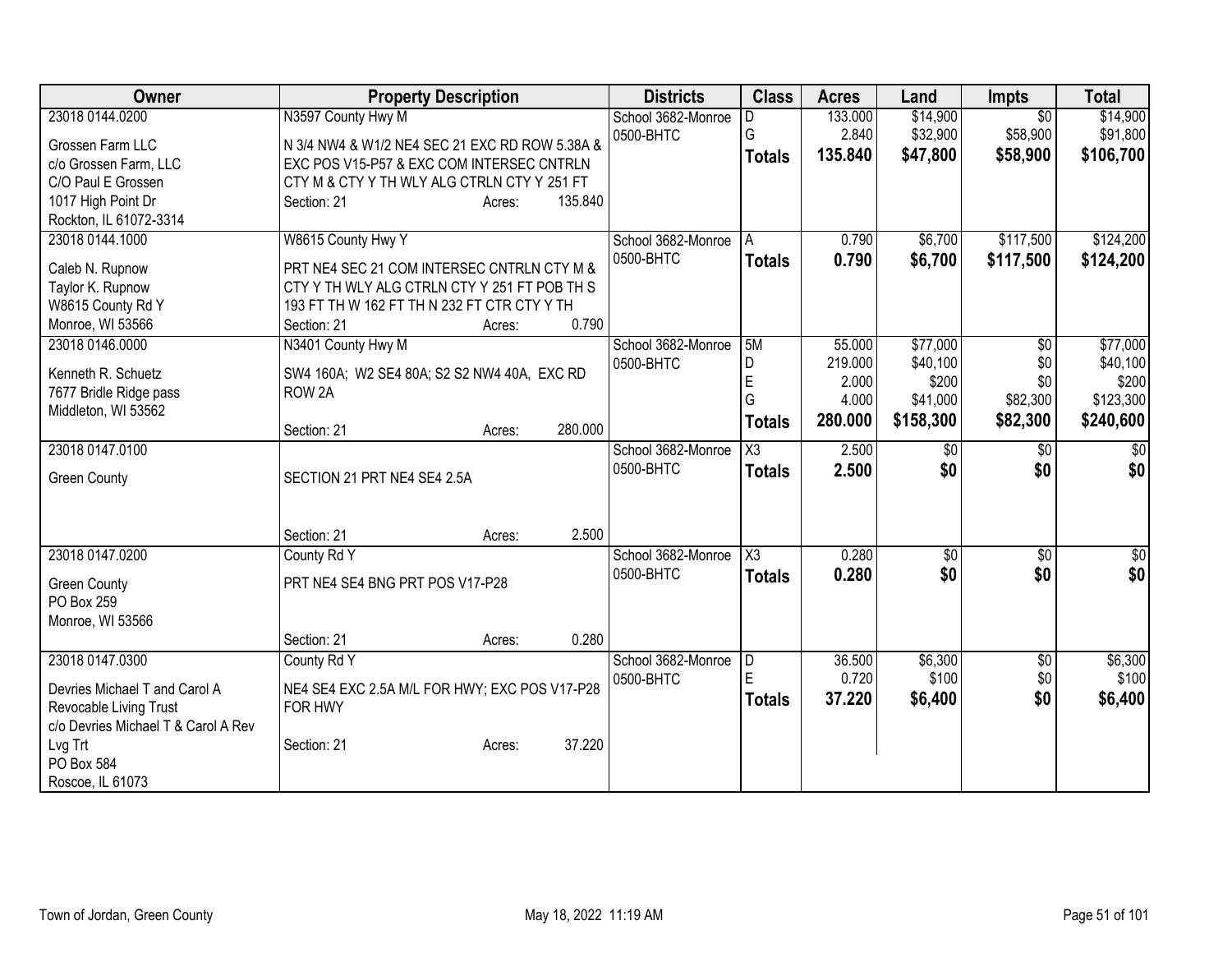| Owner                 | <b>Property Description</b>                     |                   | <b>Districts</b>   | <b>Class</b>           | <b>Acres</b> | Land            | Impts           | <b>Total</b>    |
|-----------------------|-------------------------------------------------|-------------------|--------------------|------------------------|--------------|-----------------|-----------------|-----------------|
| 23018 0147.1100       | County Rd Y                                     |                   | School 3682-Monroe | X3                     | 0.420        | $\overline{60}$ | $\overline{50}$ | \$0             |
| <b>Green County</b>   | PRT SE4 SE4 BNG PRT POS V17-P28                 |                   | 0500-BHTC          | <b>Totals</b>          | 0.420        | \$0             | \$0             | \$0             |
| PO Box 259            |                                                 |                   |                    |                        |              |                 |                 |                 |
| Monroe, WI 53566      |                                                 |                   |                    |                        |              |                 |                 |                 |
|                       | Section: 21                                     | 0.420<br>Acres:   |                    |                        |              |                 |                 |                 |
| 23018 0147.1200       | W8533 County Hwy Y                              |                   | School 3682-Monroe | D                      | 35.080       | \$6,400         | $\overline{30}$ | \$6,400         |
| Vernon E. Wheeler     | SE4 SE4 EXC CONV FOR HWY; EXC POS V17-P28       |                   | 0500-BHTC          | E                      | 0.580        | \$100           | \$0             | \$100           |
| W8533 County Rd Y     | FOR HWY                                         |                   |                    | G                      | 2.900        | \$28,300        | \$73,700        | \$102,000       |
| Monroe, WI 53566      |                                                 |                   |                    | <b>Totals</b>          | 38.560       | \$34,800        | \$73,700        | \$108,500       |
|                       | Section: 21                                     | 38.560<br>Acres:  |                    |                        |              |                 |                 |                 |
| 23018 0147.2000       |                                                 |                   | School 3682-Monroe | X3                     | 1.020        | \$0             | \$0             | \$0             |
| <b>Green County</b>   | SECTION 21 PARC IN SE4 SE4 CONT 1.02A           |                   | 0500-BHTC          | <b>Totals</b>          | 1.020        | \$0             | \$0             | \$0             |
|                       |                                                 |                   |                    |                        |              |                 |                 |                 |
|                       |                                                 |                   |                    |                        |              |                 |                 |                 |
|                       | Section: 21                                     | 1.020<br>Acres:   |                    |                        |              |                 |                 |                 |
| 23018 0148.0000       | W8124 County Hwy Y                              |                   | School 3682-Monroe | 5M                     | 3.000        | \$3,900         | \$0             | \$3,900         |
| Ps Real Estate, LLC   | E1/2 NE4 80A; E1/2 SE4, EXC CSM 787 (V2-P363) & |                   | 0500-BHTC          | D                      | 141.170      | \$23,600        | \$0             | \$23,600        |
| N3608 Hiawatha Rd     | EXC LD FOR HWY PURPOSED (V299-P108)             |                   |                    | E                      | 5.000        | \$1,700         | \$0             | \$1,700         |
| Monroe, WI 53566      |                                                 |                   |                    | G                      | 3.000        | \$34,000        | \$82,000        | \$116,000       |
|                       | Section: 22                                     | 152.170<br>Acres: |                    | <b>Totals</b>          | 152.170      | \$63,200        | \$82,000        | \$145,200       |
| 23018 0148.1000       |                                                 |                   | School 3682-Monroe | $\overline{\text{X3}}$ | 6.670        | \$0             | $\overline{50}$ | $\overline{50}$ |
| <b>Green County</b>   | SECTION 22 NE4 SE4 6.67A                        |                   | 0500-BHTC          | <b>Totals</b>          | 6.670        | \$0             | \$0             | \$0             |
|                       |                                                 |                   |                    |                        |              |                 |                 |                 |
|                       |                                                 |                   |                    |                        |              |                 |                 |                 |
|                       | Section: 22                                     | 6.670<br>Acres:   |                    |                        |              |                 |                 |                 |
| 23018 0148.2000       | W8181 County Hwy Y                              |                   | School 3682-Monroe | ΙA                     | 1.160        | \$11,000        | \$104,000       | \$115,000       |
| Justin D. Blackbourn  | CSM 787 (V2-P363) LOT 1 BNG PRT NE4 SE4 S OF    |                   | 0500-BHTC          | <b>Totals</b>          | 1.160        | \$11,000        | \$104,000       | \$115,000       |
| Aimee Blackbourn      | <b>RD</b>                                       |                   |                    |                        |              |                 |                 |                 |
| W8181 County Rd Y     |                                                 |                   |                    |                        |              |                 |                 |                 |
| Monroe, WI 53566      | Section: 22                                     | 1.160<br>Acres:   |                    |                        |              |                 |                 |                 |
| 23018 0149,0000       | N3599 Loop Rd                                   |                   | School 3682-Monroe | D                      | 78,000       | \$14,300        | $\overline{50}$ | \$14,300        |
| Larry A. Gerber et al | W1/2 NE4 EXC RD ROW 2A                          |                   | 0500-BHTC          | E                      | 2.000        | \$200           | \$0             | \$200           |
| Ida Gerber Le         |                                                 |                   |                    | <b>Totals</b>          | 80.000       | \$14,500        | \$0             | \$14,500        |
| 2616 8th St           |                                                 |                   |                    |                        |              |                 |                 |                 |
| Monroe, WI 53566      | Section: 22                                     | 80.000<br>Acres:  |                    |                        |              |                 |                 |                 |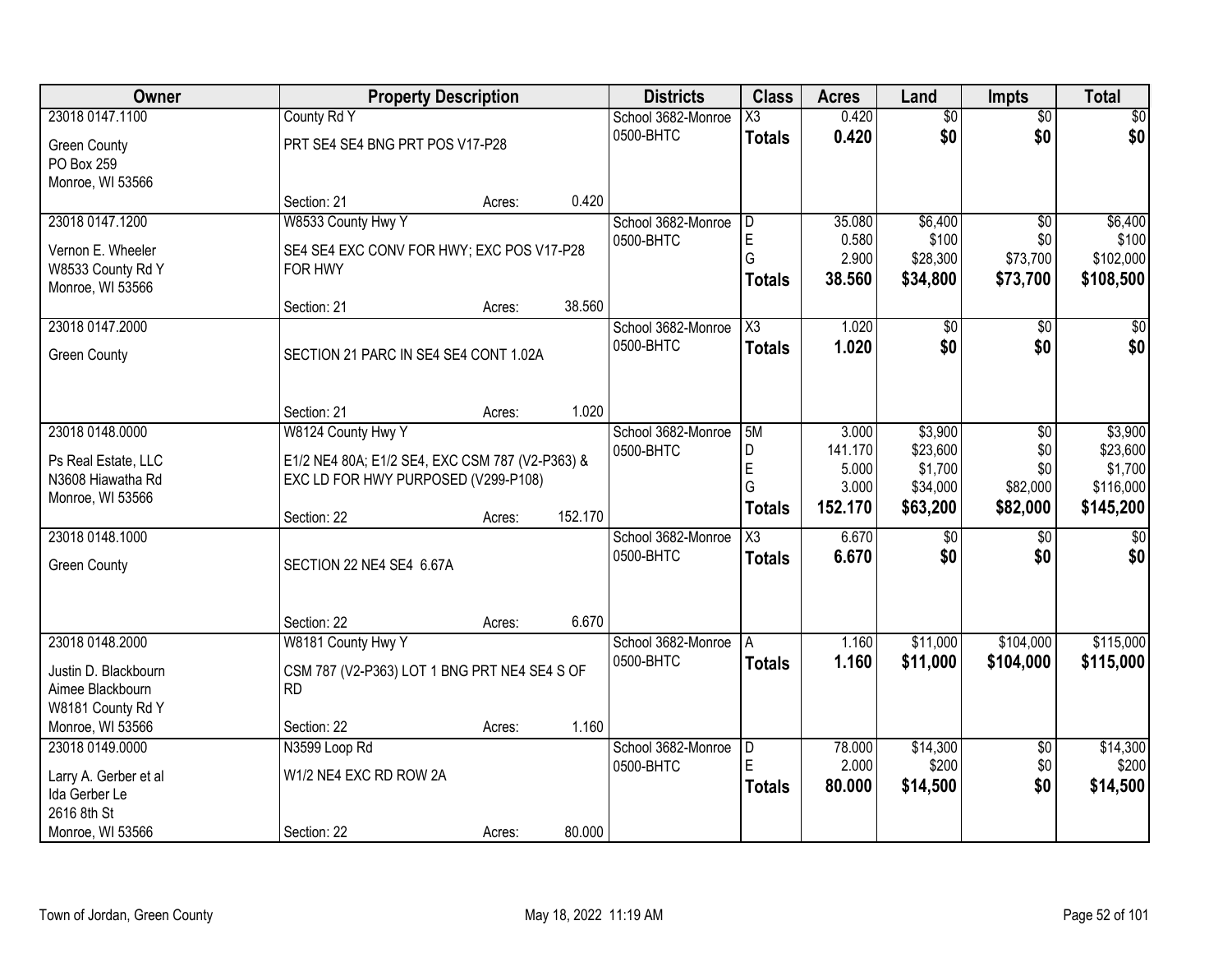| Owner                               | <b>Property Description</b>                    | <b>Districts</b>   | <b>Class</b>        | <b>Acres</b> | Land            | <b>Impts</b>    | <b>Total</b> |
|-------------------------------------|------------------------------------------------|--------------------|---------------------|--------------|-----------------|-----------------|--------------|
| 23018 0150.0000                     |                                                | School 3682-Monroe | 5M                  | 46.000       | \$59,800        | $\overline{50}$ | \$59,800     |
| Devries Michael T and Carol A       | ALL NW4                                        | 0500-BHTC          | D.                  | 114.000      | \$19,100        | \$0             | \$19,100     |
| Revocable Living Trust              |                                                |                    | <b>Totals</b>       | 160.000      | \$78,900        | \$0             | \$78,900     |
| c/o Devries Michael T & Carol A Rev |                                                |                    |                     |              |                 |                 |              |
| Lvg Trt                             | 160.000<br>Section: 22<br>Acres:               |                    |                     |              |                 |                 |              |
| PO Box 584                          |                                                |                    |                     |              |                 |                 |              |
| Roscoe, IL 61073                    |                                                |                    |                     |              |                 |                 |              |
| 23018 0151.0000                     | W8335 County Hwy Y                             | School 3682-Monroe | 5M                  | 4.000        | \$5,200         | $\sqrt{6}$      | \$5,200      |
| Larry A. Gerber et al               | E2 SW4 EXC 5A NW COR OF PRT NE4 SW4 EXC 5A IN  | 0500-BHTC          |                     | 47.180       | \$8,400         | \$0             | \$8,400      |
| Ida Gerber Le                       | NW4 SE4, EXC CONV TO GC (V299-P118) EXC PRT    |                    | <b>Totals</b>       | 51.180       | \$13,600        | \$0             | \$13,600     |
| 2616 8th St                         | NE4 SW4 & NW4 SE4 LYG N OF NLY ROW OF CTY Y &  |                    |                     |              |                 |                 |              |
| Monroe, WI 53566                    | 51.180<br>Section: 22<br>Acres:                |                    |                     |              |                 |                 |              |
| 23018 0151.1000                     |                                                | School 3682-Monroe | $\overline{\chi_3}$ | 4.160        | $\overline{50}$ | \$0             | $\sqrt{50}$  |
|                                     |                                                | 0500-BHTC          | <b>Totals</b>       | 4.160        | \$0             | \$0             | \$0          |
| <b>Green County</b>                 | SECTION 22 NE4 SW4 CONT 4.16A                  |                    |                     |              |                 |                 |              |
|                                     |                                                |                    |                     |              |                 |                 |              |
|                                     |                                                |                    |                     |              |                 |                 |              |
|                                     | 4.160<br>Section: 22<br>Acres:                 |                    |                     |              |                 |                 |              |
| 23018 0151.2000                     | W8298 County Hwy Y                             | School 3682-Monroe | D                   | 22.000       | \$3,600         | \$0             | \$3,600      |
| James M. Ryan                       | CSM 3851 (V15-P37) LOT 1 BNG PRT NE4 SW4 & NW4 | 0500-BHTC          | G                   | 2.660        | \$31,000        | \$66,300        | \$97,300     |
| Sandra E. Ryan                      | SE4                                            |                    | <b>Totals</b>       | 24.660       | \$34,600        | \$66,300        | \$100,900    |
| W8298 County Rd Y                   |                                                |                    |                     |              |                 |                 |              |
| Monroe, WI 53566                    | 24.660<br>Section: 22<br>Acres:                |                    |                     |              |                 |                 |              |
| 23018 0152.0100                     |                                                | School 3682-Monroe | ID.                 | 21.000       | \$3,500         | \$0             | \$3,500      |
| James M. Ryan                       | PRT NW4 SE4 LYG N CTY Y, EXC LOT 1 CSM 3851    | 0500-BHTC          | E                   | 1.000        | \$100           | \$0             | \$100        |
| Sandra E. Ryan                      |                                                |                    | <b>Totals</b>       | 22.000       | \$3,600         | \$0             | \$3,600      |
| W8298 County Rd Y                   |                                                |                    |                     |              |                 |                 |              |
| Monroe, WI 53566                    | 22.000<br>Section: 22<br>Acres:                |                    |                     |              |                 |                 |              |
| 23018 0152.0200                     | W8432 County Hwy Y                             | School 3682-Monroe | l A                 | 5.000        | \$36,800        | \$88,500        | \$125,300    |
|                                     |                                                | 0500-BHTC          | D                   | 5.000        | \$800           | \$0             | \$800        |
| Obed Showalter                      | CSM 4847 (V21-P233) LOT 1 BNG PRT NW4 SW4      |                    | <b>Totals</b>       | 10.000       | \$37,600        | \$88,500        | \$126,100    |
| Sara Showalter                      |                                                |                    |                     |              |                 |                 |              |
| W8432 County Rd Y                   |                                                |                    |                     |              |                 |                 |              |
| Monroe, WI 53566                    | 10.000<br>Section: 22<br>Acres:                |                    |                     |              |                 |                 |              |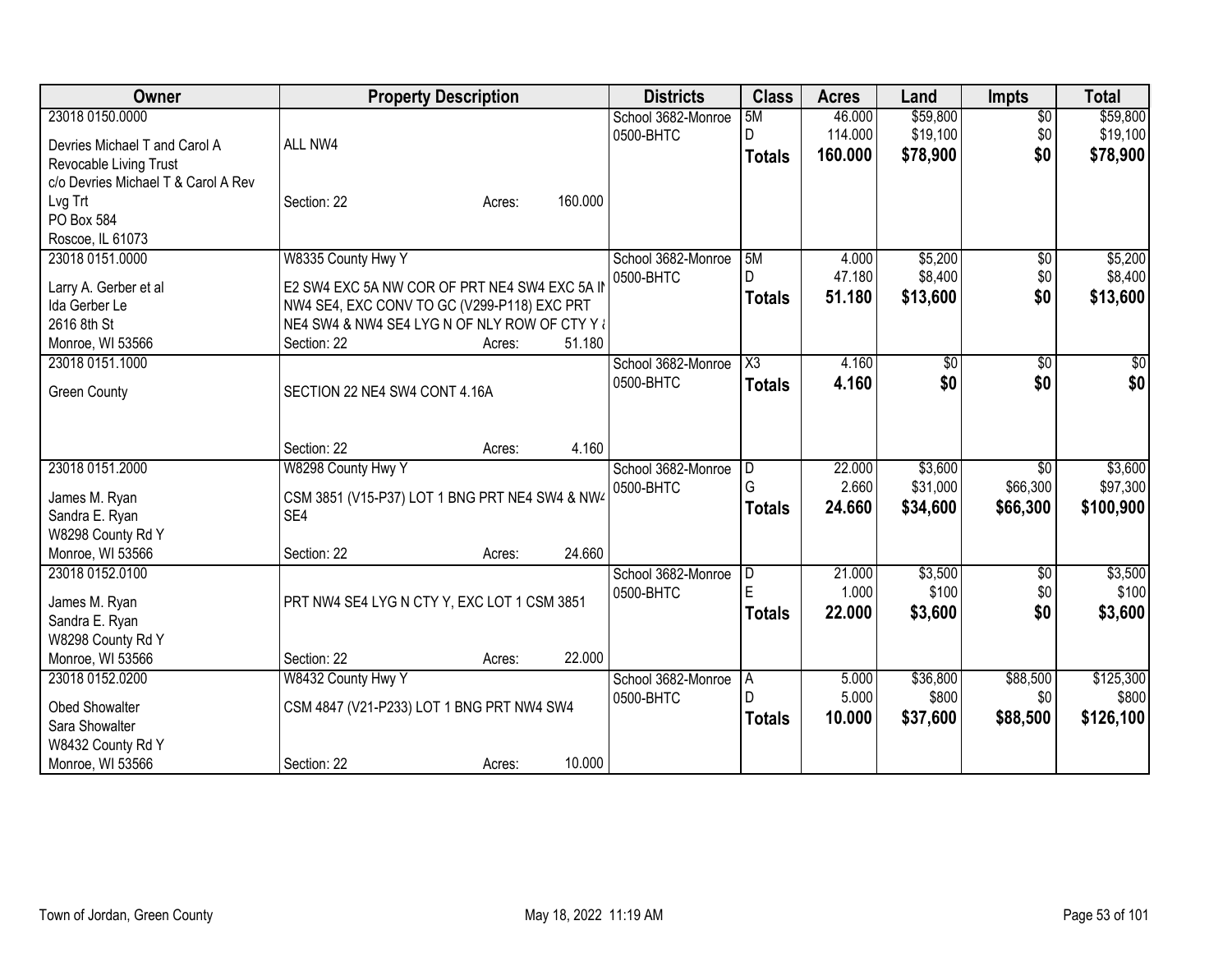| Owner                                    | <b>Property Description</b>                       | <b>Districts</b>   | <b>Class</b>   | <b>Acres</b>     | Land                | Impts                  | <b>Total</b>        |
|------------------------------------------|---------------------------------------------------|--------------------|----------------|------------------|---------------------|------------------------|---------------------|
| 23018 0152.0300                          |                                                   | School 3682-Monroe | 5M             | 5.320            | \$7,000             | $\overline{50}$        | \$7,000             |
| Devries Michael T and Carol A            | W1/2 SW4, EXC LD CONV FOR HWY, EXC LOT 1 CSM      | 0500-BHTC          | D              | 109.000          | \$19,100            | \$0                    | \$19,100            |
| Revocable Living Trust                   | 4847-- CONT 63.66A M/L; W 5A M/L NE4 SW4 LYG N    |                    | E              | 1.000            | \$100               | \$0                    | \$100               |
| c/o Devries Michael T & Carol A Rev      | CTY RD Y; W2 SE4 EXC CSM 3851 & PCL LYG N CTY     |                    | <b>Totals</b>  | 115.320          | \$26,200            | \$0                    | \$26,200            |
| Lvg Trt                                  | Section: 22<br>115.320<br>Acres:                  |                    |                |                  |                     |                        |                     |
| PO Box 584                               |                                                   |                    |                |                  |                     |                        |                     |
| Roscoe, IL 61073                         |                                                   |                    |                |                  |                     |                        |                     |
| 23018 0152.1000                          |                                                   | School 3682-Monroe | X3             | 12.680           | \$0                 | \$0                    | $\overline{50}$     |
|                                          |                                                   | 0500-BHTC          | <b>Totals</b>  | 12.680           | \$0                 | \$0                    | \$0                 |
| <b>Green County</b>                      | SECTION 22 PRT NW4 SW4 6.34A PRT NW4 SE4<br>6.34A |                    |                |                  |                     |                        |                     |
|                                          | 12.680<br>Section: 22<br>Acres:                   |                    |                |                  |                     |                        |                     |
| 23018 0153.0000                          | W7738 Falk Rd                                     | School 3682-Monroe | 5M             | 7.710            | \$10,000            | $\overline{50}$        | \$10,000            |
|                                          |                                                   | 0500-BHTC          | D              | 66.900           | \$10,700            | \$0                    | \$10,700            |
| Katherine B. Falk                        | E1/2 NE4, EXC CSM 1510, EXC RD ROW 1A (PRT POS    |                    | E              | 0.500            | \$100               | \$0                    | \$100               |
| Jeffrey R. Falk                          | $V17-P74)$                                        |                    | G              | 2.100            | \$27,700            | \$93,000               | \$120,700           |
| W7698 Smock Valley Rd                    |                                                   |                    | <b>Totals</b>  | 77.210           | \$48,500            | \$93,000               | \$141,500           |
| Monroe, WI 53566                         | 77.210<br>Section: 23<br>Acres:                   |                    |                |                  |                     |                        |                     |
| 23018 0153.1000                          | W7762 Falk Rd                                     | School 3682-Monroe | l A            | 2.790            | \$18,800            | \$167,900              | \$186,700           |
| Susan P. Andersen                        | CSM 1510 (V4-P499) LOT 1 BNG PRT SE4 NE4          | 0500-BHTC          | <b>Totals</b>  | 2.790            | \$18,800            | \$167,900              | \$186,700           |
| W7762 Falk Rd                            |                                                   |                    |                |                  |                     |                        |                     |
| Monroe, WI 53566                         |                                                   |                    |                |                  |                     |                        |                     |
|                                          | 2.790<br>Section: 23<br>Acres:                    |                    |                |                  |                     |                        |                     |
| 23018 0154.1000                          | N3460 Klondike Rd                                 | School 3682-Monroe | 5M             | 0.170            | \$200               | \$0                    | \$200               |
|                                          |                                                   | 0500-BHTC          | D              | 2.500            | \$600               | \$0                    | \$600               |
| Fred H. Engeli                           | CSM 5265 (V25-P161) LOT 1 BNG PRT NE4 SE4         |                    | G              | 0.500            | \$8,000             | \$226,300              | \$234,300           |
| Connie A. Engeli                         |                                                   |                    | <b>Totals</b>  | 3.170            | \$8,800             | \$226,300              | \$235,100           |
| N3460 Klondike Rd                        |                                                   |                    |                |                  |                     |                        |                     |
| Monroe, WI 53566                         | 3.170<br>Section: 23<br>Acres:                    |                    |                |                  |                     |                        |                     |
| 23018 0154.2000                          | N3441 Klondike Rd                                 | School 3682-Monroe | 5M<br>D        | 3.830<br>132.810 | \$5,100<br>\$24,200 | $\overline{50}$<br>\$0 | \$5,100<br>\$24,200 |
| Seffrood Emil R & Shirley J Living Trust | W1/2 SE4; W1/2 NE4 SE4 EXC CSM 5265 LOT 1; W1/2   | 0500-BHTC          | E              | 5.500            | \$600               | \$0                    | \$600               |
| N3441 Klondike Rd                        | SE4 SE4 EXC PRT LYG & BNG S OF CREEK; PRT SW      |                    | G              | 3.600            | \$38,200            | \$106,000              | \$144,200           |
| Monroe, WI 53566                         | NE4 LYG S RD; PRT S 1/2 SE4 NW4 COM N4 COR TH     |                    |                | 145.740          |                     | \$106,000              |                     |
|                                          | Section: 23<br>145.740<br>Acres:                  |                    | <b>Totals</b>  |                  | \$68,100            |                        | \$174,100           |
| 23018 0155.0000                          | N3548 Klondike Rd                                 | School 3682-Monroe | D              | 17.468           | \$3,200             | $\overline{30}$        | \$3,200             |
| Lauren L. Meinert                        | NW4 NE4 40A; SW4 NE4 N OF HWY EXC 1A & .182A &    | 0500-BHTC          | E              | 0.700            | \$100               | \$0                    | \$100               |
| Lois C. Meinert                          | EXC CSM 790 LOTS 1 & 2 - CONT 24.468A, EXC RD     |                    | G              | 2.300            | \$33,500            | \$210,600              | \$244,100           |
| N3548 Klondike Rd                        | <b>ROW .75A</b>                                   |                    | M <sub>6</sub> | 44.000           | ( \$61,600)         | \$0                    | \$0                 |
| Monroe, WI 53566                         | 64.468<br>Section: 23<br>Acres:                   |                    | <b>Totals</b>  | 64.468           | \$36,800            | \$210,600              | \$247,400           |
|                                          |                                                   |                    |                |                  |                     |                        |                     |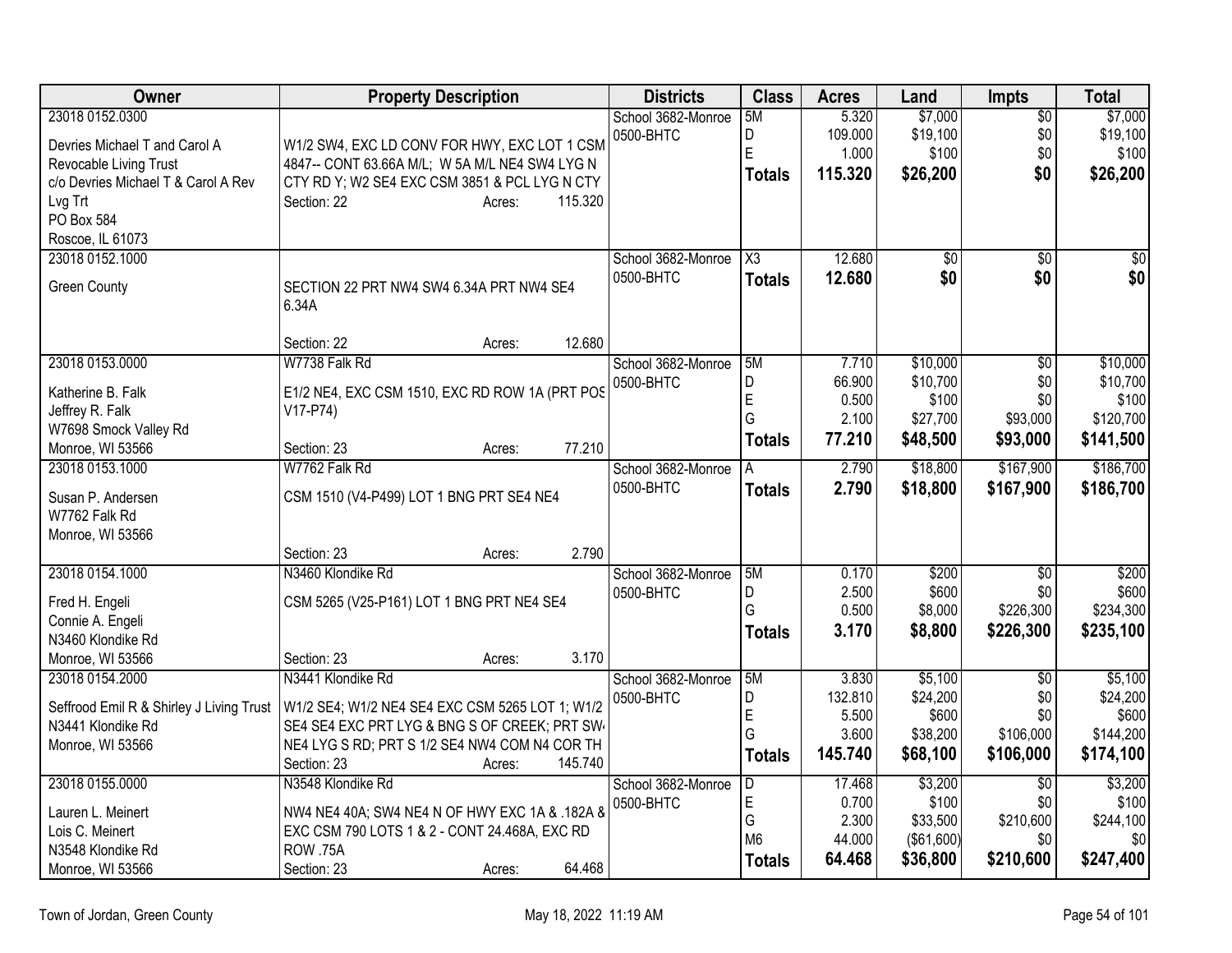| \$77,100<br>\$91,000<br>23018 0156.0000<br>N3520 Klondike Rd<br>1.520<br>\$13,900<br>School 3682-Monroe<br>А<br>0500-BHTC<br>1.520<br>\$13,900<br>\$77,100<br>\$91,000<br><b>Totals</b><br>Dennis P. Buol<br>PRT SW4 NE4 COM PT CTR HWY 1320 FT W 206.25<br>FT N & 224.5 FT W OF E 1/4 SEC COR NELY 165 FT<br>Sandra K. Buol<br>N3520 Klondike Rd<br>NWLY 280.5 FT SWLY 156.75 FT TO CTR HWY SE ALO<br>Monroe, WI 53566<br>Section: 23<br>1.520<br>Acres:<br>\$71,600<br>\$75,800<br>School 3682-Monroe<br>0.382<br>\$4,200<br>23018 0156.1000<br>N3502 Klondike Rd<br>IA.<br>0500-BHTC<br>0.382<br>\$4,200<br>\$71,600<br>\$75,800<br><b>Totals</b><br>William R. Evans<br>COM PT E LN W2 NE4 & INTERS HWY TH N ON E LN<br>132 FT TH NWLY 60 FT TH S TO CTR HWY 132 FT TH<br>Margaret S. Evans |
|-------------------------------------------------------------------------------------------------------------------------------------------------------------------------------------------------------------------------------------------------------------------------------------------------------------------------------------------------------------------------------------------------------------------------------------------------------------------------------------------------------------------------------------------------------------------------------------------------------------------------------------------------------------------------------------------------------------------------------------------------------------------------------------------------|
|                                                                                                                                                                                                                                                                                                                                                                                                                                                                                                                                                                                                                                                                                                                                                                                                 |
|                                                                                                                                                                                                                                                                                                                                                                                                                                                                                                                                                                                                                                                                                                                                                                                                 |
|                                                                                                                                                                                                                                                                                                                                                                                                                                                                                                                                                                                                                                                                                                                                                                                                 |
|                                                                                                                                                                                                                                                                                                                                                                                                                                                                                                                                                                                                                                                                                                                                                                                                 |
|                                                                                                                                                                                                                                                                                                                                                                                                                                                                                                                                                                                                                                                                                                                                                                                                 |
|                                                                                                                                                                                                                                                                                                                                                                                                                                                                                                                                                                                                                                                                                                                                                                                                 |
|                                                                                                                                                                                                                                                                                                                                                                                                                                                                                                                                                                                                                                                                                                                                                                                                 |
|                                                                                                                                                                                                                                                                                                                                                                                                                                                                                                                                                                                                                                                                                                                                                                                                 |
| N3502 Klondike Rd                                                                                                                                                                                                                                                                                                                                                                                                                                                                                                                                                                                                                                                                                                                                                                               |
| SELY 60 FT POB IN SW4 NE4 -. 182A; CSM 790<br>0.382<br>Monroe, WI 53566<br>Section: 23<br>Acres:                                                                                                                                                                                                                                                                                                                                                                                                                                                                                                                                                                                                                                                                                                |
| N3629 Klondike Rd<br>School 3682-Monroe<br>5M<br>\$7,800<br>\$7,800<br>23018 0157.0000<br>6.000<br>$\overline{50}$                                                                                                                                                                                                                                                                                                                                                                                                                                                                                                                                                                                                                                                                              |
| \$7,900<br>\$9,900<br>\$17,800<br>0.570<br>0500-BHTC                                                                                                                                                                                                                                                                                                                                                                                                                                                                                                                                                                                                                                                                                                                                            |
| Α<br>E1/2 NW4, EXC 19.93A , EXC RD ROW 3.25A<br>Robert L. Meier<br>D<br>\$4,600<br>\$4,600<br>40.250<br>\$0                                                                                                                                                                                                                                                                                                                                                                                                                                                                                                                                                                                                                                                                                     |
| W8026 County Rd Y<br>E<br>\$10,600<br>\$0<br>\$10,600<br>12.250                                                                                                                                                                                                                                                                                                                                                                                                                                                                                                                                                                                                                                                                                                                                 |
| Monroe, WI 53566<br>G<br>\$12,000<br>\$12,800<br>1.000<br>\$800                                                                                                                                                                                                                                                                                                                                                                                                                                                                                                                                                                                                                                                                                                                                 |
| 60.070<br>Section: 23<br>Acres:<br>60.070<br>\$42,900<br>\$10,700<br>\$53,600<br><b>Totals</b>                                                                                                                                                                                                                                                                                                                                                                                                                                                                                                                                                                                                                                                                                                  |
|                                                                                                                                                                                                                                                                                                                                                                                                                                                                                                                                                                                                                                                                                                                                                                                                 |
| \$90,000<br>\$90,000<br>40.000<br>23018 0158.0000<br>School 3682-Monroe<br>$\overline{50}$                                                                                                                                                                                                                                                                                                                                                                                                                                                                                                                                                                                                                                                                                                      |
| 0500-BHTC<br>\$90,000<br>\$0<br>40.000<br>\$90,000<br><b>Totals</b><br>NW4 NW4 EXC RD ROW 1A<br>Terry Tschanz ETAL                                                                                                                                                                                                                                                                                                                                                                                                                                                                                                                                                                                                                                                                              |
| c/o Terry Tschanz                                                                                                                                                                                                                                                                                                                                                                                                                                                                                                                                                                                                                                                                                                                                                                               |
| C/O Joseph Tschanz                                                                                                                                                                                                                                                                                                                                                                                                                                                                                                                                                                                                                                                                                                                                                                              |
| 828 10th St<br>40.000<br>Section: 23<br>Acres:                                                                                                                                                                                                                                                                                                                                                                                                                                                                                                                                                                                                                                                                                                                                                  |
| Monroe, WI 53566                                                                                                                                                                                                                                                                                                                                                                                                                                                                                                                                                                                                                                                                                                                                                                                |
| W8026 County Hwy Y<br>School 3682-Monroe<br>\$5,300<br>23018 0159.0000<br>5M<br>4.000<br>\$5,300<br>$\overline{50}$                                                                                                                                                                                                                                                                                                                                                                                                                                                                                                                                                                                                                                                                             |
| D<br>\$19,200<br>130.520<br>\$0<br>\$19,200<br>0500-BHTC<br>Robert L. Meier<br>SW4 NW4 40A; W2 SW4 EXC LAND S OF CTY Y -                                                                                                                                                                                                                                                                                                                                                                                                                                                                                                                                                                                                                                                                        |
| Ġ<br>1.800<br>\$28,500<br>\$61,200<br>\$89,700<br>W8026 County Rd Y<br>CONT 33.6A EXC HWY 2.89A; NE4 SW4 40A; SE4 SW4                                                                                                                                                                                                                                                                                                                                                                                                                                                                                                                                                                                                                                                                           |
| 136.320<br>\$53,000<br>\$61,200<br>\$114,200<br><b>Totals</b><br>Monroe, WI 53566<br>EXC LAND S OF CTY Y - CONT 22.72A; EXC LAND                                                                                                                                                                                                                                                                                                                                                                                                                                                                                                                                                                                                                                                                |
| 136.320<br>Section: 23<br>Acres:                                                                                                                                                                                                                                                                                                                                                                                                                                                                                                                                                                                                                                                                                                                                                                |
| 23018 0159.0100<br>( \$3,300)<br>School 3682-Monroe<br>$\overline{\mathsf{M6}}$<br>0.590<br>$\overline{50}$<br>\$0                                                                                                                                                                                                                                                                                                                                                                                                                                                                                                                                                                                                                                                                              |
| \$0<br>\$0<br>0500-BHTC<br>0.590<br>\$0<br><b>Totals</b>                                                                                                                                                                                                                                                                                                                                                                                                                                                                                                                                                                                                                                                                                                                                        |
| PARC 1 ROD WIDE ON E SEC LN BETW SEC 22 & 23<br>Lauren L. Meinert                                                                                                                                                                                                                                                                                                                                                                                                                                                                                                                                                                                                                                                                                                                               |
| 1567.5 FT TO HWY<br>Lois C. Meinert                                                                                                                                                                                                                                                                                                                                                                                                                                                                                                                                                                                                                                                                                                                                                             |
| N3548 Klondike Rd                                                                                                                                                                                                                                                                                                                                                                                                                                                                                                                                                                                                                                                                                                                                                                               |
| 0.590<br>Section: 23<br>Monroe, WI 53566<br>Acres:                                                                                                                                                                                                                                                                                                                                                                                                                                                                                                                                                                                                                                                                                                                                              |
| 23018 0159.0200<br>School 3682-Monroe<br>M <sub>6</sub><br>40.000<br>(\$112,000)<br>$\overline{30}$<br>$\sqrt{50}$                                                                                                                                                                                                                                                                                                                                                                                                                                                                                                                                                                                                                                                                              |
| \$0<br>0500-BHTC<br>\$0<br>40.000<br>\$0<br><b>Totals</b><br>W2 SW4 LYG S OF CTY Y, EXC 1 ROD WIDE ON W SD<br>Lauren L. Meinert                                                                                                                                                                                                                                                                                                                                                                                                                                                                                                                                                                                                                                                                 |
| .59A.EXC LAND FOR HWY 2.92A<br>Lois C. Meinert                                                                                                                                                                                                                                                                                                                                                                                                                                                                                                                                                                                                                                                                                                                                                  |
| N3548 Klondike Rd                                                                                                                                                                                                                                                                                                                                                                                                                                                                                                                                                                                                                                                                                                                                                                               |
| 40.000<br>Monroe, WI 53566<br>Section: 23<br>Acres:                                                                                                                                                                                                                                                                                                                                                                                                                                                                                                                                                                                                                                                                                                                                             |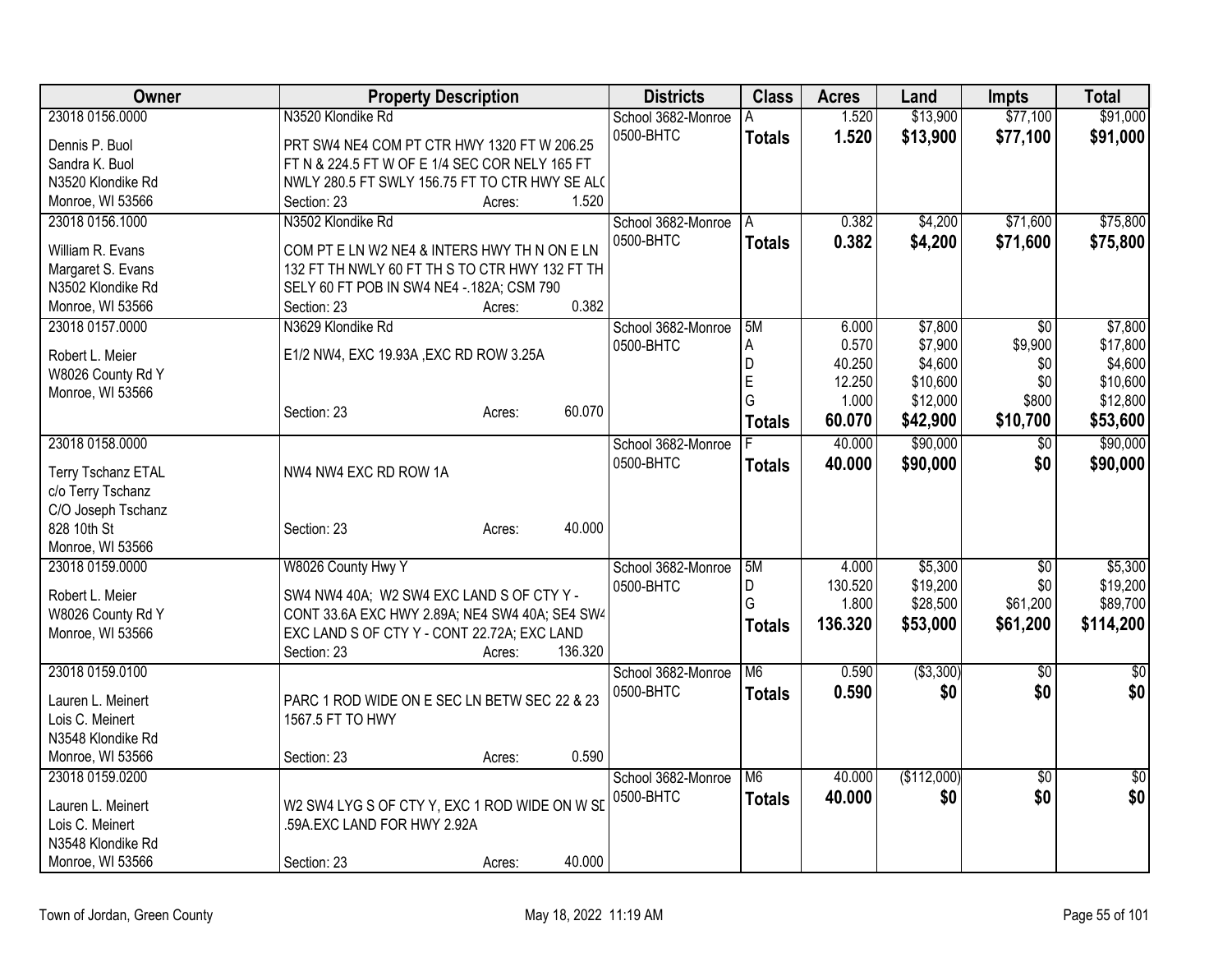| <b>Owner</b>          | <b>Property Description</b>                      | <b>Districts</b>   | <b>Class</b>   | <b>Acres</b>   | Land               | <b>Impts</b>    | <b>Total</b>        |
|-----------------------|--------------------------------------------------|--------------------|----------------|----------------|--------------------|-----------------|---------------------|
| 23018 0159.1000       |                                                  | School 3682-Monroe | X3             | 8.740          | $\overline{50}$    | $\overline{50}$ | $\sqrt{50}$         |
| <b>Green County</b>   | SECTION 23 PARC IN SE4 SW4 - 8.74A               | 0500-BHTC          | <b>Totals</b>  | 8.740          | \$0                | \$0             | \$0                 |
|                       |                                                  |                    |                |                |                    |                 |                     |
|                       |                                                  |                    |                |                |                    |                 |                     |
|                       | 8.740<br>Section: 23<br>Acres:                   |                    |                |                |                    |                 |                     |
| 23018 0160.1000       | W7911 County Rd Y                                | School 3682-Monroe | A              | 2.000          | \$27,000           | \$145,700       | \$172,700           |
| Shaun P. Cox          | PRT SE4 SW4 COM S4 COR SD SEC TH S89*W 37.89     | 0500-BHTC          | $\sf B$<br>Ė   | 1.000<br>2.160 | \$9,200<br>\$1,800 | \$29,700<br>\$0 | \$38,900<br>\$1,800 |
| Brittney A. Meier-Cox | FT ALG S LN SW4 TO POB TH S89*W 60.54 FT TH      |                    |                |                |                    |                 |                     |
| W7911 County Rd Y     | S54*E 40.07 FT TH S86*W 487.18 FT TH N4*W 46.68  |                    | <b>Totals</b>  | 5.160          | \$38,000           | \$175,400       | \$213,400           |
| Monroe, WI 53566      | 5.160<br>Section: 23<br>Acres:                   |                    |                |                |                    |                 |                     |
| 23018 0160.1100       |                                                  | School 3682-Monroe | M <sub>6</sub> | 8.170          | ( \$23,400)        | \$0             | $\overline{\$0}$    |
| Lauren L. Meinert     | PRT SE4 SW4 COM S4 COR SD SEC TH S89*W           | 0500-BHTC          | <b>Totals</b>  | 8.170          | \$0                | \$0             | \$0                 |
| Lois C. Meinert       | 932.04' POB TH S89*W 374.99' TH N0*E 818.61' TH  |                    |                |                |                    |                 |                     |
| N3548 Klondike Rd     | S63*E 114.77' TH CRV R W/RAD 5639.53' CHD S60*E  |                    |                |                |                    |                 |                     |
| Monroe, WI 53566      | 8.170<br>Section: 23<br>Acres:                   |                    |                |                |                    |                 |                     |
| 23018 0160.2000       |                                                  | School 3682-Monroe | X3             | 2.310          | $\overline{30}$    | \$0             | \$0                 |
|                       |                                                  | 0500-BHTC          | <b>Totals</b>  | 2.310          | \$0                | \$0             | \$0                 |
| <b>Green County</b>   | SECTION 23 PRT SW4 - CONT 2.31A                  |                    |                |                |                    |                 |                     |
|                       |                                                  |                    |                |                |                    |                 |                     |
|                       |                                                  |                    |                |                |                    |                 |                     |
|                       | 2.310<br>Section: 23<br>Acres:                   |                    |                |                |                    |                 |                     |
| 23018 0161.0000       |                                                  | School 3682-Monroe | D              | 28.930         | \$5,800            | $\overline{50}$ | \$5,800             |
| Jeffrey R. Falk       | E2 NE4 SE4 20A, COM 726 FT N OF SE COR SE4 SE4   | 0500-BHTC          | E              | 0.500          | \$100              | \$0             | \$100               |
| W7698 Smock Valley Rd | S 726 FT W 1320 FT N 19.6 FT NELY POB 11.63A EXC |                    | <b>Totals</b>  | 29.430         | \$5,900            | \$0             | \$5,900             |
| Monroe, WI 53566      | 1.5 FOR HWY - CONT 9.43A EXC RD ROW .5A & EXC    |                    |                |                |                    |                 |                     |
|                       | 29.430<br>Section: 23<br>Acres:                  |                    |                |                |                    |                 |                     |
| 23018 0161.1000       |                                                  | School 3682-Monroe | X3             | 4.150          | \$0                | \$0             | $\sqrt{50}$         |
|                       |                                                  | 0500-BHTC          | <b>Totals</b>  | 4.150          | \$0                | \$0             | \$0                 |
| <b>Green County</b>   | SECTION 23 PARC SE4 SE4 1.5A PARC SW4 SE4        |                    |                |                |                    |                 |                     |
|                       | 2.65A                                            |                    |                |                |                    |                 |                     |
|                       | 4.150                                            |                    |                |                |                    |                 |                     |
| 23018 0161.2000       | Section: 23<br>Acres:                            |                    | E.             | 0.700          |                    |                 |                     |
|                       |                                                  | School 3682-Monroe |                |                | \$900              | $\overline{50}$ | \$900               |
| Jeffrey R. Falk       | CSM 2460 (V8-P209) PRT LOT 1 BNG PRT SE4 SE4     | 0500-BHTC          | <b>Totals</b>  | 0.700          | \$900              | \$0             | \$900               |
| Katherine B. Falk     |                                                  |                    |                |                |                    |                 |                     |
| W7698 Smock Valley Rd |                                                  |                    |                |                |                    |                 |                     |
| Monroe, WI 53566      | 0.700<br>Section: 23<br>Acres:                   |                    |                |                |                    |                 |                     |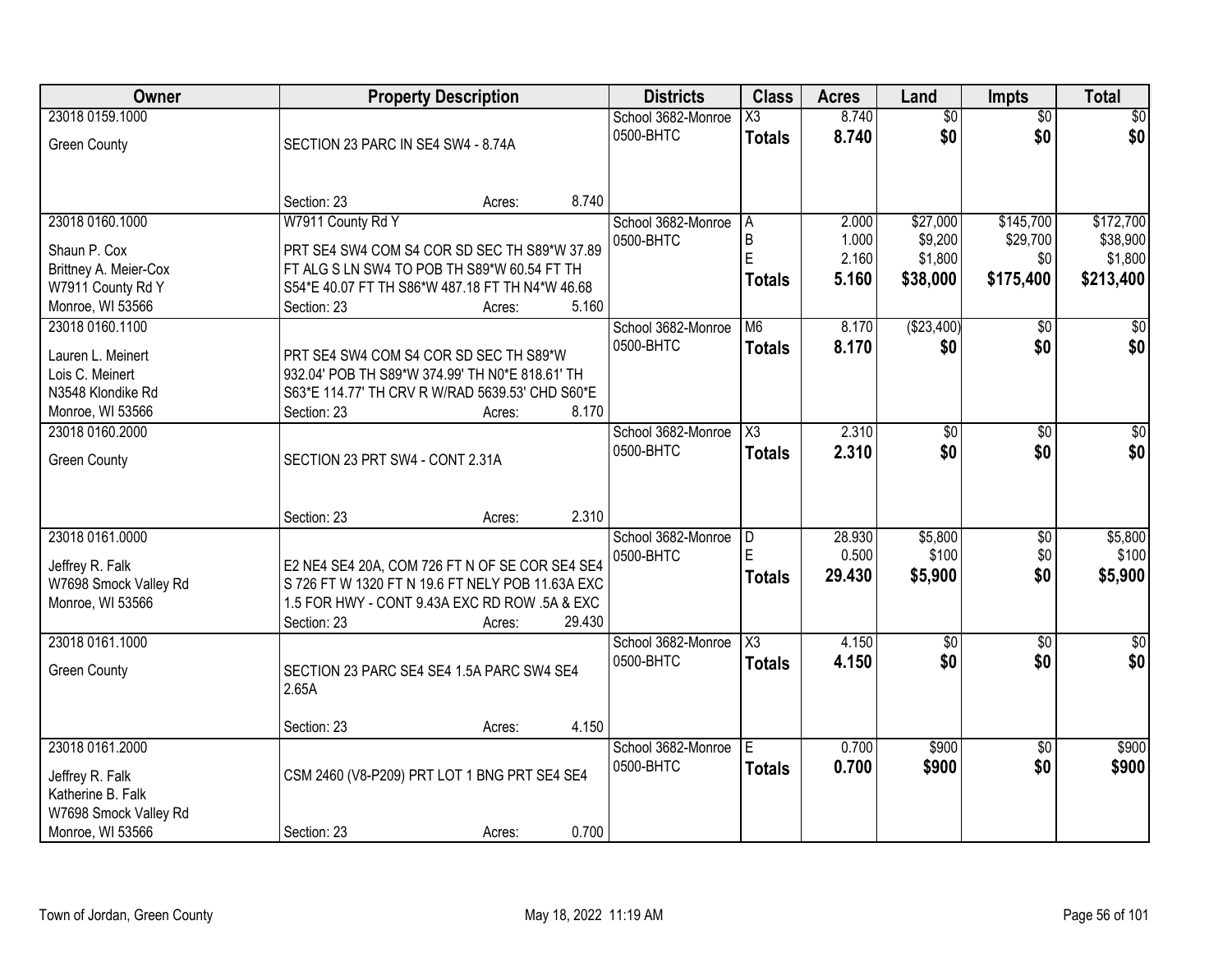| 23018 0162.0000<br>10.370<br>\$2,400<br>$\overline{50}$<br>\$2,400<br>School 3682-Monroe<br>D.<br>10.370<br>\$2,400<br>\$0<br>0500-BHTC<br>\$2,400<br><b>Totals</b><br>Seffrood Emil R & Shirley J Living Trust<br>PRT SE4 SE4 COM 594 FT S OF NE COR TH N 594 FT<br>TH W 660 FT TH S 775.5 FT NE POB<br>N3441 Klondike Rd<br>Monroe, WI 53566<br>10.370<br>Section: 23<br>Acres:<br>\$3,900<br>23018 0163.0000<br>School 3682-Monroe<br>5M<br>3.000<br>\$3,900<br>\$0<br>D.<br>33.860<br>\$5,500<br>\$0<br>0500-BHTC<br>NE4 NE4 EXC 3.14A<br>Robert J. Ammon<br>\$0<br>36.860<br>\$9,400<br><b>Totals</b><br>Katherine Ammon<br>W7098 County Rd Y<br>36.860<br>Monroe, WI 53566<br>Section: 24<br>Acres:<br>23018 0163.1000<br>3.140<br>\$500<br>$\overline{50}$<br>School 3682-Monroe<br>D<br>0500-BHTC<br>3.140<br>\$500<br>\$0<br><b>Totals</b><br>COM NE COR NE4 TH S ALG SEC LN 399.7 FT TH<br>Himes-Bader Farm, LLC<br>N56*W 254.85 FT TH N66*W 416.3 FT TH N7*E 96 FT<br>W7210 County Rd B<br>TO N LN TH E ALG N LN 583.4 FT POB<br>Monroe, WI 53566<br>3.140<br>Section: 24<br>Acres:<br>23018 0164.0000<br>School 3682-Monroe<br>\$12,400<br>\$12,400<br>Hiawatha Rd<br>67.900<br>$\sqrt[6]{3}$<br>D<br>E<br>\$28,600<br>42.780<br>\$0<br>0500-BHTC<br>PRT NW4 NE4; PRT SW4 NE4 SE4 NE4 40A; NE4 NW4<br>Knox Shirley Revocable Trust 1/16/09<br>\$5,400<br>G<br>1.000<br>\$16,000<br>c/o Knox Shirley Revocable Trust<br>39A; PRT NW4 NW4 LYG S & E OF SKINNER CRK 4A<br>111.680<br>\$57,000<br>\$5,400<br><b>Totals</b><br>EXC RD ROW 1.711A EXC CSM 1844, CSM 2865, CSM<br>N3608 Hiawatha Rd<br>Monroe, WI 53566<br>Section: 24<br>111.680<br>Acres:<br>\$450,800<br>23018 0164.0100<br>N3608 Hiawatha Rd<br>School 3682-Monroe<br>3.220<br>\$19,200<br>A<br>E<br>2.740<br>\$5,000<br>\$0<br>0500-BHTC<br>CSM 3806 (V14-P316) LOT 1 BNG PRT CSM 1125, ALL<br>Knox Shirley Revocable Trust 1/16/09<br>\$450,800<br>5.960<br>\$24,200<br><b>Totals</b><br>c/o Knox Shirley Revocable Trust<br>CSM 1796 & PRT W2 NE4<br>N3608 Hiawatha Rd<br>Monroe, WI 53566<br>5.960<br>Section: 24<br>Acres:<br>5.010<br>\$600<br>$\overline{50}$<br>23018 0164.0200<br>School 3682-Monroe<br>D<br>\$600<br>\$0<br>0500-BHTC<br>5.010<br><b>Totals</b><br>CSM 3046 (V11-P52) LOT 2 BNG PRT NW4 NE4<br>Knox Shirley Revocable Trust 1/16/09<br>c/o Knox Shirley Revocable Trust<br>N3608 Hiawatha Rd<br>5.010<br>Monroe, WI 53566<br>Section: 24<br>Acres: | Owner           | <b>Property Description</b> |  | <b>Districts</b>   | <b>Class</b> | <b>Acres</b> | Land  | <b>Impts</b>    | <b>Total</b> |
|-------------------------------------------------------------------------------------------------------------------------------------------------------------------------------------------------------------------------------------------------------------------------------------------------------------------------------------------------------------------------------------------------------------------------------------------------------------------------------------------------------------------------------------------------------------------------------------------------------------------------------------------------------------------------------------------------------------------------------------------------------------------------------------------------------------------------------------------------------------------------------------------------------------------------------------------------------------------------------------------------------------------------------------------------------------------------------------------------------------------------------------------------------------------------------------------------------------------------------------------------------------------------------------------------------------------------------------------------------------------------------------------------------------------------------------------------------------------------------------------------------------------------------------------------------------------------------------------------------------------------------------------------------------------------------------------------------------------------------------------------------------------------------------------------------------------------------------------------------------------------------------------------------------------------------------------------------------------------------------------------------------------------------------------------------------------------------------------------------------------------------------------------------------------------------------------------------------------------------------------------------------------------------------------------------------------------------------------------------------------------------------------------------------------------------------------------------|-----------------|-----------------------------|--|--------------------|--------------|--------------|-------|-----------------|--------------|
|                                                                                                                                                                                                                                                                                                                                                                                                                                                                                                                                                                                                                                                                                                                                                                                                                                                                                                                                                                                                                                                                                                                                                                                                                                                                                                                                                                                                                                                                                                                                                                                                                                                                                                                                                                                                                                                                                                                                                                                                                                                                                                                                                                                                                                                                                                                                                                                                                                                       |                 |                             |  |                    |              |              |       |                 |              |
|                                                                                                                                                                                                                                                                                                                                                                                                                                                                                                                                                                                                                                                                                                                                                                                                                                                                                                                                                                                                                                                                                                                                                                                                                                                                                                                                                                                                                                                                                                                                                                                                                                                                                                                                                                                                                                                                                                                                                                                                                                                                                                                                                                                                                                                                                                                                                                                                                                                       |                 |                             |  |                    |              |              |       |                 |              |
|                                                                                                                                                                                                                                                                                                                                                                                                                                                                                                                                                                                                                                                                                                                                                                                                                                                                                                                                                                                                                                                                                                                                                                                                                                                                                                                                                                                                                                                                                                                                                                                                                                                                                                                                                                                                                                                                                                                                                                                                                                                                                                                                                                                                                                                                                                                                                                                                                                                       |                 |                             |  |                    |              |              |       |                 |              |
| \$5,500<br>\$9,400<br>\$500<br>\$500<br>\$28,600<br>\$21,400<br>\$62,400<br>\$470,000<br>\$5,000<br>\$475,000<br>\$600<br>\$600                                                                                                                                                                                                                                                                                                                                                                                                                                                                                                                                                                                                                                                                                                                                                                                                                                                                                                                                                                                                                                                                                                                                                                                                                                                                                                                                                                                                                                                                                                                                                                                                                                                                                                                                                                                                                                                                                                                                                                                                                                                                                                                                                                                                                                                                                                                       |                 |                             |  |                    |              |              |       |                 |              |
|                                                                                                                                                                                                                                                                                                                                                                                                                                                                                                                                                                                                                                                                                                                                                                                                                                                                                                                                                                                                                                                                                                                                                                                                                                                                                                                                                                                                                                                                                                                                                                                                                                                                                                                                                                                                                                                                                                                                                                                                                                                                                                                                                                                                                                                                                                                                                                                                                                                       |                 |                             |  |                    |              |              |       |                 |              |
|                                                                                                                                                                                                                                                                                                                                                                                                                                                                                                                                                                                                                                                                                                                                                                                                                                                                                                                                                                                                                                                                                                                                                                                                                                                                                                                                                                                                                                                                                                                                                                                                                                                                                                                                                                                                                                                                                                                                                                                                                                                                                                                                                                                                                                                                                                                                                                                                                                                       |                 |                             |  |                    |              |              |       |                 |              |
|                                                                                                                                                                                                                                                                                                                                                                                                                                                                                                                                                                                                                                                                                                                                                                                                                                                                                                                                                                                                                                                                                                                                                                                                                                                                                                                                                                                                                                                                                                                                                                                                                                                                                                                                                                                                                                                                                                                                                                                                                                                                                                                                                                                                                                                                                                                                                                                                                                                       |                 |                             |  |                    |              |              |       |                 |              |
|                                                                                                                                                                                                                                                                                                                                                                                                                                                                                                                                                                                                                                                                                                                                                                                                                                                                                                                                                                                                                                                                                                                                                                                                                                                                                                                                                                                                                                                                                                                                                                                                                                                                                                                                                                                                                                                                                                                                                                                                                                                                                                                                                                                                                                                                                                                                                                                                                                                       |                 |                             |  |                    |              |              |       |                 |              |
|                                                                                                                                                                                                                                                                                                                                                                                                                                                                                                                                                                                                                                                                                                                                                                                                                                                                                                                                                                                                                                                                                                                                                                                                                                                                                                                                                                                                                                                                                                                                                                                                                                                                                                                                                                                                                                                                                                                                                                                                                                                                                                                                                                                                                                                                                                                                                                                                                                                       |                 |                             |  |                    |              |              |       |                 |              |
|                                                                                                                                                                                                                                                                                                                                                                                                                                                                                                                                                                                                                                                                                                                                                                                                                                                                                                                                                                                                                                                                                                                                                                                                                                                                                                                                                                                                                                                                                                                                                                                                                                                                                                                                                                                                                                                                                                                                                                                                                                                                                                                                                                                                                                                                                                                                                                                                                                                       |                 |                             |  |                    |              |              |       |                 |              |
|                                                                                                                                                                                                                                                                                                                                                                                                                                                                                                                                                                                                                                                                                                                                                                                                                                                                                                                                                                                                                                                                                                                                                                                                                                                                                                                                                                                                                                                                                                                                                                                                                                                                                                                                                                                                                                                                                                                                                                                                                                                                                                                                                                                                                                                                                                                                                                                                                                                       |                 |                             |  |                    |              |              |       |                 |              |
|                                                                                                                                                                                                                                                                                                                                                                                                                                                                                                                                                                                                                                                                                                                                                                                                                                                                                                                                                                                                                                                                                                                                                                                                                                                                                                                                                                                                                                                                                                                                                                                                                                                                                                                                                                                                                                                                                                                                                                                                                                                                                                                                                                                                                                                                                                                                                                                                                                                       |                 |                             |  |                    |              |              |       |                 |              |
|                                                                                                                                                                                                                                                                                                                                                                                                                                                                                                                                                                                                                                                                                                                                                                                                                                                                                                                                                                                                                                                                                                                                                                                                                                                                                                                                                                                                                                                                                                                                                                                                                                                                                                                                                                                                                                                                                                                                                                                                                                                                                                                                                                                                                                                                                                                                                                                                                                                       |                 |                             |  |                    |              |              |       |                 |              |
|                                                                                                                                                                                                                                                                                                                                                                                                                                                                                                                                                                                                                                                                                                                                                                                                                                                                                                                                                                                                                                                                                                                                                                                                                                                                                                                                                                                                                                                                                                                                                                                                                                                                                                                                                                                                                                                                                                                                                                                                                                                                                                                                                                                                                                                                                                                                                                                                                                                       |                 |                             |  |                    |              |              |       |                 |              |
|                                                                                                                                                                                                                                                                                                                                                                                                                                                                                                                                                                                                                                                                                                                                                                                                                                                                                                                                                                                                                                                                                                                                                                                                                                                                                                                                                                                                                                                                                                                                                                                                                                                                                                                                                                                                                                                                                                                                                                                                                                                                                                                                                                                                                                                                                                                                                                                                                                                       |                 |                             |  |                    |              |              |       |                 |              |
|                                                                                                                                                                                                                                                                                                                                                                                                                                                                                                                                                                                                                                                                                                                                                                                                                                                                                                                                                                                                                                                                                                                                                                                                                                                                                                                                                                                                                                                                                                                                                                                                                                                                                                                                                                                                                                                                                                                                                                                                                                                                                                                                                                                                                                                                                                                                                                                                                                                       |                 |                             |  |                    |              |              |       |                 |              |
|                                                                                                                                                                                                                                                                                                                                                                                                                                                                                                                                                                                                                                                                                                                                                                                                                                                                                                                                                                                                                                                                                                                                                                                                                                                                                                                                                                                                                                                                                                                                                                                                                                                                                                                                                                                                                                                                                                                                                                                                                                                                                                                                                                                                                                                                                                                                                                                                                                                       |                 |                             |  |                    |              |              |       |                 |              |
|                                                                                                                                                                                                                                                                                                                                                                                                                                                                                                                                                                                                                                                                                                                                                                                                                                                                                                                                                                                                                                                                                                                                                                                                                                                                                                                                                                                                                                                                                                                                                                                                                                                                                                                                                                                                                                                                                                                                                                                                                                                                                                                                                                                                                                                                                                                                                                                                                                                       |                 |                             |  |                    |              |              |       |                 |              |
|                                                                                                                                                                                                                                                                                                                                                                                                                                                                                                                                                                                                                                                                                                                                                                                                                                                                                                                                                                                                                                                                                                                                                                                                                                                                                                                                                                                                                                                                                                                                                                                                                                                                                                                                                                                                                                                                                                                                                                                                                                                                                                                                                                                                                                                                                                                                                                                                                                                       |                 |                             |  |                    |              |              |       |                 |              |
|                                                                                                                                                                                                                                                                                                                                                                                                                                                                                                                                                                                                                                                                                                                                                                                                                                                                                                                                                                                                                                                                                                                                                                                                                                                                                                                                                                                                                                                                                                                                                                                                                                                                                                                                                                                                                                                                                                                                                                                                                                                                                                                                                                                                                                                                                                                                                                                                                                                       |                 |                             |  |                    |              |              |       |                 |              |
|                                                                                                                                                                                                                                                                                                                                                                                                                                                                                                                                                                                                                                                                                                                                                                                                                                                                                                                                                                                                                                                                                                                                                                                                                                                                                                                                                                                                                                                                                                                                                                                                                                                                                                                                                                                                                                                                                                                                                                                                                                                                                                                                                                                                                                                                                                                                                                                                                                                       |                 |                             |  |                    |              |              |       |                 |              |
|                                                                                                                                                                                                                                                                                                                                                                                                                                                                                                                                                                                                                                                                                                                                                                                                                                                                                                                                                                                                                                                                                                                                                                                                                                                                                                                                                                                                                                                                                                                                                                                                                                                                                                                                                                                                                                                                                                                                                                                                                                                                                                                                                                                                                                                                                                                                                                                                                                                       |                 |                             |  |                    |              |              |       |                 |              |
|                                                                                                                                                                                                                                                                                                                                                                                                                                                                                                                                                                                                                                                                                                                                                                                                                                                                                                                                                                                                                                                                                                                                                                                                                                                                                                                                                                                                                                                                                                                                                                                                                                                                                                                                                                                                                                                                                                                                                                                                                                                                                                                                                                                                                                                                                                                                                                                                                                                       |                 |                             |  |                    |              |              |       |                 |              |
|                                                                                                                                                                                                                                                                                                                                                                                                                                                                                                                                                                                                                                                                                                                                                                                                                                                                                                                                                                                                                                                                                                                                                                                                                                                                                                                                                                                                                                                                                                                                                                                                                                                                                                                                                                                                                                                                                                                                                                                                                                                                                                                                                                                                                                                                                                                                                                                                                                                       |                 |                             |  |                    |              |              |       |                 |              |
|                                                                                                                                                                                                                                                                                                                                                                                                                                                                                                                                                                                                                                                                                                                                                                                                                                                                                                                                                                                                                                                                                                                                                                                                                                                                                                                                                                                                                                                                                                                                                                                                                                                                                                                                                                                                                                                                                                                                                                                                                                                                                                                                                                                                                                                                                                                                                                                                                                                       |                 |                             |  |                    |              |              |       |                 |              |
|                                                                                                                                                                                                                                                                                                                                                                                                                                                                                                                                                                                                                                                                                                                                                                                                                                                                                                                                                                                                                                                                                                                                                                                                                                                                                                                                                                                                                                                                                                                                                                                                                                                                                                                                                                                                                                                                                                                                                                                                                                                                                                                                                                                                                                                                                                                                                                                                                                                       |                 |                             |  |                    |              |              |       |                 |              |
|                                                                                                                                                                                                                                                                                                                                                                                                                                                                                                                                                                                                                                                                                                                                                                                                                                                                                                                                                                                                                                                                                                                                                                                                                                                                                                                                                                                                                                                                                                                                                                                                                                                                                                                                                                                                                                                                                                                                                                                                                                                                                                                                                                                                                                                                                                                                                                                                                                                       |                 |                             |  |                    |              |              |       |                 |              |
|                                                                                                                                                                                                                                                                                                                                                                                                                                                                                                                                                                                                                                                                                                                                                                                                                                                                                                                                                                                                                                                                                                                                                                                                                                                                                                                                                                                                                                                                                                                                                                                                                                                                                                                                                                                                                                                                                                                                                                                                                                                                                                                                                                                                                                                                                                                                                                                                                                                       |                 |                             |  |                    |              |              |       |                 |              |
|                                                                                                                                                                                                                                                                                                                                                                                                                                                                                                                                                                                                                                                                                                                                                                                                                                                                                                                                                                                                                                                                                                                                                                                                                                                                                                                                                                                                                                                                                                                                                                                                                                                                                                                                                                                                                                                                                                                                                                                                                                                                                                                                                                                                                                                                                                                                                                                                                                                       |                 |                             |  |                    |              |              |       |                 |              |
|                                                                                                                                                                                                                                                                                                                                                                                                                                                                                                                                                                                                                                                                                                                                                                                                                                                                                                                                                                                                                                                                                                                                                                                                                                                                                                                                                                                                                                                                                                                                                                                                                                                                                                                                                                                                                                                                                                                                                                                                                                                                                                                                                                                                                                                                                                                                                                                                                                                       |                 |                             |  |                    |              |              |       |                 |              |
|                                                                                                                                                                                                                                                                                                                                                                                                                                                                                                                                                                                                                                                                                                                                                                                                                                                                                                                                                                                                                                                                                                                                                                                                                                                                                                                                                                                                                                                                                                                                                                                                                                                                                                                                                                                                                                                                                                                                                                                                                                                                                                                                                                                                                                                                                                                                                                                                                                                       | 23018 0164.0300 |                             |  | School 3682-Monroe | D.           | 5.010        | \$600 | $\overline{30}$ | \$600        |
| 0500-BHTC<br>5.010<br>\$600<br>\$0<br>\$600<br><b>Totals</b>                                                                                                                                                                                                                                                                                                                                                                                                                                                                                                                                                                                                                                                                                                                                                                                                                                                                                                                                                                                                                                                                                                                                                                                                                                                                                                                                                                                                                                                                                                                                                                                                                                                                                                                                                                                                                                                                                                                                                                                                                                                                                                                                                                                                                                                                                                                                                                                          |                 |                             |  |                    |              |              |       |                 |              |
| Knox Shirley Revocable Trust 1/16/09<br>CSM 3046 (V11-P52) LOT 3 BNG PRT NW4 NE4 SEC                                                                                                                                                                                                                                                                                                                                                                                                                                                                                                                                                                                                                                                                                                                                                                                                                                                                                                                                                                                                                                                                                                                                                                                                                                                                                                                                                                                                                                                                                                                                                                                                                                                                                                                                                                                                                                                                                                                                                                                                                                                                                                                                                                                                                                                                                                                                                                  |                 |                             |  |                    |              |              |       |                 |              |
| 24 & PRT SW4 SE4 SEC 13<br>c/o Knox Shirley Revocable Trust<br>N3608 Hiawatha Rd                                                                                                                                                                                                                                                                                                                                                                                                                                                                                                                                                                                                                                                                                                                                                                                                                                                                                                                                                                                                                                                                                                                                                                                                                                                                                                                                                                                                                                                                                                                                                                                                                                                                                                                                                                                                                                                                                                                                                                                                                                                                                                                                                                                                                                                                                                                                                                      |                 |                             |  |                    |              |              |       |                 |              |
| 5.010<br>Monroe, WI 53566<br>Section: 24<br>Acres:                                                                                                                                                                                                                                                                                                                                                                                                                                                                                                                                                                                                                                                                                                                                                                                                                                                                                                                                                                                                                                                                                                                                                                                                                                                                                                                                                                                                                                                                                                                                                                                                                                                                                                                                                                                                                                                                                                                                                                                                                                                                                                                                                                                                                                                                                                                                                                                                    |                 |                             |  |                    |              |              |       |                 |              |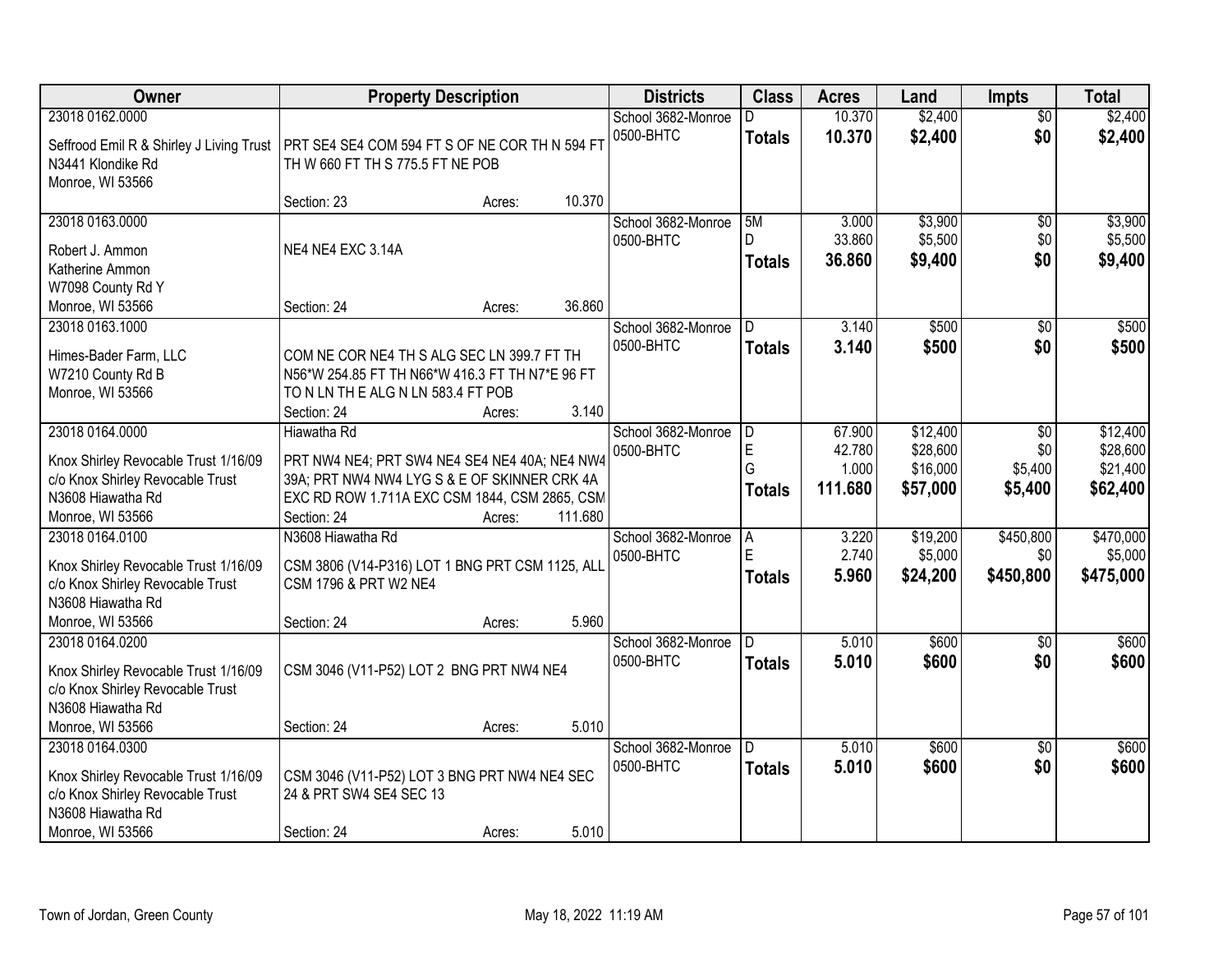| Owner                                                                                                                                | <b>Property Description</b>                                                                                                                                                  | <b>Districts</b>                | <b>Class</b>                  | <b>Acres</b>                        | Land                                      | Impts                                | <b>Total</b>                              |
|--------------------------------------------------------------------------------------------------------------------------------------|------------------------------------------------------------------------------------------------------------------------------------------------------------------------------|---------------------------------|-------------------------------|-------------------------------------|-------------------------------------------|--------------------------------------|-------------------------------------------|
| 23018 0164.0400<br>Knox Shirley Revocable Trust 1/16/09<br>c/o Knox Shirley Revocable Trust<br>N3608 Hiawatha Rd                     | CSM 3046 (V11-P52) LOT 4 BNG PRT NW4 NE4                                                                                                                                     | School 3682-Monroe<br>0500-BHTC | <b>Totals</b>                 | 7.270<br>7.270                      | \$1,000<br>\$1,000                        | $\overline{50}$<br>\$0               | \$1,000<br>\$1,000                        |
| Monroe, WI 53566                                                                                                                     | 7.270<br>Section: 24<br>Acres:                                                                                                                                               |                                 |                               |                                     |                                           |                                      |                                           |
| 23018 0164.0500<br>Knox Shirley Revocable Trust 1/16/09<br>c/o Knox Shirley Revocable Trust<br>N3608 Hiawatha Rd<br>Monroe, WI 53566 | CSM 3806 (V14-P316) LOT 2 EXC PRT FKA LOT 2<br>CSM 2865 - CONT 2.49A BNG PRT NW4 & SW4 OF<br>NE4<br>Section: 24<br>3.100<br>Acres:                                           | School 3682-Monroe<br>0500-BHTC | D.<br><b>Totals</b>           | 3.100<br>3.100                      | \$500<br>\$500                            | $\overline{50}$<br>\$0               | \$500<br>\$500                            |
| 23018 0164.1000<br>Brandi L. Moen<br>N3520 Hiawatha Rd<br>Monroe, WI 53566                                                           | N3520 Hiawatha Rd<br>CSM 931 (V3-P98) LOT 1 BNG PRT SE4 NW4 CONT<br>.79A; PRT SW4 NE4 CONT 8.67A EXC RD ROW .43A<br>9.460<br>Section: 24<br>Acres:                           | School 3682-Monroe<br>0500-BHTC | A<br><b>Totals</b>            | 4.460<br>5.000<br>9.460             | \$29,700<br>\$29,800<br>\$59,500          | \$385,300<br>\$0<br>\$385,300        | \$415,000<br>\$29,800<br>\$444,800        |
| 23018 0164.2000<br>Robert W. Knox Jr<br>Kelly J. Montgomery<br>N3590 Hiawatha Rd<br>Monroe, WI 53566                                 | N3590 Hiawatha Rd<br>CSM 1125 (V3-P461) PRT LOT 1 BNG PRT W2 NE4<br>0.580<br>Section: 24<br>Acres:                                                                           | School 3682-Monroe<br>0500-BHTC | A<br><b>Totals</b>            | 0.580<br>0.580                      | \$5,500<br>\$5,500                        | \$167,800<br>\$167,800               | \$173,300<br>\$173,300                    |
| 23018 0164.5000<br>Shirley M. Knox<br>N3608 Hiawatha Rd<br>Monroe, WI 53566                                                          | N3602 Hiawatha Rd<br>CSM 3806 (V14-P316) PRT LOT 2 BNG PRT SW4 NE4<br>7.170<br>Section: 24<br>Acres:                                                                         | School 3682-Monroe<br>0500-BHTC | A<br><b>Totals</b>            | 7.170<br>7.170                      | \$29,000<br>\$29,000                      | \$336,400<br>\$336,400               | \$365,400<br>\$365,400                    |
| 23018 0164.7000<br>John R. Loveless<br>N3628 Hiawatha Rd<br>Monroe, WI 53566                                                         | N3628 Hiawatha Rd<br>CSM 4376 (V18-P57) LOT 1 BNG PRT NW4 NE4<br>8.790<br>Section: 24<br>Acres:                                                                              | School 3682-Monroe<br>0500-BHTC | A<br>Ė<br><b>Totals</b>       | 5.060<br>3.730<br>8.790             | \$28,400<br>\$6,000<br>\$34,400           | \$122,000<br>\$0<br>\$122,000        | \$150,400<br>\$6,000<br>\$156,400         |
| 23018 0166.0000<br>Katherine B. Falk<br>Jeffrey R. Falk<br>W7698 Smock Valley Rd<br>Monroe, WI 53566                                 | 77A WEST OF CREEK IN W 1/2 NW4; ALSO COM NW<br>COR NE4 NW4 TH E 12 RODS TH SWLY 20 RODS M/L<br>TO CREEK ALSO W LINE NE4 NW4 TH N POB, EXC<br>77.000<br>Section: 24<br>Acres: | School 3682-Monroe<br>0500-BHTC | 5M<br>D<br>E<br><b>Totals</b> | 3.000<br>63.000<br>11.000<br>77.000 | \$3,900<br>\$6,500<br>\$8,100<br>\$18,500 | $\overline{50}$<br>\$0<br>\$0<br>\$0 | \$3,900<br>\$6,500<br>\$8,100<br>\$18,500 |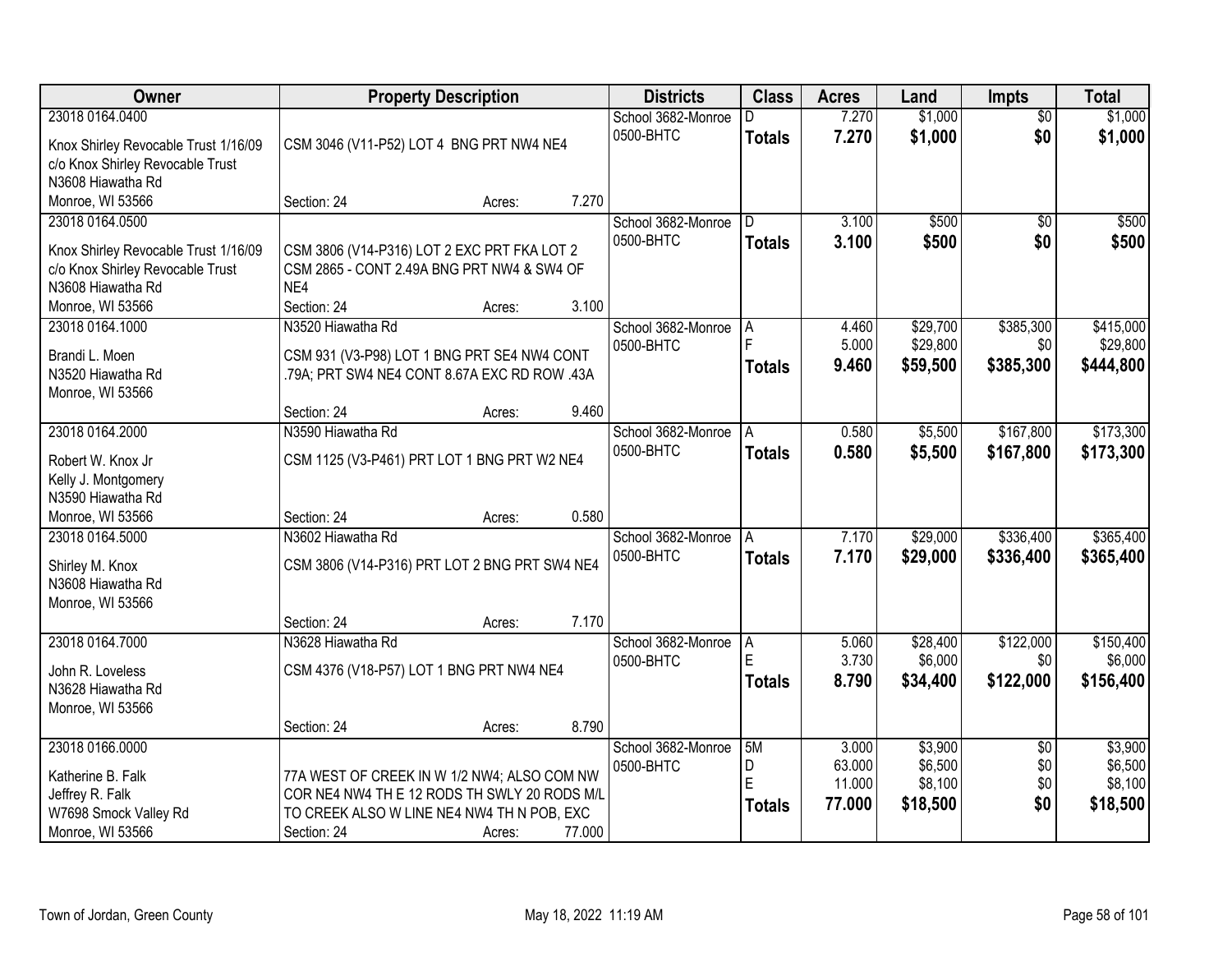| <b>Owner</b>                            | <b>Property Description</b>                    | <b>Districts</b>   | <b>Class</b>   | <b>Acres</b> | Land       | <b>Impts</b>    | <b>Total</b> |
|-----------------------------------------|------------------------------------------------|--------------------|----------------|--------------|------------|-----------------|--------------|
| 23018 0167.0000                         | N3448 Hiawatha Rd                              | School 3682-Monroe | 5M             | 6.000        | \$7,800    | $\overline{50}$ | \$7,800      |
| John E. Rupnow                          | SE4 SW4 40A; E2 SE4 EXC S 32A - 48A; NW4 SE4   | 0500-BHTC          | D              | 147.348      | \$20,500   | \$0             | \$20,500     |
| Marilyn K. Rupnow                       | EXC LOT 1 CSM 1234 -9.328A; SW4 SE4, EXC 3.98A |                    | E              | 6.900        | \$3,900    | \$0             | \$3,900      |
| N3448 Hiawatha Rd                       | $-36.02A$                                      |                    | G              | 3.100        | \$34,700   | \$72,400        | \$107,100    |
| Monroe, WI 53566                        | Section: 24<br>163.348<br>Acres:               |                    | <b>Totals</b>  | 163.348      | \$66,900   | \$72,400        | \$139,300    |
| 23018 0167.1000                         | N3460 Hiawatha Rd                              | School 3682-Monroe |                | 0.672        | \$8,400    | \$74,500        | \$82,900     |
|                                         |                                                | 0500-BHTC          | <b>Totals</b>  | 0.672        | \$8,400    | \$74,500        | \$82,900     |
| Thomas R. Jenson                        | CSM 1234 (V4-P95) LOT 1 BNG PRT NW4 SE4 EXC    |                    |                |              |            |                 |              |
| Sydney R. Fringer                       | <b>RD ROW</b>                                  |                    |                |              |            |                 |              |
| N3460 Hiawatha Rd                       |                                                |                    |                |              |            |                 |              |
| Monroe, WI 53566                        | 0.672<br>Section: 24<br>Acres:                 |                    |                |              |            |                 |              |
| 23018 0167.2000                         |                                                | School 3682-Monroe | D              | 5.330        | \$1,200    | \$0             | \$1,200      |
| Knox Shirley Revocable Trust 1/16/09    | SE4 NW4 EXC RD ROW 1.88A                       | 0500-BHTC          | F.             | 33.880       | \$21,200   | \$0             | \$21,200     |
| c/o Knox Shirley Revocable Trust        |                                                |                    | <b>Totals</b>  | 39.210       | \$22,400   | \$0             | \$22,400     |
| N3608 Hiawatha Rd                       |                                                |                    |                |              |            |                 |              |
| Monroe, WI 53566                        | 39.210<br>Section: 24<br>Acres:                |                    |                |              |            |                 |              |
| 23018 0167.3000                         |                                                | School 3682-Monroe | E              | 3.980        | \$5,000    | \$0             | \$5,000      |
|                                         |                                                | 0500-BHTC          | <b>Totals</b>  | 3.980        | \$5,000    | \$0             | \$5,000      |
| <b>Wellington Charles and Christine</b> | PRT SW4 SE4 (POS V10-P138)                     |                    |                |              |            |                 |              |
| Revocable Trust 3/3/11                  |                                                |                    |                |              |            |                 |              |
| c/o Wellington Charles and Christine    |                                                |                    |                |              |            |                 |              |
| Revocable Trust                         | Section: 24<br>Acres:                          | 3.980              |                |              |            |                 |              |
| W7090 County Rd Y                       |                                                |                    |                |              |            |                 |              |
| Monroe, WI 53566                        |                                                |                    |                |              |            |                 |              |
| 23018 0168.0000                         | W7657 Falk Rd                                  | School 3682-Monroe | D              | 68.260       | \$6,300    | \$0             | \$6,300      |
| Jeffrey R. Falk                         | SW4, EXC SE4 SW4 EXC RD ROW 2.63A & EXC PRT    | 0500-BHTC          | E              | 26.630       | \$14,700   | \$0             | \$14,700     |
| W7698 Smock Valley Rd                   | LOT 1 CSM 2460                                 |                    | G              | 2.300        | \$36,400   | \$113,700       | \$150,100    |
| Monroe, WI 53566                        |                                                |                    | <b>Totals</b>  | 97.190       | \$57,400   | \$113,700       | \$171,100    |
|                                         | 97.190<br>Section: 24<br>Acres:                |                    |                |              |            |                 |              |
| 23018 0168.1000                         | County Rd Y                                    | School 3682-Monroe | 5M             | 1.000        | \$1,800    | $\overline{50}$ | \$1,800      |
|                                         |                                                | 0500-BHTC          | D              | 2.000        | \$300      | \$0             | \$300        |
| Jeffrey R. Falk                         | CSM 2460 (V8-P209) PRT LOT 1 BNG PRT SW4 SW4   |                    | E              | 0.810        | \$700      | \$0             | \$700        |
| Katherine B. Falk                       |                                                |                    | M <sub>6</sub> | 19.000       | (\$34,200) | \$0             | \$0          |
| W7698 Smock Valley Rd                   | 22.810<br>Section: 24                          |                    | <b>Totals</b>  | 22.810       | \$2,800    | \$0             | \$2,800      |
| Monroe, WI 53566                        | Acres:                                         |                    |                |              |            |                 |              |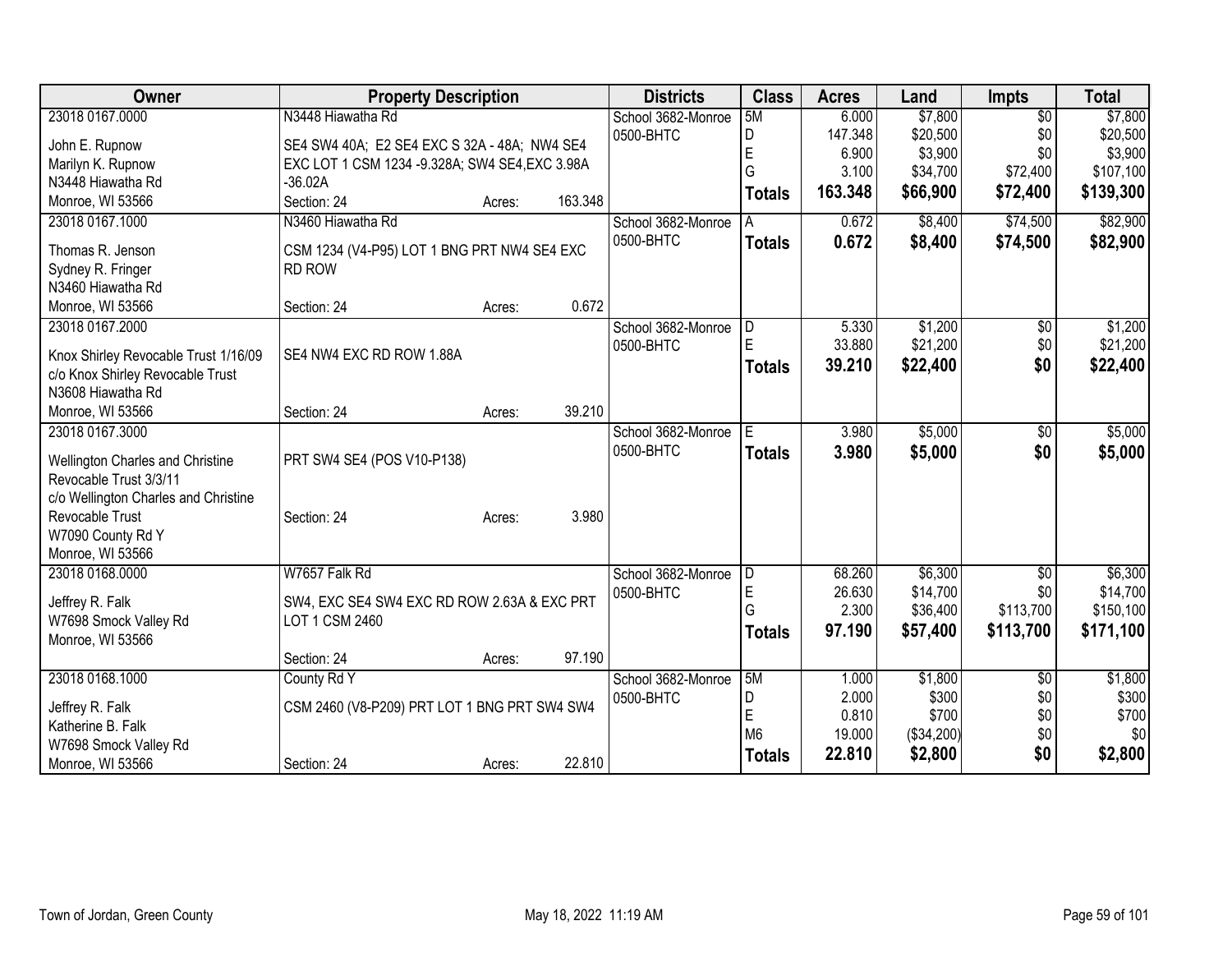| Owner                                 | <b>Property Description</b>                                         | <b>Districts</b>   | <b>Class</b>  | <b>Acres</b> | Land     | <b>Impts</b>    | <b>Total</b> |
|---------------------------------------|---------------------------------------------------------------------|--------------------|---------------|--------------|----------|-----------------|--------------|
| 23018 0169.0000                       | W7090 County Hwy Y                                                  | School 3682-Monroe | 5M            | 2.000        | \$3,800  | $\overline{30}$ | \$3,800      |
| Wellington Charles and Christine      | S 32A SE4 SE4 EXC RD ROW .63A & EXC 1A LYG S &                      | 0500-BHTC          | A             | 2.500        | \$21,100 | \$475,300       | \$496,400    |
| Revocable Trust 3/3/11                | W OF HIAWATHA RD (POS V9-P164)                                      |                    | D             | 15.000       | \$2,700  | \$0             | \$2,700      |
| c/o Wellington Charles and Christine  |                                                                     |                    | $\mathsf E$   | 11.500       | \$17,300 | \$0             | \$17,300     |
| Revocable Trust                       | 31.000<br>Section: 24<br>Acres:                                     |                    | Totals        | 31.000       | \$44,900 | \$475,300       | \$520,200    |
| W7090 County Rd Y                     |                                                                     |                    |               |              |          |                 |              |
| Monroe, WI 53566                      |                                                                     |                    |               |              |          |                 |              |
| 23018 0169.1000                       | County Rd Y                                                         | School 3682-Monroe | IE.           | 1.000        | \$800    | $\overline{50}$ | \$800        |
|                                       |                                                                     | 0500-BHTC          | <b>Totals</b> | 1.000        | \$800    | \$0             | \$800        |
| Henry H. Blumer                       | PRT SE4 SE4 LYG S & W OF HIAWATHA RD                                |                    |               |              |          |                 |              |
| Mary J. Blumer                        |                                                                     |                    |               |              |          |                 |              |
| W7195 County Rd Y                     |                                                                     |                    |               |              |          |                 |              |
| Monroe, WI 53566                      | 1.000<br>Section: 24<br>Acres:                                      |                    |               |              |          |                 |              |
| 23018 0170.0000                       |                                                                     | School 3682-Monroe |               | 9.000        | \$21,400 | \$0             | \$21,400     |
| Wellington Charles and Christine      | PRT NE4 NE4 LYG NE HWY EXC RD ROW 1A (POS                           | 0500-BHTC          | <b>Totals</b> | 9.000        | \$21,400 | \$0             | \$21,400     |
| Revocable Trust 3/3/11                | V9-P164)                                                            |                    |               |              |          |                 |              |
| c/o Wellington Charles and Christine  |                                                                     |                    |               |              |          |                 |              |
| Revocable Trust                       | 9.000<br>Section: 25<br>Acres:                                      |                    |               |              |          |                 |              |
| W7090 County Rd Y                     |                                                                     |                    |               |              |          |                 |              |
| Monroe, WI 53566                      |                                                                     |                    |               |              |          |                 |              |
| 23018 0171.0000                       |                                                                     | School 3682-Monroe | D             | 55.000       | \$11,400 | \$0             | \$11,400     |
|                                       |                                                                     | 0500-BHTC          | E             | 2.230        | \$1,600  | \$0             | \$1,600      |
| Henry H. Blumer                       | PRT NE4 NE4 LYG S HWY EXC 1A & EXC 2.77A & EXC                      |                    | Totals        | 57.230       | \$13,000 | \$0             | \$13,000     |
| Mary J. Blumer<br>W7195 County Rd Y   | LOTS 1 & 2 CSM 3156- CONT 17.23A; SE4 NE4 - 40A<br>EXC RD ROW 2.19A |                    |               |              |          |                 |              |
| Monroe, WI 53566                      | 57.230<br>Section: 25<br>Acres:                                     |                    |               |              |          |                 |              |
| 23018 0171.0100                       |                                                                     | School 3682-Monroe | D             | 5.000        | \$1,100  | \$0             | \$1,100      |
|                                       |                                                                     | 0500-BHTC          |               |              |          |                 |              |
| Henry H. Blumer                       | CSM 3156 (V11-P208) LOT 1 BNG PRT NE4 NE4                           |                    | <b>Totals</b> | 5.000        | \$1,100  | \$0             | \$1,100      |
| Mary J. Blumer                        |                                                                     |                    |               |              |          |                 |              |
| W7195 County Rd Y                     |                                                                     |                    |               |              |          |                 |              |
| Monroe, WI 53566                      | 5.000<br>Section: 25<br>Acres:                                      |                    |               |              |          |                 |              |
| 23018 0171.0200                       | N3225 Hiawatha Rd                                                   | School 3682-Monroe |               | 5.000        | \$28,600 | \$216,400       | \$245,000    |
| Thompson Irrevocable Trust Dated July | CSM 3156 (V11-P208) LOT 2 BNG PRT NE4 NE4                           | 0500-BHTC          | <b>Totals</b> | 5.000        | \$28,600 | \$216,400       | \$245,000    |
| 26, 2018                              |                                                                     |                    |               |              |          |                 |              |
| c/o Thompson Irrevocable Trust        |                                                                     |                    |               |              |          |                 |              |
| Larry & Patricia Thompson Trus        | 5.000<br>Section: 25<br>Acres:                                      |                    |               |              |          |                 |              |
| N3225 Hiawatha Rd                     |                                                                     |                    |               |              |          |                 |              |
| Monroe, WI 53566                      |                                                                     |                    |               |              |          |                 |              |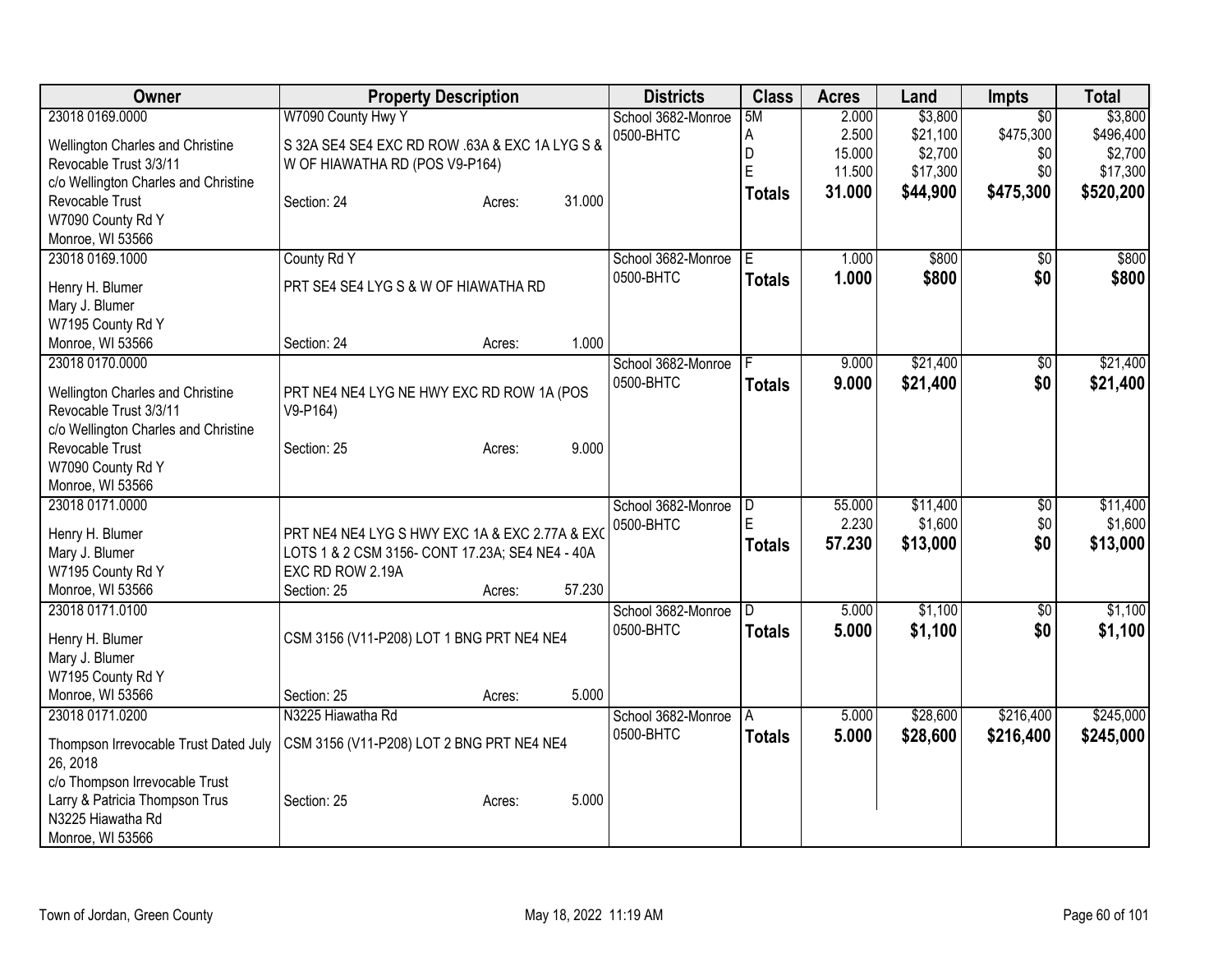| Owner                 | <b>Property Description</b>                     |                   | <b>Districts</b>   | <b>Class</b>           | <b>Acres</b> | Land            | <b>Impts</b>    | <b>Total</b>    |
|-----------------------|-------------------------------------------------|-------------------|--------------------|------------------------|--------------|-----------------|-----------------|-----------------|
| 23018 0171.1000       |                                                 |                   | School 3682-Monroe | $\overline{\text{X3}}$ | 2.770        | $\overline{50}$ | $\overline{50}$ | $\overline{30}$ |
| <b>Green County</b>   | <b>SECTION 25 E2 NE4 2.77A</b>                  |                   | 0500-BHTC          | <b>Totals</b>          | 2.770        | \$0             | \$0             | \$0             |
|                       |                                                 |                   |                    |                        |              |                 |                 |                 |
|                       |                                                 |                   |                    |                        |              |                 |                 |                 |
|                       | Section: 25                                     | 2.770<br>Acres:   |                    |                        |              |                 |                 |                 |
| 23018 0172.0000       | N3201 Hiawatha Rd                               |                   | School 3682-Monroe | A                      | 1.000        | \$8,000         | \$71,900        | \$79,900        |
| Kenneth Falk          | COM PT CTR TN LN RD E & W INTERS HWY N & S ON   |                   | 0500-BHTC          | <b>Totals</b>          | 1.000        | \$8,000         | \$71,900        | \$79,900        |
| N3201 Hiawatha Rd     | E SD NE4 W 217.8 FT N 200 FT E 217.8 FT TO CTR  |                   |                    |                        |              |                 |                 |                 |
| Monroe, WI 53566      | HWY S ALG CTR HWY POB EXC RD ROW .15A           |                   |                    |                        |              |                 |                 |                 |
|                       | Section: 25                                     | 1.000<br>Acres:   |                    |                        |              |                 |                 |                 |
| 23018 0173.0000       | W7433 County Hwy Y                              |                   | School 3682-Monroe | D                      | 106.320      | \$20,100        | $\overline{50}$ | \$20,100        |
| Jeffrey R. Falk       | W1/2 NE4 EXC 3A & EXC CSM 2813 - CONT 69.39A; N |                   | 0500-BHTC          | G                      | 1.000        | \$16,000        | \$287,700       | \$303,700       |
| W7698 Smock Valley Rd | 60A E2 NW4 EXC 5.74A & 1.36A & EXC CSM 843 &    |                   |                    | <b>Totals</b>          | 107.320      | \$36,100        | \$287,700       | \$323,800       |
| Monroe, WI 53566      | EXC CSM 2814 & 2816 - CONT 37.93A               |                   |                    |                        |              |                 |                 |                 |
|                       | Section: 25                                     | 107.320<br>Acres: |                    |                        |              |                 |                 |                 |
| 23018 0173.1000       |                                                 |                   | School 3682-Monroe | E.                     | 1.200        | \$2,200         | $\sqrt{6}$      | \$2,200         |
|                       |                                                 |                   | 0500-BHTC          | M <sub>6</sub>         | 4.560        | (\$15,500)      | \$0             | \$0             |
| Steven W. Frazier     | COM NE COR NW4 NE4 TH S 1313.4 FT TO CTR RD     |                   |                    | <b>Totals</b>          | 5.760        | \$2,200         | \$0             | \$2,200         |
| Barbara J. Frazier    | TH N84* W 119.45 FT TH N65*W 747.2 FT TH N83*W  |                   |                    |                        |              |                 |                 |                 |
| W7577 County Rd Y     | 225.04 FT POB TH N83*W 1146.21 FT TH S0*W 286.3 |                   |                    |                        |              |                 |                 |                 |
| Monroe, WI 53566      | Section: 25                                     | 5.760<br>Acres:   |                    |                        |              |                 |                 |                 |
| 23018 0173.2000       |                                                 |                   | School 3682-Monroe | $\overline{\chi_3}$    | 9.000        | $\overline{30}$ | $\overline{50}$ | \$0             |
| <b>Green County</b>   | SECTION 25 W2 NE4 3A NW4 NW4 6A                 |                   | 0500-BHTC          | <b>Totals</b>          | 9.000        | \$0             | \$0             | \$0             |
|                       |                                                 |                   |                    |                        |              |                 |                 |                 |
|                       |                                                 |                   |                    |                        |              |                 |                 |                 |
|                       | Section: 25                                     | 9.000<br>Acres:   |                    |                        |              |                 |                 |                 |
| 23018 0173.3000       |                                                 |                   | School 3682-Monroe | $\overline{\text{X3}}$ | 1.530        | $\overline{60}$ | $\overline{50}$ | $\sqrt{50}$     |
| <b>Green County</b>   | SECTION 25 NE4 NW4 1.53A                        |                   | 0500-BHTC          | <b>Totals</b>          | 1.530        | \$0             | \$0             | \$0             |
|                       |                                                 |                   |                    |                        |              |                 |                 |                 |
|                       |                                                 |                   |                    |                        |              |                 |                 |                 |
|                       | Section: 25                                     | 1.530<br>Acres:   |                    |                        |              |                 |                 |                 |
| 23018 0173.4000       | W7577 County Hwy Y                              |                   | School 3682-Monroe | A                      | 2.580        | \$18,600        | \$162,600       | \$181,200       |
| Steven W. Frazier     | PARC NE4 NW4 COM NE COR NW4 NE4 TH S 1313.4     |                   | 0500-BHTC          | M <sub>6</sub>         | 7.000        | (\$23,800)      | \$0             | \$0             |
| Barbara J. Frazier    | FT TO CTR RD TH N84*W 119.45 FT ALG CTR TH      |                   |                    | <b>Totals</b>          | 9.580        | \$18,600        | \$162,600       | \$181,200       |
| W7577 County Rd Y     | N65*W 747.2 FT TH N83*W 1371.25 FT POB TH N89*W |                   |                    |                        |              |                 |                 |                 |
| Monroe, WI 53566      | Section: 25                                     | 9.580<br>Acres:   |                    |                        |              |                 |                 |                 |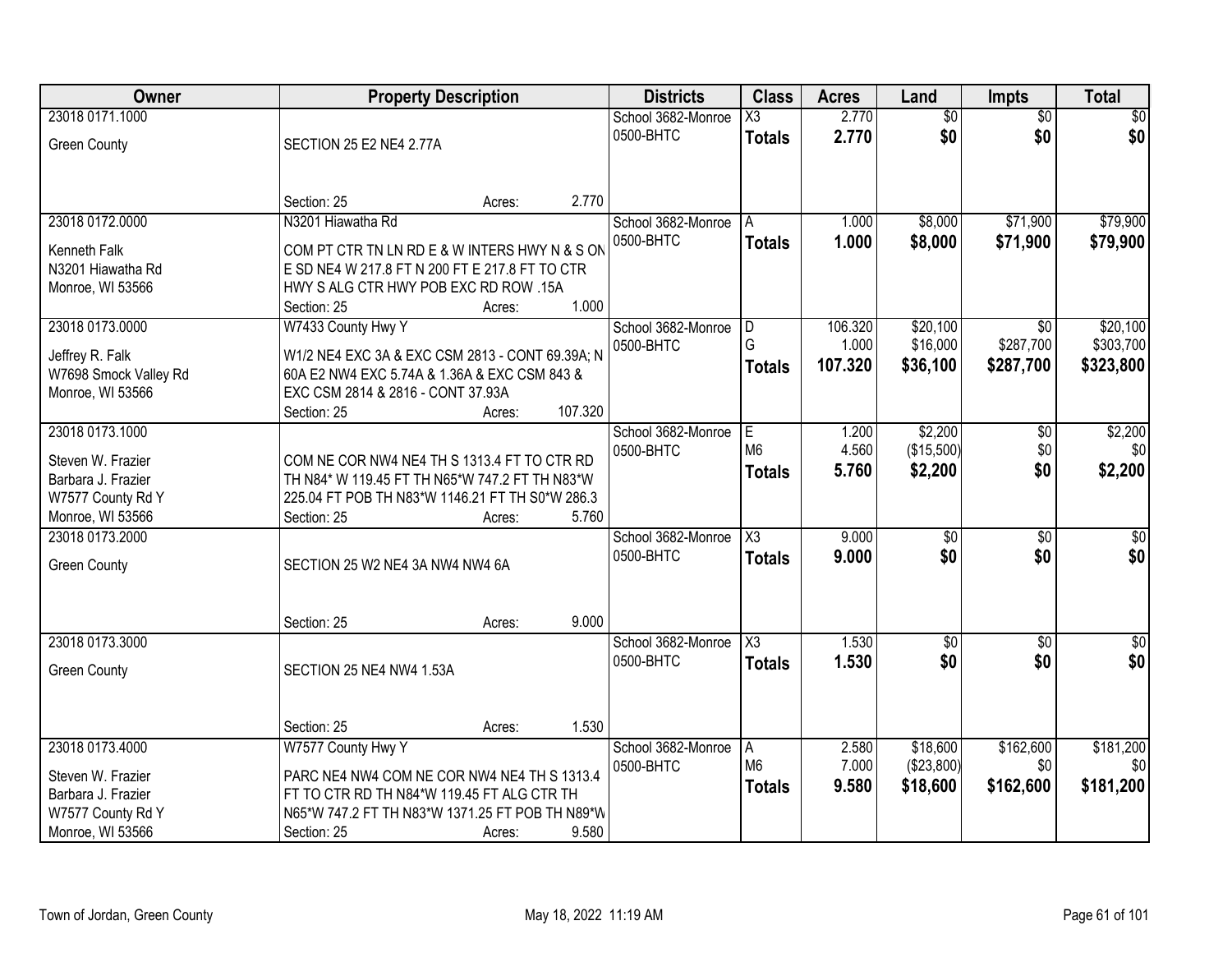| Owner                 | <b>Property Description</b>                   |        |         | <b>Districts</b>   | <b>Class</b>   | <b>Acres</b> | Land             | <b>Impts</b>    | <b>Total</b>    |
|-----------------------|-----------------------------------------------|--------|---------|--------------------|----------------|--------------|------------------|-----------------|-----------------|
| 23018 0173.5000       | W7612 County Hwy Y                            |        |         | School 3682-Monroe | A              | 2.250        | \$21,800         | \$298,200       | \$320,000       |
| Jeffrey R. Falk       | CSM 2460 (V8-P209) PRT LOT 1 BNG PRT NW4 NW4  |        |         | 0500-BHTC          | D              | 6.750        | \$1,500          | \$0             | \$1,500         |
| Katherine B. Falk     |                                               |        |         |                    | M <sub>6</sub> | 4.000        | $($ \$6,800) $ $ | \$0             | \$0             |
| W7698 Smock Valley Rd |                                               |        |         |                    | <b>Totals</b>  | 13.000       | \$23,300         | \$298,200       | \$321,500       |
| Monroe, WI 53566      | Section: 25                                   | Acres: | 13.000  |                    |                |              |                  |                 |                 |
| 23018 0173.6000       |                                               |        |         | School 3682-Monroe |                | 7.610        | \$20,500         | \$0             | \$20,500        |
|                       |                                               |        |         | 0500-BHTC          | <b>Totals</b>  | 7.610        | \$20,500         | \$0             | \$20,500        |
| Steven W. Frazier     | CSM 2813 (V10-P36) LOT 1 BNG PRT NW4 NE4 INCL |        |         |                    |                |              |                  |                 |                 |
| Barbara J. Frazier    | 16.5 FT EASEMENT                              |        |         |                    |                |              |                  |                 |                 |
| W7577 County Rd Y     |                                               |        |         |                    |                |              |                  |                 |                 |
| Monroe, WI 53566      | Section: 25                                   | Acres: | 7.610   |                    |                |              |                  |                 |                 |
| 23018 0173.7000       |                                               |        |         | School 3682-Monroe | M <sub>6</sub> | 2.740        | ( \$9,300)       | \$0             | \$0             |
| Steven W. Frazier     | CSM 2814 (V10-P37) LOT 1 BNG PRT SE4 NW4      |        |         | 0500-BHTC          | <b>Totals</b>  | 2.740        | \$0              | \$0             | \$0             |
| Barbara J. Frazier    |                                               |        |         |                    |                |              |                  |                 |                 |
| W7577 County Rd Y     |                                               |        |         |                    |                |              |                  |                 |                 |
| Monroe, WI 53566      | Section: 25                                   | Acres: | 2.740   |                    |                |              |                  |                 |                 |
| 23018 0173.8000       |                                               |        |         | School 3682-Monroe | M <sub>6</sub> | 4.010        | (\$13,600)       | \$0             | \$0             |
|                       |                                               |        |         | 0500-BHTC          | <b>Totals</b>  | 4.010        | \$0              | \$0             | \$0             |
| Steven W. Frazier     | CSM 2816 (V10-P39) LOT 1 BNG PRT NE4 NW4      |        |         |                    |                |              |                  |                 |                 |
| Barbara J. Frazier    |                                               |        |         |                    |                |              |                  |                 |                 |
| W7577 County Rd Y     |                                               |        |         |                    |                |              |                  |                 |                 |
| Monroe, WI 53566      | Section: 25                                   | Acres: | 4.010   |                    |                |              |                  |                 |                 |
| 23018 0174.0000       |                                               |        |         | School 3682-Monroe | D              | 34.490       | \$5,500          | $\overline{50}$ | \$5,500         |
| Jeffrey R. Falk       | PRT NW4 NW4, EXC CSM 2815 & CSM 2460 - CONT   |        |         | 0500-BHTC          | <b>Totals</b>  | 34.490       | \$5,500          | \$0             | \$5,500         |
| W7698 Smock Valley Rd | 14.49A N2 SW4 NW4 - CONT 20A                  |        |         |                    |                |              |                  |                 |                 |
| Monroe, WI 53566      |                                               |        |         |                    |                |              |                  |                 |                 |
|                       | Section: 25                                   | Acres: | 34.490  |                    |                |              |                  |                 |                 |
| 23018 0174.1000       |                                               |        |         | School 3682-Monroe | M <sub>6</sub> | 6.510        | (\$22,100)       | $\overline{50}$ | $\overline{50}$ |
|                       |                                               |        |         | 0500-BHTC          | <b>Totals</b>  | 6.510        | \$0              | \$0             | \$0             |
| Steven W. Frazier     | CSM 2815 (V10-P38) LOT 1 BNG PRT NW4 NW4      |        |         |                    |                |              |                  |                 |                 |
| Barbara J. Frazier    |                                               |        |         |                    |                |              |                  |                 |                 |
| W7577 County Rd Y     |                                               |        |         |                    |                |              |                  |                 |                 |
| Monroe, WI 53566      | Section: 25                                   | Acres: | 6.510   |                    |                |              |                  |                 |                 |
| 23018 0175,0000       | W7698 Smock Valley Rd                         |        |         | School 3682-Monroe | D              | 107.130      | \$18,800         | $\overline{30}$ | \$18,800        |
| Jeffrey R. Falk       | S 40A NW4; W2 SW4 EXC E 9.07A & SW4 SW4 CONT  |        |         | 0500-BHTC          | G              | 3.800        | \$39,600         | \$265,400       | \$305,000       |
| W7698 Smock Valley Rd | 70.93A                                        |        |         |                    | <b>Totals</b>  | 110.930      | \$58,400         | \$265,400       | \$323,800       |
| Monroe, WI 53566      |                                               |        |         |                    |                |              |                  |                 |                 |
|                       | Section: 25                                   | Acres: | 110.930 |                    |                |              |                  |                 |                 |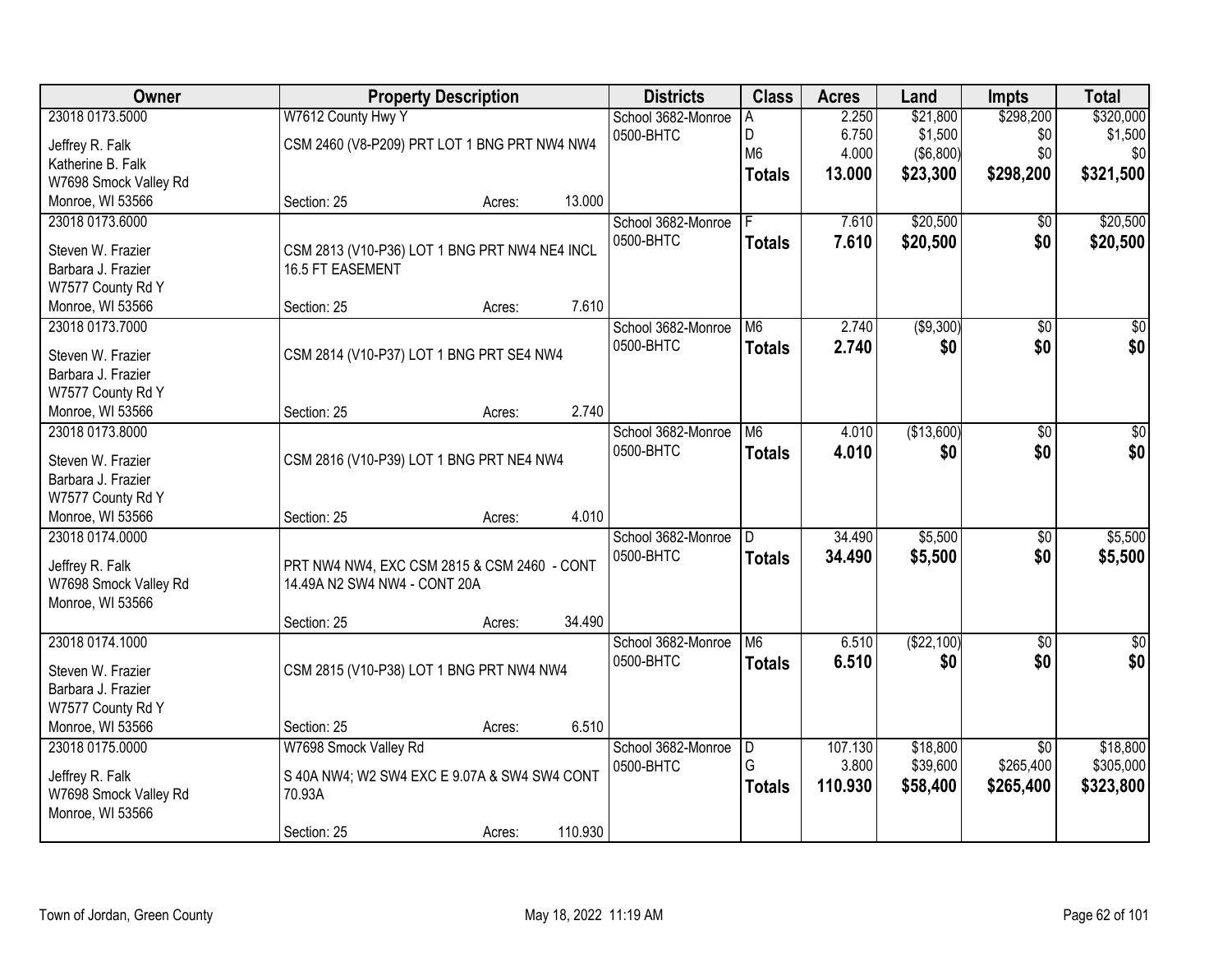| Owner                                  | <b>Property Description</b>                                                          | <b>Districts</b>   | <b>Class</b>  | <b>Acres</b> | Land     | <b>Impts</b>    | <b>Total</b> |
|----------------------------------------|--------------------------------------------------------------------------------------|--------------------|---------------|--------------|----------|-----------------|--------------|
| 23018 0176,0000                        |                                                                                      | School 3682-Monroe | D             | 136.530      | \$26,200 | $\overline{30}$ | \$26,200     |
|                                        | Digman Aaron K & Audrey M Revocable   E1/2 SW4, W1/2 SE4 AND S 66 RDS IN LENGTH OF E | 0500-BHTC          | E             | 0.750        | \$100    | \$0             | \$100        |
| Trust et al                            | 22 RDS SW4 SW4 SEC 25 EXC RD ROW & EXC CSM                                           |                    | <b>Totals</b> | 137.280      | \$26,300 | \$0             | \$26,300     |
| c/o Digman Aaron K & Audrey M Rev      | 637 LOT 1                                                                            |                    |               |              |          |                 |              |
| Trust                                  | 137.280<br>Section: 25<br>Acres:                                                     |                    |               |              |          |                 |              |
| W7504 Smock Valley Rd                  |                                                                                      |                    |               |              |          |                 |              |
| Monroe, WI 53566                       |                                                                                      |                    |               |              |          |                 |              |
| 23018 0176.1000                        | W7504 Smock Valley Rd                                                                | School 3682-Monroe | l A           | 2.790        | \$16,400 | \$126,500       | \$142,900    |
|                                        |                                                                                      | 0500-BHTC          | E             | 29.000       | \$43,500 | \$0             | \$43,500     |
|                                        | Digman Aaron K & Audrey M Revocable   CSM 637 (V2-P186) LOT 1 BNG PRT NE4, SE4, SW4  |                    | <b>Totals</b> | 31.790       | \$59,900 | \$126,500       | \$186,400    |
| Trust Dated Feb 1,                     | OF SW4 & SW4 SE4                                                                     |                    |               |              |          |                 |              |
| c/o Digman Aaron K & Audrey M Rev      |                                                                                      |                    |               |              |          |                 |              |
| Trust                                  | 31.790<br>Section: 25<br>Acres:                                                      |                    |               |              |          |                 |              |
| W7504 Smock Valley Rd                  |                                                                                      |                    |               |              |          |                 |              |
| Monroe, WI 53566                       |                                                                                      |                    |               |              |          | \$148,700       |              |
| 23018 0177.2000                        | N2947 Hiawatha Rd                                                                    | School 3682-Monroe | l A           | 4.000        | \$34,000 |                 | \$182,700    |
| Huber Benjamin J & Stephanie J Revoc   | CSM 5418 (V26-P267) PRT LOT 2 FMLY CSM 4473                                          | 0500-BHTC          | <b>Totals</b> | 4.000        | \$34,000 | \$148,700       | \$182,700    |
| Trust Dtd May 10,                      | LOT 1 IN SE4 SE4                                                                     |                    |               |              |          |                 |              |
| c/o Huber Benjamin J & Stephanie J Rev |                                                                                      |                    |               |              |          |                 |              |
| Trust                                  | 4.000<br>Section: 25<br>Acres:                                                       |                    |               |              |          |                 |              |
| N2947 Hiawatha Rd                      |                                                                                      |                    |               |              |          |                 |              |
| Monroe, WI 53566                       |                                                                                      |                    |               |              |          |                 |              |
| 23018 0177.3000                        | N2975 Hiawatha Rd                                                                    | School 3682-Monroe | 5M            | 2.980        | \$4,500  | $\overline{30}$ | \$4,500      |
| Richard D. Watman                      | CSM 5418 (V26-P267) LOT 1 BNG PRT NE4 & SE4 OF                                       | 0500-BHTC          | Α             | 2.440        | \$22,400 | \$223,100       | \$245,500    |
| Anne H. Watman                         | SE4, PRT FMLY CSM 3581 LOT 1                                                         |                    | D             | 35.800       | \$8,100  | \$0             | \$8,100      |
| N2975 Hiawatha Rd                      |                                                                                      |                    | Ë             | 1.000        | \$100    | \$0             | \$100        |
| Monroe, WI 53566                       | 42.220<br>Section: 25<br>Acres:                                                      |                    | <b>Totals</b> | 42.220       | \$35,100 | \$223,100       | \$258,200    |
| 23018 0177.4000                        | Hiawatha Rd                                                                          | School 3682-Monroe | 5M            | 3.020        | \$4,000  | \$0             | \$4,000      |
|                                        |                                                                                      | 0500-BHTC          | D.            | 7.960        | \$500    | \$0             | \$500        |
| Richard D. Watman                      | CSM 5418 (V26-P267) PRT LOT 2 BNG PRT NE4 &                                          |                    |               | 10.980       | \$4,500  | \$0             | \$4,500      |
| Anne H. Watman                         | SE4 OF SE4                                                                           |                    | <b>Totals</b> |              |          |                 |              |
| N2975 Hiawatha Rd                      |                                                                                      |                    |               |              |          |                 |              |
| Monroe, WI 53566                       | 10.980<br>Section: 25<br>Acres:                                                      |                    |               |              |          |                 |              |
| 23018 0177.5000                        | Hiawatha Rd                                                                          | School 3682-Monroe | D             | 22.300       | \$3,300  | \$0             | \$3,300      |
| Richard D. Watman                      | CSM 5418 (V26-P267) LOT 3 BNG PRT SE4 SE4                                            | 0500-BHTC          | E             | 1.010        | \$200    | \$0             | \$200        |
| Anne H. Watman                         |                                                                                      |                    | <b>Totals</b> | 23.310       | \$3,500  | \$0             | \$3,500      |
| N2975 Hiawatha Rd                      |                                                                                      |                    |               |              |          |                 |              |
| Monroe, WI 53566                       | 23.310<br>Section: 25<br>Acres:                                                      |                    |               |              |          |                 |              |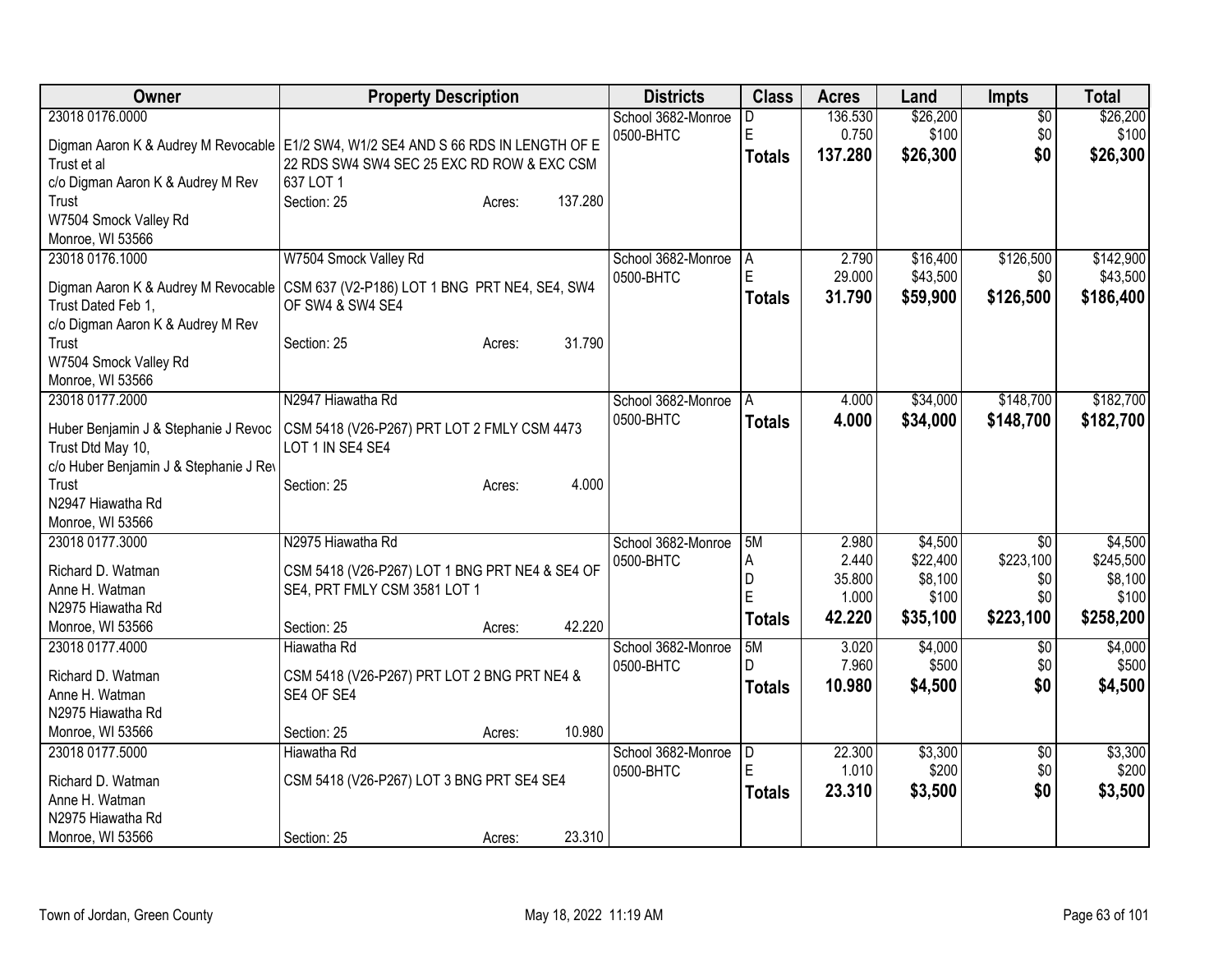| Owner                                                                           | <b>Property Description</b>                                     |        |         | <b>Districts</b>                | <b>Class</b>        | <b>Acres</b>    | Land                | <b>Impts</b>           | <b>Total</b>        |
|---------------------------------------------------------------------------------|-----------------------------------------------------------------|--------|---------|---------------------------------|---------------------|-----------------|---------------------|------------------------|---------------------|
| 23018 0178.0000<br>Jeffrey R. Falk<br>W7698 Smock Valley Rd<br>Monroe, WI 53566 | PRT NE4 NE4 LYG N CTR HWY & E TO SKINNER<br>BRIDGE EXC 3.26 HWY |        |         | School 3682-Monroe<br>0500-BHTC | <b>Totals</b>       | 3.740<br>3.740  | \$400<br>\$400      | $\overline{50}$<br>\$0 | \$400<br>\$400      |
|                                                                                 | Section: 26                                                     | Acres: | 3.740   |                                 |                     |                 |                     |                        |                     |
| 23018 0178.1000                                                                 |                                                                 |        |         | School 3682-Monroe              | $\overline{\chi_3}$ | 3.260           | $\overline{50}$     | \$0                    | \$0                 |
| <b>Green County</b>                                                             | PRT NE4 NE4                                                     |        |         | 0500-BHTC                       | <b>Totals</b>       | 3.260           | \$0                 | \$0                    | \$0                 |
|                                                                                 | Section: 26                                                     | Acres: | 3.260   |                                 |                     |                 |                     |                        |                     |
| 23018 0179.0000                                                                 |                                                                 |        |         | School 3682-Monroe              | 5M                  | 10.000          | \$13,000            | \$0                    | \$13,000            |
| Jeffrey R. Falk                                                                 | PRT NE4 NE4 LYG S HWY EXC 1.3A--31.7A; COM 804                  |        |         | 0500-BHTC                       | D                   | 58.130          | \$7,900             | \$0                    | \$7,900             |
| W7698 Smock Valley Rd                                                           | FT S NE COR NW4 NE4 N 804 FT W 480 FT SELY POE                  |        |         |                                 | E                   | 8.000           | \$6,600             | \$0                    | \$6,600             |
| Monroe, WI 53566                                                                | - CONT - 4.43A; SE4 NE4 40A                                     |        |         |                                 | <b>Totals</b>       | 76.130          | \$27,500            | \$0                    | \$27,500            |
|                                                                                 | Section: 26                                                     | Acres: | 76.130  |                                 |                     |                 |                     |                        |                     |
| 23018 0180.0000                                                                 | N2989 Loop Rd                                                   |        |         | School 3682-Monroe              | A                   | 2.320           | \$16,900            | \$72,700               | \$89,600            |
| Randy J. Sargent                                                                | CSM 1064 (V3-P367) LOT 1 BNG PRT NW4 & SW4 OF                   |        |         | 0500-BHTC                       | D                   | 9.590           | \$1,600             | \$0                    | \$1,600             |
| Beverly K. Sargent                                                              | NE4, EXC RD ROW .32A                                            |        |         |                                 | E                   | 1.000           | \$800               | \$0                    | \$800               |
| N2989 Loop Rd                                                                   |                                                                 |        |         |                                 | <b>Totals</b>       | 12.910          | \$19,300            | \$72,700               | \$92,000            |
| Monroe, WI 53566                                                                | Section: 26                                                     | Acres: | 12.910  |                                 |                     |                 |                     |                        |                     |
| 23018 0180.1000                                                                 |                                                                 |        |         | School 3682-Monroe              | 5M                  | 11.000          | \$14,300            | \$0                    | \$14,300            |
| G L Holdings, LLC                                                               | PRT SW COR NE4 NE4 - 1.3A; ALSO PRT W2 NE4 S                    |        |         | 0500-BHTC                       | D<br>Ė              | 92.600<br>7.910 | \$15,800            | \$0                    | \$15,800            |
| 14953 State Rd 23                                                               | OF CTY Y & E OF LOOP RD EXC 4.43A IN NE COR                     |        |         |                                 |                     | 111.510         | \$5,200<br>\$35,300 | \$0<br>\$0             | \$5,200<br>\$35,300 |
| Darlington, WI 53530                                                            | ALSO EXC 2.43A FOR RD & EXC LOT 1 CSM                           |        |         |                                 | <b>Totals</b>       |                 |                     |                        |                     |
|                                                                                 | Section: 26                                                     | Acres: | 111.510 |                                 |                     |                 |                     |                        |                     |
| 23018 0180.1100                                                                 | N2995 Loop Rd                                                   |        |         | School 3682-Monroe              | l A                 | 1.900           | \$18,700            | \$28,100               | \$46,800            |
| Marilyn Kubly) Schmid                                                           | CSM 1846 (V6-P100) LOT 1 BNG PRT SW4 NE4                        |        |         | 0500-BHTC                       |                     | 3.100           | \$700               | \$0                    | \$700               |
| 2605 12th Ave                                                                   |                                                                 |        |         |                                 | <b>Totals</b>       | 5.000           | \$19,400            | \$28,100               | \$47,500            |
| Monroe, WI 53566                                                                |                                                                 |        |         |                                 |                     |                 |                     |                        |                     |
|                                                                                 | Section: 26                                                     | Acres: | 5.000   |                                 |                     |                 |                     |                        |                     |
| 23018 0180.1200                                                                 |                                                                 |        |         | School 3682-Monroe              | E.                  | 2.000           | \$800               | $\overline{30}$        | \$800               |
| G L Holdings, LLC                                                               | CSM 1846 (V6-P100) LOT 2 BNG PRT SE4 NW4 &                      |        |         | 0500-BHTC                       | <b>Totals</b>       | 2.000           | \$800               | \$0                    | \$800               |
| 14953 State Rd 23                                                               | SW4 NE4                                                         |        |         |                                 |                     |                 |                     |                        |                     |
| Darlington, WI 53530                                                            |                                                                 |        |         |                                 |                     |                 |                     |                        |                     |
|                                                                                 | Section: 26                                                     | Acres: | 2.000   |                                 |                     |                 |                     |                        |                     |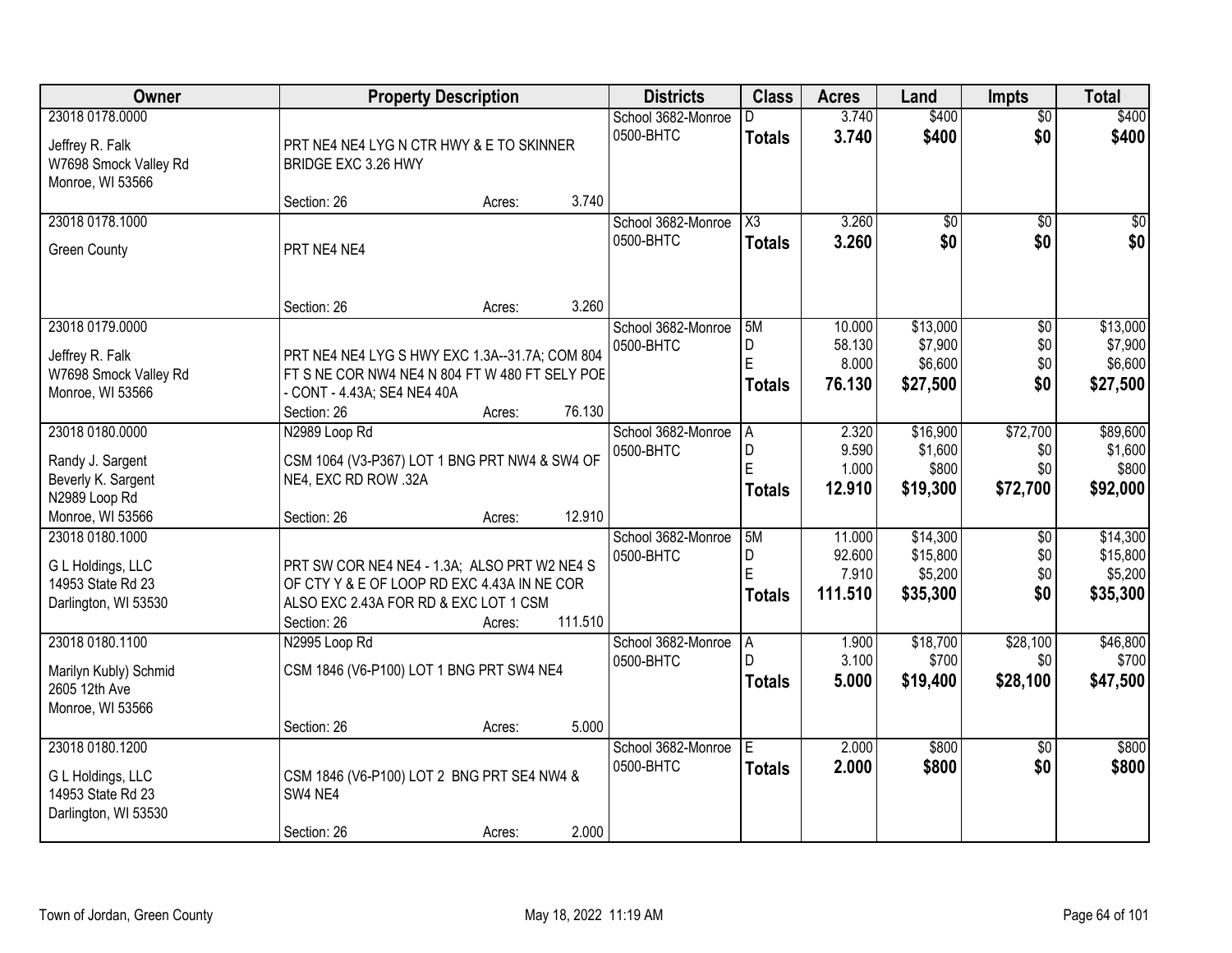| Owner                                    |                                                 | <b>Property Description</b> |        | <b>Districts</b>   | <b>Class</b>           | <b>Acres</b>    | Land                | <b>Impts</b>      | <b>Total</b>        |
|------------------------------------------|-------------------------------------------------|-----------------------------|--------|--------------------|------------------------|-----------------|---------------------|-------------------|---------------------|
| 23018 0180.1300                          | N3037 Loop Rd                                   |                             |        | School 3682-Monroe | A                      | 5.000           | \$14,700            | \$59,100          | \$73,800            |
| Dean A. Ritschard                        | COM W LN SE4 NW4 SD SEC IN CNTR LOOP RD TH      |                             |        | 0500-BHTC          | <b>Totals</b>          | 5.000           | \$14,700            | \$59,100          | \$73,800            |
| N3037 Loop Rd                            | SLY ALG E LN SD SE4 NW4 544.5 FT TH ELY PARAL   |                             |        |                    |                        |                 |                     |                   |                     |
| Monroe, WI 53566                         | TO LOOP RD 400 FT TH N PARAL TO E LN SE4 NW4    |                             |        |                    |                        |                 |                     |                   |                     |
|                                          | Section: 26                                     | Acres:                      | 5.000  |                    |                        |                 |                     |                   |                     |
| 23018 0180.2000                          |                                                 |                             |        | School 3682-Monroe | $\overline{\text{X3}}$ | 2.430           | $\overline{50}$     | \$0               | \$0                 |
| <b>Green County</b>                      | SECTION 26 PRT W2 NE4 2.43A                     |                             |        | 0500-BHTC          | <b>Totals</b>          | 2.430           | \$0                 | \$0               | \$0                 |
|                                          |                                                 |                             |        |                    |                        |                 |                     |                   |                     |
|                                          |                                                 |                             |        |                    |                        |                 |                     |                   |                     |
|                                          | Section: 26                                     | Acres:                      | 2.430  |                    |                        |                 |                     |                   |                     |
| 23018 0180.3000                          |                                                 |                             |        | School 3682-Monroe | Е                      | 0.390           | \$800               | \$0               | \$800               |
| Shaun P. Cox                             | CSM 292 (V1-P300) LOT 1 BNG PRT NE4 NW4         |                             |        | 0500-BHTC          | Totals                 | 0.390           | \$800               | \$0               | \$800               |
| Brittney A. Meier-Cox                    |                                                 |                             |        |                    |                        |                 |                     |                   |                     |
| W7911 County Rd Y                        |                                                 |                             |        |                    |                        |                 |                     |                   |                     |
| Monroe, WI 53566                         | Section: 26                                     | Acres:                      | 0.390  |                    |                        |                 |                     |                   |                     |
| 23018 0180.4000                          |                                                 |                             |        | School 3682-Monroe | 5M                     | 4.000           | \$5,200             | $\overline{50}$   | \$5,200             |
|                                          |                                                 |                             |        | 0500-BHTC          | D                      | 46.070          | \$7,000             | \$0               | \$7,000             |
| Cory A. Mosley                           | E 1/2 NW4 LYG N & W TOWN RD & W 1/2 NE4 LYG N & |                             |        |                    | E                      | 7.540           | \$4,400             | \$0               | \$4,400             |
| Angela L. Mosley                         | W TOWN RD, EXC LOT 1 CSM 292                    |                             |        |                    | Totals                 | 57.610          | \$16,600            | \$0               | \$16,600            |
| W9009 Buckhorn Rd<br>Browntown, WI 53522 | Section: 26                                     |                             | 57.610 |                    |                        |                 |                     |                   |                     |
| 23018 0181.0000                          | N3084 Loop Rd                                   | Acres:                      |        | School 3682-Monroe | D                      | 46.100          | \$6,500             | $\overline{50}$   | \$6,500             |
|                                          |                                                 |                             |        | 0500-BHTC          | $\mathsf E$            | 1.000           | \$100               | \$0               | \$100               |
| Loop Road N3084 LLC                      | W1/2 NW4 LYG N OF TOWN RD                       |                             |        |                    | G                      | 2.900           | \$31,600            | \$110,800         | \$142,400           |
| c/o Loop Road N3084, LLC                 |                                                 |                             |        |                    | Totals                 | 50.000          | \$38,200            | \$110,800         | \$149,000           |
| C/O James Mckinney                       |                                                 |                             |        |                    |                        |                 |                     |                   |                     |
| N3084 Loop Rd                            | Section: 26                                     | Acres:                      | 50.000 |                    |                        |                 |                     |                   |                     |
| Monroe, WI 53566                         |                                                 |                             |        |                    |                        |                 |                     |                   |                     |
| 23018 0181.1000                          |                                                 |                             |        | School 3682-Monroe | 5M<br>D                | 5.000<br>65.020 | \$6,600<br>\$13,600 | $\sqrt{6}$<br>\$0 | \$6,600<br>\$13,600 |
| Todd A. Hughes                           | W2 NW4 S OF LOOP RD 30A; NE4 SW4 40A; PARC SV   |                             |        | 0500-BHTC          |                        | 70.020          | \$20,200            | \$0               | \$20,200            |
| Teresa A. Hughes                         | COR SE4 NW4 .02A                                |                             |        |                    | <b>Totals</b>          |                 |                     |                   |                     |
| N3295 Loop Rd                            |                                                 |                             |        |                    |                        |                 |                     |                   |                     |
| Monroe, WI 53566                         | Section: 26                                     | Acres:                      | 70.020 |                    |                        |                 |                     |                   |                     |
| 23018 0182.0100                          |                                                 |                             |        | School 3682-Monroe | D                      | 10.920          | \$1,800             | \$0               | \$1,800             |
| Mueller Living Trust Dated April 6, 2016 | CSM 4554 (V19-P115) LOT 1 BNG PRT SW4 SW4       |                             |        | 0500-BHTC          | <b>Totals</b>          | 10.920          | \$1,800             | \$0               | \$1,800             |
| c/o Mueller Living Trust                 |                                                 |                             |        |                    |                        |                 |                     |                   |                     |
| Christine Mueller, Trustee               |                                                 |                             |        |                    |                        |                 |                     |                   |                     |
| N2996 Cadiz Springs Rd                   | Section: 26                                     | Acres:                      | 10.920 |                    |                        |                 |                     |                   |                     |
| Monroe, WI 53566                         |                                                 |                             |        |                    |                        |                 |                     |                   |                     |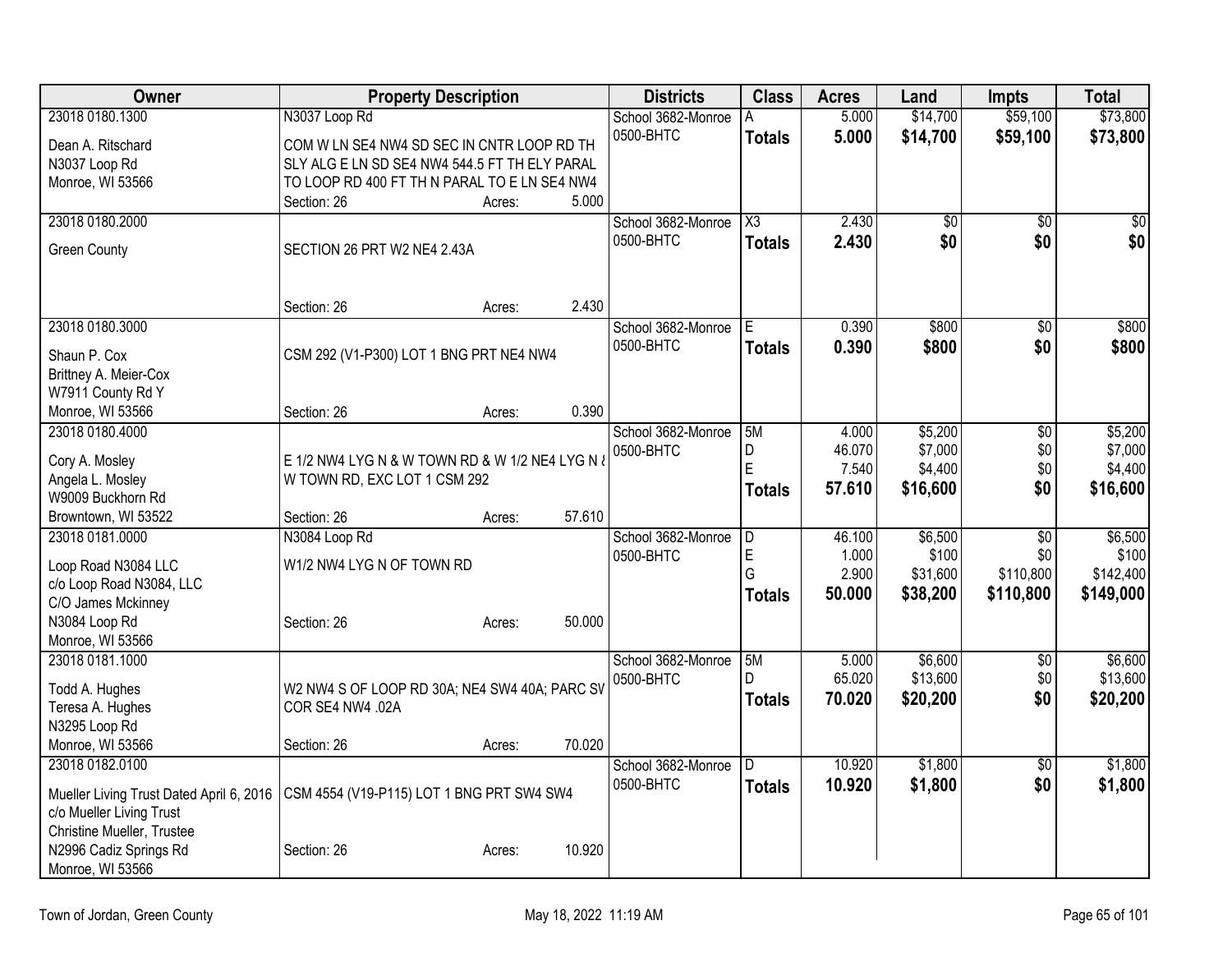| Owner                                | <b>Property Description</b>                      |        |         | <b>Districts</b>   | <b>Class</b>  | <b>Acres</b> | Land     | Impts           | <b>Total</b> |
|--------------------------------------|--------------------------------------------------|--------|---------|--------------------|---------------|--------------|----------|-----------------|--------------|
| 23018 0182.0200                      |                                                  |        |         | School 3682-Monroe | 5M            | 18.700       | \$24,300 | $\overline{50}$ | \$24,300     |
| Jeffrey R. Falk                      | S1/2 SW4 76.4A; SW4 SE4 40A EXC RD ROW 2A &      |        |         | 0500-BHTC          | D             | 85.300       | \$15,900 | \$0             | \$15,900     |
| Katherine B. Falk                    | EXC 1A IN SW4 SW4 & EXC LOT 1 CSM 525 (V2-P57)   |        |         |                    | E             | 0.480        | \$100    | \$0             | \$100        |
| W7698 Smock Valley Rd                | & EXC LOT 1 CSM 4554                             |        |         |                    | <b>Totals</b> | 104.480      | \$40,300 | \$0             | \$40,300     |
| Monroe, WI 53566                     | Section: 26                                      | Acres: | 104.480 |                    |               |              |          |                 |              |
| 23018 0182.1000                      |                                                  |        |         | School 3682-Monroe | 5M            | 3.000        | \$3,900  | $\overline{50}$ | \$3,900      |
|                                      |                                                  |        |         | 0500-BHTC          | D.            | 37.000       | \$7,100  | \$0             | \$7,100      |
| Todd A. Hughes                       | NW4 SW4                                          |        |         |                    | <b>Totals</b> | 40.000       | \$11,000 | \$0             | \$11,000     |
| Teresa A. Hughes                     |                                                  |        |         |                    |               |              |          |                 |              |
| N3295 Loop Rd                        |                                                  |        |         |                    |               |              |          |                 |              |
| Monroe, WI 53566                     | Section: 26                                      | Acres: | 40.000  |                    |               |              |          |                 |              |
| 23018 0182.2000                      | W8022 Smock Valley Rd                            |        |         | School 3682-Monroe | A             | 3.600        | \$22,500 | \$100,100       | \$122,600    |
| Danny Van Houten                     | CSM 525 (V2-P57) LOT 1 BNG PRT SW4 SW4 EXC RD    |        |         | 0500-BHTC          | <b>Totals</b> | 3.600        | \$22,500 | \$100,100       | \$122,600    |
| Laurie Asplund                       | <b>ROW .25A</b>                                  |        |         |                    |               |              |          |                 |              |
| W8022 Smock Valley Rd                |                                                  |        |         |                    |               |              |          |                 |              |
| Monroe, WI 53566                     | Section: 26                                      | Acres: | 3.600   |                    |               |              |          |                 |              |
| 23018 0182.3000                      | W8038 Smock Valley Rd                            |        |         | School 3682-Monroe | A             | 1.000        | \$10,000 | \$149,500       | \$159,500    |
|                                      |                                                  |        |         | 0500-BHTC          | <b>Totals</b> | 1.000        | \$10,000 | \$149,500       | \$159,500    |
| Kevin D. Wells                       | PRT SW4 SW4 COM SW COR LOT 1 CSM 525 (V2-P57     |        |         |                    |               |              |          |                 |              |
| Christina J. Wells                   | TH W 148 FT POB TH W 166 FT TH N 251 FT TH E 165 |        |         |                    |               |              |          |                 |              |
| W8038 Smock Valley Rd                | FT TH S 251 FT POB                               |        |         |                    |               |              |          |                 |              |
| Monroe, WI 53566                     | Section: 26                                      | Acres: | 1.000   |                    |               |              |          |                 |              |
| 23018 0183.0000                      | W7744 Smock Valley Rd                            |        |         | School 3682-Monroe | 5M            | 16.000       | \$20,800 | $\overline{50}$ | \$20,800     |
| Jeffrey R. Falk                      | E1/2 SE4, EXC 3A                                 |        |         | 0500-BHTC          | D             | 54.000       | \$10,000 | \$0             | \$10,000     |
| Katherine B. Falk                    |                                                  |        |         |                    | G             | 7.000        | \$52,700 | \$885,900       | \$938,600    |
| W7698 Smock Valley Rd                |                                                  |        |         |                    | <b>Totals</b> | 77.000       | \$83,500 | \$885,900       | \$969,400    |
| Monroe, WI 53566                     | Section: 26                                      | Acres: | 77.000  |                    |               |              |          |                 |              |
| 23018 0184.0000                      |                                                  |        |         | School 3682-Monroe | D             | 3.000        | \$200    | $\overline{30}$ | \$200        |
|                                      |                                                  |        |         | 0500-BHTC          | <b>Totals</b> | 3.000        | \$200    | \$0             | \$200        |
| Jeffrey R. Falk                      | COM SE COR SEC 26 TH W ALG S LINE 76.85 FT TH    |        |         |                    |               |              |          |                 |              |
| W7698 Smock Valley Rd                | N33*W 268 FT TH N30*W 84 FT TH N21*E 121.45 FT   |        |         |                    |               |              |          |                 |              |
| Monroe, WI 53566                     | TH N82*E 2223.4 FT TH S 442.2 FT POB; ALSO COM   |        |         |                    |               |              |          |                 |              |
|                                      | Section: 35                                      | Acres: | 3.000   |                    |               |              |          |                 |              |
| 23018 0186.0000                      |                                                  |        |         | School 3682-Monroe | D             | 35.707       | \$4,800  | $\overline{50}$ | \$4,800      |
| Newman Gerald D and Patricia M Rev   | PRT E1/2 NE4 LYG N & E OF TWN RD EXC CSM 604     |        |         | 0500-BHTC          | E             | 0.630        | \$100    | \$0             | \$100        |
| Lvg Trt Dtd July 17,                 | LOT 1, EXC CSM 456 LOTS 1 & 2, EXC COM NE COR    |        |         |                    | <b>Totals</b> | 36.337       | \$4,900  | \$0             | \$4,900      |
| c/o Newman Gerald & Patricia Rev Lvg | SEC TH W 1281.66 FT POB TH E 295 FT TH SLY ALG   |        |         |                    |               |              |          |                 |              |
| Trust                                | Section: 27                                      | Acres: | 36.337  |                    |               |              |          |                 |              |
| N3141 Loop Rd                        |                                                  |        |         |                    |               |              |          |                 |              |
| Monroe, WI 53566                     |                                                  |        |         |                    |               |              |          |                 |              |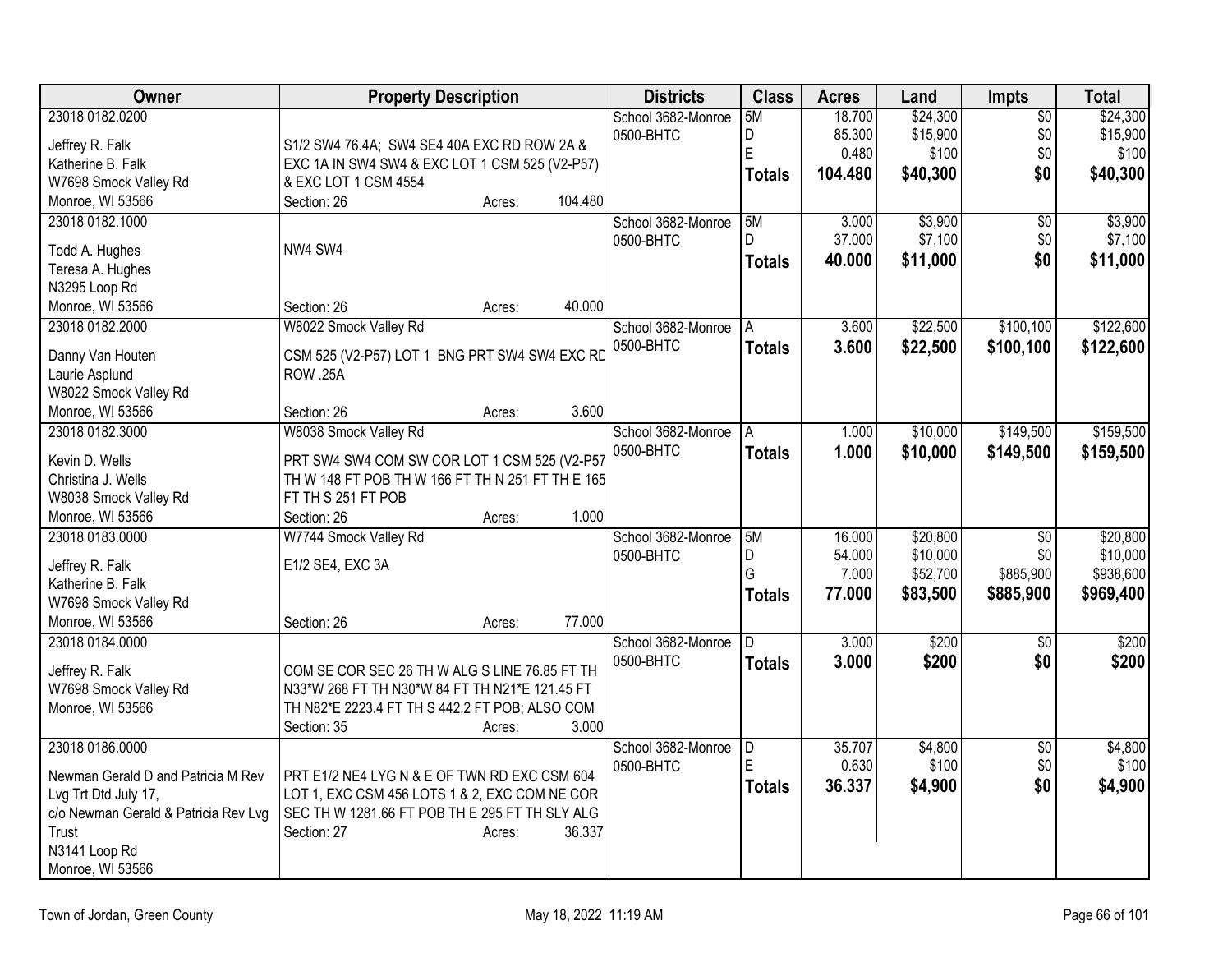| Owner                                | <b>Property Description</b>                     | <b>Districts</b>   | <b>Class</b>  | <b>Acres</b> | Land     | <b>Impts</b>    | <b>Total</b> |
|--------------------------------------|-------------------------------------------------|--------------------|---------------|--------------|----------|-----------------|--------------|
| 23018 0186.0100                      | N3141 Loop Rd                                   | School 3682-Monroe | D             | 37.000       | \$3,200  | $\overline{60}$ | \$3,200      |
| Newman Gerald D and Patricia M Rev   | PRT S1/2 NE4 SEC 27 LYG S TOWN RD EXC S1/2 OF   | 0500-BHTC          | $\mathsf E$   | 0.930        | \$500    | \$0             | \$500        |
| Lvg Trt Dtd July 17,                 | W 65A, EXC COM N4 COR SD SEC TH E 1076.1 FT TH  |                    | G             | 2.070        | \$27,700 | \$94,000        | \$121,700    |
| c/o Newman Gerald & Patricia Rev Lvg | S0*W 628.71 FT POB TH S0*W 710.08 FT TH S79*E   |                    | Totals        | 40.000       | \$31,400 | \$94,000        | \$125,400    |
| Trust                                | 40.000<br>Section: 27<br>Acres:                 |                    |               |              |          |                 |              |
| N3141 Loop Rd                        |                                                 |                    |               |              |          |                 |              |
| Monroe, WI 53566                     |                                                 |                    |               |              |          |                 |              |
| 23018 0186.1000                      | N3295 Loop Rd                                   | School 3682-Monroe | A             | 1.650        | \$20,900 | \$277,800       | \$298,700    |
|                                      | W 65A NE4 65A N 33 FT NW4 NE4 W OF LOOP RD      | 0500-BHTC          | D             | 63.530       | \$11,000 | \$0             | \$11,000     |
| Todd A. Hughes<br>Teresa A. Hughes   | CONT .18A EXC RD ROW .03A                       |                    | <b>Totals</b> | 65.180       | \$31,900 | \$277,800       | \$309,700    |
| N3295 Loop Rd                        |                                                 |                    |               |              |          |                 |              |
| Monroe, WI 53566                     | 65.180<br>Section: 27<br>Acres:                 |                    |               |              |          |                 |              |
| 23018 0186.2000                      | N3191 Loop Rd                                   | School 3682-Monroe | A             | 2.930        | \$19,900 | \$185,900       | \$205,800    |
|                                      |                                                 | 0500-BHTC          |               | 2.603        | \$10,200 | \$0             | \$10,200     |
| Francis L. Linzmeier                 | PARC COM N4 COR SD SEC TH E 1076.1 FT TH S0*W   |                    | <b>Totals</b> | 5.533        | \$30,100 | \$185,900       | \$216,000    |
| N3191 Loop Rd                        | 628.71 FT POB TH S0*W 710.08 FT TH S79*E 629.04 |                    |               |              |          |                 |              |
| Monroe, WI 53566                     | FT TH N28*E 105.88 FT TO CTRLN LOOP RD TH ALG   |                    |               |              |          |                 |              |
|                                      | 5.533<br>Section: 27<br>Acres:                  |                    |               |              |          |                 |              |
| 23018 0186.2100                      | Loop Rd                                         | School 3682-Monroe | ΙA            | 1.300        | \$11,000 | \$0             | \$11,000     |
| Steven R. Paske                      | CSM 3203 (V11-P276) LOT 1 BNG PRT NW4 NE4       | 0500-BHTC          | <b>Totals</b> | 1.300        | \$11,000 | \$0             | \$11,000     |
| Carol J. Paske                       |                                                 |                    |               |              |          |                 |              |
| N3289 Loop Rd                        |                                                 |                    |               |              |          |                 |              |
| Monroe, WI 53566                     | 1.300<br>Section: 27<br>Acres:                  |                    |               |              |          |                 |              |
| 23018 0186.3000                      | N3262 Loop Rd                                   | School 3682-Monroe | A             | 1.440        | \$14,300 | \$147,600       | \$161,900    |
| John C. Patterson                    | CSM 456 (V1-P475) LOT 1 BNG PRT N2 NE4, EXC RD  | 0500-BHTC          | <b>Totals</b> | 1.440        | \$14,300 | \$147,600       | \$161,900    |
| Susan D. Patterson                   | <b>ROW .14A</b>                                 |                    |               |              |          |                 |              |
| N3262 Loop Rd                        |                                                 |                    |               |              |          |                 |              |
| Monroe, WI 53566                     | 1.440<br>Section: 27<br>Acres:                  |                    |               |              |          |                 |              |
| 23018 0186.4000                      | N3246 Loop Rd                                   | School 3682-Monroe | A             | 5.500        | \$24,700 | \$177,500       | \$202,200    |
|                                      |                                                 | 0500-BHTC          | <b>Totals</b> | 5.500        | \$24,700 | \$177,500       | \$202,200    |
| Daryl K. Denure                      | CSM 456 (V1-P475) LOT 2 BNG PRT NE4, NW4 & SE4  |                    |               |              |          |                 |              |
| Lois E. Denure                       | OF NE4                                          |                    |               |              |          |                 |              |
| N3246 Loop Rd                        |                                                 |                    |               |              |          |                 |              |
| Monroe, WI 53566                     | 5.500<br>Section: 27<br>Acres:                  |                    |               |              |          |                 |              |
| 23018 0186.5000                      | N3289 Loop Rd                                   | School 3682-Monroe | A             | 1.120        | \$10,600 | \$160,300       | \$170,900    |
| Steven Paske et al                   | PARC IN N2 NE4 DESC AS: COM NW COR NE4 E        | 0500-BHTC          | <b>Totals</b> | 1.120        | \$10,600 | \$160,300       | \$170,900    |
| c/o Steven R. Paske                  | 1076.1 FT POB TH S 253.71 TH S88*E ALG FENCE    |                    |               |              |          |                 |              |
| N3289 Loop Rd                        | 204.43 FT CL HWY TH N17*E ALG CL TO N LN NE4 W  |                    |               |              |          |                 |              |
| Monroe, WI 53566                     | 1.120<br>Section: 27<br>Acres:                  |                    |               |              |          |                 |              |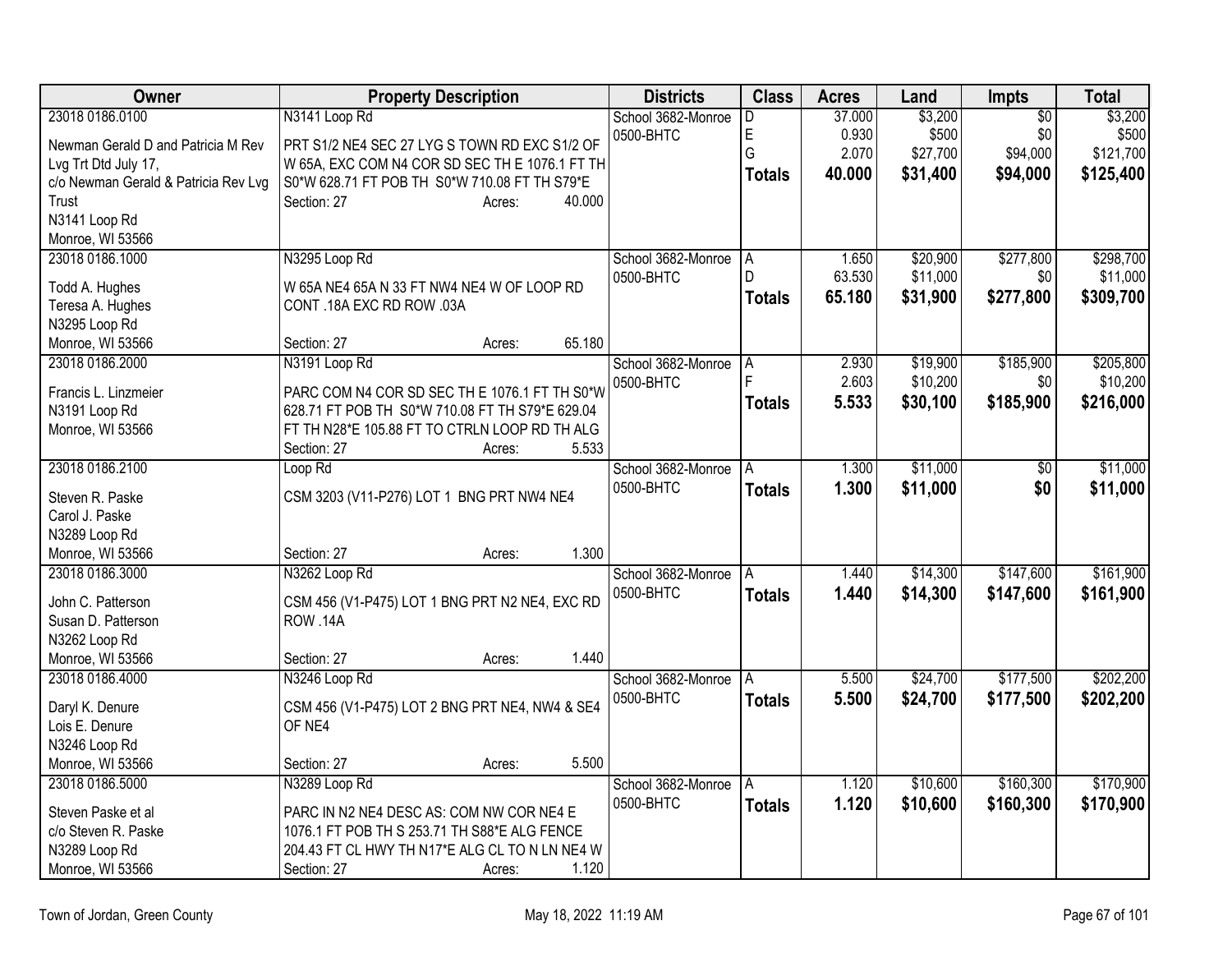| Owner                                    | <b>Property Description</b>                                         |        |         | <b>Districts</b>   | <b>Class</b>   | <b>Acres</b> | Land       | <b>Impts</b>    | <b>Total</b> |
|------------------------------------------|---------------------------------------------------------------------|--------|---------|--------------------|----------------|--------------|------------|-----------------|--------------|
| 23018 0186.6000                          | N3288 Loop Rd                                                       |        |         | School 3682-Monroe | A              | 2.100        | \$19,900   | \$132,100       | \$152,000    |
| Billie J. Reynolds                       | PRT NE4 & NW4 OF NE4 COM NE COR SEC TH W                            |        |         | 0500-BHTC          | <b>Totals</b>  | 2.100        | \$19,900   | \$132,100       | \$152,000    |
| N3288 Loop Rd                            | 1281.66 FT POB TH E 295 FT TH SLY ALG FENCE 282                     |        |         |                    |                |              |            |                 |              |
| Monroe, WI 53566                         | FT TH WLY 427 FT ALG N LN CSM 604 TO PT                             |        |         |                    |                |              |            |                 |              |
|                                          | Section: 27                                                         | Acres: | 2.100   |                    |                |              |            |                 |              |
| 23018 0186.7000                          |                                                                     |        |         | School 3682-Monroe | E.             | 1.490        | \$2,900    | \$0             | \$2,900      |
|                                          |                                                                     |        |         | 0500-BHTC          | <b>Totals</b>  | 1.490        | \$2,900    | \$0             | \$2,900      |
| John C. Patterson<br>Susan D. Patterson  | CSM 604 (V2-P145) LOT 1 BNG PRT NE4 & NW4 OF<br>NE4 EXC RD ROW .16A |        |         |                    |                |              |            |                 |              |
| N3262 Loop Rd                            |                                                                     |        |         |                    |                |              |            |                 |              |
| Monroe, WI 53566                         | Section: 27                                                         | Acres: | 1.490   |                    |                |              |            |                 |              |
| 23018 0187.0000                          |                                                                     |        |         | School 3682-Monroe | 5M             | 44.000       | \$57,200   | $\overline{50}$ | \$57,200     |
|                                          |                                                                     |        |         | 0500-BHTC          | D.             | 76.000       | \$14,200   | \$0             | \$14,200     |
| Daniels Jerome N and Barbara J Living    | NW4 EXC NW4 NW4 (PRT POS V10-P130)                                  |        |         |                    | <b>Totals</b>  | 120.000      | \$71,400   | \$0             | \$71,400     |
| Trust                                    |                                                                     |        |         |                    |                |              |            |                 |              |
| c/o Daniels Jerome & Barbara Lvg Trust   |                                                                     |        |         |                    |                |              |            |                 |              |
| N1495 County Rd Ok                       | Section: 27                                                         | Acres: | 120.000 |                    |                |              |            |                 |              |
| Juda, WI 53550                           |                                                                     |        |         |                    |                |              |            |                 |              |
| 23018 0188.0000                          | County Rd M                                                         |        |         | School 3682-Monroe | D              | 28.000       | \$5,200    | \$0             | \$5,200      |
| Vernon E. Wheeler                        | NW4 NW4                                                             |        |         | 0500-BHTC          | M <sub>6</sub> | 12.000       | (\$16,800) | \$0             | \$0          |
| W8533 County Rd Y                        |                                                                     |        |         |                    | <b>Totals</b>  | 40.000       | \$5,200    | \$0             | \$5,200      |
| Monroe, WI 53566                         |                                                                     |        |         |                    |                |              |            |                 |              |
|                                          | Section: 27                                                         | Acres: | 40.000  |                    |                |              |            |                 |              |
| 23018 0189.0000                          | Smock Valley Rd                                                     |        |         | School 3682-Monroe | 5M             | 30.000       | \$39,000   | $\overline{50}$ | \$39,000     |
| Chance Acres, LLC                        | SW4, EXC RD ROW 3A                                                  |        |         | 0500-BHTC          | D              | 127.000      | \$22,500   | \$0             | \$22,500     |
| 10196 County Rd M                        |                                                                     |        |         |                    | E              | 2.000        | \$200      | \$0             | \$200        |
| Argyle, WI 53504                         |                                                                     |        |         |                    | G              | 1.000        | \$12,000   | \$2,400         | \$14,400     |
|                                          | Section: 27                                                         | Acres: | 160.000 |                    | <b>Totals</b>  | 160.000      | \$73,700   | \$2,400         | \$76,100     |
| 23018 0190.0000                          | N2996 Cadiz Springs Rd                                              |        |         | School 3682-Monroe | 5M             | 26.000       | \$33,800   | $\overline{30}$ | \$33,800     |
|                                          |                                                                     |        |         | 0500-BHTC          | D              | 10.000       | \$1,600    | \$0             | \$1,600      |
| Mueller Living Trust Dated April 6, 2016 | CSM 3870 (V15-P70) LOT 2 BNG PRT SE4, NE4, NW4                      |        |         |                    | E              | 11.000       | \$14,300   | \$0             | \$14,300     |
| c/o Mueller Living Trust                 | & SW4 OF SE4                                                        |        |         |                    | G              | 3.860        | \$36,000   | \$185,500       | \$221,500    |
| C/O Christine Mueller                    |                                                                     |        |         |                    | <b>Totals</b>  | 50.860       | \$85,700   | \$185,500       | \$271,200    |
| N2996 Cadiz Springs Rd                   | Section: 27                                                         | Acres: | 50.860  |                    |                |              |            |                 |              |
| Monroe, WI 53566                         |                                                                     |        |         |                    |                |              |            |                 |              |
| 23018 0190.0100                          |                                                                     |        |         | School 3682-Monroe | D.             | 20.000       | \$3,300    | $\sqrt{6}$      | \$3,300      |
| Todd A. Hughes                           | N 300 FT OF SE4                                                     |        |         | 0500-BHTC          | <b>Totals</b>  | 20.000       | \$3,300    | \$0             | \$3,300      |
| Teresa A. Hughes                         |                                                                     |        |         |                    |                |              |            |                 |              |
| N3295 Loop Rd                            |                                                                     |        |         |                    |                |              |            |                 |              |
| Monroe, WI 53566                         | Section: 27                                                         | Acres: | 20.000  |                    |                |              |            |                 |              |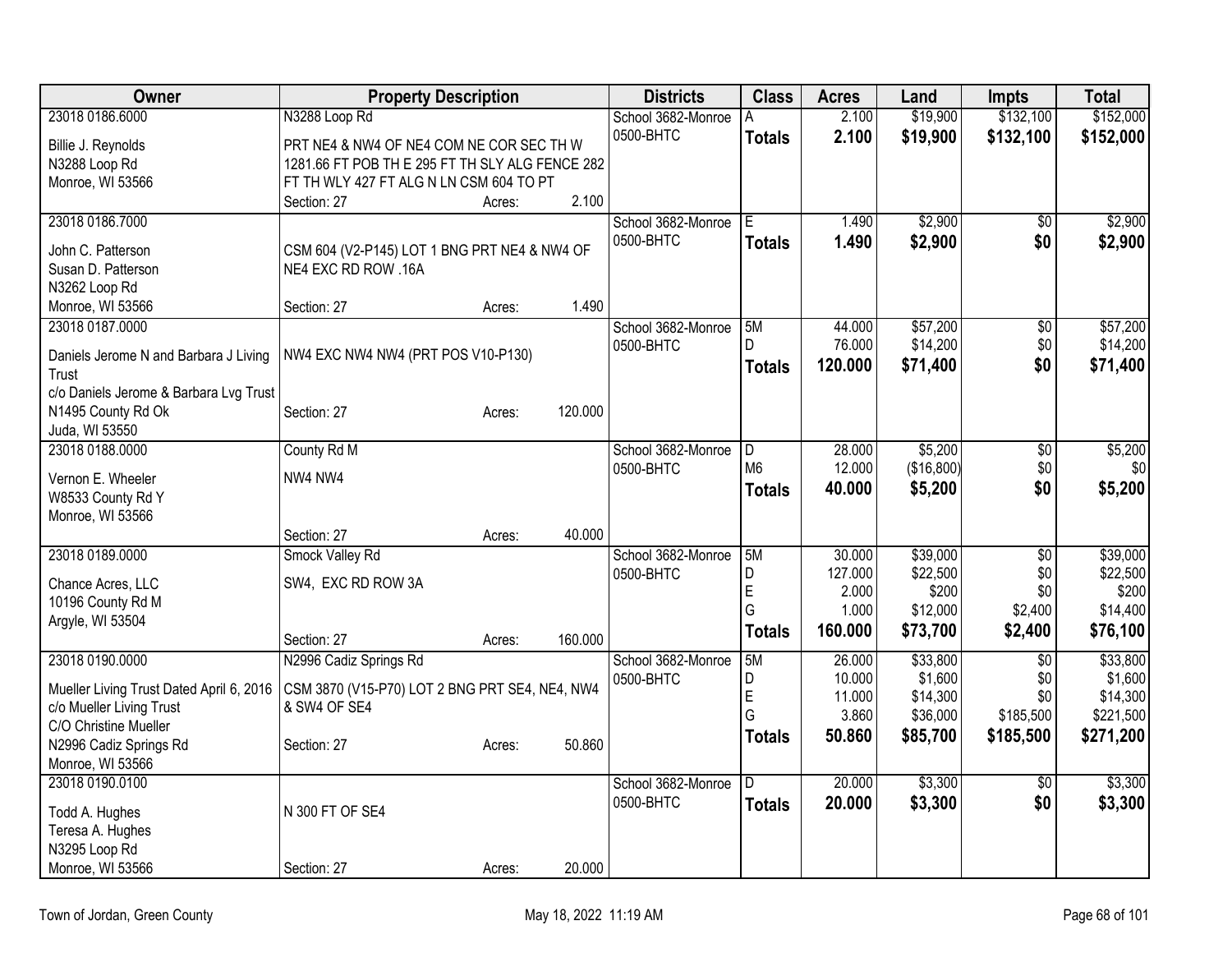| Owner                                    | <b>Property Description</b>                   |        | <b>Districts</b> | <b>Class</b>       | <b>Acres</b>  | Land   | <b>Impts</b> | <b>Total</b>    |           |
|------------------------------------------|-----------------------------------------------|--------|------------------|--------------------|---------------|--------|--------------|-----------------|-----------|
| 23018 0190.0200                          | N3030 Cadiz Springs Rd                        |        |                  | School 3682-Monroe | А             | 5.000  | \$24,200     | \$90,400        | \$114,600 |
| Mueller Living Trust Dated April 6, 2016 | CSM 3870 (V15-P70) LOT 1 BNG PRT NW4 SE4      |        |                  | 0500-BHTC          | <b>Totals</b> | 5.000  | \$24,200     | \$90,400        | \$114,600 |
| c/o Mueller Living Trust                 |                                               |        |                  |                    |               |        |              |                 |           |
| Christine Mueller, Trustee               |                                               |        |                  |                    |               |        |              |                 |           |
| N2996 Cadiz Springs Rd                   | Section: 27                                   | Acres: | 5.000            |                    |               |        |              |                 |           |
| Monroe, WI 53566                         |                                               |        |                  |                    |               |        |              |                 |           |
| 23018 0190.0300                          |                                               |        |                  | School 3682-Monroe | 5M            | 7.000  | \$9,100      | $\overline{50}$ | \$9,100   |
| Mueller Living Trust Dated April 6, 2016 | CSM 3870 (V15-P70) LOT 3 BNG PRT SE4 SE4      |        |                  | 0500-BHTC          | D             | 22.000 | \$4,100      | \$0             | \$4,100   |
| c/o Mueller Living Trust                 |                                               |        |                  |                    | E             | 1.070  | \$200        | \$0             | \$200     |
| C/O Christine Mueller                    |                                               |        |                  |                    | <b>Totals</b> | 30.070 | \$13,400     | \$0             | \$13,400  |
| N2996 Cadiz Springs Rd                   | Section: 27                                   | Acres: | 30.070           |                    |               |        |              |                 |           |
| Monroe, WI 53566                         |                                               |        |                  |                    |               |        |              |                 |           |
| 23018 0190.0400                          |                                               |        |                  | School 3682-Monroe | 5M            | 5.000  | \$6,500      | $\overline{50}$ | \$6,500   |
| Todd A. Hughes                           | CSM 3864 (V15-P61) LOT 1 BNG PRT NW4 & NE4 OF |        |                  | 0500-BHTC          | D.            | 21.610 | \$4,900      | \$0             | \$4,900   |
| Teresa A. Hughes                         | SE4                                           |        |                  |                    | <b>Totals</b> | 26.610 | \$11,400     | \$0             | \$11,400  |
| N3295 Loop Rd                            |                                               |        |                  |                    |               |        |              |                 |           |
| Monroe, WI 53566                         | Section: 27                                   | Acres: | 26.610           |                    |               |        |              |                 |           |
| 23018 0190.1000                          | N2928 Cadiz Springs Rd                        |        |                  | School 3682-Monroe | A             | 2.000  | \$25,600     | \$314,900       | \$340,500 |
| Aaron W. Rentfro Jr                      | CSM 3773 (V14-P239) LOT 1 BNG PRT SW4 SE4     |        |                  | 0500-BHTC          | ΙE            | 13.000 | \$23,400     | \$0             | \$23,400  |
| Jenna L. Andress-Nale                    |                                               |        |                  |                    |               | 5.000  | \$15,000     | \$0             | \$15,000  |
| N2928 Cadiz Springs Rd                   |                                               |        |                  |                    | Totals        | 20.000 | \$64,000     | \$314,900       | \$378,900 |
| Monroe, WI 53566                         | Section: 27                                   | Acres: | 20.000           |                    |               |        |              |                 |           |
| 23018 0190.2000                          |                                               |        |                  | School 3682-Monroe | E.            | 8.500  | \$14,500     | $\overline{50}$ | \$14,500  |
| Aaron W. Rentfro Jr                      | CSM 3773 (V14-P239) LOT 2 BNG PRT SW4 SE4     |        |                  | 0500-BHTC          |               | 1.500  | \$4,800      | \$0             | \$4,800   |
| Jenna L. Andress-Nale                    |                                               |        |                  |                    | <b>Totals</b> | 10.000 | \$19,300     | \$0             | \$19,300  |
| N2928 Cadiz Springs Rd                   |                                               |        |                  |                    |               |        |              |                 |           |
| Monroe, WI 53566                         | Section: 27                                   | Acres: | 10.000           |                    |               |        |              |                 |           |
| 23018 0191.0000                          |                                               |        |                  | School 3682-Monroe | D             | 39.000 | \$4,800      | \$0             | \$4,800   |
|                                          |                                               |        |                  | 0500-BHTC          | E             | 1.000  | \$100        | \$0             | \$100     |
| Vernon E. Wheeler                        | NE4 NE4 EXC RD ROW                            |        |                  |                    | Totals        | 40.000 | \$4,900      | \$0             | \$4,900   |
| W8533 County Rd Y<br>Monroe, WI 53566    |                                               |        |                  |                    |               |        |              |                 |           |
|                                          | Section: 28                                   | Acres: | 40.000           |                    |               |        |              |                 |           |
| 23018 0192.0000                          | N3299 County Hwy M                            |        |                  | School 3682-Monroe | ΙA            | 2.200  | \$18,300     | \$25,600        | \$43,900  |
|                                          |                                               |        |                  | 0500-BHTC          | D             | 36.800 | \$6,100      | \$0             | \$6,100   |
| Sarah L. Kleiser                         | NW4 NE4 40A EXC RD ROW 1A                     |        |                  |                    | E             | 1.000  | \$100        | \$0             | \$100     |
| N3299 County Rd M                        |                                               |        |                  |                    | <b>Totals</b> | 40.000 | \$24,500     | \$25,600        | \$50,100  |
| Monroe, WI 53566                         |                                               |        | 40.000           |                    |               |        |              |                 |           |
|                                          | Section: 28                                   | Acres: |                  |                    |               |        |              |                 |           |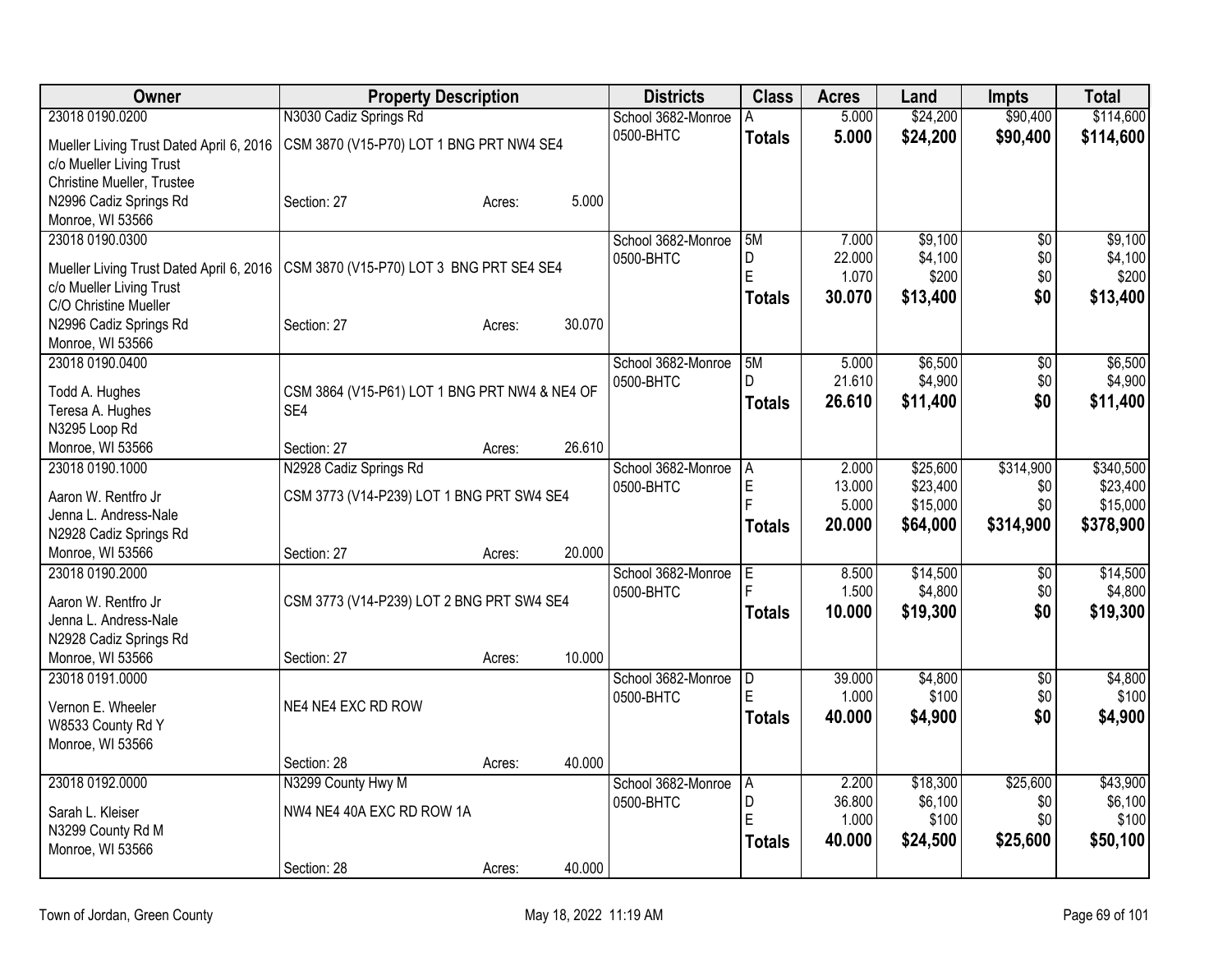| Owner                                  | <b>Property Description</b>                              |        | <b>Districts</b>   | <b>Class</b>  | <b>Acres</b> | Land                | <b>Impts</b>    | <b>Total</b> |
|----------------------------------------|----------------------------------------------------------|--------|--------------------|---------------|--------------|---------------------|-----------------|--------------|
| 23018 0193.0000                        | N3168 County Hwy M                                       |        | School 3682-Monroe | 5M            | 4.620        | \$7,600             | $\overline{30}$ | \$7,600      |
| Daniels Jerome N and Barbara J Living  | SE4 NE4 EXC PARC IN SW COR - CONT 29.5A N2               |        | 0500-BHTC          | A             | 1.000        | \$12,100            | \$5,700         | \$17,800     |
| Trust                                  | NE4 SE4 EXC W 13.5A - CONT 6.5A EXC RD ROW               |        |                    | D             | 30.000       | \$4,900             | \$0             | \$4,900      |
| c/o Daniels Jerome & Barbara Lvg Trust | .38A (PRT POS V10-P130)                                  |        |                    | E             | 0.380        | \$100               | \$0             | \$100        |
| N1495 County Rd Ok                     | Section: 28                                              | Acres: | 36.000             | <b>Totals</b> | 36.000       | \$24,700            | \$5,700         | \$30,400     |
| Juda, WI 53550                         |                                                          |        |                    |               |              |                     |                 |              |
| 23018 0193.0100                        | N3116 County Hwy M                                       |        | School 3682-Monroe | IA.           | 2.880        | \$20,600            | \$115,300       | \$135,900    |
|                                        |                                                          |        | 0500-BHTC          | D             | 21.000       | \$2,800             | \$0             | \$2,800      |
| Mauro Magellan                         | PRT SE4 NE4 & PRT NE4 SE4 & PRT SW4 NE4 COM              |        |                    | Ē             | 1.120        | \$100               | \$0             | \$100        |
| Tracy J. Magellan                      | SE COR SD SEC TH N0*E 1996.41 FT TH N89*W                |        |                    |               | 25.000       | \$23,500            | \$115,300       | \$138,800    |
| N3116 County Rd M                      | 458.01 FT POB TH N89*W 817.24 FT ALG SD ROW LN           |        |                    | <b>Totals</b> |              |                     |                 |              |
| Monroe, WI 53566                       | Section: 28                                              | Acres: | 25.000             |               |              |                     |                 |              |
| 23018 0193.1000                        | N3056 County Hwy M                                       |        | School 3682-Monroe | l A           | 1.000        | \$13,000            | \$134,800       | \$147,800    |
| Donna J. Kimble                        |                                                          |        | 0500-BHTC          | D             | 10.000       | \$2,300             | \$0             | \$2,300      |
|                                        | CSM 649 (V2-P200) LOT 1 BNG S2 NE4 SE4 EXC RD<br>ROW .5A |        |                    | E             | 9.000        | \$12,900            | \$0             | \$12,900     |
| N3056 County Rd M                      |                                                          |        |                    | <b>Totals</b> | 20.000       | \$28,200            | \$134,800       | \$163,000    |
| Monroe, WI 53566                       | Section: 28                                              | Acres: | 20.000             |               |              |                     |                 |              |
| 23018 0194.0000                        | N3101 County Hwy M                                       |        | School 3682-Monroe |               | 2.820        |                     | \$99,200        | \$119,700    |
|                                        |                                                          |        |                    | A<br>D        | 15.000       | \$20,500<br>\$3,400 |                 | \$3,400      |
| Obj, LLC                               | CSM 989 (V3-P172) LOT 1 BNG PRT SW4 NE4, SE4             |        | 0500-BHTC          | Ē             | 1.000        | \$1,500             | \$0<br>\$0      | \$1,500      |
| W8698 Smock Valley Rd                  | NW4, NE4 SW4, & NW4 SE4 INCL ROW EASEMENT                |        |                    |               |              |                     |                 |              |
| Browntown, WI 53522                    |                                                          |        |                    | <b>Totals</b> | 18.820       | \$25,400            | \$99,200        | \$124,600    |
|                                        | Section: 28                                              | Acres: | 18.820             |               |              |                     |                 |              |
| 23018 0194.0100                        | N3115 County Hwy M                                       |        | School 3682-Monroe | 5M            | 40.000       | \$64,400            | $\overline{30}$ | \$64,400     |
| Gordee Merlyn L Jr & Margaret J Rev    | NW4; SW4 NE4 EXC 1A ON E SD-39A; ALSO COM NW             |        | 0500-BHTC          | A             | 1.000        | \$15,800            | \$170,400       | \$186,200    |
| Lvg Mrtl Trt Dtd 2/                    | COR E1/2 NE4 SW4 TH S 627 FT TH NWLY TO PT               |        |                    | D             | 159.180      | \$28,000            | \$0             | \$28,000     |
| c/o Gordee Merlyn Jr & Margaret Rev    | 1386 FT W OF NW COR TH E 1386 FT POB - CONT              |        |                    | F             | 1.000        | \$100               | \$0             | \$100        |
| Lvg Trt                                | Section: 28                                              | Acres: | 201.180            | <b>Totals</b> | 201.180      | \$108,300           | \$170,400       | \$278,700    |
| N3115 County Rd M                      |                                                          |        |                    |               |              |                     |                 |              |
| Monroe, WI 53566                       |                                                          |        |                    |               |              |                     |                 |              |
| 23018 0194.1010                        | W8520 Smock Valley Rd                                    |        | School 3682-Monroe | A             | 3.670        | \$23,800            | \$224,000       | \$247,800    |
|                                        |                                                          |        | 0500-BHTC          |               | 3.670        | \$23,800            | \$224,000       | \$247,800    |
| Gerald E. Grossen                      | CSM 5012 (V23-P75) LOT 1 BNG PRT SE4 SE4                 |        |                    | <b>Totals</b> |              |                     |                 |              |
| Faith Grossen                          |                                                          |        |                    |               |              |                     |                 |              |
| W8520 Smock Valley Rd                  |                                                          |        |                    |               |              |                     |                 |              |
| Monroe, WI 53566                       | Section: 28                                              | Acres: | 3.670              |               |              |                     |                 |              |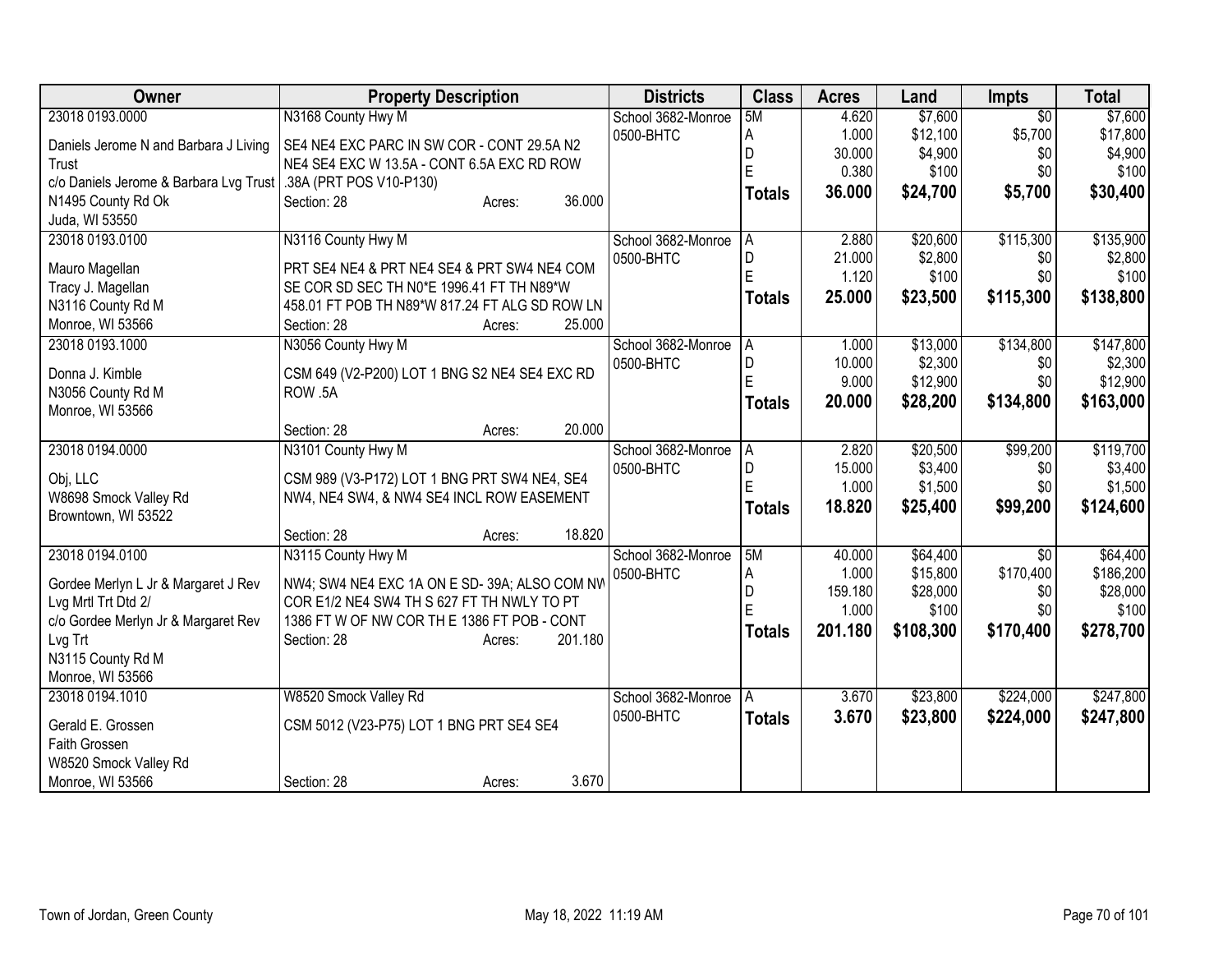| Owner                                        | <b>Property Description</b>                     |        |         | <b>Districts</b>   | <b>Class</b>  | <b>Acres</b> | Land     | Impts           | <b>Total</b> |
|----------------------------------------------|-------------------------------------------------|--------|---------|--------------------|---------------|--------------|----------|-----------------|--------------|
| 23018 0194.1020                              | N2946 County Hwy M                              |        |         | School 3682-Monroe | 5M            | 2.300        | \$3,500  | $\overline{50}$ | \$3,500      |
| Joshua K. Johnson                            | CSM 5012 (V23-P75) LOT 2 BNG PRT SE4 SE4        |        |         | 0500-BHTC          | А             | 1.560        | \$20,400 | \$78,700        | \$99,100     |
| Lacey L. Johnson                             |                                                 |        |         |                    | D             | 26.530       | \$2,900  | \$0             | \$2,900      |
| N2946 County Rd M                            |                                                 |        |         |                    | E             | 1.000        | \$100    | \$0             | \$100        |
| Monroe, WI 53566                             | Section: 28                                     | Acres: | 31.390  |                    | <b>Totals</b> | 31.390       | \$26,900 | \$78,700        | \$105,600    |
| 23018 0194.1101                              | N2972 County Hwy M                              |        |         | School 3682-Monroe |               | 5.060        | \$29,800 | \$188,500       | \$218,300    |
| <b>William Erickson</b>                      | CSM 4578 (V19-P173) LOT 1 BNG PRT SE4 SE4       |        |         | 0500-BHTC          | <b>Totals</b> | 5.060        | \$29,800 | \$188,500       | \$218,300    |
| Joyce Erickson                               |                                                 |        |         |                    |               |              |          |                 |              |
| N2972 County Rd M                            |                                                 |        |         |                    |               |              |          |                 |              |
| Monroe, WI 53566                             | Section: 28                                     | Acres: | 5.060   |                    |               |              |          |                 |              |
| 23018 0195.0000                              | W8698 Smock Valley Rd                           |        |         | School 3682-Monroe | 5M            | 21.000       | \$27,300 | \$0             | \$27,300     |
|                                              |                                                 |        |         | 0500-BHTC          | D             | 159.500      | \$30,900 | \$0             | \$30,900     |
| Obj, LLC                                     | SE4 NE4 SW4 10A PRT W 3/4 N1/2 SW4 -52.24A PRT  |        |         |                    | E             | 4.000        | \$400    | \$0             | \$400        |
| W8698 Smock Valley Rd                        | S1/2 SW4 - 65.76A S 60AC W1/2 SE4 - 60A EXC RD  |        |         |                    | G             | 3.500        | \$37,500 | \$229,200       | \$266,700    |
| Browntown, WI 53522                          | ROW - 4.32A<br>Section: 28                      | Acres: | 188.000 |                    | <b>Totals</b> | 188.000      | \$96,100 | \$229,200       | \$325,300    |
| 23018 0195.0100                              | W8828 Smock Valley Rd                           |        |         | School 3682-Monroe | А             | 2.420        | \$16,200 | \$129,300       | \$145,500    |
|                                              |                                                 |        |         | 0500-BHTC          | D             | 5.000        | \$800    | \$0             | \$800        |
| Marcella Hartwig                             | CSM 2371 (V8-P91) LOT 1 BNG PRT S1/2 SW4        |        |         |                    | E             | 6.000        | \$9,000  | \$0             | \$9,000      |
| W8828 Smock Valley Rd                        |                                                 |        |         |                    | <b>Totals</b> | 13.420       | \$26,000 | \$129,300       | \$155,300    |
| Browntown, WI 53522                          |                                                 |        |         |                    |               |              |          |                 |              |
|                                              | Section: 28                                     | Acres: | 13.420  |                    |               |              |          |                 |              |
| 23018 0196.0000                              | W8844 Smock Valley Rd                           |        |         | School 3682-Monroe |               | 0.825        | \$7,000  | \$41,100        | \$48,100     |
| Gerald E. Grossen                            | PRT SW4 SW4 COM SW COR SD SEC TH N89*E 594      |        |         | 0500-BHTC          | <b>Totals</b> | 0.825        | \$7,000  | \$41,100        | \$48,100     |
| Faith Grossen                                | FT POB TH N0*W 181.5 FT TH N89*E 198 FT TH S0*E |        |         |                    |               |              |          |                 |              |
| W8520 Smock Valley Rd                        | 181.5 FT TH S89* W 198 FT POB                   |        |         |                    |               |              |          |                 |              |
| Monroe, WI 53566                             | Section: 28                                     | Acres: | 0.825   |                    |               |              |          |                 |              |
| 23018 0197.0000                              |                                                 |        |         | School 3682-Monroe | D             | 18.500       | \$4,200  | $\overline{50}$ | \$4,200      |
|                                              |                                                 |        |         | 0500-BHTC          | E             | 0.500        | \$100    | \$0             | \$100        |
| Obj, LLC                                     | N2 NW4 SE4 - EXC 1A, EXC RD ROW .5A             |        |         |                    | <b>Totals</b> | 19,000       | \$4,300  | \$0             | \$4,300      |
| W8698 Smock Valley Rd<br>Browntown, WI 53522 |                                                 |        |         |                    |               |              |          |                 |              |
|                                              | Section: 28                                     | Acres: | 19.000  |                    |               |              |          |                 |              |
| 23018 0198,0000                              |                                                 |        |         | School 3682-Monroe | D.            | 40.000       | \$3,800  | $\overline{50}$ | \$3,800      |
|                                              |                                                 |        |         | 0500-BHTC          | <b>Totals</b> | 40.000       | \$3,800  | \$0             | \$3,800      |
| Priebe Farms, LLC                            | NE4 NE4                                         |        |         |                    |               |              |          |                 |              |
| 2022 27th St                                 |                                                 |        |         |                    |               |              |          |                 |              |
| Monroe, WI 53566                             |                                                 |        |         |                    |               |              |          |                 |              |
|                                              | Section: 29                                     | Acres: | 40.000  |                    |               |              |          |                 |              |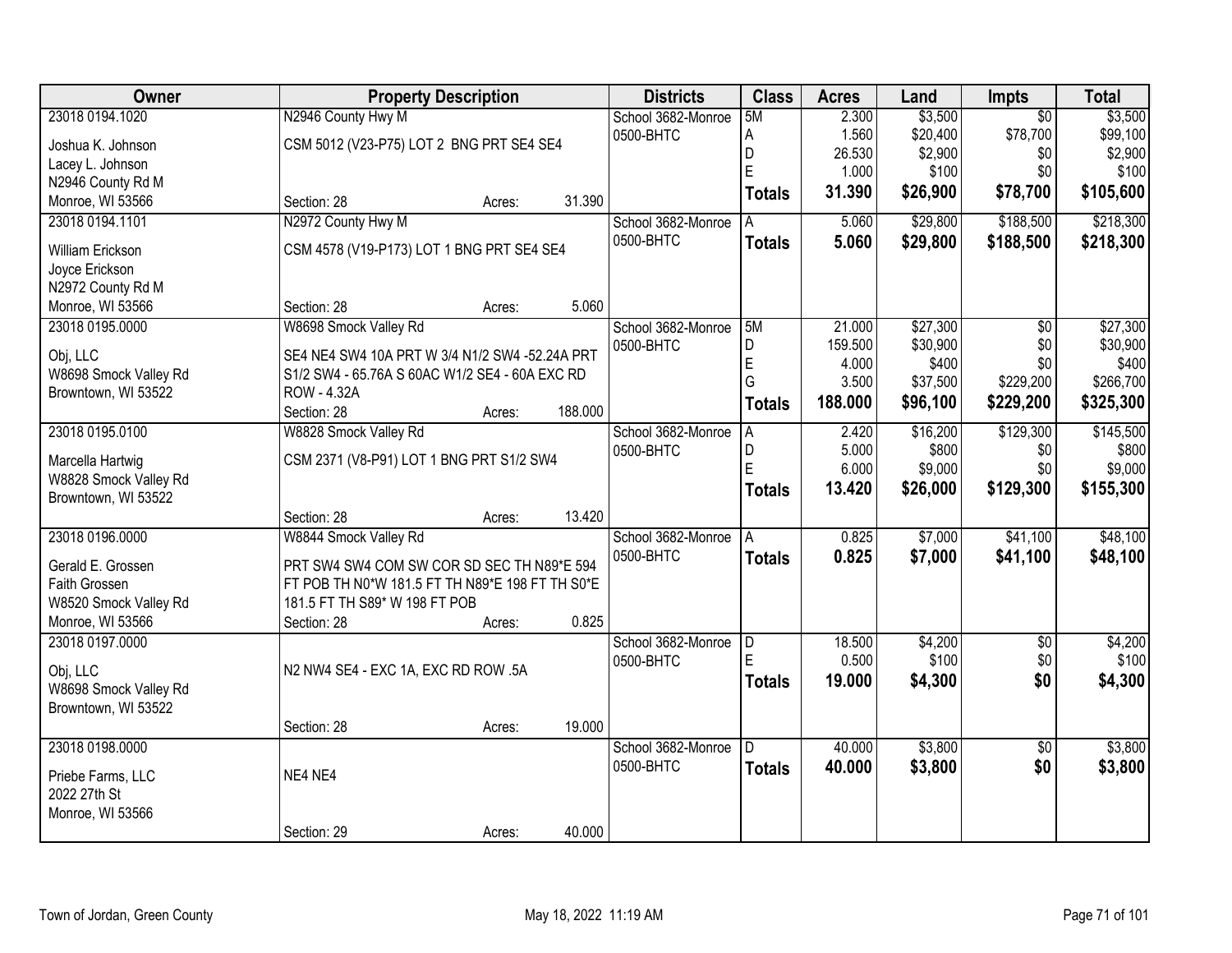| <b>Owner</b>                                                                           | <b>Property Description</b>                     |        |         | <b>Districts</b>   | <b>Class</b>   | <b>Acres</b> | Land        | <b>Impts</b>    | <b>Total</b>     |
|----------------------------------------------------------------------------------------|-------------------------------------------------|--------|---------|--------------------|----------------|--------------|-------------|-----------------|------------------|
| 23018 0198.1000                                                                        | Coon Creek Rd                                   |        |         | School 3682-Monroe | D.             | 23.490       | \$3,100     | $\overline{30}$ | \$3,100          |
| Stanley L. Oxenreider                                                                  | SW4 SW4 EXC LOT 1 CSM 2773 & EXC RD ROW 2A      |        |         | 0500-BHTC          | E              | 1.260        | \$200       | \$0             | \$200            |
| Donna H. Oxenreider                                                                    |                                                 |        |         |                    | G              | 0.250        | \$4,000     | \$2,000         | \$6,000          |
| W9105 Smock Valley Rd                                                                  |                                                 |        |         |                    | M <sub>5</sub> | 12.000       | ( \$33,600) | \$0             | \$0              |
| Browntown, WI 53522                                                                    | Section: 29                                     | Acres: | 37.000  |                    | <b>Totals</b>  | 37.000       | \$7,300     | \$2,000         | \$9,300          |
| 23018 0198.1100                                                                        | W9211 Coon Creek Rd                             |        |         | School 3682-Monroe |                | 1.240        | \$12,500    | \$73,900        | \$86,400         |
|                                                                                        |                                                 |        |         | 0500-BHTC          | <b>Totals</b>  | 1.240        | \$12,500    | \$73,900        | \$86,400         |
| Jana L. Oxenreider                                                                     | CSM 2773 (V9-P309) LOT 1 - 1A, LOT 2 - .24A BNG |        |         |                    |                |              |             |                 |                  |
| c/o Jana (. Aloo                                                                       | PRT SW4 SW4                                     |        |         |                    |                |              |             |                 |                  |
| 17766 Hillside Ct                                                                      |                                                 |        | 1.240   |                    |                |              |             |                 |                  |
| Castro Valley, CA 94546                                                                | Section: 29                                     | Acres: |         |                    |                |              |             |                 |                  |
| 23018 0199.0000                                                                        |                                                 |        |         | School 2240-Black  | 5M             | 4.000        | \$5,300     | $\overline{50}$ | \$5,300          |
| Priebe Farms, LLC                                                                      | NW4 NE4 EXC RD ROW 1A                           |        |         | Hawk               | D<br>E         | 35.000       | \$5,900     | \$0             | \$5,900<br>\$100 |
| 2022 27th St                                                                           |                                                 |        |         | 0300-SWTC          |                | 1.000        | \$100       | \$0             |                  |
| Monroe, WI 53566                                                                       |                                                 |        |         |                    | <b>Totals</b>  | 40.000       | \$11,300    | \$0             | \$11,300         |
|                                                                                        | Section: 29                                     | Acres: | 40.000  |                    |                |              |             |                 |                  |
| 23018 0200.0000                                                                        |                                                 |        |         | School 3682-Monroe | D              | 156.830      | \$21,100    | $\overline{50}$ | \$21,100         |
|                                                                                        |                                                 |        |         | 0500-BHTC          | E              | 0.800        | \$200       | \$0             | \$200            |
| Priebe Carol Revocable Living Trust Dtd S2 NE4 80A; E2 SE4 EXC STRIP IN SW COR SE4 SE4 |                                                 |        |         |                    | <b>Totals</b>  | 157.630      | \$21,300    | \$0             | \$21,300         |
| Dec 8, 2015                                                                            | BNG 14 RODS N & S BY 2 RODS E & W - CONT 79A;   |        |         |                    |                |              |             |                 |                  |
| c/o Priebe Carol Revocable Living Trust   EXC RD ROW 1.85A & EXC PT LOT 1 CSM 4633     |                                                 |        | 157.630 |                    |                |              |             |                 |                  |
| W9634 County Rd Y                                                                      | Section: 29                                     | Acres: |         |                    |                |              |             |                 |                  |
| Argyle, WI 53504<br>23018 0201.0000                                                    | Dog Hollow Rd                                   |        |         | School 2240-Black  | D              | 5.000        | \$800       | $\sqrt[6]{3}$   | \$800            |
|                                                                                        |                                                 |        |         | Hawk               | E              | 3.500        | \$2,800     | \$0             | \$2,800          |
| Powers Daniel S and Deborah A Family                                                   | CSM 4209 (V17-P3) LOT 1 BNG PRT N1/2 NW4        |        |         | 0300-SWTC          | G              | 0.500        | \$8,000     | \$3,000         | \$11,000         |
| Limited Partnershp                                                                     |                                                 |        |         |                    |                | 9.000        |             |                 |                  |
| c/o Powers Daniel & Deborah Family, LF                                                 |                                                 |        |         |                    | <b>Totals</b>  |              | \$11,600    | \$3,000         | \$14,600         |
| 201 W Center St                                                                        | Section: 29                                     | Acres: | 9.000   |                    |                |              |             |                 |                  |
| PO Box 126                                                                             |                                                 |        |         |                    |                |              |             |                 |                  |
| South Wayne, WI 53587                                                                  |                                                 |        |         |                    |                |              |             |                 |                  |
| 23018 0201.1001                                                                        | W9229 Dog Hollow Rd                             |        |         | School 2240-Black  | A              | 4.020        | \$23,000    | \$98,600        | \$121,600        |
| Patricia J. Mccord                                                                     | CSM 4608 (V19- P243) LOT 1 BNG PRT NW4 NW4      |        |         | Hawk               | <b>Totals</b>  | 4.020        | \$23,000    | \$98,600        | \$121,600        |
| W9229 Dog Hollow Rd                                                                    |                                                 |        |         | 0300-SWTC          |                |              |             |                 |                  |
| Argyle, WI 53504                                                                       |                                                 |        |         |                    |                |              |             |                 |                  |
|                                                                                        | Section: 29                                     | Acres: | 4.020   |                    |                |              |             |                 |                  |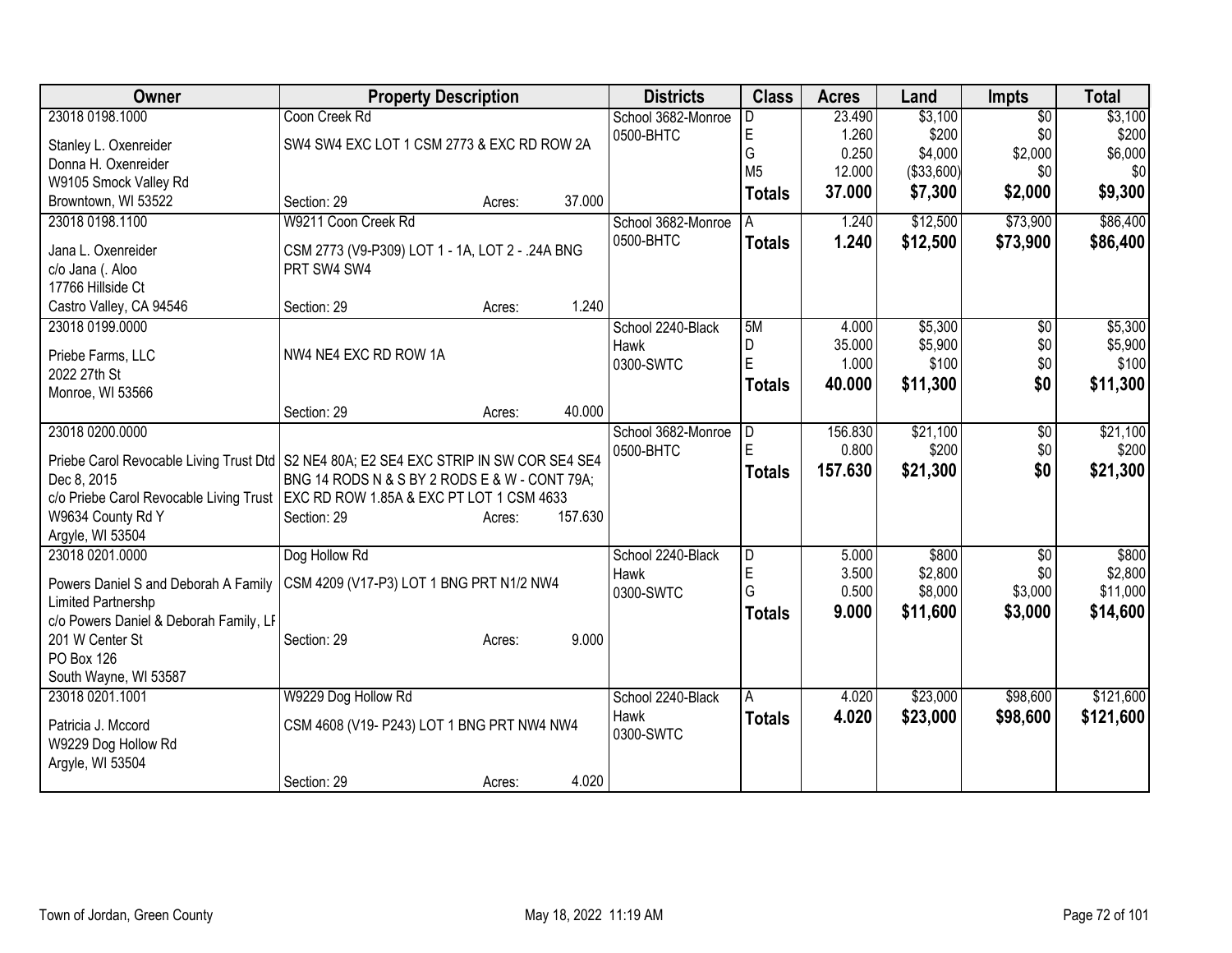| Owner                                                                                  | <b>Property Description</b>                       |                   | <b>Districts</b>   | <b>Class</b>    | <b>Acres</b> | Land     | Impts           | <b>Total</b> |
|----------------------------------------------------------------------------------------|---------------------------------------------------|-------------------|--------------------|-----------------|--------------|----------|-----------------|--------------|
| 23018 0201.1002                                                                        |                                                   |                   | School 2240-Black  | D               | 65.500       | \$10,500 | $\overline{50}$ | \$10,500     |
| Powers Daniel S and Deborah Family                                                     | CSM 4608 (V19-P243) LOT 2 BNG PRT N1/2 OF NW4     |                   | Hawk               | E               | 0.690        | \$100    | \$0             | \$100        |
| Limited Partnership                                                                    |                                                   |                   | 0300-SWTC          | <b>Totals</b>   | 66.190       | \$10,600 | \$0             | \$10,600     |
| c/o Powers Daniel & Deborah Family, LF                                                 |                                                   |                   |                    |                 |              |          |                 |              |
| 201 W Center St                                                                        | Section: 29                                       | 66.190<br>Acres:  |                    |                 |              |          |                 |              |
| <b>PO Box 126</b>                                                                      |                                                   |                   |                    |                 |              |          |                 |              |
| South Wayne, WI 53587                                                                  |                                                   |                   |                    |                 |              |          |                 |              |
| 23018 0202.0000                                                                        | N3105 Ridge Rd                                    |                   | School 3682-Monroe | D               | 96.500       | \$14,100 | $\overline{50}$ | \$14,100     |
| Ellen Leighty                                                                          | S2 NW4 80A; N2 NE4 SW4 20A                        |                   | 0500-BHTC          | $\mathsf E$     | 1.500        | \$200    | \$0             | \$200        |
| N3105 Ridge Rd                                                                         |                                                   |                   |                    | G               | 2.000        | \$31,100 | \$162,700       | \$193,800    |
| Browntown, WI 53522                                                                    |                                                   |                   |                    | <b>Totals</b>   | 100.000      | \$45,400 | \$162,700       | \$208,100    |
|                                                                                        | Section: 29                                       | 100.000<br>Acres: |                    |                 |              |          |                 |              |
| 23018 0203.0000                                                                        |                                                   |                   | School 3682-Monroe | ID.             | 38.500       | \$3,500  | $\overline{50}$ | \$3,500      |
|                                                                                        |                                                   |                   | 0500-BHTC          | E               | 1.500        | \$200    | \$0             | \$200        |
| Priebe Carol Revocable Living Trust Dtd   NW4 SW EXC RD ROW 1.5A                       |                                                   |                   |                    | <b>Totals</b>   | 40.000       | \$3,700  | \$0             | \$3,700      |
| Dec 8, 2015                                                                            |                                                   |                   |                    |                 |              |          |                 |              |
| c/o Priebe Carol Revocable Living Trust<br>W9634 County Rd Y                           | Section: 29                                       | 40.000<br>Acres:  |                    |                 |              |          |                 |              |
| Argyle, WI 53504                                                                       |                                                   |                   |                    |                 |              |          |                 |              |
| 23018 0204.0000                                                                        | N3009 Ridge Rd                                    |                   | School 3682-Monroe | 5M              | 10.000       | \$13,000 | \$0             | \$13,000     |
|                                                                                        |                                                   |                   | 0500-BHTC          | D               | 119.040      | \$16,500 | \$0             | \$16,500     |
| Priebe Carol Revocable Living Trust Dtd   N2 S2 NE4 SW4; W2 SE4; SE4 SW4; S4 OF NE4 OF |                                                   |                   |                    | E               | 5.330        | \$600    | \$0             | \$600        |
| Dec 8, 2015                                                                            | SW4 EXC PT LOT 1 CSM 4633 & EXC RD ROW (AKA: \    |                   |                    | G               | 4.500        | \$44,500 | \$128,900       | \$173,400    |
| c/o Priebe Carol Revocable Living Trust                                                | 60A E2 SW4; W2 SE4 EXC 1.13A--78.87A EXC RD       |                   |                    | Totals          | 138.870      | \$74,600 | \$128,900       | \$203,500    |
| W9634 County Rd Y                                                                      | Section: 29                                       | 138.870<br>Acres: |                    |                 |              |          |                 |              |
| Argyle, WI 53504<br>23018 0205.0000                                                    | W9006 Smock Valley Rd                             |                   | School 3682-Monroe | $\overline{X5}$ | 3.500        | \$0      | \$0             | \$0          |
|                                                                                        |                                                   |                   | 0500-BHTC          |                 | 3.500        | \$0      | \$0             | \$0          |
| Jordan Lutheran Church Inc                                                             | CSM 4633 (V20-P14) LOT 1 BNG PRT SW4 & SE4 OF     |                   |                    | <b>Totals</b>   |              |          |                 |              |
| c/o Jordan Lutheran Church, Inc                                                        | SE4EXEMPT                                         |                   |                    |                 |              |          |                 |              |
| PO Box 182                                                                             |                                                   |                   |                    |                 |              |          |                 |              |
| Browntown, WI 53522                                                                    | Section: 29                                       | Acres:            | 3.500              |                 |              |          |                 |              |
| 23018 0206.0000                                                                        | W9436 Coon Creek Rd                               |                   | School 2240-Black  | 5M              | 20.000       | \$26,000 | $\sqrt{6}$      | \$26,000     |
| Notter James A Sr Irrevocable Trust                                                    | PARCEL 1: E 60A E 1/2 NE4, EXC 10.83A BNG POS     |                   | Hawk               | D               | 133.800      | \$19,200 | \$0             | \$19,200     |
| Dated 3/11/2014                                                                        | V4-P148 LYG NE4 NE4; E 20 1/2A OF NE4 SE4; W 1/4  |                   | 0300-SWTC          | E               | 3.370        | \$400    | \$0             | \$400        |
| c/o Notter James A Sr Irrevocable Trust                                                | OF E 1/2 NE4 - CONT 20A M/L; E 3/8 OF W 1/2 NE4 - |                   |                    | G               | 2.000        | \$31,100 | \$108,900       | \$140,000    |
| W9436 Coon Creek Rd                                                                    | Section: 30                                       | 159.170<br>Acres: |                    | <b>Totals</b>   | 159.170      | \$76,700 | \$108,900       | \$185,600    |
| Browntown, WI 53522-9765                                                               |                                                   |                   |                    |                 |              |          |                 |              |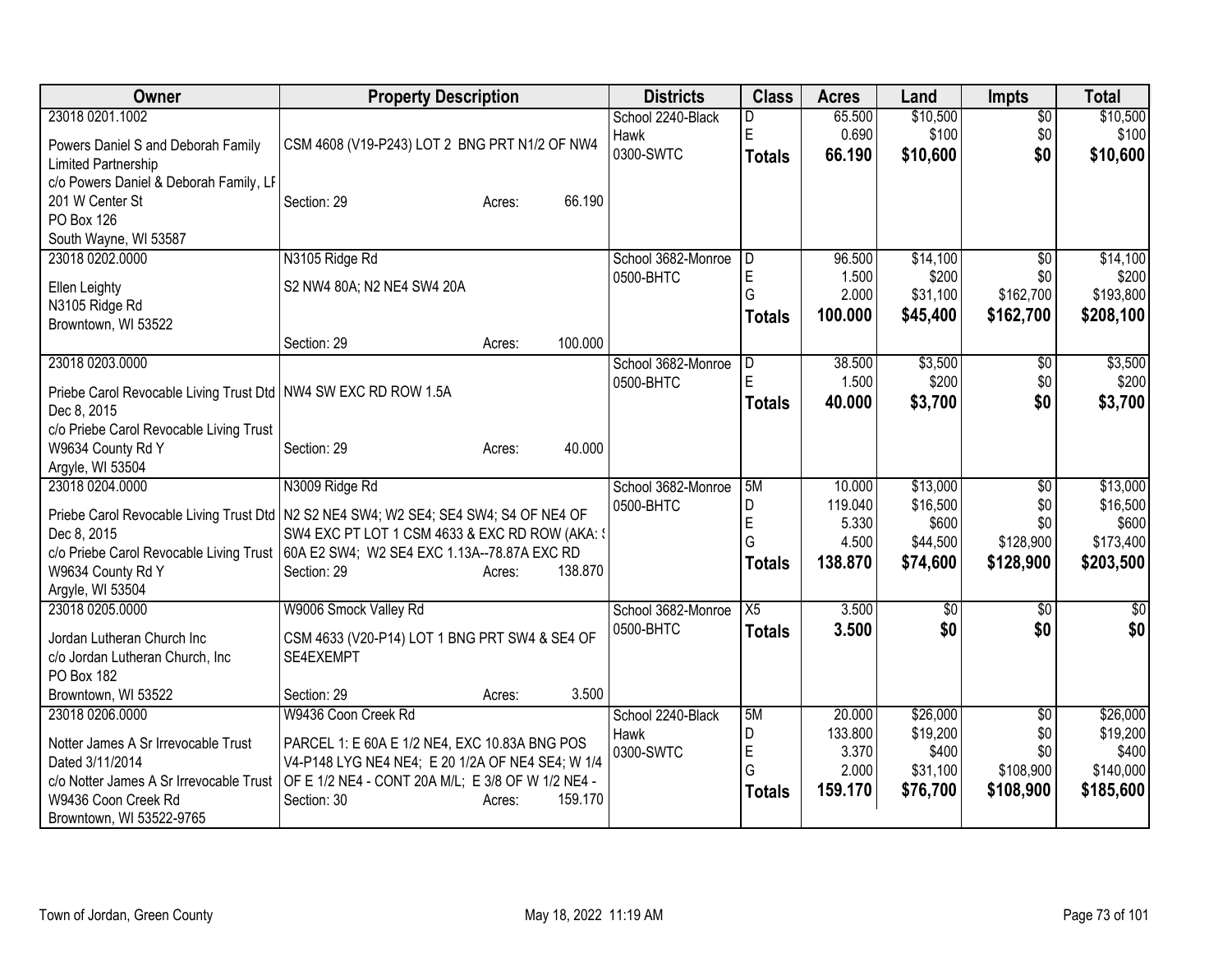| Owner                     | <b>Property Description</b>                       | <b>Districts</b>  | <b>Class</b>   | <b>Acres</b> | Land     | <b>Impts</b>    | <b>Total</b> |
|---------------------------|---------------------------------------------------|-------------------|----------------|--------------|----------|-----------------|--------------|
| 23018 0206.2000           | W9337 Dog Hollow Rd                               | School 2240-Black | 5M             | 3.000        | \$4,500  | $\overline{50}$ | \$4,500      |
| Johann A. Bayer           | POS (V4-P148) PARC A, PRT NE4 NE4 EXC RD ROW      | Hawk              | A              | 2.330        | \$16,200 | \$115,000       | \$131,200    |
| Margarethe Bayer          | .75A                                              | 0300-SWTC         | D              | 4.750        | \$1,100  | \$0             | \$1,100      |
| W9337 Dog Hollow Rd       |                                                   |                   | $\mathsf{E}$   | 0.750        | \$100    | \$0             | \$100        |
| Argyle, WI 53504          | 10.830<br>Section: 30<br>Acres:                   |                   | Totals         | 10.830       | \$21,900 | \$115,000       | \$136,900    |
| 23018 0207.0210           |                                                   | School 2240-Black | 5M             | 2.000        | \$1,100  | $\overline{50}$ | \$1,100      |
|                           |                                                   | Hawk              | D              | 8.600        | \$1,400  | \$0             | \$1,400      |
| Beth E. Luhman            | CSM 5197 (V24-P265) LOT 1 BNG PRT NW4 NE4         | 0300-SWTC         | $\overline{E}$ | 1.000        | \$1,300  | \$0             | \$1,300      |
| 7152 S Hill Rd            |                                                   |                   | <b>Totals</b>  | 11.600       | \$3,800  | \$0             | \$3,800      |
| Deforest, WI 53532        | 11.600<br>Section: 30<br>Acres:                   |                   |                |              |          |                 |              |
| 23018 0207.0220           | W9440 Coon Creek Rd                               | School 2240-Black | 5M             | 5.820        | \$3,200  | $\overline{50}$ | \$3,200      |
|                           |                                                   | Hawk              | D              | 35.400       | \$6,700  | \$0             | \$6,700      |
| Paul D. Reigle            | W1/2 W1/2 NE4 EXC S 5A OF; E1/2 N 35A OF E1/2 E1/ | 0300-SWTC         | $\mathsf E$    | 1.600        | \$2,000  | \$0             | \$2,000      |
| Diana M. Reigle           | NW4; W10 E 3/4 NE4 EXC CSM 4966 LOT 1 & CSM       |                   | G              | 2.000        | \$29,700 | \$104,200       | \$133,900    |
| W9440 Coon Creek Rd       | 5197 LOT 1                                        |                   |                | 44.820       | \$41,600 | \$104,200       | \$145,800    |
| Browntown, WI 53522       | 44.820<br>Section: 30<br>Acres:                   |                   | Totals         |              |          |                 |              |
| 23018 0207.1000           |                                                   | School 2240-Black | D              | 18.530       | \$3,500  | \$0             | \$3,500      |
| James H. Johnson          | W2 NE4 SE4 EXC LOT 2 OF CSM 712, EXC RD ROW       | Hawk              | E              | 0.370        | \$100    | \$0             | \$100        |
| Melva Johnson             | .37A                                              | 0300-SWTC         | <b>Totals</b>  | 18.900       | \$3,600  | \$0             | \$3,600      |
| W9351 Coon Creek Rd       |                                                   |                   |                |              |          |                 |              |
| Browntown, WI 53522       | 18.900<br>Section: 30<br>Acres:                   |                   |                |              |          |                 |              |
| 23018 0207.3000           | W9351 Coon Creek Rd                               | School 2240-Black | A              | 1.100        | \$9,000  | \$128,400       | \$137,400    |
|                           |                                                   | Hawk              |                | 1.100        | \$9,000  |                 |              |
| James H. Johnson          | CSM 712 (V2-P265) LOT 2 BNG PRT W2 NE4 SE4 EXC    | 0300-SWTC         | <b>Totals</b>  |              |          | \$128,400       | \$137,400    |
| Melva Johnson             | RD ROW .21A                                       |                   |                |              |          |                 |              |
| W9351 Coon Creek Rd       |                                                   |                   |                |              |          |                 |              |
| Browntown, WI 53522       | 1.100<br>Section: 30<br>Acres:                    |                   |                |              |          |                 |              |
| 23018 0207.4100           | W9521 Dog Hollow Rd                               | School 2240-Black | A              | 0.500        | \$8,800  | \$19,500        | \$28,300     |
| Greenzone Pharms, LLC     | CSM 4966 (V22-P250) LOT 1 BNG PRT NE4 NW4 &       | Hawk              | E              | 5.580        | \$9,300  | \$0             | \$9,300      |
| 3 Golf Center #317        | NW4 NE4                                           | 0300-SWTC         | <b>Totals</b>  | 6.080        | \$18,100 | \$19,500        | \$37,600     |
| Hoffman Estates, IL 60169 |                                                   |                   |                |              |          |                 |              |
|                           | 6.080<br>Section: 30<br>Acres:                    |                   |                |              |          |                 |              |
| 23018 0208.0000           | W9476 Coon Creek Rd                               | School 2240-Black | A              | 2.750        | \$11,300 | \$100           | \$11,400     |
|                           |                                                   | Hawk              |                | 4.750        | \$19,000 | \$0             | \$19,000     |
| Kirk A. Webber            | S 5A OFF FROM W2 W2 NE4 & E2 OF S 5A OFF FROM     | 0300-SWTC         | <b>Totals</b>  | 7.500        | \$30,300 | \$100           | \$30,400     |
| Kara S. Schiro Webber     | E2 E2 NW4 SEC 30 EXC RD ROW                       |                   |                |              |          |                 |              |
| 812 2nd St                |                                                   |                   |                |              |          |                 |              |
| New Glarus, WI 53574      | 7.500<br>Section: 30<br>Acres:                    |                   |                |              |          |                 |              |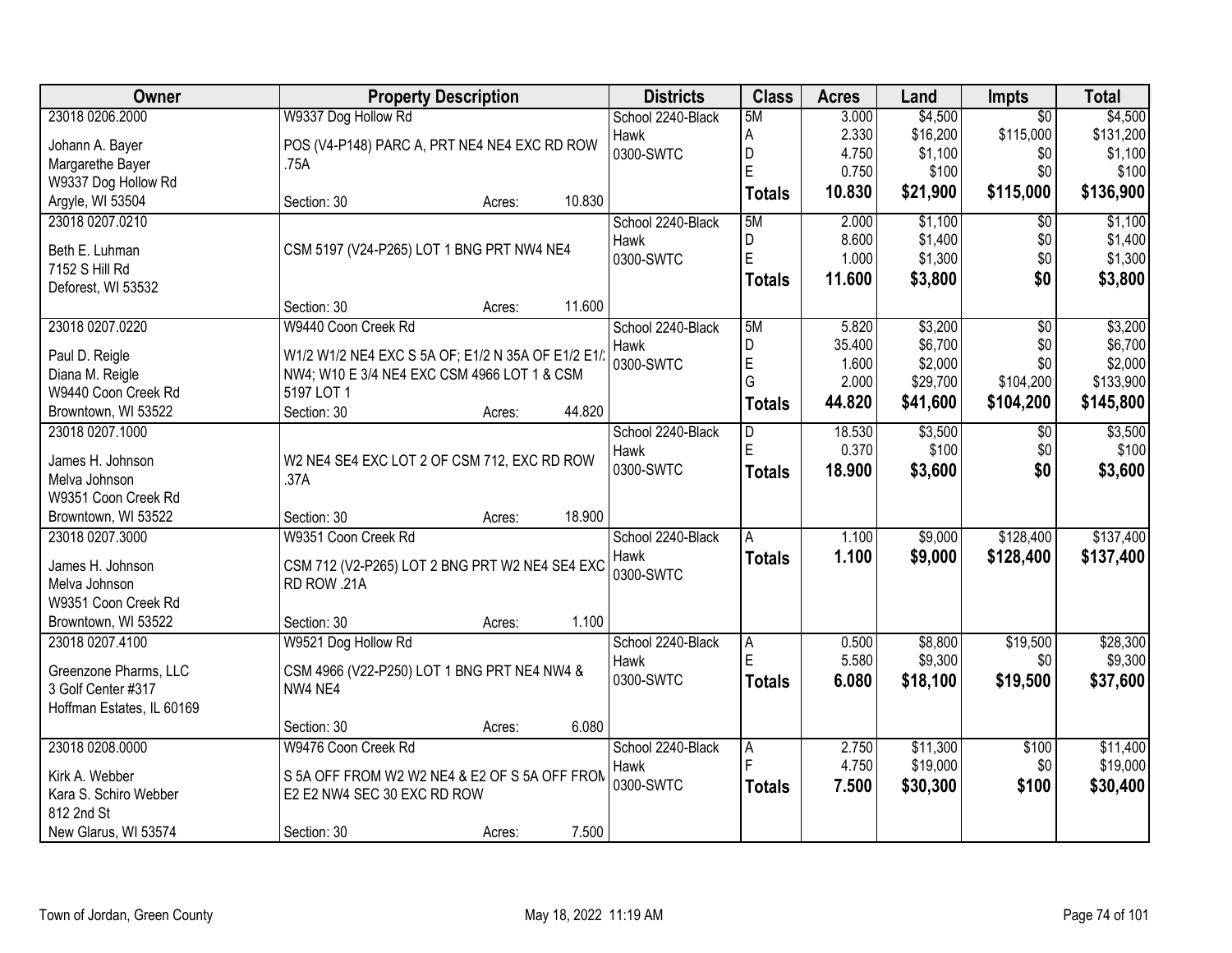| Owner                                     |                                           | <b>Property Description</b> |         | <b>Districts</b>  | <b>Class</b>        | <b>Acres</b>    | Land     | <b>Impts</b>                | <b>Total</b> |
|-------------------------------------------|-------------------------------------------|-----------------------------|---------|-------------------|---------------------|-----------------|----------|-----------------------------|--------------|
| 23018 0209.0000                           | W9581 Dog Hollow Rd                       |                             |         | School 2240-Black | D                   | 54.800          | \$8,200  | $\overline{30}$             | \$8,200      |
| Lance M. Notter                           | W 3/4 OF E 1/2 NW4, EXC RD ROW 1.5A       |                             |         | Hawk              | E                   | 1.500           | \$200    | \$0                         | \$200        |
| Megan R. Notter                           |                                           |                             |         | 0300-SWTC         | G                   | 3.700           | \$38,900 | \$52,100                    | \$91,000     |
| W9581 Dog Hollow Rd                       |                                           |                             |         |                   | <b>Totals</b>       | 60.000          | \$47,300 | \$52,100                    | \$99,400     |
| Argyle, WI 53504                          | Section: 30                               | Acres:                      | 60.000  |                   |                     |                 |          |                             |              |
| 23018 0210.0000                           |                                           |                             |         | School 2240-Black | 5M                  | 4.000           | \$5,200  | $\overline{50}$             | \$5,200      |
|                                           | SW4 NW4 EXC RD ROW 4A                     |                             |         | Hawk              | D                   | 34.250          | \$6,700  | \$0                         | \$6,700      |
| Steven K. Lincicum<br>W9651 Coon Creek Rd |                                           |                             |         | 0300-SWTC         | E                   | 2.000           | \$300    | \$0                         | \$300        |
| Browntown, WI 53522                       |                                           |                             |         |                   | <b>Totals</b>       | 40.250          | \$12,200 | \$0                         | \$12,200     |
|                                           | Section: 30                               | Acres:                      | 40.250  |                   |                     |                 |          |                             |              |
| 23018 0210.1001                           |                                           |                             |         | School 2240-Black | ID.                 | 36.000          | \$7,300  | \$0                         | \$7,300      |
|                                           |                                           |                             |         | Hawk              | E                   | 0.840           | \$200    | \$0                         | \$200        |
| Duncan Dog, LLC                           | NW4 NW4, EXC CSM 4594 (POS V13-P15)       |                             |         | 0300-SWTC         | <b>Totals</b>       | 36.840          | \$7,500  | \$0                         | \$7,500      |
| 2208 10th St<br>Monroe, WI 53566          |                                           |                             |         |                   |                     |                 |          |                             |              |
|                                           | Section: 30                               | Acres:                      | 36.840  |                   |                     |                 |          |                             |              |
| 23018 0210.1002                           | N3252 Jordan Wiota Rd                     |                             |         | School 2240-Black | l A                 | 2.000           | \$18,000 | \$94,300                    | \$112,300    |
|                                           |                                           |                             |         | Hawk              | D                   | 1.290           | \$200    | \$0                         | \$200        |
| Jeffery A. Cobb                           | CSM 4594 (V19-P210) LOT 1 BNG PRT NW4 NW4 |                             |         | 0300-SWTC         | <b>Totals</b>       | 3.290           | \$18,200 | \$94,300                    | \$112,500    |
| Jessica D. Cobb                           |                                           |                             |         |                   |                     |                 |          |                             |              |
| N3252 Jordan Wiota Rd                     |                                           |                             |         |                   |                     |                 |          |                             |              |
| Argyle, WI 53504                          | Section: 30<br>W9651 Coon Creek Rd        | Acres:                      | 3.290   |                   |                     |                 | \$1,300  |                             | \$1,300      |
| 23018 0211.0100                           |                                           |                             |         | School 2240-Black | $\overline{D}$<br>G | 12.400<br>3.340 | \$36,400 | $\overline{30}$<br>\$60,800 | \$97,200     |
| Steven K. Lincicum                        | CSM 4866 (V21/P287) LOT 1 BNG PRT NW4 SW4 |                             |         | Hawk<br>0300-SWTC |                     | 15.740          |          |                             |              |
| W9651 Coon Creek Rd                       |                                           |                             |         |                   | <b>Totals</b>       |                 | \$37,700 | \$60,800                    | \$98,500     |
| Browntown, WI 53522                       |                                           |                             |         |                   |                     |                 |          |                             |              |
|                                           | Section: 30                               | Acres:                      | 15.740  |                   |                     |                 |          |                             |              |
| 23018 0211.0200                           |                                           |                             |         | School 2240-Black | 5M                  | 7.000           | \$9,200  | $\overline{50}$             | \$9,200      |
| Helen J. Lincicum                         | SW4, EXC SW4 SW4 & EXC RD ROW 1.94A & EXC |                             |         | Hawk              | D                   | 95.000          | \$16,600 | \$0                         | \$16,600     |
| PO Box 12                                 | CSM 4419 & 4866 LOTS 1                    |                             |         | 0300-SWTC         | E                   | 1.370           | \$200    | \$0                         | \$200        |
| Browntown, WI 53522                       |                                           |                             |         |                   | <b>Totals</b>       | 103.370         | \$26,000 | \$0                         | \$26,000     |
|                                           | Section: 30                               | Acres:                      | 103.370 |                   |                     |                 |          |                             |              |
| 23018 0211.1000                           | W9695 Coon Creek Rd                       |                             |         | School 2240-Black | A                   | 1.460           | \$13,600 | \$120,000                   | \$133,600    |
| Curtis L. Updike et al                    | CSM 4419 (V18-P145) LOT 1 BNG PRT NW4 SW4 |                             |         | Hawk              | <b>Totals</b>       | 1.460           | \$13,600 | \$120,000                   | \$133,600    |
| d.b.a. Updike Excavating                  |                                           |                             |         | 0300-SWTC         |                     |                 |          |                             |              |
| W9695 Coon Creek Rd                       |                                           |                             |         |                   |                     |                 |          |                             |              |
| Browntown, WI 53522                       | Section: 30                               | Acres:                      | 1.460   |                   |                     |                 |          |                             |              |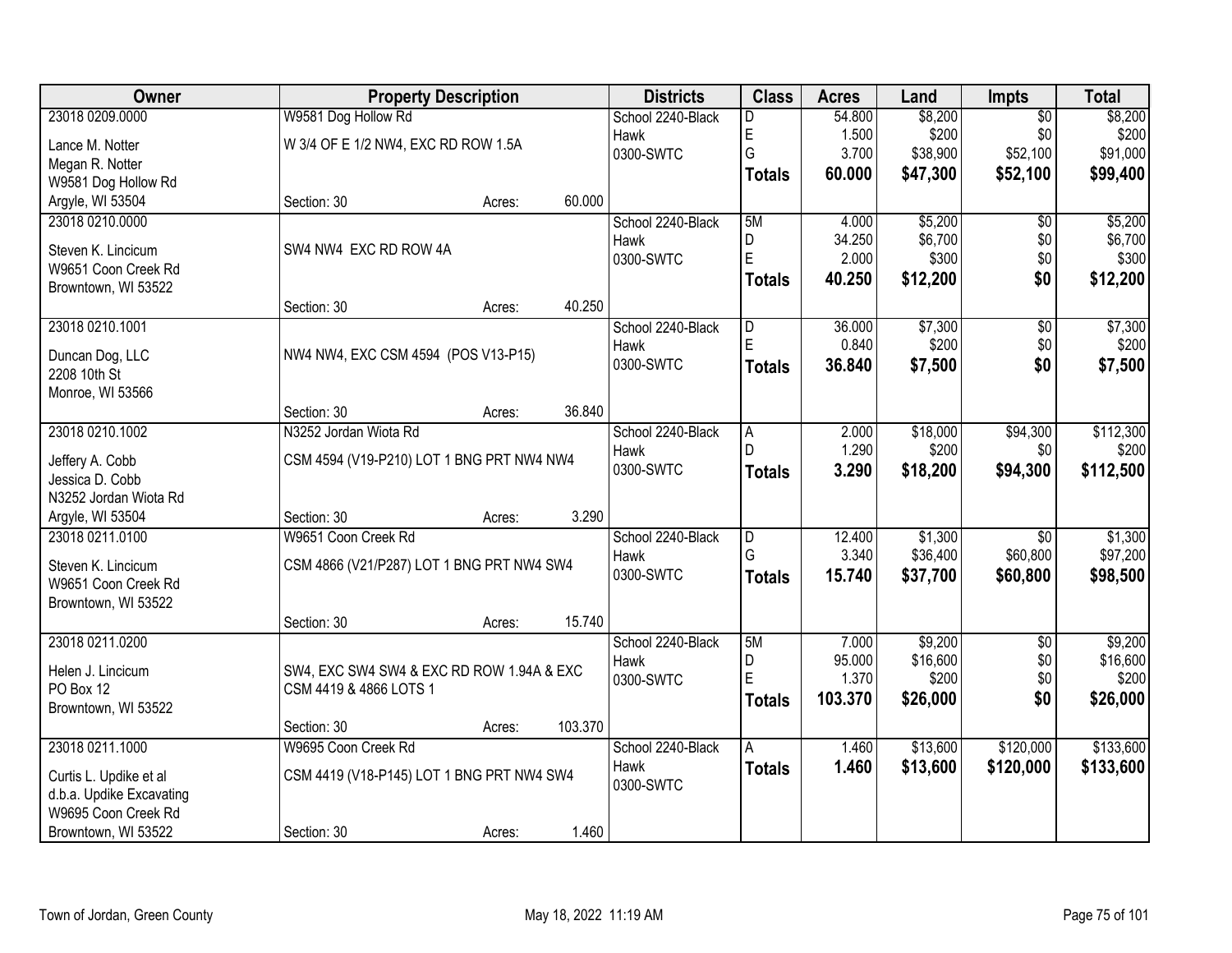| Owner                 |                                                                      | <b>Property Description</b> |        | <b>Districts</b>          | <b>Class</b>            | <b>Acres</b>    | Land               | <b>Impts</b>       | <b>Total</b>       |
|-----------------------|----------------------------------------------------------------------|-----------------------------|--------|---------------------------|-------------------------|-----------------|--------------------|--------------------|--------------------|
| 23018 0213.0000       |                                                                      |                             |        | School 2240-Black         | D                       | 40.850          | \$8,400            | $\overline{50}$    | \$8,400            |
| Dennis L. Holverson   | FR SW4 SW4                                                           |                             |        | Hawk                      | <b>Totals</b>           | 40.850          | \$8,400            | \$0                | \$8,400            |
| 8120 Cty M            |                                                                      |                             |        | 0300-SWTC                 |                         |                 |                    |                    |                    |
| Browntown, WI 53522   |                                                                      |                             |        |                           |                         |                 |                    |                    |                    |
|                       | Section: 30                                                          | Acres:                      | 40.850 |                           |                         |                 |                    |                    |                    |
| 23018 0214.0000       |                                                                      |                             |        | School 2240-Black         | $\overline{D}$          | 59.790          | \$10,200           | \$0                | \$10,200           |
| Michael Milliken      | S 1/2 SE4, EXC LOT 1 CSM 999 (SW4 SE4 - CONT                         |                             |        | Hawk                      | <b>Totals</b>           | 59.790          | \$10,200           | \$0                | \$10,200           |
| Patricia Milliken     | 35.99A); (SE4 SE4 - CONT 23.8A); ALSO EASM 1 ROD                     |                             |        | 0300-SWTC                 |                         |                 |                    |                    |                    |
| 187 Carver St         | IN WIDTH ALG N LN CSM 999 (V3-P185)                                  |                             |        |                           |                         |                 |                    |                    |                    |
| Winslow, IL 61089     | Section: 30                                                          | Acres:                      | 59.790 |                           |                         |                 |                    |                    |                    |
| 23018 0214.2000       | W9301 Coon Creek Rd                                                  |                             |        | School 2240-Black         | A                       | 5.210           | \$28,600           | \$137,700          | \$166,300          |
| John F. Seffrood      |                                                                      |                             |        | Hawk                      | D                       | 15.000          | \$2,400            | \$0                | \$2,400            |
| Kendra J. Seffrood    | CSM 999 (V3-P185) LOT 1 BNG PRT SE4 SE4 16.2A &<br>PRT SW4 SE4 4.01A |                             |        | 0300-SWTC                 | <b>Totals</b>           | 20.210          | \$31,000           | \$137,700          | \$168,700          |
| W9301 Coon Creek Rd   |                                                                      |                             |        |                           |                         |                 |                    |                    |                    |
| Browntown, WI 53522   | Section: 30                                                          | Acres:                      | 20.210 |                           |                         |                 |                    |                    |                    |
| 23018 0215.0000       | N2795 Smock Valley Rd                                                |                             |        | School 2240-Black         | D                       | 77.000          | \$11,500           | \$0                | \$11,500           |
|                       |                                                                      |                             |        | Hawk                      | E                       | 1.000           | \$100              | \$0                | \$100              |
| Michael A. Place      | E1/2 NE4 SEC 31 EXC RD ROW 1A                                        |                             |        | 0300-SWTC                 | G                       | 2.000           | \$31,100           | \$77,600           | \$108,700          |
| 2802 Cisserville Rd   |                                                                      |                             |        |                           | <b>Totals</b>           | 80.000          | \$42,700           | \$77,600           | \$120,300          |
| South Wayne, WI 53587 | Section: 31                                                          | Acres:                      | 80.000 |                           |                         |                 |                    |                    |                    |
| 23018 0216.0000       | Smock Valley Rd                                                      |                             |        | School 2240-Black         | $\overline{\mathsf{D}}$ | 16.000          | \$3,600            | $\overline{50}$    | \$3,600            |
|                       |                                                                      |                             |        | Hawk                      | M <sub>6</sub>          | 64.000          | $($ \$89,600) $ $  | \$0                | \$0                |
| Michael Milliken      | W1/2 NE4                                                             |                             |        | 0300-SWTC                 | <b>Totals</b>           | 80.000          | \$3,600            | \$0                | \$3,600            |
| Patricia Milliken     |                                                                      |                             |        |                           |                         |                 |                    |                    |                    |
| 187 Carver St         |                                                                      |                             |        |                           |                         |                 |                    |                    |                    |
| Winslow, IL 61089     | Section: 31                                                          | Acres:                      | 80.000 |                           |                         |                 |                    |                    |                    |
| 23018 0217.0000       |                                                                      |                             |        | School 2240-Black<br>Hawk | 5M<br>D.                | 1.000<br>39.000 | \$1,300<br>\$7,000 | $\sqrt{$0}$<br>\$0 | \$1,300<br>\$7,000 |
| Michael Milliken      | NE4 NW4                                                              |                             |        | 0300-SWTC                 |                         | 40.000          | \$8,300            | \$0                | \$8,300            |
| Patricia Milliken     |                                                                      |                             |        |                           | <b>Totals</b>           |                 |                    |                    |                    |
| 187 Carver St         |                                                                      |                             |        |                           |                         |                 |                    |                    |                    |
| Winslow, IL 61089     | Section: 31                                                          | Acres:                      | 40.000 |                           |                         |                 |                    |                    |                    |
| 23018 0218.0000       | 7900 County Hwy M                                                    |                             |        | School 2240-Black         | A                       | 7.440           | \$17,000           | \$18,500           | \$35,500           |
| Donald S. Lowman      | FR NW4 NW4 NW4                                                       |                             |        | Hawk                      | D.                      | 3.000           | \$700              | \$0                | \$700              |
| Gail M. Lowman        |                                                                      |                             |        | 0300-SWTC                 | <b>Totals</b>           | 10.440          | \$17,700           | \$18,500           | \$36,200           |
| 1899 N 2703rd Rd      |                                                                      |                             |        |                           |                         |                 |                    |                    |                    |
| Ottawa, IL 61350      | Section: 31                                                          | Acres:                      | 10.440 |                           |                         |                 |                    |                    |                    |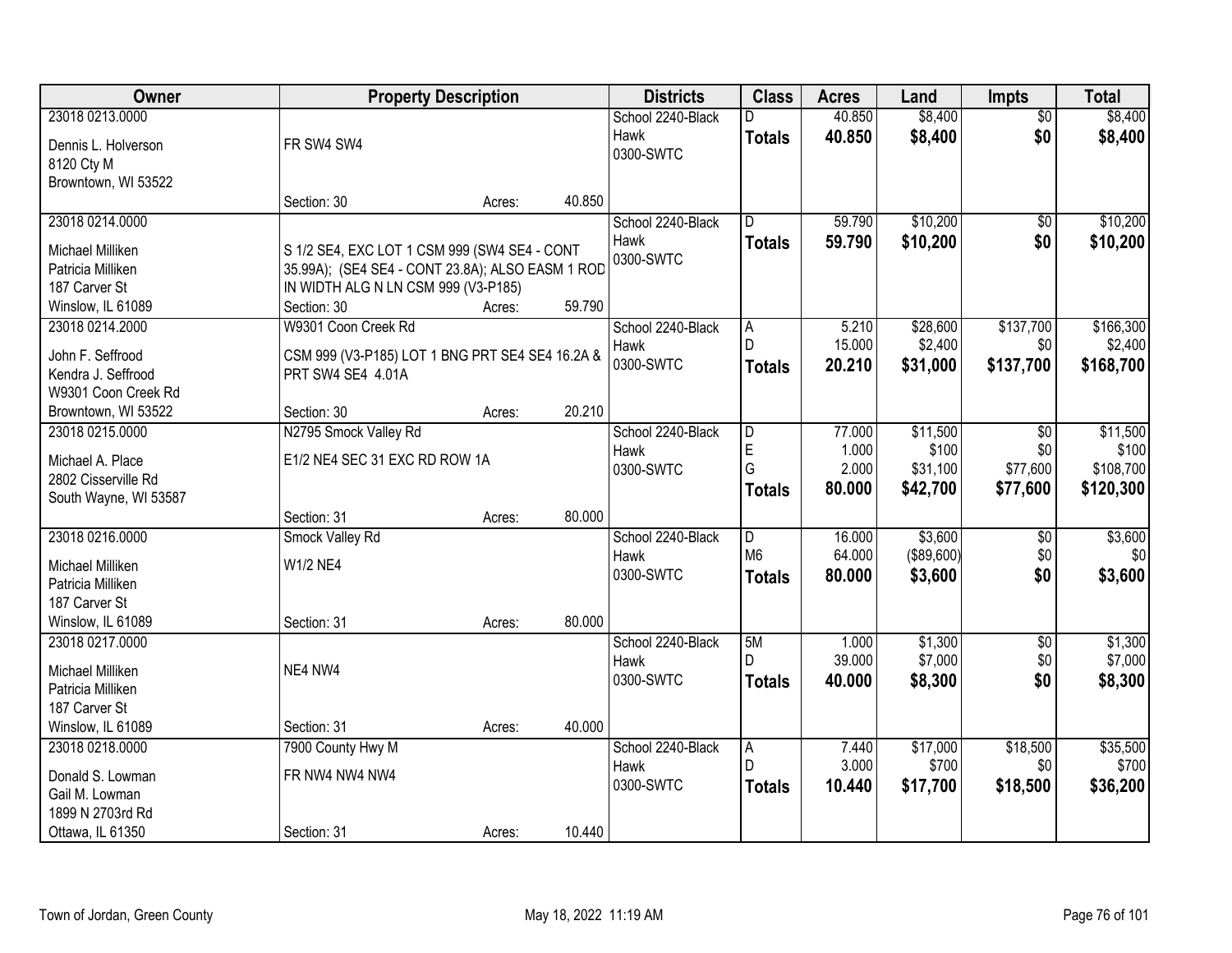| Owner                                      | <b>Property Description</b>                                                               | <b>Districts</b>   | <b>Class</b>  | <b>Acres</b> | Land        | <b>Impts</b>    | <b>Total</b> |
|--------------------------------------------|-------------------------------------------------------------------------------------------|--------------------|---------------|--------------|-------------|-----------------|--------------|
| 23018 0218.1000                            |                                                                                           | School 2240-Black  | 5M            | 13.000       | \$16,900    | $\overline{50}$ | \$16,900     |
| Gene Metz                                  | FR W2 SW4 NW4 - CONT 20.208A; E2 NW4 NW4 20A;                                             | Hawk               | D.            | 37.648       | \$4,000     | \$0             | \$4,000      |
| Sharon Metz                                | FR SW4 NW4 NW4 - CONT 10.44A                                                              | 0300-SWTC          | <b>Totals</b> | 50.648       | \$20,900    | \$0             | \$20,900     |
| 7778 County Rd M                           |                                                                                           |                    |               |              |             |                 |              |
| Browntown, WI 53522                        | 50.648<br>Section: 31<br>Acres:                                                           |                    |               |              |             |                 |              |
| 23018 0219,0000                            | Smock Valley Rd                                                                           | School 2240-Black  | 5M            | 42.000       | \$54,600    | \$0             | \$54,600     |
|                                            |                                                                                           | Hawk               | D             | 43.422       | \$7,400     | \$0             | \$7,400      |
| Conor Mullady<br>Kimberly Mullady          | CSM 1107 (V3-P423) LOT 1 BNG PRT SE4 NW4 40A,<br>NE4 SW4 EXC SE4 NE4 SW4 30A & E2 SW4 NW4 | 0300-SWTC          | E             | 5.000        | \$9,500     | \$0             | \$9,500      |
| N2501 Smock Valley Rd                      | 20.422A                                                                                   |                    | <b>Totals</b> | 90.422       | \$71,500    | \$0             | \$71,500     |
| Browntown, WI 53522                        | 90.422<br>Section: 31<br>Acres:                                                           |                    |               |              |             |                 |              |
| 23018 0219.1000                            | N2501 Smock Valley Rd                                                                     | School 2240-Black  | 5M            | 3.250        | \$4,900     | $\sqrt{6}$      | \$4,900      |
|                                            |                                                                                           | Hawk               | А             | 1.250        | \$13,700    | \$144,500       | \$158,200    |
| Conor Mullady                              | CSM 1107 (V3-P423) LOT 2 BNG PRT SE4 NE4 SW4                                              | 0300-SWTC          | D             | 5.500        | \$700       | \$0             | \$700        |
| N2501 Smock Valley Rd                      |                                                                                           |                    | <b>Totals</b> | 10.000       | \$19,300    | \$144,500       | \$163,800    |
| Browntown, WI 53522                        |                                                                                           |                    |               |              |             |                 |              |
|                                            | 10.000<br>Section: 31<br>Acres:                                                           |                    |               |              |             |                 |              |
| 23018 0220.0000                            |                                                                                           | School 3682-Monroe | 5M            | 1.000        | \$1,300     | \$0             | \$1,300      |
| Michael A. Place                           | SE4 SE4                                                                                   | 0500-BHTC          | D             | 36.870       | \$7,200     | \$0             | \$7,200      |
| 2802 Cisserville Rd                        |                                                                                           |                    | E             | 2.130        | \$200       | \$0             | \$200        |
| South Wayne, WI 53587                      |                                                                                           |                    | <b>Totals</b> | 40.000       | \$8,700     | \$0             | \$8,700      |
|                                            | 40.000<br>Section: 31<br>Acres:                                                           |                    |               |              |             |                 |              |
| 23018 0221.0000                            |                                                                                           | School 2240-Black  | D.            | 80.640       | \$11,100    | \$0             | \$11,100     |
|                                            |                                                                                           | Hawk               | <b>Totals</b> | 80.640       | \$11,100    | \$0             | \$11,100     |
| Marvin G. Rosenstiel                       | PRT FR NW4 SW4 - CONT 7.77A; FR SW4 SW4 -                                                 | 0300-SWTC          |               |              |             |                 |              |
| Sherry L. Rosenstiel<br>W9554 County Rd Mm | CONT 32.87A; SE4 SW4 40A                                                                  |                    |               |              |             |                 |              |
| Browntown, WI 53522                        | 80.640<br>Section: 31<br>Acres:                                                           |                    |               |              |             |                 |              |
| 23018 0221.0100                            |                                                                                           | School 2240-Black  | M6            | 13.690       | ( \$34,200) | $\overline{50}$ | $\sqrt{50}$  |
|                                            |                                                                                           | Hawk               | <b>Totals</b> | 13.690       | \$0         | \$0             | \$0          |
| <b>Garland David Declaration of Trust</b>  | PRT NW4 SW4 SEC 31 BEG NW COR OF SW4 TH S1*                                               | 0300-SWTC          |               |              |             |                 |              |
| 1932 Schiller Ave                          | 23.86 FT TO POB TH S0*E ALG E LN 909.76 FT TH                                             |                    |               |              |             |                 |              |
| Wilmette, IL 60091                         | N47*E 444.16 FT TH N87*E 240.52 FT TH N5*E 622.60                                         |                    |               |              |             |                 |              |
|                                            | Section: 31<br>13.690<br>Acres:                                                           |                    |               |              |             |                 |              |
| 23018 0221.0200                            |                                                                                           | School 2240-Black  | D             | 7.130        | \$1,300     | $\overline{50}$ | \$1,300      |
| Ahrens Dennis D Revocable Trust Dtd        | PRT SW4 SW4 COM SW COR TH N89*58'E ALG S LN                                               | Hawk               | <b>Totals</b> | 7.130        | \$1,300     | \$0             | \$1,300      |
| March 3, 2020                              | 304.73 FT TO POB TH N 42*39'E 264.39 FT TH                                                | 0300-SWTC          |               |              |             |                 |              |
| c/o Ahrens Dennis D Revocable Trust        | N17*18'E 131.81 FT TH N30*10'W 703.23 FT TH W TO                                          |                    |               |              |             |                 |              |
| 6992 County Rd M                           | 7.130<br>Section: 31<br>Acres:                                                            |                    |               |              |             |                 |              |
| Browntown, WI 53522                        |                                                                                           |                    |               |              |             |                 |              |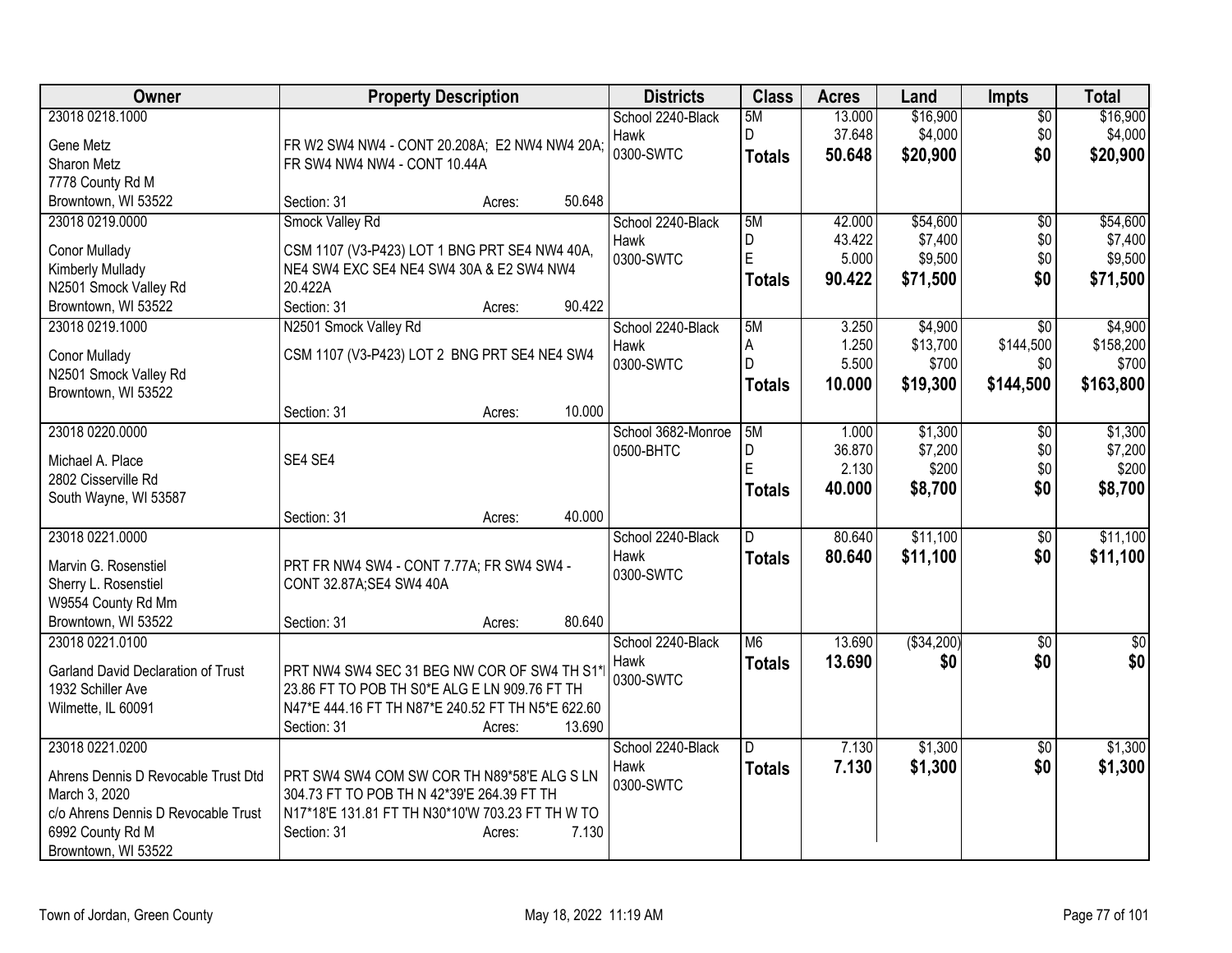| Owner                                | <b>Property Description</b>                     |        |        | <b>Districts</b>   | <b>Class</b>   | <b>Acres</b> | Land         | <b>Impts</b>    | Total           |
|--------------------------------------|-------------------------------------------------|--------|--------|--------------------|----------------|--------------|--------------|-----------------|-----------------|
| 23018 0221.1000                      |                                                 |        |        | School 2240-Black  | M <sub>6</sub> | 18.520       | ( \$50, 300) | $\overline{50}$ | $\overline{50}$ |
| Garland David Declaration of Trust   | PRT W1/2 SW4, COM W4 COR SD SEC TH S89*E ALG    |        |        | Hawk               | <b>Totals</b>  | 18.520       | \$0          | \$0             | \$0             |
| 1932 Schiller Ave                    | N LN 625.66 FT POB S89*E 717.38 FT TO NE COR SD |        |        | 0300-SWTC          |                |              |              |                 |                 |
| Wilmette, IL 60091                   | W2 TH S0*W ALG E LN 1357.76 FT TH N89*W 28.4 FT |        |        |                    |                |              |              |                 |                 |
|                                      | Section: 31                                     | Acres: | 18.520 |                    |                |              |              |                 |                 |
| 23018 0222.0100                      |                                                 |        |        | School 2240-Black  | D              | 30.000       | \$6,100      | \$0             | \$6,100         |
| Obj, LLC                             | CSM 4673 (V20-P108) LOT 1 BNG PRT NE4 SE4       |        |        | Hawk               | E              | 1.000        | \$100        | \$0             | \$100           |
| W8698 Smock Valley Rd                |                                                 |        |        | 0300-SWTC          | Totals         | 31.000       | \$6,200      | \$0             | \$6,200         |
| Browntown, WI 53522                  |                                                 |        |        |                    |                |              |              |                 |                 |
|                                      | Section: 31                                     | Acres: | 31.000 |                    |                |              |              |                 |                 |
| 23018 0222.0200                      | N2621 Smock Valley Rd                           |        |        | School 2240-Black  | 5M             | 5.000        | \$6,500      | $\overline{50}$ | \$6,500         |
| June E. Rasch                        | N2 SE4, EXC RD ROW 1A & EXC LOT 1 CSM 4673      |        |        | Hawk               | A              | 4.000        | \$26,100     | \$132,900       | \$159,000       |
| 11907 336th Ave                      |                                                 |        |        | 0300-SWTC          | D              | 40.000       | \$7,000      | \$0             | \$7,000         |
| Twin Lakes, WI 53181                 |                                                 |        |        |                    | Totals         | 49.000       | \$39,600     | \$132,900       | \$172,500       |
|                                      | Section: 31                                     | Acres: | 49.000 |                    |                |              |              |                 |                 |
| 23018 0223.0000                      | N2503 Smock Valley Rd                           |        |        | School 3682-Monroe | D              | 37.560       | \$4,500      | $\overline{30}$ | \$4,500         |
| Todd L. Lincicum                     | SW4 SE4 SUBJ TO EASEMENTS                       |        |        | 0500-BHTC          | $\mathsf E$    | 0.440        | \$100        | \$0             | \$100           |
| Steven K. Lincicum                   |                                                 |        |        |                    | G              | 2.000        | \$31,100     | \$46,200        | \$77,300        |
| 7638 Walter Rd                       |                                                 |        |        |                    | <b>Totals</b>  | 40.000       | \$35,700     | \$46,200        | \$81,900        |
| Belleville, WI 53508                 | Section: 31                                     | Acres: | 40.000 |                    |                |              |              |                 |                 |
| 23018 0224.0000                      | W8891 Smock Valley Rd                           |        |        | School 3682-Monroe | 5M             | 10.000       | \$13,000     | $\overline{50}$ | \$13,000        |
| Larry L. Buetzer                     | N1/2 NE4, EXC RD ROW 4A                         |        |        | 0500-BHTC          | D              | 65.000       | \$12,000     | \$0             | \$12,000        |
| W8891 Smock Valley Rd                |                                                 |        |        |                    | E              | 3.000        | \$300        | \$0             | \$300           |
| Browntown, WI 53522                  |                                                 |        |        |                    | G              | 2.000        | \$31,100     | \$132,500       | \$163,600       |
|                                      | Section: 32                                     | Acres: | 80.000 |                    | <b>Totals</b>  | 80.000       | \$56,400     | \$132,500       | \$188,900       |
| 23018 0225.0000                      |                                                 |        |        | School 3682-Monroe | 5M             | 2.000        | \$2,600      | $\overline{50}$ | \$2,600         |
| Christensen Income Trust February 1, | PRT SW4 NE4 LYG E OF RD EXC RD ROW 1A           |        |        | 0500-BHTC          | D              | 17.950       | \$3,400      | \$0             | \$3,400         |
| 2012                                 |                                                 |        |        |                    | $\mathsf{E}$   | 1.000        | \$100        | \$0             | \$100           |
| c/o Christensen Income Trust         |                                                 |        |        |                    | <b>Totals</b>  | 20.950       | \$6,100      | \$0             | \$6,100         |
| N2780 County Rd M                    | Section: 32                                     | Acres: | 20.950 |                    |                |              |              |                 |                 |
| Browntown, WI 53522                  |                                                 |        |        |                    |                |              |              |                 |                 |
| 23018 0226.0000                      |                                                 |        |        | School 3682-Monroe | 5M             | 9.000        | \$11,700     | $\overline{60}$ | \$11,700        |
| Christensen Income Trust February 1, | SE4 NE4                                         |        |        | 0500-BHTC          | D.             | 31.000       | \$5,600      | \$0             | \$5,600         |
| 2012                                 |                                                 |        |        |                    | <b>Totals</b>  | 40.000       | \$17,300     | \$0             | \$17,300        |
| c/o Christensen Income Trust         |                                                 |        |        |                    |                |              |              |                 |                 |
| N2780 County Rd M                    | Section: 32                                     | Acres: | 40.000 |                    |                |              |              |                 |                 |
| Browntown, WI 53522                  |                                                 |        |        |                    |                |              |              |                 |                 |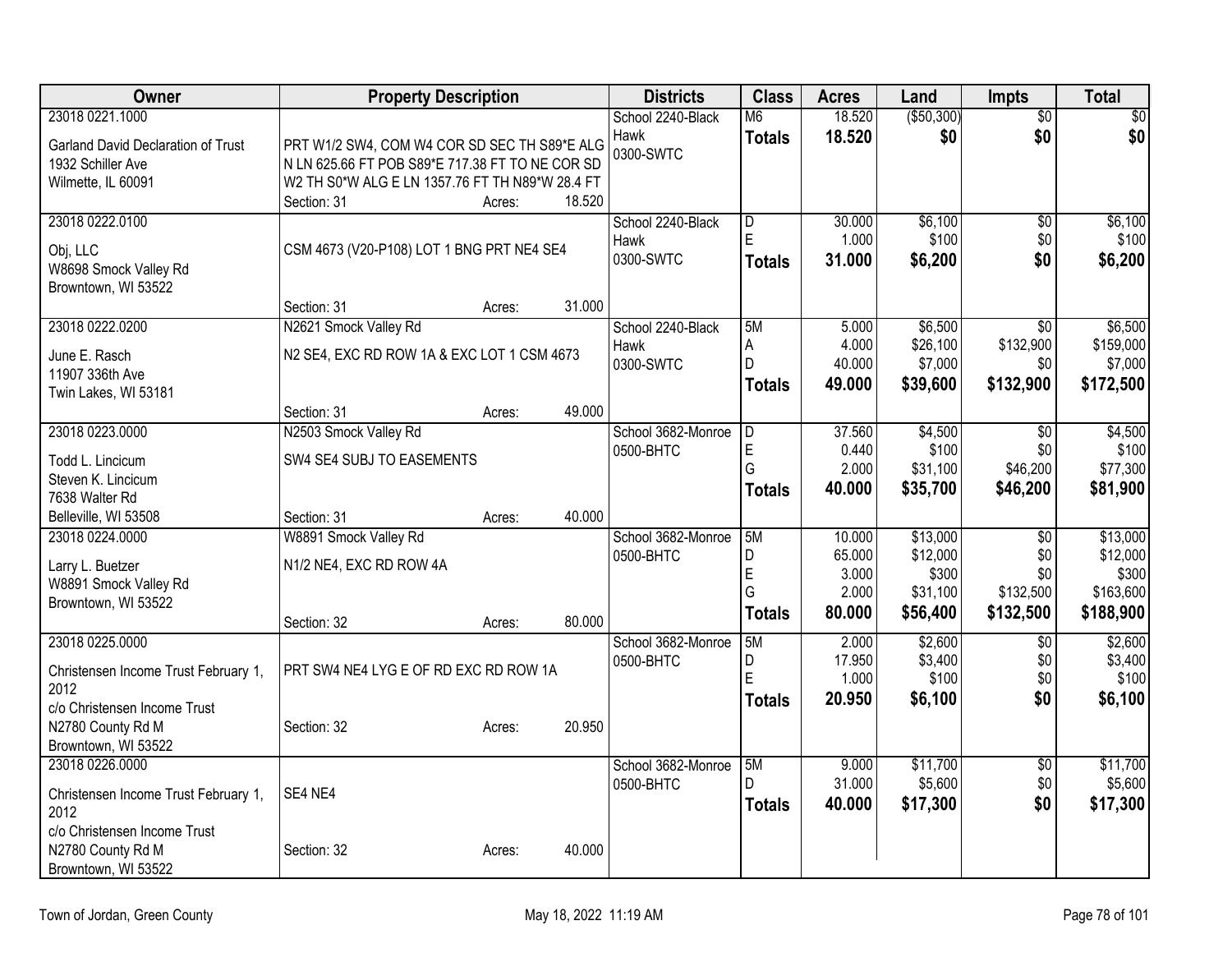| Owner                 | <b>Property Description</b>                      |        | <b>Districts</b>   | <b>Class</b>   | <b>Acres</b> | Land       | <b>Impts</b>    | <b>Total</b> |
|-----------------------|--------------------------------------------------|--------|--------------------|----------------|--------------|------------|-----------------|--------------|
| 23018 0227.1000       | W9105 Smock Valley Rd                            |        | School 3682-Monroe | A              | 2.000        | \$19,600   | \$180,900       | \$200,500    |
| Stanley L. Oxenreider | CSM 5186 (V24-P238) LOT 1 BNG PRT NE4 NW4        |        | 0500-BHTC          | D              | 14.060       | \$1,800    | \$0             | \$1,800      |
| Donna H. Oxenreider   |                                                  |        |                    | M <sub>5</sub> | 1.000        | (\$2,800)  | \$0             | \$0          |
| W9105 Smock Valley Rd |                                                  |        |                    | <b>Totals</b>  | 17.060       | \$21,400   | \$180,900       | \$202,300    |
| Browntown, WI 53522   | Section: 32<br>Acres:                            | 17.060 |                    |                |              |            |                 |              |
| 23018 0227.2000       | Smock Valley Rd                                  |        | School 3682-Monroe | D              | 0.070        | \$100      | \$0             | \$100        |
| Stanley L. Oxenreider | CSM 5186 (V24-P238) LOT 2 BNG PRT NE4 NW4        |        | 0500-BHTC          | M <sub>5</sub> | 23.000       | (\$64,400) | \$0             | \$0          |
| Donna H. Oxenreider   |                                                  |        |                    | <b>Totals</b>  | 23.070       | \$100      | \$0             | \$100        |
| W9105 Smock Valley Rd |                                                  |        |                    |                |              |            |                 |              |
| Browntown, WI 53522   | Section: 32<br>Acres:                            | 23.070 |                    |                |              |            |                 |              |
| 23018 0228.0000       | Smock Valley Rd                                  |        | School 2240-Black  | 5M             | 10.000       | \$13,000   | $\overline{50}$ | \$13,000     |
|                       |                                                  |        | Hawk               | D              | 54.378       | \$9,000    | \$0             | \$9,000      |
| Michael A. Place      | W1/2 NW4 SEC 32 EXC COM SW COR NW4 SEC 32 TI     |        | 0300-SWTC          | E              | 2.550        | \$300      | \$0             | \$300        |
| 2802 Cisserville Rd   | N 25 FT TH E 92 FT TH N 85 FT TH E 182 FT TO POB |        |                    | G              | 1.000        | \$12,000   | \$500           | \$12,500     |
| South Wayne, WI 53587 | TH W 128 FT TH S 85 FT TH W 92 FT TH S 25 FT TH  | 67.928 |                    | <b>Totals</b>  | 67.928       | \$34,300   | \$500           | \$34,800     |
| 23018 0228.1000       | Section: 32<br>Acres:                            |        | School 2240-Black  |                | 10.172       | \$31,300   | \$0             | \$31,300     |
|                       |                                                  |        | Hawk               |                |              |            |                 |              |
| Andrew J. Fritchen    | PRT S2 NW4 COM SW COR TH N 30 FT TH E 92 FT      |        | 0300-SWTC          | <b>Totals</b>  | 10.172       | \$31,300   | \$0             | \$31,300     |
| Courtney Fritchen     | TH W 92 FT TH S 30 FT POB TH E 1320 FT TO SE     |        |                    |                |              |            |                 |              |
| 4215 Tarpon Rd        | COR SW4 NW4 TH N 660 FT SWLY TO POB              |        |                    |                |              |            |                 |              |
| Venice, FL 34293      | Section: 32<br>Acres:                            | 10.172 |                    |                |              |            |                 |              |
| 23018 0228.2000       | N2750 Smock Valley Rd                            |        | School 2240-Black  | A              | 1.900        | \$14,400   | \$125,300       | \$139,700    |
| Darwin K. Johnson     | CSM 3572 (V13-P223) LOT 1 BNG PRT SW4 NW4        |        | Hawk               | <b>Totals</b>  | 1.900        | \$14,400   | \$125,300       | \$139,700    |
| N2750 Smock Valley Rd |                                                  |        | 0300-SWTC          |                |              |            |                 |              |
| Browntown, WI 53522   |                                                  |        |                    |                |              |            |                 |              |
|                       | Section: 32<br>Acres:                            | 1.900  |                    |                |              |            |                 |              |
| 23018 0229.0000       | N2642 Smock Valley Rd                            |        | School 3682-Monroe | IA.            | 2.640        | \$21,400   | \$81,300        | \$102,700    |
| Mark H. Johnson       | CSM 5063 (V23-P220) LOT 1 BNG PRT NW4 SW4 (FKA   |        | 0500-BHTC          | <b>Totals</b>  | 2.640        | \$21,400   | \$81,300        | \$102,700    |
| Marlea K. Johnson     | POS (V2 P269) LOT 1)                             |        |                    |                |              |            |                 |              |
| N2642 Smock Valley Rd |                                                  |        |                    |                |              |            |                 |              |
| Browntown, WI 53522   | Section: 32<br>Acres:                            | 2.640  |                    |                |              |            |                 |              |
| 23018 0229.1000       | N2666 Smock Valley Rd                            |        | School 3682-Monroe |                | 3.970        | \$12,200   | $\overline{30}$ | \$12,200     |
| Andrew J. Fritchen    | PRT NW4 SW4 SEC 32 COM NW COR SW4 SD SEC TI      |        | 0500-BHTC          | <b>Totals</b>  | 3.970        | \$12,200   | \$0             | \$12,200     |
| Courtney Fritchen     | S ALG W LN 575 FT TH E 183 FT TO POB TH W 183    |        |                    |                |              |            |                 |              |
| 4215 Tarpon Rd        | FT TO W LN TH N 575 FT TO W4 COR TH E 419 FT     |        |                    |                |              |            |                 |              |
| Venice, FL 34293      | Section: 32<br>Acres:                            | 3.970  |                    |                |              |            |                 |              |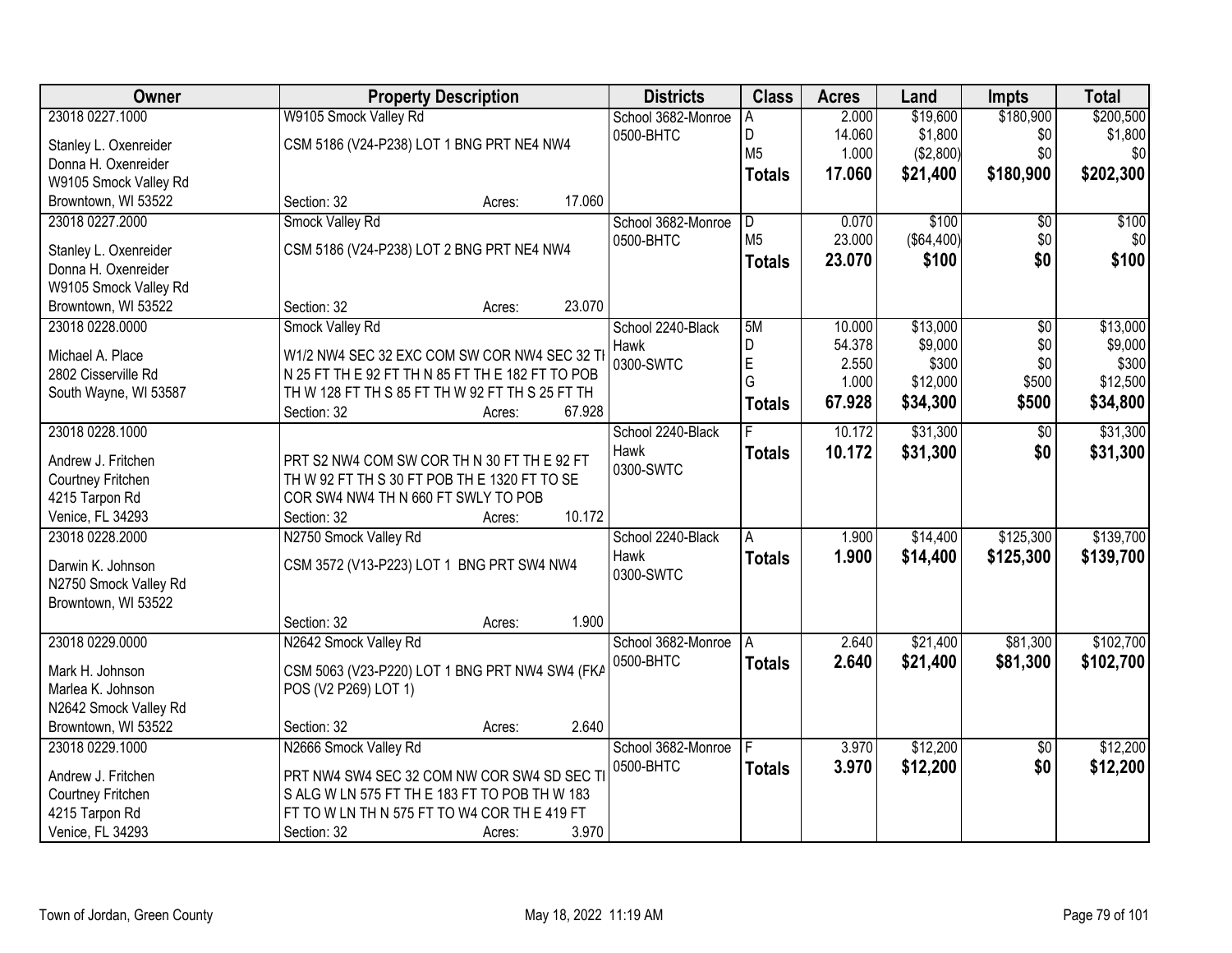| Owner                                    | <b>Property Description</b>                     |        | <b>Districts</b>   | <b>Class</b>   | <b>Acres</b> | Land        | <b>Impts</b>    | <b>Total</b>    |
|------------------------------------------|-------------------------------------------------|--------|--------------------|----------------|--------------|-------------|-----------------|-----------------|
| 23018 0229.2000                          |                                                 |        | School 3682-Monroe | 5M             | 4.000        | \$5,300     | $\overline{50}$ | \$5,300         |
| Larry L. Buetzer                         | POS (V2- P269) LOT 2 BNG PRT N2 SW4 & SE4 NW4   |        | 0500-BHTC          | D              | 61.000       | \$12,500    | \$0             | \$12,500        |
| W8891 Smock Valley Rd                    | & SW4 NE4 EXC RD ROW 1.34A & EXC 7.2A IN NW4    |        |                    | E              | 1.000        | \$200       | \$0             | \$200           |
| Browntown, WI 53522                      | SW4 & EXC 41.4A PCL                             |        |                    | <b>Totals</b>  | 66.000       | \$18,000    | \$0             | \$18,000        |
|                                          | Section: 32<br>Acres:                           | 66.000 |                    |                |              |             |                 |                 |
| 23018 0229.2100                          |                                                 |        | School 3682-Monroe | D.             | 28.179       | \$4,100     | \$0             | \$4,100         |
|                                          |                                                 |        | 0500-BHTC          | <b>Totals</b>  | 28.179       | \$4,100     | \$0             | \$4,100         |
| Miller Patrick A & Angela C Living Trust | CSM 4102 (V16-P130) LOT 4 BNG PRT N1/2 SW4 &    |        |                    |                |              |             |                 |                 |
| c/o Miller Patrick & Angela Lvg Trust    | SE4 SW4                                         |        |                    |                |              |             |                 |                 |
| W7612 County Rd Y                        |                                                 |        |                    |                |              |             |                 |                 |
| Monroe, WI 53566                         | Section: 32<br>Acres:                           | 28.179 |                    |                |              |             |                 |                 |
| 23018 0229.3000                          |                                                 |        | School 3682-Monroe | M <sub>5</sub> | 19.700       | ( \$55,200) | $\overline{50}$ | $\overline{50}$ |
| Stanley L. Oxenreider                    | POS (V2-P269) LOT 3 PRT SW4 NE4 & SE4 NW4 EXC   |        | 0500-BHTC          | <b>Totals</b>  | 19.700       | \$0         | \$0             | \$0             |
| Donna H. Oxenreider                      | RD ROW .06A                                     |        |                    |                |              |             |                 |                 |
| W9105 Smock Valley Rd                    |                                                 |        |                    |                |              |             |                 |                 |
| Browntown, WI 53522                      | Section: 32<br>Acres:                           | 19.700 |                    |                |              |             |                 |                 |
| 23018 0230,0000                          |                                                 |        | School 3682-Monroe | D              | 26.400       | \$4,200     | \$0             | \$4,200         |
|                                          |                                                 |        | 0500-BHTC          | E              | 1.500        | \$300       | \$0             | \$300           |
| Larry L. Buetzer                         | S2 SE4, EXC PCL 230.5 W2 SE4 EXC PRT E OF HWY & |        |                    |                | 27.900       | \$4,500     | \$0             | \$4,500         |
| W8891 Smock Valley Rd                    | EXC 1A & EXC LOTS 1 & 2 CSM 2735 & EXC RD ROW   |        |                    | <b>Totals</b>  |              |             |                 |                 |
| Browntown, WI 53522                      | 4.63A & EXC 61A PCL                             |        |                    |                |              |             |                 |                 |
|                                          | Section: 32<br>Acres:                           | 27.900 |                    |                |              |             |                 |                 |
| 23018 0230.0100                          |                                                 |        | School 3682-Monroe | D.             | 10.604       | \$2,400     | $\overline{50}$ | \$2,400         |
| Miller Patrick A & Angela C Living Trust | CSM 4102 (V16-P130) LOT 1 BNG PRT S1/2 SW4      |        | 0500-BHTC          | <b>Totals</b>  | 10.604       | \$2,400     | \$0             | \$2,400         |
| c/o Miller Patrick & Angela Lvg Trust    |                                                 |        |                    |                |              |             |                 |                 |
| W7612 County Rd Y                        |                                                 |        |                    |                |              |             |                 |                 |
| Monroe, WI 53566                         | Section: 32<br>Acres:                           | 10.604 |                    |                |              |             |                 |                 |
| 23018 0230.0200                          |                                                 |        | School 3682-Monroe | D              | 14.051       | \$3,200     | $\overline{50}$ | \$3,200         |
|                                          |                                                 |        | 0500-BHTC          |                | 14.051       |             | \$0             |                 |
| Miller Patrick A & Angela C Living Trust | CSM 4102 (V16-P130) LOT 2 BNG PRT S1/2 SW4      |        |                    | <b>Totals</b>  |              | \$3,200     |                 | \$3,200         |
| c/o Miller Patrick & Angela Lvg Trust    |                                                 |        |                    |                |              |             |                 |                 |
| W7612 County Rd Y                        |                                                 |        |                    |                |              |             |                 |                 |
| Monroe, WI 53566                         | Section: 32<br>Acres:                           | 14.051 |                    |                |              |             |                 |                 |
| 23018 0230.0300                          |                                                 |        | School 3682-Monroe | 5M             | 1.000        | \$1,400     | $\overline{30}$ | \$1,400         |
| Miller Patrick A & Angela C Living Trust | CSM 4102 (V16-P130) LOT 3 BNG PRT SE4 SW4       |        | 0500-BHTC          | D              | 7.700        | \$1,300     | \$0             | \$1,300         |
| c/o Miller Patrick & Angela Lvg Trust    |                                                 |        |                    | <b>Totals</b>  | 8.700        | \$2,700     | \$0             | \$2,700         |
| W7612 County Rd Y                        |                                                 |        |                    |                |              |             |                 |                 |
| Monroe, WI 53566                         | Section: 32                                     | 8.700  |                    |                |              |             |                 |                 |
|                                          | Acres:                                          |        |                    |                |              |             |                 |                 |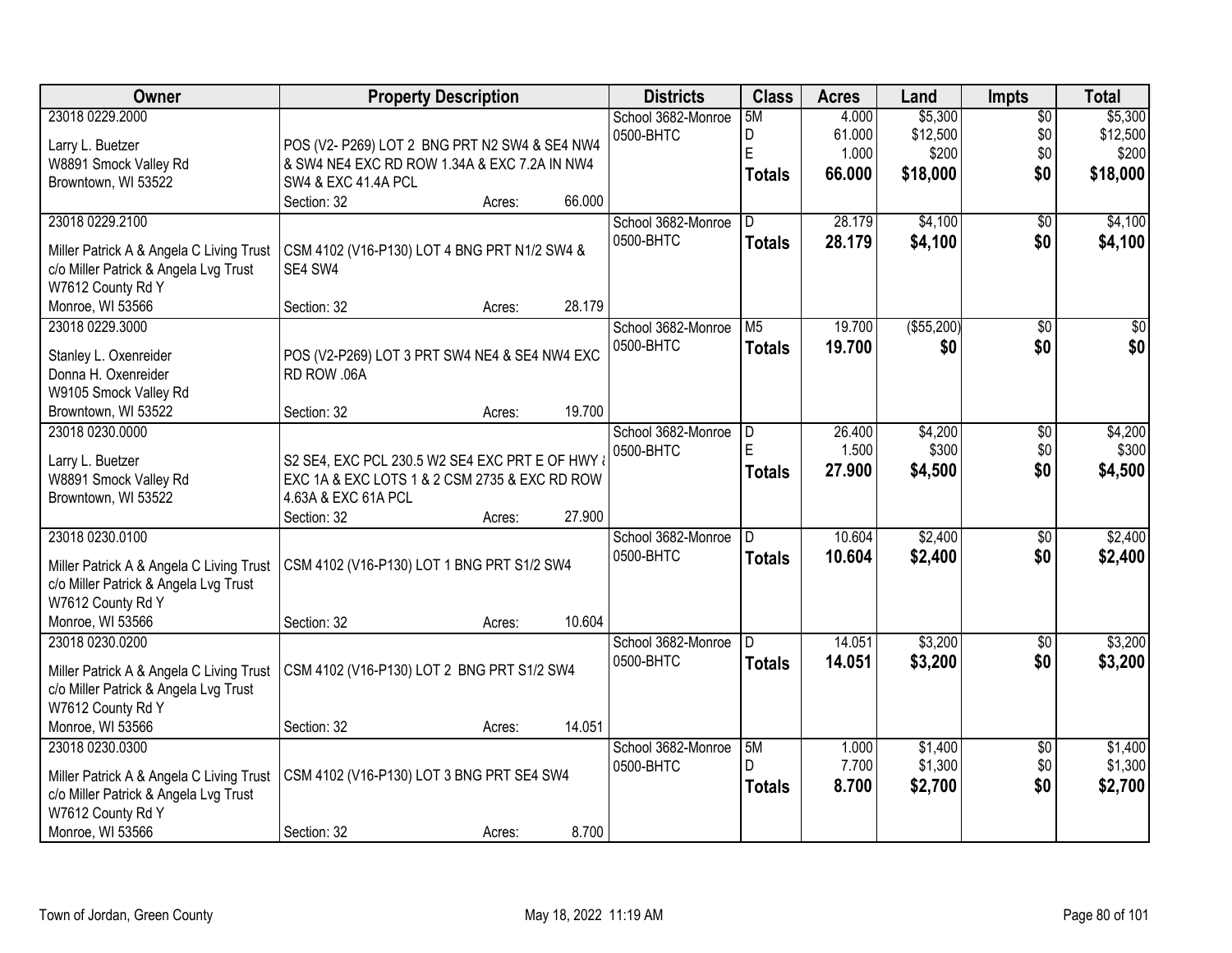| Owner                                    | <b>Property Description</b>                      | <b>Districts</b>   | <b>Class</b>  | <b>Acres</b>   | Land             | <b>Impts</b>    | <b>Total</b>     |
|------------------------------------------|--------------------------------------------------|--------------------|---------------|----------------|------------------|-----------------|------------------|
| 23018 0230.0500                          |                                                  | School 3682-Monroe | 5M            | 11.000         | \$15,400         | $\overline{50}$ | \$15,400         |
| Miller Patrick A & Angela C Living Trust | CSM 4103 (V16-P133) LOT 5 BNG PRT E1/2 SW4 &     | 0500-BHTC          | D             | 24.504         | \$2,900          | \$0             | \$2,900          |
| c/o Miller Patrick & Angela Lvg Trust    | SW4 SE4                                          |                    | <b>Totals</b> | 35.504         | \$18,300         | \$0             | \$18,300         |
| W7612 County Rd Y                        |                                                  |                    |               |                |                  |                 |                  |
| Monroe, WI 53566                         | Section: 32<br>Acres:                            | 35.504             |               |                |                  |                 |                  |
| 23018 0230.0600                          | W9038 Buckhorn Rd                                | School 3682-Monroe | A             | 1.340          | \$14,900         | \$133,000       | \$147,900        |
| Debra L. Oster et al                     | CSM 4103 (V16-P133) LOT 6 BNG PRT SW4 SE4        | 0500-BHTC          | D             | 4.000          | \$900            | \$0             | \$900            |
| c/o Harry F. Oster Jr                    |                                                  |                    | <b>Totals</b> | 5.340          | \$15,800         | \$133,000       | \$148,800        |
| W9038 Buckhorn Rd                        |                                                  |                    |               |                |                  |                 |                  |
| Browntown, WI 53522                      | Section: 32<br>Acres:                            | 5.340              |               |                |                  |                 |                  |
| 23018 0230.1000                          | W9042 Buckhorn Rd                                | School 3682-Monroe | A             | 1.000          | \$8,000          | \$73,000        | \$81,000         |
| Kevin A. Grossen                         | COM SE COR OF SW4 SE4 SD SEC TH W 630 FT TH      | 0500-BHTC          | <b>Totals</b> | 1.000          | \$8,000          | \$73,000        | \$81,000         |
| W9042 Buckhorn Rd                        | N5*W 390 FT TO CTR RD POB TH N5*W 33 FT TH       |                    |               |                |                  |                 |                  |
| Browntown, WI 53522                      | N5*W 198.72 FT TH N78*E 188 FT TH S5*E 198;72 FT |                    |               |                |                  |                 |                  |
|                                          | Section: 32<br>Acres:                            | 1.000              |               |                |                  |                 |                  |
| 23018 0230.2000                          |                                                  | School 3682-Monroe | 5M            | 1.000          | \$3,600          | \$0             | \$3,600          |
| Delores K. Balsley                       | PARC LYG E OF RIDGE RD & N OF BUCKHORN RD        | 0500-BHTC          | D.            | 2.830          | \$500            | \$0             | \$500            |
| 11965 Love Rd                            | IN SW4 SE4 EXC RD ROW .75A                       |                    | <b>Totals</b> | 3.830          | \$4,100          | \$0             | \$4,100          |
| Roscoe, IL 61073                         |                                                  |                    |               |                |                  |                 |                  |
|                                          | Section: 32<br>Acres:                            | 3.830              |               |                |                  |                 |                  |
| 23018 0230.4000                          | W9009 Buckhorn Rd                                | School 3682-Monroe | A             | 4.000          | \$24,000         | \$197,300       | \$221,300        |
| Angela L. Wedig                          | CSM 2735 (V9-P258) LOT 2 BNG PRT SW4 SE4         | 0500-BHTC          | n             | 2.000          | \$500            | \$0             | \$500            |
| Cory A. Mosley                           |                                                  |                    | <b>Totals</b> | 6.000          | \$24,500         | \$197,300       | \$221,800        |
| W9009 Buckhorn Rd                        |                                                  |                    |               |                |                  |                 |                  |
| Browntown, WI 53522                      | Section: 32<br>Acres:                            | 6.000              |               |                |                  |                 |                  |
| 23018 0230.5000                          | N2580 Smock Valley Rd                            | School 3682-Monroe | 5M            | 8.000          | \$12,000         | $\overline{50}$ | \$12,000         |
| Wellhausen Farm of Green County Real     | PRT SW4 COM SW COR SD SEC TH N1*E 1703.19 FT     | 0500-BHTC          | Α             | 1.000          | \$10,000         | \$109,800       | \$119,800        |
| Estate Holdings LL                       | TH S88*E 835.19 FT TH S1*W 900.32 FT TH S57*E    |                    | D             | 35.930         | \$4,700          | \$0             | \$4,700          |
| N2580 Smock Valley Rd                    | 414.25 FT TH S89*E 530.86 FT TH S52*E 535.59 FT  |                    | E             | 1.570          | \$200            | \$0             | \$200            |
| Browntown, WI 53522                      | Section: 32<br>Acres:                            | 50.000             | G             | 3.500          | \$29,700         | \$71,500        | \$101,200        |
|                                          |                                                  |                    | <b>Totals</b> | 50.000         | \$56,600         | \$181,300       | \$237,900        |
| 23018 0230.6000                          |                                                  | School 3682-Monroe | D             | 4.190          | \$1,000          | $\overline{50}$ | \$1,000          |
| Douglas L. Henecker                      | CSM 2735 (V9-P258) LOT 1 BNG PRT SW4 SE4 - 5.67/ | 0500-BHTC          | E<br>F        | 0.780<br>1.000 | \$600<br>\$3,200 | \$0<br>\$0      | \$600<br>\$3,200 |
| 23543 N Cottage Rd                       | & PRT SE4 SW4 - .30A                             |                    |               | 5.970          | \$4,800          | \$0             | \$4,800          |
| Lake Zurich, IL 60047                    |                                                  |                    | <b>Totals</b> |                |                  |                 |                  |
|                                          | Section: 32<br>Acres:                            | 5.970              |               |                |                  |                 |                  |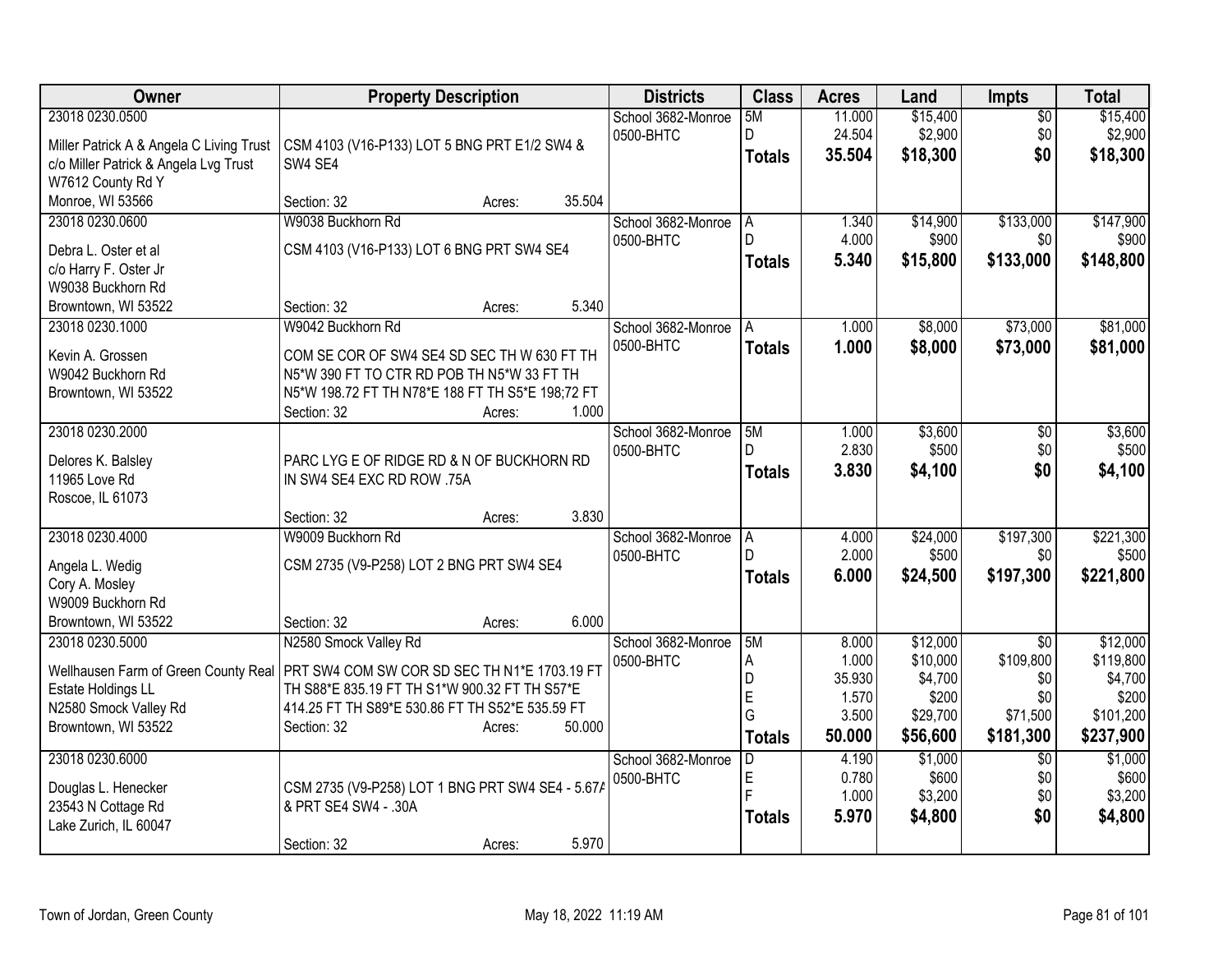| Owner                                            | <b>Property Description</b>                       |        |        | <b>Districts</b>   | <b>Class</b>     | <b>Acres</b>    | Land             | <b>Impts</b>      | <b>Total</b>     |
|--------------------------------------------------|---------------------------------------------------|--------|--------|--------------------|------------------|-----------------|------------------|-------------------|------------------|
| 23018 0231.0000                                  |                                                   |        |        | School 3682-Monroe | 5M               | 10.000          | \$13,000         | $\overline{50}$   | \$13,000         |
| Rrk Land Buckhorn, LLC                           | PRT N1/2 SE4 LYG E HWY BNG PRT PCL A, POS         |        |        | 0500-BHTC          | D<br>$\mathsf E$ | 40.500<br>1.000 | \$5,900<br>\$100 | \$0<br>\$0        | \$5,900<br>\$100 |
| 1112 7th Ave                                     | V12-P8 (SEE PCL 239.0 FOR PRT PCL A , POS V12-P8) |        |        |                    | <b>Totals</b>    | 51.500          | \$19,000         | \$0               | \$19,000         |
| Monroe, WI 53566                                 |                                                   |        |        |                    |                  |                 |                  |                   |                  |
| 23018 0232.0000                                  | Section: 32                                       | Acres: | 51.500 | School 3682-Monroe | D.               | 3.250           | \$700            |                   | \$700            |
|                                                  |                                                   |        |        | 0500-BHTC          | <b>Totals</b>    | 3.250           | \$700            | $\sqrt{6}$<br>\$0 | \$700            |
| Paul D. Murphy                                   | CSM 4258 (V17-P107) PRT LOT 1 BNG PRT SE4         |        |        |                    |                  |                 |                  |                   |                  |
| W8917 Buckhorn Rd                                | SE4(SEE T CADIZ PCL 0044.1000)                    |        |        |                    |                  |                 |                  |                   |                  |
| Browntown, WI 53522                              | Section: 32                                       | Acres: | 3.250  |                    |                  |                 |                  |                   |                  |
| 23018 0232.0100                                  |                                                   |        |        | School 3682-Monroe | D.               | 3.530           | \$600            | \$0               | \$600            |
| Strenz-Schroeder Linda Ann Living Trus           | CSM 4257 (V17-P105) LOT 1 BNG PRT SE4 SE4 (FKA    |        |        | 0500-BHTC          | <b>Totals</b>    | 3.530           | \$600            | \$0               | \$600            |
| Dtd October 2,                                   | LOT 1 CSM 2714)                                   |        |        |                    |                  |                 |                  |                   |                  |
| c/o Strenz-Schroeder Linda Ann Lvg               |                                                   |        |        |                    |                  |                 |                  |                   |                  |
| Trust                                            | Section: 32                                       | Acres: | 3.530  |                    |                  |                 |                  |                   |                  |
| N9537 Carla Dr                                   |                                                   |        |        |                    |                  |                 |                  |                   |                  |
| Belleville, WI 53508<br>23018 0232.0110          |                                                   |        |        | School 3682-Monroe | D.               | 0.770           | \$200            | $\overline{50}$   | \$200            |
|                                                  |                                                   |        |        | 0500-BHTC          | <b>Totals</b>    | 0.770           | \$200            | \$0               | \$200            |
| Baker-Strenz Linda A Revocable Trust             | CSM 4259 (V17-P109) PRT LOT 1 BNG PRT SE4 SE4     |        |        |                    |                  |                 |                  |                   |                  |
| 11/12/2012<br>c/o Baker-Strenz Linda A Revocable | (SEE T CADIZ PCL 44.0)                            |        |        |                    |                  |                 |                  |                   |                  |
| Trust                                            | Section: 32                                       | Acres: | 0.770  |                    |                  |                 |                  |                   |                  |
| N9537 Carla Dr                                   |                                                   |        |        |                    |                  |                 |                  |                   |                  |
| Belleville, WI 53508                             |                                                   |        |        |                    |                  |                 |                  |                   |                  |
| 23018 0232.0200                                  |                                                   |        |        | School 3682-Monroe | D                | 3.000           | \$500            | $\sqrt{6}$        | \$500            |
| Paul D. Murphy                                   | CSM 4257 (V17-P105) LOT 2 BNG PRT SE4 SE4         |        |        | 0500-BHTC          | <b>Totals</b>    | 3.000           | \$500            | \$0               | \$500            |
| W8917 Buckhorn Rd                                |                                                   |        |        |                    |                  |                 |                  |                   |                  |
| Browntown, WI 53522                              |                                                   |        | 3.000  |                    |                  |                 |                  |                   |                  |
| 23018 0232.0300                                  | Section: 32                                       | Acres: |        | School 3682-Monroe |                  | 2.190           | \$400            | $\overline{50}$   | \$400            |
|                                                  |                                                   |        |        | 0500-BHTC          | <b>Totals</b>    | 2.190           | \$400            | \$0               | \$400            |
| Paul D. Murphy<br>W8917 Buckhorn Rd              | CSM 2714 (V9-P228) LOT 3 BNG PRT SE4 SE4          |        |        |                    |                  |                 |                  |                   |                  |
| Browntown, WI 53522                              |                                                   |        |        |                    |                  |                 |                  |                   |                  |
|                                                  | Section: 32                                       | Acres: | 2.190  |                    |                  |                 |                  |                   |                  |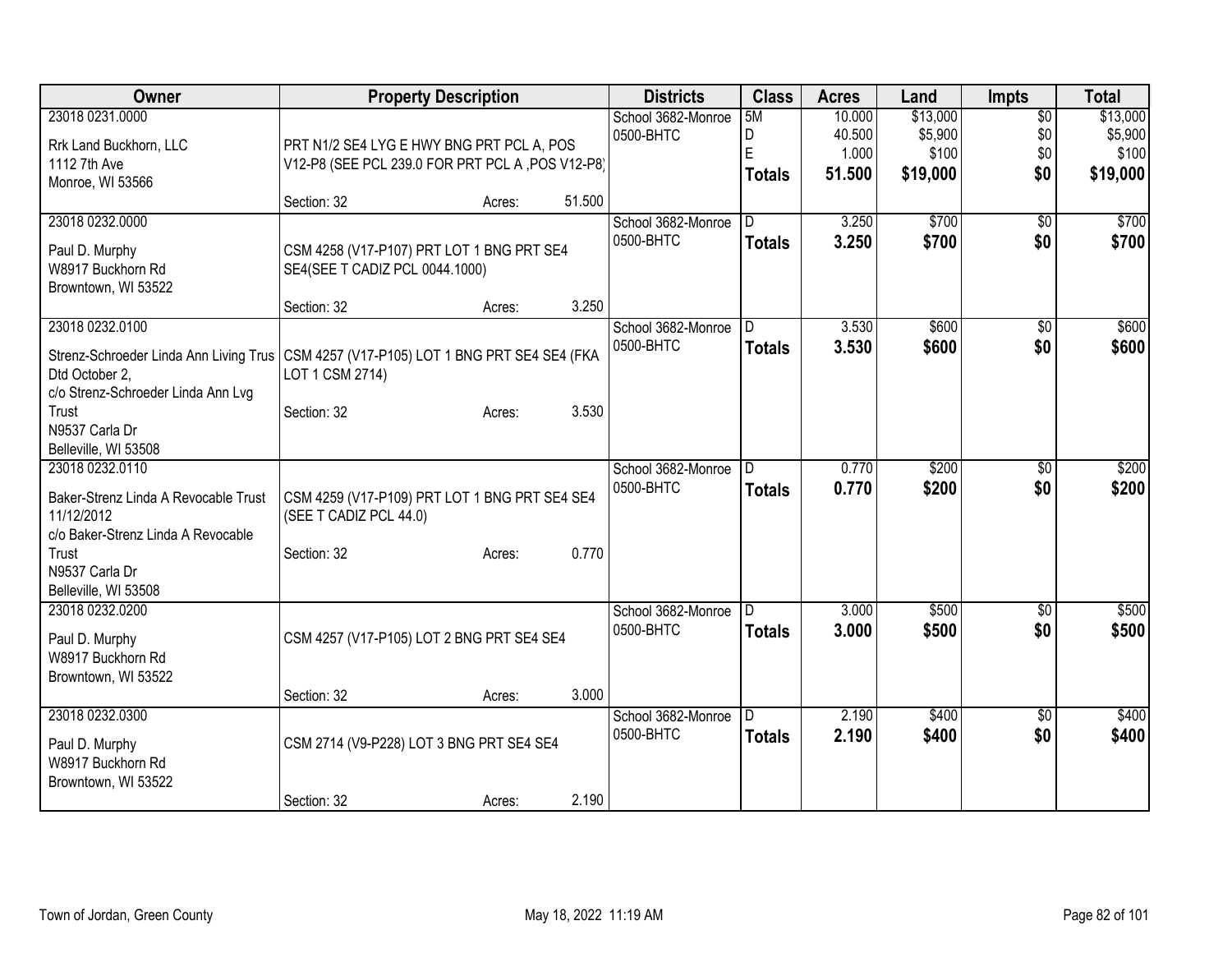| Owner                                                                             | <b>Property Description</b>                     |        | <b>Districts</b>   | <b>Class</b>   | <b>Acres</b> | Land     | Impts           | <b>Total</b> |
|-----------------------------------------------------------------------------------|-------------------------------------------------|--------|--------------------|----------------|--------------|----------|-----------------|--------------|
| 23018 0232.0400                                                                   |                                                 |        | School 3682-Monroe | D.             | 6.190        | \$1,000  | $\overline{50}$ | \$1,000      |
| Strenz-Schroeder Linda Ann Living Trus   CSM 2715 (V9-P229) LOT 4 BNG PRT SE4 SE4 |                                                 |        | 0500-BHTC          | <b>Totals</b>  | 6.190        | \$1,000  | \$0             | \$1,000      |
| Dtd October 2,                                                                    |                                                 |        |                    |                |              |          |                 |              |
| c/o Strenz-Schroeder Linda Ann Lvg                                                |                                                 |        |                    |                |              |          |                 |              |
| Trust                                                                             | Section: 32<br>Acres:                           | 6.190  |                    |                |              |          |                 |              |
| N9537 Carla Dr                                                                    |                                                 |        |                    |                |              |          |                 |              |
| Belleville, WI 53508                                                              |                                                 |        |                    |                |              |          |                 |              |
| 23018 0232.0500                                                                   |                                                 |        | School 3682-Monroe | D              | 6.140        | \$1,000  | \$0             | \$1,000      |
| Strenz-Schroeder Linda Ann Living Trus   CSM 2715 (V9-P229) LOT 5 BNG PRT SE4 SE4 |                                                 |        | 0500-BHTC          | <b>Totals</b>  | 6.140        | \$1,000  | \$0             | \$1,000      |
| Dtd October 2,                                                                    |                                                 |        |                    |                |              |          |                 |              |
| c/o Strenz-Schroeder Linda Ann Lvg                                                |                                                 |        |                    |                |              |          |                 |              |
| Trust                                                                             | Section: 32<br>Acres:                           | 6.140  |                    |                |              |          |                 |              |
| N9537 Carla Dr                                                                    |                                                 |        |                    |                |              |          |                 |              |
| Belleville, WI 53508                                                              |                                                 |        |                    |                |              |          |                 |              |
| 23018 0232.0600                                                                   |                                                 |        | School 3682-Monroe | D.             | 6.250        | \$1,000  | \$0             | \$1,000      |
| Strenz-Schroeder Linda Ann Living Trus   CSM 2715 (V9-P229) LOT 6 BNG PRT SE4 SE4 |                                                 |        | 0500-BHTC          | <b>Totals</b>  | 6.250        | \$1,000  | \$0             | \$1,000      |
| Dtd October 2,                                                                    |                                                 |        |                    |                |              |          |                 |              |
| c/o Strenz-Schroeder Linda Ann Lvg                                                |                                                 |        |                    |                |              |          |                 |              |
| Trust                                                                             | Section: 32<br>Acres:                           | 6.250  |                    |                |              |          |                 |              |
| N9537 Carla Dr                                                                    |                                                 |        |                    |                |              |          |                 |              |
| Belleville, WI 53508                                                              |                                                 |        |                    |                |              |          |                 |              |
| 23018 0232.0700                                                                   |                                                 |        | School 3682-Monroe | D.             | 6.710        | \$1,100  | $\overline{50}$ | \$1,100      |
|                                                                                   |                                                 |        | 0500-BHTC          | <b>Totals</b>  | 6.710        | \$1,100  | \$0             | \$1,100      |
| Strenz-Schroeder Linda Ann Living Trus   CSM 2715 (V9-P229) LOT 7 BNG PRT SE4 SE4 |                                                 |        |                    |                |              |          |                 |              |
| Dtd October 2,                                                                    |                                                 |        |                    |                |              |          |                 |              |
| c/o Strenz-Schroeder Linda Ann Lvg<br>Trust                                       | Section: 32                                     | 6.710  |                    |                |              |          |                 |              |
| N9537 Carla Dr                                                                    | Acres:                                          |        |                    |                |              |          |                 |              |
| Belleville, WI 53508                                                              |                                                 |        |                    |                |              |          |                 |              |
| 23018 0232.1000                                                                   | W8911 Buckhorn Rd                               |        | School 3682-Monroe | IA.            | 1.900        | \$19,600 | \$107,100       | \$126,700    |
|                                                                                   |                                                 |        | 0500-BHTC          | <b>Totals</b>  | 1.900        | \$19,600 | \$107,100       | \$126,700    |
| Jay J. Erickson                                                                   | COM SE COR SD SEC TH N89*W ALG S LN SD SEC      |        |                    |                |              |          |                 |              |
| W8911 Buckhorn Rd                                                                 | 206.29 FT TH N 430.91 FT TO PT IN CLN RD TH     |        |                    |                |              |          |                 |              |
| Browntown, WI 53522                                                               | S77*E ALG SD CLN 210.91 FT TH S 404.04 FT POB,  |        |                    |                |              |          |                 |              |
|                                                                                   | Section: 32<br>Acres:                           | 1.900  |                    |                |              |          |                 |              |
| 23018 0233.0000                                                                   | N2785 Pine Tree Rd                              |        | School 3682-Monroe | $\overline{A}$ | 1.870        | \$20,500 | \$130,000       | \$150,500    |
| Melissa Huber-Kizhnerman                                                          | PRT SE4 NE4 LYG W HWY RUNNING N & S             |        | 0500-BHTC          | D.             | 21.000       | \$1,400  | \$0             | \$1,400      |
| 300 Center Dr                                                                     | THROUGH SAID TRACT EXC COM NW COR SE4 NE4       |        |                    | <b>Totals</b>  | 22.870       | \$21,900 | \$130,000       | \$151,900    |
| Ste G368                                                                          | TH E 238.8 FT TH S8*W 562.75 FT TH N89*W 162.85 |        |                    |                |              |          |                 |              |
| Superior, CO 80027                                                                | Section: 33<br>Acres:                           | 22.870 |                    |                |              |          |                 |              |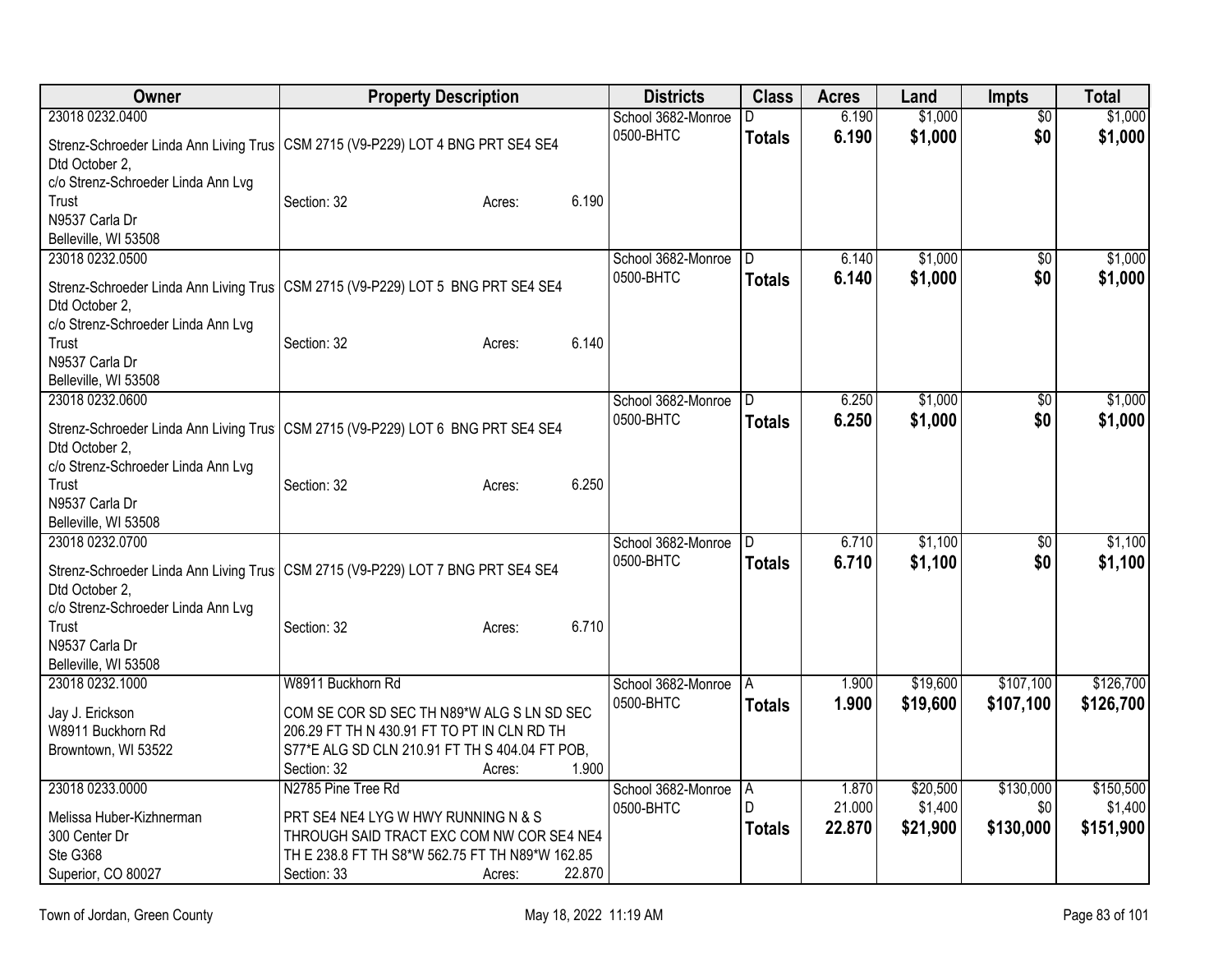| Owner                                        | <b>Property Description</b>                      |                  | <b>Districts</b>   | <b>Class</b>  | <b>Acres</b> | Land     | <b>Impts</b>    | <b>Total</b> |
|----------------------------------------------|--------------------------------------------------|------------------|--------------------|---------------|--------------|----------|-----------------|--------------|
| 23018 0233.1000                              | N2888 Pine Tree Rd                               |                  | School 3682-Monroe |               | 2.000        | \$27,000 | \$140,100       | \$167,100    |
| Melissa A. Haak                              | PRT NE4 NE4 SEC 33 COM NE COR SEC 33 TH W        |                  | 0500-BHTC          | <b>Totals</b> | 2.000        | \$27,000 | \$140,100       | \$167,100    |
| N2888 Pine Tree Rd                           | 25.5 FT TO PT CNTR RD POB TH W 200 FT TH S9*W    |                  |                    |               |              |          |                 |              |
| Monroe, WI 53566                             | 430.56 FT TH E 200 FT TH N9*E 430.56 FT POB EXC  |                  |                    |               |              |          |                 |              |
|                                              | Section: 33                                      | 2.000<br>Acres:  |                    |               |              |          |                 |              |
| 23018 0233.3000                              |                                                  |                  | School 3682-Monroe | D.            | 2.700        | \$400    | $\overline{30}$ | \$400        |
|                                              | PARC IN SE4 NE4                                  |                  | 0500-BHTC          | <b>Totals</b> | 2.700        | \$400    | \$0             | \$400        |
| Christensen Income Trust February 1,<br>2012 |                                                  |                  |                    |               |              |          |                 |              |
| c/o Christensen Income Trust                 |                                                  |                  |                    |               |              |          |                 |              |
| N2780 County Rd M                            | Section: 33                                      | 2.700<br>Acres:  |                    |               |              |          |                 |              |
| Browntown, WI 53522                          |                                                  |                  |                    |               |              |          |                 |              |
| 23018 0233.4000                              | N2834 Pine Tree Rd                               |                  | School 3682-Monroe | A             | 3.760        | \$29,600 | \$340,200       | \$369,800    |
|                                              |                                                  |                  | 0500-BHTC          | <b>Totals</b> | 3.760        | \$29,600 | \$340,200       | \$369,800    |
| Steven A. Moest                              | CSM 3506 (V13-P102) LOT 1 BNG PRT NE4 NE4        |                  |                    |               |              |          |                 |              |
| Janeen K. Moest                              |                                                  |                  |                    |               |              |          |                 |              |
| 11113 N Christian Hollow Rd                  |                                                  |                  |                    |               |              |          |                 |              |
| Winslow, IL 61089                            | Section: 33                                      | 3.760<br>Acres:  |                    |               |              |          |                 |              |
| 23018 0233.5000                              |                                                  |                  | School 3682-Monroe | 5M            | 15.000       | \$19,500 | \$0             | \$19,500     |
| Jr Property Holdings, LLC                    | COM E4 COR SD SEC 33 TH S89 *W 352.19 FT TO      |                  | 0500-BHTC          | D             | 14.120       | \$2,600  | \$0             | \$2,600      |
| W8473 Smock Valley Rd                        | CTRLN TN RD TH N26*E 34.92 FT TH NLY CRV L       |                  |                    | Ė             | 0.880        | \$100    | \$0             | \$100        |
| Monroe, WI 53566                             | W/RAD 501.39 FT CHD N3*E 378.87 FT TH N18*W ALC  |                  |                    | <b>Totals</b> | 30.000       | \$22,200 | \$0             | \$22,200     |
|                                              | Section: 34                                      | 30.000<br>Acres: |                    |               |              |          |                 |              |
| 23018 0233.6000                              | N2790 Pine Tree Rd                               |                  | School 3682-Monroe | l A           | 2.000        | \$20,000 | \$109,200       | \$129,200    |
|                                              |                                                  |                  | 0500-BHTC          | E             | 3.480        | \$3,500  | \$0             | \$3,500      |
| Bell Income Trust Dated September 15,        | PARC IN E 1/2 NE4 SEC 33, PRT POS (V1- P279) EXC |                  |                    |               | 2.000        | \$7,000  | \$0             | \$7,000      |
| 2016                                         | RD ROW .74A                                      |                  |                    | <b>Totals</b> | 7.480        | \$30,500 | \$109,200       | \$139,700    |
| c/o Bell Income Trust                        |                                                  |                  |                    |               |              |          |                 |              |
| William E & Roberta A Bell Tte               | Section: 33                                      | 7.480<br>Acres:  |                    |               |              |          |                 |              |
| N2790 Pine Tree Rd                           |                                                  |                  |                    |               |              |          |                 |              |
| Monroe, WI 53566                             |                                                  |                  |                    |               |              |          |                 |              |
| 23018 0234.0100                              |                                                  |                  | School 3682-Monroe | D             | 27.000       | \$5,600  | $\sqrt[6]{30}$  | \$5,600      |
| Chance Acres, LLC                            | PRT NE4, NW4, SW4, & SE4 OF NE4 (POS V13-P10,11  |                  | 0500-BHTC          | E             | 1.154        | \$100    | \$0             | \$100        |
| 10196 County Rd M                            |                                                  |                  |                    | <b>Totals</b> | 28.154       | \$5,700  | \$0             | \$5,700      |
| Argyle, WI 53504                             |                                                  |                  |                    |               |              |          |                 |              |
|                                              | Section: 33                                      | 28.154<br>Acres: |                    |               |              |          |                 |              |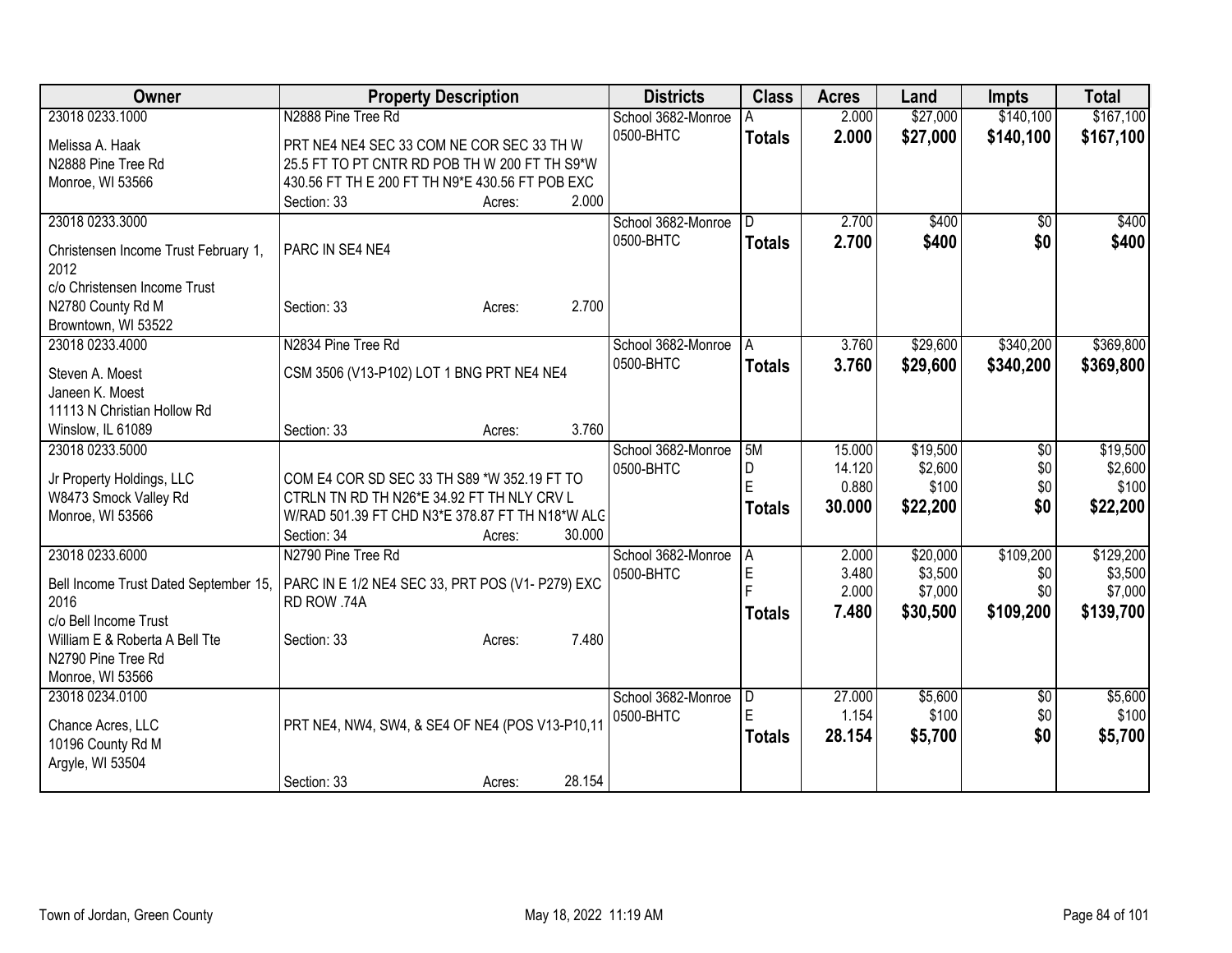| Owner                                             | <b>Property Description</b>                                                                | <b>Districts</b>   | <b>Class</b>  | <b>Acres</b> | Land     | Impts           | <b>Total</b> |
|---------------------------------------------------|--------------------------------------------------------------------------------------------|--------------------|---------------|--------------|----------|-----------------|--------------|
| 23018 0234.0200                                   | W8599 Smock Valley Rd                                                                      | School 3682-Monroe | D.            | 17.500       | \$1,200  | $\overline{50}$ | \$1,200      |
| Jerry Senn                                        | PRT NE4 & NW4 OF NE4, LYG W PINE TREE RD, EXC                                              | 0500-BHTC          | E             | 1.560        | \$200    | \$0             | \$200        |
| Barbara Senn                                      | CSM 4244 & EXC POS V13-P10                                                                 |                    | G             | 3.500        | \$29,700 | \$77,400        | \$107,100    |
| W8599 Smock Valley Rd                             |                                                                                            |                    | <b>Totals</b> | 22.560       | \$31,100 | \$77,400        | \$108,500    |
| Monroe, WI 53566                                  | 22.560<br>Section: 33<br>Acres:                                                            |                    |               |              |          |                 |              |
| 23018 0234.1000                                   | N2827 Pine Tree Rd                                                                         | School 3682-Monroe | A             | 1.500        | \$15,000 | \$165,000       | \$180,000    |
| Brian L. Senn                                     | CSM 4244 (V17-P70) LOT 1 BNG PRT NE4 NE4                                                   | 0500-BHTC          | D.            | 4.000        | \$300    | \$0             | \$300        |
| Michelle L. Harpstrite                            |                                                                                            |                    | <b>Totals</b> | 5.500        | \$15,300 | \$165,000       | \$180,300    |
| N2827 Pine Tree Rd                                |                                                                                            |                    |               |              |          |                 |              |
| Monroe, WI 53566                                  | 5.500<br>Section: 33<br>Acres:                                                             |                    |               |              |          |                 |              |
| 23018 0235.0000                                   | N2780 County Hwy M                                                                         | School 3682-Monroe | 5M            | 3.000        | \$3,900  | $\sqrt{6}$      | \$3,900      |
|                                                   |                                                                                            | 0500-BHTC          | D             | 57.920       | \$10,200 | \$0             | \$10,200     |
| Christensen Income Trust February 1,<br>2012      | N2 SW4 NE4 & S2 NW4 NE4 EXC 4.13A - CONT<br>35.87A; N2 SW4 NW4 - CONT 20A; N 10A OF SE4 NW |                    | E             | 1.500        | \$200    | \$0             | \$200        |
| c/o Christensen Income Trust                      | CONT10A EXC RD ROW 1.5A & EXC LOT 1 CSM 4740                                               |                    | G             | 3.000        | \$34,000 | \$116,000       | \$150,000    |
| N2780 County Rd M                                 | Section: 33<br>65.420<br>Acres:                                                            |                    | <b>Totals</b> | 65.420       | \$48,300 | \$116,000       | \$164,300    |
| Browntown, WI 53522                               |                                                                                            |                    |               |              |          |                 |              |
| 23018 0236.0000                                   |                                                                                            | School 3682-Monroe | D             | 16.500       | \$3,000  | \$0             | \$3,000      |
|                                                   |                                                                                            | 0500-BHTC          | E             | 0.500        | \$100    | \$0             | \$100        |
| Christensen Income Trust February 1,<br>2012      | S2 SW4 NE4 EXC 3A, EXC RD ROW .5A                                                          |                    | <b>Totals</b> | 17.000       | \$3,100  | \$0             | \$3,100      |
| c/o Christensen Income Trust                      |                                                                                            |                    |               |              |          |                 |              |
| N2780 County Rd M                                 | 17.000<br>Section: 33<br>Acres:                                                            |                    |               |              |          |                 |              |
| Browntown, WI 53522                               |                                                                                            |                    |               |              |          |                 |              |
| 23018 0236.1100                                   | N2755 County Hwy M                                                                         | School 3682-Monroe | D             | 10.000       | \$1,600  | \$0             | \$1,600      |
| Mark J. Dickson                                   |                                                                                            | 0500-BHTC          | G             | 2.250        | \$29,200 | \$185,300       | \$214,500    |
| Kathryn A. Dickson                                | CSM 4740 (V20-P276) LOT 1 BNG PRT SW4 NE4 &<br>SE4 NW4                                     |                    | <b>Totals</b> | 12.250       | \$30,800 | \$185,300       | \$216,100    |
| N2755 County Rd M                                 |                                                                                            |                    |               |              |          |                 |              |
| Browntown, WI 53522                               | 12.250<br>Section: 33<br>Acres:                                                            |                    |               |              |          |                 |              |
| 23018 0236.1200                                   |                                                                                            | School 3682-Monroe | 5M            | 24.000       | \$33,600 | $\overline{50}$ | \$33,600     |
|                                                   |                                                                                            | 0500-BHTC          | D             | 62.060       | \$9,200  | \$0             | \$9,200      |
| Christensen Income Trust February 1,              | PRT S1/2 SW4 NE4 LYG E HWY 3AM/L; S1/2 SW4 NW4                                             |                    | Ė             | 0.200        | \$100    | \$0             | \$100        |
| 2012                                              | 20A; S 30A SE4 NW4; NE4 SW4 40A; NE COR NW4                                                |                    | <b>Totals</b> | 86.260       | \$42,900 | \$0             | \$42,900     |
| c/o Christensen Income Trust<br>N2780 County Rd M | SW4 - 4A, ALSO PCL C, POS V12-P8 IN NW4 SW4<br>86.260<br>Section: 33<br>Acres:             |                    |               |              |          |                 |              |
| Browntown, WI 53522                               |                                                                                            |                    |               |              |          |                 |              |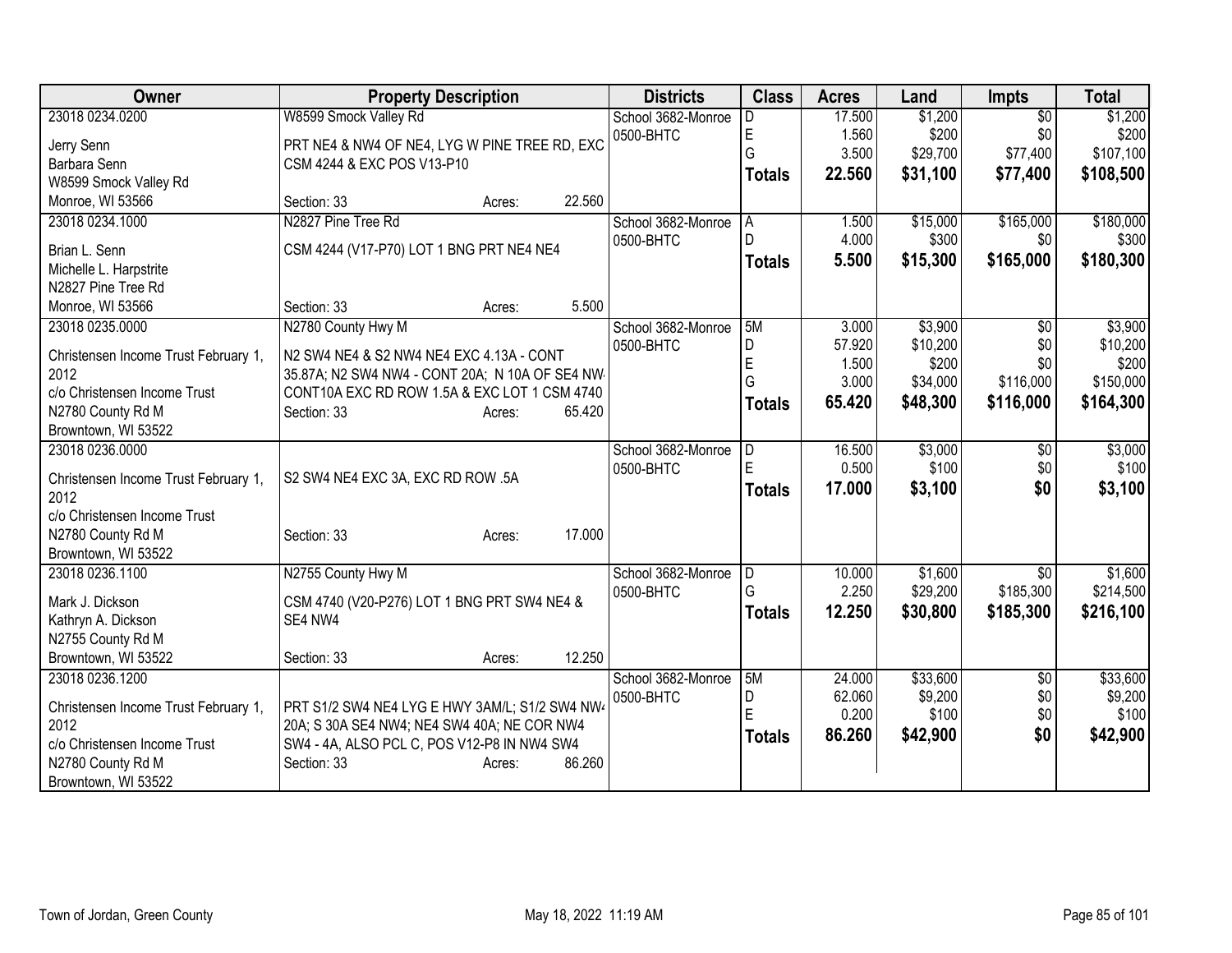| Owner                                  | <b>Property Description</b>                                                                | <b>Districts</b>   | <b>Class</b>  | <b>Acres</b> | Land            | <b>Impts</b>    | <b>Total</b>    |
|----------------------------------------|--------------------------------------------------------------------------------------------|--------------------|---------------|--------------|-----------------|-----------------|-----------------|
| 23018 0237.0000                        |                                                                                            | School 3682-Monroe | D             | 9.000        | \$600           | $\overline{60}$ | \$600           |
| Christensen Income Trust February 1,   | E 10A NE4 NW4, EXC RD ROW 1A                                                               | 0500-BHTC          | E             | 1.000        | \$100           | \$0             | \$100           |
| 2012                                   |                                                                                            |                    | <b>Totals</b> | 10,000       | \$700           | \$0             | \$700           |
| c/o Christensen Income Trust           |                                                                                            |                    |               |              |                 |                 |                 |
| N2780 County Rd M                      | 10.000<br>Section: 33<br>Acres:                                                            |                    |               |              |                 |                 |                 |
| Browntown, WI 53522                    |                                                                                            |                    |               |              |                 |                 |                 |
| 23018 0238.0000                        | W8875 Smock Valley Rd                                                                      | School 3682-Monroe | 5M            | 16.000       | \$20,800        | $\overline{50}$ | \$20,800        |
|                                        |                                                                                            | 0500-BHTC          | D             | 47.250       | \$5,200         | \$0             | \$5,200         |
| Larry L. Buetzer                       | W 70A N2 NW4, EXC RD ROW 1.75A                                                             |                    | E             | 1.750        | \$200           | \$0             | \$200           |
| W8891 Smock Valley Rd                  |                                                                                            |                    | G             | 5.000        | \$48,000        | \$319,000       | \$367,000       |
| Browntown, WI 53522                    |                                                                                            |                    | <b>Totals</b> | 70.000       | \$74,200        | \$319,000       | \$393,200       |
|                                        | 70.000<br>Section: 33<br>Acres:                                                            |                    |               |              |                 |                 |                 |
| 23018 0239.0000                        | W8894 Buckhorn Rd                                                                          | School 3682-Monroe | 5M            | 39.000       | \$50,700        | \$0             | \$50,700        |
|                                        |                                                                                            | 0500-BHTC          | A             | 0.200        | \$3,100         | \$5,900         | \$9,000         |
| Rrk Land Buckhorn, LLC<br>1112 7th Ave | PRT SW4 BNG PRT PCL A, POS V12-P8 - CONT<br>112.21A; ALSO LD LYG W HWY IN SW4 SE4 BNG PCL  |                    | D             | 75.399       | \$11,100        | \$0             | \$11,100        |
| Monroe, WI 53566                       | B POS V12-P8- CONT 3.868A M/L EXC PCL C POS                                                |                    | E             | 0.400        | \$100           | \$0             | \$100           |
|                                        | Section: 33<br>114.999<br>Acres:                                                           |                    | Totals        | 114.999      | \$65,000        | \$5,900         | \$70,900        |
| 23018 0239.1000                        | W8895 Buckhorn Rd                                                                          | School 3682-Monroe |               | 2.200        | \$20,900        | \$126,800       | \$147,700       |
|                                        |                                                                                            | 0500-BHTC          |               |              |                 |                 |                 |
| Julianne M. Mcgrath                    | COM SW COR SW4 TH E ALG SEC LN 282 FT TH N                                                 |                    | <b>Totals</b> | 2.200        | \$20,900        | \$126,800       | \$147,700       |
| Nicole K. Mcgrath                      | 281 FT TO CTRTLN TOWN RD TH NWLY ALG RD TO                                                 |                    |               |              |                 |                 |                 |
| W8895 Buckhorn Rd                      | W SEC LN TH S ALG SEC LN TO POB, EXC RD ROW                                                |                    |               |              |                 |                 |                 |
| Browntown, WI 53522                    | 2.200<br>Section: 33<br>Acres:                                                             |                    |               |              |                 |                 |                 |
| 23018 0239.2000                        | W8869 Buckhorn Rd                                                                          | School 3682-Monroe | A             | 2.200        | \$20,900        | \$135,300       | \$156,200       |
| John B. Elliott                        |                                                                                            | 0500-BHTC          | <b>Totals</b> | 2.200        | \$20,900        | \$135,300       | \$156,200       |
| W8869 Buckhorn Rd                      | COM SW COR SW4 E ALG SEC LN 282 FT POB TH N<br>281 FT SELY ALG CTR RD 703 FT TO S SEC LN W |                    |               |              |                 |                 |                 |
|                                        | ALG SEC LN 671 FT TO POB, EXC RD ROW .5A                                                   |                    |               |              |                 |                 |                 |
| Browntown, WI 53522                    | 2.200<br>Section: 33                                                                       |                    |               |              |                 |                 |                 |
| 23018 0239.3000                        | Acres:                                                                                     |                    |               |              |                 |                 |                 |
|                                        |                                                                                            | School 3682-Monroe | X3            | 2.150        | $\overline{50}$ | \$0             | $\overline{30}$ |
| <b>Green County</b>                    | SECTION 33 PARC IN SW4 SE4 CONT 2.15A                                                      | 0500-BHTC          | <b>Totals</b> | 2.150        | \$0             | \$0             | \$0             |
|                                        |                                                                                            |                    |               |              |                 |                 |                 |
|                                        |                                                                                            |                    |               |              |                 |                 |                 |
|                                        | 2.150<br>Section: 33<br>Acres:                                                             |                    |               |              |                 |                 |                 |
| 23018 0239.4000                        | N2526 County Hwy M                                                                         | School 3682-Monroe | A             | 1.390        | \$11,900        | \$65,500        | \$77,400        |
|                                        |                                                                                            | 0500-BHTC          | <b>Totals</b> | 1.390        | \$11,900        | \$65,500        | \$77,400        |
| <b>Citation Foundry Corporation</b>    | CSM 379 (V1-P393) LOT 1 - CONT 1.23A; ALSO 33 FT                                           |                    |               |              |                 |                 |                 |
| c/o Citation Foundry Corp<br>PO Box 98 | WIDE STRIP OF LAND FROM LOT 1 TO CTR CTH M                                                 |                    |               |              |                 |                 |                 |
|                                        | CONT .16A EXC RD ROW .03A                                                                  |                    |               |              |                 |                 |                 |
| N2480 County Rd M                      | 1.390<br>Section: 33<br>Acres:                                                             |                    |               |              |                 |                 |                 |
| Browntown, WI 53522                    |                                                                                            |                    |               |              |                 |                 |                 |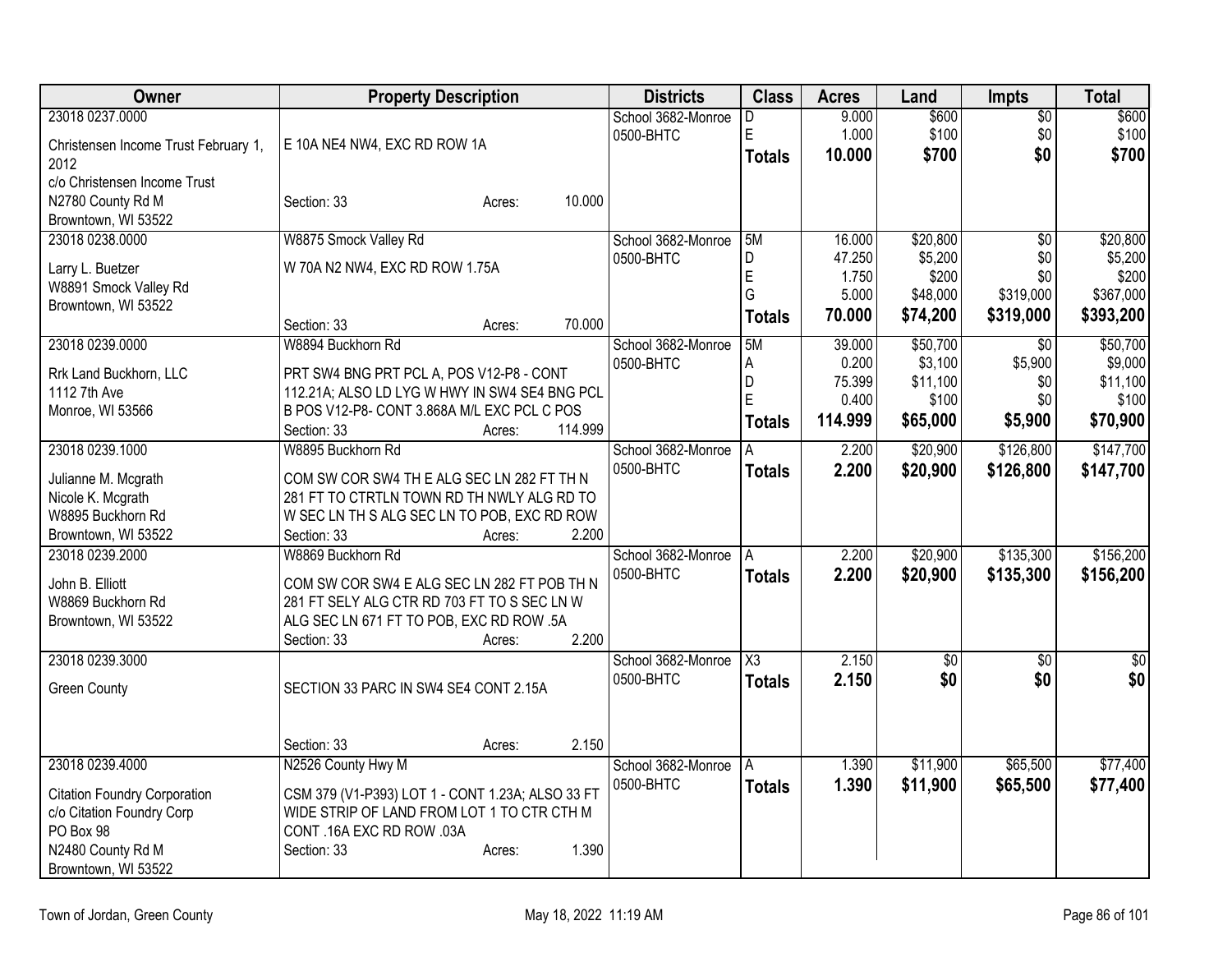| <b>Owner</b>                         | <b>Property Description</b>                                                             |        |        | <b>Districts</b>   | <b>Class</b>  | <b>Acres</b> | Land     | <b>Impts</b>    | <b>Total</b> |
|--------------------------------------|-----------------------------------------------------------------------------------------|--------|--------|--------------------|---------------|--------------|----------|-----------------|--------------|
| 23018 0239.5000                      |                                                                                         |        |        | School 3682-Monroe | D             | 68.880       | \$6,000  | \$0             | \$6,000      |
| Christensen Income Trust February 1, | W2 SE4 EXC LOT 1 CSM 379 & EXC 1.39A & ALSO                                             |        |        | 0500-BHTC          | E             | 2.000        | \$200    | \$0             | \$200        |
| 2012                                 | EXC RD ROW & EXC LD LYG W HWY IN SW4 SE4 BNO                                            |        |        |                    | G             | 0.250        | \$4,000  | \$400           | \$4,400      |
| c/o Christensen Income Trust         | PCL B, POS (V12-P8) -3.87A                                                              |        |        |                    | <b>Totals</b> | 71.130       | \$10,200 | \$400           | \$10,600     |
| N2780 County Rd M                    | Section: 33                                                                             | Acres: | 71.130 |                    |               |              |          |                 |              |
| Browntown, WI 53522                  |                                                                                         |        |        |                    |               |              |          |                 |              |
| 23018 0240.0000                      |                                                                                         |        |        | School 3682-Monroe | 5M            | 2.760        | \$3,600  | \$0             | \$3,600      |
| Kevin R. Leistikow                   |                                                                                         |        |        | 0500-BHTC          |               | 1.000        | \$200    | \$0             | \$200        |
| Susan L. Leistikow                   | CSM 3744 (V14-P185) LOT 24 BNG PRT NE4 SE4 SEC<br>33 - 2.33A & PRT SEC 34 NW4 SW4-1.43A |        |        |                    | <b>Totals</b> | 3.760        | \$3,800  | \$0             | \$3,800      |
| N2649 Pine Tree Rd                   |                                                                                         |        |        |                    |               |              |          |                 |              |
| Monroe, WI 53566                     | Section: 34                                                                             |        | 3.760  |                    |               |              |          |                 |              |
| 23018 0240.0210                      |                                                                                         | Acres: |        | School 3682-Monroe |               | 2.600        | \$7,300  |                 | \$7,300      |
|                                      |                                                                                         |        |        |                    |               |              |          | $\overline{60}$ |              |
| Kevin R. Leistikow                   | CSM 3513 (V13-P112) LOT 21 BNG PRT NE4 SE4 SEC                                          |        |        | 0500-BHTC          | <b>Totals</b> | 2.600        | \$7,300  | \$0             | \$7,300      |
| Susan L. Leistikow                   | 33 - 2.15A & SEC 34 NW4 SW4 - .45A                                                      |        |        |                    |               |              |          |                 |              |
| N2649 Pine Tree Rd                   |                                                                                         |        |        |                    |               |              |          |                 |              |
| Monroe, WI 53566                     | Section: 34                                                                             | Acres: | 2.600  |                    |               |              |          |                 |              |
| 23018 0240.1100                      | N2533 Pine Tree Rd                                                                      |        |        | School 3682-Monroe | l A           | 0.280        | \$4,200  | \$46,000        | \$50,200     |
| Paul R. Quinn                        | CSM 3489 (V13-P76) LOT 2 BNG PRT SEC 33 SE4 SE4                                         |        |        | 0500-BHTC          | D             | 4.800        | \$1,100  | \$0             | \$1,100      |
| Sandra C. Quinn                      | - 4.58A & PRT SEC 34 SW4 SW4 - 50A                                                      |        |        |                    | <b>Totals</b> | 5.080        | \$5,300  | \$46,000        | \$51,300     |
| N2471 Cadiz Springs Rd               |                                                                                         |        |        |                    |               |              |          |                 |              |
| Monroe, WI 53566                     | Section: 34                                                                             | Acres: | 5.080  |                    |               |              |          |                 |              |
| 23018 0240.1200                      |                                                                                         |        |        | School 3682-Monroe | D             | 8.000        | \$1,700  | $\sqrt[6]{3}$   | \$1,700      |
|                                      |                                                                                         |        |        | 0500-BHTC          | E             | 0.920        | \$1,400  | \$0             | \$1,400      |
| Paul R. Quinn                        | CSM 4091 (V16-P109) LOT 1 BNG PRT NE4 & SE4 OF                                          |        |        |                    | <b>Totals</b> | 8.920        | \$3,100  | \$0             | \$3,100      |
| Sandra C. Quinn                      | SE4                                                                                     |        |        |                    |               |              |          |                 |              |
| N2471 Cadiz Springs Rd               |                                                                                         |        |        |                    |               |              |          |                 |              |
| Monroe, WI 53566                     | Section: 33                                                                             | Acres: | 8.920  |                    |               |              |          |                 |              |
| 23018 0240.1210                      |                                                                                         |        |        | School 3682-Monroe | D             | 8.000        | \$1,800  | \$0             | \$1,800      |
| Paul R. Quinn                        | CSM 4091 (V16-P109) LOT 3 BNG PRT SE4 SE4                                               |        |        | 0500-BHTC          | E             | 0.910        | \$1,400  | \$0             | \$1,400      |
| Sandra C. Quinn                      |                                                                                         |        |        |                    | <b>Totals</b> | 8.910        | \$3,200  | \$0             | \$3,200      |
| N2471 Cadiz Springs Rd               |                                                                                         |        |        |                    |               |              |          |                 |              |
| Monroe, WI 53566                     | Section: 33                                                                             | Acres: | 8.910  |                    |               |              |          |                 |              |
| 23018 0240.1212                      | N2547 Pine Tree Rd                                                                      |        |        | School 3682-Monroe | A             | 1.940        | \$18,000 | \$182,700       | \$200,700    |
|                                      |                                                                                         |        |        | 0500-BHTC          | $\Gamma$      | 7.000        | \$1,000  | \$0             | \$1,000      |
| Paul R. Quinn                        | CSM 4091 (V16-P109) LOT 4 BNG PRT SE4 SE4                                               |        |        |                    | <b>Totals</b> | 8.940        | \$19,000 | \$182,700       | \$201,700    |
| Sandra C. Quinn                      |                                                                                         |        |        |                    |               |              |          |                 |              |
| N2471 Cadiz Springs Rd               |                                                                                         |        |        |                    |               |              |          |                 |              |
| Monroe, WI 53566                     | Section: 33                                                                             | Acres: | 8.940  |                    |               |              |          |                 |              |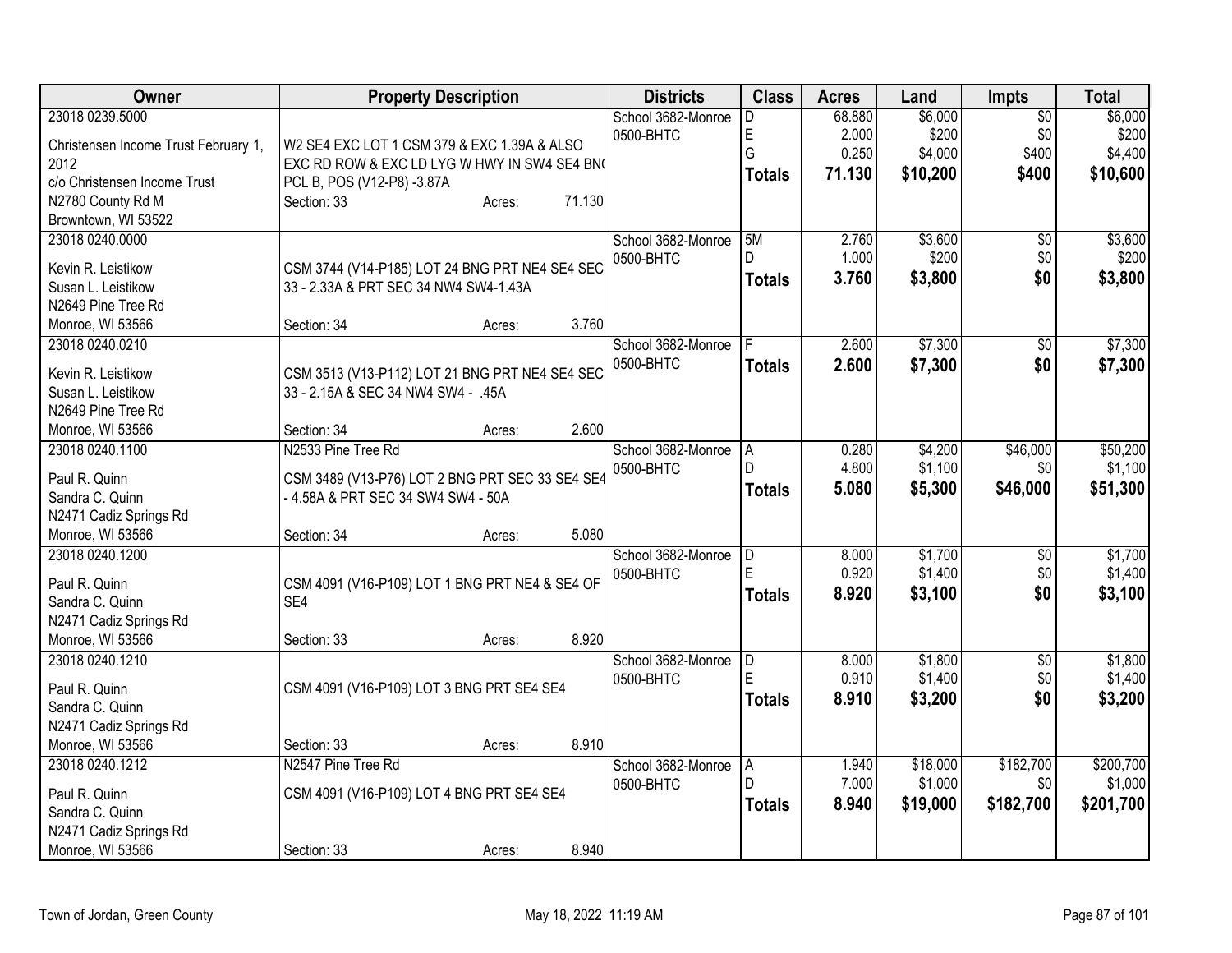| Owner                                 | <b>Property Description</b>                   |        |        | <b>Districts</b>   | <b>Class</b>  | <b>Acres</b> | Land     | <b>Impts</b>    | <b>Total</b> |
|---------------------------------------|-----------------------------------------------|--------|--------|--------------------|---------------|--------------|----------|-----------------|--------------|
| 23018 0240.1220                       |                                               |        |        | School 3682-Monroe | D             | 8.000        | \$1,800  | $\overline{50}$ | \$1,800      |
| Paul R. Quinn                         | CSM 4091 (V16-P109) LOT 2 BNG PRT SE4 SE4     |        |        | 0500-BHTC          | E             | 0.900        | \$1,200  | \$0             | \$1,200      |
| Sandra C. Quinn                       |                                               |        |        |                    | <b>Totals</b> | 8.900        | \$3,000  | \$0             | \$3,000      |
| N2471 Cadiz Springs Rd                |                                               |        |        |                    |               |              |          |                 |              |
| Monroe, WI 53566                      | Section: 33                                   | Acres: | 8.900  |                    |               |              |          |                 |              |
| 23018 0240.2000                       | N2649 Pine Tree Rd                            |        |        | School 3682-Monroe | A             | 3.120        | \$24,900 | \$141,200       | \$166, 100   |
|                                       |                                               |        |        | 0500-BHTC          | <b>Totals</b> | 3.120        | \$24,900 | \$141,200       | \$166,100    |
| Kevin R. Leistikow                    | CSM 1593 (V5-P113) LOT 1 BNG PRT NE4 SE4      |        |        |                    |               |              |          |                 |              |
| Susan L. Leistikow                    |                                               |        |        |                    |               |              |          |                 |              |
| N2649 Pine Tree Rd                    |                                               |        |        |                    |               |              |          |                 |              |
| Monroe, WI 53566                      | Section: 33                                   | Acres: | 3.120  |                    |               |              |          |                 |              |
| 23018 0240.2100                       |                                               |        |        | School 3682-Monroe | IE.           | 4.290        | \$6,500  | \$0             | \$6,500      |
| Kevin R. Leistikow                    | CSM 1863 (V6-P120) LOT 1 BNG PRT E2 SE4       |        |        | 0500-BHTC          | <b>Totals</b> | 4.290        | \$6,500  | \$0             | \$6,500      |
| Susan L. Leistikow                    |                                               |        |        |                    |               |              |          |                 |              |
| N2649 Pine Tree Rd                    |                                               |        |        |                    |               |              |          |                 |              |
| Monroe, WI 53566                      | Section: 33                                   | Acres: | 4.290  |                    |               |              |          |                 |              |
| 23018 0240.2200                       |                                               |        |        | School 3682-Monroe | D             | 1.000        | \$200    | \$0             | \$200        |
|                                       |                                               |        |        | 0500-BHTC          | $\mathsf E$   | 0.240        | \$100    | \$0             | \$100        |
| Kevin R. Leistikow                    | CSM 3513 (V13-P112) LOT 22 BNG PRT NE4 SE4    |        |        |                    |               | 1.900        | \$5,300  | \$0             | \$5,300      |
| Susan L. Leistikow                    | SEC 33 - 2.74A & NW4 SW4 SEC 34 -.40A         |        |        |                    | <b>Totals</b> | 3.140        | \$5,600  | \$0             | \$5,600      |
| N2649 Pine Tree Rd                    |                                               |        |        |                    |               |              |          |                 |              |
| Monroe, WI 53566                      | Section: 34                                   | Acres: | 3.140  |                    |               |              |          |                 |              |
| 23018 0240.2300                       | Pine Tree Rd                                  |        |        | School 3682-Monroe |               | 3.370        | \$9,400  | $\overline{50}$ | \$9,400      |
| Kevin R. Leistikow                    | CSM 3513 (V13-P112) LOT 23 BNG PRT SEC 33 NE4 |        |        | 0500-BHTC          | <b>Totals</b> | 3.370        | \$9,400  | \$0             | \$9,400      |
| Susan L. Leistikow                    | SE4 - 2.78A & SEC 34 NW4 SW4 - .59A           |        |        |                    |               |              |          |                 |              |
| N2649 Pine Tree Rd                    |                                               |        |        |                    |               |              |          |                 |              |
| Monroe, WI 53566                      | Section: 34                                   | Acres: | 3.370  |                    |               |              |          |                 |              |
| 23018 0240.3000                       | N2669 Pine Tree Rd                            |        |        | School 3682-Monroe | ΙA.           | 3.300        | \$28,000 | \$159,100       | \$187,100    |
|                                       | CSM 4045 (V16-P36) LOT 1 BNG PRT NE4 SE4      |        |        | 0500-BHTC          | D             | 9.580        | \$600    | \$0             | \$600        |
| James O. Molloy                       |                                               |        |        |                    | E             | 4.000        | \$3,200  | \$0             | \$3,200      |
| Helen C. Molloy<br>N2669 Pine Tree Rd |                                               |        |        |                    | <b>Totals</b> | 16.880       | \$31,800 | \$159,100       | \$190,900    |
|                                       |                                               |        | 16.880 |                    |               |              |          |                 |              |
| Monroe, WI 53566                      | Section: 33                                   | Acres: |        |                    |               |              |          |                 |              |
| 23018 0240.4000                       | N2593 Pine Tree Rd                            |        |        | School 3682-Monroe | A             | 2.210        | \$27,300 | \$112,100       | \$139,400    |
| Cynthia A. Hanson                     | CSM 1695 (V5-P257) LOT 1 CONT 1.5A; ALSO CSM  |        |        | 0500-BHTC          | <b>Totals</b> | 2.210        | \$27,300 | \$112,100       | \$139,400    |
| N2593 Pine Tree Rd                    | 1863 (V6-P120) LOT 2 CONT .710A BNG PRT NE4 & |        |        |                    |               |              |          |                 |              |
| Monroe, WI 53566                      | SE4 OF SE4                                    |        |        |                    |               |              |          |                 |              |
|                                       | Section: 33                                   | Acres: | 2.210  |                    |               |              |          |                 |              |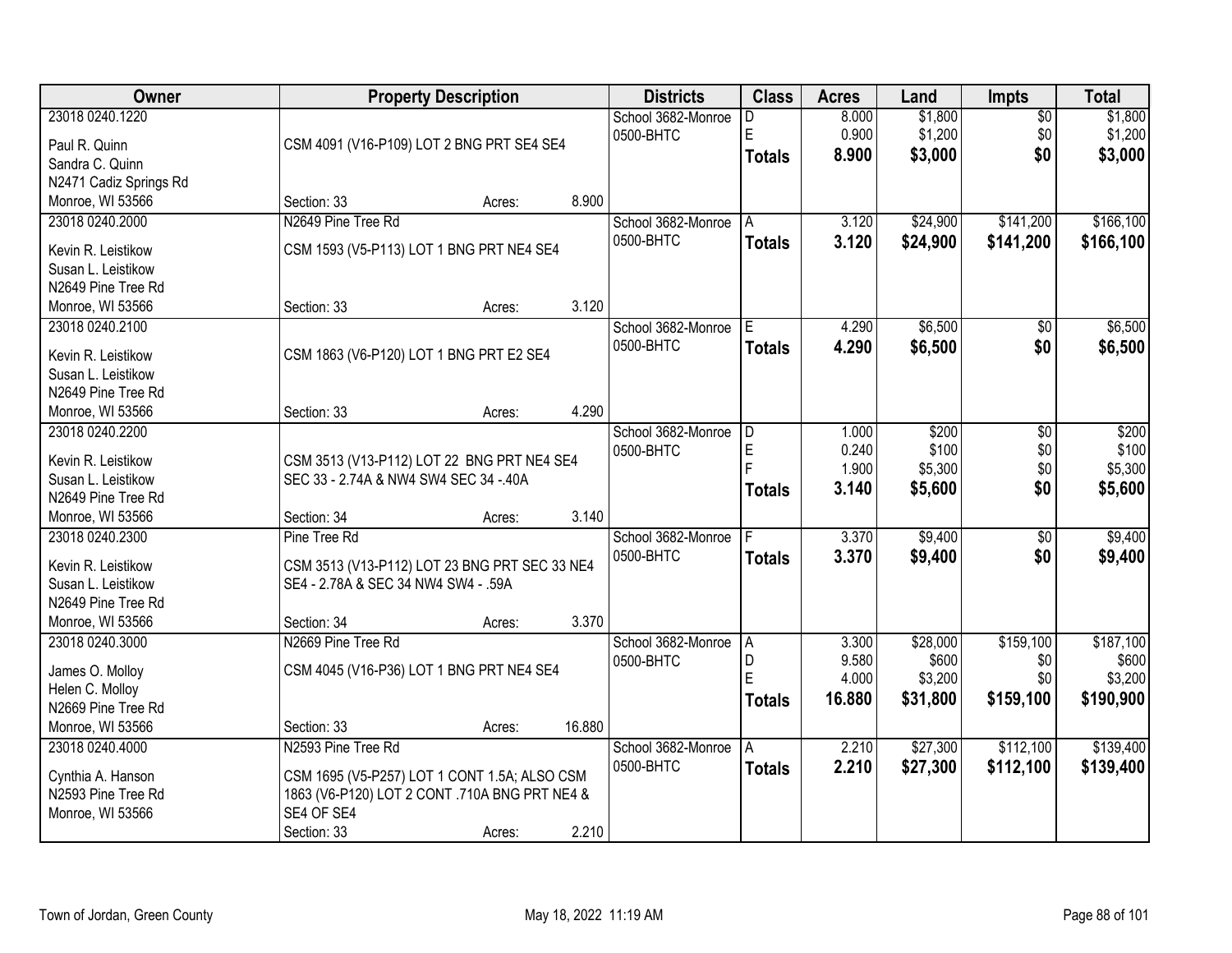| Owner                               |                                                   | <b>Property Description</b> |         | <b>Districts</b>                | <b>Class</b>  | <b>Acres</b> | Land      | <b>Impts</b>    | <b>Total</b> |
|-------------------------------------|---------------------------------------------------|-----------------------------|---------|---------------------------------|---------------|--------------|-----------|-----------------|--------------|
| 23018 0241.0000                     | W8163 Smock Valley Rd                             |                             |         | School 3682-Monroe              | A             | 2.000        | \$16,000  | \$204,400       | \$220,400    |
| Joshua S. Hardacre                  | CSM 1747 (V5-P331) LOT 1 BNG PRT NE4 NE4          |                             |         | 0500-BHTC                       | E             | 19.760       | \$27,800  | \$0             | \$27,800     |
| Chelsea E. Hardacre                 |                                                   |                             |         |                                 | E             | 18.000       | \$61,200  | \$0             | \$61,200     |
| W8163 Smock Valley Rd               |                                                   |                             |         |                                 | <b>Totals</b> | 39.760       | \$105,000 | \$204,400       | \$309,400    |
| Monroe, WI 53566                    | Section: 34                                       | Acres:                      | 39.760  |                                 |               |              |           |                 |              |
| 23018 0242.0000                     | N2720 Cadiz Springs Rd                            |                             |         | School 3682-Monroe              | 5M            | 2.000        | \$2,600   | $\overline{50}$ | \$2,600      |
| David Johnson                       | W1/2 NE4 EXC E2 SW4 NE4 60A PARC SE4 NW4 E OF     |                             |         | 0500-BHTC                       | D             | 95.000       | \$16,100  | \$0             | \$16,100     |
| 10500 Saddle Path Rd                | RD .62A W2 NW4 SE4 EXC CSM 2533 CONT 15.45A W     |                             |         |                                 | E             | 3.740        | \$400     | \$0             | \$400        |
| Belvidere, IL 61008                 | 26.67A SW4 SE4 - 26.67A EXC RD ROW 3.75A          |                             |         |                                 | G             | 2.000        | \$33,800  | \$58,600        | \$92,400     |
|                                     | Section: 34                                       | Acres:                      | 102.740 |                                 | <b>Totals</b> | 102.740      | \$52,900  | \$58,600        | \$111,500    |
| 23018 0242.1000                     | N2668 Cadiz Springs Rd                            |                             |         | School 3682-Monroe              | А             | 4.550        | \$30,800  | \$105,700       | \$136,500    |
|                                     |                                                   |                             |         | 0500-BHTC                       | <b>Totals</b> | 4.550        | \$30,800  | \$105,700       | \$136,500    |
| Thomas J. Nelson                    | CSM 2533 (V8-P308) LOT 1 BNG PRT NW4 SE4          |                             |         |                                 |               |              |           |                 |              |
| Susan M. Nelson                     |                                                   |                             |         |                                 |               |              |           |                 |              |
| N2668 Cadiz Springs Rd              |                                                   |                             |         |                                 |               |              |           |                 |              |
| Monroe, WI 53566                    | Section: 34                                       | Acres:                      | 4.550   |                                 |               |              |           |                 |              |
| 23018 0243.0000                     | N2596 Cadiz Springs Rd                            |                             |         | School 3682-Monroe              | 5M            | 21.000       | \$44,100  | \$0             | \$44,100     |
| John C. Williams et al              | E 60A S2 NE4; E 60A N2 SE4; ALSO COM 16.5 FT NO   |                             |         | 0500-BHTC                       | D<br>E        | 96.000       | \$11,800  | \$0             | \$11,800     |
| N1490 Allen Rd                      | OF SW COR W1/2 NW4 SE4, TH NELY TO PT 49.5 FT     |                             |         |                                 |               | 3.750        | \$4,600   | \$0             | \$4,600      |
| Browntown, WI 53522                 | NO SE COR SD W1/2 NW4 SE4, TH S 49.5 FT, TH       |                             |         |                                 | <b>Totals</b> | 120.750      | \$60,500  | \$0             | \$60,500     |
|                                     | Section: 34                                       | Acres:                      | 120.750 |                                 |               |              |           |                 |              |
| 23018 0244.0000                     |                                                   |                             |         | School 3682-Monroe              | D             | 9.790        | \$1,600   | $\overline{30}$ | \$1,600      |
| Jr Property Holdings, LLC           | PRT W1/2 NW4 SEC 34 COM NE4 W1/2 NW4 TH S0*E      |                             |         | 0500-BHTC                       | <b>Totals</b> | 9.790        | \$1,600   | \$0             | \$1,600      |
| W8473 Smock Valley Rd               | 1651.94 FT POB N69*W 253.32 FT S17*W 1127.24 FT E |                             |         |                                 |               |              |           |                 |              |
| Monroe, WI 53566                    | ALG S LN TO SE COR W1/2 NW4 TH N ALG E LN POB     |                             |         |                                 |               |              |           |                 |              |
|                                     | Section: 34                                       | Acres:                      | 9.790   |                                 |               |              |           |                 |              |
| 23018 0244.1000                     |                                                   |                             |         | School 3682-Monroe              |               | 9.990        | \$28,000  | $\sqrt{6}$      | \$28,000     |
|                                     |                                                   |                             |         | 0500-BHTC                       | <b>Totals</b> | 9.990        | \$28,000  | \$0             | \$28,000     |
| Stalder Arnold F & Jean L Revocable | PRT SW4 POS (V1-P286) EXC RD ROW .02A             |                             |         |                                 |               |              |           |                 |              |
| Trust Dtd March 29,                 |                                                   |                             |         |                                 |               |              |           |                 |              |
| c/o Stalder Arnold F & Jean L Revoc |                                                   |                             |         |                                 |               |              |           |                 |              |
| Trust                               | Section: 34                                       | Acres:                      | 9.990   |                                 |               |              |           |                 |              |
| 2111 9th Ave                        |                                                   |                             |         |                                 |               |              |           |                 |              |
| Monroe, WI 53566                    |                                                   |                             |         |                                 |               |              |           |                 |              |
| 23018 0244.2000                     |                                                   |                             |         | School 3682-Monroe<br>0500-BHTC | D.            | 5.000        | \$1,100   | $\overline{50}$ | \$1,100      |
| Daniel J. Harrigan                  | CSM 3876 (V15-P82) LOT 3 BNG PRT NE4 NW4 & SE4    |                             |         |                                 | <b>Totals</b> | 5.000        | \$1,100   | \$0             | \$1,100      |
| Michelle L. Harrigan                | NW4                                               |                             |         |                                 |               |              |           |                 |              |
| N2877 Cadiz Springs Rd              |                                                   |                             |         |                                 |               |              |           |                 |              |
| Monroe, WI 53566                    | Section: 34                                       | Acres:                      | 5.000   |                                 |               |              |           |                 |              |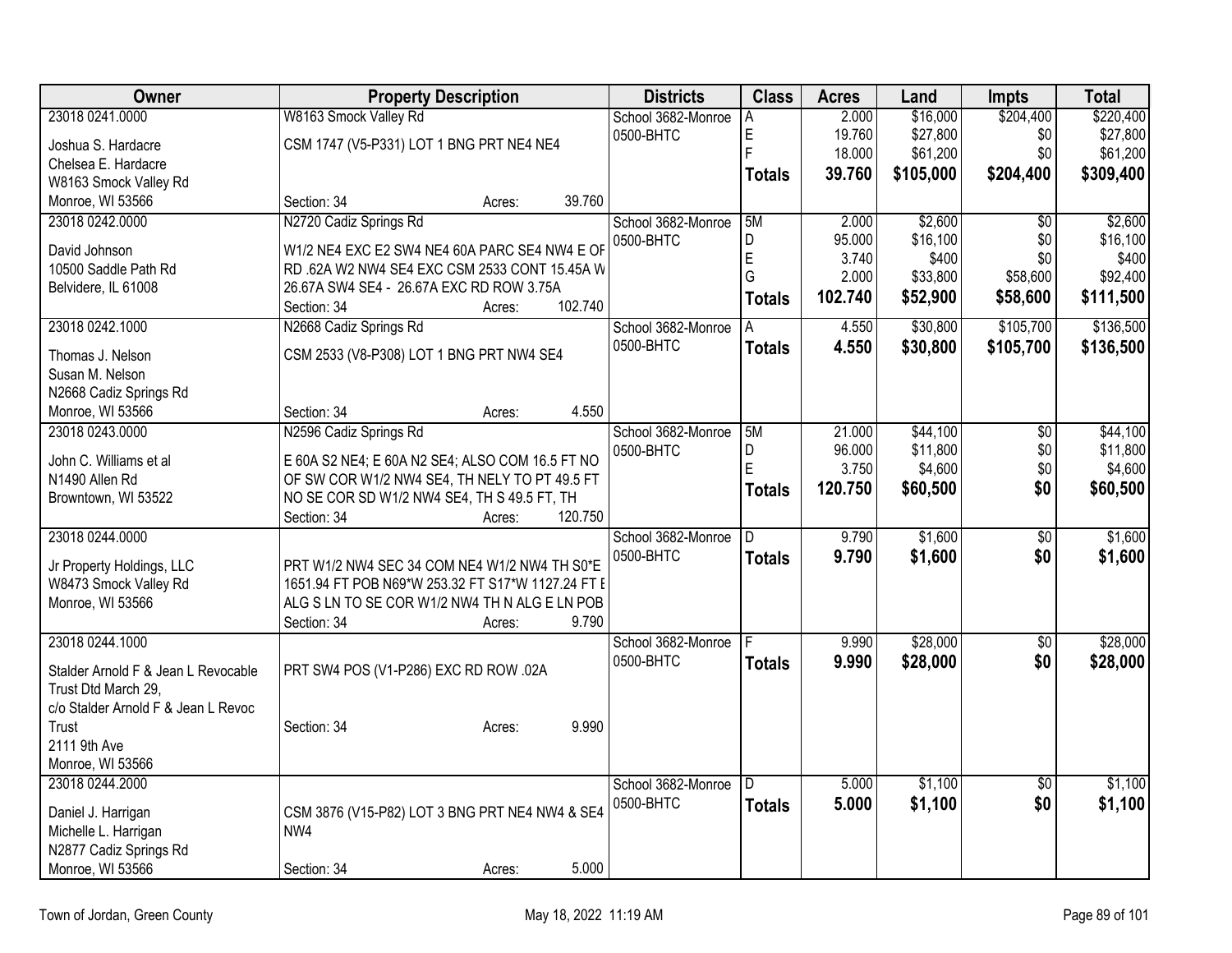| <b>Owner</b>                               |                                                 | <b>Property Description</b> |        | <b>Districts</b>   | <b>Class</b>  | <b>Acres</b> | Land     | <b>Impts</b>    | <b>Total</b> |
|--------------------------------------------|-------------------------------------------------|-----------------------------|--------|--------------------|---------------|--------------|----------|-----------------|--------------|
| 23018 0244.2100                            | N2877 Cadiz Springs Rd                          |                             |        | School 3682-Monroe |               | 5.000        | \$21,900 | \$159,200       | \$181,100    |
| Daniel J. Harrigan                         | CSM 3876 (V15-P82) LOT 1 BNG PRT NE4 NW4        |                             |        | 0500-BHTC          | <b>Totals</b> | 5.000        | \$21,900 | \$159,200       | \$181,100    |
| Michelle L. Harrigan                       |                                                 |                             |        |                    |               |              |          |                 |              |
| N2877 Cadiz Springs Rd                     |                                                 |                             |        |                    |               |              |          |                 |              |
| Monroe, WI 53566                           | Section: 34                                     | Acres:                      | 5.000  |                    |               |              |          |                 |              |
| 23018 0244.2200                            |                                                 |                             |        | School 3682-Monroe | D.            | 5.000        | \$1,100  | \$0             | \$1,100      |
|                                            |                                                 |                             |        | 0500-BHTC          | <b>Totals</b> | 5.000        | \$1,100  | \$0             | \$1,100      |
| Daniel J. Harrigan                         | CSM 3876 (V15-P82) LOT 2 BNG PRT NE4 NW4        |                             |        |                    |               |              |          |                 |              |
| Michelle L. Harrigan                       |                                                 |                             |        |                    |               |              |          |                 |              |
| N2877 Cadiz Springs Rd<br>Monroe, WI 53566 | Section: 34                                     | Acres:                      | 5.000  |                    |               |              |          |                 |              |
| 23018 0244.3000                            |                                                 |                             |        | School 3682-Monroe | 5M            | 3.210        | \$4,300  | \$0             | \$4,300      |
|                                            |                                                 |                             |        | 0500-BHTC          | D             | 31.000       | \$5,800  | \$0             | \$5,800      |
| Jr Property Holdings, LLC                  | CSM 3419 (V12-P289) LOT 1 BNG PRT NE4 NW4 -     |                             |        |                    | F             | 0.500        | \$100    | \$0             | \$100        |
| W8473 Smock Valley Rd                      | 28.3A & PRT SE4 NW4 - 6.41A                     |                             |        |                    | <b>Totals</b> | 34.710       | \$10,200 | \$0             | \$10,200     |
| Monroe, WI 53566                           |                                                 |                             |        |                    |               |              |          |                 |              |
|                                            | Section: 34                                     | Acres:                      | 34.710 |                    |               |              |          |                 |              |
| 23018 0244.4000                            |                                                 |                             |        | School 3682-Monroe | D             | 29.000       | \$5,100  | $\overline{50}$ | \$5,100      |
| Jr Property Holdings, LLC                  | CSM 3419 (V12-P289) LOT 2 BNG PRT SE4 NW4       |                             |        | 0500-BHTC          | F             | 0.920        | \$100    | \$0             | \$100        |
| W8473 Smock Valley Rd                      |                                                 |                             |        |                    | <b>Totals</b> | 29.920       | \$5,200  | \$0             | \$5,200      |
| Monroe, WI 53566                           |                                                 |                             |        |                    |               |              |          |                 |              |
|                                            | Section: 34                                     | Acres:                      | 29.920 |                    |               |              |          |                 |              |
| 23018 0244.5000                            |                                                 |                             |        | School 3682-Monroe | D.            | 1.210        | \$200    | $\overline{50}$ | \$200        |
| Max R. Voelkli                             | CSM 3739 (V14-P175) OUTLOT 1 - CONT .08A PRT    |                             |        | 0500-BHTC          | <b>Totals</b> | 1.210        | \$200    | \$0             | \$200        |
| 3848 Maple Grove Dr                        | OUTLOT 2 - CONT 1.13A (FKA PRT LOT 3 CSM 3419   |                             |        |                    |               |              |          |                 |              |
| <b>Unit 205</b>                            | IN PRT NE4 SW4)                                 |                             |        |                    |               |              |          |                 |              |
| Madison, WI 53719                          | Section: 34                                     | Acres:                      | 1.210  |                    |               |              |          |                 |              |
| 23018 0244.5100                            |                                                 |                             |        | School 3682-Monroe | D             | 2.200        | \$500    | $\overline{60}$ | \$500        |
|                                            |                                                 |                             |        | 0500-BHTC          | <b>Totals</b> | 2.200        | \$500    | \$0             | \$500        |
| Thomas J. Nelson                           | CSM 3739 (V14-P175) LOT 1 FKA PRT LOT 3 CSM     |                             |        |                    |               |              |          |                 |              |
| Susan M. Nelson                            | 3419, BNG PRT NE4 SW4                           |                             |        |                    |               |              |          |                 |              |
| N2668 Cadiz Springs Rd                     |                                                 |                             |        |                    |               |              |          |                 |              |
| Monroe, WI 53566                           | Section: 34                                     | Acres:                      | 2.200  |                    |               |              |          |                 |              |
| 23018 0244.5110                            |                                                 |                             |        | School 3682-Monroe | D.            | 0.500        | \$100    | $\overline{50}$ | \$100        |
| Thomas J. Nelson                           | CSM 3739 (V14-P175) PRT OUTLOT 2 BGN NW COR     |                             |        | 0500-BHTC          | <b>Totals</b> | 0.500        | \$100    | \$0             | \$100        |
| Susan M. Nelson                            | LOT 1 CSM 3739 TH S0*W 216.71 FT TH NWLY 307.11 |                             |        |                    |               |              |          |                 |              |
| N2668 Cadiz Springs Rd                     | FT ALG CRV RT RAD 60 FT CHD N89*W 66 FT TH      |                             |        |                    |               |              |          |                 |              |
| Monroe, WI 53566                           | Section: 34                                     | Acres:                      | 0.500  |                    |               |              |          |                 |              |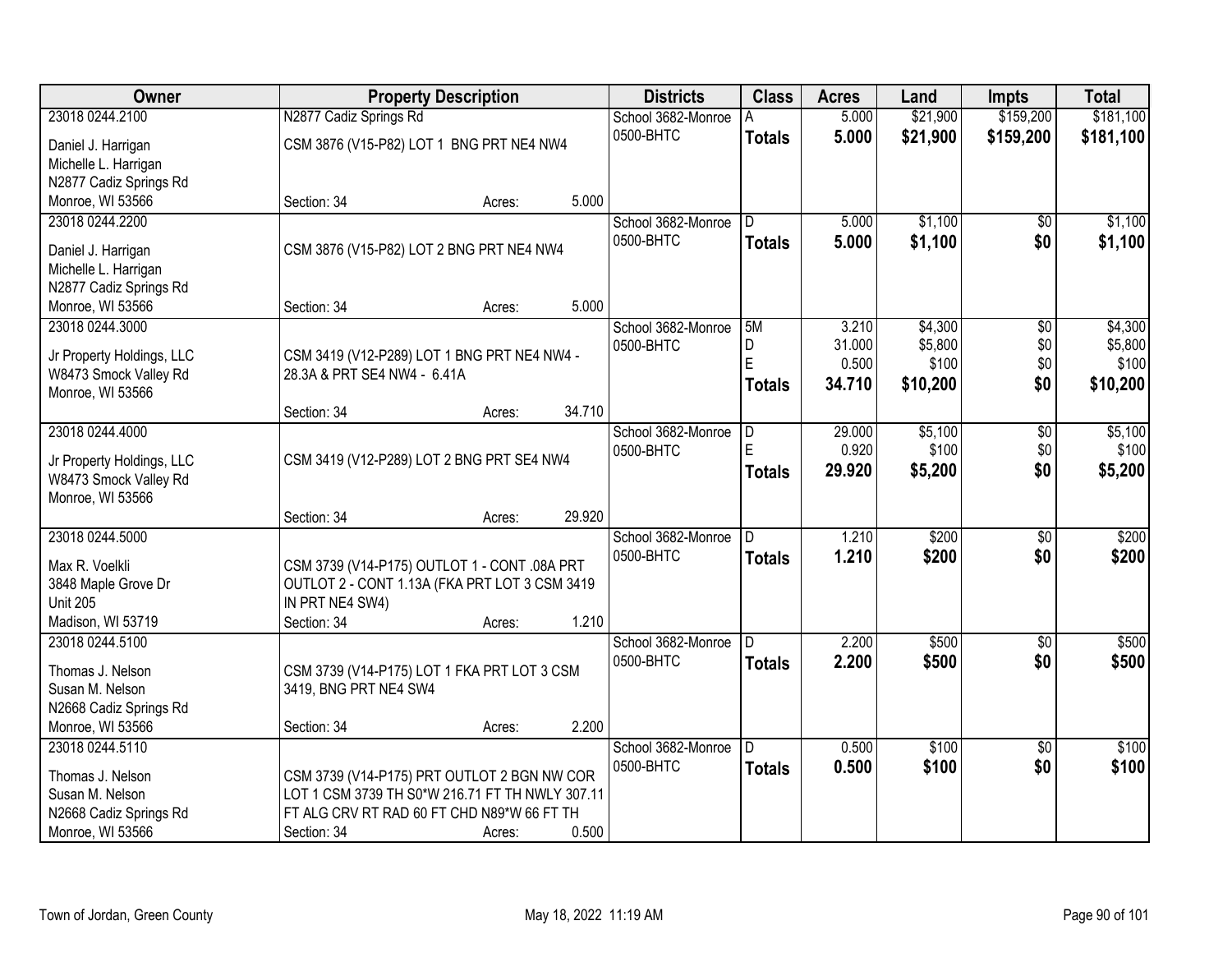| Owner                                 | <b>Property Description</b>                     |        |        | <b>Districts</b>                | <b>Class</b>  | <b>Acres</b> | Land     | <b>Impts</b>    | <b>Total</b> |
|---------------------------------------|-------------------------------------------------|--------|--------|---------------------------------|---------------|--------------|----------|-----------------|--------------|
| 23018 0244.5200                       |                                                 |        |        | School 3682-Monroe              | D.            | 2.210        | \$500    | \$0             | \$500        |
| Thomas J. Nelson                      | CSM 3739 (V14-P175) LOT 2 BNG PRT LOT 3 CSM     |        |        | 0500-BHTC                       | <b>Totals</b> | 2.210        | \$500    | \$0             | \$500        |
| Susan M. Nelson                       | 3419, BNG PRT NE4 SW4                           |        |        |                                 |               |              |          |                 |              |
| N2668 Cadiz Springs Rd                |                                                 |        |        |                                 |               |              |          |                 |              |
| Monroe, WI 53566                      | Section: 34                                     | Acres: | 2.210  |                                 |               |              |          |                 |              |
| 23018 0244.5300                       |                                                 |        |        | School 3682-Monroe              | D.            | 1.620        | \$400    | \$0             | \$400        |
|                                       |                                                 |        |        | 0500-BHTC                       | <b>Totals</b> | 1.620        | \$400    | \$0             | \$400        |
| Thomas J. Nelson                      | CSM 3740 (V14-P177) LOT 3 BNG PRT LOT 3 CSM     |        |        |                                 |               |              |          |                 |              |
| Susan M. Nelson                       | 3419, BNG PRT NE4 SW4                           |        |        |                                 |               |              |          |                 |              |
| N2668 Cadiz Springs Rd                |                                                 |        | 1.620  |                                 |               |              |          |                 |              |
| Monroe, WI 53566                      | Section: 34                                     | Acres: |        |                                 |               |              |          |                 |              |
| 23018 0244.5400                       |                                                 |        |        | School 3682-Monroe<br>0500-BHTC |               | 1.750        | \$400    | \$0             | \$400        |
| Thomas J. Nelson                      | CSM 3740 (V14-P177) LOT 4 BNG PRT LOT 3 CSM     |        |        |                                 | Totals        | 1.750        | \$400    | \$0             | \$400        |
| Susan M. Nelson                       | 3419, BNG PRT NE4 SW4                           |        |        |                                 |               |              |          |                 |              |
| N2668 Cadiz Springs Rd                |                                                 |        |        |                                 |               |              |          |                 |              |
| Monroe, WI 53566                      | Section: 34                                     | Acres: | 1.750  |                                 |               |              |          |                 |              |
| 23018 0245.0000                       |                                                 |        |        | School 3682-Monroe              | 5M            | 6.805        | \$8,900  | $\overline{50}$ | \$8,900      |
| Jr Property Holdings, LLC             | PRT W4 NW4 SEC 34 COM NW COR TH E 647.94 FT     |        |        | 0500-BHTC                       | D.            | 8.000        | \$1,800  | \$0             | \$1,800      |
| W8473 Smock Valley Rd                 | POB TH E 669.87 FT TH S0*E 1651.94 FT TH N69*W  |        |        |                                 | <b>Totals</b> | 14.805       | \$10,700 | \$0             | \$10,700     |
| Monroe, WI 53566                      | 253.32 FT TH S17*W 144.96 FT TH N81*W 866.47 FT |        |        |                                 |               |              |          |                 |              |
|                                       | Section: 34                                     | Acres: | 14.805 |                                 |               |              |          |                 |              |
| 23018 0245.1000                       |                                                 |        |        | School 3682-Monroe              | 5M            | 2.000        | \$3,000  | $\overline{30}$ | \$3,000      |
|                                       |                                                 |        |        | 0500-BHTC                       | A             | 0.260        | \$1,800  | \$100           | \$1,900      |
| Bell Income Trust Dated September 15, | PARC IN W 1/2 NW4 SEC 34 BNG PRT POS V1-P279    |        |        |                                 | D             | 3.000        | \$500    | \$0             | \$500        |
| 2016<br>c/o Bell Income Trust         |                                                 |        |        |                                 | E             | 3.200        | \$4,800  | \$0             | \$4,800      |
| William E & Roberta A Bell Tte        | Section: 34                                     |        | 8.460  |                                 | <b>Totals</b> | 8.460        | \$10,100 | \$100           | \$10,200     |
| N2790 Pine Tree Rd                    |                                                 | Acres: |        |                                 |               |              |          |                 |              |
| Monroe, WI 53566                      |                                                 |        |        |                                 |               |              |          |                 |              |
| 23018 0245.2000                       | W8473 Smock Valley Rd                           |        |        | School 3682-Monroe              | 5M            | 8.000        | \$10,400 | $\overline{50}$ | \$10,400     |
|                                       |                                                 |        |        | 0500-BHTC                       | Α             | 4.000        | \$23,300 | \$161,900       | \$185,200    |
| Richard J. Horbaczewski               | CSM 3506 (V13-P102) LOT 2 BNG PRT NW4 NW4       |        |        |                                 | D             | 13.000       | \$1,300  | \$0             | \$1,300      |
| Jacqueline S. Gennett                 |                                                 |        |        |                                 | E             | 0.960        | \$100    | \$0             | \$100        |
| W8473 Smock Valley Rd                 |                                                 |        |        |                                 | <b>Totals</b> | 25.960       | \$35,100 | \$161,900       | \$197,000    |
| Monroe, WI 53566                      | Section: 34                                     | Acres: | 25.960 |                                 |               |              |          |                 |              |
| 23018 0246.0000                       |                                                 |        |        | School 3682-Monroe              | E             | 4.710        | \$500    | \$0             | \$500        |
| Max R. Voelkli                        | PRT OUTLOT 1 & 2 CSM 3739 LYG W2 NE4 SW4 -. 20A |        |        | 0500-BHTC                       | <b>Totals</b> | 4.710        | \$500    | \$0             | \$500        |
| 3848 Maple Grove Dr Apt 205           | OUTLOT 3 CSM 3740 - .65A, OUTLOT 4 CSM 3741     |        |        |                                 |               |              |          |                 |              |
| Madison, WI 53719                     | -1.12A, OUTLOT 5 CSM 3742 -1.14A, OUTLOT 6 CSM  |        |        |                                 |               |              |          |                 |              |
|                                       | Section: 34                                     | Acres: | 4.710  |                                 |               |              |          |                 |              |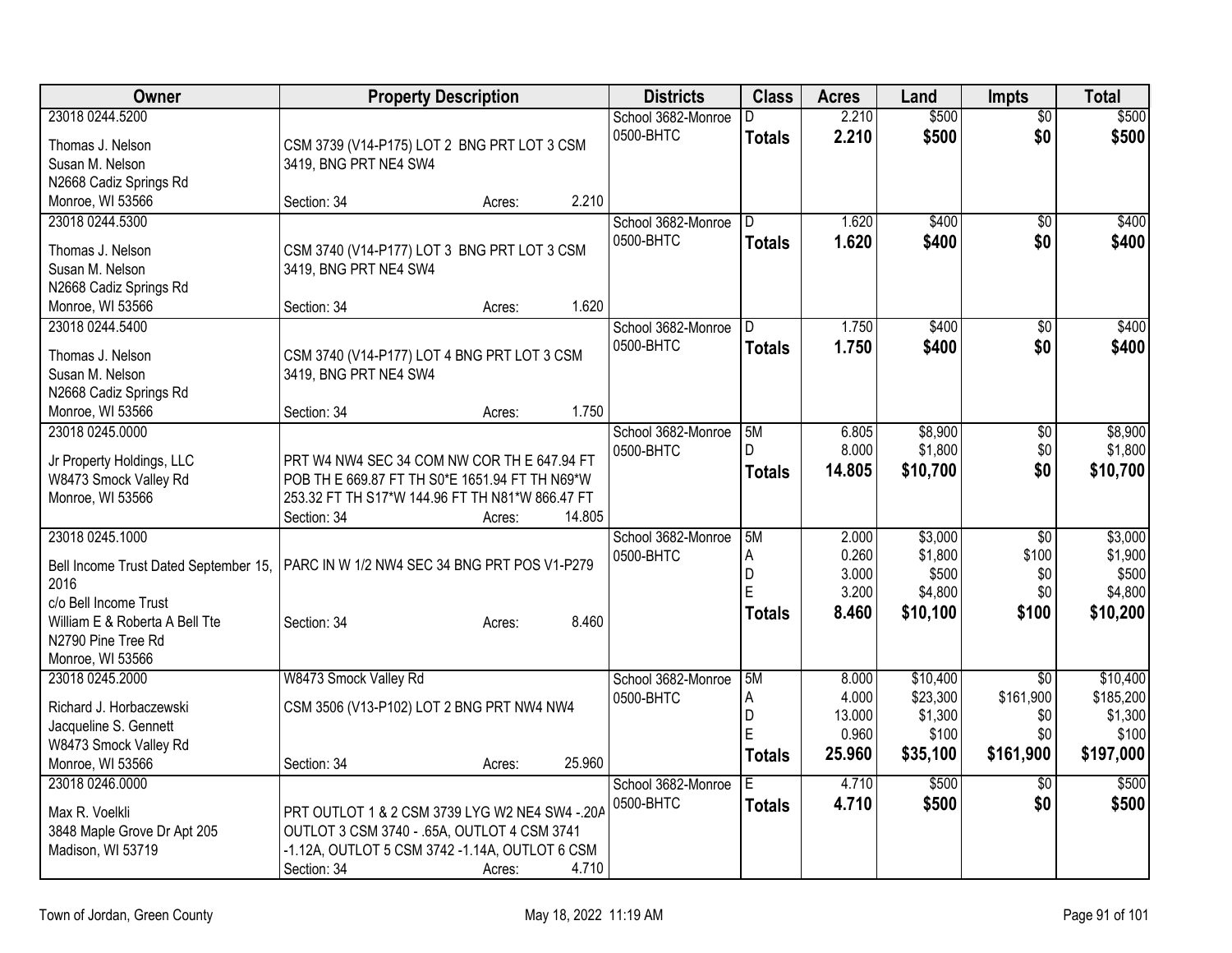| Owner                                                                                                   |                                                                                                        | <b>Property Description</b> |        | <b>Districts</b>                | <b>Class</b>                  | <b>Acres</b>                     | Land                                 | <b>Impts</b>                         | <b>Total</b>                         |
|---------------------------------------------------------------------------------------------------------|--------------------------------------------------------------------------------------------------------|-----------------------------|--------|---------------------------------|-------------------------------|----------------------------------|--------------------------------------|--------------------------------------|--------------------------------------|
| 23018 0246.0010<br>Max R. Voelkli<br>3848 Maple Grove Dr Apt 205<br>Madison, WI 53719                   | CSM 3742 (V14-P181) LOT 10 BNG PRT NW4 & SW4<br>OF SW4                                                 |                             |        | School 3682-Monroe<br>0500-BHTC | 5M<br>D.<br><b>Totals</b>     | 11.500<br>0.640<br>12.140        | \$15,000<br>\$100<br>\$15,100        | $\overline{30}$<br>\$0<br>\$0        | \$15,000<br>\$100<br>\$15,100        |
|                                                                                                         | Section: 34                                                                                            | Acres:                      | 12.140 |                                 |                               |                                  |                                      |                                      |                                      |
| 23018 0246.0100<br>Paul R. Quinn<br>Sandra C. Quinn<br>N2471 Cadiz Springs Rd<br>Monroe, WI 53566       | CSM 3489 (V13-P76) LOT 1 BNG PRT SEC 34 SW4<br>SW4 - 5.37A & PRT SEC 33 SE4 SE4 - .50A<br>Section: 34  | Acres:                      | 5.870  | School 3682-Monroe<br>0500-BHTC | 5M<br>D<br>E<br><b>Totals</b> | 1.010<br>4.000<br>0.860<br>5.870 | \$1,400<br>\$700<br>\$100<br>\$2,200 | $\overline{50}$<br>\$0<br>\$0<br>\$0 | \$1,400<br>\$700<br>\$100<br>\$2,200 |
| 23018 0246.0200<br>Max R. Voelkli<br>3848 Maple Grove Dr Apt 205<br>Madison, WI 53719                   | CSM 3743 (V14-P183) LOT 20 BNG PRT NW4 SW4<br>Section: 34                                              | Acres:                      | 3.610  | School 3682-Monroe<br>0500-BHTC | 5M<br>n<br><b>Totals</b>      | 2.610<br>1.000<br>3.610          | \$3,400<br>\$200<br>\$3,600          | \$0<br>\$0<br>\$0                    | \$3,400<br>\$200<br>\$3,600          |
| 23018 0246.0500<br>Scott M. Sargent<br>Melissa R. Sargent<br>N2539 Cadiz Springs Rd<br>Monroe, WI 53566 | Cadiz Springs Rd<br>CSM 3740 (V14-P177) LOT 5 BNG PRT NE4 SW4<br>Section: 34                           | Acres:                      | 2.090  | School 3682-Monroe<br>0500-BHTC | 5M<br>D.<br><b>Totals</b>     | 1.000<br>1.090<br>2.090          | \$1,300<br>\$200<br>\$1,500          | \$0<br>\$0<br>\$0                    | \$1,300<br>\$200<br>\$1,500          |
| 23018 0246.0600<br>Scott M. Sargent<br>Melissa R. Sargent<br>N2539 Cadiz Springs Rd<br>Monroe, WI 53566 | Cadiz Springs Rd<br>CSM 3741 (V14-P179) LOT 6 BNG PRT SW4<br>Section: 34                               | Acres:                      | 9.010  | School 3682-Monroe<br>0500-BHTC | 5M<br>D.<br><b>Totals</b>     | 7.500<br>1.510<br>9.010          | \$9,800<br>\$200<br>\$10,000         | $\overline{30}$<br>\$0<br>\$0        | \$9,800<br>\$200<br>\$10,000         |
| 23018 0246.0700<br>Max R. Voelkli<br>3848 Maple Grove Dr Apt 205<br>Madison, WI 53719                   | Cadiz Springs Rd<br>CSM 3741 (V14-P179) LOT 7 BNG PRT SW4<br>Section: 34                               | Acres:                      | 8.570  | School 3682-Monroe<br>0500-BHTC | 5M<br><b>Totals</b>           | 7.000<br>1.570<br>8.570          | \$9,100<br>\$300<br>\$9,400          | $\overline{50}$<br>\$0<br>\$0        | \$9,100<br>\$300<br>\$9,400          |
| 23018 0246.0800<br>Michael J. Scott<br>Lori M. Scott<br>N2785 Pine Tree Rd<br>Monroe, WI 53566          | W8441 Scenic Vw Ln<br>CSM 3742 (V14-P181) LOT 8 BNG PRT NW4 SW4<br><b>INCL EASEMENT</b><br>Section: 34 | Acres:                      | 3.600  | School 3682-Monroe<br>0500-BHTC | D.<br><b>Totals</b>           | 3.600<br>3.600                   | \$800<br>\$800                       | $\overline{30}$<br>\$0               | \$800<br>\$800                       |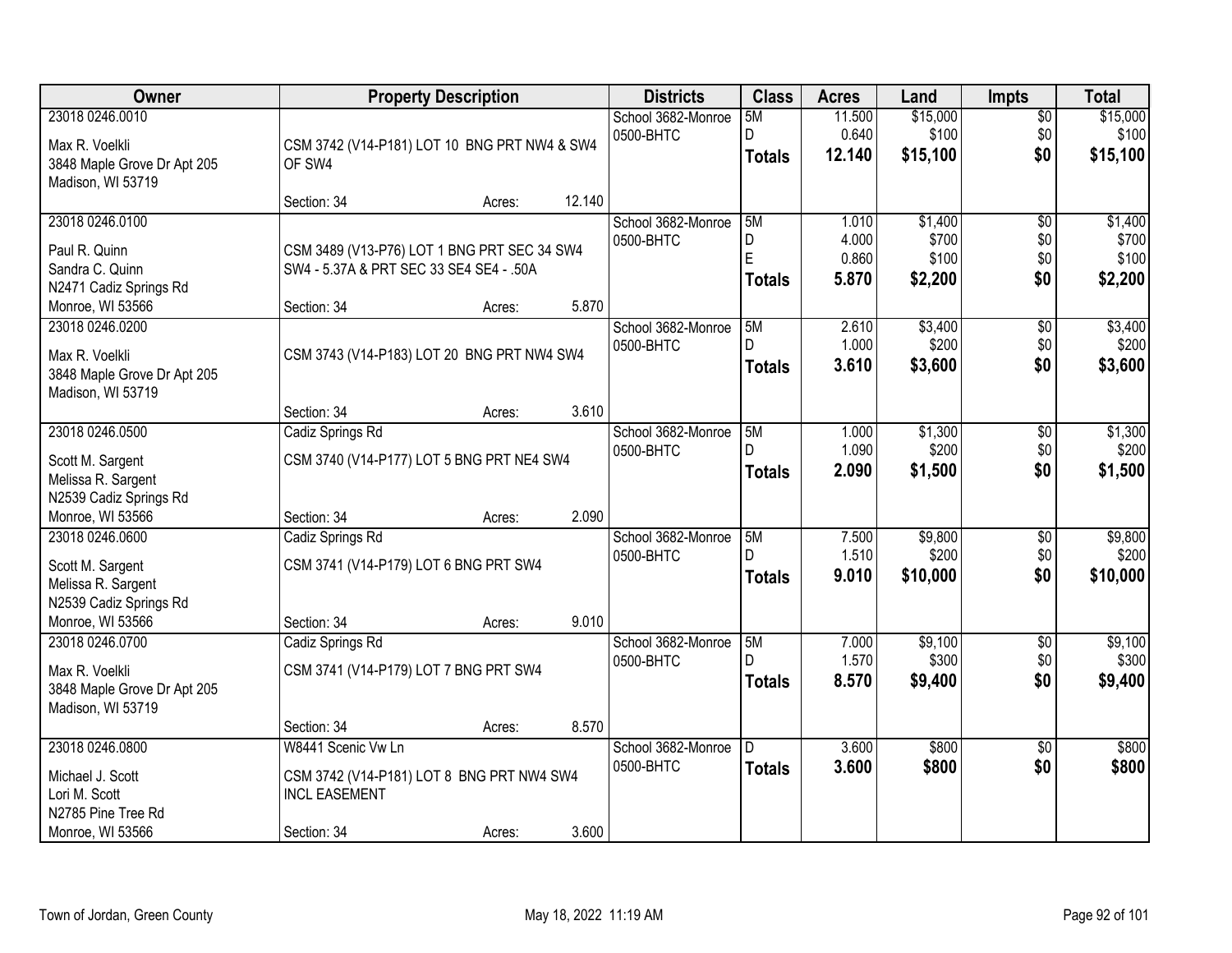| Owner                                  |                                                | <b>Property Description</b> |       | <b>Districts</b>   | <b>Class</b>  | <b>Acres</b> | Land     | <b>Impts</b>    | <b>Total</b> |
|----------------------------------------|------------------------------------------------|-----------------------------|-------|--------------------|---------------|--------------|----------|-----------------|--------------|
| 23018 0246.0900                        |                                                |                             |       | School 3682-Monroe | 5M            | 1.500        | \$2,100  | $\overline{50}$ | \$2,100      |
| Max R. Voelkli                         | CSM 3742 (V14-P181) LOT 9 BNG PRT NW4 & SW4    |                             |       | 0500-BHTC          | D.            | 2.100        | \$300    | \$0             | \$300        |
| 3848 Maple Grove Dr Apt 205            | OF SW4                                         |                             |       |                    | Totals        | 3.600        | \$2,400  | \$0             | \$2,400      |
| Madison, WI 53719                      |                                                |                             |       |                    |               |              |          |                 |              |
|                                        | Section: 34                                    | Acres:                      | 3.600 |                    |               |              |          |                 |              |
| 23018 0246.1000                        |                                                |                             |       | School 3682-Monroe | l A           | 3.070        | \$21,000 | \$600           | \$21,600     |
| Stalder Arnold F & Jean L Revocable    | PRT SE4 SW4 COM S4 COR SD SEC TH N 1314.75 FT  |                             |       | 0500-BHTC          |               | 2.000        | \$6,800  | \$0             | \$6,800      |
| Trust Dtd March 29,                    | TO NE COR SE4 SW4 TH N89*W 138.71 FT TO CTRLN  |                             |       |                    | <b>Totals</b> | 5.070        | \$27,800 | \$600           | \$28,400     |
| c/o Stalder Arnold F & Jean L Revoc    | TOWN RD POB TH S89*W 529.71 FT TH S22*W 720.56 |                             |       |                    |               |              |          |                 |              |
| Trust                                  | Section: 34                                    | Acres:                      | 5.070 |                    |               |              |          |                 |              |
| 2111 9th Ave                           |                                                |                             |       |                    |               |              |          |                 |              |
| Monroe, WI 53566                       |                                                |                             |       |                    |               |              |          |                 |              |
| 23018 0246.1100                        |                                                |                             |       | School 3682-Monroe | D             | 3.620        | \$600    | \$0             | \$600        |
|                                        |                                                |                             |       | 0500-BHTC          | <b>Totals</b> | 3.620        | \$600    | \$0             | \$600        |
| Scott M. Sargent<br>Melissa R. Sargent | CSM 3511 (V13-P110) LOT 11 BNG PRT SE4 SW4     |                             |       |                    |               |              |          |                 |              |
| N2539 Cadiz Springs Rd                 |                                                |                             |       |                    |               |              |          |                 |              |
| Monroe, WI 53566                       | Section: 34                                    | Acres:                      | 3.620 |                    |               |              |          |                 |              |
| 23018 0246.1200                        | N2539 Cadiz Springs Rd                         |                             |       | School 3682-Monroe | A             | 3.310        | \$21,200 | \$218,700       | \$239,900    |
|                                        |                                                |                             |       | 0500-BHTC          | <b>Totals</b> | 3.310        | \$21,200 | \$218,700       | \$239,900    |
| Scott M. Sargent                       | CSM 3511 (V13-P110) LOT 12 BNG PRT SE4 SW4     |                             |       |                    |               |              |          |                 |              |
| Melissa R. Sargent                     |                                                |                             |       |                    |               |              |          |                 |              |
| N2539 Cadiz Springs Rd                 |                                                |                             |       |                    |               |              |          |                 |              |
| Monroe, WI 53566                       | Section: 34                                    | Acres:                      | 3.310 |                    |               |              |          |                 |              |
| 23018 0246.1300                        |                                                |                             |       | School 3682-Monroe | D             | 2.510        | \$400    | \$0             | \$400        |
| Scott M. Sargent                       | CSM 3511 (V13-P110) LOT 13 BNG PRT SE4 SW4     |                             |       | 0500-BHTC          | <b>Totals</b> | 2.510        | \$400    | \$0             | \$400        |
| Melissa R. Sargent                     |                                                |                             |       |                    |               |              |          |                 |              |
| N2539 Cadiz Springs Rd                 |                                                |                             |       |                    |               |              |          |                 |              |
| Monroe, WI 53566                       | Section: 34                                    | Acres:                      | 2.510 |                    |               |              |          |                 |              |
| 23018 0246.1400                        | N2514 Pine Tree Rd                             |                             |       | School 3682-Monroe | A             | 0.390        | \$6,100  | \$10,400        | \$16,500     |
| John A. Fuller                         | CSM 3511 (V13-P110) LOT 14 BNG PRT SW4 & SE4   |                             |       | 0500-BHTC          | $\mathsf E$   | 1.000        | \$5,000  | \$0             | \$5,000      |
| Jo A. Fuller                           | OF SW4 SUBJ TO EASEMENT                        |                             |       |                    |               | 1.470        | \$8,200  | \$0             | \$8,200      |
| 1614 22nd Ave                          |                                                |                             |       |                    | <b>Totals</b> | 2.860        | \$19,300 | \$10,400        | \$29,700     |
| Monroe, WI 53566                       | Section: 34                                    | Acres:                      | 2.860 |                    |               |              |          |                 |              |
| 23018 0246.1500                        | N2516 Pine Tree Rd                             |                             |       | School 3682-Monroe | A             | 4.440        | \$32,700 | \$191,300       | \$224,000    |
| Dennis G. Perger                       | CSM 3512 (V13-P111) LOT 15 BNG PRT SW4 SW4     |                             |       | 0500-BHTC          | <b>Totals</b> | 4.440        | \$32,700 | \$191,300       | \$224,000    |
| Joyce D. Perger                        |                                                |                             |       |                    |               |              |          |                 |              |
| N2516 Pine Tree                        |                                                |                             |       |                    |               |              |          |                 |              |
| Monroe, WI 53566                       | Section: 34                                    | Acres:                      | 4.440 |                    |               |              |          |                 |              |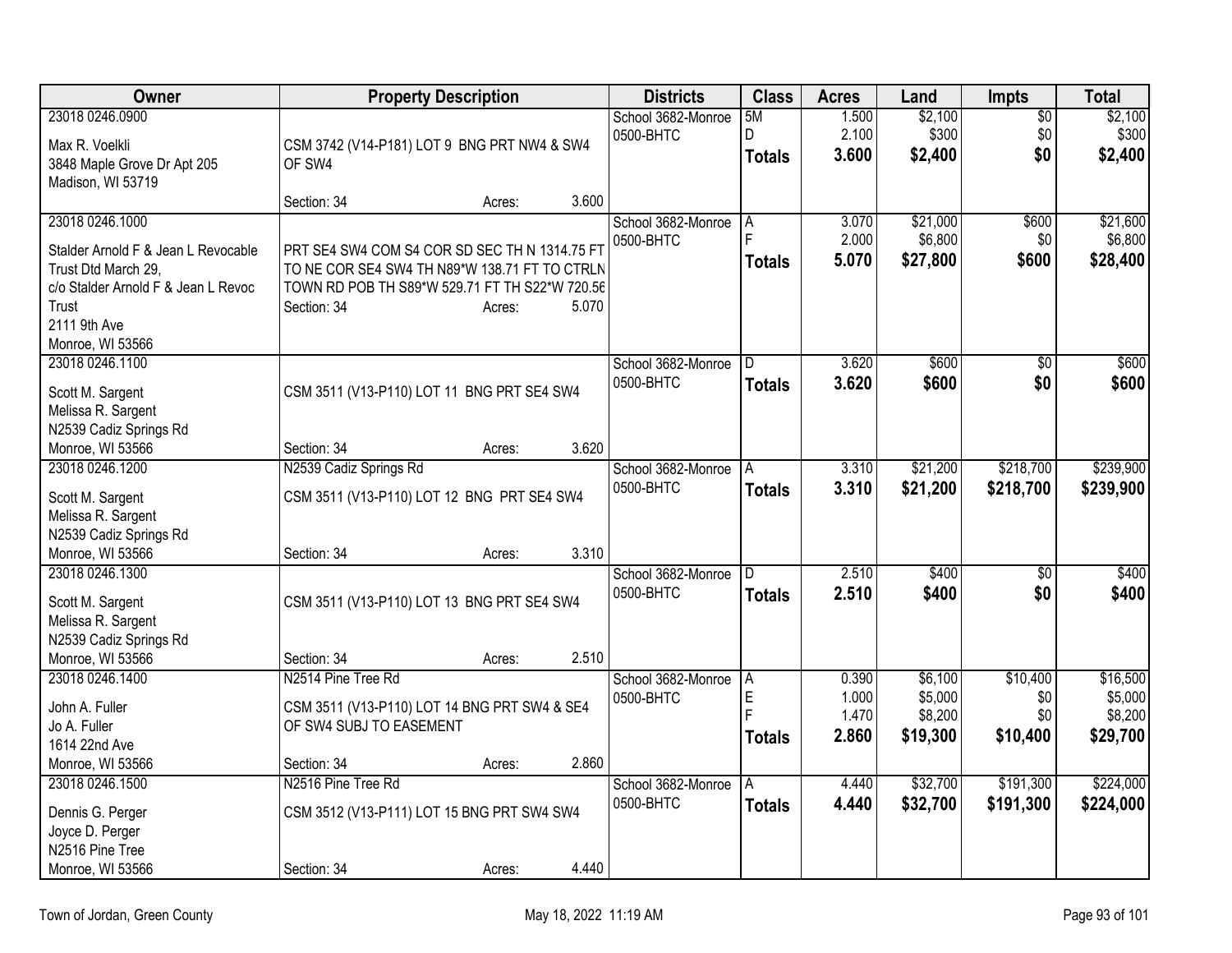| Owner                                                                                           | <b>Property Description</b>                                                                                  |                  | <b>Districts</b>                | <b>Class</b>              | <b>Acres</b>             | Land                          | Impts                        | <b>Total</b>                  |
|-------------------------------------------------------------------------------------------------|--------------------------------------------------------------------------------------------------------------|------------------|---------------------------------|---------------------------|--------------------------|-------------------------------|------------------------------|-------------------------------|
| 23018 0246.1600<br>Dennis G. Perger<br>Joyce D. Perger                                          | CSM 3512 (V13-P111) LOT 16 BNG PRT SW4 SW4                                                                   |                  | School 3682-Monroe<br>0500-BHTC | <b>Totals</b>             | 3.950<br>3.950           | \$13,800<br>\$13,800          | $\overline{50}$<br>\$0       | \$13,800<br>\$13,800          |
| N2516 Pine Tree Rd<br>Monroe, WI 53566                                                          | Section: 34                                                                                                  | 3.950<br>Acres:  |                                 |                           |                          |                               |                              |                               |
| 23018 0246.1700<br>Max R. Voelkli<br>3848 Maple Grove Dr Apt 205<br>Madison, WI 53719           | CSM 3512 (V13-P111) LOT 17 BNG PRT SW4 SW4                                                                   |                  | School 3682-Monroe<br>0500-BHTC | <b>Totals</b>             | 6.200<br>6.200           | \$17,400<br>\$17,400          | $\overline{50}$<br>\$0       | \$17,400<br>\$17,400          |
| 23018 0246.1800<br>Max R. Voelkli<br>3848 Maple Grove Dr Apt 205<br>Madison, WI 53719           | Section: 34<br>CSM 3743 (V14-P183) LOT 18 BNG PRT SEC 34 NW4<br>& SW4 OF SW4 & PRT SEC 33 NE4 & SE4 SE4      | 6.200<br>Acres:  | School 3682-Monroe<br>0500-BHTC | 5M<br>D.<br><b>Totals</b> | 9.210<br>1.500<br>10.710 | \$12,000<br>\$300<br>\$12,300 | \$0<br>\$0<br>\$0            | \$12,000<br>\$300<br>\$12,300 |
| 23018 0246.1900<br>Max R. Voelkli<br>3848 Maple Grove Dr Apt 205<br>Madison, WI 53719           | Section: 34<br>CSM 3743 (V14-P183) LOT 19 BNG PRT NW4 & SW4<br>OF SW4                                        | 10.710<br>Acres: | School 3682-Monroe<br>0500-BHTC | 5M<br>D.<br><b>Totals</b> | 3.000<br>0.610<br>3.610  | \$4,500<br>\$100<br>\$4,600   | \$0<br>\$0<br>\$0            | \$4,500<br>\$100<br>\$4,600   |
| 23018 0246.2000<br>Eric J. Radke<br>Teresa L. Radke                                             | Section: 34<br>N2526 Cadiz Springs Rd<br>CSM 714 (V2-P267) LOT 1 BNG PRT SE4 & SW4 OF<br>SW4 EXC RD ROW .48A | 3.610<br>Acres:  | School 3682-Monroe<br>0500-BHTC | <b>Totals</b>             | 4.160<br>4.160           | \$23,200<br>\$23,200          | \$158,600<br>\$158,600       | \$181,800<br>\$181,800        |
| N2526 Cadiz Springs Rd<br>Monroe, WI 53566<br>23018 0246.2500                                   | Section: 34<br>W8474 Scenic Vw Ln                                                                            | 4.160<br>Acres:  | School 3682-Monroe<br>0500-BHTC | 5M<br>А                   | 0.520<br>0.500           | \$800<br>\$5,000              | $\overline{50}$<br>\$234,500 | \$800<br>\$239,500            |
| Julie A. Ostrander et al<br>c/o Gordon A. Ostrander<br>W8474 Scenic View Ln<br>Monroe, WI 53566 | CSM 3744 (V14-P185) LOT 25 BNG PRT NW4 SW4<br>Section: 34                                                    | 3.520<br>Acres:  |                                 | D<br><b>Totals</b>        | 2.500<br>3.520           | \$600<br>\$6,400              | \$0<br>\$234,500             | \$600<br>\$240,900            |
| 23018 0246.2600<br>Julie A. Ostrander et al<br>c/o Gordon A. Ostrander<br>W8474 Scenic View Ln  | CSM 3744 (V14-P185) LOT 26 BNG PRT NW4 SW4                                                                   |                  | School 3682-Monroe<br>0500-BHTC | D.<br><b>Totals</b>       | 3.520<br>3.520           | \$800<br>\$800                | $\overline{50}$<br>\$0       | \$800<br>\$800                |
| Monroe, WI 53566                                                                                | Section: 34                                                                                                  | 3.520<br>Acres:  |                                 |                           |                          |                               |                              |                               |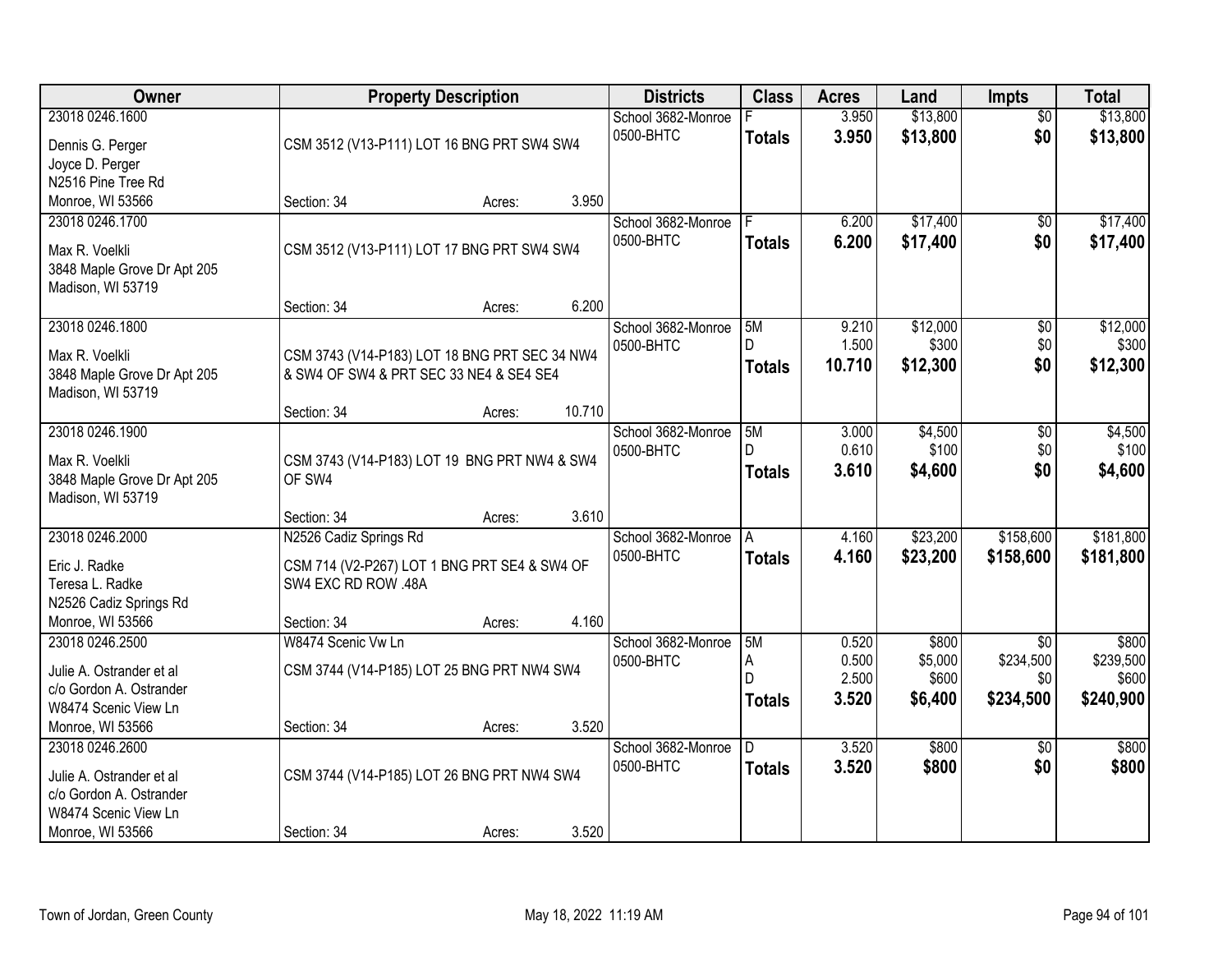| Owner                                                                                                |                                                                                                                                                           | <b>Property Description</b> |        | <b>Districts</b>                | <b>Class</b>                           | <b>Acres</b>                       | Land                                      | <b>Impts</b>                                   | <b>Total</b>                               |
|------------------------------------------------------------------------------------------------------|-----------------------------------------------------------------------------------------------------------------------------------------------------------|-----------------------------|--------|---------------------------------|----------------------------------------|------------------------------------|-------------------------------------------|------------------------------------------------|--------------------------------------------|
| 23018 0246.2700<br>Max R. Voelkli<br>3848 Maple Grove Dr Apt 205<br>Madison, WI 53719                | CSM 3745 (V14-P187) LOT 27 BNG PRT NW4 SW4                                                                                                                |                             |        | School 3682-Monroe<br>0500-BHTC | <b>Totals</b>                          | 3.520<br>3.520                     | \$800<br>\$800                            | $\overline{50}$<br>\$0                         | \$800<br>\$800                             |
|                                                                                                      | Section: 34                                                                                                                                               | Acres:                      | 3.520  |                                 |                                        |                                    |                                           |                                                |                                            |
| 23018 0246.2800<br>Max R. Voelkli<br>3848 Maple Grove Dr Apt 205<br>Madison, WI 53719                | CSM 3745 (V14-P187) LOT 28 BNG PRT NW4 & NE4<br>OF SW4<br>Section: 34                                                                                     |                             | 3.520  | School 3682-Monroe<br>0500-BHTC | D.<br><b>Totals</b>                    | 3.520<br>3.520                     | \$800<br>\$800                            | $\overline{50}$<br>\$0                         | \$800<br>\$800                             |
| 23018 0246.2900                                                                                      |                                                                                                                                                           | Acres:                      |        | School 3682-Monroe              |                                        | 3.520                              | \$800                                     | $\sqrt[6]{}$                                   | \$800                                      |
| Max R. Voelkli<br>3848 Maple Grove Dr Apt 205<br>Madison, WI 53719                                   | CSM 3745 (14-P187) LOT 29 BNG PRT NE4 SW4                                                                                                                 |                             |        | 0500-BHTC                       | <b>Totals</b>                          | 3.520                              | \$800                                     | \$0                                            | \$800                                      |
| 23018 0246.3000                                                                                      | Section: 34<br>N2550 Cadiz Springs Rd                                                                                                                     | Acres:                      | 3.520  | School 3682-Monroe              |                                        | 5.000                              | \$20,100                                  | \$318,900                                      | \$339,000                                  |
| Inda Joanne Trust<br>3627 N Oakley Ave<br>Chicago, IL 60618                                          | PRT SE4 SW4 LYG SE OF CADIZ SPRINGS RD EXC<br>LOT 1 CSM 714, EXC RD ROW .94A (POS V11-P103)<br>Section: 34                                                | Acres:                      | 20.000 | 0500-BHTC                       | A<br>D<br>E<br><b>Totals</b>           | 8.000<br>6.000<br>1.000<br>20.000  | \$1,500<br>\$7,000<br>\$2,600<br>\$31,200 | \$0<br>\$0<br>\$0<br>\$318,900                 | \$1,500<br>\$7,000<br>\$2,600<br>\$350,100 |
| 23018 0247,0000<br>John C. Williams et al<br>N1490 Allen Rd<br>Browntown, WI 53522                   | E 53.33A S1/2 SE4<br>Section: 34                                                                                                                          | Acres:                      | 53.330 | School 3682-Monroe<br>0500-BHTC | D.<br>Totals                           | 53.330<br>53,330                   | \$7,300<br>\$7,300                        | $\overline{60}$<br>\$0                         | \$7,300<br>\$7,300                         |
| 23018 0248.0000<br>Jeffrey R. Falk<br>W7698 Smock Valley Rd<br>Monroe, WI 53566                      | CSM 740 (V2-P302) PRT LOT 1, E 24.14A S SMOCK<br>VALLEY RD BNG PRT NE4 NE4 EXC RD ROW 1.27A<br>Section: 35                                                | Acres:                      | 24.140 | School 3682-Monroe<br>0500-BHTC | ID.<br><b>Totals</b>                   | 22.570<br>1.570<br>24.140          | \$4,000<br>\$200<br>\$4,200               | $\overline{$0}$<br>\$0<br>\$0                  | \$4,000<br>\$200<br>\$4,200                |
| 23018 0249.0000<br>Jeffrey R. Falk<br>Katherine B. Falk<br>W7698 Smock Valley Rd<br>Monroe, WI 53566 | W7784 Smock Valley Rd<br>PRT NW4 NE4 34.54A; PRT NW COR SE4 NE4 2A NE4<br>NE4 EXC 24.14A -15.86A; EXC RD ROW 2.24A & EXC<br>LOT 1 CSM 3010<br>Section: 35 | Acres:                      | 52.400 | School 3682-Monroe<br>0500-BHTC | D<br>$\mathsf E$<br>G<br><b>Totals</b> | 47.880<br>2.360<br>2.160<br>52.400 | \$4,800<br>\$300<br>\$28,100<br>\$33,200  | $\overline{50}$<br>\$0<br>\$58,300<br>\$58,300 | \$4,800<br>\$300<br>\$86,400<br>\$91,500   |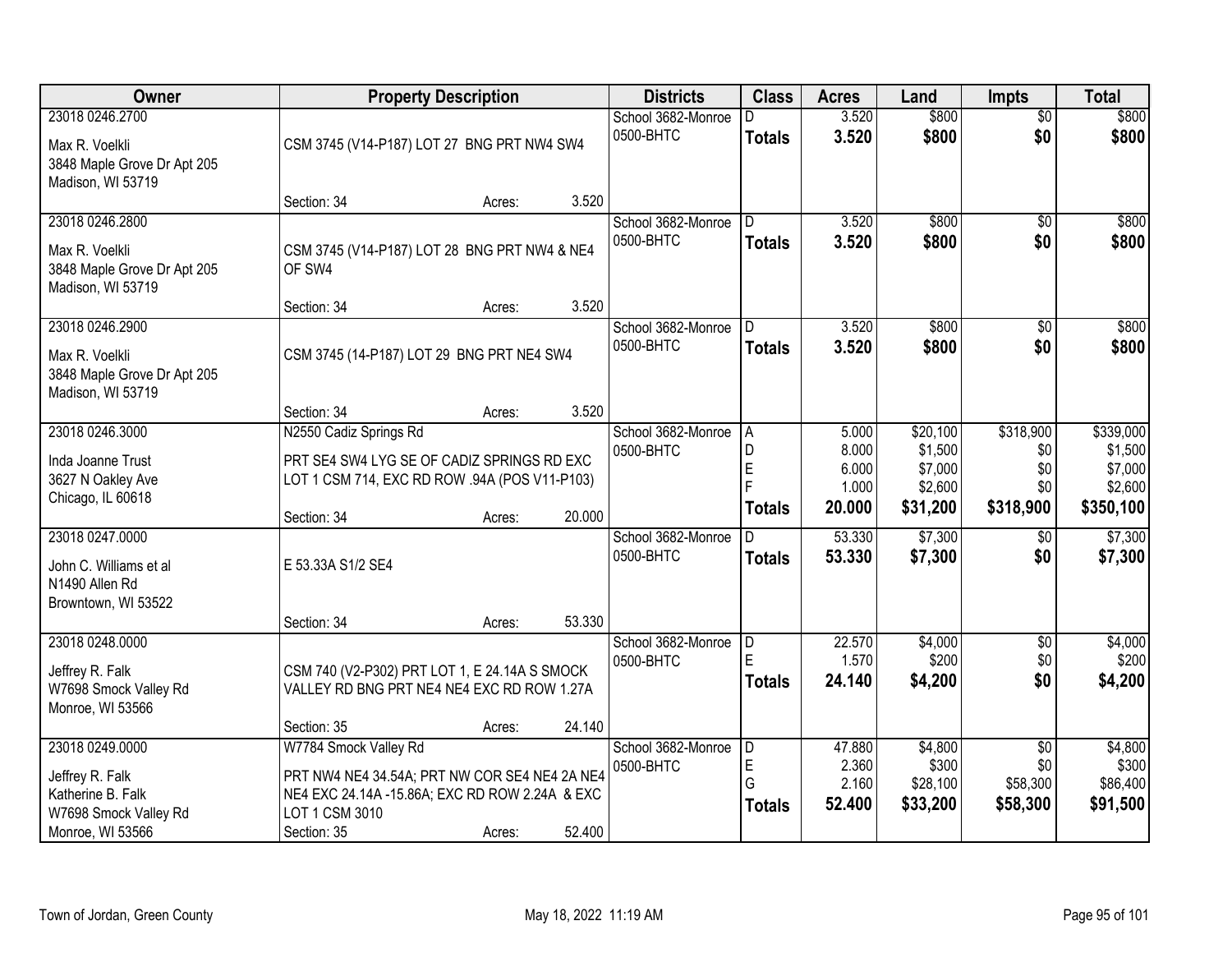| Owner                                                                                                                                   | <b>Property Description</b>                                                                                                                                                                            | <b>Districts</b>                | <b>Class</b>                       | <b>Acres</b>                                 | Land                                                  | <b>Impts</b>                                    | <b>Total</b>                                          |
|-----------------------------------------------------------------------------------------------------------------------------------------|--------------------------------------------------------------------------------------------------------------------------------------------------------------------------------------------------------|---------------------------------|------------------------------------|----------------------------------------------|-------------------------------------------------------|-------------------------------------------------|-------------------------------------------------------|
| 23018 0249.1000                                                                                                                         | W7881 Smock Valley Rd                                                                                                                                                                                  | School 3682-Monroe              |                                    | 2.200                                        | \$18,200                                              | \$195,900                                       | \$214,100                                             |
| Jerry P. DeRose Jr<br>N2547 Pine Tree Rd<br>Monroe, WI 53566                                                                            | CSM 1674 (V5-P228) LOT 1 BNG PRT NW4 NE4, EXC<br>RD ROW .32A                                                                                                                                           | 0500-BHTC                       | <b>Totals</b>                      | 2.200                                        | \$18,200                                              | \$195,900                                       | \$214,100                                             |
|                                                                                                                                         | 2.200<br>Section: 35<br>Acres:                                                                                                                                                                         |                                 |                                    |                                              |                                                       |                                                 |                                                       |
| 23018 0249.2000<br>Jerry P. DeRose Jr<br>N2547 Pine Tree Rd<br>Monroe, WI 53566                                                         | CSM 3010 (V10-P335) LOT 1 BNG PRT NW4 NE4                                                                                                                                                              | School 3682-Monroe<br>0500-BHTC | E.<br><b>Totals</b>                | 3.260<br>3.260                               | \$4,900<br>\$4,900                                    | $\overline{50}$<br>\$0                          | \$4,900<br>\$4,900                                    |
|                                                                                                                                         | 3.260<br>Section: 35<br>Acres:                                                                                                                                                                         |                                 |                                    |                                              |                                                       |                                                 |                                                       |
| 23018 0250.0000<br>Jeffrey R. Falk<br>W7698 Smock Valley Rd<br>Monroe, WI 53566                                                         | CSM 740 (V2-P302) PRT LOT 1 - COM 268.13 FT N SE<br>COR SE4 NE4 N 1072.5 FT W 879.12 FT S 948.75 FT<br>SELY POB BNG PRT SE4 NE4 EXC RD ROW .75A<br>20.770<br>Section: 35<br>Acres:                     | School 3682-Monroe<br>0500-BHTC | D<br>E<br><b>Totals</b>            | 19.770<br>1.000<br>20.770                    | \$4,500<br>\$100<br>\$4,600                           | \$0<br>\$0<br>\$0                               | \$4,500<br>\$100<br>\$4,600                           |
| 23018 0251.0000<br>April 23, 2015<br>c/o Braun Tyler & Amber Trust<br>W7844 State Rd 11<br>Browntown, WI 53522                          | Braun Tyler J and Amber L Liv Trust Dtd   PARC BNG W 460 FT OF N 1102.54 FT IN THE NE4<br>SE4(SEE FULL DESC ON PCL 0255.000)<br>11.420<br>Section: 35<br>Acres:                                        | School 3682-Monroe<br>0500-BHTC | D<br>E<br><b>Totals</b>            | 9.310<br>2.110<br>11.420                     | \$2,000<br>\$2,800<br>\$4,800                         | \$0<br>\$0<br>\$0                               | \$2,000<br>\$2,800<br>\$4,800                         |
| 23018 0251.1100<br>Burhans Nancy J Income Trust<br>11/30/2010<br>c/o Burhans Nancy J Income Trust<br>N2509 Ullom Rd<br>Monroe, WI 53566 | N2509 Ullom Rd<br>CSM 3142 (V11-P187) LOT 1 BNG PRT SE4 SE4<br>2.020<br>Section: 35<br>Acres:                                                                                                          | School 3682-Monroe<br>0500-BHTC | A<br><b>Totals</b>                 | 2.020<br>2.020                               | \$21,600<br>\$21,600                                  | \$170,400<br>\$170,400                          | \$192,000<br>\$192,000                                |
| 23018 0251.1400<br>Burhans Nancy J Income Trust<br>11/30/2010<br>c/o Burhans Nancy J Income Trust<br>N2509 Ullom Rd<br>Monroe, WI 53566 | <b>Ullom Rd</b><br>S 46.7A E1/2 SE4 EXC .45A & EXC CSM 3142 & CSM<br>5198 LOT 1 & EXC RD ROW (1.13A); ALSO PRT E1/2<br>SE4 COM SE COR SEC 35 TH N 1537.70 FT POB TH<br>42.258<br>Section: 35<br>Acres: | School 3682-Monroe<br>0500-BHTC | 5M<br>D<br>E<br>G<br><b>Totals</b> | 2.980<br>29.000<br>10.000<br>0.278<br>42.258 | \$4,500<br>\$6,400<br>\$10,200<br>\$4,500<br>\$25,600 | $\overline{50}$<br>\$0<br>\$0<br>\$800<br>\$800 | \$4,500<br>\$6,400<br>\$10,200<br>\$5,300<br>\$26,400 |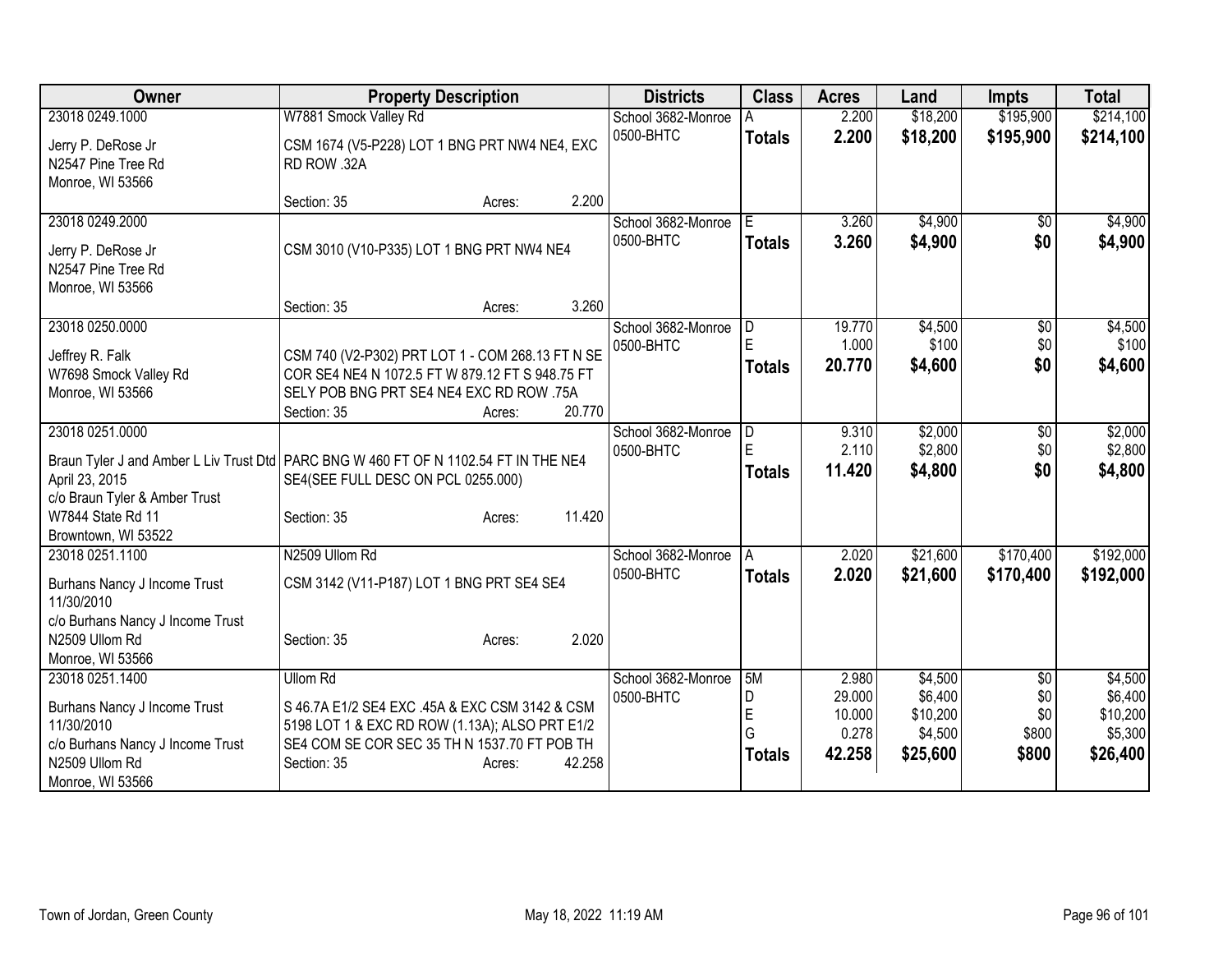| Owner                  | <b>Property Description</b>                    |        |         | <b>Districts</b>   | <b>Class</b>   | <b>Acres</b>    | Land                | Impts            | <b>Total</b>         |
|------------------------|------------------------------------------------|--------|---------|--------------------|----------------|-----------------|---------------------|------------------|----------------------|
| 23018 0251.1500        | N2503 Ullom Rd                                 |        |         | School 3682-Monroe | А              | 2.010           | \$27,000            | \$127,400        | \$154,400            |
| Joshua P. Kuenzi       | CSM 5198 (V24-P268) PRT LOT 1 BNG PRT SE4 SE4  |        |         | 0500-BHTC          | <b>Totals</b>  | 2.010           | \$27,000            | \$127,400        | \$154,400            |
| April R. Kuenzi        | (SEE REST OF LOT 1, IN TOWN OF CADIZ)          |        |         |                    |                |                 |                     |                  |                      |
| N2503 Ullom Rd         |                                                |        |         |                    |                |                 |                     |                  |                      |
| Monroe, WI 53566       | Section: 35                                    | Acres: | 2.010   |                    |                |                 |                     |                  |                      |
| 23018 0251.2000        | N2731 Ullom Rd                                 |        |         | School 3682-Monroe | 5M             | 10.000          | \$15,000            | $\overline{50}$  | \$15,000             |
|                        |                                                |        |         | 0500-BHTC          | A              | 1.470           | \$14,700            | \$88,300         | \$103,000            |
| Merikay L. Ellefson    | E 53.28 RDS OF S 32A SE4 NE4 EXC COM PT 86.64  |        |         |                    | $\mathsf{D}$   | 15.000          | \$3,100             | \$0              | \$3,100              |
| 301 22nd Ave Apt 25    | RDS S NE COR TH W 53.28 RDS TH S 42 RDS TH     |        |         |                    | <b>Totals</b>  | 26.470          | \$32,800            | \$88,300         | \$121,100            |
| Monroe, WI 53566       | SELY TO PT 50 RDS S OF POB TH N TO POB; ALSO E |        |         |                    |                |                 |                     |                  |                      |
|                        | Section: 35                                    | Acres: | 26.470  |                    |                |                 |                     |                  |                      |
| 23018 0251.3000        | N2745 Ullom Rd                                 |        |         | School 3682-Monroe | 5M             | 8.000           | \$13,600            | \$0              | \$13,600             |
| Kevin R. Winkler       | SW4 NE4, W 440.88 FT SE4 NE4 EXC N2A CONT      |        |         | 0500-BHTC          | Α<br>D         | 3.000<br>40.360 | \$24,800<br>\$4,800 | \$253,300<br>\$0 | \$278,100<br>\$4,800 |
| Kristine M. Winkler    | 11.36A                                         |        |         |                    |                |                 |                     |                  |                      |
| N2745 Ullom Rd         |                                                |        |         |                    | <b>Totals</b>  | 51.360          | \$43,200            | \$253,300        | \$296,500            |
| Monroe, WI 53566       | Section: 35                                    | Acres: | 51.360  |                    |                |                 |                     |                  |                      |
| 23018 0252.0000        |                                                |        |         | School 3682-Monroe | D.             | 62.560          | \$11,700            | \$0              | \$11,700             |
| Kevin R. Winkler       | PRT NW4, EXC CSM 1275 LOT 1 & CSM 4643 (FKA    |        |         | 0500-BHTC          | E              | 58.800          | \$46,500            | \$0              | \$46,500             |
| Kristine M. Winkler    | CSM 1767), EXC RD ROW 2A                       |        |         |                    | <b>Totals</b>  | 121.360         | \$58,200            | \$0              | \$58,200             |
| N2745 Ullom Rd         |                                                |        |         |                    |                |                 |                     |                  |                      |
| Monroe, WI 53566       | Section: 35                                    | Acres: | 121.360 |                    |                |                 |                     |                  |                      |
| 23018 0252.1000        | W8019 Smock Valley Rd                          |        |         | School 3682-Monroe | $\overline{A}$ | 3.000           | \$28,500            | \$114,800        | \$143,300            |
|                        |                                                |        |         | 0500-BHTC          | l D            | 4.000           | \$700               | \$0              | \$700                |
| <b>Brittney Newman</b> | CSM 1275 (V4-P148) LOT 1 BNG PRT NE & NW OF    |        |         |                    | E              | 13.190          | \$21,100            | \$0              | \$21,100             |
| <b>Brett Newman</b>    | NW4                                            |        |         |                    | <b>Totals</b>  | 20.190          | \$50,300            | \$114,800        | \$165,100            |
| W8019 Smock Valley Rd  |                                                |        |         |                    |                |                 |                     |                  |                      |
| Monroe, WI 53566       | Section: 35                                    | Acres: | 20.190  |                    |                |                 |                     |                  |                      |
| 23018 0252.3100        | W7919 Smock Valley Rd                          |        |         | School 3682-Monroe | A              | 4.000           | \$22,200            | \$138,000        | \$160,200            |
| Steven P. Morstad      | CSM 4643 (V20-P37) LOT 1 BNG PRT NE4 NW4(FKA   |        |         | 0500-BHTC          | F              | 5.550           | \$10,000            | \$0              | \$10,000             |
| Eleanor M. Morstad     | PT LOT 1 CSM 1767)                             |        |         |                    | <b>Totals</b>  | 9.550           | \$32,200            | \$138,000        | \$170,200            |
| W7919 Smock Valley Rd  |                                                |        |         |                    |                |                 |                     |                  |                      |
| Monroe, WI 53566       | Section: 35                                    | Acres: | 9.550   |                    |                |                 |                     |                  |                      |
| 23018 0252.4100        | W7911 Smock Valley Rd                          |        |         | School 3682-Monroe | A              | 4.130           | \$22,300            | \$218,200        | \$240,500            |
| Jeffrey A. Hill        | CSM 4643 (V20-P37) LOT 2 BNG PRT NE4 NW4FKA    |        |         | 0500-BHTC          | E              | 2.960           | \$5,400             | \$0              | \$5,400              |
| Kelly R. Hill          | PT LOT 1 CSM 1767                              |        |         |                    | <b>Totals</b>  | 7.090           | \$27,700            | \$218,200        | \$245,900            |
| W7911 Smock Valley Rd  |                                                |        |         |                    |                |                 |                     |                  |                      |
| Monroe, WI 53566       | Section: 35                                    | Acres: | 7.090   |                    |                |                 |                     |                  |                      |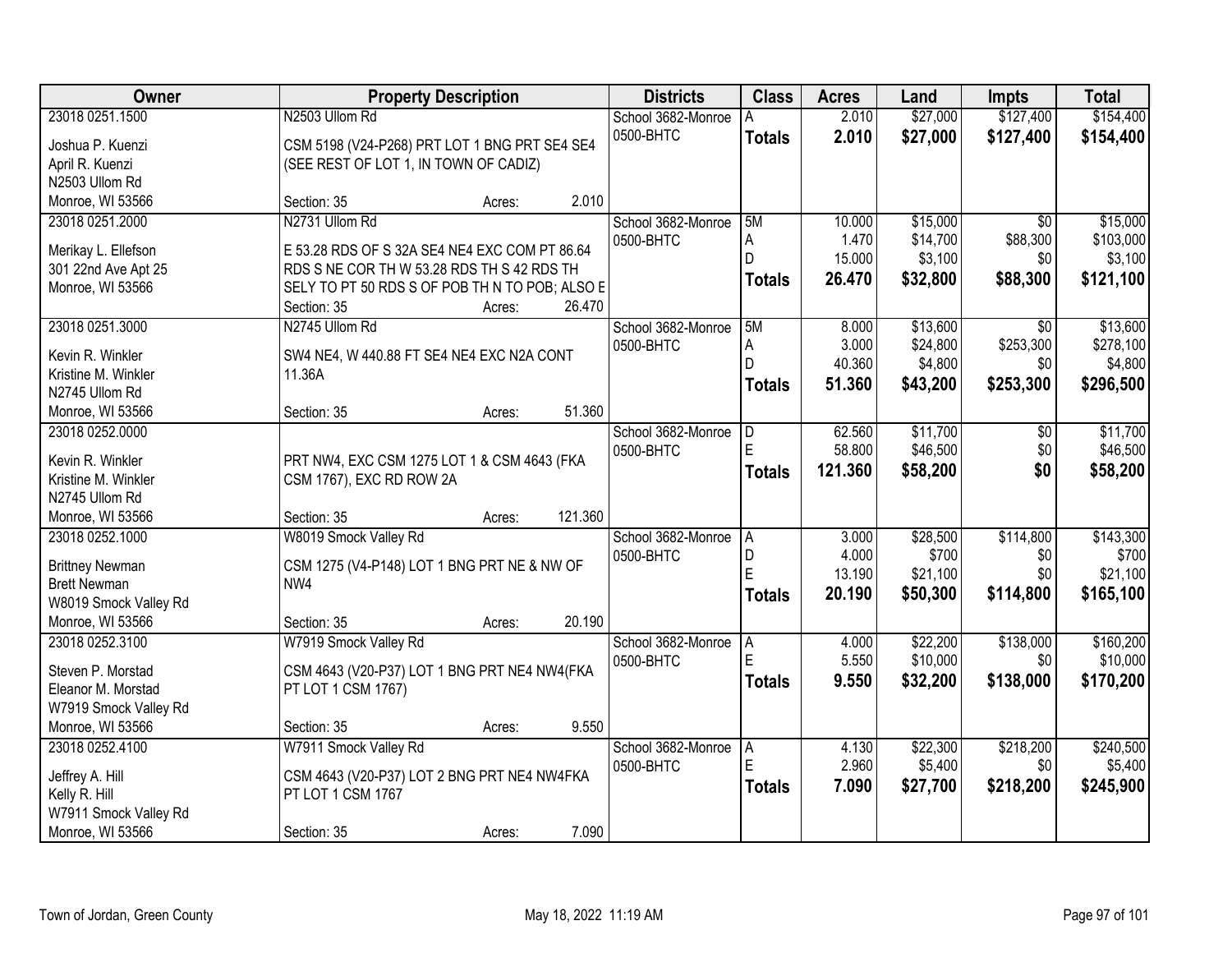| Owner                                                                                                     | <b>Property Description</b>                      |        |         | <b>Districts</b>   | <b>Class</b>   | <b>Acres</b> | Land       | <b>Impts</b>    | <b>Total</b> |
|-----------------------------------------------------------------------------------------------------------|--------------------------------------------------|--------|---------|--------------------|----------------|--------------|------------|-----------------|--------------|
| 23018 0253.0000                                                                                           |                                                  |        |         | School 3682-Monroe | 5M             | 10.000       | \$13,000   | $\overline{50}$ | \$13,000     |
| John C. Williams et al                                                                                    | NW4 SW4                                          |        |         | 0500-BHTC          | D              | 20.000       | \$1,300    | \$0             | \$1,300      |
| N1490 Allen Rd                                                                                            |                                                  |        |         |                    | E              | 10.000       | \$8,000    | \$0             | \$8,000      |
| Browntown, WI 53522                                                                                       |                                                  |        |         |                    | <b>Totals</b>  | 40.000       | \$22,300   | \$0             | \$22,300     |
|                                                                                                           | Section: 35                                      | Acres: | 40.000  |                    |                |              |            |                 |              |
| 23018 0254.0000                                                                                           |                                                  |        |         | School 3682-Monroe | D.             | 40.000       | \$2,700    | $\overline{30}$ | \$2,700      |
|                                                                                                           |                                                  |        |         | 0500-BHTC          | <b>Totals</b>  | 40.000       | \$2,700    | \$0             | \$2,700      |
| Mary K. Lexa                                                                                              | SW4 SW4                                          |        |         |                    |                |              |            |                 |              |
| W3270 Middle Juda Rd                                                                                      |                                                  |        |         |                    |                |              |            |                 |              |
| Juda, WI 53550                                                                                            |                                                  |        |         |                    |                |              |            |                 |              |
|                                                                                                           | Section: 35                                      | Acres: | 40.000  |                    |                |              |            |                 |              |
| 23018 0255.0000                                                                                           | W7844 State Hwy 11                               |        |         | School 3682-Monroe | 5M             | 42.000       | \$58,800   | \$0             | \$58,800     |
|                                                                                                           |                                                  |        |         | 0500-BHTC          | D              | 70.276       | \$12,200   | \$0             | \$12,200     |
| Braun Tyler J and Amber L Liv Trust Dtd   PRT E2 SW4 -76.276A; N 57A W2 SE4, BGN S4 COR<br>April 23, 2015 | TH N 89*E 550.19 FT TH S01*W 1228.96 FT TO N ROW |        |         |                    | $\mathsf E$    | 8.500        | \$13,600   | \$0             | \$13,600     |
| c/o Braun Tyler & Amber Trust                                                                             | OF HWY 11 TH S89*W 33.01 FT TH N01*E 944.90 FT   |        |         |                    | G              | 0.500        | \$6,000    | \$28,100        | \$34,100     |
| W7844 State Rd 11                                                                                         | Section: 35                                      |        | 133.276 |                    | M <sub>6</sub> | 12.000       | (\$16,800) | \$0             | \$0          |
|                                                                                                           |                                                  | Acres: |         |                    | <b>Totals</b>  | 133.276      | \$90,600   | \$28,100        | \$118,700    |
| Browntown, WI 53522<br>23018 0255.1000                                                                    |                                                  |        |         |                    | D              | 3.724        |            |                 | \$600        |
|                                                                                                           |                                                  |        |         | School 3682-Monroe |                |              | \$600      | \$0             |              |
| Saunders Richard J and D Doreen                                                                           | PRT SE4 SW4 BEG ON S LN SD SE4 SW4 1344.98 FT    |        |         | 0500-BHTC          | <b>Totals</b>  | 3.724        | \$600      | \$0             | \$600        |
| Revocable Trust                                                                                           | S89*E OF SW COR SD SEC TH N0*E 128.13 FT TH      |        |         |                    |                |              |            |                 |              |
| W7880 State Rd 11                                                                                         | S89*E 1257 FT TH S2*W 163.51 FT TH N89*W 49.89   |        |         |                    |                |              |            |                 |              |
| Browntown, WI 53522                                                                                       | Section: 35                                      | Acres: | 3.724   |                    |                |              |            |                 |              |
| 23018 0256.0000                                                                                           |                                                  |        |         | School 3682-Monroe | 5M             | 10.000       | \$13,000   | \$0             | \$13,000     |
|                                                                                                           |                                                  |        |         | 0500-BHTC          | D              | 13.000       | \$2,300    | \$0             | \$2,300      |
| Gary L. Kleppe                                                                                            | S 23A SW4 SE4                                    |        |         |                    | <b>Totals</b>  | 23.000       | \$15,300   | \$0             | \$15,300     |
| Debra L. Kleppe                                                                                           |                                                  |        |         |                    |                |              |            |                 |              |
| W6750 State Rd 11                                                                                         |                                                  |        |         |                    |                |              |            |                 |              |
| Monroe, WI 53566                                                                                          | Section: 35                                      | Acres: | 23.000  |                    |                |              |            |                 |              |
| 23018 0257.0000                                                                                           | N2774 Steiner Rd                                 |        |         | School 3682-Monroe | 5M             | 14.000       | \$18,400   | $\overline{50}$ | \$18,400     |
| Laura M. Steiner et al                                                                                    | NE4, EXC 1A IN NW COR LYG NW RD & EXC CSM 694    |        |         | 0500-BHTC          | D              | 127.000      | \$19,700   | \$0             | \$19,700     |
| c/o Richard C. Steiner                                                                                    | & CSM 741 & EXC 2.44A PCL LYG NW CSM 694 EXC     |        |         |                    | E              | 5.850        | \$600      | \$0             | \$600        |
| N2882 Steiner Rd                                                                                          | RD ROW 5.88A                                     |        |         |                    | G              | 3.460        | \$37,200   | \$18,100        | \$55,300     |
| Monroe, WI 53566                                                                                          | Section: 36                                      | Acres: | 150.310 |                    | <b>Totals</b>  | 150.310      | \$75,900   | \$18,100        | \$94,000     |
| 23018 0257.1000                                                                                           | W7335 Smock Valley Rd                            |        |         | School 3682-Monroe | A              | 2.930        | \$24,600   | \$126,600       | \$151,200    |
|                                                                                                           |                                                  |        |         | 0500-BHTC          | <b>Totals</b>  | 2.930        | \$24,600   | \$126,600       | \$151,200    |
| Kenton E. Powell                                                                                          | CSM 741 (V2-P303) LOT 1 BNG PRT NE4 NE4 EXC RD   |        |         |                    |                |              |            |                 |              |
| Angela M. Powell                                                                                          | ROW .43A                                         |        |         |                    |                |              |            |                 |              |
| W7335 Smock Valley Rd                                                                                     |                                                  |        |         |                    |                |              |            |                 |              |
| Monroe, WI 53566                                                                                          | Section: 36                                      | Acres: | 2.930   |                    |                |              |            |                 |              |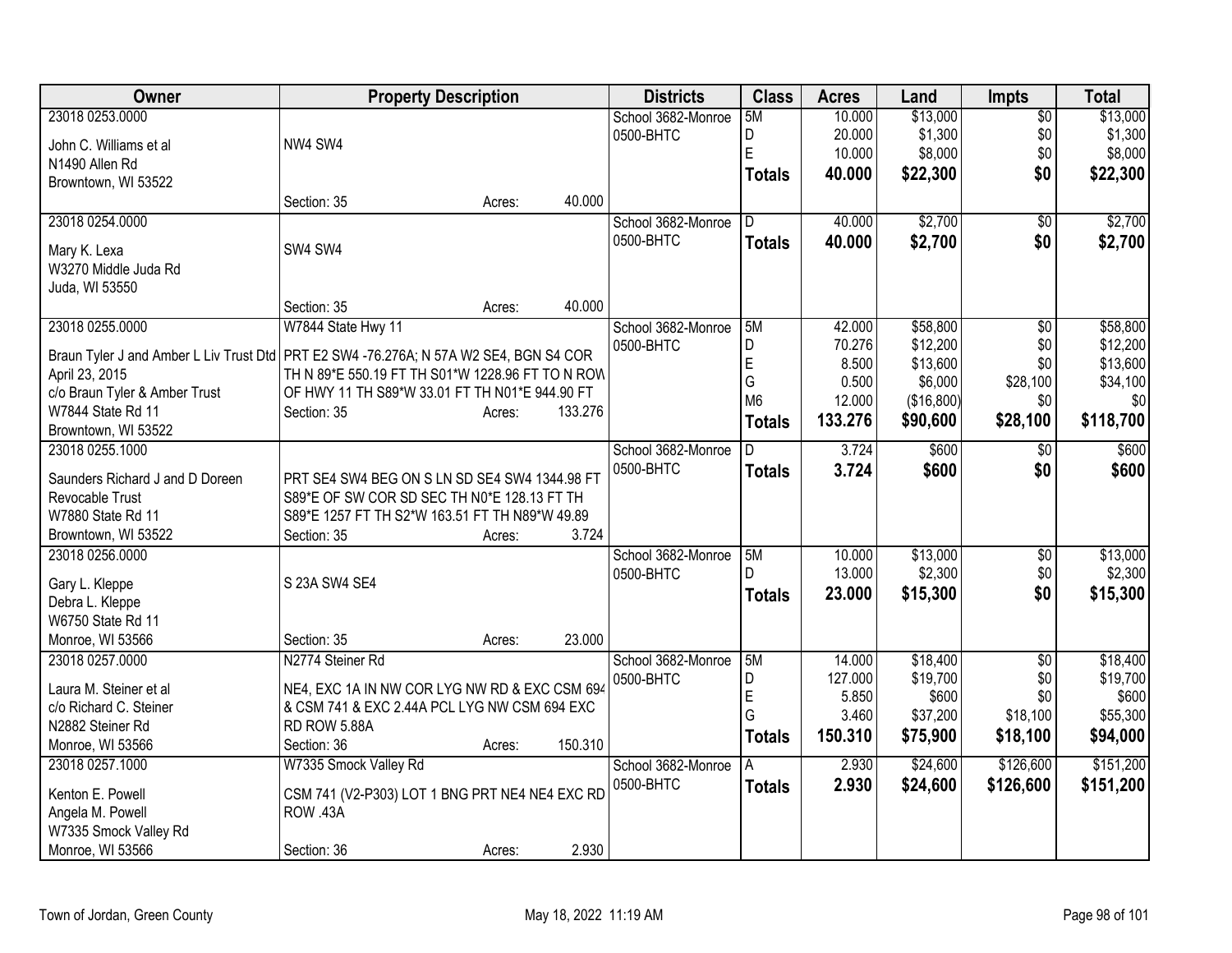| <b>Owner</b>                           | <b>Property Description</b>                                                        | <b>Districts</b>   | <b>Class</b>  | <b>Acres</b> | Land     | <b>Impts</b>    | <b>Total</b> |
|----------------------------------------|------------------------------------------------------------------------------------|--------------------|---------------|--------------|----------|-----------------|--------------|
| 23018 0257.2000                        | N2882 Steiner Rd                                                                   | School 3682-Monroe |               | 2.960        | \$21,800 | \$161,600       | \$183,400    |
| Richard C. Steiner                     | CSM 694 (V2-P247) LOT 1 BNG PRT NW4 NE4 EXC                                        | 0500-BHTC          | <b>Totals</b> | 2.960        | \$21,800 | \$161,600       | \$183,400    |
| Laura M. Steiner                       | RD ROW .31A                                                                        |                    |               |              |          |                 |              |
| N2882 Steiner Rd                       |                                                                                    |                    |               |              |          |                 |              |
| Monroe, WI 53566                       | 2.960<br>Section: 36<br>Acres:                                                     |                    |               |              |          |                 |              |
| 23018 0258.0000                        |                                                                                    | School 3682-Monroe | 5M            | 2.000        | \$2,600  | $\overline{50}$ | \$2,600      |
|                                        | Digman Aaron K & Audrey M Revocable   NE4 NW4, E 11A OF NW4 NW4, 1A M/L NW COR NW4 | 0500-BHTC          | D             | 46.980       | \$6,900  | \$0             | \$6,900      |
| Trust et al                            | NE4 LYG NW HWY SEC 36 EXC PRT NE4 NW4 COM                                          |                    | F             | 3.380        | \$400    | \$0             | \$400        |
| c/o Digman Aaron K & Audrey M Rev      | 484 FT S NE COR NE4 NW4 TH N 214 FT TO CNTR                                        |                    | <b>Totals</b> | 52.360       | \$9,900  | \$0             | \$9,900      |
| Trust                                  | Section: 36<br>52.360<br>Acres:                                                    |                    |               |              |          |                 |              |
| W7504 Smock Valley Rd                  |                                                                                    |                    |               |              |          |                 |              |
| Monroe, WI 53566                       |                                                                                    |                    |               |              |          |                 |              |
| 23018 0259.0000                        | W7497 Smock Valley Rd                                                              | School 3682-Monroe | A             | 2.440        | \$21,200 | \$99,900        | \$121,100    |
|                                        |                                                                                    | 0500-BHTC          | <b>Totals</b> | 2.440        | \$21,200 | \$99,900        | \$121,100    |
| Steven P. Schulz                       | COM 484 FT S NE COR NE4 NW4 TH N 214 FT TO                                         |                    |               |              |          |                 |              |
| Nancy J. Schulz                        | CEN HWY TH SWLY IN HWY 222 FT TH SELY POB -                                        |                    |               |              |          |                 |              |
| W7497 Smock Valley Rd                  | CONT .54A; ALSO PARC NW COR NW4 NE4 - CONT                                         |                    |               |              |          |                 |              |
| Monroe, WI 53566                       | 2.440<br>Section: 36<br>Acres:                                                     |                    |               |              |          |                 |              |
| 23018 0260.0000                        |                                                                                    | School 3682-Monroe | 5M            | 2.000        | \$3,100  | \$0             | \$3,100      |
| Jeffrey R. Falk                        | W 29A NW4 NW4 EXC RD ROW 2.63A                                                     | 0500-BHTC          | D<br>F        | 24.000       | \$5,500  | \$0             | \$5,500      |
| W7698 Smock Valley Rd                  |                                                                                    |                    |               | 3.000        | \$700    | \$0             | \$700        |
| Monroe, WI 53566                       |                                                                                    |                    | <b>Totals</b> | 29.000       | \$9,300  | \$0             | \$9,300      |
|                                        | 29.000<br>Section: 36<br>Acres:                                                    |                    |               |              |          |                 |              |
| 23018 0261.0000                        | W7649 Smock Valley Rd                                                              | School 3682-Monroe | 5M            | 4.500        | \$6,100  | \$0             | \$6,100      |
| Hull Evan S Revocable Living Trust     | SE4 NW4 40A; PRT S2 NW4 LYG N & E OF PRT NW4 &                                     | 0500-BHTC          | D             | 52.874       | \$8,600  | \$0             | \$8,600      |
| Dated June 1, 2018                     | SW4 SEC 36 BGN PT ON W LN NW4 645.30 FT N0*E                                       |                    | G             | 1.000        | \$16,000 | \$24,100        | \$40,100     |
| c/o Hull Evan S Revocable Living Trust | OF W4 COR TH N0*E 395 FT TH N90*E 506.85 FT TH                                     |                    | <b>Totals</b> | 58.374       | \$30,700 | \$24,100        | \$54,800     |
| W7649 Smock Valley Rd                  | 58.374<br>Section: 36<br>Acres:                                                    |                    |               |              |          |                 |              |
| Monroe, WI 53566                       |                                                                                    |                    |               |              |          |                 |              |
| 23018 0261.0100                        | N2760 Ullom Rd                                                                     | School 3682-Monroe | A             | 5.296        | \$26,400 | \$158,800       | \$185,200    |
|                                        |                                                                                    | 0500-BHTC          |               | 7.500        | \$26,300 | \$0             | \$26,300     |
| William S. Latta                       | PRT NW4 SW4 BGN PT ON W LN NW4 645.30 FT N0*E                                      |                    | <b>Totals</b> | 12.796       | \$52,700 | \$158,800       | \$211,500    |
| Kimberly S. Latta                      | W4 COR SD SEC TH CONT N0*E ALG W LN 395 FT TH                                      |                    |               |              |          |                 |              |
| N2760 Ullom Rd                         | N90*E 506.85 FT TH S38*E 1316.80 FT TH S78*W                                       |                    |               |              |          |                 |              |
| Monroe, WI 53566                       | 12.796<br>Section: 36<br>Acres:                                                    |                    |               |              |          |                 |              |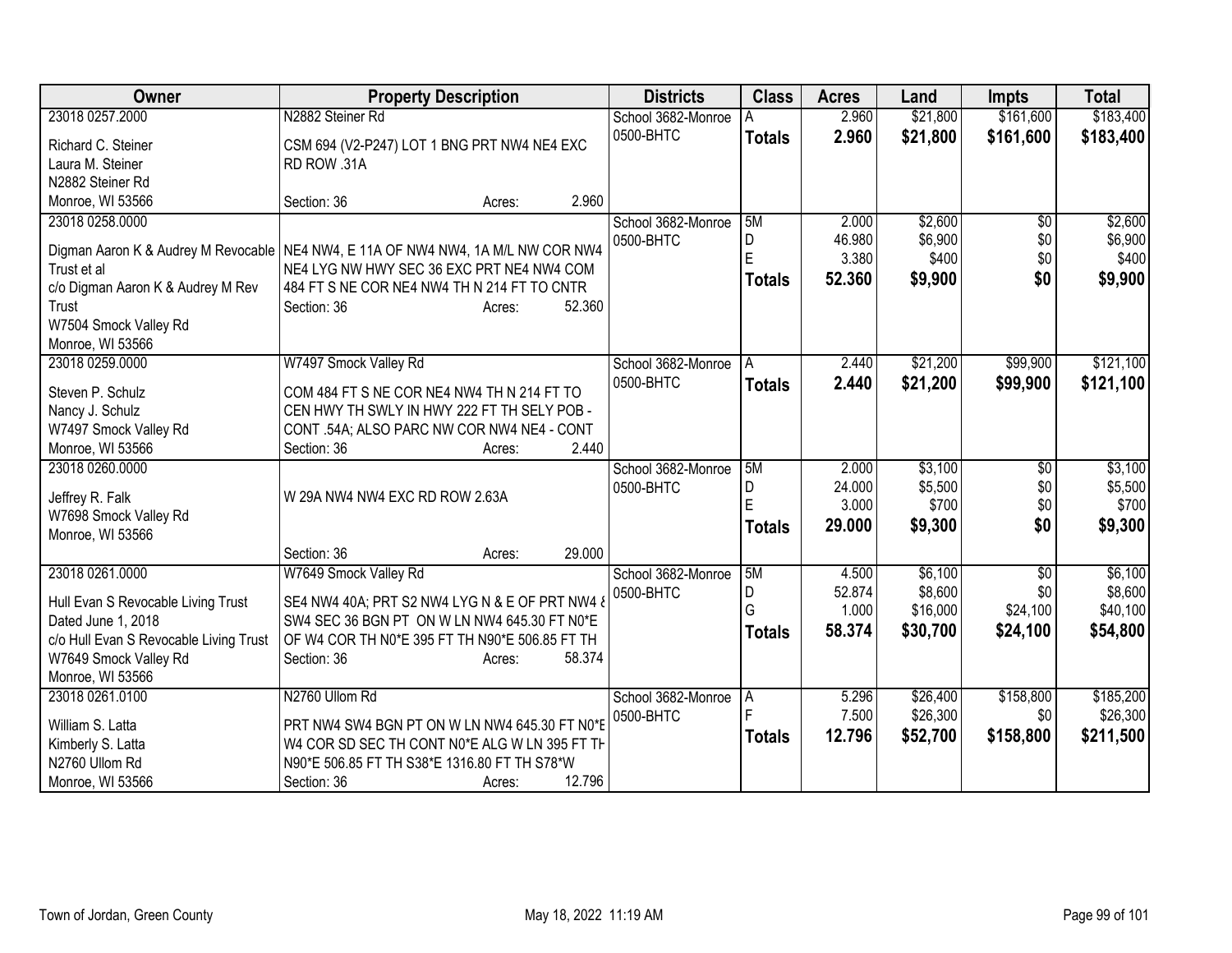| Owner                                  | <b>Property Description</b>                       | <b>Districts</b>   | <b>Class</b>  | <b>Acres</b>     | Land                | <b>Impts</b>    | <b>Total</b>        |
|----------------------------------------|---------------------------------------------------|--------------------|---------------|------------------|---------------------|-----------------|---------------------|
| 23018 0261.1000                        | N2702 Ullom Rd                                    | School 3682-Monroe | A             | 2.320            | \$18,600            | \$87,500        | \$106,100           |
| Michael J. Mackesey                    | PRT SW4 NW4 & NW4 SW4 COM W4 COR TH N ALG \       | 0500-BHTC          | D             | 5.500            | \$900               | \$0             | \$900               |
| Donna M. Mackesey                      | LN SEC 36 12 FT POB TH N 633.30 FT TH S64*E       |                    | Ė             | 1.980            | \$2,200             | \$0             | \$2,200             |
| N2702 Ullom Rd                         | 1082.52 FT TH S20*E 236.32 FT TH N88*W 315.44 FT  |                    | <b>Totals</b> | 9.800            | \$21,700            | \$87,500        | \$109,200           |
| Monroe, WI 53566                       | 9.800<br>Section: 36<br>Acres:                    |                    |               |                  |                     |                 |                     |
| 23018 0262.0000                        |                                                   | School 3682-Monroe |               | 12.200           | \$2,000             | $\overline{50}$ | \$2,000             |
|                                        |                                                   | 0500-BHTC          | <b>Totals</b> | 12.200           | \$2,000             | \$0             | \$2,000             |
| Hull Evan S Revocable Living Trust     | PRT NE4 SW4 LYG N & E OF PARC 0262.0100 DESC      |                    |               |                  |                     |                 |                     |
| Dated June 1, 2018                     |                                                   |                    |               |                  |                     |                 |                     |
| c/o Hull Evan S Revocable Living Trust |                                                   |                    |               |                  |                     |                 |                     |
| W7649 Smock Valley Rd                  | 12.200<br>Section: 36<br>Acres:                   |                    |               |                  |                     |                 |                     |
| Monroe, WI 53566                       |                                                   |                    |               |                  |                     |                 |                     |
| 23018 0262.0100                        | N2698 Ullom Rd                                    | School 3682-Monroe | A             | 4.000            | \$17,800            | \$137,400       | \$155,200           |
| Claire M. Leeds Baker                  | PRT S2 NW4 & PRT SW4 COM S4 COR TH N89*W          | 0500-BHTC          | D<br>E        | 20.000<br>50.287 | \$3,800<br>\$39,300 | \$0<br>\$0      | \$3,800<br>\$39,300 |
| c/o Claire M. Baker Leeds              | 1740.35 FT TH N14*E 1945.49 TH S47*E 221.32 FT TH |                    |               |                  |                     |                 |                     |
| George Vernon & Nancy Baker -          | N37*E 126 FT TH N16*W 189.39 FT TH N44*W 631.13   |                    | <b>Totals</b> | 74.287           | \$60,900            | \$137,400       | \$198,300           |
| N2698 Ullom Rd                         | 74.287<br>Section: 36<br>Acres:                   |                    |               |                  |                     |                 |                     |
| Monroe, WI 53566                       |                                                   |                    |               |                  |                     |                 |                     |
| 23018 0262.0200                        | N2655 Ullom Rd                                    | School 3682-Monroe | l A           | 2.000            | \$18,000            | \$129,700       | \$147,700           |
| Richard L. Hanenberger                 | POS (V4-P166) PRT OF NW4 SW4 & SW4 NW4 SEC 36     | 0500-BHTC          |               | 2.931            | \$13,500            | \$0             | \$13,500            |
| Dawn E. Hanenberger                    | SUBJ TO ROW USE                                   |                    | <b>Totals</b> | 4.931            | \$31,500            | \$129,700       | \$161,200           |
| N2655 Ullom Rd                         |                                                   |                    |               |                  |                     |                 |                     |
| Monroe, WI 53566                       | 4.931<br>Section: 36<br>Acres:                    |                    |               |                  |                     |                 |                     |
| 23018 0262.0300                        | N2598 Ullom Rd                                    | School 3682-Monroe | l A           | 1.880            | \$21,800            | \$182,500       | \$204,300           |
|                                        |                                                   | 0500-BHTC          | <b>Totals</b> | 1.880            | \$21,800            | \$182,500       | \$204,300           |
| Eric A. Benzschawel                    | CSM 2379 (V8-P99) LOT 1 BNG PRT LOT 1 CSM 1995    |                    |               |                  |                     |                 |                     |
| Michelle L. Benzschawel                | IN W2 SW4                                         |                    |               |                  |                     |                 |                     |
| N2598 Ullom Rd                         |                                                   |                    |               |                  |                     |                 |                     |
| Monroe, WI 53566                       | 1.880<br>Section: 36<br>Acres:                    |                    |               |                  |                     |                 |                     |
| 23018 0262.0400                        | N2572 Ullom Rd                                    | School 3682-Monroe | ۱A            | 1.880            | \$21,800            | \$152,900       | \$174,700           |
| Michael Read                           | CSM 2379 (V8-P99) LOT 2 BNG PRT SW4 SW4           | 0500-BHTC          | <b>Totals</b> | 1.880            | \$21,800            | \$152,900       | \$174,700           |
| Marcy Read                             |                                                   |                    |               |                  |                     |                 |                     |
| N2572 Ullom Rd                         |                                                   |                    |               |                  |                     |                 |                     |
| Monroe, WI 53566                       | 1.880<br>Section: 36<br>Acres:                    |                    |               |                  |                     |                 |                     |
| 23018 0262.0500                        | N2546 Ullom Rd                                    | School 3682-Monroe | A             | 1.880            | \$21,800            | \$141,100       | \$162,900           |
|                                        |                                                   | 0500-BHTC          | <b>Totals</b> | 1.880            | \$21,800            | \$141,100       | \$162,900           |
| Daniel M. Noble<br>N2546 Ullom Rd      | CSM 2379 (V8-P99) LOT 3 BNG PRT W2 SW4            |                    |               |                  |                     |                 |                     |
|                                        |                                                   |                    |               |                  |                     |                 |                     |
| Monroe, WI 53566                       | 1.880                                             |                    |               |                  |                     |                 |                     |
|                                        | Section: 36<br>Acres:                             |                    |               |                  |                     |                 |                     |